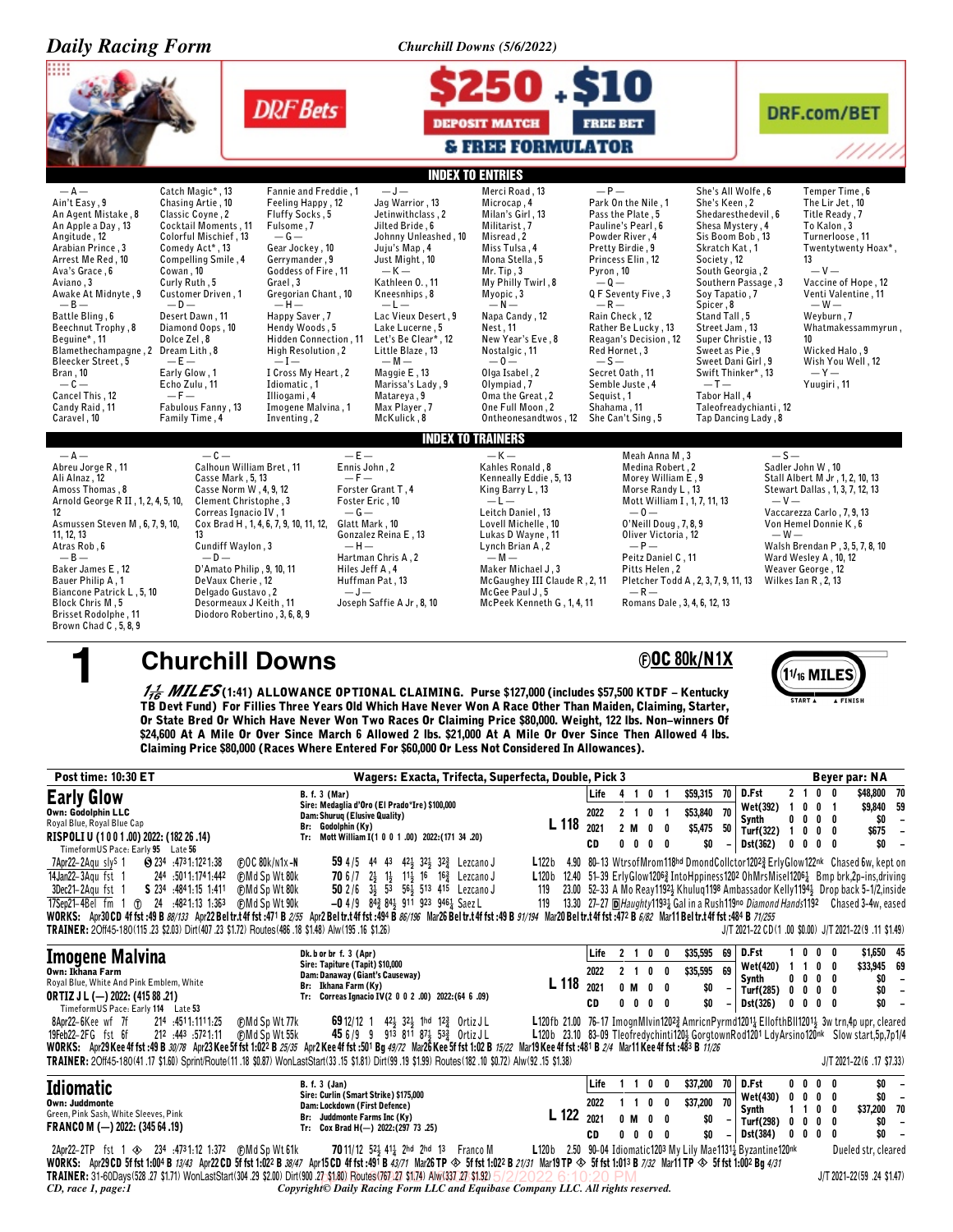| <b>Daily Racing Form</b>                                                                                                                                                                                                                                                                                                                                                                                                                                                                                                                                                                                                               | Churchill Downs (5/6/2022)                                                                                                                                                                                                                                                                                                                                                            |                                         |                            |                     |                                  |                                                                           |                                                                          |                                                            |                                                                                                                                                                                                |                                                    |                                               |                            |                                                                                                                                                                                                                                                                                                                                                                                                         |
|----------------------------------------------------------------------------------------------------------------------------------------------------------------------------------------------------------------------------------------------------------------------------------------------------------------------------------------------------------------------------------------------------------------------------------------------------------------------------------------------------------------------------------------------------------------------------------------------------------------------------------------|---------------------------------------------------------------------------------------------------------------------------------------------------------------------------------------------------------------------------------------------------------------------------------------------------------------------------------------------------------------------------------------|-----------------------------------------|----------------------------|---------------------|----------------------------------|---------------------------------------------------------------------------|--------------------------------------------------------------------------|------------------------------------------------------------|------------------------------------------------------------------------------------------------------------------------------------------------------------------------------------------------|----------------------------------------------------|-----------------------------------------------|----------------------------|---------------------------------------------------------------------------------------------------------------------------------------------------------------------------------------------------------------------------------------------------------------------------------------------------------------------------------------------------------------------------------------------------------|
| <b>Sequist</b><br>Own: West Point Thoroughbreds Gervais Raci<br>Gold, Black Star, Gold Band On Black<br>HERNANDEZ B J JR (5111.20) 2022: (268 50.19)<br>TimeformUS Pace: Early 76 Late 86<br>$26$ Mar22-11FG fst $1\frac{1}{16}$<br>233 4731.1131.423<br><b>C</b> FGOaks-G2<br>18Feb22-9FG fst $1\frac{1}{16}$<br>232 .47 1.1211.45<br>(F)OC 50k/n1x-N<br>$5$ Nov21-7Dmr fst 1 $\frac{1}{16}$<br>232 :47 1:1041:421<br><b>CBCJuvFil-G1</b>                                                                                                                                                                                             | Dk. b or br f. 3 (Apr) KEESEP20 \$100,000<br>Sire: Nyquist (Uncle Mo) \$55,000<br>Dam: Secret Garden*Per (Flanders Fields)<br>Br: Clearsky Farms (Ky)<br>Tr: Stewart Dallas(1 0 0 0 .00) 2022:(102 14 .14)<br>78 5/6 56 54 55 56 563 Alvarado J<br>72 7/7 553 553 523 313 333 Hernandez B J Jr<br>72 3/6 67 67 67 510 513 Alvarado J                                                  | L 118<br>122<br>L <sub>119</sub><br>122 | Life<br>2022<br>2021<br>CD | 2 <sub>0</sub><br>0 | 4 1 0<br>$\mathbf{0}$            | 0<br>0<br>- 0                                                             | 6 1 0 2 \$161,830<br>\$13,830<br>$\overline{1}$<br>1 \$148,000 76<br>\$0 | 78<br>78<br>$\overline{\phantom{a}}$                       | D.Fst<br>Wet(365)<br>Synth<br>Turf(265) $0 \t 0 \t 0 \t 0$<br>Dst(316)<br>32.30 93-01 Echo Zulu122no Hidden Connection12221 Favor12221<br>16.10 89 - Echo Zulu12251 Juju's Map1221 Tarabi12273 | 5 1 0 2<br>$\mathbf{1}$<br>0<br>4 0 0              | 0 <sub>0</sub><br>$0\quad 0$                  | 0<br>0<br>$\overline{2}$   | \$143,830 78<br>\$18,000 66<br>SO.<br>$\overline{\phantom{a}}$<br>\$0<br>$\sim$<br>\$113,830 78<br>No factor<br>*1.90 85–12 Bernabreezy1192 Mariah's Fortune1191 <sup>1</sup> Sequist1194 <sup>1</sup> Ins,2w1/4,lacked kick<br>Failed to make headway                                                                                                                                                  |
| 80ct21-9Kee fst $1\frac{1}{16}$<br>$\omega$ 223 :46 1:1111:432<br><b>CAlcibiad-G1</b><br>5Sep2141Sar gd 7f<br>$\omega$ 22 :4431:0921:222<br><b>C</b> Spinaway-G1<br>20Jlv21-2Cnl fst 5f<br>22 453<br>:58<br><b>CMd Sp Wt 51k</b><br>WORKS: Apr29 CD 4f fst :474 B 2/69 Apr23 CD 4f fst :48 B 6/84 Apr16 CD 4f qd :49 B 29/74 Apr9 CD 4f fst :50 B 61/77 Mar19 FG 4f fst :492 B 61/110 Mar13 FG 4f fst :491 B 33/108<br>TRAINER: 31-60Days(140.19 \$1.92) Dirt(307.16 \$2.17) Routes(200.14 \$2.44) Alw(99.15 \$1.57)                                                                                                                   | 76 3/11 10131016 991 771 341 Alvarado J<br>66 8/9 6 913 915 610 412} Alvarado J<br><b>71</b> 8/8 6 66 67 $\frac{1}{2}$ 52 $\frac{1}{4}$ 11 Hernandez C J                                                                                                                                                                                                                              | 122<br>120<br>L <sub>119</sub>          |                            |                     |                                  |                                                                           | 4.60 98-01 Sequist1191 Musique11923 Gina11911                            |                                                            | 30.75 77-14 Echo Zulu1204 Tarabi12033 Saucy Lady T12043                                                                                                                                        |                                                    |                                               |                            | 24.30 81-21 Juju's Map1224 <sup>1</sup> Distinctlypossible122nk Sequist1221 <sup>1</sup> 2w, drift 8p3/16, rally<br>Brshd gate, ins-2p turn<br>Bump st, angl 5wd, drvg<br>J/T 2021-22 CD (22 .18 \$2.92) J/T 2021-22 (86 .23 \$3.29)                                                                                                                                                                    |
| <b>Park On the Nile</b><br>Own: Brereton C Jones and Cold Press Racin<br>Orange, Green Cross Sashes, Green Blocks<br>LANERIE C J (2010.00) 2022: (222 16.07)<br>Timeform US Pace: Early 105 Late 67<br>233 474 1:124 1:452<br>8Apr22-4Kee fst $1\frac{1}{16}$<br>$F$ OC 80 $k$ /n1x-N<br>27Nov21-3CD fst 11 C 24 :4821:1321:452 (F)Md Sp Wt 122k<br>WORKS: Apr30CD 4f fst:48 B 28/133 Apr23CD 5f fst 1:02 B 45/70 Apr1 GP 5f fst 1:011 B 4/15 Mar26 GP 5f fst 1:013 B 11/31 Mar18 GP 4f fst :49 B 12/24 Mar12 GP 4f fst :501 B 74/130<br>TRAINER: 2Off45-180(67.24 \$2.08) Dirt(360.16 \$1.92) Routes(396.16 \$2.02) Alw(59.15 \$1.72) | Gr/ro. f. 3 (Mar) FTKSEL20 \$110,000<br>Sire: Cairo Prince (Pioneerof the Nile) \$15,000<br>Dam: Park in Back (Majesticperfection)<br>Br: Brereton C Jones (Ky)<br>Tr: McPeek Kenneth G(3 0 1 1 .00) 2022: (99 13 .13)<br><b>65</b> 10/10 42 $\frac{1}{2}$ 31 $\frac{1}{2}$ 21 $\frac{1}{2}$ 56 $\frac{1}{2}$ 58 $\frac{3}{4}$ Lanerie C J<br>66 2/12 113 113 11 14 17 14 Lanerie C J | L 118<br>L <sub>118</sub>               | Life<br>2022<br>2021<br>CD |                     | 100<br>110<br>$1\quad1\quad0$    | 2 1 0 0<br>0                                                              | \$72,595<br>\$3,135<br>\$69,460 66<br>0<br>\$69,460<br>0                 | 66<br>65<br>66                                             | D.Fst<br>Wet(366)<br>Synth<br>Turf(334) 0 0 0 0<br>Dst(358)                                                                                                                                    | 2 <sub>1</sub><br>0<br>$0\ 0\ 0\ 0$<br>$2 \t1 \t0$ | $0\quad 0$                                    | $0\quad 0$<br>- 0<br>0     | \$72,595 66<br>\$0<br>$\overline{\phantom{a}}$<br>\$0<br>$\overline{\phantom{a}}$<br>\$0<br>$\overline{\phantom{a}}$<br>\$72,595 66<br>5.70 67-20 Malibu Mrie1222 MrrTime1181 Customer Driven1182 Trackd 4-3p, tired 3/16<br>119 21.40 78-21 PrkOnthNil1197 <sub>4</sub> PrincssPulin1191 <sub>4</sub> Blmthchmpgn1191 Drew away, handily<br>J/T 2021-22 CD (13 .31 \$8.49) J/T 2021-22 (67 .09 \$3.85) |
| <b>Customer Driven</b><br><b>Own: Glen Hill Farm</b><br>Black, Orange And White Western Yoke<br>GAFFALIONE T (6 2 0 3 .33) 2022: (534 101 .19)<br>TimeformUS Pace: Early 80 Late 73<br>8Apr22-4Kee fst $1\frac{1}{16}$<br>Previously trained by Proctor Thomas F 2021: (100 16 13 16 0.16)                                                                                                                                                                                                                                                                                                                                             | B. f. 3 (Feb) KEESEP20 \$470,000<br>Sire: Quality Road (Elusive Quality) \$150,000<br>Dam: House Rules (Distorted Humor)<br>Br: WinStar Farm LLC (Ky)<br>Arnold George R II(1 0 0 0 .00) 2022:(71 5 .07)<br>Tr:<br><b>74</b> 2/10 64 74 <sup>2</sup> 53 <sup>1</sup> / <sub>3</sub> 34 <sup>2</sup> / <sub>3</sub> 34 <sup>2</sup> Gaffalione T                                       | L <sub>118</sub><br>L <sub>118</sub>    | Life<br>2022<br>2021<br>CD |                     | 3 1 0<br>0 M                     | 3 1 0 2<br>$\overline{2}$<br>$\mathbf 0$<br>0<br>$0\quad 0\quad 0\quad 0$ | \$30,220<br>\$30,220<br>\$0<br>\$0                                       | 74<br>74<br>-<br>$\overline{\phantom{a}}$                  | D.Fst<br>Wet(436)<br>Svnth<br>Turf(330)<br>Dst(392)                                                                                                                                            | 3 1 0 2<br>0<br>0<br>0<br>100                      | $0\quad 0$<br>$0\quad 0\quad 0$<br>$0\quad 0$ | - 0<br>0<br>$\overline{1}$ | \$30,220 74<br>\$0<br>$\overline{\phantom{a}}$<br>\$0<br>$\blacksquare$<br>\$0<br>$\overline{\phantom{a}}$<br>\$10,450 74<br>7.60 73-20 MlibuMrie12221 MrrTime1181 CustomrDrivn11821 Saved ground, stayed on                                                                                                                                                                                            |
| 5Feb22-1Tam fst 140 8 243 :4911:14 1:41<br>(F)Md Sp Wt 25k<br>9Jan22-7GP fst 6f<br>11:11 452 5741.11<br>(F)Md Sp Wt 53k<br>WORKS: Apr30 Kee 4f fst :521 B 81/82 Apr23 Kee 4f fst :48 B 12/94 Mar29 PmM 5f fst 1:01 B 1/2 Mar19 PmM 5f fst 1:00 B 4/17 Mar12 PmM 5f fst :593 B 2/38 Mar6 PmM 4f fst :511 B 42/48<br>TRAINER: 20ff45-180(55.16 \$1.75) Dirt(117.15 \$2.04) Routes(189.15 \$2.84) Alw(75.15 \$1.68)                                                                                                                                                                                                                       | <b>69</b> 4/6 11 <sup>1</sup> / <sub>3</sub> 1 <sup>1</sup> / <sub>3</sub> 1 <sup>1</sup> / <sub>3</sub> 1 <sup>1</sup><br>Castanon J L<br>61 6/11 11 107 407 43 31 Lanerie C J                                                                                                                                                                                                       | L <sub>120</sub><br>L120                |                            |                     |                                  |                                                                           |                                                                          |                                                            |                                                                                                                                                                                                |                                                    |                                               |                            | *.90 88–12 Customer Driven1201 Five Prizes12034 Culdee12064 Pace2p,turnd back foes<br>7.30 86-12 StellrRide1201 VeternsHighwy120hd CustomerDrivn12011 2wd.angled out.gain<br>J/T 2021-22(3.00 \$0.00)                                                                                                                                                                                                   |
| Skratch Kat<br><b>Own: Rigney Racing LLC</b><br>Red, White Heart Sash, Red Cap<br>GUTIERREZ R (3000.00) 2022: (320 46.14)<br>TimeformUS Pace: Early 86 Late 89                                                                                                                                                                                                                                                                                                                                                                                                                                                                         | B. f. 3 (May) KEESEP20 \$200,000<br>Sire: Arrogate (Unbridled's Song) \$50,000<br>Dam: Wave Theory (Smart Strike)<br>Br: Fred W Hertrich III & John D Fielding (Ky)<br>Tr: Bauer Philip A(-) 2022: (30 1.03)                                                                                                                                                                          | L 122 2021                              | Life<br>2022<br>CD         | 0 M                 | 3 1 1<br>3 1 1                   | 0<br>0<br>0<br>$0\ 0\ 0\ 0$                                               | \$46,825<br>0<br>\$46,825 77<br>\$0<br>\$0                               | 77<br>$\overline{\phantom{a}}$<br>$\overline{\phantom{a}}$ | D.Fst<br>$Wet(394*) 0 0 0 0$<br>Synth<br>Turf(319) 0 0 0 0<br>$Dist(357)$ 3 1 1 0                                                                                                              | 3 1 1 0<br>$0\quad 0\quad 0\quad 0$                |                                               |                            | \$46,825 77<br>\$0<br>$\overline{\phantom{a}}$<br>\$0<br>$\overline{\phantom{a}}$<br>\$0<br>$\overline{\phantom{a}}$<br>\$46,825 77                                                                                                                                                                                                                                                                     |
| 8Apr22-4Kee fst $1\frac{1}{16}$<br>233 .4741.1241.452<br>(F)OC 80k/n1x-N<br>10Mar22-5FG $fst = 1\frac{1}{16}$<br>241 :4821:1321:444<br>(F)Md Sp Wt 52k<br>234 473 1:132 1:462<br>Md Sp Wt 52k<br>10Feb22-7FG $5t$ 1.1<br>WORKS: Apr29 CD 5f fst 1:003 B 8/43 Apr1 CD 4f fst :484 B 7/21 Mar24 FG 4f fst :48 B 2/23 Mar4 FG 4f fst :484 B 19/59 Feb25 FG 5f fst 1:022 B 13/21<br>TRAINER: Dirt(146 .12 \$0.99) Routes(101 .12 \$0.91) Alw(75 .09 \$0.61)                                                                                                                                                                                | 70 9/10 53 533 43 46 453 Gutierrez R<br><b>77</b> 4/7 54 $\frac{1}{2}$ 54 43 $\frac{1}{2}$ 22 12 $\frac{1}{4}$ Gutierrez R<br>73 1/7 474 48 31 344 23 Gutierrez R                                                                                                                                                                                                                     | L <sub>120</sub><br>L120                |                            |                     |                                  |                                                                           |                                                                          |                                                            |                                                                                                                                                                                                |                                                    |                                               |                            | L122fb 7.00 70-20 Malibu Marie 1222 MrrTime 1181 Customer Driven 1182 2 2 wd, btw 2nd, left lead<br>*.70 89-11 SkratchKat12021 PrimaBallerin12061 LdyArsinoe12011 2-3p.6p1/4.left ld.clr<br>*1.50 80–19 Chardonnay1203 Skratch Kat12011 Ain't Broke12071 3w,fade,drift,came agn<br>J/T 2021-22(3.33 \$1.13)                                                                                             |
| <b>Fannie and Freddie</b><br><b>Own: Columbine Stable</b><br>Blue, Blue And Yellow Yin Yang Emblem On<br>HERNANDEZ C J (2010.00) 2022: (276 38 .14)<br>TimeformUS Pace: Early 85 Late 78                                                                                                                                                                                                                                                                                                                                                                                                                                               | B. f. 3 (Mar) KEESEP20 \$150,000<br>Sire: Malibu Moon (A.P. Indy) \$35,000<br>Dam: Connie and Michael (Roman Ruler)<br>Betz/JBetz/Burns/Camaquiki/CKidder/et al (Ky)<br>Br:<br>Tr: Stall Albert M Jr(2 0 1 0 .00) 2022: (70 12 .17)                                                                                                                                                   | L 118                                   | Life<br>2022<br>2021<br>CD | $1\quad 0$<br>0     | 5 1 2<br>4 1 1<br>0 <sub>0</sub> | 1 0                                                                       | \$77,840<br>0<br>\$30,000 73<br>\$47,840 78<br>0<br>0<br>\$0             | 78<br>$\sim$                                               | D.Fst<br>Wet(391)<br>Synth<br>Turf(268)<br>Dst(358)                                                                                                                                            | 5 1 2 0<br>$0\ 0\ 0\ 0$<br>0<br>0<br>3 1 2         | $0\quad 0\quad 0$<br>$0\quad 0$               | 0<br>0                     | \$77,840 78<br>\$0<br>$\overline{\phantom{0}}$<br>\$0<br>$\overline{\phantom{a}}$<br>\$0<br>$\overline{\phantom{a}}$<br>\$77,000 78                                                                                                                                                                                                                                                                     |
| 22Jan2241FG fst 170 S 242 :4831:1321:434<br><b>CSIvbitdayL145k</b><br>26Dec2140FG fst 170<br>233 :4741:13 1:43<br>(F)UntapableB97k<br>26Nov21-5FG fst $1\frac{1}{16}$<br>S 243 :4911:14 1:452<br><b>CMd Sp Wt 43k</b><br>222 .461 .5811.104<br>80ct21-6Kee fst 6f<br><b>FMd Sp Wt 84k</b>                                                                                                                                                                                                                                                                                                                                              | <b>73</b> 1/6 21 $\frac{1}{2}$ 21 1hd 1 $\frac{1}{2}$ 21<br>Hernandez C J<br>78 1/6 213 223 23 123 2nk Hernandez CJ<br>74 2/4 32 41 $\frac{3}{4}$ 3 <sup>1</sup> <sub>2</sub> 1 <sup>1</sup> 13 <sub>4</sub> Hernandez C J<br>44 8/12 5 833 76 884 910 Mena M                                                                                                                         | 122<br>122<br>L <sub>120</sub><br>119   |                            |                     |                                  |                                                                           |                                                                          |                                                            |                                                                                                                                                                                                |                                                    |                                               |                            | 3.40 89-09 LaCrete1221 FnniendFreddie12223 Bernbreezy122hd 2w, led 4p5/16, outgamed<br>8.00 92-09 NorthConty122nk FnnndFrdd1221} CcktlMmnts1221} Stalk 2w,clrd,reeld in<br>*.90 84-15 FnniendFreddie1203} PrimBllerin1206} Freudin1205} Ins-2w,bid3/16,rdn out<br>5.60 75-08 FunnyBusiness11914 HaloofFire1192 LdvArsinoe1194 3wd.6wd 1/4.no factor                                                     |

22 (464 1000 114, 10 1000 114, 10 1000 114, 10 1000 114, 10 1000 114, 10 1000 114, 10 1000 114, 10 1000 114, 10 1000 114, 10 1000 114, 10 1000 114, 10 1000 114, 10 1000 114, 10 1000 114, 10 1000 114, 10 1000 114, 10 1000 1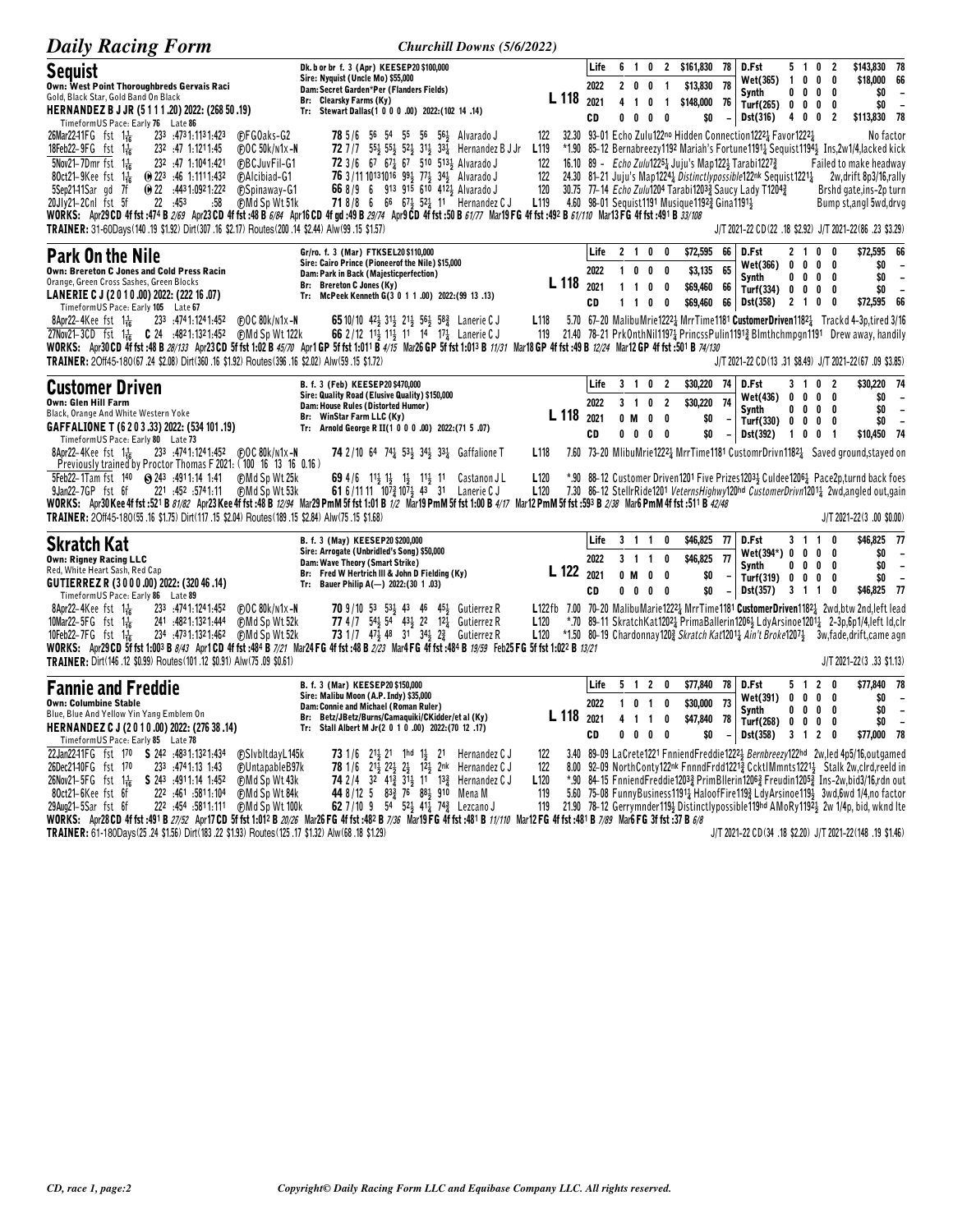Churchill Downs (5/6/2022)



# $\bf{2}$

## **Churchill Downs**

### **©Md Sp Wt 120k**



/ MILE(1:331) MAIDEN SPECIAL WEIGHT. Purse \$120,000 (includes \$56,500 KTDF - Kentucky TB Devt Fund) For Maidens, Fillies And Mares Three Years Old And Upward. Three Year Olds, 118 lbs.; Older, 125 lbs.<br>(Preference To Horses That Have Not Started For Less Than \$50,000).

| <b>Post time: 11:00 ET</b>                                                                                                                                                                                                                                                                                                                                                                                                                                                                                                                                                                                                                                                 | Wagers: Exacta, Trifecta, Superfecta, Double, Pick 3, Pick 4                                                                                                                                                                                                                                                            |                                                                                                                                                                                               |                            |                          |                                                     |                                           |                                                    |                                                                                      |                  |                                                                            |            | Beyer par: 76                                                                                                                                                                                                                                                                                                                                                                                                                                       |
|----------------------------------------------------------------------------------------------------------------------------------------------------------------------------------------------------------------------------------------------------------------------------------------------------------------------------------------------------------------------------------------------------------------------------------------------------------------------------------------------------------------------------------------------------------------------------------------------------------------------------------------------------------------------------|-------------------------------------------------------------------------------------------------------------------------------------------------------------------------------------------------------------------------------------------------------------------------------------------------------------------------|-----------------------------------------------------------------------------------------------------------------------------------------------------------------------------------------------|----------------------------|--------------------------|-----------------------------------------------------|-------------------------------------------|----------------------------------------------------|--------------------------------------------------------------------------------------|------------------|----------------------------------------------------------------------------|------------|-----------------------------------------------------------------------------------------------------------------------------------------------------------------------------------------------------------------------------------------------------------------------------------------------------------------------------------------------------------------------------------------------------------------------------------------------------|
| I Cross My Heart<br><b>Own: William K Werner</b><br>Green, Yellow Diamond Belt, Yellow<br>SAEZ L (2 1 1 0 .50) 2022: (524 107 .20)                                                                                                                                                                                                                                                                                                                                                                                                                                                                                                                                         | B. f. 3 (Feb) OBSMAR21 \$200,000<br>Sire: Practical Joke (Into Mischief) \$35,000<br>Dam: My Hopeful Heart (Strong Hope)<br>Br: Catherine Zoc (Ky)<br>Tr: Lynch Brian A(2 0 0 0 .00) 2022: (70 9 .13)                                                                                                                   | L 118 2021                                                                                                                                                                                    | Life<br>2022<br><b>CD</b>  | 2 M 0 0<br>$0$ M         | 2 M 0 0<br>$0\quad 0$                               | \$1,060<br>\$1,060<br>\$0                 | 50<br>50<br>$\overline{\phantom{a}}$               | D.Fst<br>Wet(349) 0<br>Synth<br>Turf(188) 0 0 0 0                                    | 0                | 2000<br>$0\quad 0\quad 0$<br>$0\quad 0\quad 0$<br>$0\quad 0\quad 0\quad 0$ |            | 50<br>\$1,060<br>\$0<br>$\overline{\phantom{a}}$<br>\$0<br>$\overline{\phantom{a}}$<br>\$0<br>$\overline{\phantom{a}}$<br>\$0<br>$\blacksquare$                                                                                                                                                                                                                                                                                                     |
| TimeformUS Pace: Early 70 Late 51<br>13Mar22-4GP fst 6f<br>224 :452 :5721:10<br>⊕Md Sp Wt 53k<br>9Jan22-7GP fst 6f<br>221 .452 .5741.11<br>(F)Md Sp Wt 53k<br>WORKS: Apr29 CD 5f fst 1:014 B 38/43 Apr23 CD 5f fst 1:033 B 65/70 Apr17 CD 4f fst :481 B 8/52 Apr10 CD 4f fst :492 B 26/42 Mar27 PmM 4f fst :483 B 12/52 Mar6 PmM 4f fst :494 B 20/48<br>TRAINER: Sprint/Route(29.07 \$0.67) 2Sprints/Route(4.25 \$1.75) 31-60Days(127.15 \$1.39) Dirt(101.15 \$1.54) Routes(180.13 \$1.27) MdnSpWt(120.11 \$1.19)                                                                                                                                                          | 50 3/7 5 653 683 612 615 Ortiz JL<br>41 7/11 9 118 $97\frac{1}{2}$ 88 79 $\frac{3}{4}$ Maragh R R                                                                                                                                                                                                                       | L120 16.40 77-13 Green Up12063 Frippet12011 Teasing 12011                                                                                                                                     |                            | $0\quad 0$               | $0\quad 0$                                          | \$0                                       |                                                    | Dst(284)                                                                             |                  |                                                                            |            | No factor, 2wd<br>L120 21.30 77-12 StellrRide1201 VeternsHighwy120hd CustomrDrivn12011 Wide into str, no rally<br>J/T 2021-22(20.30 \$2.22)                                                                                                                                                                                                                                                                                                         |
| <b>Jetinwithclass</b><br>Own: Hidden Creek Farm and Austin Carr<br>White, Black Diamond, Black Diamonds On<br>MORALES E (-) 2022: (173 16 .09)<br>TimeformUS Pace: Early 79 Late 51<br>WORKS: Apr29 TTC 3f fst :363 B 8/26 Mar30 Kee 5f fst 1:022 Bg 15/19 Mar22 TTC 4f fst :484 B 2/16 Feb27 TTC 4f fst :49 B 3/29 Feb17 TTC 4f fst :501 B 3/30 OFeb10 TTC 4f fst :48 Bg 1/44<br>TRAINER: Mdn2ndStart(21.05 \$0.38) Sprint/Route(14.14 \$0.97) Dirt(118.20 \$2.35) Routes(49.14 \$1.64) MdnSpWt(59.14 \$2.20)                                                                                                                                                             | <b>B.</b> f. 3 (May)<br>Sire: Classic Empire (Pioneerof the Nile) \$17,500<br>Dam: Lady Leftennant (Officer)<br>Br: Scott Pierce (Ky)<br>Tr: Ennis John(1 0 0 0 .00) 2022: (41 6 .15)<br>44 11/12 7 108 4 1110 910 811 Morales E                                                                                        | L 118                                                                                                                                                                                         | Life<br>2022<br>2021<br>CD | $0$ M<br>$0\quad 0$      | 1 M 0 0<br>1 M 0 0<br>$0\quad 0$<br>$0\quad 0$      | \$1,250 44<br>\$1,250<br>\$0<br>\$O       | 44                                                 | D.Fst<br>Wet(343) 0 0 0 0<br>Synth<br>Turf(286) $0 \t 0 \t 0 \t 0$<br>Dst(364)       |                  | 1000<br>$0\ 0\ 0\ 0$<br>$0\quad 0\quad 0\quad 0$                           |            | \$1,250 44<br>\$0<br>$\overline{\phantom{a}}$<br>\$0<br>$\overline{\phantom{a}}$<br>\$0<br>$\overline{\phantom{a}}$<br>\$0<br>L120 26.00 66-22 NpCndy1205 VeronicGreene12011 SuperChristie1201 Broke bit out, no factr<br>$J/T 2021 - 22(5.00$ \$0.00)                                                                                                                                                                                              |
| <b>She's Keen</b><br><b>Own: Calumet Farm</b><br>Black, Gold Chevrons, Gold Chevrons On<br>LEPAROUX JR (3100.33) 2022: (194 20.10)<br>TimeformUS Pace: Early 65 Late 70<br>214 :4511:1111:25 (F)Md Sp Wt 77k<br>8Apr22-6Kee wf 7f<br>WORKS: Apr30 CD 4f fst :481 B 46/133 Apr23 Kee 4f fst :502 B 77/94 Mar26 PmM 4f fst :484 Bg 27/95 Mar19 PmM 4f fst :493 B 56/104 Mar12 PmM 4f fst :491 Bg 42/110 Mar4 PmM 4f fst :493 B 37/50<br>TRAINER: Mdn2ndStart(36 .28 \$6.62) Sprint/Route (23 .26 \$6.70) Dirt(117 .15 \$2.04) Routes (189 .15 \$2.84) MdnSpWt (109 .17 \$3.52)                                                                                               | B. f. 3 (Apr) OBSMAR21 \$40,000<br>Sire: Keen Ice (Curlin) \$7,500<br>Dam: Spelling (Alphabet Soup)<br>Br: Farfellow Farms Ltd (Ky)<br>Tr: Arnold George R II(1 0 0 0 .00) 2022:(71 5 .07)<br>56 1/12 12 1111 1114 109 $\frac{3}{4}$ 67 Leparoux JR                                                                     | L 118 2021                                                                                                                                                                                    | Life<br>2022<br>CD         | 1 M<br>0 M<br>$0\quad 0$ | 1 M O O<br>$0\quad 0$<br>$0\quad 0$<br>$0\quad 0$   | $$1,250$ 56<br>\$1,250 56<br>\$0<br>\$0   |                                                    | D.Fst<br>$Wet(235)$ 1 0 0 0<br>Synth<br>Turf(209) 0<br>$-$ Dst(284)                  |                  | $0\,0\,0\,0$<br>$0\,$ 0 $\,$ 0 $\,$ 0<br>$0\quad 0\quad 0$<br>$0\ 0\ 0\ 0$ |            | \$0<br>\$1,250 56<br>\$0<br>$\overline{\phantom{a}}$<br>\$0<br>$\overline{\phantom{a}}$<br>\$0<br>$\overline{\phantom{a}}$<br>L120 51.90 69-17 ImognMlvin12023 AmricnPyrmid12011 EllofthBll12011 Broke slow, came in<br>J/T 2021-22 CD(21 .19 \$1.76) J/T 2021-22(63 .14 \$1.26)                                                                                                                                                                    |
| <b>Classic Coyne</b><br><b>Own: Ruis Racing LLC</b><br>Green, White 'Wen-mick Racing' And<br>PRAT F (2000.00) 2022: (304 86.28)<br>TimeformUS Pace: Early 77 Late 66<br>Previously trained by Ruis Shelbe 2022 (as of 4/8): (14 0 1 5 0.00)<br>8Apr22-6Kee wf 7f 214 .4511.111.25 @MdSpWt77k<br>WORKS: Apr30CD 5f fst 1:013 B 28/55 Apr23CD 5f fst 1:02 B 45/70 Apr3TTC 4f fst :501 B 4/4 @Mar25SA 5f fst 1:00 H 1/34 Mar19SA 5f fst 1:001 H 8/60 Mar13SA 5f fst 1:01 H 13/62<br>TRAINER: 1stW/Tm(103 .22 \$2.59) Sprint/Route(60 .20 \$2.10) Dirt(358 .23 \$1.97) Routes(195 .23 \$1.90) MdnSpWt(32 .12 \$2.45)                                                           | Dk. b or br f. 3 (Apr) KEESEP20 \$350,000<br>Sire: Pioneerof the Nile (Empire Maker) \$110,000<br>Dam: Classic Strike (Smart Strike)<br>Br: Clearsky Farms & Three Chimneys Farm LLC (Ky)<br>Tr: Hartman Chris A(-) 2022: (157 43 .27)<br>56 7/12 7 1011 1010 654 564 Prat F                                            | L 118 2021                                                                                                                                                                                    | Life<br>2022<br>CD         | 1 M 0 0<br>0 M           | 1 M 0 0<br>$0\quad 0$<br>$0\quad 0\quad 0\quad 0$   | $$2,737$ 56<br>\$2,737<br>\$0<br>\$O      | 56                                                 | D.Fst<br>Wet(368) 1 0 0 0<br>Synth<br>Turf(331) 0<br>Dist(367) 0 0 0 0               |                  | $0\,$ 0 $\,$ 0 $\,$ 0<br>$0\,$ 0 $\,$ 0 $\,$ 0<br>$0\quad 0\quad 0$        |            | \$0<br>\$2,737 56<br>\$0<br>$\overline{\phantom{a}}$<br>\$0<br>$\overline{\phantom{a}}$<br>\$0<br>$\overline{\phantom{a}}$<br>L120b 11.10 69-17 ImognMlvin1202 $\frac{3}{4}$ AmricnPyrmid1201 $\frac{1}{4}$ EllofthBll1201 $\frac{1}{2}$ Came in st, 3p upper                                                                                                                                                                                       |
| <b>Oma the Great</b><br><b>Own: Mark H and Nancy W Stanley</b><br>Red, White And Blue 'S', Red And Blue<br>ROSARIO J (-) 2022: (252 56 .22)<br>Timeform US Pace: Early 103 Late 41<br>WORKS: Apr30 Kee 4f fst :483 B 11/82 Apr9 Kee 4f gd :491 Bg 11/32 Apr3 Pay 4f fst :503 B 7/10 Mar26 Pay 4f fst :50 Bg 37/63 Mar20 Pay 4f fst :493 B 14/34 Mar13 Pay 3f fst :372 B 5/13<br>TRAINER: Mdn2ndStart(53.19 \$1.48) Sprint/Route (54.17 \$1.11) Dirt(194.19 \$1.23) Routes(334.18 \$1.43) MdnSpWt(207.18 \$1.59)                                                                                                                                                            | Gr/ro. f. 3 (Feb)<br>Sire: Tapit (Pulpit) \$185,000<br>Dam: Rise Above (Violence)<br>Br: Town & Country Horse Farms LLC (Ky)<br>Tr: McGaughey III Claude R(1 0 0 1 .00) 2022: (101 21 .21)<br>51 1/12 10 77 753 761 68 Ortiz I Jr                                                                                       | L 118 2021                                                                                                                                                                                    | Life<br>2022<br>CD         | 0 M                      | 1 M 0 0<br>1 M 0 0<br>$0\quad 0$<br>$0\ 0\ 0\ 0$    | $$1,250$ 51<br>\$1,250 51<br>\$0<br>\$0   | $-1$                                               | D.Fst<br><b>Wet(418)</b><br>Synth<br>Turf(307) $0 \t 0 \t 0 \t 0$<br><b>Dst(371)</b> | 1<br>$\mathbf 0$ | 0<br>$0\quad 0\quad 0$<br>$0\,0\,0\,0$<br>$0\quad 0\quad 0\quad 0$         | $0\quad 0$ | \$1,250 51<br>\$0<br>$\overline{\phantom{a}}$<br>\$0<br>$\overline{\phantom{a}}$<br>\$0<br>$\overline{\phantom{a}}$<br>\$0<br>$\sim$<br>L120 11.00 69-22 NpCndy1205 VeronicGreene12011 SuprChristi1201 Saved ground, no impact<br>J/T 2021-22 CD(1 .00 \$0.00) J/T 2021-22(33 .24 \$1.77)                                                                                                                                                           |
| <b>One Full Moon</b><br>Own: Mitchell Skolnick and Fredericka Cald<br>Hunter Green, Cream Sash, Cream Bars On<br>TALAMO J (3010.00) 2022: (161 19.12)<br>TimeformUS Pace: Early 88 Late 52<br>13Apr22-4Kee gd 6}f 223 :4621:1121:18 34 (F) Md Sp Wt 100k<br>WORKS: Apr30 CD 5f fst 1:002 B 6/55 Apr22 CD 4f fst :484 B 21/62 Apr8 CD 4f fst :472 B 11/76 Apr1 CD 5f fst 1:00 B 10/23 Mar25 Hpt 5f fst 1:04 B 1/2 Mar14 CD 5f fst 1:004 Bg 1/1<br>TRAINER: Mdn2ndStart(3.00 \$0.00) Sprint/Route (4.75 \$9.85) Dirt(24.33 \$2.88) Routes(19.26 \$5.68) MdnSpWt(7.14 \$2.34)                                                                                                 | <b>B.</b> f. 4 (Apr)<br>Sire: Malibu Moon (A.P. Indy) \$35,000<br>Dam: One for London (Eskendereya)<br>Br: Fredericka V Caldwell & Mitchel Skolnick (Ky)<br>Tr: Pitts Helen(-) 2022: (5 0.00)<br>51 2/10 10 76 77 75 610 Talamo J                                                                                       | <b>L</b> 125 $_{2021}$                                                                                                                                                                        | Life<br>2022<br>CD         | 1 M<br>$0$ M             | 1 M 0 0<br>$0\quad 0$<br>$0\quad 0$<br>$0\ 0\ 0\ 0$ | \$1,250 51 D.Fst<br>\$1,250<br>\$0<br>\$O | - 51<br>$\overline{\phantom{a}}$<br>$\overline{a}$ | Wet(394) 1<br><b>Synth</b><br>Turf(283) $0 \t 0 \t 0 \t 0$<br>Dist(370) 0 0 0 0      | 0                | $0\ 0\ 0\ 0$<br>0<br>$0\quad 0\quad 0$                                     | $0\quad 0$ | \$O<br>$\overline{\phantom{a}}$<br>\$1,250 51<br>\$0<br>$\overline{\phantom{a}}$<br>\$0<br>$\overline{\phantom{a}}$<br>\$0<br>$\blacksquare$<br>L125 19.20 73-16 Be Like Water1251 <sub>2</sub> LittleBlaze1251 <sub>2</sub> MerciRoad1252 <sub>3</sub> Bit slow st, no threat<br>J/T 2021-22 CD(3 .33 \$5.47) J/T 2021-22(5 .20 \$3.28)                                                                                                            |
| South Georgia<br>Own: Mrs J V Shields Jr and E J M McFadden<br>Yellow, Brown Hoops, Yellow Cap<br>SANTANA R JR (-) 2022: (284 48 .17)<br>TimeformUS Pace: Early 75 Late 71                                                                                                                                                                                                                                                                                                                                                                                                                                                                                                 | <b>B. f. 4 (Feb)</b><br>Sire: Union Rags (Dixie Union) \$30,000<br>Dam: House Rules (Distorted Humor)<br>Br: J V Shields Jr (Ky)<br>Tr: Medina Robert(-) 2022:(20 1.05)                                                                                                                                                 | <b>Blinkers OFF</b><br>L 125 2020                                                                                                                                                             | Life<br>2021<br>CD         | 5 M 0<br>0 M             | 0<br>5 M O O<br>$0\quad 0$<br>$1 0 0 0$             | \$13,544<br>\$13,544<br>\$O<br>\$6,000    | 62                                                 | 62 D.Fst<br>Wet(397)<br>Synth<br>Turf(212) 0 0 0 0<br>62 Dst(331)                    |                  | 4000<br>$0\,0\,0\,0$<br>1000<br>100                                        | 0          | \$13,130 62<br>\$O<br>\$414 47<br>\$0<br>$\overline{\phantom{a}}$<br>\$380 32                                                                                                                                                                                                                                                                                                                                                                       |
| 3Dec21-5TP fst $1\frac{1}{16}$<br>234 .472 1:121 1:444 3↑ DMd Sp Wt 61k<br>7Nov2140CD fst 7f<br>224 :46 1:1021:224 34 (DMd Sp Wt 86k<br>160ct21-7Kee fst $1\frac{1}{16}$<br>233 :4821:1311:46 34 (DMd Sp Wt 71k)<br>1Aug21-7EIP fst 1<br>233 :4611:1111:374 34 (DMd Sp Wt 50k<br>222 :454 :5731:10 34 (F) Md Sp Wt 51k<br>3Jly21-7EIP fst 6f<br>WORKS: Apr26 Blk 4f fst :492 B 3/5 Apr20 Blk 5f fst 1:021 B 1/2 Apr5 Blk 5f fst 1:02 B 1/3 Mar29 Blk 4f fst :511 B 4/7 Mar22 Blk 4f fst :50 B 2/6 Mar16 Blk 3f fst :38 B 4/6<br>TRAINER: 61-180Days(6.00 \$0.00) BlinkOff(4.00 \$0.00) Dirt(46.15 \$1.46) Routes(50.08 \$0.57) MdnSpWt(40.05 \$0.25)<br>CD, race 2, page:3 | 47 4/12 108 109 1193 971 99<br>Bejarano R<br>62 5/9 7 66 653 563 483 Lanerie CJ<br>58 3/7 33 32 533 43 44 Lanerie CJ<br>32 5/9 43 541 561 713 7213 Mena M<br>58 7/10 10 89 65 $\frac{1}{4}$ 44 $\frac{1}{2}$ 44 $\frac{3}{4}$ Mena M<br>Copyright© Daily Racing Form LLC and Equibase Company LLC. All rights reserved. | <b>L122b</b> 26.50 79-14 Smarmy 1221 <sup>3</sup> / <sub>4</sub> Tap for Me1224 <sup>1</sup> / <sub>2</sub> Only Kidding 1222 <sup>1</sup> / <sub>4</sub><br>L120<br>L <sub>118</sub><br>L119 |                            |                          |                                                     |                                           |                                                    |                                                                                      |                  |                                                                            |            | L121b 4.90 79-08 Berate1213 Temper Mint Twist121 <sup>nk</sup> Angel Carina1211 <sub>4</sub> Fractious, off slow<br>Bobbled st, moved up<br>11.60 69-23 Big City Momma120hd Street Missy1241 <sup>1</sup> Berate1202 <sup>3</sup> Stalked inside,no bid<br>7.10e 64-15 StrongSilnt11813 StrtMissy12433 Upndcomngstr1183 2wd, driven 4-1/2, faded<br>14.30 88-09 PlmCottge119} StrongSilnt119hd Upndcomingstr1194 <sub>4</sub> Steady btw st,rallied |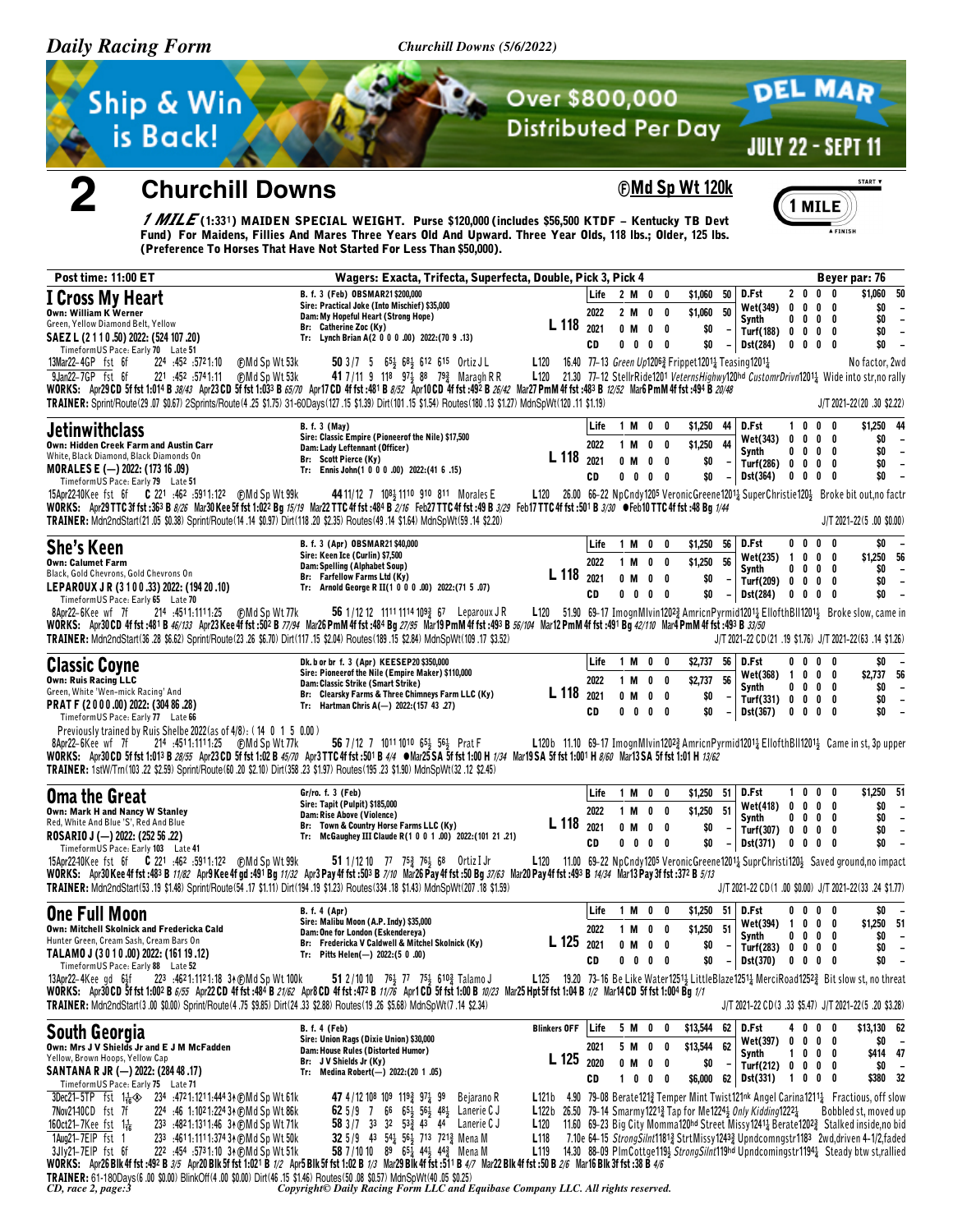| <b>Daily Racing Form</b>                                                                                                                                                               | Churchill Downs (5/6/2022)                                                                                                                                                                       |                  |                  |      |            |                                     |                                                    |                          |                                                                                                     |                          |                |                                        |                                                                                                                                                                       |                                    |
|----------------------------------------------------------------------------------------------------------------------------------------------------------------------------------------|--------------------------------------------------------------------------------------------------------------------------------------------------------------------------------------------------|------------------|------------------|------|------------|-------------------------------------|----------------------------------------------------|--------------------------|-----------------------------------------------------------------------------------------------------|--------------------------|----------------|----------------------------------------|-----------------------------------------------------------------------------------------------------------------------------------------------------------------------|------------------------------------|
| <b>Blamethechampagne</b>                                                                                                                                                               | B. f. 3 (Mar) KEESEP20 \$210,000                                                                                                                                                                 |                  |                  | Life |            | 8 M 2 4                             | \$75,780 67                                        |                          | D.Fst                                                                                               | 6 0 2 4                  |                |                                        | \$73,500 67                                                                                                                                                           |                                    |
| Own: Six Column Stables LLC Randall L Bloc                                                                                                                                             | Sire: Candy Ride*Arg (Ride the Rails) \$75,000<br>Dam: Quippery (Forest Wildcat)                                                                                                                 |                  |                  | 2022 |            | 3 M 0 2                             | \$16,550 67                                        |                          | Wet(439) 1 0 0 0                                                                                    |                          |                |                                        | \$1,030 49                                                                                                                                                            |                                    |
| Lime, Black Yoke, Black 'Jg', Black                                                                                                                                                    | Br: Popatop LLC (Ky)                                                                                                                                                                             |                  | L 118            | 2021 |            | 5 M 2 2                             | \$59,230 66                                        |                          | Synth                                                                                               | $0\quad 0\quad 0\quad$   |                | 0                                      | \$0<br>\$1,250 58                                                                                                                                                     | $\overline{\phantom{a}}$           |
| LANDEROS C (1000.00) 2022: (117 14.12)<br>TimeformUS Pace: Early 66 Late 86                                                                                                            | Tr: Wilkes Ian R(1 1 0 0 1.00) 2022: (121 14 .12)                                                                                                                                                |                  |                  | CD   |            | 3 0 1 2                             |                                                    |                          | Turf(317) $1 \t0 \t0$<br>\$48,000 60 Dst(382)                                                       | 1001                     |                | 0                                      | \$10,000 67                                                                                                                                                           |                                    |
| 8Apr22-2Kee gd 1-2 (1) 4911:14 1:3931:574<br>(F)Md Sp Wt 99k                                                                                                                           | 58 12/12 43 43 44 117 2112 Landeros C                                                                                                                                                            | L <sub>120</sub> |                  |      |            |                                     |                                                    |                          | 18.60 61-27 Lavish Habits 120 3 Myrisky affair 120hd Curiously 120 3                                |                          |                |                                        | Tracked 2wd, faded                                                                                                                                                    |                                    |
| <b>FSuncoastL100k</b><br>12Feb22-8Tam fst 140 @ 242 :4911:1321:391                                                                                                                     | 67 1/7 42 42 $\frac{1}{2}$ 42 $\frac{1}{2}$ 34 $\frac{1}{2}$ 39 $\frac{1}{4}$ Hernandez R M                                                                                                      | 118              | 32.20            |      |            |                                     |                                                    |                          |                                                                                                     |                          |                |                                        | 88-04 Nest1246 Alittlelovendluck12234 Blmthchmpgn118nk Inside,tippd3p,imprvd                                                                                          |                                    |
| 22Jan22-8GP fst $1\frac{1}{16}$<br>243 .4911.1341.452<br><b>CMd Sp Wt 53k</b>                                                                                                          | 62 2 / 10 $53\frac{1}{2}$ $53\frac{1}{2}$ $43$ $43\frac{1}{2}$ $32\frac{1}{2}$<br>Hernandez R M                                                                                                  | L <sub>120</sub> |                  |      |            |                                     |                                                    |                          |                                                                                                     |                          |                |                                        | 7.90 75-22 LimsKiss12014 Butterben12014 Blmethechmpgn12014 Instip 3wd.gain show                                                                                       |                                    |
| 27Nov21-3CD fst $1\frac{1}{16}$<br>$C$ 24 $.4821:1321:452$<br><b>@Md Sp Wt 122k</b><br>310ct21-6CD fst 1 <sup>1</sup> / <sub>16</sub><br>S 241 .4941.1441.464<br><b>CMd Sp Wt 119k</b> | 52 10/12 12101211 1111 89 39<br>Landeros C<br>54 4/8 $85\frac{1}{2}$ 63 $\frac{1}{2}$ 31 $\frac{1}{2}$ 34 $\frac{1}{2}$ 25 $\frac{1}{4}$ Leparoux JR                                             | 119<br>119       |                  |      |            |                                     |                                                    |                          |                                                                                                     |                          |                |                                        | 8.80 69-21 PrkOnthNI11974 PrncssPIn11914 Blmthchmpgn1191 4p1st, 3p upr, moved up<br>3.10 66-19 SecretOth11951 Blmthchmpgn11911 LtNightLdy1191 Pinch early, gain 4w3/8 |                                    |
| 24Sep21-8CD fst 1 <sup>1</sup> / <sub>16</sub><br>234 :4731:12 1:43<br>(F)Md Sp Wt 119k                                                                                                | 60 6/8 43 431 321 361 3161 Leparoux J R                                                                                                                                                          | 119              |                  |      |            |                                     |                                                    |                          |                                                                                                     |                          |                |                                        | 8.60 74-11 PnnySvr11994 GoldnSghts11963 Blmthchmpgn11923 2pth, chased 2nd, kepton                                                                                     |                                    |
| 223 :461 :5821:104<br>7Aug21-6EIP fst 6f<br>⊕Md Sp Wt 51k                                                                                                                              | 66 8/10 6 62 42 42 25 Hernandez B J Jr                                                                                                                                                           | 119              |                  |      |            |                                     |                                                    |                          |                                                                                                     |                          |                |                                        | 4.60 83-11 Tarabi11954 Blamethechampagne1193 ClassyMiss1194 Rallied for place late                                                                                    |                                    |
| $11$ J $ v21 - 2E P$ ad 5f<br>22 .45<br><b>CMd Sp Wt 50k</b><br>:571                                                                                                                   | 49 6/10 8 $98\frac{1}{4}$ 8 <sup>81</sup> / <sub>2</sub> 6 <sup>61</sup> / <sub>4</sub> 57 <sup>2</sup> / <sub>2</sub> Hernandez B J Jr                                                          | 119              |                  |      |            |                                     |                                                    |                          |                                                                                                     |                          |                |                                        | *2.50 94-04 Verylittlecents11921 OneStpAhd11941 BodciousBby1191 Bit slow st, 6p upper                                                                                 |                                    |
|                                                                                                                                                                                        | WORKS: Apr29 CD 5f fst 1:003 B 8/43 Apr23 CD 4f fst :514 B 79/84 Mar27 PmM @ 5f fm 1:003 B(d) 10/17 Whar 18 PmM 5f fst :593 B 1/21 Mar11 PmM 4f fst :50 B 32/48 Mar4 PmM @ 5f fm 1:002 B(d) 6/18 |                  |                  |      |            |                                     |                                                    |                          |                                                                                                     |                          |                |                                        |                                                                                                                                                                       |                                    |
| TRAINER: 20ff45-180(111.13 \$1.65) Turf/Dirt(49.08 \$0.61) Dirt(292.09 \$0.88) Routes(336.12 \$1.28) MdnSpWt(217.09 \$0.88)                                                            |                                                                                                                                                                                                  |                  |                  |      |            |                                     |                                                    |                          |                                                                                                     |                          |                |                                        | J/T 2021-22 CD(50 .06 \$1.03) J/T 2021-22(183 .11 \$1.24)                                                                                                             |                                    |
| <b>High Resolution</b>                                                                                                                                                                 | Dk. b or br f. 3 (Feb)<br>Sire: Medaglia d'Oro (El Prado*Ire) \$100,000                                                                                                                          |                  |                  | Life | 1 M        | $0\quad 0$                          | \$530                                              | 41                       | D.Fst                                                                                               | $0\ 0\ 0\ 0$             |                |                                        | \$0                                                                                                                                                                   | $\overline{\phantom{a}}$           |
| Own: G Watts Humphrey Jr                                                                                                                                                               | Dam: Perfect for You (Giant's Causeway)                                                                                                                                                          |                  |                  | 2022 | 1 M        | $0\quad 0$                          | \$530                                              | 41                       | Wet(394)<br>Synth                                                                                   | $\mathbf{1}$<br>0000     |                | $0\quad 0\quad 0$                      | \$530 41<br>\$0                                                                                                                                                       | $\overline{\phantom{a}}$           |
| Green, White Diamonds, White Stripes On<br>CANNON D (-) 2022: (240.00)                                                                                                                 | Br: G Watts Humphrey Jr (Ky)<br>Tr: Arnold George R II(1 0 0 0 .00) 2022:(71 5 .07)                                                                                                              |                  | L 118            | 2021 | $0$ M      | $0\quad 0$                          | \$0                                                |                          | Turf(333)                                                                                           | 0                        |                | $0\quad 0\quad 0$                      | \$0                                                                                                                                                                   | $\overline{\phantom{a}}$           |
| TimeformUS Pace: Early 59 Late 85                                                                                                                                                      |                                                                                                                                                                                                  |                  |                  | CD   |            | $0\quad 0\quad 0\quad 0$            | \$O                                                | $\overline{\phantom{a}}$ | Dst(372)                                                                                            | $\overline{1}$           | $0\quad 0$     | 0                                      | \$530 41                                                                                                                                                              |                                    |
| Entered 4May22-5 CD                                                                                                                                                                    |                                                                                                                                                                                                  |                  |                  |      |            |                                     |                                                    |                          |                                                                                                     |                          |                |                                        |                                                                                                                                                                       |                                    |
| 13Feb22-6GP my 1                                                                                                                                                                       | 41 4/7 76 3 77 4 58 510 518 4 Morelos J E                                                                                                                                                        |                  |                  |      |            |                                     |                                                    |                          |                                                                                                     |                          |                |                                        | L120 48.10 65-21 AcademicHonor1202 $\frac{1}{4}$ LakotSpirit120 $\frac{1}{2}$ MissyGreer1207 $\frac{1}{4}$ 5wd early, 3wd 3/16p                                       |                                    |
|                                                                                                                                                                                        | WORKS: Apr29 CD 4f fst :484 B 23/69 Apr19 CD 4f fst :503 B 37/44 Mar24 PBD 4f fst :493 B 5/8 Mar13 PBD 4f fst :493 B 11/19 Mar6 PBD 4f fst :50 B 10/21 Feb2 PBD 5f fst 1:03 B 3/6                |                  |                  |      |            |                                     |                                                    |                          |                                                                                                     |                          |                |                                        |                                                                                                                                                                       |                                    |
| TRAINER: 61-180Days(51.16 \$1.79) Mdn2ndStart(36.28 \$6.62) Dirt(117.15 \$2.04) Routes(189.15 \$2.84) MdnSpWt(109.17 \$3.52)                                                           |                                                                                                                                                                                                  |                  |                  |      |            |                                     |                                                    |                          |                                                                                                     |                          |                |                                        | $J/T 2021 - 22(2 .00 $0.00)$                                                                                                                                          |                                    |
|                                                                                                                                                                                        |                                                                                                                                                                                                  |                  |                  |      |            |                                     |                                                    |                          |                                                                                                     |                          |                |                                        |                                                                                                                                                                       |                                    |
|                                                                                                                                                                                        | <b>B.</b> f. 3 (Jan)                                                                                                                                                                             |                  |                  | Life | 1 M 1      | 0                                   | \$13,000                                           | 68                       | D.Fst                                                                                               | 0<br>1                   | $\overline{1}$ | 0                                      | \$13,000 68                                                                                                                                                           |                                    |
| <b>Misread</b>                                                                                                                                                                         | Sire: Blame (Arch) \$20,000                                                                                                                                                                      |                  |                  |      |            |                                     |                                                    |                          | Wet(390)                                                                                            | 0                        |                | $0\quad 0\quad 0$                      | \$0                                                                                                                                                                   | $\overline{\phantom{a}}$           |
| <b>Own: Claiborne Farm</b><br>Orange, Orange Cap                                                                                                                                       | Dam: Line (War Front)                                                                                                                                                                            |                  |                  | 2022 |            | 1 M 1 0                             | \$13,000                                           | 68                       | <b>Synth</b>                                                                                        | $0\ 0\ 0\ 0$             |                |                                        | \$0                                                                                                                                                                   | $\overline{\phantom{a}}$           |
| HERNANDEZ C J (2010.00) 2022: (276 38 .14)                                                                                                                                             | Br: Claiborne Farm (Ky)<br>Tr: Stall Albert M Jr(2 0 1 0 .00) 2022: (70 12 .17)                                                                                                                  |                  | L 118            | 2021 | 0 M        | $0\quad 0$                          | \$0                                                |                          | Turf(370)                                                                                           | $0\quad 0\quad 0\quad 0$ |                |                                        | \$0                                                                                                                                                                   | $\sim$                             |
| TimeformUS Pace: Early 88 Late 59                                                                                                                                                      |                                                                                                                                                                                                  |                  |                  | CD   |            | $0\quad 0\quad 0\quad 0$            | \$0                                                | $\overline{\phantom{a}}$ | Dst(380)                                                                                            | $0\quad 0\quad 0\quad$   |                | 0                                      | \$0                                                                                                                                                                   | $\overline{\phantom{a}}$           |
| 22.451.5721.10<br>(F)Md Sp Wt 65k<br>26Mar22-1FG fst 6f                                                                                                                                | 68 8/8 7 64 54 22 21 Hernandez CJ                                                                                                                                                                | L120             |                  |      |            |                                     | 4.60 91-06 Belle Rebelle1201 Misread1203 Patna1203 |                          |                                                                                                     |                          |                |                                        | 4pth,took aim,2nd best                                                                                                                                                |                                    |
|                                                                                                                                                                                        | WORKS: Apr30CD 4f fst :501 B 113/133 Apr24 CD 5f fst 1:001 B 7/32 Apr17 CD 4f fst :48 B 4/52 Apr10 CD 4f fst :501 B 34/42 Mar19 FG 4f fst :491 B 47/110 Mar12 FG 5f fst 1:012 B 9/32             |                  |                  |      |            |                                     |                                                    |                          |                                                                                                     |                          |                |                                        |                                                                                                                                                                       |                                    |
|                                                                                                                                                                                        | TRAINER: Mdn2ndStart(35.14 \$2.46) Sprint/Route(29.14 \$0.50) 31-60Days(113.24 \$2.64) Dirt(183.22 \$1.93) Routes(125.17 \$1.32) MdnSpWt(117.14 \$1.56)                                          |                  |                  |      |            |                                     |                                                    |                          |                                                                                                     |                          |                |                                        | J/T 2021-22 CD(34 .18 \$2.20) J/T 2021-22(148 .19 \$1.46)                                                                                                             |                                    |
| Inventing                                                                                                                                                                              | B. f. 3 (Feb) KEESEP20 \$390,000                                                                                                                                                                 |                  |                  | Life | 1 M        | -1<br>0                             | \$10,600                                           | 84                       | D.Fst                                                                                               | 101                      |                | 0                                      | \$10,600 84                                                                                                                                                           |                                    |
| Own: Repole Stable and Woodford Racing LLC                                                                                                                                             | Sire: Union Rags (Dixie Union) \$30,000<br>Dam: Una Mac Cool (Giant's Causeway)                                                                                                                  |                  |                  | 2022 |            | 1 M 1 0                             | \$10,600                                           | 84                       | Wet(369)                                                                                            | 0                        |                | $0\quad 0\quad 0$                      | \$0                                                                                                                                                                   | $\overline{\phantom{a}}$           |
| Royal Blue, Orange Circled 'R', Royal                                                                                                                                                  | Br: Mt Brilliant Broodmares I LLC (Ky)                                                                                                                                                           |                  | L 118            | 2021 | 0 M        | $0\quad 0$                          | \$0                                                |                          | <b>Synth</b><br>Turf(220) 0                                                                         | 0                        |                | $0\quad 0\quad 0$<br>$0\quad 0\quad 0$ | \$0<br>\$0                                                                                                                                                            | $\sim$<br>$\overline{\phantom{a}}$ |
| <b>ORTIZ I JR (-) 2022: (394 112 .28)</b>                                                                                                                                              | Tr: Pletcher Todd A(-) 2022:(291 71 .24)                                                                                                                                                         |                  |                  | CD   |            | $0\quad 0\quad 0\quad 0$            | \$0                                                | $\blacksquare$           | <b>Dst(325)</b>                                                                                     | $0\ 0\ 0\ 0$             |                |                                        | \$0                                                                                                                                                                   | $\sim$                             |
| TimeformUS Pace: Early 114 Late 52<br>2Apr22-8GP fst 7f<br>22 :443 1:094 1:234 (F) Md Sp Wt 53k                                                                                        | <b>84</b> 1/10 9 42 32 21 $\frac{1}{2}$ 2 0rtiz I Jr                                                                                                                                             |                  |                  |      |            |                                     |                                                    |                          |                                                                                                     |                          |                |                                        | Stumble st,rail, 3w3/16                                                                                                                                               |                                    |
|                                                                                                                                                                                        | WORKS: Apr29CD 4f fst :483 B 16/69 Apr22CD 4f fst :494 B 38/62 Apr14 PBD 4f fst :493 B 4/9 Mar27 PBD 4f fst :493 Bg 8/10 Mar20 PBD 5f fst 1:013 B 3/7 Mar13 PBD 4f fst :503 Bg 17/19             |                  |                  |      |            |                                     |                                                    |                          | L120 5.40 85-10 Wish You Well120 $\frac{1}{2}$ Inventing120 $\frac{91}{4}$ Frippet1201 <sup>1</sup> |                          |                |                                        |                                                                                                                                                                       |                                    |
|                                                                                                                                                                                        | TRAINER: Mdn2ndStart(147.26 \$1.44) Sprint/Route(153.23 \$1.40) 31-60Days(511.25 \$1.82) Dirt(726.26 \$1.81) Routes(859.23 \$1.67) MdnSpWt(424.22 \$1.55)                                        |                  |                  |      |            |                                     |                                                    |                          |                                                                                                     |                          |                |                                        | J/T 2021-22 CD (5 .20 \$0.56) J/T 2021-22 (254 .27 \$1.57)                                                                                                            |                                    |
|                                                                                                                                                                                        | <b>B. f. 3 (Apr)</b>                                                                                                                                                                             |                  |                  | Life | 1 M        | $0\quad 0$                          | \$2,120                                            | 61                       | D.Fst                                                                                               | $\mathbf{1}$             |                | $0\quad 0\quad 0$                      | \$2,120 61                                                                                                                                                            |                                    |
| Olga Isabel                                                                                                                                                                            | Sire: Tiznow (Cee's Tizzy) \$40,000                                                                                                                                                              |                  |                  |      |            |                                     |                                                    |                          | <b>Wet(416)</b>                                                                                     | 0                        |                | $0\quad 0\quad 0$                      | \$0                                                                                                                                                                   | $\overline{\phantom{0}}$           |
| <b>Own: Lucas Noriega</b><br>Yellow, Yellow 'Tr' On Red Ball, Yellow                                                                                                                   | Dam: Miss Patricia (Indian Charlie)                                                                                                                                                              |                  |                  | 2022 | 1 M        | $0\quad 0$                          | \$2,120 61                                         |                          | Synth                                                                                               | 0                        |                | $0\quad 0\quad 0$                      | \$0                                                                                                                                                                   | $\overline{\phantom{a}}$           |
| CASTELLANO J J (-) 2022: (367 62 .17)                                                                                                                                                  | Br: Top Racing LLC (Ky)<br>Tr: Delgado Gustavo(-) 2022: (56 7.12)                                                                                                                                |                  | L <sub>118</sub> | 2021 | 0 M        | $0\quad 0$                          | \$0                                                |                          | Turf(299) 0                                                                                         |                          |                | $0\quad 0\quad 0$                      | \$0                                                                                                                                                                   | $\overline{\phantom{a}}$           |
| TimeformUS Pace: Early 112 Late 40<br>5Mar22-2GP fst 7f<br>222 :4511:1011:231<br>⊕Md Sp Wt 53k                                                                                         | 61 2/11 5 1hd $1\frac{1}{2}$ 32 $\frac{1}{2}$ 49 $\frac{1}{4}$ Jaramillo E                                                                                                                       |                  |                  | CD   | $0\quad 0$ | $\begin{matrix} 0 & 0 \end{matrix}$ | \$0                                                | $\overline{\phantom{a}}$ | Dst(385)                                                                                            | 0                        | 0 <sub>0</sub> | 0                                      | \$0<br>L120b 19.40 80-12 Veterans Highway120hd Falconet12053 Silverleaf12033 Duel w/winner, tired                                                                     | $\sim$                             |

WORKS: Apr28 GP 5f fst 1:001 B 1/3 Apr22 GP 5f fst 1:01 B 13/17 Apr16 GP 4f fst :481 B 21/97 Apr9 GP 4f fst :494 B 66/127 OApr3 GP 5f my :592 B 1/16 Mar19 GP 4f fst :482 B 17/115 TRAINER: 61-180Days(17.00 \$0.00) Mdn2ndStar J/T 2021-22(9 .11 \$0.82)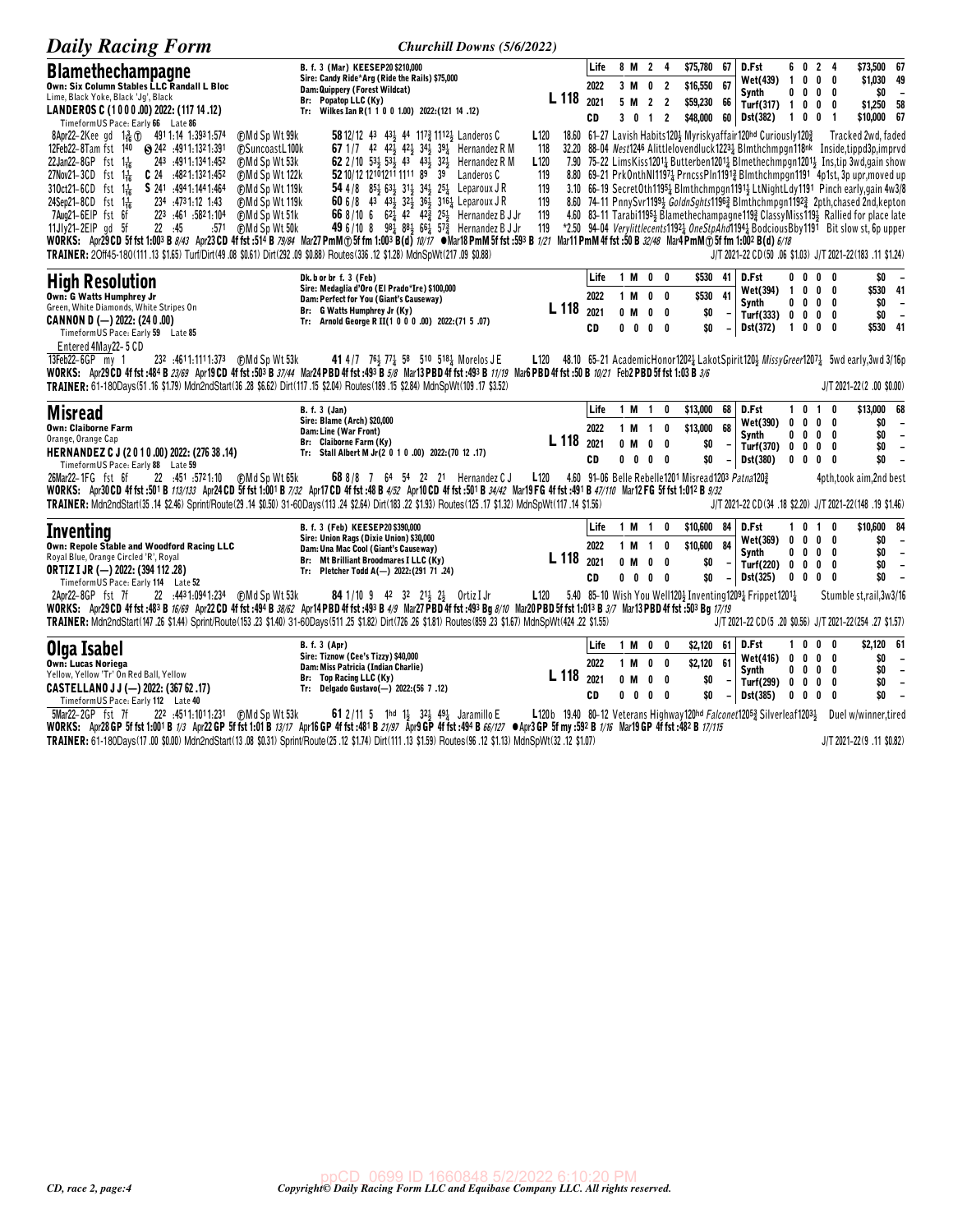5

## **Alw 127000N1X**



1/8 **MILES** (Turf). (1:461) ALLOWANCE. Purse \$127,000 (includes \$57,500 KTDF – Kentucky TB Devt<br>Fund) For Three Year Olds And Upward Which Have Never Won A Race Other Than Maiden, Claiming Or Starter Or Which Have Never Won Two Races. Three Year Olds, 120 lbs.; Older, 126 lbs. Non-winners Of \$24,600 Over A Mile On The Turf Since March 6 Allowed 2 lbs. (Races Where Entered For \$35,000 Or Less Not Considered In Allowances). (If deemed inadvisable by management to run this race over the turf course, it will be run on the main track at One and One Eighth mile.).

#### **Coupled - Q F Seventy Five and Arabian Prince**

**Churchill Downs** 

| <b>Post time: 11:30 ET</b>                                                                                                                                                                                                                                                                                                                                                                                                                                                                                                                                                                                                                                                                                                                                                                                                                                                                                                                                                                                                                                                                                                                                                                         | Wagers: Exacta, Trifecta, Superfecta, Double, Pick 3                                                                                                                                                                                                                                                                                                                                                                                                                                                                                                                                                                                                               |                                                                                                                                                                                                                  |                                 |                                                                                        |                               |                                                                                                                                   |                                                                                                                                                                                                                                         |             |                                              | Beyer par: 87                                                                                                                                                                                                                                                                                                                                                                                                                                                                                                                                                                                                                                                                                                                                                                                                                                                                                                             |
|----------------------------------------------------------------------------------------------------------------------------------------------------------------------------------------------------------------------------------------------------------------------------------------------------------------------------------------------------------------------------------------------------------------------------------------------------------------------------------------------------------------------------------------------------------------------------------------------------------------------------------------------------------------------------------------------------------------------------------------------------------------------------------------------------------------------------------------------------------------------------------------------------------------------------------------------------------------------------------------------------------------------------------------------------------------------------------------------------------------------------------------------------------------------------------------------------|--------------------------------------------------------------------------------------------------------------------------------------------------------------------------------------------------------------------------------------------------------------------------------------------------------------------------------------------------------------------------------------------------------------------------------------------------------------------------------------------------------------------------------------------------------------------------------------------------------------------------------------------------------------------|------------------------------------------------------------------------------------------------------------------------------------------------------------------------------------------------------------------|---------------------------------|----------------------------------------------------------------------------------------|-------------------------------|-----------------------------------------------------------------------------------------------------------------------------------|-----------------------------------------------------------------------------------------------------------------------------------------------------------------------------------------------------------------------------------------|-------------|----------------------------------------------|---------------------------------------------------------------------------------------------------------------------------------------------------------------------------------------------------------------------------------------------------------------------------------------------------------------------------------------------------------------------------------------------------------------------------------------------------------------------------------------------------------------------------------------------------------------------------------------------------------------------------------------------------------------------------------------------------------------------------------------------------------------------------------------------------------------------------------------------------------------------------------------------------------------------------|
| <b>Southern Passage</b><br><b>Own: Robert J Baron</b>                                                                                                                                                                                                                                                                                                                                                                                                                                                                                                                                                                                                                                                                                                                                                                                                                                                                                                                                                                                                                                                                                                                                              | B. c. 4 (Mar) KEESEP19 \$47,000<br>Sire: Super Saver (Maria's Mon) \$900<br>Dam: Almudena*Per (Silver Planet*Arg)                                                                                                                                                                                                                                                                                                                                                                                                                                                                                                                                                  |                                                                                                                                                                                                                  | 2022                            | Life 15 1 3 2<br>1 0 1 0                                                               |                               | \$90,629<br>89<br>81<br>\$21,450                                                                                                  | D.Fst<br>Wet(365) 2 1 0 0<br>Synth                                                                                                                                                                                                      | 0           | $12 \t0 \t3 \t2$<br>0 <sub>0</sub><br>0      | \$70,899<br>89<br>\$19,400<br>82<br>\$0<br>$\overline{\phantom{a}}$                                                                                                                                                                                                                                                                                                                                                                                                                                                                                                                                                                                                                                                                                                                                                                                                                                                       |
| White, Green Dots, Green Cap<br>TALAMO J (3010.00) 2022: (161 19.12)<br>TimeformUS Pace: Early 64 Late 112                                                                                                                                                                                                                                                                                                                                                                                                                                                                                                                                                                                                                                                                                                                                                                                                                                                                                                                                                                                                                                                                                         | Br: William Saba & WinStar Farm LLC (Ky)<br>Tr: Romans Dale(2 0 1 0 .00) 2022:(82 8 .10)                                                                                                                                                                                                                                                                                                                                                                                                                                                                                                                                                                           | L 124                                                                                                                                                                                                            | 2021<br>CD <sub>①</sub>         | 9<br>0<br>$\blacksquare$<br>$0\quad 0$                                                 | $\overline{2}$<br>$0\quad 0$  | \$42,147<br>89<br>\$0<br>$\overline{\phantom{a}}$                                                                                 | Turf(214) 1 0 0 0<br>Dist(7(396) 0 0 0 0                                                                                                                                                                                                |             |                                              | 38<br>\$330<br>\$0<br>$\overline{\phantom{a}}$                                                                                                                                                                                                                                                                                                                                                                                                                                                                                                                                                                                                                                                                                                                                                                                                                                                                            |
| 16Apr22-6Kee fst 1 <sup>1</sup> / <sub>16</sub> (a) 232 :47 1:12 1:453 4 Alw 110000 N1x<br>30Jly21-7Sar my 11/8<br>481 1:12 1:37 1:50 34 Alw 50000s<br>12Jun2140CD fst 1 <sup>1</sup> / <sub>16</sub><br>233 :4711:1131:423 34 Alw 50000s<br>29May21-9CD fst 1 <sup>1</sup> / <sub>16</sub><br>233 :4831:1311:424 MattWinn-G3<br>15May 21-7CD fst 13<br>484 1:123 1:372 1:562 34 Alw 100086N1x<br>1May21-5CD fst 11/8<br><b>C</b> 481 1:122 1:361 1:481 0C 75 $k/n1x - N$<br>27Mar21-14GP<br>fst $1\frac{1}{8}$<br>473 1:121 1:363 1:492    FlaDerby-G1<br>11Mar21-8GP fst 1<br>234 4611.1031.354<br>OC 75k/n1x<br>4Feb21-3GP fm 1 (f) 242 :4911:13 1:354<br>C1m 50000<br>3Jan21-3GP fst 1<br>$\bullet$ 232 :4611:11 1:371<br>OC50k/SAL50k-N<br>25Nov20-9CD sly <sup>S</sup> 1<br>224 :46 1:114 1:38<br>Md 50000<br>250ct20-9CD fst 1 $\frac{1}{16}$ C 241 :4921:15 1:451 Md Sp Wt 87k<br>WORKS: Apr27CD 4f fst :48 B 11/30 Apr2 GP 5f fst 1:003 B 1/18 Mar27 GP 5f fst 1:02 B 11/27 Mar20 GP 5f fst 1:00 B 2/17 Mar13 GP 4f fst :483 B 30/66 Mar6 GP 4f fst :501 B 84/125<br>TRAINER: 2OffOver180(9.11 \$2.22) Dirt/Turf(27.00 \$0.00) Turf(53.02 \$0.18) Routes(252.11 \$1.14) Alw(91.11 \$1.47) | <b>81</b> 3/7 711 712 78 43 22 <sup>3</sup> / <sub>2</sub> Talamo J<br>82 9/10 734 733 644 651 661 Franco M<br>77 4/7 712 713 711 65 <sup>1</sup> 55 <sup>1</sup> Lanerie C J<br>89 4/7 67 563 73 55 45 Lanerie C J<br><b>79</b> $5/7$ $78\frac{1}{4}$ $78\frac{1}{4}$ 67 $34\frac{1}{4}$ 31 Lanerie C J<br>74 3/10 108 $\frac{2}{4}$ 107 $\frac{1}{4}$ 108 $\frac{1}{4}$ 76 $\frac{1}{4}$ 615 Lanerie C J<br>72 4/11 11131111 1110 973 615 Lanerie CJ<br>78 1/6 67 5 69 45 53 23 Lanerie C J<br>38 2 / 7 75} 761 771 712 7141 Arroyo A S<br>58 4/6 67 567 55 48 310 Lanerie C J<br>75 4/12 97 89 35 22 13 Talamo J<br>52 7/12 1051151 951 1010 10121 Albarado R J | L <sub>118</sub><br>L <sub>118</sub><br>L <sub>118</sub><br>118<br>L <sub>118</sub><br>L <sub>118</sub><br>122<br>L <sub>120</sub><br>L <sub>118</sub><br>L <sub>120</sub><br>119                                |                                 |                                                                                        |                               | *2.20 86-10 Mr. Tip123hd Winter Pool125 $\frac{1}{2}$ Handy1253 $\frac{1}{4}$<br>43.00 85-10 Fulsome12033 0 Besos11811 Helium1231 | 24.50 68-12 Indy Tourist1182 Chao118nk Famous Gent1201<br>119 45.90 67-19 Camp Hope1194 Leblon1193 Business Model1193                                                                                                                   |             |                                              | 10.60 72-24 RationIChoice12323 SouthernPssge11831 MrTip1182 3w1/8, stay on, 2nd best<br>14.50 79-17 RunninRy125nk WintrPool12511 TopGunTommy1203 4-5w uppr, no response<br>Saved grnd, mildly ins<br>Inside turns, moved up<br>12.60 95-12 BerAlly126no Clytnthlionhrt1241 <sup>1</sup> / <sub>2</sub> SouthrnPssg118 <sup>31</sup> / <sub>4</sub> 2wd,5wd 1/4, mild rally<br>9.50 80-04 Masqueparade122113 Ghazaaly1221 Last Samurai1182 Bumped st, ins upper<br>160.40 75-12 KnownAgnd1222} SoupndSndwch1223 GrtstHonor12211 Lag ins, by-faders<br>32.50 90-14 Prevalence1223 SouthernPssge1201 TioMgico12231 Mvd out1/8,good finish<br>Steadied&checked early<br>3.40 75-15 TopGunTommy120} Seazan11810 SouthernPssge1201} 2wd, along for show<br>3.90 79-19 SouthernPssge1193 BirdRuler11911 MrPetrkin1191 Rallied 2p turn,up1/16<br>Bmpd st,4p2nd,7w1/4<br>J/T 2021-22 CD(80 .15 \$1.73) J/T 2021-22(156 .12 \$1.29) |
| <b>QF Seventy Five</b>                                                                                                                                                                                                                                                                                                                                                                                                                                                                                                                                                                                                                                                                                                                                                                                                                                                                                                                                                                                                                                                                                                                                                                             | Dk b/br g(12.31.21) 4 (Mar) EASMAY20 \$210,000<br>Sire: Vancouver*Aus (Medaglia d'Oro) \$21,200                                                                                                                                                                                                                                                                                                                                                                                                                                                                                                                                                                    |                                                                                                                                                                                                                  | Life                            | 5 <sub>1</sub>                                                                         | 0 <sub>3</sub>                | \$59,400<br>78                                                                                                                    | D.Fst<br>Wet(427) 1 0 0 1                                                                                                                                                                                                               |             | $0\,0\,0\,0$                                 | \$0<br>\$10,800 72                                                                                                                                                                                                                                                                                                                                                                                                                                                                                                                                                                                                                                                                                                                                                                                                                                                                                                        |
| Own: West Point Thoroughbreds LLC and John<br>Gold, Black Star, Gold Band On Black<br>ROSARIO J (-) 2022: (252 56 .22)                                                                                                                                                                                                                                                                                                                                                                                                                                                                                                                                                                                                                                                                                                                                                                                                                                                                                                                                                                                                                                                                             | Dam: Past Twilight (Pulpit)<br>Br: Joe B Jr John P Karen Mulholland (Ky)<br>Tr: Clement Christophe(-) 2022: (147 26 .18)                                                                                                                                                                                                                                                                                                                                                                                                                                                                                                                                           | L 124                                                                                                                                                                                                            | 2022<br>2021                    | $1 \t1 \t0$<br>4 M<br>0                                                                | 0<br>3                        | 78<br>\$31,800<br>\$27,600<br>74                                                                                                  | Synth<br>Turf(323) 4 1 0 2                                                                                                                                                                                                              | 0           | $0\quad 0\quad 0$                            | \$0<br>\$48,600 78                                                                                                                                                                                                                                                                                                                                                                                                                                                                                                                                                                                                                                                                                                                                                                                                                                                                                                        |
| TimeformUS Pace: Early 65 Late 88<br>25Feb22-10GP fm *11/ <sub>8</sub> (f) 502 1:143 1:374 1:49 4 Md Sp Wt 53k<br>27Jun21-3Bel fm 11/ <sub>4</sub> 〒 501 1:161 1:394 2:022 34 Md Sp Wt 90k<br>4Jun2141Bel sly <sup>s</sup> 11/ <sub>8</sub> $\otimes$ <b>S</b> 471 1:121 1:391 1:541 34 Md Sp Wt 90k<br>10Apr21-7GP fm 11/8 TO 3 492 1:131 1:37 1:491 Md Sp Wt 40k<br>13Feb21-7GP gd 1 (f) 234 :48 1:1121:351 Md Sp Wt 40k<br>WORKS: Apr28 Pay ① 5f fm 1:032 B 1/2 Apr20 Pay ① 5f fm 1:02 B 1/3 Apr10 Pay 4f fst :503 B 11/14 Apr1 Pay 5f fst 1:034 B 2/2 Mar25 Pay 4f fst :501 B 10/21 Mar18 Pay 5f fst 1:03 B 1/2<br>TRAINER: 61-180Days(125 .19 \$1.30) WonLastStart(121 .17 \$1.55) Turf(567 .20 \$1.86) Routes(425 .19 \$1.80) Alw(197 .18 \$1.30)                                                                                                                                                                                                                                                                                                                                                                                                                                            | <b>78</b> 4/8 1 <sup>1</sup> / <sub>2</sub> 1 <sup>1</sup> / <sub>2</sub> 1 <sup>2</sup> 1 <sup>2</sup> 1 <sup>3</sup> / <sub>4</sub> Ortiz I Jr<br>74 3/6 32 32 31 3nk 31<br>Rosario J<br><b>72</b> 1/6 11 11 11 1hd $31\frac{1}{4}$ Rosario J<br>66 6/8 42 <sup>1</sup> / <sub>2</sub> 52 <sup>1</sup> / <sub>2</sub> 54 43 42 <sup>1</sup> / <sub>4</sub> Bravo J<br>67 6/10 73 84 $\frac{1}{4}$ 83 $\frac{1}{2}$ 53 $\frac{1}{4}$ 33 $\frac{3}{4}$ Leparoux JR                                                                                                                                                                                                 | L <sub>122</sub><br>L <sub>118</sub><br>L <sub>117</sub><br>L <sub>118</sub><br>L118                                                                                                                             | CD <sub>1</sub>                 | 0<br>0                                                                                 | $0\quad 0$                    | \$0<br>$\overline{\phantom{a}}$                                                                                                   | $Dist(7)(359)$ 2 1 0 0<br>4.50 77-10 Galawi1231 Cambi Lion1181 Q F Seventy Five118nk<br>*.90 82-13 Tidal Forces118nk Prayer Book11811 Rabdan1183<br>5.70 81-13 Boreas11833 Group Hug118hd Q F Seventy Five118no                         |             |                                              | \$33,800<br>78<br>*2.20 83-17 QFSevntyFiv12234 AdvncdPlcmnt122no RdHotndBlu1171 Rail, pace, driving<br>3w 1/4,up 1/16, ran on<br>5.30 60-29 Landbiscuit117} IAmtheLw119} QFSeventyFive1176} Ins-2p turn,driftd3/16<br>Shuffled far turn<br>Bumped 1/8p, evenly<br>J/T 2021-22(143 .20 \$1.48)                                                                                                                                                                                                                                                                                                                                                                                                                                                                                                                                                                                                                             |
| <b>Red Hornet</b>                                                                                                                                                                                                                                                                                                                                                                                                                                                                                                                                                                                                                                                                                                                                                                                                                                                                                                                                                                                                                                                                                                                                                                                  | B. $g(06.13.21)$ 4 (Apr)<br>Sire: English Channel (Smart Strike) \$27,500                                                                                                                                                                                                                                                                                                                                                                                                                                                                                                                                                                                          |                                                                                                                                                                                                                  | Life                            | 7 1 1 1                                                                                |                               | \$75,192 84                                                                                                                       | D.Fst                                                                                                                                                                                                                                   |             | $0\,$ $0\,$ $0\,$ $0\,$<br>$0\quad 0\quad 0$ | \$0<br>\$0                                                                                                                                                                                                                                                                                                                                                                                                                                                                                                                                                                                                                                                                                                                                                                                                                                                                                                                |
| Own: Chris Macero Rob Jones William J Mint<br>Red, White Stars On Blue Sleeves, White<br>MORALES E (-) 2022: (173 16 .09)<br>TimeformUS Pace: Early 83 Late 91                                                                                                                                                                                                                                                                                                                                                                                                                                                                                                                                                                                                                                                                                                                                                                                                                                                                                                                                                                                                                                     | Dam: Go Kitten Go (Kitten's Joy)<br>Br: Calumet Farm (Ky)<br>Tr: Meah Anna M(-) 2022: (34 1.03)                                                                                                                                                                                                                                                                                                                                                                                                                                                                                                                                                                    | L 124                                                                                                                                                                                                            | 2022<br>2021<br>CD <sub>①</sub> | 0 <sub>1</sub><br>$\mathbf{1}$<br>6<br>0<br>$\overline{1}$<br>$0\quad 0\quad 0\quad 0$ | 0<br>$\overline{\phantom{0}}$ | \$20,350<br>84<br>\$54,842 82<br>\$0                                                                                              | Wet(304)<br>Synth<br>Turf(344) 7 1 1 1<br>$Dist()$ (349) 2 0 0<br>$\equiv$                                                                                                                                                              | 0<br>0<br>0 | $\mathbf 0$<br>0<br>0                        | $\overline{\phantom{a}}$<br>\$0<br>$\overline{\phantom{a}}$<br>\$75,192 84<br>\$3,242 78                                                                                                                                                                                                                                                                                                                                                                                                                                                                                                                                                                                                                                                                                                                                                                                                                                  |
| 8Apr22-5Kee gd 1 ① 24 :48 1:1231:372 4 Alw 109450 n1x<br>6Nov21-1Dmr fm $1\frac{1}{16}$ (i) 242 :4811:12 1:42 3 + 0 C 40k/n1x -N<br>80ct2140Kee gd 11/ <sub>8</sub> T 47 1:1141:37 1:491 34 Alw 85798 N1x<br>4911:1431:3942:104 DulGrdDbyL732k<br>5Sep21-10KD yl 1 $\frac{5}{16}$ ①<br>49 1:13 1:3531:464 PrevDGDbyB97k<br>7Aug21-5EIP fm $1\frac{1}{8}$ (r)<br>17Jly21-7AP gd 1 $\frac{1}{16}$ (1) 241 :4931:14 1:432 AmercnDbyL100k<br>17Jun21-8AP fm $1\frac{1}{16}$ (f) 233 :4811:1231:43334 Md Sp Wt 31k<br>WORKS: Apr29 Kee 5f fst 1:01 B 10/25 Apr22 Kee 4f fst :512 B 77/79 Apr1 Kee 5f fst 1:014 Bg 14/28 Mar25 Kee 4f fst :48 B 3/32 Mar18 TTC 5f fst 1:023 B 11/18 Mar11 TTC 5f fst 1:03 B 11/28<br>TRAINER: 20ff45-180(20.10 \$0.55) Turf(63.11 \$1.14) Routes(78.06 \$0.63) Alw(49.06 \$0.94)                                                                                                                                                                                                                                                                                                                                                                                         | <b>84</b> 9/11 53 $\frac{1}{2}$ 43 21 2hd 2nk Morales E<br>82 4/9 54 35 33 413 523 Egan D<br>75 8/11 10101093 1011 811 6103 Rosario J<br>81 6/11 64 $\frac{3}{4}$ 65 64 64 $\frac{1}{4}$ 54 $\frac{3}{4}$ Achard A<br><b>78</b> 5/7 42 42 32 42 52 Bowen R<br><b>79</b> 8/10 65 73 $\frac{1}{2}$ 3 <sup>1</sup> 42 $\frac{1}{2}$ 32 $\frac{1}{4}$ Bowen R<br><b>76</b> 2/8 710 610 63 <sup>1</sup> / <sub>2</sub> 41 11 <sup>1</sup> / <sub>3</sub> Bowen R                                                                                                                                                                                                        | L <sub>118</sub><br>120<br>L <sub>118</sub><br>118<br>118<br>L <sub>118</sub><br>L <sub>120</sub>                                                                                                                |                                 |                                                                                        |                               |                                                                                                                                   | 14.60 77-27 Healing 118nk Red Hornet 1183 Rochambeau 1183<br>3.60 79-10 <i>Camp Hope</i> 1185 <sub>4</sub> <i>Buy Me Candy</i> 122 <sub>4</sub> News Break1223 <sub>2</sub><br>16.60 73-27 Accredit1181 Yes This Time12423 Cellist124nk |             |                                              | 3wd,bid,vied,outkickc<br>20.60 84-06 Dicey Mo Chara120hd Appreciated1231 3 One Fast Bro125 3 Rail bid, no match<br>6pth upr, improved<br>Between foes, willing<br>8.40 101 - CoreViues 113no RoylPrince 118nk Modern Science 1181 & Bid 3wd far, 4p upper<br>6.60 89-11 Tango Tngo Tngo 1182 Accredit 118 <sup>nk</sup> Red Hornet 1181 <sup>1</sup> Wide bid5/16, outsd gn<br>4.30 90-15 RedHornet12014 EyeoftheCat1202 AdmiralReturns12412 Block strt,3p,clear<br>J/T 2021-22(7.00 \$0.00)                                                                                                                                                                                                                                                                                                                                                                                                                              |
| <b>Myopic</b>                                                                                                                                                                                                                                                                                                                                                                                                                                                                                                                                                                                                                                                                                                                                                                                                                                                                                                                                                                                                                                                                                                                                                                                      | B. q(11.05.21) 4 (Apr) FTKHRA21 \$200,000                                                                                                                                                                                                                                                                                                                                                                                                                                                                                                                                                                                                                          |                                                                                                                                                                                                                  |                                 | Life 11 1 3                                                                            | 0                             | \$95,422<br>85                                                                                                                    | D.Fst                                                                                                                                                                                                                                   |             | 8120                                         | \$69,834 85                                                                                                                                                                                                                                                                                                                                                                                                                                                                                                                                                                                                                                                                                                                                                                                                                                                                                                               |
| Own: Arnold Bennewith Rick Wiest Randy How<br>Red, Red 'Win' On White Diamond, White<br>GUTIERREZ R (3000.00) 2022: (320 46.14)<br>TimeformUS Pace: Early 87 Late 89                                                                                                                                                                                                                                                                                                                                                                                                                                                                                                                                                                                                                                                                                                                                                                                                                                                                                                                                                                                                                               | Sire: Candy Ride*Arg (Ride the Rails) \$75,000<br>Dam: Spokeswoman (Unbridled's Song)<br>Br: SF Bloodstock LLC (Ky)<br>Tr: Diodoro Robertino(1 0 0 0 .00) 2022:(328 64 .20)                                                                                                                                                                                                                                                                                                                                                                                                                                                                                        | L 124                                                                                                                                                                                                            | 2022<br>2021                    | 0 <sub>1</sub><br>4<br>7 1 2 0<br>$CD \oplus 0 0 0 0$                                  | 0                             | 82<br>\$28,768<br>\$66,654<br>85                                                                                                  | Wet(457) 1<br>Synth<br>Turf(332) 2 0 0<br>$$0 - \text{Dist}(404) 0 0 0 0$                                                                                                                                                               | $0\ 0\ 0$   | 0 1 0<br>0<br>0                              | \$20,000 82<br>\$0<br>\$5,588<br>-82<br>$$0 -$                                                                                                                                                                                                                                                                                                                                                                                                                                                                                                                                                                                                                                                                                                                                                                                                                                                                            |
| $8$ Apr22-5Keegd 1 $\sigma$<br>24 :48 1:123 1:372 41 Alw 109450 n 1x<br>19Mar22-40P fst $1\frac{1}{16}$<br>222 :4531:1131:442 44 Alw 106000 N1x<br>26Feb22-90P fst 1<br>233 :49 1:1321:391 44 Alw 100000 N1x<br>8Jan22-90P sly <sup>S</sup> 1<br>233 :4721:1311:37 34 Alw 100000 N1x<br>11Dec21-90P fst $1\frac{1}{16}$<br>234 :4821:1321:433 PoinsttiaB150k<br>10Nov21-7CD fst 1<br>$23$ :4531:1011:3513 Alw 123873 N1x<br>11Sep21-9CtM fst 11/4<br>482 1:13 1:374 2:04 Can Derby-G3<br>2Aug21-7AsD fst 11/8 C 4811:1311:3841:533 MntbDrbyL101k<br>Previously trained by Brisset Rodolphe 2021 (as of 6/23): (78 17 24 4 0.22)                                                                                                                                                                                                                                                                                                                                                                                                                                                                                                                                                                    | <b>82</b> 10/11 87 $\frac{1}{2}$ 85 $\frac{1}{2}$ 86 $\frac{1}{2}$ 74 $\frac{3}{4}$ 41 $\frac{3}{4}$ Gutierrez R<br>64 1/9 911 89 64 59 513 $\frac{3}{4}$ Franco G<br>63 4/9 67 62 86 812 810 Franco G<br>82 6/10 54 212 21 232 282 Franco G<br><b>82</b> 5/7 2 <sup>1</sup> / <sub>2</sub> 2 <sup>1</sup> / <sub>2</sub> 2 <sup>1</sup> 6 <sup>4</sup> / <sub>4</sub> 6 <sup>6</sup> / <sub>4</sub> Cohen D<br><b>69</b> 3/6 21 21 1hd 33 410 30 Cohen D<br>71 3/11 2hd 2hd 2hd 2hd 2 $\frac{3}{4}$ Walcott R W<br>74 3/12 1hd 1} 12} 1hd 211 Carreno J                                                                                                           | L118f 38.60 75-27 Healing118nk Red Hornet1183 Rochambeau1183<br>L119f 4.50 72–18 Santos Dumont 19 <sup>3</sup> Pats Property 121 <sup>hd</sup> C Falls 1142 <sup>1</sup> / <sub>3</sub><br>L119b<br>L126<br>L122 |                                 |                                                                                        |                               |                                                                                                                                   |                                                                                                                                                                                                                                         |             |                                              | Rank 4p,tuckd3/4,chasd<br>L118f 10.80 73-11 DEstsideCool12431 PlceCoup1181 + PtsProperty11851 Off bit slow, improved<br>Finished after half<br>L120fb 7.50 86-12 Runnin' Ray12081 Myopic1201 Phantom Dance120nk Chased inside, no match<br>L117fb 20.80 84-13 Last Samurai1213 Super Stock1241 Flashof Mischief12423 Chased, little left<br>5.20 82–16 Defeater1187 $_{2}^{1}$ HunttheFront1211 SoaringBird1212 $_{2}^{1}$ Bump st,press 2w,faded<br>*1.50 86-06 Uncharacteristic1263 Myopic126nk Smart Play12621 Squeezed, dueled, dugin<br>*.35 81-16 Uncharacteristic12211 Myopic12210 Warriors Hero1221 Otsd spd, gave best                                                                                                                                                                                                                                                                                           |
| 23 Jun 21 - 11nd fst 1 <sup>1</sup> <sub>16</sub> S 25 : 491 1:13 1:45 3 <sup>A</sup> Md Sp Wt 31k<br>Previously trained by Baffert Bob 2021(as of 5/16): (134 38 30 17 0.28)<br>16May21-6SA fst 1 S 233 :4721:1131:3633 + Md Sp Wt 61k                                                                                                                                                                                                                                                                                                                                                                                                                                                                                                                                                                                                                                                                                                                                                                                                                                                                                                                                                            | <b>85</b> 4/6 11 <sup>1</sup> / <sub>3</sub> 11 1 <sup>3</sup> / <sub>3</sub> 1 <sup>6</sup> / <sub>3</sub> 16 Beschizza A<br><b>66</b> 4/6 31 21 43 48 412 <sup>1</sup> / <sub>2</sub> Cedillo A                                                                                                                                                                                                                                                                                                                                                                                                                                                                  | L120<br>L118b                                                                                                                                                                                                    |                                 |                                                                                        |                               |                                                                                                                                   |                                                                                                                                                                                                                                         |             |                                              | *.80 84-19 Myopic1206 CaptainFantstic12023 KidShelleen1249 Pace,widend,ridden out<br>8.90 77-18 MrImpossibl11811 ByondBrillint11891 AmrcnAdmrl11813 Pulled, bumped 1st                                                                                                                                                                                                                                                                                                                                                                                                                                                                                                                                                                                                                                                                                                                                                    |
| 18Apr21-6SA fm 6f T 21 :442 :5611:0813 Md Sp Wt 63k<br>WORKS: Apr29 CD 4f fst :481 B 12/69 ●Apr4 Kee 3f fst :353 B 1/11 Feb19 OP 4f fst :48 B 3/89 Feb12 OP 4f fst :49 B 21/99<br>TRAINER: Turf(168.22 \$1.46) Routes(480.23 \$1.65) Alw(204.20 \$1.79)                                                                                                                                                                                                                                                                                                                                                                                                                                                                                                                                                                                                                                                                                                                                                                                                                                                                                                                                            | <b>58</b> 7/9 6 77 75 $\frac{1}{4}$ 67 68 $\frac{1}{4}$ Cedillo A                                                                                                                                                                                                                                                                                                                                                                                                                                                                                                                                                                                                  | L <sub>118</sub>                                                                                                                                                                                                 |                                 |                                                                                        |                               |                                                                                                                                   |                                                                                                                                                                                                                                         |             |                                              | 5.50 93 - Uncle Addouma11931 Cali Bay11811 Aurelian Man1181 Brk in, bmpd, no rally<br>J/T 2021-22 CD(1.00 \$0.00) J/T 2021-22(7.00 \$0.00)                                                                                                                                                                                                                                                                                                                                                                                                                                                                                                                                                                                                                                                                                                                                                                                |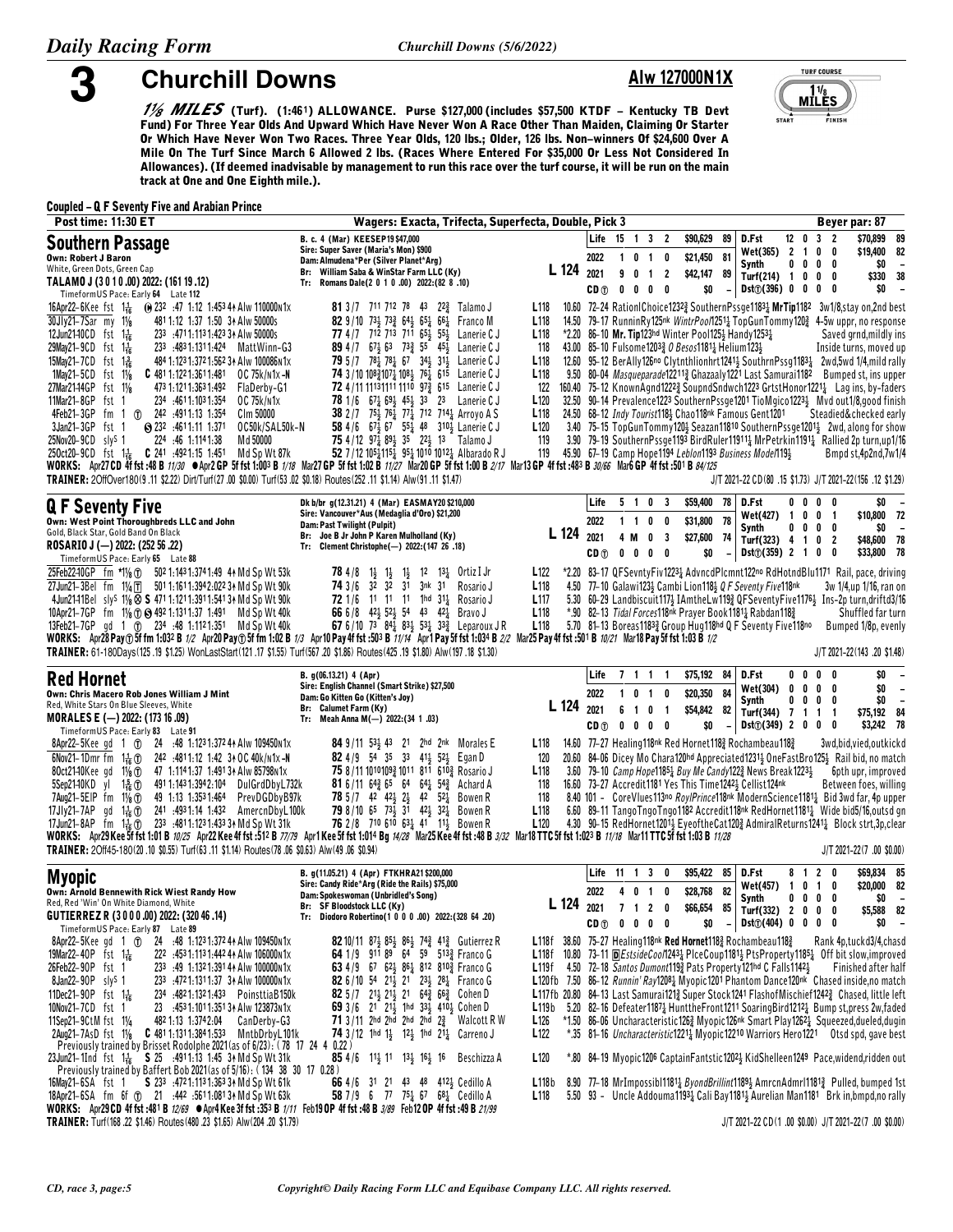| <b>Daily Racing Form</b>                                                                                                                                                                                                                                                                                                                                                                                         | Churchill Downs (5/6/2022)                                                                                                                                                                                               |                                                                                                                                                                                                        |                           |                |                                                                  |   |                                           |                         |                |                                                                                                                                                        |                |                                          |                                                                                                                                                                                                            |                            |
|------------------------------------------------------------------------------------------------------------------------------------------------------------------------------------------------------------------------------------------------------------------------------------------------------------------------------------------------------------------------------------------------------------------|--------------------------------------------------------------------------------------------------------------------------------------------------------------------------------------------------------------------------|--------------------------------------------------------------------------------------------------------------------------------------------------------------------------------------------------------|---------------------------|----------------|------------------------------------------------------------------|---|-------------------------------------------|-------------------------|----------------|--------------------------------------------------------------------------------------------------------------------------------------------------------|----------------|------------------------------------------|------------------------------------------------------------------------------------------------------------------------------------------------------------------------------------------------------------|----------------------------|
| To Kalon                                                                                                                                                                                                                                                                                                                                                                                                         | Ch. q(03.16.20) 4 (Mar)                                                                                                                                                                                                  | <b>Blinkers ON</b>                                                                                                                                                                                     | Life 19 3 8               |                |                                                                  |   | $\blacksquare$                            | \$46,916 65             |                | D.Fst                                                                                                                                                  | 916            | - 0                                      | \$21,260 65                                                                                                                                                                                                |                            |
| <b>Own: Brittany M Vincent</b><br>Black, Black 'V' On Yellow Diamond                                                                                                                                                                                                                                                                                                                                             | Sire: Ghostzapper (Awesome Again) \$75,000<br>Dam: Mango Diva*GB (Holy Roman Emperor*Ire)                                                                                                                                |                                                                                                                                                                                                        | 2022                      |                | 2000                                                             |   |                                           |                         | \$927 57       | <b>Wet(402)</b><br>Synth                                                                                                                               | 6 1 2          | 3 1 0 0<br>- 1                           | \$6,099 47<br>\$18,870 65                                                                                                                                                                                  |                            |
| MILLER C (-) 2022: (19 2.11)<br>TimeformUS Pace: Early 83 Late 81                                                                                                                                                                                                                                                                                                                                                | Br: George Strawbridge Jr (Ky)<br>Tr: Cundiff Waylon(-) 2022: (8 0 .00)                                                                                                                                                  | L 124                                                                                                                                                                                                  | 2021<br>$CD \cap 0 0 0 0$ | 17             | $\overline{\mathbf{3}}$                                          | 8 | $\overline{\phantom{a}}$                  | \$45,989 65<br>\$0      |                | Turf(335) $1 \t0 \t0 \t0$<br>$Dist()$ (368) 0 0 0 0                                                                                                    |                |                                          | \$0                                                                                                                                                                                                        | \$687 42<br>$\overline{a}$ |
| 21Apr22-6Kee gd 1 (1) 24 :4841:1321:3633 A Alw 50000s<br>16Feb22-4TP fst 1 $\otimes$ 242 :4731:1211:38344 Clm c-(8-7)<br>Claimed from Estvanko, Christina and Scott, Margo for \$8,000, Estvanko Richard Trainer 2021: (125 19 23 17 0.15)                                                                                                                                                                       | 42 10/12 733 611 1111 1112 1121 Saez G<br>57 7/12 127 1210 1191 910 5113 Gonzalez S                                                                                                                                      | L <sub>125</sub><br>L120b                                                                                                                                                                              |                           |                |                                                                  |   |                                           |                         |                |                                                                                                                                                        |                |                                          | 94.70 60-16 EyesOnTarget12533 HawkofWr125nk Counterstrike1251 Through after half<br>18.50 72-21 TheBossFactor1209 HighSpirits120hd Cachuete12021 Widest chase, gave in                                     |                            |
| 23Dec21-2TP fst 1 $\otimes$ 24 :4731:12 1:38 34 Clm 7500N3L<br>5Dec21-4TP fst 1 $\otimes$ C 241 :4731:1241:38234 Clm 5000N3L                                                                                                                                                                                                                                                                                     | <b>65</b> 5/9 76 64 53 <sup>1</sup> / <sub>2</sub> 42 1 <sup>3</sup> / <sub>2</sub> Jimenez A<br>59 1/10 41 $\frac{3}{4}$ 31 $\frac{1}{2}$ 62 $\frac{1}{4}$ 52 $\frac{3}{4}$ 31 $\frac{1}{4}$ Jimenez A                  | L118b<br><b>L118b</b> 14.50 90-07 Army Scout121 $\frac{3}{2}$ Feeling Dangerous121 $\frac{1}{2}$ To Kalon118 $\frac{1}{2}$                                                                             |                           |                |                                                                  |   |                                           |                         |                |                                                                                                                                                        |                |                                          | 8.20 93-06 To Kalon1182 Daddy's Cozy1211 Blessed With Luck 121 <sup>no</sup> Widest run in time<br>Shuffled rail 1/2                                                                                       |                            |
| 270ct21-1MVRmy <sup>S</sup> 1<br>234 :472 1:132 1:401 34 Clm 5000 N3L<br>C 232 :4641:1211:383 34 Clm 12500N3L<br>$80ct21-2BtP$ gd $1$                                                                                                                                                                                                                                                                            | 38 8/9 83 $\frac{1}{2}$ 68 79 $\frac{3}{4}$ 615 519 $\frac{1}{4}$ Jimenez A<br>42 2 / 7 712 714 710 791 5131 Bracho A                                                                                                    | L123b 6.60 58-26 DobbysSock1246 SanRuler124nk God'sWillBeDone124nk Wide early, outrun,<br>L118b                                                                                                        |                           |                |                                                                  |   |                                           |                         |                |                                                                                                                                                        |                |                                          | 7.90 81–05 Ndbttrjock116nk BlmItOnEdd12261 TomhwkKttn120nk Improved in stretch                                                                                                                             |                            |
| 10ct21-6BtP fst 170<br>243 :493 1:153 1:463 34 Clm 5000 N2L<br>24Sep21-4BtP fst 170 & 233 :4711:1311:442 34 Clm 8000 n2L<br>3Sep21-5BtP fst 170 <b>Sep21-5BtP</b> fst 170 <b>Sep21-5BtP</b> fst 170 <b>Sep21-5BtP</b> fst 170 <b>Sep21-5BtP</b> fst 170 <b>Sep21-5BtP</b> fst 170 <b>Sep21-5BtP</b> fst 170 <b>Sep21-5BtP</b> fst 170 <b>Sep21-5BtP</b> fst 170 <b>Sep21-5BtP</b> fst 170 <b>Se</b>              | 56 3/6 2hd $1\frac{1}{2}$ $1\frac{1}{2}$ 11 $1\frac{3}{4}$ Bracho A<br>50 3/5 3nk 313 23 233 283 Bracho A<br>49 1/5 1} 1hd 21} 21} 21} Ouzts P W                                                                         | <b>L118b</b> *1.00 75-26 To Kalon118 $\frac{3}{2}$ Mr Zydeco1226 Counting Coup1184<br>L120 <sub>b</sub><br>L120b $*1.00$ 78-14 Changing Lanes 1221 GKalon 120 Gunting Coup 1152 Inside pace, gamely    |                           |                |                                                                  |   |                                           |                         |                |                                                                                                                                                        |                |                                          | In a drive prevailed,<br>2.00 77-14 Strikeitortapit1188 <sub>4</sub> To Kalon1207 <sub>2</sub> Gran Rojo12221 Dueled, chased 2d best                                                                       |                            |
| Claimed from Smith Red Gate Farm, LLC for \$5,000, Smith Larry E Trainer 2021 (as of 9/3): (208 46 38 30 0.22)<br>25Aug21-3BtP wf <sup>s</sup> 1<br>233 :4821:15 1:432 34 Md 7500<br>12Aug21-5BtP fst 1<br>S 243 :4841:1431:4113 Md 7500                                                                                                                                                                         | 47 1/6 $36\frac{1}{2}$ 21 $21\frac{1}{2}$ 1 <sup>1</sup> / <sub>2</sub> 1 <sup>2</sup> / <sub>2</sub> 0uzts P W<br>32 1/6 26 221 11 2hd 241 0uzts P W                                                                    | L120b<br>L119 <sub>b</sub>                                                                                                                                                                             |                           |                |                                                                  |   |                                           |                         |                |                                                                                                                                                        |                |                                          | *.20 71-31 To Kalon12023 Predominant12410 Tabacadabra11981 Tracked, ran past late<br>*.30 78-12 Strikeitortapit1194 <sub>4</sub> ToKalon1191 <sub>4</sub> Tabacadabr1194 <sub>4</sub> Chased/duel/no match |                            |
| S 254 :503 1:163 1:434 34 Md 7500<br>27Jly21-6BtP fst 1<br>WORKS: Apr15 CDT 4f fst :504 B 20/24 Apr8 CDT 5f fst 1:013 B 9/13 Apr2 CDT 4f fst :492 B 10/14 Feb11 TP $\otimes$ 4f fst :502 B 41/63                                                                                                                                                                                                                 | 49 4/6 43 433 2hd 13 2nk Ouzts P W                                                                                                                                                                                       | L119b                                                                                                                                                                                                  |                           |                |                                                                  |   |                                           |                         |                |                                                                                                                                                        |                |                                          | *.30 69-24 Stud Puppy120nk To Kalon11911, Man Down1141, Bmp, stumble st, gamely                                                                                                                            |                            |
| TRAINER: 2Off45-180(5.00 \$0.00) BlinkOn(5.00 \$0.00) Turf(17.06 \$2.64) Routes(39.05 \$4.25) Alw(15.13 \$9.03)<br>Mr. Tip                                                                                                                                                                                                                                                                                       | Dk b/br g(10.23.20) 5 (Apr)                                                                                                                                                                                              |                                                                                                                                                                                                        | Life 23 4 3               |                |                                                                  |   | $\overline{\mathbf{3}}$                   | \$166,935 87            |                | D.Fst                                                                                                                                                  |                | $11 \t2 \t1 \t1$                         | J/T 2021-22 CD(4 .00 \$0.00) J/T 2021-22(17 .18 \$9.01)<br>\$87,203 85                                                                                                                                     |                            |
| <b>Own: Three Diamonds Farm</b>                                                                                                                                                                                                                                                                                                                                                                                  | Sire: Mr Speaker (Pulpit) \$5,000<br>Dam: Purrfect Ride (Candy Ride*Arg)                                                                                                                                                 |                                                                                                                                                                                                        | 2022                      | $\overline{1}$ | 0                                                                | 0 | $\overline{\mathbf{1}}$                   | \$10,725 76             |                | Wet(378) 1 0 0                                                                                                                                         |                | 0                                        | \$3,300 77                                                                                                                                                                                                 |                            |
| Turquoise, Yellow Diamond Belt, Yellow<br>SANTANA R JR (-) 2022: (284 48 .17)<br>TimeformUS Pace: Early 91 Late 96                                                                                                                                                                                                                                                                                               | Br: St Elias Stables LLC (Ky)<br>Tr: Maker Michael J(-) 2022: (383 69 .18)                                                                                                                                               | L 124                                                                                                                                                                                                  | 2021<br>CD <sub>①</sub>   | $\mathbf{0}$   | 13 <sub>2</sub>                                                  |   | $2\quad 0$<br>$0\quad 0\quad 0$           | \$95,304 87<br>\$0      |                | Synth<br>Turf(317) 10 1 2<br>$Dist()$ (364) 0 0 0                                                                                                      | $1\quad1$      | 0<br>0<br>-2<br>0                        | \$18,000 60<br>\$58,432 87<br>\$0                                                                                                                                                                          |                            |
| $\bullet$ 232 :47 1:12 1:453 4 $\star$ Alw 110000 N1x<br>16Apr22-6Kee fst $1\frac{1}{16}$<br>11Dec21-100P fst $1\frac{1}{16}$<br>(e) 224 .4611:1131:442 34 Alw 100000 N1x                                                                                                                                                                                                                                        | <b>76</b> 4/7 67 $\frac{1}{2}$ 610 56 $\frac{1}{2}$ 54 $\frac{1}{2}$ 36<br>Ortiz I Jr<br>58 7/10 813 811 1063 914 9171 Santana R Jr                                                                                      | L118b<br>L120b                                                                                                                                                                                         |                           |                |                                                                  |   |                                           |                         |                |                                                                                                                                                        |                |                                          | 9.40 69-24 RationalChoice12323 SouthernPassage11831 Mr.Tip1182 5p2nd,mild, left lead<br>8.90 69-13 LuckoftheDraw1244 Ottothelegend1183 PhntomDnce1224 4w trip, no threat                                   |                            |
| 18Nov21-3CD fst 116<br>234 :463 1:102 1:432 34 Alw 20000s<br>6Nov2141CD fst 1<br>223 :4541:1031:35 34 Alw 129084N1x                                                                                                                                                                                                                                                                                              | $23\frac{1}{2}$ 25<br><b>79</b> 2/6 21 23<br>57<br><b>Gaffalione T</b><br><b>79</b> 5/11 107 104 <sub>4</sub> 85 <sub>4</sub> 66 48<br>Beschizza A                                                                       | L121b 3.90 81-17 Thomas Shelby 1213 MyBariley 121 Intrepid Heart 1211 2w, left Id upr, tire 1/8<br>L121b 10.70 86-14 CodysWish11851 ScarletFusion118hd AnneudOr12122 6path upper, moved up             |                           |                |                                                                  |   |                                           |                         |                |                                                                                                                                                        |                |                                          |                                                                                                                                                                                                            |                            |
| 160ct21-9Kee fst 1<br>S 242 :4841:13 1:372 3↑ Alw 86000 N1x<br>8Sep21-5KD fm 1 (7) C 222 :4531:1011:3513 A Alw 152599 N 1x                                                                                                                                                                                                                                                                                       | 78 8/9 64 83 <sup>3</sup> / <sub>4</sub> 73 65 <sup>1</sup> / <sub>2</sub> 66 <sup>1</sup> / <sub>2</sub> Gaffalione T<br>87 6/12 731 742 742 31 21<br><b>Gaffalione T</b>                                               | L122b<br>L122 b                                                                                                                                                                                        |                           |                |                                                                  |   |                                           |                         |                | 7.00 75-23 Ducale118 $\frac{1}{2}$ Winter Pool1242 $\frac{3}{4}$ Malibu Star122 $\frac{3}{4}$<br>9.20 84–18 Newsworthy122} Mr. Tip1221 Pine Knoll1221} |                |                                          | 4p1st,3wd btw2nd,faded<br>6pth1/4p,vied 1/16p                                                                                                                                                              |                            |
| 14Aug21-8Sar fst 7f<br>224 :4541:0941:221 34 Alw 103000n1x<br>12Jun21-10CD $fst = 1\frac{1}{16}$<br>233 :4711:1131:423 34 Alw 50000s                                                                                                                                                                                                                                                                             | 85 8/8 5 74 $\frac{1}{4}$ 72 $\frac{3}{4}$ 64<br>58<br>Gaffalione T<br>85 2 / 7 610 68 64 41 41 1hd<br>Gaffalione T                                                                                                      | L124b 20.50 83-14 Speakers Corner 1205 + Defeater 1201 + Mahaamel 120 <sup>nk</sup> 4-5w turn, 6w into lane<br>L123 b                                                                                  |                           |                |                                                                  |   |                                           |                         |                | 4.40 92-10 Mr. Tip123hd Winter Pool125 $\frac{1}{2}$ Handy1253 $\frac{1}{4}$                                                                           |                |                                          | 2w,5w1/4,rally,up late                                                                                                                                                                                     |                            |
| 30May21-5Bel<br>sly <sup>s</sup> $1\frac{1}{16}$ $\otimes$ <b>C</b> 233 :4721:12 1:44 3 Alw 50000s<br>25Apr21-6GP fm 1 1 253 :5021:1321:3614 Alw 20000s                                                                                                                                                                                                                                                          | <b>77</b> 9/9 84 $\frac{1}{4}$ 62 $\frac{1}{4}$ 73 53<br>$43\frac{3}{7}$<br>Ortiz J L<br><b>76</b> 6/8 21 $2\frac{1}{2}$ $2\frac{1}{2}$ $2\frac{1}{2}$<br>2nk<br>Zayas E J                                               | L126b *1.10e 74-28 FirstLine1263 KidBourbon1243 MyFirstGrmmy12621 Broke out,4-5wide turn<br><b>L118b</b> 6.70 80–17 Mr Matuschek118 <sup>nk</sup> Mr. Tip118 $\frac{3}{2}$ Light Fury118 <sup>nk</sup> |                           |                |                                                                  |   |                                           |                         |                |                                                                                                                                                        |                |                                          | 2wd, led late, nailed                                                                                                                                                                                      |                            |
| 24Mar21-8GP fm *7}f (r) 234 :4711:1031:274 44 Alw 20000s<br>24Feb21-9GP fst 1 C 23 :4611:11 1:364 44 Clm c-(20-16) N3L                                                                                                                                                                                                                                                                                           | <b>70</b> 4 /7 7 74 73 66 $65\frac{1}{4}$<br>Jaramillo E<br>77 8/10 984 954 31 114 13<br>Ortiz J L                                                                                                                       | L118b *2.00 90-08 Cairo Campaign1181 Semper Fi1183 American Ninja1181 Clipped heels 3/16<br>L122fb 10.90 88-12 Mr. Tip1223 Churchills Victory118nk Causalistic1227                                     |                           |                |                                                                  |   |                                           |                         |                |                                                                                                                                                        |                |                                          | 3wd, up 3/16, drew off                                                                                                                                                                                     |                            |
| Claimed from DiCosmo Philip for \$20,000, Russo Frank J Trainer 2020: (24 4 3 3 0.17)<br>WORKS: Apr30 Kee 4f fst :491 B 25/82 Apr8 Kee 5f fst 1:033 B 38/44 Mar29 Kee 5f fst 1:031 B 4/6 Mar22 Kee 5f fst 1:041 B 11/11 Mar12 PmM 5f fst 1:022 B 22/38 Mar5 PmM 5f fst 1:02 B 12/37<br>TRAINER: 20ff45-180(293.15 \$1.32) Dirt/Turf(120.12 \$1.91) Turf(937.15 \$1.48) Routes(1145.16 \$1.58) Alw(383.15 \$1.76) |                                                                                                                                                                                                                          |                                                                                                                                                                                                        |                           |                |                                                                  |   |                                           |                         |                |                                                                                                                                                        |                |                                          | J/T 2021-22 CD(37 .19 \$1.69) J/T 2021-22(99 .13 \$1.06)                                                                                                                                                   |                            |
| Grael                                                                                                                                                                                                                                                                                                                                                                                                            | <b>B. c. 3 (Mar)</b><br>Sire: Astern*Aus (Medaglia d'Oro) \$10,000                                                                                                                                                       |                                                                                                                                                                                                        | Life                      |                | 510                                                              |   | $\mathbf{3}$                              | \$104,075 78 D.Fst      |                |                                                                                                                                                        | $0\quad 0$     | $\mathbf{0}$<br>0                        | \$0                                                                                                                                                                                                        | $\overline{\phantom{a}}$   |
| Own: Godolphin LLC<br>Royal Blue, Royal Blue Cap                                                                                                                                                                                                                                                                                                                                                                 | Dam: Fortress (Street Cry*Ire)<br>Br: Godolphin LLC (Ky)                                                                                                                                                                 | L 118                                                                                                                                                                                                  | 2022<br>2021              |                | 2 <sub>0</sub><br>3 <sub>1</sub>                                 | 0 | $\overline{\mathbf{1}}$<br>0 <sub>2</sub> | \$13,465 78<br>\$90,610 | 70             | Wet(383*) 0 0<br>Synth<br>Turf(324) 3 1                                                                                                                | 2 <sub>0</sub> | 0<br>0<br>0<br>-1<br>0<br>$\overline{2}$ | \$0<br>\$13,465 78<br>\$90,610 70                                                                                                                                                                          | $\overline{a}$             |
| GAFFALIONE T (6 2 0 3 .33) 2022: (534 101 .19)<br>TimeformUS Pace: Early 51 Late 92                                                                                                                                                                                                                                                                                                                              | Tr: Walsh Brendan P(-) 2022: (190 30 .16)<br><b>58</b> 1/11 744 96 1064 854 810 Beschizza A                                                                                                                              |                                                                                                                                                                                                        | CD <sub>①</sub>           |                | $0\quad 0$                                                       |   | $0\quad 0$                                | \$0                     | $\overline{a}$ | Dist() (295) 0 0 0                                                                                                                                     |                | 0                                        | \$0<br>118b *3.00 83-04 Kitodan12033 Tommy Bee118nk Slim Slow Slider12013 Bumped troubled 1st                                                                                                              | $\overline{\phantom{a}}$   |
| 2Apr22-8TP fst 1 4 234 :4721:1131:433<br>RushawayB195k<br>5Mar22-5TP fst 1 <sup>1</sup> / <sub>16</sub> $\diamond$ <b>C</b> 234 :48 1:1221:44<br>JBttglaM-B125k<br>4Dec21-4FG fm *14 0 8 234 :4921:14 1:46<br>OC 50k/n1x-N                                                                                                                                                                                       | <b>78</b> 12/12 33 32 31 <sup>1</sup> / <sub>2</sub> 41 <sup>1</sup> / <sub>2</sub> 32 <sup>1</sup> / <sub>2</sub> Beschizza A<br>70 4/5 43 43 44 451 361 Beschizza A                                                    | 120b 39.10 88-14 Tiz the Bomb124nk Stolen Base11821 Grael1201<br>L118b 2.30 70-23 Dowagiac Chief11754 Tommy Bee1173 Grael118hd                                                                         |                           |                |                                                                  |   |                                           |                         |                |                                                                                                                                                        |                |                                          | Kept on for show spot<br>3w, chasd 2w2nd, up show                                                                                                                                                          |                            |
| 11Sep2141KD fm 1 + 0 + 232 :4741:13 1:371 Md Sp Wt 134k<br>15Aug21-9EIP fm 1 (1) S 253 :5111:1631:392 Md Sp Wt 51k                                                                                                                                                                                                                                                                                               | 62 6/11 52 32 2 <sup>1</sup> / <sub>2</sub> 12 <sup>1</sup> / <sub>2</sub> 11 <sup>3</sup> / <sub>4</sub> Beschizza A<br>47 6/10 13 1hd 21 33 341 Beschizza A                                                            | 119 b<br>119 $*3.30$ 62–18 Call Me Gusto 1191 Glose Knit 1192 $\frac{2}{3}$ Grae number                                                                                                                |                           |                |                                                                  |   |                                           |                         |                | 9.60 75-07 Grael11913 King Curlin1194 Midhurst11913                                                                                                    |                |                                          | Stalk, 3wd bid, clear<br>Ins winner, no match 1/4                                                                                                                                                          |                            |
| WORKS: Apr30 CD 4f fst :484 B 70/133 Apr23 CD 4f fst :493 B 44/84 Mar25 TP $\otimes$ 5f fst 1:011 B 3/30 Mar19 TP $\otimes$ 4f fst :493 B 32/60 Feb26 TP $\otimes$ 4f fst :47 Bg 2/84 Feb19 FG 4f fst :491 B 27/85<br>TRAINER: Synth/Turf(25.08 \$0.31) 31-60Days(271.14 \$1.28) Turf(333.16 \$1.62) Routes(429.16 \$1.51) Alw(187.19 \$1.74)                                                                    |                                                                                                                                                                                                                          |                                                                                                                                                                                                        |                           |                |                                                                  |   |                                           |                         |                |                                                                                                                                                        |                |                                          | J/T 2021-22 CD(25 .20 \$1.22) J/T 2021-22(133 .19 \$1.82)                                                                                                                                                  |                            |
| <b>Aviano</b>                                                                                                                                                                                                                                                                                                                                                                                                    | B. c. 4 (Apr) FTSAUG19 \$775,000<br>Sire: Medaglia d'Oro (El Prado*Ire) \$100,000                                                                                                                                        |                                                                                                                                                                                                        | Life                      |                |                                                                  |   | 7 1 2 3                                   | \$65,425 85             |                | D.Fst                                                                                                                                                  | $0\quad 0$     | 0<br>0                                   | \$0                                                                                                                                                                                                        | $\overline{\phantom{a}}$   |
| <b>Own: Eclipse Thoroughbred Partners William</b><br>Black, Light Blue Sash, Light Blue Dots                                                                                                                                                                                                                                                                                                                     | Dam: Bryan's Jewel (Rockport Harbor)<br>Br: Timber Town Stable LLC & Jane Winegardner (Ky)                                                                                                                               | L 124                                                                                                                                                                                                  | 2022<br>2021              |                |                                                                  |   | 2 0 0 1<br>4 1 1 2                        | \$6,775<br>\$42,650 80  | 85             | Wet(402) 1 0 0 1<br>Synth<br>Turf(298) 6 1 2 2                                                                                                         |                | $0\ 0\ 0\ 0$                             | \$8,100 80<br>SO.<br>\$57,325 85                                                                                                                                                                           |                            |
| ORTIZ I JR (-) 2022: (394 112 .28)<br>TimeformUS Pace: Early 66 Late 102<br>13Apr22-6Kee gd 11/ <sub>8</sub> (f) 48 1:1321:3811:5014 Alw 107910 N1x                                                                                                                                                                                                                                                              | Tr: Pletcher Todd A(-) 2022:(291 71 .24)<br>79 6/9 63 <sup>1</sup> / <sub>2</sub> 62 <sup>1</sup> / <sub>2</sub> 62 <sup>1</sup> / <sub>2</sub> 84 <sup>2</sup> / <sub>3</sub> 64 <sup>1</sup> / <sub>2</sub> Ortiz I Jr | L <sub>118</sub>                                                                                                                                                                                       | CD <sub>①</sub>           |                | $\begin{array}{ccccccccccccccccc} 0 & 0 & 0 & 0 & 0 \end{array}$ |   |                                           | \$0                     |                | Dist(j(363) 3 0 1                                                                                                                                      |                | $\mathbf{1}$                             | \$11,925 79<br>*2.20 80-15 ElKabong11823 WinWorthy1181 ArabianPrince118nk 3-4,6p3/16,no kick btw                                                                                                           |                            |
| 27Feb22-9GP fm *1 + 0 224 :46 1:0911:394 4 + 0 C 25k/n1x - N<br>10Apr21-4Kee sly <sup>s</sup> 1 <sup>1</sup> / <sub>18</sub> $\otimes$ $\otimes$ 242 :4841:13 1:44<br>Alw 80494N1x                                                                                                                                                                                                                               | 85 3/10 108 4108 3 88 57 37 37 3 Ortiz I Jr<br>80 4/6 42 <sup>1</sup> / <sub>2</sub> 41 <sup>1</sup> / <sub>2</sub> 42 33 3 <sup>51</sup> / <sub>2</sub> Ortiz I Jr                                                      | L <sub>120</sub><br>L <sub>122</sub>                                                                                                                                                                   |                           |                |                                                                  |   |                                           |                         |                | 4.40 92–18 Mid Day Image $1225\frac{1}{4}$ Microphone $1202\frac{1}{2}$ Aviano $1201$<br>3.10 77-18 Fulsome11834 Ethical Judgement1182 Aviano12294     |                |                                          | Awk st, wait ins turn<br>Came out st, 6p upper                                                                                                                                                             |                            |
| 28Feb21-8GP fm 1-1 (1) 24 .4811.1141.413<br>Md Sp Wt 40k<br>$31$ Jan21-6GP fm $1\frac{1}{8}$ (i) S 473 1:113 1:352 1:473<br>Md Sp Wt 40k                                                                                                                                                                                                                                                                         | 74 10/10 971 761 733 413 1nk Ortiz I Jr<br>72 3/7 76 <sup>1</sup> / <sub>2</sub> 75 <sup>1</sup> / <sub>2</sub> 51 <sup>1</sup> / <sub>4</sub> 2 <sup>1</sup> / <sub>2</sub> 2 <sup>nk</sup> Saez L                      | L <sub>118</sub><br>L <sub>118</sub>                                                                                                                                                                   |                           |                |                                                                  |   |                                           |                         |                | *2.40 85-20 Aviano 118nk Alexander Valley 1181 Pregame 118nk<br>*1.90 92-14 Crew Dragon118nk Aviano118no Van Dusen1183                                 |                |                                          | Alter/bmp1/8,bmps late<br>5wd 2nd turn, edged                                                                                                                                                              |                            |
| 1Jan21-5Tam fm $1\frac{1}{8}$ (1) 503 1:144 1:39 1:51<br>Md Sp Wt 21k<br>Hand timed                                                                                                                                                                                                                                                                                                                              | 64 3 / 7 53 3 55 53 52 32 Gallardo A A                                                                                                                                                                                   | L <sub>120</sub>                                                                                                                                                                                       |                           |                |                                                                  |   |                                           |                         |                | *.80 78-16 Jimmy P1201 Brother in Arms12011 Aviano12011                                                                                                |                |                                          | Rated btw, 4wd advance                                                                                                                                                                                     |                            |
| 14Nov20-3Agu yl 14 (r) 24 :4941:1531:47<br>Md Sp Wt 80k<br>WORKS: Apr29 CD 4f fst :494 B 49/69 Apr6 PBD 4f fst :493 B 1/2 Mar29 PBD 4f fst :504 B 1/2 ●Mar22 PBD 4f fst :50 B 1/4 Mar15 PBD 4f fst :52 B 1/2 ●Feb20 PBD 4f fst :492 B 1/6<br>TRAINER: 20ff45-180(151.24 \$1.55) Turf(441.17 \$1.34) Routes(859.23 \$1.67) Alw(250.20 \$1.32)                                                                     | <b>70</b> 6/11 108 <sup>2</sup> / <sub>2</sub> 96 <sup>2</sup> / <sub>2</sub> 85 36 22 Castellano JJ                                                                                                                     | 119                                                                                                                                                                                                    |                           |                |                                                                  |   |                                           |                         |                | 12.20 62-36 Original1192 Aviano1192 Crew Dragon1194                                                                                                    |                |                                          | Chased 2-3w, mild kick<br>J/T 2021-22 CD (5 .20 \$0.56) J/T 2021-22 (254 .27 \$1.57)                                                                                                                       |                            |
|                                                                                                                                                                                                                                                                                                                                                                                                                  |                                                                                                                                                                                                                          |                                                                                                                                                                                                        |                           |                |                                                                  |   |                                           |                         |                |                                                                                                                                                        |                |                                          |                                                                                                                                                                                                            |                            |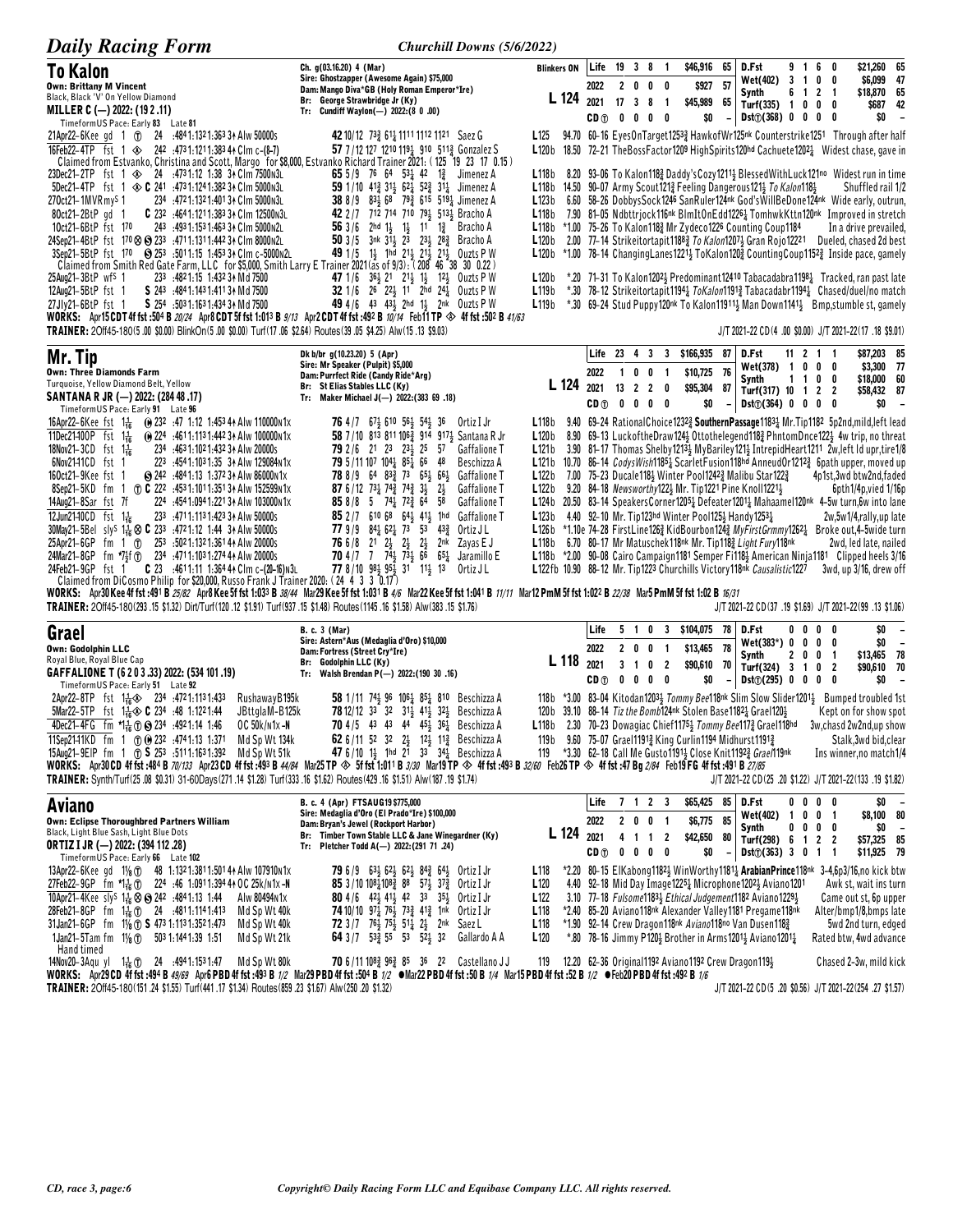| <b>Daily Racing Form</b>                                                        | Churchill Downs (5/6/2022)                                                                                                                                                     |       |      |                 |                |                                                                                              |                          |                     |                              |  |                        |  |
|---------------------------------------------------------------------------------|--------------------------------------------------------------------------------------------------------------------------------------------------------------------------------|-------|------|-----------------|----------------|----------------------------------------------------------------------------------------------|--------------------------|---------------------|------------------------------|--|------------------------|--|
| <b>Arabian Prince</b>                                                           | Dk. b or br c. 4 (Jan) FTSAUG19 \$235,000                                                                                                                                      |       |      | Life 12 1       | $\overline{2}$ | \$133,329                                                                                    | -81                      | D.Fst               | 7 1 0 2                      |  | \$96,829 76            |  |
| Own: West Point Thoroughbreds LLC and Will                                      | Sire: Mshawish (Medaglia d'Oro) \$5,000<br>Dam: Jolene (Malibu Moon)                                                                                                           |       | 2022 | 3 0 2           |                | \$31,450                                                                                     | -81                      | Wet(367)            | $0\,0\,0\,0$<br>$0\,0\,0\,0$ |  | \$O<br>\$0             |  |
| Gold, Black Star, Gold Band On Black                                            | Br: M Taylor J Taylor BGT LLC G E Saufley & Lou (Ky)                                                                                                                           | L 124 | 2021 | 60 N            |                | \$22,672                                                                                     | 75                       | Synth<br>Turf(283)  | 5 0 2 1                      |  | \$36,500 81            |  |
| PRAT F (2000.00) 2022: (304 86.28)                                              | Tr: Stewart Dallas(1 0 0 0 .00) 2022: (102 14 .14)                                                                                                                             |       |      | $CD(+)$ 0 0 0 0 |                | \$0                                                                                          | $\overline{\phantom{a}}$ | Dist(j(332) 3 0 2 1 |                              |  | \$31,450 81            |  |
| TimeformUS Pace: Early 80<br>Late 87                                            |                                                                                                                                                                                |       |      |                 |                |                                                                                              |                          |                     |                              |  |                        |  |
| 13Apr22-6Kee gd $1\frac{1}{8}$ T<br>48 1:1321:3811:50144 Alw 107910N1x          | <b>80</b> 5/9 52 52 52 42 33 Gutierrez R<br>L118b                                                                                                                              |       |      |                 |                | 8.10 81-15 EIKabong1182} WinWorthy1181} ArbinPrince118nk 2w btw,4pupr,chasd btw              |                          |                     |                              |  |                        |  |
| 481 1:121 1:402 1:541 44 Alw 47180 n 1x<br>20Mar22-8FG fm *11/ <sub>8</sub> (T) | 81 7/10 55 515 419 28 23<br>Gutierrez R<br>L120 b                                                                                                                              |       |      |                 |                | *2.30 68-30 RigningSpirit120} ArbinPrinc1201} Courgously122} 2-3w,shift out,outkckd          |                          |                     |                              |  |                        |  |
| 481 1:124 1:38 1:501 44 Alw 58000 N1x<br>22Jan22-4FG $qd = 1\%$ (T)             | 80 4/12 21 32 42 11 2nk<br>Gutierrez R<br>L119 <sub>b</sub>                                                                                                                    |       |      |                 |                | 6.90 85-15 Takfumi119nk ArbinPrince1191 AmericnDimond1193 Ins.bid3/16.led.caught             |                          |                     |                              |  |                        |  |
| 1.38<br>27Dec21-7FG fm 1 (7) (8) 242 :493<br>WoodchpprL75k                      | <b>70</b> 3/7 75 75 661 693 610<br>Hernandez B J Jr<br>L <sub>116</sub>                                                                                                        |       |      |                 |                | 15.20 79–21 Excess Magic 1171 $\frac{1}{2}$ Point Me By 1224 $\frac{1}{4}$ Rightandjust 1161 |                          |                     |                              |  | No factor              |  |
| $17$ Nov21-6CD fst 1 $\frac{1}{16}$<br>243 4911:1341:443 34 Alw 122723N1x       | 66 6/6 31 32 63 65 46 Hernandez B J Jr<br>L118                                                                                                                                 |       |      |                 |                | 4.20 76-19 Simovitch1183 Sono Grato11833 Runnin' Ray12113                                    |                          |                     |                              |  | Ins.outmoved 3/8.nobid |  |
| 230ct21-5Kee gd 1 $\pi$<br>234 :474 1:123 1:363 34 Alw 85798 n1x                | 72 10/11 11731110 118 76 43 Leparoux J R<br>L <sub>118</sub>                                                                                                                   |       |      |                 |                | 18.00 77-16 WarMachine118hd CaveatEmptor124} PrivateIsInd1183 Awk st, 4p upr, rally          |                          |                     |                              |  |                        |  |
| 223 :4521:10 1:344 34 Alw 128042N1x<br>18Sep2141CD fst 1                        | 64 1/10 54 44 64 88 813 6affalione T<br>L118                                                                                                                                   |       |      |                 |                | 3.60 82-12 Runway Magic 1183 Jennings 122 $2\frac{3}{4}$ Flint Ridge 1182                    |                          |                     |                              |  | Ins,3pth upr, faded    |  |
| 221 :443 :5611:084 34 OC 25k/n1x-N<br>31Aug21-2Cnl fst 6f                       | <b>75</b> 1/9 7 54 53 31 33 Franco M<br>L <sub>118</sub>                                                                                                                       |       |      |                 |                | 4.70 99 - Belle Tapisserie 1241 DRapper 1221 Arbin Prince 1182 3-4 wd bid, even finish       |                          |                     |                              |  |                        |  |
| 16Jan2143FG fst 1+<br>243 .4841.1321.442                                        |                                                                                                                                                                                |       |      |                 |                | 5.60 73-14 Midnight Bourbon1221 Proxy122hd Mandaloun12283                                    |                          |                     |                              |  |                        |  |
| Lecomte-G3                                                                      | 67 2/8 32 42 44 44 410 515 Hernandez B J Jr<br>122                                                                                                                             |       |      |                 |                |                                                                                              |                          |                     |                              |  | Off step slw.ins-2path |  |
| 28Nov2041CD fst 1 <sup>1</sup><br>KvJC-G2<br>24 .4811.1241.442                  | <b>76</b> 3/9 731 842 63 53 321 Gaffalione T<br>122                                                                                                                            |       |      |                 |                | 13.70 80-17 Kepminmind1223 SmilySobotk12213 ArbinPrinc1222 2wd btw.split.outkickd            |                          |                     |                              |  |                        |  |
| StretSnseL98k<br>250ct20-8CD fst 1<br>$S$ 243 :4921:1411:441                    | <b>72</b> 3/6 6 <sup>61</sup> / <sub>2</sub> 6 <sup>3</sup> / <sub>2</sub> 5 <sup>2</sup> / <sub>2</sub> 54 4 <sup>4</sup> / <sub>2</sub> Talamo J<br>118                      |       |      |                 |                | 4.50 79-19 KingFury118} SuperStock1223} OncomingTrin118} 2-3w, chased, no menace             |                          |                     |                              |  |                        |  |
| 223 4541.1041.371<br>Md Sp Wt 91k<br>$2$ Sep $20-6CD$ fst 1 $\otimes$           | 119<br>61 4/8 $74\frac{3}{4}$ 73 $\frac{3}{4}$ 53 1 1 1 1 Talamo J                                                                                                             |       |      |                 |                | 12.20 83-11 ArbinPrince11913 Keepmeinmind11913 LkrMmb119nk 3-4w turn, drew off 1/8           |                          |                     |                              |  |                        |  |
|                                                                                 | WORKS: Apr26 CD 4f fst :484 B 10/20 Apr5 CD 4f my :482 B 1/1 Mar12 FG 4f fst :493 B 42/89 Mar4 FG 4f fst :491 B 28/59 Feb24 FG 4f fst :483 B 3/31 OFeb15 FG 5f fst 1:002 B 1/9 |       |      |                 |                |                                                                                              |                          |                     |                              |  |                        |  |

**WURKS:** Apr2b CD 4T 15t :484 B 70/20 Apr3 CD 4T my :484 B 7/7 M<br>TRAINER: Turf(66.17 \$3.29) Routes(200.14 \$2.44) Alw(99.15 \$1.57)

J/T 2021-22(1.00 \$0.00)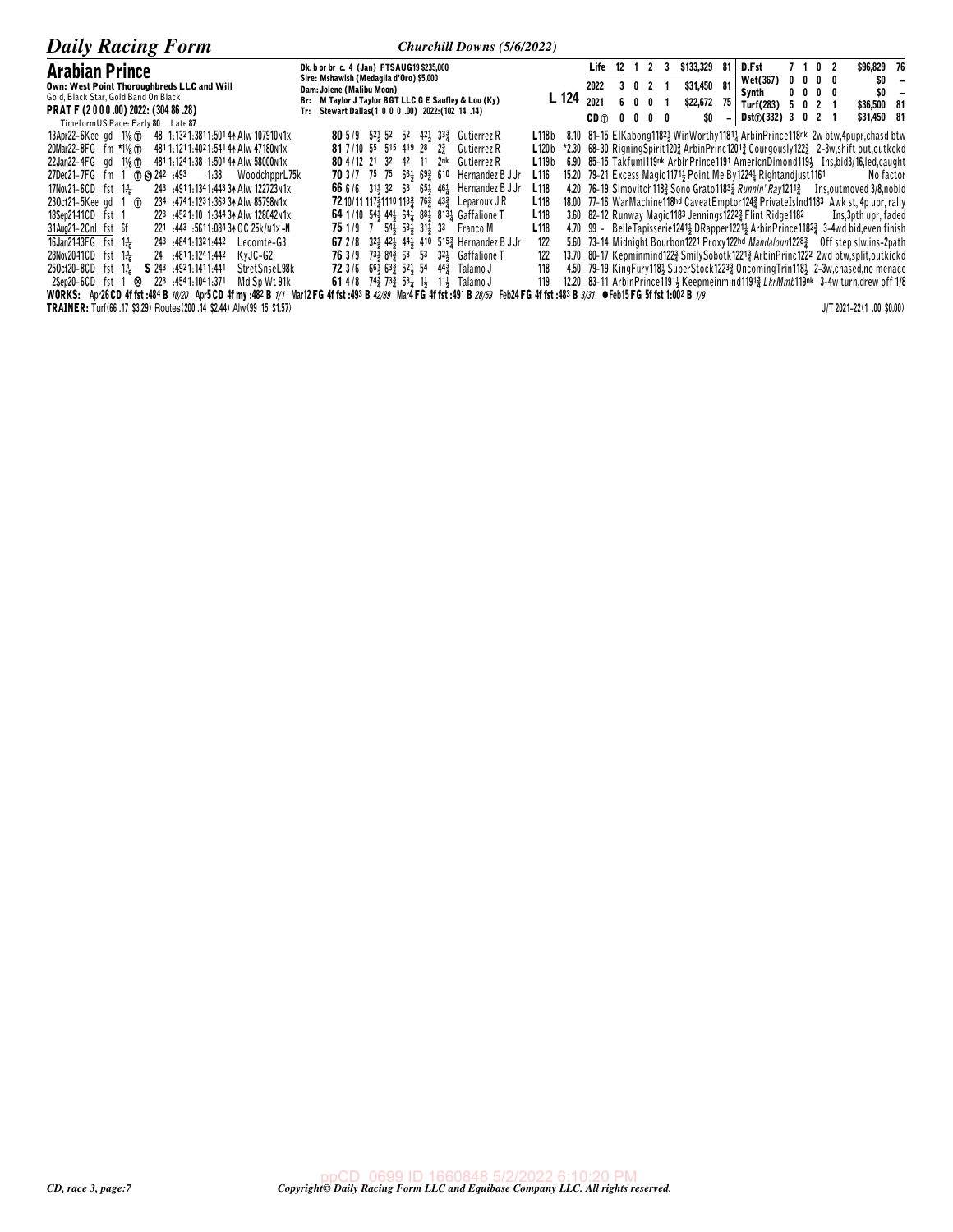Churchill Downs (5/6/2022)





## **Churchill Downs**

**@OC 62k/N2X** 



 $\frac{177}{16}$  MILES(1:41) ALLOWANCE OPTIONAL CLAIMING. Purse \$134,000 (includes \$58,500 KTDF – Kentucky<br>TB Devt Fund) For Fillies And Mares Three Years Old And Upward Which Have Never Won \$10,000 Twice Other Than Maiden, Claiming, Starter, Or State Bred Allowance Or Which Have Never Won Three Races Or Claiming Price \$62,500. Three Year Olds, 120 lbs.; Older, 126 lbs. Non-winners Of \$26,400 Twice At A Mile Or Over Since March 6 Allowed 2 lbs. \$23,400 At A Mile Or Over Since Then Allowed 4 lbs. Claiming Price \$62,500 (Races Where Entered For \$50,000 Or Less Not Considered In Allowances).

| <b>Post time: 12:05 ET</b>                                                                                                                                                                                                                                                                                                                                                                                                                                                                                                                                                                                                                                                                                                                                                                                                                                                                                                                                                                                                                                                                                                                                                                                                                                                                   | Wagers: Exacta, Trifecta, Superfecta, Double, Pick 3, Pick 4                                                                                                                                                                                                                                                                                                                                                                                                                                                                                                                                                                                                                                                                                                                                                                                                                |                                                                                                                                                                                                                                                |                            |                      |                                               |                                       |                                                     |          |                                                                                                                                                                                                                                                                                                                         |                                                          |                                                                               | Beyer par: 85                                                                                                                                                                                                                                                                                                                                                                                                                                                                                                                                                                                                                                                                                                                                                                                                                                                                                                                   |          |
|----------------------------------------------------------------------------------------------------------------------------------------------------------------------------------------------------------------------------------------------------------------------------------------------------------------------------------------------------------------------------------------------------------------------------------------------------------------------------------------------------------------------------------------------------------------------------------------------------------------------------------------------------------------------------------------------------------------------------------------------------------------------------------------------------------------------------------------------------------------------------------------------------------------------------------------------------------------------------------------------------------------------------------------------------------------------------------------------------------------------------------------------------------------------------------------------------------------------------------------------------------------------------------------------|-----------------------------------------------------------------------------------------------------------------------------------------------------------------------------------------------------------------------------------------------------------------------------------------------------------------------------------------------------------------------------------------------------------------------------------------------------------------------------------------------------------------------------------------------------------------------------------------------------------------------------------------------------------------------------------------------------------------------------------------------------------------------------------------------------------------------------------------------------------------------------|------------------------------------------------------------------------------------------------------------------------------------------------------------------------------------------------------------------------------------------------|----------------------------|----------------------|-----------------------------------------------|---------------------------------------|-----------------------------------------------------|----------|-------------------------------------------------------------------------------------------------------------------------------------------------------------------------------------------------------------------------------------------------------------------------------------------------------------------------|----------------------------------------------------------|-------------------------------------------------------------------------------|---------------------------------------------------------------------------------------------------------------------------------------------------------------------------------------------------------------------------------------------------------------------------------------------------------------------------------------------------------------------------------------------------------------------------------------------------------------------------------------------------------------------------------------------------------------------------------------------------------------------------------------------------------------------------------------------------------------------------------------------------------------------------------------------------------------------------------------------------------------------------------------------------------------------------------|----------|
| <b>Compelling Smile</b><br><b>Own: Chris Nolan</b><br>Teal, Pink 'L' On White Ball, Pink Bars<br>ALVARADO J (-) 2022: (421 56 .13)<br>TimeformUS Pace: Early 60 Late 88                                                                                                                                                                                                                                                                                                                                                                                                                                                                                                                                                                                                                                                                                                                                                                                                                                                                                                                                                                                                                                                                                                                      | B. m. 5 (Mar)<br>Sire: Constitution (Tapit) \$85,000<br>Dam: Mia and Molly (Giant's Causeway)<br>Br: Rose Hill Farm & TNIP LLC (Ky)<br>Tr: Romans Dale(2 0 1 0 .00) 2022:(82 8 .10)                                                                                                                                                                                                                                                                                                                                                                                                                                                                                                                                                                                                                                                                                         | L 122                                                                                                                                                                                                                                          | Life<br>2021<br>2020<br>CD | 18 <sup>3</sup><br>5 | $\overline{1}$<br>801<br>9 2 0 2<br>$1\quad0$ | 4<br>$\overline{2}$<br>$\overline{2}$ | \$129,264<br>\$50.032<br>\$69,057 78<br>\$57,060 85 | 85<br>85 | D.Fst<br>Wet(418)<br>Synth<br>Turf(345) $1 \t0 \t0 \t1$<br><b>Dst(392)</b>                                                                                                                                                                                                                                              | 13 <sup>3</sup><br>$\overline{1}$<br>0<br>3 <sub>0</sub> | $\overline{\mathbf{3}}$<br>$\overline{1}$<br>$0\quad 0$<br>$0\quad 0$<br>4010 | \$116,692 8<br>\$4,300<br>\$3,432 63<br>\$4,840 70<br>$$13,846$ 8                                                                                                                                                                                                                                                                                                                                                                                                                                                                                                                                                                                                                                                                                                                                                                                                                                                               | -5       |
| 26Dec21-7TP fst 1 $\frac{1}{16}$<br>242 .4921:1321:44334 (F)OC 40k/n2x-N<br>20Nov21-8CD fst 64f<br>23 :4621:0941:16 34 (F)OC 62k/n2x-N<br>(ii) 221 :443 1:083 1:212 34 (F) O C c-80k/n3x<br>20ct21-9CD fst 7f<br>Claimed from Giddyup Stables, LLC and Mark DeDomenico LLC for \$80,000, Puhich Michael Trainer 2021(as of 10/2): (72 7 13 7 0.10)<br>24 :48 1:113 1:423 34 (DEmdDstfHB50k)<br>$15$ Aug21-6EmDfst $1\frac{1}{16}$<br>18Jly21-3AP fst 6f $\otimes$<br>222 :461 :5811:11 34 (F) O C 80k/c<br>26Jun21-8AP fst 7f $\otimes$ 231 :4541:0931:22134 (DChicago-G3<br>23 :4611:10 1:343 34 @OC 62k/N2x-N<br>5Jun21-7CD fst 1<br>25Apr21-90P fst 6f<br>213 :451 :5741:102 44 (DOC 62k/N2x-N<br>22Aug20-9EIP fm 5#f (T)<br>22 :464 :59 1:051 34 (F) O C 40k/ N\$ Y - N<br>9Aug20-8EIP fst 7f<br>(i) 221 :45 1:0841:21<br>F)AudubnOksB98k<br>2Jly20-7EIP fst 6号f<br>221 :444 1:093 1:161<br>$F$ <sub>D</sub> OC 50 $k$ /n1x-N<br>$C$ 222 $:4531:10$ 1.16<br>13Jun2040CD fst 64f<br>(F)OC 75k/n1x-N<br>WORKS: Apr30 CD 4f fst :491 B 97/133 Apr15 CD 4f fst :473 B 2/71 Mar27 GP 5f fst 1:013 B 8/27 Mar20 GP 4f fst :483 B 17/78 Mar13 GP 4f fst :473 B 7/66 Feb3 GP 4f fst :471 B 3/21<br>TRAINER: 61-180Days(54.09 \$0.61) Dirt(272.14 \$1.53) Routes(252.11 \$1.14) Alw(91.11 \$1.47) | 51 3/11 $84\frac{1}{4}$ 7 <sup>1</sup> 72 10 <sup>6</sup> 911 Talamo J<br><b>76</b> $5/7$ 5 $74\frac{1}{2}$ 52 $\frac{1}{2}$ 45 $44\frac{3}{4}$ Talamo J<br>80 4/10 4 1010 910 410 38<br>Leparoux J R<br>81 1/8 68 54 53 33 24 Bowen R<br>56 3/6<br>6 611 68 611 4133 Bowen R<br>632/9<br>9 981 853 87 6103 Bowen R<br>683 653 553 333 Bowen R<br>71 3/6<br>6<br>70 3/7 7 710 791 741 323 Baze T C<br>67 11/11 1 953 74 991 9171 Baze T C<br><b>78</b> 2/7 7 76 54 21 <sup>1</sup> / <sub>3</sub> 11 Baze T C<br>77 11/12 8 1110 109 4 66 4 35 & Baze T C                                                                                                                                                                                                                                                                                                                   | L <sub>123</sub><br>L <sub>120</sub><br>L <sub>121</sub><br><b>LB117</b><br>L121<br>L118<br>L122<br>L <sub>118</sub><br>L118f<br>L118<br>L <sub>120</sub><br>L118                                                                              |                            |                      |                                               |                                       |                                                     |          | 14.20 90-13 Center Aisle1222 Miss Mosaic1202 Sun Path1182<br>9.30 77-16 O'Keeffe1214 Piece of My Heart1211 Gray Owl12191<br>15.90 94-05 New Roo122hd Singita Dreams12213 Movie Moxy1223<br>21.80 87-09 Mundaye Call11871 Ocean Breeze118nk Sconsin11811<br>33.60 89-10 Sconsin1185 Miss T Too1183 Compelling Smile11811 |                                                          |                                                                               | 7.50 78-08 Sansas Vow123hd ChmpgneTost120no Stritouttpopcorn12313 No real menac<br>4wd turn, stayed mildl<br>14.20 87-10 SheCntSing12151 JiltdBrid12123 CompllingSmil1211 3p turn,6w1/4,stayd or<br>3.10 83-19 PrincessofCiro1194 CompellingSmile117} Glilt1173} 6w-2ndturn,up for 2n<br>3-4p turn, past tirin<br>22.20 82-07 Abby Hatcher 118} ClubCar122} Dreamalildremofu1223} Drift out, past tirin<br>5p trn, 5w 1/8, mvd u<br>24.90 86-15 Candura1241 True Castle1182 & Compelling Smile118nk Angled 5w 1/4, willing<br>12.40 72-26 HiddenFcts122no CrystlLke12223 CompellingSmil118hd 5p upper, belatedl<br>Through after hal<br>1.90 96-08 Compelling Smile 1201 Misty Blu1204 2 NwDy Dwning 1202 Drove past, cleare<br>5path upper, willingly<br>J/T 2021-22(5 .00 \$0.00                                                                                                                                              |          |
| <b>Family Time</b>                                                                                                                                                                                                                                                                                                                                                                                                                                                                                                                                                                                                                                                                                                                                                                                                                                                                                                                                                                                                                                                                                                                                                                                                                                                                           | Dk. b or br f. 4 (Feb) KEESEP19 \$80,000                                                                                                                                                                                                                                                                                                                                                                                                                                                                                                                                                                                                                                                                                                                                                                                                                                    |                                                                                                                                                                                                                                                | Life                       | 21 3 1               |                                               |                                       | 3 \$149,586 76                                      |          | D.Fst                                                                                                                                                                                                                                                                                                                   |                                                          | $12$ 3 0 0                                                                    | \$101,054 7                                                                                                                                                                                                                                                                                                                                                                                                                                                                                                                                                                                                                                                                                                                                                                                                                                                                                                                     |          |
| <b>Own: Robert J Baron</b><br>White, Green Dots, Green Cap                                                                                                                                                                                                                                                                                                                                                                                                                                                                                                                                                                                                                                                                                                                                                                                                                                                                                                                                                                                                                                                                                                                                                                                                                                   | Sire: Not This Time (Giant's Causeway) \$75,000<br>Dam: Royale Harbor (Rockport Harbor)                                                                                                                                                                                                                                                                                                                                                                                                                                                                                                                                                                                                                                                                                                                                                                                     | L 122                                                                                                                                                                                                                                          | 2022                       |                      | 4 1 0                                         | $\overline{1}$                        | \$45,900                                            | 75       | Wet(419)<br><b>Synth</b>                                                                                                                                                                                                                                                                                                | 0<br>0                                                   | 4 0 0 3<br>$0\quad 0$                                                         | \$37,030 73<br>\$0                                                                                                                                                                                                                                                                                                                                                                                                                                                                                                                                                                                                                                                                                                                                                                                                                                                                                                              |          |
| TALAMO J (3010.00) 2022: (161 19.12)                                                                                                                                                                                                                                                                                                                                                                                                                                                                                                                                                                                                                                                                                                                                                                                                                                                                                                                                                                                                                                                                                                                                                                                                                                                         | Br: Jeff Little Teresa Little & Marilyn Little (Ky)<br>Tr: Romans Dale(2 0 1 0 .00) 2022:(82 8 .10)                                                                                                                                                                                                                                                                                                                                                                                                                                                                                                                                                                                                                                                                                                                                                                         |                                                                                                                                                                                                                                                | 2021<br>CD                 | 11<br>6              | 2 <sub>1</sub><br>2 0 1                       | $\overline{2}$                        | \$94,072<br>\$75,117 76                             | - 76     | Turf(332) 5 0 1 0<br><b>Dst(394)</b>                                                                                                                                                                                                                                                                                    |                                                          | 5 1 0 1                                                                       | \$11,502 63<br>\$51,652 76                                                                                                                                                                                                                                                                                                                                                                                                                                                                                                                                                                                                                                                                                                                                                                                                                                                                                                      |          |
| TimeformUS Pace: Early 108<br>Late 63<br>$9$ Apr22-10Kee gd $1\frac{1}{16}$<br>241 :483 1:132 1:453 44 (F) O C 62k/n2x -N<br>9Mar22-6GP fst 1<br>233 :4611:1031:36244 @OC 62k/c-N<br>29Jan22-8GP fst 7f<br>(e) 222 :4531:11 1:234 44 (f) InsdInfo-G2<br>7Jan22-8GP fst 1<br>243 :4731:12 1:363 44 (F) O C 25k/ N1x -N<br>25Nov21-7CD sly <sup>S</sup> 11/4<br><b>6 49 1:1411:4022:08134 6 Alw 123873N1x</b><br>10Nov21-8CD fst $1\frac{1}{16}$<br><b>8 232 :4711:12 1:442 34 (F) A Iw 50000s</b><br>$30$ Sep21-6CD fst 1 $\frac{1}{16}$<br>S 232 :4731:1211:433 3↑ DCIm 50000n2L<br>5Sep21-9Sar fm 1 $\pi$ ( $\theta$ 232 :4721:1141:36 34 ( $\pi$ )Alw 50000s<br>47 1:1111:3641:502 34 @AIw 103000n1x<br>19Aug21-4Sar slys 11/8<br>18Jly21-4Sar my <sup>S</sup> 11/8<br>472 1:122 1:372 1:503 34 (F) A Iw 50000s<br>10Jun21-6CD fst 11/8 $\otimes$ (3) 47 1:1141:3731:5043 + (F) Md 40000<br>8May21-3CD fm $1\frac{1}{16}$ (f) 234 :4921:1431:4423 + CM d 30000<br>WORKS: Apr29CD 4f fst:483 B 16/69 Apr3CD 4f fst:501 B 29/46 Mar21 GP 4f fst:473 B 3/9 OFeb23 GP 4f fst:463 B 1/23 Feb16 GP 4f fst:491 B 13/23 Feb7 GP 4f fst :521 B 20/20<br>TRAINER: Dirt(272.14 \$1.53) Routes(252.11 \$1.14) Alw(91.11 \$1.47)                                                                        | 334 344 Talamo J<br><b>73</b> 2/12 1 <sup>1</sup> / <sub>3</sub> 1 <sup>2</sup> / <sub>3</sub> 1 <sup>1</sup> / <sub>3</sub><br>$705/7$ $2\frac{1}{2}$ $21\frac{1}{2}$<br>52} 54} 57} Lanerie C J<br>59 1/10 10 96 981 871 9152 Lanerie CJ<br><b>75</b> 6/8 11 11 <sup>1</sup> / <sub>3</sub> 1 <sup>1</sup> / <sub>3</sub> 1 <sup>1</sup> / <sub>2</sub> Lanerie C J<br>11 12 1hd 31 31 $\frac{3}{4}$ Talamo J<br>716/6<br>55 6/6 431 521 55 591 5131 Talamo J<br><b>76</b> 3/5 $1\frac{1}{2}$ 1 <sup>2</sup> 1 <sup>1</sup> / <sub>2</sub> 1 <sup>2</sup> 1 <sup>3</sup> / <sub>4</sub> Talamo J<br>63 11/12 107 1153 1263 1071 963 Geroux F<br>62 6/6 314 324 444 414 4194 Gaffalione T<br>68 1/7 34 34 33 473 310 Rosario J<br>74 7/7 14 14 14 134 1104 Talamo J<br>58 2/12 31 411 73 87 76 Talamo J                                                                    | L <sub>118</sub><br>L122<br>118<br>L <sub>120</sub><br>L <sub>118</sub><br>L <sub>118</sub><br>L <sub>118</sub><br>L <sub>120</sub><br>L118<br>L <sub>120</sub><br>L <sub>118</sub><br>L <sub>118</sub>                                        |                            |                      |                                               |                                       |                                                     |          | 59.70 70-15 Just One Time1203 Four Graces 12023 Jakarta 12033<br>19.10 63-22 Ice Princess 1254 Misty Veil118134 Maoilin 1182<br>4.00 82-13 Family Time118101 Youens11863 Gray Nay1251                                                                                                                                   |                                                          |                                                                               | 45.30 70-18 TemperTime1203} IntoVnishing118} FmilyTim1182 Ins winner, no match1/<br>11.80 81-11 MusicCityStar12011 CfeSociety1223 CrumbBun12211 Prompted 2wd, fade<br>Off slow, inside<br>14.40 88-12 FmilyTime12013 MidnightBllrin12013 JointhDots120nk Rail, pace, mild driv<br>2.70 60-27 Good Penny1181 High Fashion1183 Family Time118nk Bmpd st,3p upr, yielde<br>3.30 69-16 SenseYouLeft1213 FrontStrt11813 HighFshion11843 Tracked 2-3w,no facto<br>*1.60 87-15 Family Time11831 Glamour Girl12291 Blushable11831 Gamely led throughou<br>27.75 73-16 BselineDriv124hd LucysCksFly120no ExoticWst12011 Bmp brk, 2-3 wide turn<br>2-3w turns, retreate<br>10.20 72-16 Misty Veil12073 High Fashion12021 Family Time12043 2-3p,4p1/4,drft out1/<br>Drew off upr,riddn ou<br>7.50 74-17 Runaway Mom1253 Take Charge Patti125hd Suki11823 3p upper, leveled of<br>J/T 2021-22 CD(80 .15 \$1.73) J/T 2021-22(156 .12 \$1.29) |          |
| <b>Powder River</b>                                                                                                                                                                                                                                                                                                                                                                                                                                                                                                                                                                                                                                                                                                                                                                                                                                                                                                                                                                                                                                                                                                                                                                                                                                                                          | Ch. m. 5 (Feb)<br>Sire: Mineshaft (A.P. Indy) \$10,000                                                                                                                                                                                                                                                                                                                                                                                                                                                                                                                                                                                                                                                                                                                                                                                                                      |                                                                                                                                                                                                                                                | Life                       | $14$ 2 1             |                                               | $\overline{4}$                        | \$158,713                                           | 85       | D.Fst<br>Wet(400)                                                                                                                                                                                                                                                                                                       |                                                          | 8 2 1 3<br>3 0 0 1                                                            | \$139,258 8<br>\$18,707 6                                                                                                                                                                                                                                                                                                                                                                                                                                                                                                                                                                                                                                                                                                                                                                                                                                                                                                       |          |
| Own: Slipstream Thoroughbreds LLC<br>Black, Royal Blue And Lime Blocks, Royal<br><b>ORTIZ I JR (-) 2022: (394 112 .28)</b><br>TimeformUS Pace: Early 92 Late 86                                                                                                                                                                                                                                                                                                                                                                                                                                                                                                                                                                                                                                                                                                                                                                                                                                                                                                                                                                                                                                                                                                                              | Dam: Sharp Instinct (Awesome Again)<br>Br: John H Adger (Ky)<br>Tr: Casse Norm W(1 1 0 0 1.00) 2022: (53 12 .23)                                                                                                                                                                                                                                                                                                                                                                                                                                                                                                                                                                                                                                                                                                                                                            | L 122 2020                                                                                                                                                                                                                                     | 2021<br>CD                 | 3 M                  | $8$ 2 1<br>0<br>6 1 0 1                       | 3<br>$\overline{1}$                   | \$145,658<br>\$11,405 65<br>\$93,455                | 85<br>85 | Synth<br>Turf(257) $3 \t0 \t0 \t0$<br><b>Dst(381)</b>                                                                                                                                                                                                                                                                   | 0 <sub>0</sub>                                           | $0\quad 0$<br>5 1 1 2                                                         | \$O<br>\$56,767 83                                                                                                                                                                                                                                                                                                                                                                                                                                                                                                                                                                                                                                                                                                                                                                                                                                                                                                              | \$748 54 |
| 27Dec21-8FG fst 170<br>C 233 :47 1:12 1:43 34 (F) JESBrssrdB75k<br>26Nov21-4CD gd 1<br><b>S</b> 24 :473 1:12 1:364 34 (F) A Iw 93200 N 3L<br>200ct21-7Kee fst 7f<br>S 23 :4641:1121:234 34 @OC 62k/n2x-N<br>16Sep21-7CD fst 11/8<br>481 1:122 1:372 1:501 34 (F) 0 C 62k/n2x -N<br>5Jun21-7CD fst 1<br>:4611:10 1:343 34 (F) OC 62k/n2x-N<br>23<br>30Apr21-1CD fst 1<br>223 :4531:10 1:36 34 (F) A lw 115606 N 1x<br>13Mar21-6FG fst 170<br><b>8 25 :4841:1311:424 4 FOC 17 k/n1 x -N</b><br>8Jan21-8FG fst 1 $\frac{1}{16}$ $\otimes$ C 24 :4741:1231:4524 (DMd Sp Wt 45k)<br>22Nov20-3CD sly <sup>S</sup> 1<br>23 :4621:1121:37434 @Md Sp Wt 79k<br>80ct20-8Kee fst $1\frac{1}{16}$<br>234 :4841:1431:45434 (DMd Sp Wt 69k)<br>8Sep20-8Ind fm 1 ① 233 :4741:12 1:364 34 © Md Sp Wt 31k<br>Placed 7th through disqualification                                                                                                                                                                                                                                                                                                                                                                                                                                                              | 83 1/5<br>$22\frac{1}{2}$ $2\frac{1}{2}$<br>$2\frac{1}{2}$<br>21<br>21 <sup>3</sup> Beschizza A<br>2 <sup>2</sup><br>41 41 }<br>$34 \quad 34\frac{3}{4}$<br>67 1/5<br>Talamo J<br>5 $54\frac{1}{2}$ 55 $32\frac{1}{2}$ $37\frac{3}{4}$ Talamo J<br>70 5/6<br>31} 31} 31} 54 56}<br>73 5/8<br>Gaffalione T<br>85 4/7 63 $\frac{3}{2}$ 52 $\frac{1}{4}$ 73 $\frac{3}{4}$ 63 $\frac{1}{4}$ 52 $\frac{1}{2}$ Hernandez B J Jr<br>74} 73} 631 313 13<br>78 4/7<br>Hernandez B J Jr<br>753 763 64 343 353 Bridgmohan SX<br>706/8<br>77 6/6<br>56 57 334 13 144 Hernandez B J Jr<br>64 6 /7 $31\frac{1}{2}$ $31\frac{1}{2}$ $2h\bar{d}$ $3nk$ $45\frac{1}{2}$<br>Santana R Jr<br>65 4/10 41 <sup>1</sup> / <sub>4</sub> 41 72 <sup>1</sup> / <sub>4</sub> 44 32 <sup>3</sup> / <sub>4</sub><br><b>Gaffalione T</b><br>54 5/12 56 65 $\frac{1}{2}$ 64 87 86 $\frac{1}{4}$ Jimenez A | L <sub>118</sub><br>L121<br>L <sub>121</sub><br>L <sub>122</sub><br>L <sub>124</sub><br>L125<br>L <sub>119</sub><br>L123<br>L <sub>121</sub><br>L121<br>L118b 21.70 80-14 Brunella118nk Kinda Lucky118nk What's the Move118nk Stalk, bumped st |                            |                      |                                               |                                       |                                                     |          | 5.20 94-05 New Roo122hd Singita Dreams1221 3 Movie Moxy122 3<br>5.30 89-09 PowdrRvr1252 MchoMchoMomm120hd PopChoc12533<br>*1.20 88-18 Microcap12154 April's No Fool119hd Powder River1193<br>3.00 84-18 Powder River1234 <sub>2</sub> Sail On Ellen123hd Ceant1235 <sub>2</sub>                                         |                                                          |                                                                               | 7.30 90-08 AudreysTime12213 PowderRiver1183 VelvtCrush11843 Ins, vied, led, held pla<br>8.40 80-10 StndforthFlg121nk PrfctChoic11844 PowdrRivr121hd 3path upper, flattene<br>6.20 74-21 TipsyGI121 <sup>nk</sup> PieceofMyHert12174 PowderRivr121 <sup>nk</sup> 2ptrn,3pupr,bid,wkn<br>4.80 78-16 ItsColdinDehere12234 AudreysTim122hd Funnybt12224 2p 1st, ins far, fade<br>3p upper, some gai<br>Patient, 5w1/4, up lat<br>3w1st, 4-5w2nd, 6w1/<br>3-4w,rallied,clr,drvn<br>3.50 74-23 FinncilOne1212 <sup>1</sup> / <sub>2</sub> AprilinPris1211 <sup>1</sup> / <sub>2</sub> WhisperingPins1211 <sup>1</sup> / <sub>2</sub> Bid 3wd 1/4-1/8, hun<br>9.60 74-16 Villnelle121nk SovereignAppel12123 PowderRivr12133 2p,split1/4,good fins                                                                                                                                                                                      |          |

 $22Nov19 - 8CD$  sly<sup>S</sup>  $1\frac{1}{16}$ 52 6/12 45 33 21 34 68<sup>1</sup>/<sub>2</sub> Saez G L118b 30.60 57-29 Tempers Rising 1181<sub>4</sub> Bourbina 1184<sub>4</sub> Nv/Lughter 1181 Forwardly 4w, weakened WORKS: Apr29 CD 4f fst:493 B 43/69 Apr23 CD 5f fst 1:002 B 12/70 Apr15 CD 5f fst 1:004 Bg 19/60 Apr8 CD 5f fst 1:002 B 8/44 Apr1 CD 5f fst 1:003 B 16/23 Mar19 FG 3f fst :38 B 8/10 TRAINER: 61-180Days(33.27 \$3.42) Dirt(162.25 \$2.48) Routes(89.24 \$1.97) Alw(44.16 \$2.49) J/T 2021-22(3 .00 \$0.00)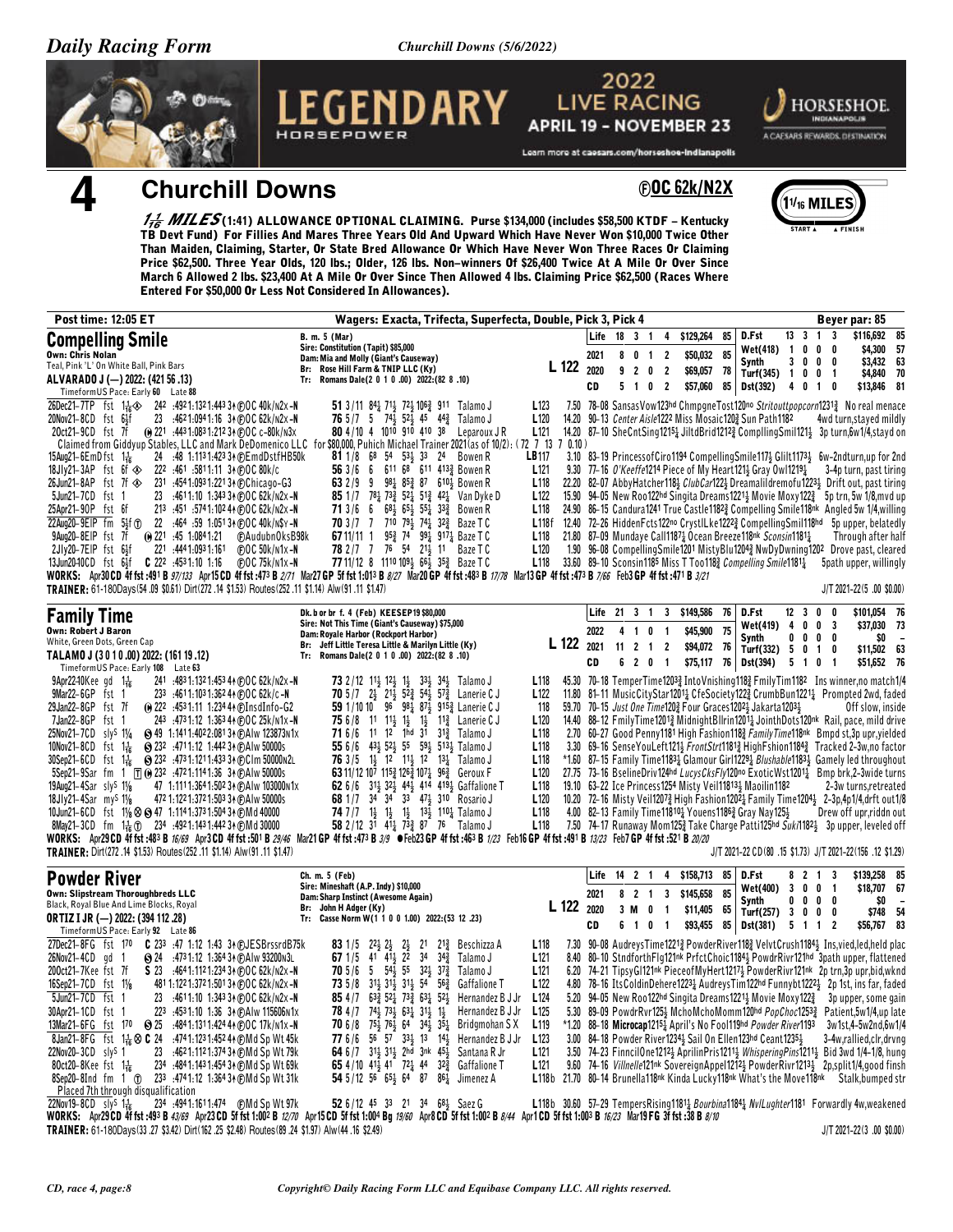| <b>Daily Racing Form</b>                                                                                                                                                                                                  | Churchill Downs (5/6/2022)                                                                                                                                                                                                                                             |                                      |            |              |                                       |                            |                          |                                                                                                               |          |                                                                                                                                                 |                      |            |                              |                                                                                                                                                                                                                                                       |                                                      |
|---------------------------------------------------------------------------------------------------------------------------------------------------------------------------------------------------------------------------|------------------------------------------------------------------------------------------------------------------------------------------------------------------------------------------------------------------------------------------------------------------------|--------------------------------------|------------|--------------|---------------------------------------|----------------------------|--------------------------|---------------------------------------------------------------------------------------------------------------|----------|-------------------------------------------------------------------------------------------------------------------------------------------------|----------------------|------------|------------------------------|-------------------------------------------------------------------------------------------------------------------------------------------------------------------------------------------------------------------------------------------------------|------------------------------------------------------|
| <b>Microcap</b>                                                                                                                                                                                                           | Ch. m. 5 (Feb)<br>Sire: Wicked Strong (Hard Spun) \$3,500                                                                                                                                                                                                              |                                      |            | Life<br>2022 | 14  4  1                              |                            | $\overline{\mathbf{1}}$  | \$156,180                                                                                                     | 82       | D.Fst<br>Wet(356) 2 1 0                                                                                                                         |                      |            | $10 \t3 \t1 \t1$<br>0        | \$137,760 82<br>\$16,620 61                                                                                                                                                                                                                           |                                                      |
| <b>Own: Gulliver Racing LLC</b><br>Red, Red 'G' On Black Diamond, Black                                                                                                                                                   | Dam: A Taste of Red (Street Boss)<br>\$62,500<br>Br: Machmer Hall & Haymarket Farm (Ky)                                                                                                                                                                                |                                      | L 122 2021 |              | 2 <sub>0</sub><br>9 <sub>3</sub>      | 0                          | 0<br>1 1                 | \$1,500<br>\$136,510 82                                                                                       | 71       | Synth<br>Turf(297) 2 0 0 0                                                                                                                      |                      | $0\ 0\ 0$  | 0                            | \$0<br>\$1,800 65                                                                                                                                                                                                                                     | $\overline{\phantom{a}}$                             |
| GRAHAM J (4002.00) 2022: (323 58.18)<br>TimeformUS Pace: Early 99 Late 79                                                                                                                                                 | Tr: Forster Grant $T(-)$ 2022:(32 8 .25)                                                                                                                                                                                                                               |                                      |            | CD           | 41                                    | 0                          | $\overline{1}$           | \$27,604                                                                                                      | 82       | Dst(348)                                                                                                                                        |                      | 7 3 1      | 0                            | \$127,241 82                                                                                                                                                                                                                                          |                                                      |
| Previously trained by Wiggins Lon 2022 (as of $4/9$ ): (8 1 0 1 0.13)<br>241 :483 1:132 1:453 44 @OC 62k/n2x<br><b>9Apr22-10</b> Kee gd $1\frac{1}{16}$<br>Previously trained by Forster Grant T 2021: (95 13 19 12 0.14) | 55 5/12 53 $\frac{1}{2}$ 54 $\frac{1}{2}$ 64 911 915 $\frac{3}{2}$ Murrill M                                                                                                                                                                                           |                                      |            |              |                                       |                            |                          |                                                                                                               |          |                                                                                                                                                 |                      |            |                              | L118f 28.10 59-18 TemperTime12033 Into Vanishing1183 FmilyTime1182 Bump st, 2w, no factor                                                                                                                                                             |                                                      |
| <b>C</b> 233 :4641:12 1:431 44 (F)OC 80k/n3x -N<br>16Mar22-7FG fst 1 $\frac{1}{16}$<br>24Nov21-3CD fst 1<br>231 :4621:1041:36234 @Alw 20000s                                                                              | <b>71</b> 5/6 33 $\frac{1}{2}$ 33 $\frac{1}{2}$ 52 $\frac{1}{2}$ 67<br>$615\frac{1}{2}$ Graham J<br>43 41 <sup>1</sup> 41 <sup>1</sup> 22<br>61 2/6<br>353 Beschizza A                                                                                                 | L120†<br>L121f                       |            |              |                                       |                            |                          |                                                                                                               |          | 32.30 81-12 Clairiere1206 <sup>1</sup> / <sub>3</sub> Tizafeelin117hd Audrey's Time1201<br>*.90 81-18 Good Fight121nk My Bets12154 Microcap1215 |                      |            |                              | Stalkd 3p, faded btw2nd<br>Bit slow st, bid, wknd                                                                                                                                                                                                     |                                                      |
| $230$ ct21–4Kee fst 1 $\frac{1}{16}$<br>S 241 :4821:13 1:454 34 (DOC 62k/N2x-N<br>16Sep21-7CD fst 11/8<br>481 1:122 1:372 1:501 34 @OC 62k/n2x -N                                                                         | $1\frac{1}{2}$<br>$821/5$ 11 1hd 1hd<br>1nk<br>Graham J<br><b>26</b> 6/8 51 <sup>2</sup> / <sub>2</sub> 51 <sup>2</sup> / <sub>2</sub> 74 811 839<br>Graham J                                                                                                          | L122f<br>L122f                       |            |              |                                       |                            |                          |                                                                                                               |          | 2.30 74-22 Microcap122nk Fire Coral1221 Emilia's Moon12223                                                                                      |                      |            |                              | Repelld foe, drift, held<br>3.10 46-16 ItsColdinDehere12231 Audrey's Time122hd Funnybet12221 Through after 3/4                                                                                                                                        |                                                      |
| 8Aug21-1EIP fst 1<br>C $231$ :4521:0941:35334 (F)OC 40k/N\$Y-N                                                                                                                                                            | <b>78</b> 1/5 22 26 23 33 46 <sup>1</sup> / <sub>2</sub> Graham J                                                                                                                                                                                                      | L122f                                |            |              |                                       |                            |                          |                                                                                                               |          |                                                                                                                                                 |                      |            |                              | *1.70 91-02 AltasAward1225 <sup>3</sup> FireCoral122nk GrysonsmchoGn24nk Broke out, bmpd start                                                                                                                                                        |                                                      |
| 7Jly21-9Ind fst $1\frac{1}{16}$<br>234 .4641:1041:43134 @MHGeorgeML85k<br>29May21-7CD fst 1 <sup>1</sup> <sub>16</sub><br>24 :4811:12 1:422 44 @Shawnee-B150k                                                             | <b>82</b> 4/6 22 2 <sup>1</sup> / <sub>3</sub> 11 <sup>1</sup> / <sub>3</sub> 2 <sup>2</sup> / <sub>1</sub><br>Vargas J A Jr<br>82 1/8 75 375 76 510 511 3Graham J                                                                                                     | L <sub>122</sub><br>118f             |            |              |                                       |                            |                          | 4.70 92-08 <i>Matera</i> 124 <sup>3</sup> Microcap122 <sup>3</sup> Fire Coral1221 <sup>1</sup> / <sub>3</sub> |          | 16.10 81-10 Envoutante12344 Miss Bigly11834 Paris Lights11844                                                                                   |                      |            |                              | Bid3/8.clear1/4.caught<br>Off rail upr, improved                                                                                                                                                                                                      |                                                      |
| 13Mar21-6FG<br>S 25 :484 1:131 1:424 44 ⊕ 0 C 17k/n 1x -N<br>fst 170<br>27Feb21-5FG fm *146 1 234 :4841:1341:443 44 @AIw 51000n1x                                                                                         | <b>79</b> 2/8 11 <sup>1</sup> / <sub>2</sub> 1 <sup>1</sup> / <sub>2</sub> 1 <sup>1</sup> / <sub>2</sub> 1 <sup>5</sup> <sup>1</sup> / <sub>2</sub> Graham J<br>65 7 / 7 $31\frac{1}{2}$ 2 <sup>1</sup><br>$2\frac{1}{2}$ 56 $\frac{1}{2}$<br>6111 Mena M              | L <sub>121</sub><br>L <sub>119</sub> |            |              |                                       |                            |                          |                                                                                                               |          |                                                                                                                                                 |                      |            |                              | 3.00 93-18 Microcap1215 <sup>1</sup> April's No Fool119hd <i>Powder River</i> 1193 Ins-2p, steady urging<br>19.90 72-16 MoreThnUnusul11953 FiresideKittn119hd FtFctor11913 4-3p1st,2p2nd,3p1/4                                                        |                                                      |
| 18Jan21-5FG fst 170<br>S 234 :472 1:121 1:432 44 CCIm 30000 (30-25) N2L<br>25Nov20-4CD sly <sup>s</sup> 6}f <b>S</b> 23 :4641:1221:1923 A (E)Md c-20000                                                                   | 688/8<br>$2\frac{1}{2}$ $2\frac{1}{2}$<br>$2hd \frac{11}{2}$<br>$1\frac{1}{2}$<br>Beschizza A<br>61 4 /7 $3^{\frac{1}{2}}$ 3 <sup>2</sup> 3nk $2\frac{1}{2}$<br>$1\frac{1}{2}$<br><b>Gaffalione T</b>                                                                  | L <sub>120</sub><br>L <sub>122</sub> |            |              |                                       |                            |                          |                                                                                                               |          | 4.80 90-11 Microcap1203 Saintsation1201 Black Kat Taps12021                                                                                     |                      |            |                              | 2-3p, lead 1/4, outside<br>*1.40 78-19 Microcap1223 Red Bottom Rebel1225 Tetrahydro1223 Broke out st, long drv                                                                                                                                        |                                                      |
|                                                                                                                                                                                                                           | Claimed from Klaravich Stables, Inc. for \$20,000, Brown Chad C Trainer 2020 (as of 11/25): (685 160 132 117 0.23)<br>WORKS: @Apr29CDT4ffst:462B 1/23 Apr3CDT4ffst:481B 1/2 @Mar8FG4ffst:473B 1/17 Mar2FG4ffst:49B 7/27 Feb23FG4ffst:474B 2/17 Feb16FG4ffst:523B 21/24 |                                      |            |              |                                       |                            |                          |                                                                                                               |          |                                                                                                                                                 |                      |            |                              |                                                                                                                                                                                                                                                       |                                                      |
| TRAINER: Dirt(105.19 \$1.36) Routes(67.19 \$1.61) Claim(28.21 \$1.43) Alw(37.16 \$1.41)                                                                                                                                   |                                                                                                                                                                                                                                                                        |                                      |            |              |                                       |                            |                          |                                                                                                               |          |                                                                                                                                                 |                      |            |                              | J/T 2021-22 CD(3 .00 \$0.00) J/T 2021-22(25 .28 \$2.58)                                                                                                                                                                                               |                                                      |
| Semble Juste (Ire)                                                                                                                                                                                                        | <b>B. f. 4 (Feb)</b><br>Sire: Shalaa*Ire (Invincible Spirit*Ire) \$18,300                                                                                                                                                                                              |                                      |            |              |                                       |                            |                          | Life 14 2 1 2 \$117,834                                                                                       | 84       | D.Fst<br>Wet(280*) 3 1 1                                                                                                                        | 6                    | -1         | 0<br>2<br>0                  | \$56,633 79<br>\$55,991 84                                                                                                                                                                                                                            |                                                      |
| Own: Catalyst Stable Patty Slevin Paul Gre<br>Blue, White 'C', Blue Stars On White                                                                                                                                        | Dam: Serisette*Ire (High Chaparral*Ire)<br>Petra Bloodstock Agency Ltd (Ire)<br>Br:                                                                                                                                                                                    |                                      | L 122 2021 | 2022         | $11$ 2 1 1                            | 1000                       |                          | \$1,971<br>\$108,308                                                                                          | 69<br>84 | Synth<br>Turf(293*) 5 0 0                                                                                                                       |                      |            | $0\ 0\ 0\ 0$<br>0            | \$0<br>\$5,210 76                                                                                                                                                                                                                                     | $\overline{a}$                                       |
| CHEMINAUD V (2000.00) 2022: (172.12)<br>TimeformUS Pace: Early 84 Late 82                                                                                                                                                 | Tr: McPeek Kenneth G(3 0 1 1 .00) 2022: (99 13 .13)                                                                                                                                                                                                                    |                                      |            | CD           |                                       | 4 2 1 1                    |                          | \$93,958                                                                                                      |          | 84 Dst(261) 5 1 1 1                                                                                                                             |                      |            |                              | \$63,721 84                                                                                                                                                                                                                                           |                                                      |
| $9$ Apr22–10Kee gd $1\frac{1}{16}$<br>241 :483 1:132 1:453 44 @OC 62k/N2x-N<br>4Dec21-90P fst $1\frac{1}{16}$<br>242 4921.1331.44                                                                                         | <b>69</b> 11/12 64 65 54 45 56 Prat F<br>66 5/8 83 $\frac{3}{4}$ 75 75 $\frac{3}{4}$ 79 $\frac{1}{2}$ 89<br>Cohen D<br>(F)MistletoeB150k                                                                                                                               | L <sub>118</sub><br>121              |            |              |                                       |                            |                          |                                                                                                               |          |                                                                                                                                                 |                      |            |                              | 7.00 68-18 Temper Time12033 Into Vanishing1183 FamilyTime1182 4wd turns, no threat<br>15.60 80-11 MrihsPrincess1243 AmendmentNineteen1211 <sup>1</sup> LovelyRid1241 <sup>1</sup> Not involved                                                        |                                                      |
| 12Nov21-8CD sly <sup>S</sup> 1 <sup>1</sup> / <sub>16</sub><br>242 .4811.1231.451<br><b>C</b> 234 :4721:1311:461 (FOC 100k/N2x-N<br>210ct21-5Kee fst $1\frac{1}{16}$                                                      | <b>81</b> 2 / 7 76 76 44 34 $\frac{1}{2}$<br>$25\frac{1}{2}$<br>(F) O C 100k/n2x-N<br>Hernandez B J Jr<br>$3^2$ $3^{41}$ $4^{11}$ $4^{2}$ $3^{3}$<br>73 1/6<br>Hernandez B J Jr                                                                                        | L <sub>120</sub><br>L <sub>120</sub> |            |              |                                       |                            |                          |                                                                                                               |          |                                                                                                                                                 |                      |            |                              | 4.30 73-21 SuprQuick12252 SmblJust12022 WillfulWomn11822 Gain 4w2nd, secured plc<br>1.70 71-29 MrionFrncis118nk ShesMystery119} SembleJust12031 Alterd in, bid, not enuf                                                                              |                                                      |
| S 24 :48 1:1221:443 34 @ Alw 87180n1x<br>30ct21-7CD sly <sup>S</sup> 1 <sup>1</sup> / <sub>16</sub><br>5Sep21-7KD<br>yl 6 <sup>1</sup> <sub>2</sub> f (1) 224 :4721:1121:17434 (DAIw 131539n1x                            | 84 5 / 5 2 1 3 21 21 1 2 1 1 2 1 $\frac{1}{4}$<br>Leparoux JR<br>66 6/12 5 1111 117 108 88<br>Hernandez B J Jr                                                                                                                                                         | L <sub>118</sub><br>L118             |            |              |                                       |                            |                          |                                                                                                               |          | 22.20 72-23 Amalfi Princess11833 Mused118no Lubna11813                                                                                          |                      |            |                              | 6.20 82-19 SembleJuste11861 MistyVeil118131 MaybeLter12011 Stalk 2w, bid, riddn out<br>5w, failed to respond                                                                                                                                          |                                                      |
| 8Aug21-4Sar fst 6f<br>223 :454 :58 1:103 34 @ Alw 103000 n1x<br>12Jun2141CD fst 1<br>234 :48 1:1241:362 34 (DMd Sp Wt 76k)                                                                                                | 72 2 / 6 6 64 64 64 46<br>Ortiz I Jr<br><b>79</b> 5/8 2} 2} 2hd 11} 12<br>Hernandez B J Jr                                                                                                                                                                             | L <sub>120</sub><br>L <sub>118</sub> |            |              |                                       |                            |                          |                                                                                                               |          |                                                                                                                                                 |                      |            |                              | 5.70 80-18 EsytoBless1183 MidtownRose1241 AwesomeIndr1242 Stumbled st, by tired<br>4.80 87-10 SembleJuste1182 Smith'sPoint1183 BoldTactics1182 Prompt 2wd,ridden out                                                                                  |                                                      |
| 15May21-3CD fm 1 ① 241 :4921:1331:361 3 A C Md Sp Wt 100k<br>11Apr21-4Kee gd $1\frac{1}{16}$ ①<br>224 .464 1:124 1:434                                                                                                    | 76 3/12 31 31 42 43 42 3<br>Hernandez B J Jr<br>⊕Md Sp Wt 77k<br>63 8/9 64 66 83 76 77<br>Albarado R J                                                                                                                                                                 | L <sub>118</sub><br>L <sub>120</sub> |            |              |                                       |                            |                          |                                                                                                               |          | 10.90 69-26 Fairchild120no DTracy Flick120nk Tayet12011                                                                                         |                      |            |                              | 14.20 86-08 Demodog1183 Speightstown Shir/1181 NormaJeanB.1251 Off rail upr, flattend<br>4p upr, bothered str                                                                                                                                         |                                                      |
| Placed 6th through disqualification<br>233 : 474 1:114 1:354<br>18Feb21-7GP gd 1 (T)                                                                                                                                      | <b>63</b> 10/11 33 32 42 57 57<br><b>CMd Sp Wt 40k</b><br>Saez L                                                                                                                                                                                                       | L <sub>118</sub>                     |            |              |                                       |                            |                          |                                                                                                               |          |                                                                                                                                                 |                      |            |                              | 4.90 75-21 World Tour1181 Unshakable U1183 Munnyfor Ro11814 In range 3wd, no bids                                                                                                                                                                     |                                                      |
| 24Jan21-8GP fm 1 (1) 232 :4741:1231:36                                                                                                                                                                                    | 64 8/12 673 683 942 632 53 Lanerie CJ<br>(F)Md Sp Wt 40k<br>WORKS: Apr29 CD 5f fst 1:004 B 13/43 Apr22 CD 5f fst 1:011 B 20/47 Apr1 Kee 4f fst :492 B 13/26 Mar25 Kee 4f fst :49 B 5/32 Mar18 Kee 4f fst :49 B 16/25 Mar5 Kee 4f fst :49 B 5/10                        | L118                                 |            |              |                                       |                            |                          |                                                                                                               |          | 10.30 78-16 Joy of Painting 1181 No Ordinary Time 118nk Salit 1183                                                                              |                      |            |                              | Ins, mildly btw                                                                                                                                                                                                                                       |                                                      |
| TRAINER: 20ff45-180(67.24 \$2.08) Dirt(360.16 \$1.92) Routes (396.16 \$2.02) Alw (59.15 \$1.72)                                                                                                                           |                                                                                                                                                                                                                                                                        |                                      |            |              |                                       |                            |                          |                                                                                                               |          |                                                                                                                                                 |                      |            |                              |                                                                                                                                                                                                                                                       |                                                      |
| <b>Shesa Mystery</b>                                                                                                                                                                                                      | Ch. f. 4 (Mar) FTKOCT19 \$25,000<br>Sire: Verrazano (More Than Ready) \$3,700                                                                                                                                                                                          |                                      |            | Life         | $10 \t2 \t2$                          |                            | $\mathbf{0}$             | \$119,337                                                                                                     | 85       | D.Fst<br>Wet(384) 2 0 0 0                                                                                                                       |                      | 522        | 0                            | \$114,338 85<br>\$3,217 67                                                                                                                                                                                                                            |                                                      |
| <b>Own: Let It Ride Stables</b><br>Green, Yellow Diamond Belt, Yellow Cap                                                                                                                                                 | Dam: Mystery Itself (Pulpit)<br>Br: Sally Thomas & New Dawn Stable LLC (Ky)                                                                                                                                                                                            |                                      | L 122 2021 | 2022         | 2 <sub>0</sub><br>8<br>$\overline{2}$ | 0<br>$\overline{2}$        | 0<br>0                   | \$2,050<br>\$117,287                                                                                          | 72<br>85 | Synth<br>Turf(292)                                                                                                                              | 10<br>$\overline{2}$ | $0\quad 0$ | $\mathbf{0}$<br>0<br>0       | \$232 48<br>\$1,550                                                                                                                                                                                                                                   | 72                                                   |
| LANERIE C J (2010.00) 2022: (222 16.07)<br>TimeformUS Pace: Early 99 Late 75                                                                                                                                              | Tr: Hiles Jeff A(-) 2022: (44 7 .16)                                                                                                                                                                                                                                   |                                      |            | CD           | 2 <sub>0</sub>                        | 0                          | $\overline{\phantom{a}}$ | \$15,355                                                                                                      |          | 67 Dst(332)                                                                                                                                     |                      | 5 1 2      | 0                            | \$85,317 85                                                                                                                                                                                                                                           |                                                      |
| 241 :483 1:132 1:453 44 (DOC 62k/N2x -N<br><b>9Apr22-10</b> Kee gd $1\frac{1}{16}$                                                                                                                                        | <b>67</b> 1/12 42 <sup>1</sup> / <sub>3</sub> 33 42 <sup>1</sup> / <sub>3</sub> 57 6 <sup>7</sup> / <sub>2</sub> 0rtiz I Jr<br>72 8/11 109 1063 1063 763 753 Gonzalez E                                                                                                | L <sub>118</sub><br>L120             |            |              |                                       |                            |                          |                                                                                                               |          | 71.30 79-18 Grand Ave Girl120nk Market Rumor120nk Undisturbed12013                                                                              |                      |            |                              | 6.50 67-18 Temper Time12033 Into Vanishing1183 Family Time1182 Rank ins, left ld, tired<br>Steadied 1/4                                                                                                                                               |                                                      |
| 242 4811.1231.451<br>12Nov21-8CD sly <sup>s</sup> 1 <sup>1</sup> / <sub>16</sub><br>210ct21-5Kee fst $1\frac{1}{16}$<br>$C$ 234 $.4721.1311.461$                                                                          | $\bigoplus$ OC 100 $k/N2x - N$<br>8 7/7 44 44 711 720 752 <sup>3</sup> Cohen D<br>(F)OC 100k/n2x-N<br><b>74</b> $3/6$ 42 $45\frac{1}{2}$ 31 1hd 2nk Cohen D                                                                                                            | L <sub>119</sub><br>L <sub>119</sub> |            |              |                                       |                            |                          |                                                                                                               |          |                                                                                                                                                 |                      |            |                              | 17.60 26-21 SuperQuick1225 <sup>1</sup> / <sub>2</sub> SembleJust1202 <sup>1</sup> / <sub>2</sub> WillfulWomn1182 <sup>1</sup> / <sub>2</sub> 3wd,wknd 7/16,eased<br>8.60 72-29 MrionFrncis118nk ShesMystery119} SembleJust1203} Inched ahead, caught |                                                      |
| 25Sep21-8CD fst 7f<br>$C$ 222 $.4441.0921.222$<br>14Aug21-6AP gd 11/8 T 492 1:132 1:404 1:514                                                                                                                             | 67 4/6 5 54 57 $\frac{1}{2}$ 58 $\frac{1}{2}$ 412 $\frac{1}{4}$ Mena M<br>CDogwood-G3<br><b>CPuckerUp-G3</b><br>59 6 /7 44 32 42 76 715 Morales E                                                                                                                      | 118<br>L <sub>117</sub>              |            |              |                                       |                            |                          |                                                                                                               |          | 8.50 63-16 Shantisara1173 Oyster Box1172 Flown11711                                                                                             |                      |            |                              | 7.00 78-11 Carribean Caper1206 Someone Said So1182 } Malloy1184 2-3p, 5p1/4, left lead<br>Mild bid 3w, caved                                                                                                                                          |                                                      |
| 2Jly21-7PrM fst 116<br>241 :48 1:12 1:43<br>1Jun21-8Ind fst 170 S 243 4811:1231:42334 @AIw 32500N2L                                                                                                                       | GIowaOaks-G3<br><b>85</b> 4/6 21 <sup>1</sup> / <sub>2</sub> 21 1 hd 2 <sup>1</sup> / <sub>2</sub> 23 <sup>2</sup> / <sub>2</sub> Cabrera D<br><b>78</b> 1/7 11 2 <sup>1</sup> / <sub>2</sub> 11 1 <sup>1</sup> / <sub>2</sub> 1 <sup>2</sup> / <sub>4</sub> Morales E | LB117<br>L <sub>120</sub>            |            |              |                                       |                            |                          |                                                                                                               |          |                                                                                                                                                 |                      |            |                              | 17.20 93-04 ArmyWife12133 ShesaMystery11723 PulinesPerl1213 Led far turn, no match<br>3.50 85-20 ShesMystery12023 JudysWy122nk SpightfulChrg12210 Inside, bid1/4, held swy                                                                            |                                                      |
| 10May21-9Ind fst 1 $\otimes$ 243 :4811:1321:39 34 @Md Sp Wt 31k<br>29Jan21-5TP fst 1 $\otimes$ 242 :4811:13 1:383 $\oplus$ Md Sp Wt 31k                                                                                   | 61 2/9 62 41 41 41 11 42 Morales E<br>48 2/11 63 991 1173 1061 853 Canchari AL                                                                                                                                                                                         | L <sub>120</sub><br>L <sub>120</sub> |            |              |                                       |                            |                          |                                                                                                               |          |                                                                                                                                                 |                      |            |                              | 3.60 82-20 ShesaMystery12043 CountryTime1243 FashionFortune1241 Rail,bid1/4,handily<br>31.80 84-10 Song of Innocence1201 Nurturing120no Cuzzywuzzy12011 Never menaced                                                                                 |                                                      |
|                                                                                                                                                                                                                           | WORKS: Apr23 Hpt 5f fst 1:06 B 7/9 Apr2 Hpt 5f fst 1:053 B 3/4 Mar13 PmM 5f fst 1:02 B 9/11 Mar6 PmM 5f fst 1:034 B 10/11 Feb25 PmM 5f fst 1:01 B 6/31 Feb19 PmM 4f fst :514 B 120/120                                                                                 |                                      |            |              |                                       |                            |                          |                                                                                                               |          |                                                                                                                                                 |                      |            |                              |                                                                                                                                                                                                                                                       |                                                      |
| TRAINER: Dirt(74.20 \$2.02) Routes(95.16 \$1.75) Alw(27.11 \$1.12)                                                                                                                                                        | B. f. 3 (Apr) KEESEP20 \$300,000                                                                                                                                                                                                                                       |                                      |            | Life         |                                       | 4 2 2                      | 0                        | \$620,800                                                                                                     | 85       | D.Fst                                                                                                                                           |                      | 422        | 0                            | J/T 2021-22(24 .21 \$6.43)<br>\$620,800 85                                                                                                                                                                                                            |                                                      |
| Juju's Map<br><b>Own: Albaugh Family Stables LLC</b>                                                                                                                                                                      | Sire: Liam's Map (Unbridled's Song) \$40,000<br>Dam: Nagambie (Flatter)                                                                                                                                                                                                |                                      |            | 2021         |                                       | 4 2 2 0                    |                          | \$620,800                                                                                                     | 85       | Wet(409)<br>Synth                                                                                                                               |                      |            | $0\ 0\ 0\ 0$<br>$0\ 0\ 0\ 0$ | \$0<br>\$0                                                                                                                                                                                                                                            | $\overline{\phantom{a}}$<br>$\overline{\phantom{a}}$ |
| Blue, White Star, Blue Bars On Grey<br>GEROUX F (2010.00) 2022: (204 30 .15)                                                                                                                                              | Br: Fred W Hertrich III (Ky)<br>Tr: Cox Brad H(-) 2022: (297 73 .25)                                                                                                                                                                                                   | $\mathbf 0$                          | 116 2020   | CD           | 0 M                                   | $0\quad 0$<br>$0\ 0\ 0\ 0$ |                          | \$0<br>\$0                                                                                                    |          | Turf(265) $0 \t 0 \t 0 \t 0$<br>Dst(355)                                                                                                        |                      |            | 2 1 1 0                      | \$0<br>\$580,000 85                                                                                                                                                                                                                                   | $\overline{\phantom{a}}$                             |
| TimeformUS Pace: Early 109 Late 73<br>$5$ Nov21-7Dmr fst 1 $\frac{1}{16}$<br>232 47 1:104 1:421                                                                                                                           | @BCJuvFil-G1<br><b>85</b> 5/6 32 <sup>1</sup> / <sub>2</sub> 32 <sup>1</sup> / <sub>2</sub> 31 33 <sup>1</sup> / <sub>2</sub> 25 <sup>1</sup> / <sub>4</sub> Geroux F                                                                                                  | 122 b                                |            |              |                                       |                            |                          |                                                                                                               |          | 3.00 98 - Echo Zulu1225 $\frac{1}{4}$ Juju's Map122 $\frac{1}{2}$ Tarabi1227 $\frac{3}{4}$                                                      |                      |            |                              | Bid 3w, no match                                                                                                                                                                                                                                      |                                                      |
| 80ct21-9Kee fst $1\frac{1}{16}$<br>$\omega$ 223 :46 1:1111:432<br>3Sep21-6EIP fst 1<br>232 :4631:1031:352                                                                                                                 | <b>84</b> 1/11 21 <sub>3</sub> 23 <sub>3</sub> 1hd 13 14 <sub>4</sub> Geroux F<br><b>CAlcibiad-G1</b><br><b>CMd Sp Wt 51k</b><br><b>80</b> 5/11 11 12 13 14 15 Geroux F                                                                                                | 122 b<br>119 b                       |            |              |                                       |                            |                          |                                                                                                               |          | *.60 98 - <i>Juju's Map</i> 1195 <sub>2</sub> Eivissa1196 <sub>2</sub> Bunduki11911                                                             |                      |            |                              | *2.40 86-21 Juju's Map12244 Distinctlypossible122nk Sequist12214 Stalk 2w,bid,drove clr<br>Easily, statuesque str                                                                                                                                     |                                                      |
| 223 :46 :5741:04<br>25Jly21-4EIP fst 5}f                                                                                                                                                                                  | 77 2/8 5 423 33 2hd 223 Geroux F<br>(F)Md Sp Wt 51k<br>WORKS: Apr29CD 5f fst 1:011 B 24/43 Apr22CD 5f fst 1:011 B 20/47 Apr15CD 5f fst 1:002 B 12/60 Apr9CD 5f fst 1:01 B 10/21 Apr2CD 5f fst 1:01 B 8/12 Mar26 FG 5f fst 1:013 B 14/25                                | 119 b                                |            |              |                                       |                            |                          |                                                                                                               |          | *.70 92-12 Control11923 Juju's Map1196 Lovely Lisa11953                                                                                         |                      |            |                              | Bid 1/4, led 3/16, yield                                                                                                                                                                                                                              |                                                      |
|                                                                                                                                                                                                                           | TRAINER: +180Days(75.24 \$1.91) 1stl asix(102.41 \$2.60) Dirt(900.27 \$1.80) Routes(767.27 \$1.74) Alw(337.27 \$1.92)                                                                                                                                                  |                                      |            |              |                                       |                            |                          |                                                                                                               |          |                                                                                                                                                 |                      |            |                              | J/T 2021-22 CD(106, 21 \$1.48), J/T 2021-22(444, 25 \$1.78).                                                                                                                                                                                          |                                                      |

WURKS: RUIZOU 31 ISL 1:00 - B 24/43 RUIZZUD 31 ISL 1:00 - B 20/47 RUI 130 LD 31 ISL 1:00 - B 12/60 RUI3UD 31 ISL<br>TRAINER: +180Days(75.24 \$1.91) 1stLasix(102.41 \$2.60) Dirt(900.27 \$1.80) Routes(767.27 \$1.74) Alw(337.27 \$1.9 ושו رس ہے<br>- J/T 2021–22 CD(106 .21 \$1.48) J/T 2021–22(444 .25 \$1.78)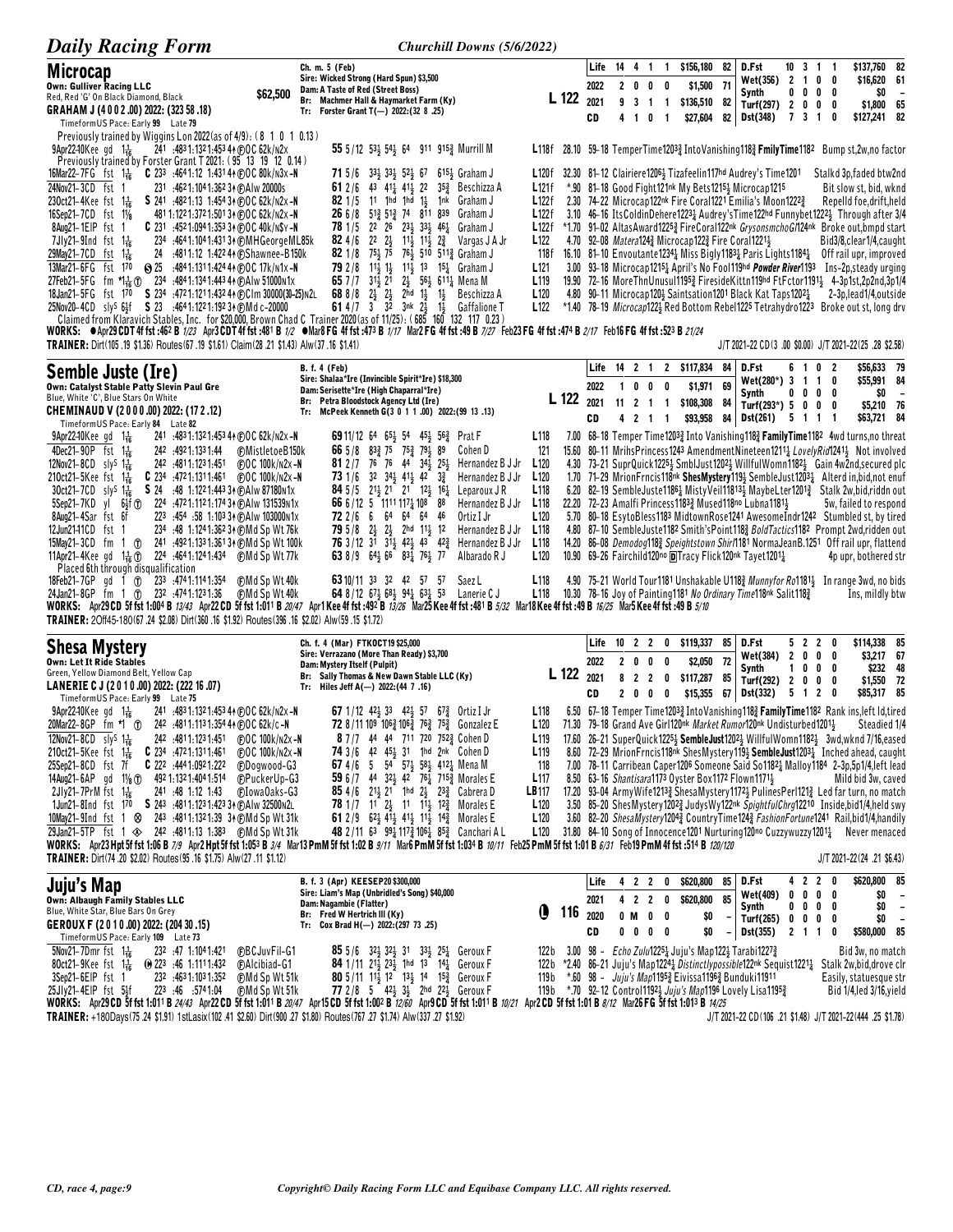| <b>Daily Racing Form</b>                                                                                                                                                                                                                                                                                                                                                                                                                                                                                                                                                                                                                                                                                                                                                                                                                                                                                                                                                                                                                                                                                                                                            | Churchill Downs (5/6/2022)                                                                                                                                                                                                                                                                                                                                                                                                                                                                                                                                                                                                                                                 |                                                                                                                                            |                                   |                                                                            |                               |                              |                                                                       |                                                                                                                                                                                                                                                                                                                                                                                                                                                                                                                                                                                                                                                                                                                                                                                                                                                                                        |                                |                                                                  |               |                                                                                                                                                                                                                               |                                              |
|---------------------------------------------------------------------------------------------------------------------------------------------------------------------------------------------------------------------------------------------------------------------------------------------------------------------------------------------------------------------------------------------------------------------------------------------------------------------------------------------------------------------------------------------------------------------------------------------------------------------------------------------------------------------------------------------------------------------------------------------------------------------------------------------------------------------------------------------------------------------------------------------------------------------------------------------------------------------------------------------------------------------------------------------------------------------------------------------------------------------------------------------------------------------|----------------------------------------------------------------------------------------------------------------------------------------------------------------------------------------------------------------------------------------------------------------------------------------------------------------------------------------------------------------------------------------------------------------------------------------------------------------------------------------------------------------------------------------------------------------------------------------------------------------------------------------------------------------------------|--------------------------------------------------------------------------------------------------------------------------------------------|-----------------------------------|----------------------------------------------------------------------------|-------------------------------|------------------------------|-----------------------------------------------------------------------|----------------------------------------------------------------------------------------------------------------------------------------------------------------------------------------------------------------------------------------------------------------------------------------------------------------------------------------------------------------------------------------------------------------------------------------------------------------------------------------------------------------------------------------------------------------------------------------------------------------------------------------------------------------------------------------------------------------------------------------------------------------------------------------------------------------------------------------------------------------------------------------|--------------------------------|------------------------------------------------------------------|---------------|-------------------------------------------------------------------------------------------------------------------------------------------------------------------------------------------------------------------------------|----------------------------------------------|
| Illiogami<br><b>Own: Estate of Michael Baum</b><br><b>Black And Brown Halves, Black Cap</b><br>LEPAROUX JR (3100.33) 2022: (194 20.10)<br>TimeformUS Pace: Early 93 Late 89                                                                                                                                                                                                                                                                                                                                                                                                                                                                                                                                                                                                                                                                                                                                                                                                                                                                                                                                                                                         | Gr/ro. f. 4 (Mar) KEESEP19 \$400,000<br>Sire: Tapit (Pulpit) \$185,000<br>Dam: Odeliz*Ire (Falco)<br>Br: Reiko Baum Michael Baum & The Tapit Syndicate (Ky)<br>Tr: Arnold George R II(1 0 0 0 .00) 2022:(71 5 .07)                                                                                                                                                                                                                                                                                                                                                                                                                                                         | <b>Blinkers ON</b><br>L 122 2021                                                                                                           | Life<br>2022<br>CD                | 92<br>0<br>1<br>5<br>$\overline{2}$<br>$3 \t1 \t1$                         | 2<br>0<br>0                   | 0<br>$\mathbf{0}$<br>0<br>0  | \$182,583<br>86<br>69<br>\$5,475<br>\$141,008<br>86<br>\$92,608<br>86 | D.Fst<br>Wet(390)<br>Synth<br>Turf(333)<br>Dst(335)                                                                                                                                                                                                                                                                                                                                                                                                                                                                                                                                                                                                                                                                                                                                                                                                                                    | 100<br>$0\ 0\ 0$<br>3010       | 5 2 1 0<br>6 2 1 0                                               | 0<br>0        | \$150,008<br>\$5,475 69<br>\$0<br>\$27,100<br>\$155,483                                                                                                                                                                       | 86<br>$\overline{\phantom{a}}$<br>- 76<br>86 |
| $9$ Apr22–10Kee gd $1\frac{1}{16}$<br>241 :4831:1321:4534 + DOC 62k/n2x-N<br>\$231 :4621:1021:421<br>10ct21-9CD fst $1\frac{1}{16}$<br><b>@SenecaOvnB155k</b><br>21Aug21-9Sar yl 14 17 243 50 1:1441:462<br><b>CLakePIcd-G2</b><br>26Jun21-8Bel fst 116<br>24 .48 1:1221:424<br><b>@MthrGoos-G2</b><br>30Apr21-4CD fst 1 <sup>1</sup> / <sub>16</sub><br>233 .4731.1141.434<br>$FOC$ 75 $k/N1x - N$<br>24 :4831:1311:44<br>⊕Md Sp Wt 79k<br>2Apr21-10 $Kee$ fst 1 $\frac{1}{16}$<br>28Nov20-2CD fst 1 <sup>1</sup> / <sub>16</sub> (0) 232 :4821:1331:45<br>(F) Md Sp Wt 88k<br>12Nov20-6CD gd 1 T 242 :4841:1411:384<br><b>⊕Md Sp Wt 84k</b><br>40ct2040Kee fm 1 (r) 241 :5021:1611:394<br><b>CMd Sp Wt 69k</b><br>WORKS: Apr30Kee 4f fst :521 B <i>81/82</i> Apr23Kee 4f fst :502 B 77/94 •Mar23 PBD 5f fst 1:02 B 1/4 •Mar15 PBD 5f fst 1:01 B 1/4 Mar8 PBD 5f fst 1:01 B 1/2 Mar1 PBD 5f fst 1:021 B 1/2<br>TRAINER: 2OffOver180(5.20 \$2.32) 1stBlink(6.00 \$0.00) BlinkOn(6.00 \$0.00) Dirt(117.15 \$2.04) Routes(189.15 \$2.84) Alw(75.15 \$1.68)                                                                                                            | 69 3/12 86 76 76 68 46 Leparoux JR<br>32 <sup>1</sup> / <sub>3</sub> 32 33 42 43 <sup>1</sup> / <sub>2</sub> Leparoux J R<br>861/6<br>76 1/6 54 54 54 55 54<br>58 Franco M<br>77 5/5 42 42 53 57 510 Leparoux JR<br>81 3/9 84 $^{3}_{2}$ 84 63 $^{3}_{2}$ 41 $^{1}_{3}$ 11 $^{1}_{4}$ Leparoux JR<br>81 5/9 $85\frac{1}{2}$ 75 $\frac{1}{2}$ 74 $\frac{1}{4}$ 33 $\frac{1}{2}$ 1hd Leparoux JR<br>72 10/12 11941174 1064 45 23<br>Leparoux J R<br>58 5/9 3 <sup>1</sup> / <sub>2</sub> 2 <sup>1</sup> / <sub>2</sub> 2 <sup>1</sup> / <sub>2</sub> 3 <sup>1</sup> / <sub>2</sub> 2 <sup>1</sup> / <sub>4</sub> Leparoux J R<br>59 5/12 44} 32 31} 731 511 Leparoux JR      | L <sub>118</sub><br>118<br>118<br>121<br>L <sub>122</sub><br>L <sub>120</sub><br>119<br>119<br>119                                         |                                   |                                                                            |                               |                              |                                                                       | 3.50 68-18 TemperTime12033 IntoVanishing1183 FmilyTime1182 In bit,5p3/16,stayd on<br>4.00 90-11 CrazyBeautiful120nk PlayedHard11823 MoonSwag1181 Ins1st,4p upr,leveled<br>21.20 58-34 TechniclAnlysis1223} RunwyRumour120} EgoTrip118} Ins,ask7/16,no threat<br>10.20 74-16 Zaajel12111 Always Carina121no Clairiere12111<br>*2.50 86-09 Illiogami1221 <sub>4</sub> Tabor Hall118 <sub>4</sub> Minute Waltz118 <sub>4</sub><br>2.90 83-17 Illiogami120hd Precipitate12024 Queen Bourbon12064 Ins,rate 2w2n,4w1/4,up<br>9.60 79-17 Sylvia Q1193 Illiogami119nk Willful Woman1191<br>*1.10 78–18 Barista1191 <sup>1</sup> Illiogami119 <sup>1</sup> / <sub>2</sub> Sovereign Power1191 <sup>1</sup> / <sub>4</sub><br>*4.30 64-23 RnwyRocktt119nk PcssoCollctn119hd TmprTm1194 3w.4wd upr, chased btw<br>J/T 2021-22 CD (21 .19 \$1.76) J/T 2021-22 (63 .14 \$1.26)                      |                                |                                                                  |               | 2p3/8, forced 5w5/16<br>3p2nd,5w1/4,up late<br>Awk st, prevail place<br>2w,btw2nd,outkickd 1/8                                                                                                                                |                                              |
| <b>Tabor Hall</b><br><b>Own: Lee Pokoik</b><br>Kelly Green, Pink Belt, Kelly Green Band<br>HERNANDEZ B J JR (5111.20) 2022: (268 50.19)<br>TimeformUS Pace: Early 99 Late 66                                                                                                                                                                                                                                                                                                                                                                                                                                                                                                                                                                                                                                                                                                                                                                                                                                                                                                                                                                                        | Dk. b or br f. 4 (Apr)<br>Sire: Candy Ride*Arg (Ride the Rails) \$75,000<br>Dam: State Treasure (Mineshaft)<br>Br: Lee Pokoik (Ky)<br>Tr: McPeek Kenneth G(3 0 1 1 .00) 2022: (99 13 .13)                                                                                                                                                                                                                                                                                                                                                                                                                                                                                  | L 122                                                                                                                                      | 2022<br>2021<br>CD                | Life 11 2 2<br>0<br>$\mathbf{1}$<br>622<br>4                               | 0<br>$1\quad1$                | 0 \$135,388<br>0<br>0<br>0   | 79<br>\$1,500<br>39<br>\$120,708<br>79<br>\$89,048<br>79              | D.Fst<br><b>Wet(447)</b><br>Synth<br>Turf(301) $1 \t0 \t0$<br>Dst(399)                                                                                                                                                                                                                                                                                                                                                                                                                                                                                                                                                                                                                                                                                                                                                                                                                 | 92<br>$\overline{1}$<br>0      | $\overline{2}$<br>0 <sub>0</sub><br>$0\quad 0\quad 0$<br>5 2 1 0 | - 0<br>0<br>0 | \$130,828 79<br>\$1,500<br>\$0<br>\$3,060 61<br>\$110,748 79                                                                                                                                                                  | 39<br>$\overline{\phantom{a}}$               |
| <b>9Apr22-10Kee gd</b> $1\frac{1}{16}$<br>241 :483 1:132 1:453 44 (F) O C 62k/n2x -N<br>$25$ Jun21-7CD fst 1 $\frac{1}{16}$<br>$FOC$ 75 $k/N1x - N$<br>234 47 1.11 1.434<br>5Jun21-9CD fm $1\frac{1}{16}$ (i)<br>(F)Alw 97408N1x<br>243 .4921.1411.434<br>30Apr21-4CD fst 1 <sup>1</sup> / <sub>16</sub><br>233 .4731.1141.434<br>$FOC$ 75 $k/N1x - N$<br>6Mar21-90P fst $1\frac{1}{16}$<br>$\bigotimes$ 241 $.4931:1421:443$<br>(F)Honeybee-G3<br>24Jan21-4GP fst $1\frac{1}{16}$<br>241 :4821:13 1:443<br><b>@Md Sp Wt 40k</b><br>3Jan21-4GP fst 1<br>$\odot$ 24 $\ddot{4}621:1121:382$<br>(F)Md Sp Wt 40k<br>28Nov20-1CD fst 1<br>231 :47 1:12 1:371<br><b>CMd Sp Wt 88k</b><br>14Nov2041CD fst 1<br>223 :4611:1141:363<br>⊕Md Sp Wt 75k<br>100ct20-7Kee fst 6}f<br>$C$ 223 :4641:13 1:20<br><b>CMd Sp Wt 58k</b><br>231 :4631:1031:224<br>(F)Md Sp Wt 72k<br>6Sep20-1Sar fst 7f<br>WORKS: Apr29CD 5f fst 1:004 B 13/43 Apr22CD 5f fst 1:011 B 20/47 Apr6CD 4f my :474 B 3/6 Mar31SLH 4f qd :482 B 6/11 Mar24SLH 4f qd :482 B 4/11 • Mar18SLH 3f qd :381 B 1/7<br>TRAINER: 20ffOver180(13.08 \$0.34) Dirt(360.16 \$1.92) Routes(396.16 \$2.02) Alw(59.15 \$1.72) | 39 8/12 97 108 1112 1118 1126 Hernandez B J Jr<br>$762/7$ 14 2hd 1hd 1hd 1no Hernandez B J Jr<br><b>61</b> 3/5 11 1 <sup>1</sup> , 1 <sup>1</sup> 4 <sup>1</sup> , 59 <sup>1</sup><br>Hernandez B J Jr<br><b>79</b> 6/9 21 $2\frac{1}{2}$<br>1hd $1\frac{1}{2}$ $21\frac{1}{4}$ Ortiz J L<br>61 $1/7$ 1<br>2hd $2\frac{1}{2}$ 56 6131 Cohen D<br><b>72</b> 7/8 $1\frac{1}{2}$ 11 $1\frac{1}{2}$ 11 $1\frac{1}{2}$ 11 <sup><math>\frac{1}{2}</math></sup> 0rtiz JL<br>66 7/8 62 53 21 21 22 Ortiz JL<br>63 4/12 514 514 41 42 444<br>Albarado R J<br>65 6/12 53 42 42 44 54<br>Lanerie C J<br>44 7/10 3 631 63 34 453 Albarado R J<br>53 7 / 7 1 63 4 63 67 511 Gutierrez R | L <sub>118</sub><br>L <sub>118</sub><br>L <sub>118</sub><br>L <sub>118</sub><br>117<br>L <sub>118</sub><br>118<br>119<br>119<br>119<br>119 |                                   |                                                                            |                               |                              |                                                                       | 12.20 49-18 TemperTime12033 Into Vanishing 118 Fmily Time1182 2 wd turns, no menace<br>2.20 86-13 Tabor Hall118no Misty Veil1851 Novel Squall118nk<br>2.80 73-17 Gote Go1182 Alydiva1221 Social Dilemma11811<br>9.90 85-09 Illiogami12214 Tabor Hall1183 Minute Waltz1183<br>18.00 73-11 Will's Secret1223 Pauline's Pear/1173 Sun Path11753<br>9.00 82–17 Tabor Hall1181 <sup>1</sup> Caramel Swirl1188 <sup>1</sup> Bow Bow Girl181<br>3.30 77-15 Curlin's Catch1182 <sup>3</sup> Tabor Hall1186 <sup>1</sup> Lunar Blast118nk<br>6.30 79-17 Silk and Sugar 1193 Point Wild119nk Saranya1191<br>16.20 81-18 Honorifique 11931 Rookery 119nk Minetta 119hd<br>7.30 72-12 RocsPrincess1191 EasytoBless1192 PeceBroker1192 <sub>2</sub> Rallied 4w,bid,flattnd<br>40.50 77-09 Malibu Curl11923 Bellamore1193 Jamsstar1193<br>J/T 2021-22 CD(110 .23 \$1.56) J/T 2021-22(228 .20 \$1.88) |                                |                                                                  |               | Prolonged drive, game<br>Bothered str fading<br>2wd, vied btwn 2nd, game<br><b>Faltered inside</b><br>Pace 2p, held clear<br>3-4wd bid, best others<br>Came out st,bid,wkno<br>Ins, chased str, no bio<br>Chased 4w, weakened |                                              |
| <b>Miss Tulsa</b><br>Own: Team Forster 211 LLC<br>Navy, Gold Stars, Navy Cap<br>GUTIERREZ R (3000.00) 2022: (32046.14)<br>TimeformUS Pace: Early 81 Late 79                                                                                                                                                                                                                                                                                                                                                                                                                                                                                                                                                                                                                                                                                                                                                                                                                                                                                                                                                                                                         | Ch. f. 4 (Feb)<br>Sire: Brody's Cause (Giant's Causeway) \$5,000<br>Dam: Soonerette (Master Command)<br>Br: Spendthrift Farm LLC (Ky)<br>Forster Grant T(-) 2022: $(32 8 .25)$<br>Tr:                                                                                                                                                                                                                                                                                                                                                                                                                                                                                      | L 122                                                                                                                                      | Life<br>2022<br>2021<br><b>CD</b> | $10 \t2 \t1$<br>4<br>6<br>$\overline{1}$<br>$\mathbf{1}$<br>$\overline{1}$ | $1\quad1$<br>$\mathbf 0$<br>0 | -1<br>$\mathbf{1}$<br>0<br>0 | \$88,854<br>73<br>\$47,830<br>73<br>\$41,024<br>69<br>\$30,240<br>69  | D.Fst<br>Wet(354)<br>Synth<br>Turf(200) 2 0 0 0<br>Dst(348)                                                                                                                                                                                                                                                                                                                                                                                                                                                                                                                                                                                                                                                                                                                                                                                                                            | 6<br>$\overline{2}$<br>4 1 1 1 | 110<br>1 0 1<br>$0\ 0\ 0\ 0$                                     |               | \$51,504 73<br>\$36,070 69<br>\$0<br>\$1,280<br>\$47,760 73                                                                                                                                                                   | $\overline{\phantom{a}}$<br>- 68             |
| 26Mar22-8FG fm $1\frac{1}{16}$ (f)<br>24 :50 1:1411:441 44 @TBensnMmL100k<br>1Mar22-5FG $f$ st $1\frac{1}{16}$<br>243 :4911:14 1:452 44 (DOC 17k/n1x-N<br>3Feb22-7FG slys 170<br>241 :4921:15 1:46 44 @OC 17k/n1x-N<br>7Jan22-7FG fst 170<br>233 :473 1:122 1:423 44 (F) O C 17k/n 1x -N<br>26Nov21-3CD gd 7f<br>232 :4721:12 1:241 34 (F) Md c-40000                                                                                                                                                                                                                                                                                                                                                                                                                                                                                                                                                                                                                                                                                                                                                                                                               | 68 7/9 97 97 98 910 911 Graham J<br><b>70</b> 2/6 $52\frac{1}{2}$ 21 $41\frac{1}{2}$ 31 $\frac{1}{2}$ 11<br>Gutierrez R<br>62 $6/7$<br>65} 64} 53} 45}<br>35<br>Parker DL<br>73 4/6 53 413 44 25 233 Gutierrez R<br>69 3/5 4 32 32 11 4 11 4<br>Rocco J S Jr                                                                                                                                                                                                                                                                                                                                                                                                               | L <sub>118</sub><br>L <sub>120</sub><br>L <sub>120</sub><br>L <sub>119</sub><br>L121                                                       |                                   |                                                                            |                               |                              |                                                                       | 47.70 70-16 SheCantSing12214 GmsMission1183 ClrPeeters11814 Crowded start, outrun<br>*1.20 86-07 MissTulsa1201 Tellmeonasunday1223 SariahSrih1227 Step slw,ins,3wupr,edg<br>3.30 74-24 Distorted Verve1204 <sup>1</sup> Trumpet Lilly122 <sup>3</sup> Miss Tulsa1202 <sup>3</sup> 4p,6p1/4,stayed on<br>5.00 92-09 Misty Vei/11933 Miss Tulsa1192 Distorted Verve11911 Trackd 2w btw,2nd best<br>*1.20 81-17 Miss Tulsa1211} HighFair1214} Peyton's College1213} Drew clear, held sway                                                                                                                                                                                                                                                                                                                                                                                                 |                                |                                                                  |               |                                                                                                                                                                                                                               |                                              |
| Claimed from Zoellner Robert H. for \$40,000, Von Hemel Donnie K Trainer 2021(as of 11/26): (152 9<br>140ct21-7Kee gd 1 <sup>3</sup> <sub>16</sub> ①<br>472 1:1311:3821:56134 (DMd Sp Wt 83k)<br>22Apr21-60P fst $1\frac{1}{16}$<br>241 :4831:1321:451 (F) Md Sp Wt 93k<br>28Mar21400P fst 1<br>231 :4721:13 1:39<br><b>CMd Sp Wt 93k</b><br>14Mar21-70P fst 1<br>233 :4811:13 1:38 34 @Md Sp Wt 93k<br>23Jan21-90P fst 6f                                                                                                                                                                                                                                                                                                                                                                                                                                                                                                                                                                                                                                                                                                                                          | 24 14 0.06 )<br>68 $3/11$ 63 $\frac{3}{4}$ 65 $\frac{1}{2}$ 64 64 66 Rocco J S Jr<br>43 3/7 74 74 77 77 714 719 1 Garcia M<br>66 2/11 54 533 52 443 453 Eramia R E<br>66 2/6 32 31 44 44 44 48 Eramia R E<br>54 2/11 10 994 109 712 6134 Eramia R E                                                                                                                                                                                                                                                                                                                                                                                                                        | L <sub>120</sub><br>L <sub>122</sub><br>L122<br>L <sub>120</sub><br>L122                                                                   |                                   |                                                                            |                               |                              |                                                                       | 79.10 76-17 FlnignsCove120} EnglishTresure1202} BIIConchit1202 Saved ground, chased<br>15.50 64-17 Sundial1223 Martique Miss122hd Bold Tactics1222 <sup>3</sup><br>16.50 79-14 Marion Francis 12211 Sundia/1222 <sup>3</sup> Princess Lea12211<br>24.80 81-16 Trumpet Lilly 120 & Bold Tactics 1201 $\frac{1}{4}$ Smarmy 1206 $\frac{1}{4}$ Forward 3-4w, faded upr<br>81.90 77-10 Windmil/1224 Marion Francis12261 Princess Lea1221                                                                                                                                                                                                                                                                                                                                                                                                                                                   |                                |                                                                  |               | Off step slow, 4w<br>Even effort inside<br>Inside, improved                                                                                                                                                                   |                                              |
| WORKS: Apr29 CDT 4f fst :463 B 2/23 Apr22 CDT 4f gd :492 B 8/19 Apr15 CDT 3f fst :353 B 1/3 Mar19 FG 4f fst :484 B 33/110 Feb19 FG 4f fst :483 B 10/85<br>TRAINER: Turf/Dirt(16 .19 \$1.91) 31-60Days(44 .14 \$1.44) Dirt(105 .19 \$1.36) Routes(67 .19 \$1.61) Alw(37 .16 \$1.41)                                                                                                                                                                                                                                                                                                                                                                                                                                                                                                                                                                                                                                                                                                                                                                                                                                                                                  |                                                                                                                                                                                                                                                                                                                                                                                                                                                                                                                                                                                                                                                                            |                                                                                                                                            |                                   |                                                                            |                               |                              |                                                                       |                                                                                                                                                                                                                                                                                                                                                                                                                                                                                                                                                                                                                                                                                                                                                                                                                                                                                        |                                |                                                                  |               | J/T 2021-22(3,33 \$1.47)                                                                                                                                                                                                      |                                              |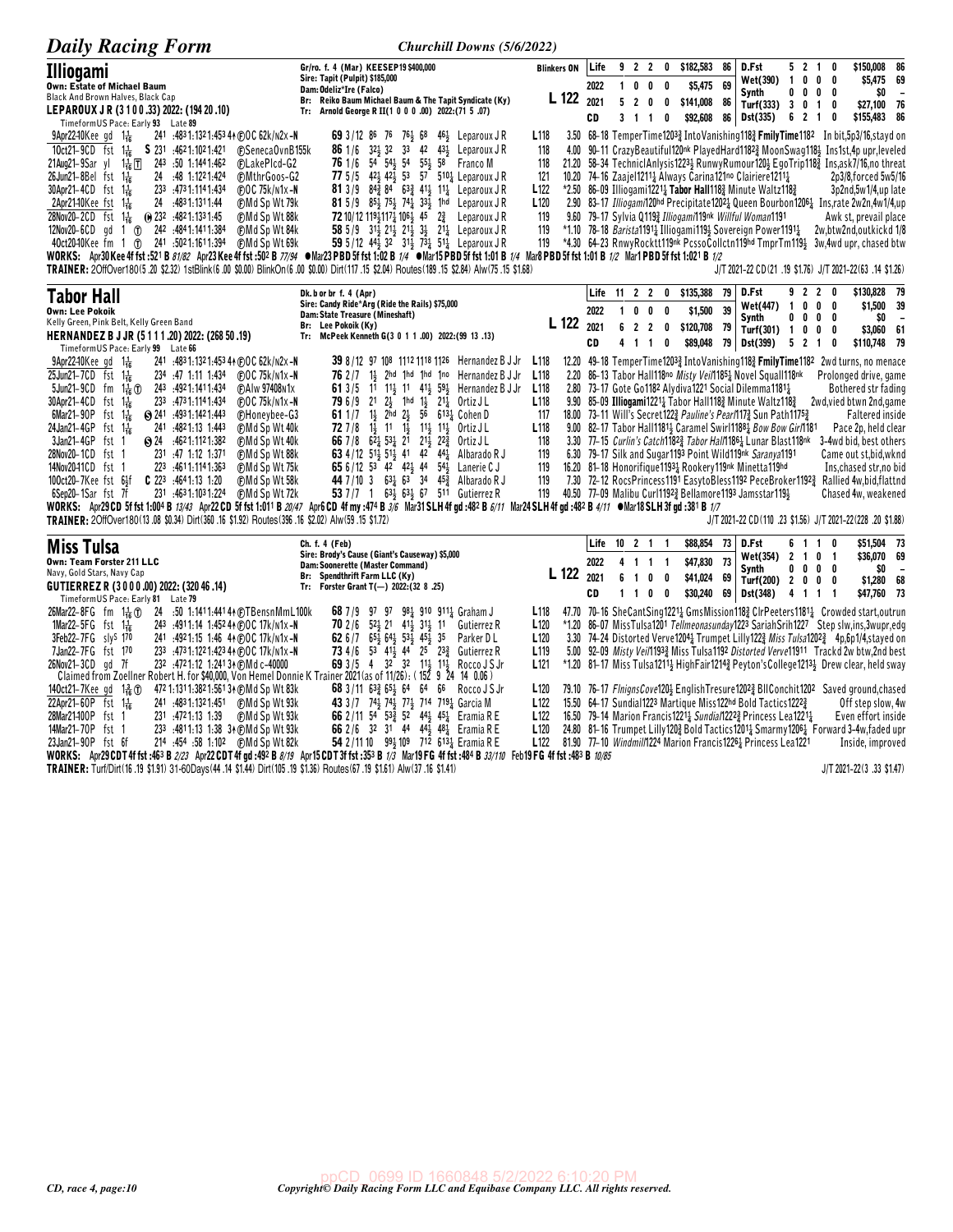Churchill Downs (5/6/2022)



5



**Churchill Downs** 

# **GET FORMULATOR FOR FREE!!**



**©Modesty-G3** 



1/8 MILES (Turf). (1:461) THE MODESTY S. PRESENTED BY TWINSPIRES. Grade III. Purse \$250,000 For Fillies And Mares Four Year Olds And Upward.

| Post time: 12:43 ET                                                                                                                                                                                                                                                                                                                                                                                                                                                                                                                                                                                                                                                                         | Wagers: Exacta, Trifecta, Superfecta, Double, Pick 3                                                                                                                                                                                                                                                                                                                                                                                                                                                                                                                                                     | Beyer par: NA                                                                                                                                                                                                                                                                                                                                                                                                                                                                                                                                                                                                                                                                                                                                                                                                                                                                                                                                                                                                               |
|---------------------------------------------------------------------------------------------------------------------------------------------------------------------------------------------------------------------------------------------------------------------------------------------------------------------------------------------------------------------------------------------------------------------------------------------------------------------------------------------------------------------------------------------------------------------------------------------------------------------------------------------------------------------------------------------|----------------------------------------------------------------------------------------------------------------------------------------------------------------------------------------------------------------------------------------------------------------------------------------------------------------------------------------------------------------------------------------------------------------------------------------------------------------------------------------------------------------------------------------------------------------------------------------------------------|-----------------------------------------------------------------------------------------------------------------------------------------------------------------------------------------------------------------------------------------------------------------------------------------------------------------------------------------------------------------------------------------------------------------------------------------------------------------------------------------------------------------------------------------------------------------------------------------------------------------------------------------------------------------------------------------------------------------------------------------------------------------------------------------------------------------------------------------------------------------------------------------------------------------------------------------------------------------------------------------------------------------------------|
| <b>Fluffy Socks</b><br><b>Own: Head of Plains Partners LLC</b><br>Aqua, Pink Chevrons, Aqua Cap<br><b>ORTIZ I JR (-) 2022: (394 112 .28)</b>                                                                                                                                                                                                                                                                                                                                                                                                                                                                                                                                                | <b>B.</b> f. 4 (Mar)<br>Sire: Slumber*GB (Cacique*Ire) \$7,500<br>Dam: Breakfast Time (Kitten's Joy)<br>Br: Head Of Plains Partners (Ky)<br>Tr: Brown Chad C(-) 2022: (228 76 .33)                                                                                                                                                                                                                                                                                                                                                                                                                       | 100<br>\$36,000<br>87<br>Life 12 4 4<br>$\overline{2}$<br>\$494,180<br>D.Fst<br>91<br>$\overline{\mathbf{1}}$<br>\$0<br>$Wet(295^*) 0 0 0$<br>0<br>2022<br>\$27,300 84<br>$0 \quad 1 \quad 0$<br>$\mathbf{1}$<br>\$0<br>0<br>0<br><b>Synth</b><br>$0\quad 0\quad$<br>$\overline{\phantom{a}}$<br>120<br>2021<br>6<br>$1 2 2$<br>\$240,000 91<br>\$458,180 91<br>Turf(257) 11 4<br>4<br>$\mathbf{1}$<br>$0\quad 0\quad 0\quad 0$<br>\$154,000 91<br>CD <sub>1</sub><br>\$0<br>Dist() (464) 3 1<br>0<br>$\mathbf{1}$                                                                                                                                                                                                                                                                                                                                                                                                                                                                                                          |
| TimeformUS Pace: Early 65 Late 117<br>14Apr22–8Kee gd 1 $\frac{1}{16}$ (1) 234 :4841:1441:441 44 (F)Alw 140000c<br>26Dec2141SA fst 11/4 $\otimes$ C 473 1:1241:38 2:043<br>160ct21-6Bel fm 11/8 TT<br>50 1:14 1:364 1:482<br>483 1:132 1:372 1:484<br>21Aug21-9Dmrfm 11/ <sub>8</sub><br>23Jly21-9Sar fm 1 $\Pi$<br>232 474 1:113 1:363<br>3Jun21-8Bel gd 11/8 1 C 511 1:151 1:384 1:513                                                                                                                                                                                                                                                                                                    | <b>84</b> 7 / 7 6 $5\frac{1}{4}$ 6 $7\frac{1}{5}$ 5 1 $\frac{3}{4}$ 3 $\frac{1}{5}$<br>$2\frac{3}{4}$<br>Rosario J<br>87 1/10 10931083 55 56<br>36<br>Smith ME<br><b>CAmrcnOks-G1</b><br><b>FSandsPnt-G2</b><br>91 6 /7 43 42 52 31 1nk<br>Rosario J<br>90 7 / 9 7 4 7 7 4 7 3 6 2 3 1 3 1 3<br><b>FDMrOaks-G1</b><br>Rosario J<br>88 3/9 86 99 973 543 211 Rosario J<br><b>@LkGeorge-G3</b><br>81 6/9 63 <sup>1</sup> / <sub>2</sub> 53 53 54 53<br><b>FWndrAgn-G3</b><br>Velazquez J R                                                                                                                 | L <sub>118</sub><br>*1.20 73-24 Curly Ruth118} Fluffy Socks118} Pass the Plate123no<br>Bid, drifted, willingly<br>6.60 77-22 Queen Goddess12423 Nicest12431 Fluffy Socks1243<br>124<br>Splt foes3/8, gaind 3rd<br>118<br>4.10 86-15 FluffySocks118 <sup>nk</sup> RunwyRumour118} HghrTrth118} 4w uppr, up last jumps<br>3.20 84-15 GoingGlobal1221 ClosingRemrks1223 FluffySocks1221<br>122<br>Angld 4w, mild late bid<br>120<br>12.90 76-29 TechniclAnlysis12011 FluffySocks120nk TobysHert12211 Ins, btwn3/16, gaining<br>122<br>9.70 67-30 Con Lima1223 Plum Ali1223 Gift List12213<br>Ins-2p turns, 4path 1/4                                                                                                                                                                                                                                                                                                                                                                                                           |
| Hand timed<br>25 :51 1:151 1:45<br>18Apr21-8Aqu fm 1品団<br>28Nov20-5Dmr fm 1 1<br>223 :47 1:1131:351<br>Hand timed                                                                                                                                                                                                                                                                                                                                                                                                                                                                                                                                                                           | <b>CMmrsfSlvrL100k</b><br>80 1/7 53 63 73 31 31 2hd<br>0rtiz I Jr<br>FJmyDrnte-G3<br>77 8/10 85 951 831 31<br>Ortiz I Jr<br>$1\frac{1}{2}$                                                                                                                                                                                                                                                                                                                                                                                                                                                               | *2.20 82-19 BubblesOnIce120hd FluffySocks1223 SlekLynx118no Beat to punch1/4,rally<br>122<br>*1.70 89-07 Fluffy Socks124} Javanica120nk Quattroelle12011<br>124<br>Drifted out, bumped 1/4                                                                                                                                                                                                                                                                                                                                                                                                                                                                                                                                                                                                                                                                                                                                                                                                                                  |
| 1Nov20-8Bel sf<br>234 .5021:1741.52<br>$1\frac{1}{16}$ $\circ$<br>30ct20-1Pim yl $1\frac{1}{16}$ ①<br>252 .5111.17 1.503<br>231 473 1:121 1:362<br>$7$ Sep20-3KD fm 1 $0$<br>9Aug20-2Sar fm 1 <sup>1</sup> <sub>16</sub> (f) 253 :5041:15 1:444<br>TRAINER: 20ff45-180(136,29 \$1.95) Turf(656,24 \$1.86) Routes(809,26 \$1.85) GrdStk(219,19 \$1.45)                                                                                                                                                                                                                                                                                                                                       | @ChlseyFlwL100k<br>79 6 / 8 664 633 513 11<br>2no<br>Ortiz I Jr<br>69 1/7 6 <sup>6</sup> 67 63 $\frac{3}{4}$ 2 <sup>1</sup> / <sub>2</sub><br><b>FSelimaB150k</b><br>$12\frac{1}{4}$ McCarthy T<br>65 8/11 62 413 42 21 113 Gaffalione T<br>(F)Md Sp Wt 94k<br>63 4 /7 54 54 62 $\frac{3}{4}$ 62 $\frac{1}{4}$ 51 $\frac{3}{4}$ Ortiz I Jr<br><b>CMd Sp Wt 72k</b><br>WORKS: Apr29 CD 4f fst :491 B 31/69 Apr8 Kee 4f fst :491 B 37/85 Apr1 Pay 4f fst :503 B 40/60 Mar26 Pay 4f fst :493 B 28/63 Mar19 Pay 4f fst :504 B 34/39 Mar12 Pay 4f fst :502 B 39/44                                            | 122<br>3.90 33-62 Ingrassia120no Fluffy Socks12274 TicTicTicBoom11814 2w,4w5/16,drifted out<br>122<br>6.20 51-42 Fluffy Socks1222 Invincible Gal122nk Tic TicTicBoom117 Rail bid, driving<br>119<br>3.60 94 - Fluffy Socks11913 Surrealist119no Anamuya11923<br>Stalked 3wd, long drive<br>120<br>8.10 69-29 Seasons120nk Ice Queen120} Classic Colors120hd<br>3w upper, outkicked<br>J/T 2021-22 CD(3 .00 \$0.00) J/T 2021-22(281 .25 \$1.46)                                                                                                                                                                                                                                                                                                                                                                                                                                                                                                                                                                              |
| <b>Stand Tall</b><br>Own: G Watts Humphrey Jr and Ashbrook Farm<br>Purple, White Cross Sashes, Purple Dots<br>GEROUX F (2010.00) 2022: (204 30.15)<br>TimeformUS Pace: Early 63 Late 80                                                                                                                                                                                                                                                                                                                                                                                                                                                                                                     | B. m. 5 (May)<br>Sire: Uncle Mo (Indian Charlie) \$160,000<br>Dam: Raise the Flag (Awesome Again)<br>Br: Pursuit of Success LLC (Ky)<br>Tr: Arnold George R II(1 0 0 0 .00) 2022:(71 5 .07)                                                                                                                                                                                                                                                                                                                                                                                                              | $12$ 3 1 3<br>\$228,240<br>88<br>D.Fst<br>\$970 51<br>Life<br>0 <sub>0</sub><br>0<br>1.<br>\$60,885 64<br>Wet(412)<br>2 <sub>1</sub><br>0<br>$\overline{1}$<br>2021<br>\$150,730<br>5 2 1<br>88<br>-1<br>0<br>0<br>\$0<br><b>Synth</b><br>0<br>0<br>118<br>2020<br>5<br>\$67,040 86<br>$\overline{1}$<br>0<br>$\overline{1}$<br>\$166,385 88<br>Turf(329) 9 2<br>$\mathbf{1}$<br>$\overline{2}$<br>\$39,100 85<br>CD <sub>①</sub><br>$$41,710$ 85 Dst $@(412)$ 3 0 1<br>$\overline{2}$<br>4<br>$0 \t1 \t2$                                                                                                                                                                                                                                                                                                                                                                                                                                                                                                                  |
| 130ct21-4Kee gd 11/2 (f) 503 1:1642:0742:32 34 (F)Alw 88000n2x<br>12Sep21-9KD fm 1-2 (D 503 1:144 1:39 2:08 3 A @ KD L ds Mthn L 501 k<br>19Jun21-9CD fm 11/8 (f) C 482 1:123 1:363 1:482 34 (F) OC 62k/N2x -N<br>21May21-7CD fm 11/8 (f) 491 1:133 1:374 1:491 34 (F) OC 62k/N2x -N<br>14Apr21-5Kee sly <sup>s</sup> 11/ <sub>8</sub> $\otimes$ (3 474 1:13 1:392 1:523 44 (E)Alw 79735N1x<br>280ct20-9CD<br>13% m 524 1:203 1:461 2:223 34 (F) A I w 87583 N 1 x<br>ad<br>10Sep20-8KD fm 1 km 91 1:1321:3712:062  CDGOaksB453k<br>10Jlv20-2Kee ad<br>13 (n) 3 492 1:15 1:384 1:562 34 (F) Md Sp Wt 70 k<br>6Jun2041CD fm<br>$1\frac{1}{8}$ (f) S 492 1:143 1:39 1:511 34 (f) Md Sp Wt 63k | 87 4/9 23 21 2hd 1<br>Geroux F<br>$1\frac{3}{4}$<br>88 8/12 2hd $2\frac{1}{2}$ 62 $\frac{1}{4}$ 53<br>$52\frac{1}{2}$<br>Geroux F<br>78 10/10 313 323 423 3nk 333<br>Hernandez B J Jr<br>85 7/10 21 21 2hd 1}<br>2hd<br>Hernandez B J Jr<br>64 2/4 $2\frac{1}{2}$ $2\frac{1}{2}$ 1hd $1\frac{1}{2}$ 13 <sup>1</sup> Hernandez B J Jr<br>67 10/10 63 4 63 62 77 511 Hernandez B J Jr<br>86 4/11 2} 1hd 41} 64} 53} Velazquez J R<br>75 2/7 21 21 21 21 1hd Hernandez B J Jr<br><b>70</b> 4/9 54 52 55 55 53 31 Hernandez B J Jr                                                                           | *1.30e 74-21 Stand Tall1223 Honor Hop12411 Ask Bailey 1221<br>L <sub>122</sub><br>Inched clear, held sway<br>122<br>11.40 89-07 Family Way 122nk LaLune 126no GoBigBlue Nation 1241 Vied, trackd, 3w, evenly<br>L <sub>122</sub><br>6.10e 93-05 Witez1223 Take Charge Ro12423 Stand Tall12213<br>Stalk 3wd, outkickd1/8<br>L <sub>122</sub><br>11.80 92-11 FmilyWy122hd StndTII122nk Enjoyitwhilewecn1241 2w, vied btw, dueld, game<br>L <sub>118</sub><br>5.50 76–23 StndTll1183 <sup>1</sup> PetersKitten1184 <sup>3</sup> Mylstfirstkiss1183 <sup>1</sup> Vie 2wbtw,inch clr upr<br>L <sub>118</sub><br>3.90 52-35 WrLikGoddss11834 ThrFlmingos11844 CoilnBwn12114 3-4p turns, no menace<br>37.10 106 - Micheline124nk Harvey's Lil Goil1241 Luck Money1181<br>L <sub>118</sub><br>Dueled, leveled off<br>L <sub>118</sub><br>4.70 95-05 Stand Tall118hd Fortuna1181 Sursum Corda11811<br>Pressed 2wd, kept on<br>4.80 81-21 Queen Medb125nk Fate Factor1181 Stand Tall118no<br>L <sub>118</sub><br>3path upper, gaining |
| 1Jan2040GP fm $1\frac{1}{16}$ (1) 232 :4841:1331:421<br>300ct19-6CD sly <sup>s</sup> 1 $\otimes$ <b>S</b> 232 :4811:1341:402<br>$\bullet$ 223 :4521:1031:37<br>13Sep19-7CD fst 1                                                                                                                                                                                                                                                                                                                                                                                                                                                                                                            | 57 4/12 11521173 128 1062 75<br>⊕Md Sp Wt 43k<br>Landeros C<br>40 3/4 21 21 3nk 34 36 3 Rocco J S Jr<br>(F)Md Sp Wt 87k<br>51 7/12 9711081 97 971 1191 Morales E<br>(F)Md Sp Wt 97k<br>WORKS: Apr29 CD 4f fst :484 B 23/69 Apr19 CD 4f fst :48 B 4/44 Mar24 PBD 4f fst :493 B 5/8 • Mar15 PBD 5f fst 1:01 B 1/4 Mar8 PBD 5f fst 1:01 B 1/2 Mar1 PBD 5f fst 1:021 B 1/2<br>TRAINER: +180Days(13.08 \$2.82) WonLastStart(39.05 \$0.29) Turf(168.15 \$2.76) Routes(189.15 \$2.84) GrdStk(32.09 \$2.19)                                                                                                      | L120<br>27.90 81-12 Osaka Girl1202 La Babia12011 Mrs. S120nk<br>Bump st, std'd early<br>3.20 60-28 MissImperfection11813 Tulanian11851 StndTll118211 Bid btw 1/4, weakened<br>L <sub>118</sub><br>L118<br>30.20 75-18 Heir of Light118} Beautiful Trauma118hd Tempers Rising118} Never a factor<br>$J/T$ 2021–22 CD(3 .00 \$0.00) J/T 2021–22(10 .10 \$0.46)                                                                                                                                                                                                                                                                                                                                                                                                                                                                                                                                                                                                                                                                |
| <b>Mona Stella</b><br><b>Own: Reeves Thoroughbred Racing Andie Bian</b><br>White, White 'R' On Hunter Green<br>GAFFALIONE T (6 2 0 3 .33) 2022: (534 101 .19)<br>TimeformUS Pace: Early 93 Late 51                                                                                                                                                                                                                                                                                                                                                                                                                                                                                          | Ch. f. 4 (Mar) KEESEP19 \$10,000<br>Sire: Will Take Charge (Unbridled's Song) \$5,000<br>Dam: Divine Trick (Divine Park)<br>Br: Bridlewood Farm (Fla)<br>Tr: Biancone Patrick L(-) 2022: (37 3 .08)                                                                                                                                                                                                                                                                                                                                                                                                      | \$94,840<br>\$540 47<br>Life<br>2 1<br>$\overline{2}$<br>86<br>D.Fst<br>6<br>$0\quad 0$<br>0<br>1<br>\$0<br>Wet(394)<br>0<br>$\mathbf{0}$<br>$\mathbf 0$<br>0<br>\$16,640<br>86<br>2022<br>3<br>0 <sub>2</sub><br>0<br>\$0<br>Synth<br>0<br>$\mathbf 0$<br>0<br>0<br>$\overline{\phantom{a}}$<br>118<br>2021<br>\$28,200<br>$\mathbf{1}$<br>$\overline{\mathbf{1}}$<br>$0\quad 0$<br>- 79<br>\$94,300 86<br>5 2 1<br>Turf(327)<br>$\overline{2}$<br>Dist(j(383) 0 0 0<br>\$0<br>CD <sub>①</sub><br>0<br>0<br>$0\quad 0$<br>\$0<br>0<br>$\overline{\phantom{a}}$                                                                                                                                                                                                                                                                                                                                                                                                                                                             |
| Entered 7May22-5 CD<br>27Mar22-10Tam fm $1\frac{1}{16}$ T<br>25Feb22-8GP fm *7}f (T)<br>234 :4821:1221:3014 (F) OC 25k/n1x-N<br>3Feb22-8GP fst 7f<br>221 :443 1:094 1:233 44 (DOC 25k/N1x -N<br>4Apr21-6GP fm *7}f (T)<br>232 :4631:1031:282<br>1 $0$<br>233 :4811:1221:363<br>19Sep20-6GP fm<br>15Aug20-5GP fm 5f (T) 214 :443<br>:563                                                                                                                                                                                                                                                                                                                                                     | 86 5/9 32 32 22 33 34<br>234 .4721:1131:412 34 (F) SDistafTrfB110k<br>Maragh R R<br>213 21 323 313 Sutherland C<br>75 8/10 3<br>1} $3nk$ 42} 712 $\frac{3}{4}$ Sutherland C<br>47 1/8 4<br>(F) SA Iw 47000 n 1x<br>796/63<br>31<br>$31\frac{1}{2}$ 1hd $12\frac{3}{4}$ Sutherland C<br><b>FMd Sp Wt 54k</b><br>61 6/12 1 <sup>3</sup><br>$1\frac{1}{2}$<br>1hd 11½ 11<br>Panici L<br>62 8/10 6 52 23 2hd 2nk PaniciL<br>(F)Md Sp Wt 44k<br>WORKS: Apr30Kee @4f fm :492 B(d) 2/10 Apr23Kee @5f gd 1:043 B(d) 5/6 Apr15Kee 5f fst 1:03 B 29/39 Mar18 PmM 4f fst :473 B 2/76 Mar11 PmM @3f fm :383 B(d) 5/6 | L124b 19.70 89-13 ShiftyShe1264 OurFlashDrive124no MonaStell1241 <sub>2</sub> Insd.tippd2p.outkckd2d<br>6.40 78-13 Amusing Antics 1203 Love in the Air 1203 Mon Still 120hd Bid 1/4p, 3wd, stayed on<br>L120b<br>12.10 74-11 Pssthe Chmpgn12023 Only Kidding 12023 Elusiv Molly 12023 Rail, gave way 3/8<br>L120 b<br>L120b *2.30 92-07 Mona Stella1202 Yafa1184 Big Band Luzziann1203<br>2w 1/4.drift.drew off<br>118b *1.10 78-18 MonStel/1181 ChmpgneIvy1183 StrshipNterprise1183 Push out st, dryng ins<br>118<br>4.20 85-15 Fouzia118 <sup>nk</sup> Mona Stella1181 Speeding11833<br>Hung outside winner                                                                                                                                                                                                                                                                                                                                                                                                               |
| TRAINER: 31-60Days(42.12 \$0.92) Turf(79.10 \$0.90) Routes(94.10 \$0.86) GrdStk(21.00 \$0.00)                                                                                                                                                                                                                                                                                                                                                                                                                                                                                                                                                                                               |                                                                                                                                                                                                                                                                                                                                                                                                                                                                                                                                                                                                          | J/T 2021-22(2 .00 \$0.00)                                                                                                                                                                                                                                                                                                                                                                                                                                                                                                                                                                                                                                                                                                                                                                                                                                                                                                                                                                                                   |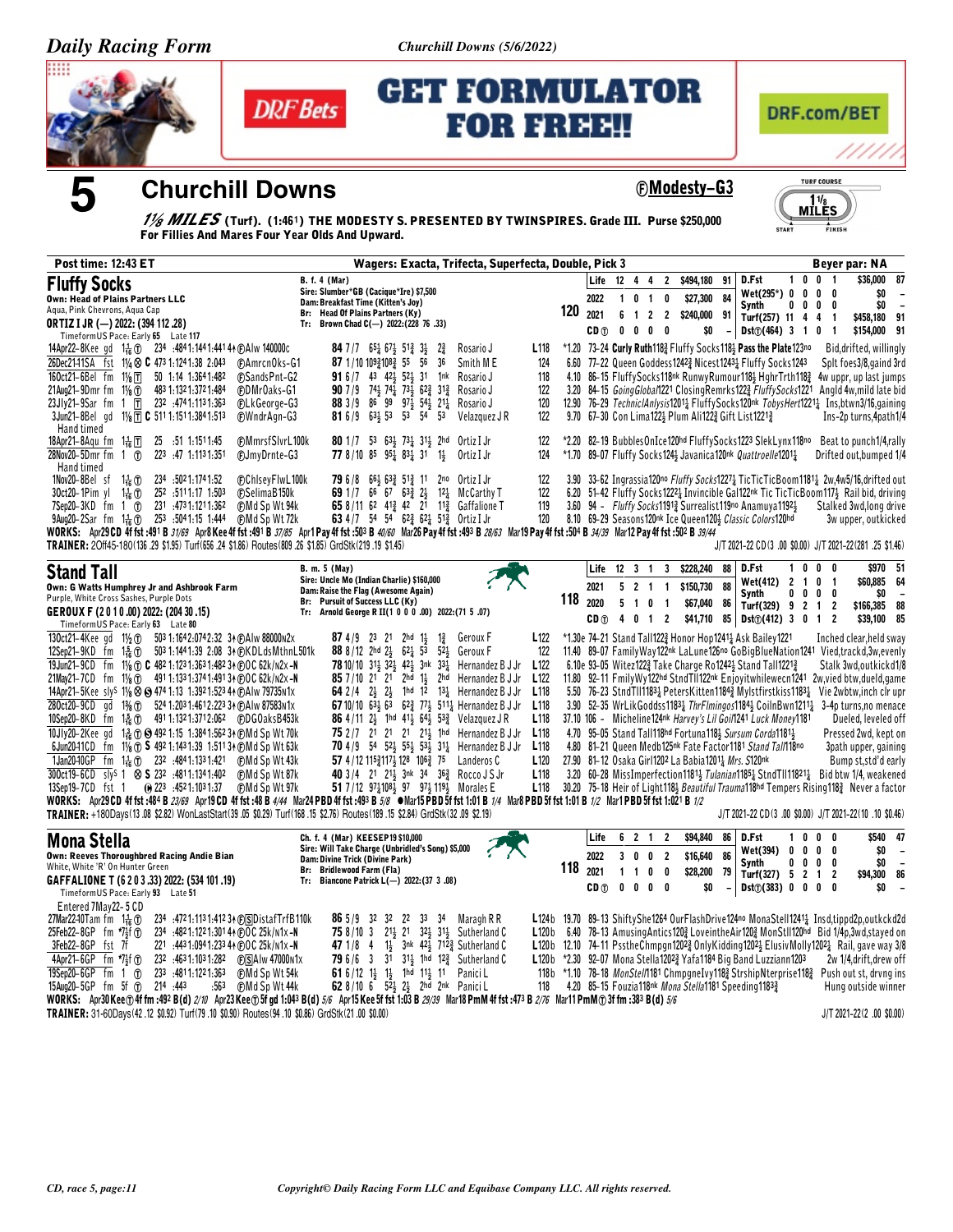| <b>Daily Racing Form</b>                                                                                                                                                                                                                                                                                                                                                           | Churchill Downs (5/6/2022)                                                                                                                                                                                                                                                                |                                                |       |                      |                 |                     |                                         |                          |                                     |                |                                                                                                                                 |                         |                     |                     |                                |                                                                                                                                                                                                                                                                   |                                                      |
|------------------------------------------------------------------------------------------------------------------------------------------------------------------------------------------------------------------------------------------------------------------------------------------------------------------------------------------------------------------------------------|-------------------------------------------------------------------------------------------------------------------------------------------------------------------------------------------------------------------------------------------------------------------------------------------|------------------------------------------------|-------|----------------------|-----------------|---------------------|-----------------------------------------|--------------------------|-------------------------------------|----------------|---------------------------------------------------------------------------------------------------------------------------------|-------------------------|---------------------|---------------------|--------------------------------|-------------------------------------------------------------------------------------------------------------------------------------------------------------------------------------------------------------------------------------------------------------------|------------------------------------------------------|
| <b>She Can't Sing</b><br><b>Own: Lothenbach Stables Inc</b><br>Royal Blue, Red Diamond Emblem, Red<br>CASTELLANO J J (-) 2022: (367 62 .17)                                                                                                                                                                                                                                        | B. m. 5 (Apr)<br>Sire: Bernardini (A.P. Indy) \$35,000<br>Dam: Distorted Music (Distorted Humor)<br>Br: Lothenbach Stables Inc (Ky)<br>Tr: Block Chris M(-) 2022: (28 5.18)                                                                                                               |                                                | 118   | Life<br>2022<br>2021 | 28 6<br>4<br>10 | 2<br>$\overline{2}$ | - 6<br>$\overline{1}$<br>$\overline{2}$ | 4<br>0<br>$\overline{2}$ | \$471,938<br>\$135,750<br>\$144,766 | 95<br>89<br>95 | D.Fst<br>Wet(432)<br>Synth<br>Turf(261) 10 2 3 2                                                                                | $\overline{\mathbf{2}}$ | 14 3 3 2<br>2 1 0 0 | $0\quad 0$          | 0                              | \$265,838 95<br>\$20,600<br>\$20,200 84<br>\$165,300 89                                                                                                                                                                                                           | 85                                                   |
| TimeformUS Pace: Early 74 Late 90<br>Entered 7May22-5 CD<br>26Mar22-8FG fm $1\frac{1}{16}$ (1)<br>.50 1:1411:441 44 @TBensnMmL100k                                                                                                                                                                                                                                                 | $42\frac{1}{2}$ $42\frac{1}{2}$ 2hd 11 $11\frac{1}{4}$ Loveberry J<br>898/9                                                                                                                                                                                                               | L122b                                          |       | CD <sub>1</sub>      | 0               | 0                   | 0                                       | 0                        | \$0                                 |                | Dist(f)(358) 0 0 0                                                                                                              |                         |                     |                     | 0                              | \$0<br>9.30 81-16 SheCantSing12214 GamsMission118 ClrPeeters11814 3w,bid5/16,inch clr1/8                                                                                                                                                                          |                                                      |
| 19Feb22-9FG fm *1 <sup>1</sup> <sub>16</sub> T C 233 :4841:1441:4614 EAMStallMmL100k<br>29Jan22-8FG fm *5}f (1) 231 .47 .5821.04444 (F)FPAimeMemB75k<br>1Jan22-8FG gd *5}f @ C 222 :463 :5811:042 44 @NJMnardMmB75k                                                                                                                                                                | 854/965<br>$67$ $73\frac{1}{4}$ $31$<br>1 <sup>nk</sup> Loveberry J<br>851 751 682 671 Loveberry J<br>752/86<br>73 733 56<br>25 Loveberry J<br>815/8 7                                                                                                                                    | L118b                                          |       |                      |                 |                     |                                         |                          |                                     |                | 9.30 86-09 Elle Z1185 She Can't Sing1183 Time Limit118113                                                                       |                         |                     |                     |                                | L118b 24.50 75-21 She Can't Sing118nk Passthe Plate122nk Abscond 1181 Ins-2w, splt/bmp1/4, bid<br>L118b 16.00 81-11 Elle Z120no Change of Control12233 BrookeMarie12011 Shuffled 1/2,3-4p turn<br>2-3w,6w1/4,bump,rally                                           |                                                      |
| 20Nov2140CD<br>223 :4541:1011:34434 (DChilukki-G3<br>fst 1<br>(e) 221 :443 1:083 1:212 34 @OC 80k/n3x -N<br>20ct21-9CD<br>fst 7f<br>23<br>6Aug21-2AP<br>fm 5f $1$<br>: 454<br>:571 34 (F)OC 50k/c -N<br>223 :45 :57 1:092 34 (F)Clrksvlle66k<br>21Jly21-7Ind fst 6f                                                                                                                | 62 1/7 44 $\frac{1}{2}$ 2 $\frac{1}{2}$ 44 $\frac{1}{2}$ 48 617 $\frac{3}{4}$ Gaffalione T<br><b>95</b> 10/10 1 21 2hd 15 15 $\frac{1}{4}$ Castellano JJ<br>31} 31} 21} 22<br>$811/5$ 4<br>Carroll D<br>$43\frac{1}{2}$ $32\frac{1}{2}$ $33$ $36\frac{1}{2}$ Carroll D<br>765/64          | 121 b<br>L121b<br>L121b<br>L121 b              |       |                      |                 |                     |                                         |                          |                                     |                | 3.30 77-23 Obligatory11821 Matera121nk Miss Bigly12191<br>4.00 91-07 O'Keeffe1242 She Can't Sing121nk Gray Ow/121nk             |                         |                     |                     |                                | Ins, shuffld/faltrd 3/8<br>6.70 95-10 SheCntSing12151 JiltdBrid12122 CompllingSmil1211 2wd,took over, driving<br>Saved ground, 2nd best<br>9.50 88-12 Mundaye Call117 <sub>2</sub> Euphoric1215 <sub>2</sub> She Can't Sing121 <sub>3</sub> Bid4p3/8,faltered str |                                                      |
| 26Jun21-8AP fst 7f $\otimes$ 231 :4541:0931:22134 @Chicago-G3<br>28May21-3AP fst 5f $\otimes$ S 223 :454<br>$.5813$ + (F) O C $50$ k/c -N<br>24Apr2140CD slys 6f<br>213 :453 :5741:102 34 (DOC 62k/N2x -N                                                                                                                                                                          | 11 <sub>3</sub> 2hd 43 917<br>49 1/9 1<br>Carroll D<br><b>84</b> 1/3 2 $3^{7}\frac{1}{2}$ 34 33<br>$1\frac{1}{2}$<br>Carroll D<br>42 21 31 41 <sup>3</sup> Hernandez B J Jr<br>$855/9$ 1                                                                                                  | L118 <sub>b</sub><br>L121b<br>L <sub>122</sub> |       |                      |                 |                     |                                         |                          |                                     |                | 3.40 83-19 Bayerness1223 Lady Rocket1221 Sterling Miss122nk                                                                     |                         |                     |                     |                                | 5.20 76-07 AbbyHatcher118} ClubCar122} Dremlildremofu1223} Pace ins,dueled,empty<br>1.10 91-15 She Can't Sing121} Senora Roma1241} Aiken to Be121 Drv 5p upper, in time<br>Bid 3wd str, flattened                                                                 |                                                      |
| 27Mar21-5FG gd *5}f @ 224 :464 :5811:041 44 @ OC 40k/n2x -N<br>WORKS: Apr29 Haw 5f fst 1:00 B 4/15 Apr22 Haw 5f fst 1:012 B 5/8 Apr15 Haw 4f fst :49 B 7/12 . Mar18 FG 5f fst 1:001 B 1/15 . Mar9 FG 4f fst :472 B 1/19 Feb12 FG 5f fst 1:004 B 3/28<br>TRAINER: 31-60Days(69.22 \$3.74) WonLastStart(32.12 \$1.71) Turf(142.17 \$3.36) Routes(142.19 \$3.42) GrdStk(14.14 \$8.04) | 81 2/8 3 513 523 423 33 Graham J                                                                                                                                                                                                                                                          | L <sub>119</sub>                               |       |                      |                 |                     |                                         |                          |                                     |                |                                                                                                                                 |                         |                     |                     |                                | 2.30 90-11 LdyofLuxury1194 DnceRhythms119nk ShCntSing11921 Insturn, stdy ins 5/16<br>J/T 2021-22 CD(2 .50 \$7.70) J/T 2021-22(2 .50 \$7.70)                                                                                                                       |                                                      |
| Lake Lucerne                                                                                                                                                                                                                                                                                                                                                                       | B. m. 5 (Apr)<br>Sire: Dubawi*Ire (Dubai Millennium*GB) \$341,600                                                                                                                                                                                                                         |                                                |       | Life 13 3 0          |                 |                     |                                         | $\overline{\mathbf{1}}$  | \$141,106                           | 86             | D.Fst                                                                                                                           |                         | 0000                |                     |                                | \$0                                                                                                                                                                                                                                                               | $\overline{\phantom{a}}$                             |
| Own: Godolphin LLC<br>Royal Blue, Royal Blue Cap                                                                                                                                                                                                                                                                                                                                   | Dam: Round Pond (Awesome Again)<br>Br: Godolphin (Ky)                                                                                                                                                                                                                                     |                                                | 118   | 2022<br>2021         |                 | 10<br>72            | $0\quad 0$<br>0                         | $\overline{1}$           | \$4,000<br>\$130,386                | 82<br>86       | Wet(316*) 0<br>Synth                                                                                                            |                         | 0<br>3<br>- 1       | 0<br>0              | 0<br>0                         | \$0<br>\$11,339 84                                                                                                                                                                                                                                                | $\overline{\phantom{a}}$                             |
| BARZALONA M $(-)$ $(-)$<br>TimeformUS Pace: Early 70 Late 100                                                                                                                                                                                                                                                                                                                      | Walsh Brendan P(-) 2022: (190 30 .16)<br>Tr:                                                                                                                                                                                                                                              |                                                |       | CD <sub>①</sub>      | 2 1             |                     | 0                                       | 0                        | \$36,700                            |                | Turf(403) 10 2 0<br>81 Dst $\textcircled{1}(377)$ 2 0 0                                                                         |                         |                     |                     | -1<br>$\overline{\phantom{a}}$ | \$129,767 86<br>\$24,972 86                                                                                                                                                                                                                                       |                                                      |
| 26Mar22-8FG fm 1 + 0 24 :50 1:1411:441 4 + @TBensnMmL100k<br>13Nov21-7W0 fst 11/4<br>502 1:151 1:391 2:033 34 @ MapILeaf-G3<br>25Sep21-10Bel gd 11/ <sub>8</sub> $\overline{T}$<br>512 1:163 1:394 1:51 34 (F)Athenia–G3                                                                                                                                                           | <b>82</b> 1/9 53 $\frac{1}{2}$ 53 $\frac{1}{2}$ 64 $\frac{3}{4}$ 64 $\frac{1}{4}$ 43 $\frac{1}{4}$ Rosario J<br>84 10/10 43 42 31 34 443<br>Hernandez R M<br><b>86</b> 1/5 22 21 2 <sup>1</sup> / <sub>3</sub> 21 <sup>1</sup> / <sub>3</sub> 33 <sup>1</sup> / <sub>3</sub><br>Lezcano J | L <sub>118</sub><br>L <sub>122</sub><br>124    | 6.90  |                      |                 |                     |                                         |                          |                                     |                |                                                                                                                                 |                         |                     |                     |                                | 5.10 78-16 SheCantSing12214 GmsMission1182 ClrPeeters11814 In,2-4pbtw1/8,held 4th<br>8.00 86-14 Skygaze1234 Sister Otoole121hd Merveilleux120nk Off slw, 4w, determined<br>69-21 PocketSquare12423 MissTehern1241 LkeLucerne12433 Rated 2p, wknd late             |                                                      |
| 1Sep21-4Sar fm 1 <sup>1</sup> / <sub>6</sub> <u>T</u> S 231 :48 1:1231:41 34 @OC 80k/n2x-N<br>1Aug21-6Sar gd 1 $\overline{1}$ (0 244 :4811:1221:363 34 @ OC 80k/n2x -N                                                                                                                                                                                                             | 86 4/5 46 32 <sup>1</sup> / <sub>2</sub> 3 <sup>1</sup> / <sub>2</sub><br>3nk 1no<br><b>Gaffalione T</b><br>81 3/10 10741013 1011 964 564<br>Gaffalione T                                                                                                                                 | L <sub>124</sub><br>L <sub>124</sub>           |       |                      |                 |                     |                                         |                          |                                     |                |                                                                                                                                 |                         |                     |                     |                                | 6.50 93-13 Lake Lucerne124no In a Hurry12211 Clara Peeters122nk 4w 1/4, duel, got nod<br>12.80 71-23 MissTehern12433 PltinumPynter12213 SunSummers1223 2-3w, swung 6w 1/4                                                                                         |                                                      |
| 19Jun21-9CD fm $1\frac{1}{8}$ (f) C 482 1:123 1:363 1:482 34 (f) OC 62k/n2x -N                                                                                                                                                                                                                                                                                                     | 72 4/10 88 87 86 73 <sub>4</sub> 77 <sub>4</sub> Leparoux JR                                                                                                                                                                                                                              | L <sub>124</sub>                               |       |                      |                 |                     |                                         |                          |                                     |                | *1.10 89–05 Witez1223 Take Charge Ro12423 Stand Tall12213                                                                       |                         |                     |                     |                                | Ins,2w2nd,no rally                                                                                                                                                                                                                                                |                                                      |
| 14May21-4CD fm 1 <sup>1</sup> / <sub>16</sub> (1) 241 :4731:12 1:411 34 (E) A lw 66411 n 1 x<br>14Feb2140GP fm 1 <sup>1</sup> <sub>16</sub> (f) 242 :4841:1221:414 44 (f)OC 25k/n1x -N<br>Previously trained by John H. M. Gosden                                                                                                                                                  | <b>81</b> 8/8 74 <sup>3</sup> / <sub>2</sub> 74 <sup>3</sup> / <sub>4</sub> 64 <sup>1</sup> / <sub>2</sub> 1 <sup>3</sup> / <sub>4</sub> Leparoux J R<br>77 11/12 10101091 1083 951 413 Leparoux JR                                                                                       | L <sub>124</sub><br>L <sub>118</sub>           |       |                      |                 |                     |                                         |                          |                                     |                | *1.80 96-04 Lake Lucerne12431 Sister Otoole1243 All Fact124hd<br>24.00 82-17 Kilkea120no Enjoyitwhilewecan11813 Linny Kate118nk |                         |                     |                     |                                | Glided pst, clr in hand<br>2-3w, 10w 3/16, closed                                                                                                                                                                                                                 |                                                      |
| 13Aug20 Salisbury (GB)<br>fm 1¼ 1 RH 2:043 34 (BBritish Stallion Studs EBF Upavon Stk<br>Timeform Rating:<br>-65<br>Stk 46300                                                                                                                                                                                                                                                      | 8 8 <sup>19</sup> <sub>2</sub> Harley M                                                                                                                                                                                                                                                   | 120                                            | 33.00 |                      |                 |                     |                                         |                          |                                     |                | Alpinista12031 Award Scheme120hd Queen Power12821                                                                               |                         |                     |                     |                                | Midpack. tired 2f out                                                                                                                                                                                                                                             |                                                      |
| 29Jly20 Goodwood (GB)<br>1¼ ① RH 2:08 34 $\oplus$ British Stallion Studs EBF Hcap Stake<br>gd<br>52<br>Timeform Rating:<br>Hcp 32300                                                                                                                                                                                                                                               | 8 7253 Dettori L                                                                                                                                                                                                                                                                          | 124                                            | 10.00 |                      |                 |                     |                                         |                          |                                     |                | Chamade 12223 Waliyak 1161 <sub>3</sub> Dean Street Doll1291                                                                    |                         |                     |                     |                                | In touch, lacked room over 2f out, gave way                                                                                                                                                                                                                       |                                                      |
| 9JIv20 York (GB)<br>1% 104<br>gs<br>91<br>Stk 50400<br>Timeform Rating:                                                                                                                                                                                                                                                                                                            | <b>C</b> Tattersalls Musidora Stakes-G3<br>$6\,54\frac{1}{4}$ Doyle J                                                                                                                                                                                                                     | 126                                            | 25.00 |                      |                 |                     |                                         |                          |                                     |                | Rose of Kildare12621 Albaflora1261 Ricetta1261                                                                                  |                         |                     |                     |                                | Toward rear, stayed on final fur w/o threatening                                                                                                                                                                                                                  |                                                      |
| 11/4 $\otimes$ LH 2:083 34 (E) Good Friday Spring Country Fair<br><b>6Mar20</b> Chelmsford (GB)<br>ft<br><b>Timeform Rating: 74</b><br>Maiden 8300                                                                                                                                                                                                                                 | $7 \frac{13}{4}$<br>Dwyer M J                                                                                                                                                                                                                                                             | 119                                            | 3.00  |                      |                 |                     |                                         |                          |                                     |                | Lake Lucerne1193 Scherzo11943 My Girl Maggie11913                                                                               |                         |                     |                     |                                | Prominent, to narrow lead appr 1f out, kept on well                                                                                                                                                                                                               |                                                      |
| WORKS: May1CD ①4ffm:51B(d) 6/9 Apr24CD ①5ffm 1:04B(d) 4/4 Apr15Kee4ffst:484B 19/71 Mar20FG 4ffst:503B 69/96 Mar11PmM①5ffm 1:022B 9/12 Mar4PmM①4ffm:513B 46/52<br>TRAINER: 20ff45-180(117.21 \$1.37) 31-60Days(271.14 \$1.28) Turf(333.16 \$1.62) Routes(429.16 \$1.51) GrdStk(69.13 \$1.17)                                                                                        |                                                                                                                                                                                                                                                                                           |                                                |       |                      |                 |                     |                                         |                          |                                     |                |                                                                                                                                 |                         |                     |                     |                                |                                                                                                                                                                                                                                                                   |                                                      |
| <b>Hendy Woods</b>                                                                                                                                                                                                                                                                                                                                                                 | B. m. 5 (Mar)<br>Sire: Uncle Mo (Indian Charlie) \$160,000                                                                                                                                                                                                                                |                                                |       | Life                 |                 | $12 \quad 5$        | $\overline{2}$                          | 0                        | \$530,594                           | 97             | D.Fst<br>Wet(420)                                                                                                               | 0                       | 00<br>0             | $\mathbf{0}$<br>0   | 0<br>0                         | \$0<br>\$0                                                                                                                                                                                                                                                        | $\overline{\phantom{a}}$<br>$\overline{\phantom{a}}$ |
| <b>Own: Stonestreet Stables LLC</b><br>Yellow, Burgundy Inverted Chevron                                                                                                                                                                                                                                                                                                           | Dam: Separate Forest (Forestry)<br>Br: Stonestreet Thoroughbred Holdings LLC (Ky)                                                                                                                                                                                                         |                                                | 118   | 2022<br>2021         | 5               | 0<br>$\overline{2}$ | 0<br>$\overline{1}$                     | 0                        | \$1,000<br>\$326,494                | 81<br>97       | Synth<br>Turf(332) 12 5                                                                                                         |                         | 0<br>0              | 0<br>$\overline{2}$ | 0<br>0                         | \$0<br>\$530,594                                                                                                                                                                                                                                                  | $\overline{\phantom{a}}$<br>97                       |
| <b>ORTIZ J L (-) 2022: (415 88 .21)</b><br>TimeformUS Pace: Early 84 Late 93                                                                                                                                                                                                                                                                                                       | Tr: Casse Mark(-) 2022: (344 52 .15)                                                                                                                                                                                                                                                      |                                                |       | CD (f)               |                 | 4 1                 | $\overline{1}$                          | 0                        | \$128,031                           | 87             | $Dist()$ (394) 2 0 0                                                                                                            |                         |                     |                     | 0                              | \$6,000                                                                                                                                                                                                                                                           | 89                                                   |
| 26Mar22-8FG fm $1\frac{1}{16}$ T<br>24 :50 1:1411:441 4 + @TBensnMmL100k<br>90ct21-8Kee ad<br>233 :4731:1131:34434 (P)FstLdv-G1<br>$\mathbf{1}$<br>(f)                                                                                                                                                                                                                             | <b>81</b> 6/9 75 74 $\frac{1}{2}$ 74 $\frac{3}{4}$ 84 $\frac{3}{4}$ 64<br><b>Gaffalione T</b><br>91 5/12 751 851 95 961 1061<br><b>Gaffalione T</b>                                                                                                                                       | L <sub>118</sub><br>124                        |       |                      |                 |                     |                                         |                          |                                     |                |                                                                                                                                 |                         |                     |                     |                                | *1.60 77-16 SheCan'tSing1221 <sub>4</sub> GamsMission118 <sub>4</sub> ClaraPeeters1181 <sub>4</sub> 3w,5p1/8,no impact<br>11.50 84-10 Blowout124} Regal Glory124} Empress Josephine1211} 2wd.tight btwn 3/16                                                      |                                                      |
| $9$ Sep2140KD fm $1^{70}$ T<br>223 .4541:1011:38134 CROneDreamrB400k<br>8Aug21-7Sar fm $1$ T<br>234 .4821:1211:344 4 (DRDeLaRoseL120k                                                                                                                                                                                                                                              | <b>97</b> 9/11 41 <sub>2</sub> 32 31 <sub>2</sub> 1hd 14 <sub>4</sub><br>Gaffalione T<br><b>95</b> 1/7 $42\frac{1}{2}$ 32 21 $2\frac{1}{2}$ $2\frac{1}{2}$<br><b>Gaffalione T</b>                                                                                                         | 122<br>120                                     |       |                      |                 |                     |                                         |                          |                                     |                | 10.20 85-16 Regal Glory 1243 Hendy Woods 12013 Shifty She 1221                                                                  |                         |                     |                     |                                | 2.30 90-13 Hendy Woods1224 & Sweet Melni1221 & Alts Awrd122hd 3wd bid 1/8p, going awy<br>$Ins-2p, 3p1/4, led1/16$                                                                                                                                                 |                                                      |
| 234 :483 1:132 1:434 44 @MntJulp-G3<br>12Jun21-9CD fm $1\frac{1}{16}$ ①<br>24 :4631:11 1:344 34 @OC 80k/n3x-N<br>14May21-7CD fm 1 $1$                                                                                                                                                                                                                                              | 85 3/8 33 33 31 31 32 43<br>Geroux F<br>87 $3/10$ $33\frac{1}{2}$ $37\frac{1}{2}$ $33$ 1hd 1hd<br><b>Gaffalione T</b>                                                                                                                                                                     | 120<br>L122                                    |       |                      |                 |                     |                                         |                          |                                     |                |                                                                                                                                 |                         |                     |                     |                                | 3.80 79-19 Mintd1184 JulietFoxtrot12324 Shesonthewarpath1184 Ins.3w2nd.chased.tired<br>*2.00 96-04 Hendy Woods122hd HowIronic124nk DHEvilLyn12224 Ins, loom3w1/4, bid, held                                                                                       |                                                      |
| 100ct20-9Kee gd 11/8 (f) <b>S</b> 473 1:12 1:361 1:483<br>COEIICup-G1                                                                                                                                                                                                                                                                                                              | 89 4 /7 32 32 42 42 54 63<br>Carroll D                                                                                                                                                                                                                                                    | L121                                           |       |                      |                 |                     |                                         |                          |                                     |                |                                                                                                                                 |                         |                     |                     |                                | 6.60 97-07 HarveysLilGoil121} Micheline121} MgicAttitude121} Rate pockt.4p1/4.faded                                                                                                                                                                               |                                                      |
| $4$ Sep20-9CD gd 1 $1$<br>242 .4831.1241.364<br>(F)Edgewood-G2<br>12Aug20-7Ind yl 1 1<br>241 .4841.14 1.394<br>(F)IndGrandL150k                                                                                                                                                                                                                                                    | 86 2/7 42 <sup>1</sup> / <sub>2</sub> 42 3 <sup>1</sup> / <sub>2</sub> 3 <sup>1</sup> / <sub>2</sub> 2 <sup>1</sup> / <sub>4</sub> Velazquez J R<br>86 10/12 97 88 63 42 <sup>1</sup> / <sub>2</sub> 1nk Carroll D                                                                        | L <sub>118</sub><br>L117                       |       |                      |                 |                     |                                         |                          |                                     |                | 3.50 88-13 Sharing12311 Hendy Woods11821 Lucky Betty1181<br>8.90 71-28 Hendy Woods117nk Pranked117hd Evil Lyn11724              |                         |                     |                     |                                | Checked hard 1st turn<br>Patient, swung 5w1/4, up                                                                                                                                                                                                                 |                                                      |
| 472 1:114 1:354 1:473<br><b>C</b> Regret-G3<br>27Jun20-11CD fm $1\frac{1}{8}$ ①<br>15Mar20-4FG fm *1 1<br>242 :4931:15 1:383<br>$F$ OC 50 $k/N$ 1x-N                                                                                                                                                                                                                               | 83 13/13 12101210 1274 1164 744 Carroll D<br>82 1/6 32 32 21 <sup>1</sup> / <sub>2</sub> 1hd 11 <sup>1</sup> / <sub>2</sub> Carroll D                                                                                                                                                     | L <sub>118</sub><br>L <sub>119</sub>           |       |                      |                 |                     |                                         |                          |                                     |                | 2.10 85-23 Hendy Woods11911 Ginseng11911 She Can't Sing1194                                                                     |                         |                     |                     |                                | 26.70 96-01 HrvysLilGoil118hd CrystlCliffs11813 InGoodSprts1183 Ins 1/4, altered, gained<br>Hit gate, inside, 3w1/4                                                                                                                                               |                                                      |
| 18Jan20-3FG fm 1 ① 233 :4831:1331:37<br><b>@MdSpWt50k</b><br>WORKS: May1CD 4f my :51 B 35/42 Apr24CD 4f fst :474 B 8/58 Apr17CD 4f fst :474 B 2/52 Mar19 FG 4f fst :473 B 3/10 Mar13 FG 4f fst :50 B 55/108 Mar5 FG 5f fst 1:011 B 7/34                                                                                                                                            | 69 5/12 33 314 324 314 12 Leparoux JR                                                                                                                                                                                                                                                     | L <sub>120</sub>                               |       |                      |                 |                     |                                         |                          |                                     |                |                                                                                                                                 |                         |                     |                     |                                | 10.30 97 - Hendy Woods1203 Skye Snow1203 Fine One Won12023 Insd,4w 1/4,bump late                                                                                                                                                                                  |                                                      |
| TRAINER: 20ff45-180(246 .18 \$1.54) 31-60Days (526 .15 \$1.19) Turf(787 .13 \$1.37) Routes (881 .17 \$1.70) GrdStk(181 .12 \$1.35)                                                                                                                                                                                                                                                 |                                                                                                                                                                                                                                                                                           |                                                |       |                      |                 |                     |                                         |                          |                                     |                |                                                                                                                                 |                         |                     |                     |                                | $J/T 2021 - 22(20.10 S0.43)$                                                                                                                                                                                                                                      |                                                      |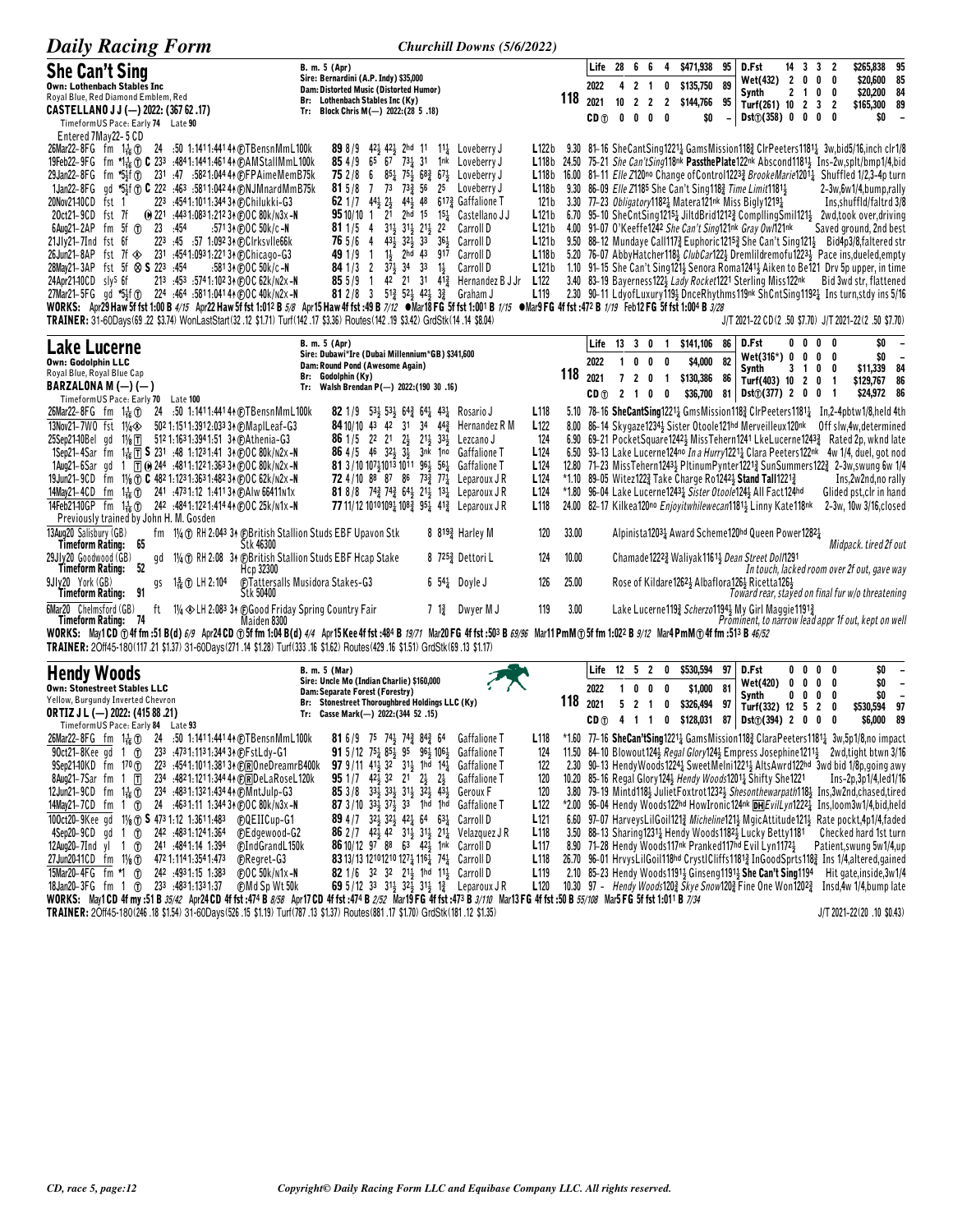| <b>Daily Racing Form</b>                                                                                                                                                                                                                                                                                                                                                                                                                                                                                                                                                                                                                                                                                                                                                                                                                                                                                                                                                                                                                                                                                                                         |                                                                                                                                                                                                                                                                                                                                                                                                                                                                                                                                                                                                                                                                                                                                               | Churchill Downs (5/6/2022)                                                                                                                                                                                                                  |                                                              |                                         |                                            |                                  |                                                                             |                                                |                                  |                                                                                                                                                                                                                                                            |                                    |                                |                                |                                                                                                                                                                                                                                                                                                                                                                                                                                                                                                                                                                                                                                                                                                                                                                                                                                                                                                                                                                                                                                                                                                                                                      |
|--------------------------------------------------------------------------------------------------------------------------------------------------------------------------------------------------------------------------------------------------------------------------------------------------------------------------------------------------------------------------------------------------------------------------------------------------------------------------------------------------------------------------------------------------------------------------------------------------------------------------------------------------------------------------------------------------------------------------------------------------------------------------------------------------------------------------------------------------------------------------------------------------------------------------------------------------------------------------------------------------------------------------------------------------------------------------------------------------------------------------------------------------|-----------------------------------------------------------------------------------------------------------------------------------------------------------------------------------------------------------------------------------------------------------------------------------------------------------------------------------------------------------------------------------------------------------------------------------------------------------------------------------------------------------------------------------------------------------------------------------------------------------------------------------------------------------------------------------------------------------------------------------------------|---------------------------------------------------------------------------------------------------------------------------------------------------------------------------------------------------------------------------------------------|--------------------------------------------------------------|-----------------------------------------|--------------------------------------------|----------------------------------|-----------------------------------------------------------------------------|------------------------------------------------|----------------------------------|------------------------------------------------------------------------------------------------------------------------------------------------------------------------------------------------------------------------------------------------------------|------------------------------------|--------------------------------|--------------------------------|------------------------------------------------------------------------------------------------------------------------------------------------------------------------------------------------------------------------------------------------------------------------------------------------------------------------------------------------------------------------------------------------------------------------------------------------------------------------------------------------------------------------------------------------------------------------------------------------------------------------------------------------------------------------------------------------------------------------------------------------------------------------------------------------------------------------------------------------------------------------------------------------------------------------------------------------------------------------------------------------------------------------------------------------------------------------------------------------------------------------------------------------------|
| <b>Curly Ruth</b><br>Own: Green Lantern Stables LLC<br>Red, Green Lantern Emblem On Gold Ball<br>SAEZ L (2 1 1 0 .50) 2022: (524 107 .20)<br>TimeformUS Pace: Early 90 Late 90                                                                                                                                                                                                                                                                                                                                                                                                                                                                                                                                                                                                                                                                                                                                                                                                                                                                                                                                                                   | Dk. b or br m. 5 (Mar)<br>Sire: Curlin (Smart Strike) \$175,000<br>Dam: Rutherienne (Pulpit)<br>Br: Payson Stud Inc (Ky)<br>Tr: Kenneally Eddie(1 0 0 0 .00) 2022: (85 19 .22)                                                                                                                                                                                                                                                                                                                                                                                                                                                                                                                                                                |                                                                                                                                                                                                                                             | 118                                                          | Life<br>2022<br>2021<br>CD <sub>1</sub> | 16 5 4<br>$1\quad1$<br>8<br>$\overline{1}$ | $\overline{2}$<br>0 <sub>1</sub> | 0<br>$0\quad 0$<br>$\overline{\mathbf{3}}$<br>- 0<br>0                      | \$328,927<br>\$84,630<br>\$187,047<br>\$20,800 | 90<br>85<br>90                   | D.Fst<br>Wet(435)<br>Synth<br>Turf(297) 13 4<br>79 Dst <sub>①</sub> (376) 0 0                                                                                                                                                                              | $0\quad 0$<br>2 <sub>1</sub><br>10 | 0<br>0<br>$\overline{4}$<br>0  | $0\quad 0$<br>0<br>0<br>0<br>0 | \$0<br>\$31,020 70<br>\$1,900 60<br>\$296,007 90<br>\$0<br>$\overline{\phantom{a}}$                                                                                                                                                                                                                                                                                                                                                                                                                                                                                                                                                                                                                                                                                                                                                                                                                                                                                                                                                                                                                                                                  |
| 234 .4841:1441.44144 (F) A I w 140000 c<br>14Apr22-8Keegd 1 $\frac{1}{16}$<br>26Dec21-5FG fm<br>233 :4741:1121:42234 (F)Blshing KDB75k<br>$1\frac{1}{16}$ (f)<br>25Nov21-8FG fm *1 4 ①<br>24 :4911:1311:432 34 (F) JRP luso Mm B 75 k<br>150ct21-7Kee gd $1\frac{1}{16}$ (T)<br>23 :4641:1141:44 34 (DAIw 89283N3x<br>8Sep21-7KD fm 1 (T)<br>231 :4621:1111:354 34 (F) O C 62k/n2x -N<br>243 :49 1:1411:444 34 @OC 40k/N\$Y-N<br>18Jly21-5EIP gd 1 $\frac{1}{16}$ ①<br>242 :4921:1411:434 34 (F) O C 62k/n2x -N<br>30May21-7CD fm 1 $\frac{1}{16}$ (1)<br>Previously trained by Delacour Arnaud 2021 (as of 4/22): (65 10 12 2 0.15)                                                                                                                                                                                                                                                                                                                                                                                                                                                                                                             | <b>85</b> 6 /7 22 23 21 1 $\frac{1}{2}$<br>$1\frac{3}{4}$<br>321 321 531<br>$853/6$ 33<br>54<br><b>80</b> 5/11 53 $\frac{1}{2}$ 53 $\frac{1}{2}$ 64 $\frac{1}{4}$ 53<br>$65\frac{3}{4}$<br><b>90</b> 2/10 43 $\frac{1}{2}$ 43 43 32<br>$1\frac{3}{4}$<br>85 5/10 31 13 13 1hd 13<br>79 1/8 75 4 75 4 63 33 22<br>79 2 / 9 44 54 52 44 23 23                                                                                                                                                                                                                                                                                                                                                                                                   | Saez L<br>L <sub>118</sub><br>L <sub>118</sub><br>Beschizza A<br>L <sub>118</sub><br>Carroll D<br>Beschizza A<br>L <sub>124</sub><br>Beschizza A<br>L <sub>122</sub><br>Beschizza A<br>L <sub>122</sub><br>L <sub>122</sub><br>Gaffalione T |                                                              |                                         |                                            |                                  |                                                                             |                                                |                                  | 5.10 83–10 <i>Breeze Rider</i> 118 <sup>nk</sup> Alms 118 $\frac{3}{2}$ Bellagamba 1182 $\frac{1}{2}$<br>5.80 79-18 Alnaseem12233 Curly Ruth122hd Color Me Pretty1223                                                                                      |                                    |                                |                                | 8.40 74-24 Curly Ruth 118 <sup>3</sup> Fluffy Socks 118 <sup>1</sup> Pass the Plate 123 <sup>no</sup> Edged past, inched, held<br>8.10 86-13 SummerinSaratoga124nk Bellagamba1181 2CtchBid1241 3 Ins.3w1/4.no rally<br>Saved ground, faded<br>8.90 75-25 Curly Ruth 124 & Sweet Melania 122hd Breeze Rider 1242 Ins, 4w1/8, late kick, up<br>10.00 82-18 CurlyRuth122} EmpressElenor122} JezebelsKitten1224 Dueled,2wlate,game<br>4.30 68-28 Market Rumor1222 Curly Ruth122hd Alta's Award122nk 3wd btw2nd, held place<br>Split, bid, flattened                                                                                                                                                                                                                                                                                                                                                                                                                                                                                                                                                                                                      |
| 22Apr21-6Kee gd $1\frac{3}{16}$ ①<br>494 1:144 1:391 1:57 4 FAIw 82232 N 2x<br>24Feb21-5Tam fm<br>24 :4911:1311:423 44 (DOC 32k/N2x -N<br>$1\frac{1}{16}$ $\circledR$<br>20Dec20-8Tam fm $1\frac{1}{16}$ (T)<br>24 :484 1:122 1:432 34 (F) A Iw 21500 N 1x<br>$28$ Nov $20 - 8$ Tam fm 1 $\odot$<br>24 .4841.12 1.36 34 CAIw 20125N1x<br>200ct20-8PID fst 170 3 25 :50 1:14 1:422 34 (F) OC 20 k/n1x - N<br>WORKS: Apr27 Kee 4f fst :493 B 10/33 Apr8 Kee 4f fst :484 B 26/85 Mar29 Kee 4f fst :48 B 4/16 Mar14 FG 4f fst :502 B 24/33 Mar6 FG 4f fst :504 B 57/76 Feb24 FG 4f fst :49 B 6/31<br>TRAINER: 20ff45-180(42.05 \$0.63) WonLastStart(50.14 \$1.56) Turf(136.11 \$1.43) Routes(207.13 \$1.21) GrdStk(18.11 \$0.92)                                                                                                                                                                                                                                                                                                                                                                                                                     | 77 9/12 116 117 116 108 3 86 3 Rosario J<br><b>77</b> 5/9 64 64 64 33<br>$3^{2}\frac{1}{2}$ $2^{1}\frac{1}{2}$<br>77 4/8 53 53 53 54 43 13<br><b>68</b> 10/10 $54\frac{1}{2}$ 52 $\frac{1}{2}$ 53 42 41 $\frac{3}{4}$ Centeno D E<br>60 7/8 64 65 65 63 52 42 Hernandez H                                                                                                                                                                                                                                                                                                                                                                                                                                                                     | L <sub>118</sub><br>Diaz H R Jr<br>L <sub>119</sub><br>Diaz H R Jr<br>L <sub>118</sub>                                                                                                                                                      | L <sub>118</sub><br>L <sub>118</sub>                         |                                         |                                            |                                  |                                                                             |                                                |                                  | 6.20 71-28 How Ironic 1181 Family Way 118 3Valletta 1202 $\frac{1}{4}$<br>3.60 87-12 Classy Woman1194 Curly Ruth119hd A K's Song11923<br>5.90 84-19 Curly Ruth1183 Stormy D1212 DPugilist1213<br>10.60 88-18 A K's Song118nk Pugilist121 Ella's Island1181 |                                    |                                |                                | 2p1st,5p2nd,no factor<br>Rated btw, 3wd gain<br>Angled4w,tight,prevald<br>3w, gaind btw, tight 1/16<br>4.10 83-18 Giulia Ammannati121 Wrong Color1211 Ma de Taw121hd 3&4w, mild gain<br>J/T 2021-22(21 .29 \$3.11)                                                                                                                                                                                                                                                                                                                                                                                                                                                                                                                                                                                                                                                                                                                                                                                                                                                                                                                                   |
| <b>Bleecker Street</b><br><b>Own: Peter M Brant</b><br>Forest Green, Light Green Yoke, Light<br>PRAT F (2000.00) 2022: (304 86.28)<br>TimeformUS Pace: Early 71 Late 110                                                                                                                                                                                                                                                                                                                                                                                                                                                                                                                                                                                                                                                                                                                                                                                                                                                                                                                                                                         | Gr/ro. f. 4 (Mar) FTSAUG19 \$400,000<br>Sire: Quality Road (Elusive Quality) \$150,000<br>Dam: Lemon Liqueur (Exchange Rate)<br>Br: Branch Equine LLC (Ky)<br>Tr: Brown Chad C(-) 2022: (228 76 .33)                                                                                                                                                                                                                                                                                                                                                                                                                                                                                                                                          |                                                                                                                                                                                                                                             | 120                                                          | Life<br>2022<br>2021<br>CD <sub>①</sub> | 2 <sub>2</sub><br>$\mathbf 0$              | 550<br>3 3 0<br>$\mathbf{0}$     | 0<br>0<br>$\mathbf 0$<br>0<br>$0\quad 0$                                    | \$285,900<br>\$225,900<br>\$60,000<br>\$0      | 94<br>94<br>65<br>$\overline{a}$ | D.Fst<br>Wet(413)<br>Svnth<br>Turf(327) 5 5<br>Dist (376) 1 1 0                                                                                                                                                                                            | $0\quad 0$<br>0<br>0<br>$0\quad 0$ | 0<br>0<br>0                    | $0\quad 0$<br>0<br>0<br>0<br>0 | \$O<br>$\overline{\phantom{a}}$<br>\$0<br>$\overline{\phantom{a}}$<br>\$0<br>$\sim$<br>\$285,900 94<br>\$120,000 94                                                                                                                                                                                                                                                                                                                                                                                                                                                                                                                                                                                                                                                                                                                                                                                                                                                                                                                                                                                                                                  |
| 12Mar22-7Tam gd $1\frac{1}{8}$ ①<br>464 1:112 1:363 1:481 44 (F)HIsborgh-G2<br>5Feb22-6Tam fm $1\frac{1}{16}$ ①<br>232 :48 1:1141:414 4 (DEndevour-G3<br>222 :4641:1031:41244 (F)OC 32k/n2x-N<br>8Jan22–7Tam fm $1\frac{1}{16}$ T<br>233 :4711:11 1:354 34 (F) A Iw 45000 N 1x<br>230ct21-5Med fm $1$ (i)<br>21Aug21-1Mth fm 1 <sup>1</sup> 6 ① 224 :4631:1111:442+34 @Md Sp Wt 54k<br>WORKS: Apr29CD 4f fst :491 B 31/69 Apr23 Pay 4f fst :50 B 7/18 Apr16 Pay 4f fst :49 B 3/27 Apr8 Pay 4f fst :494 B 6/22 Apr1 Pay 4f fst :502 B 36/60 Mar26 Pay 4f fst :493 B 28/63<br>TRAINER: 31-60Days(363.28 \$1.89) WonLastStart(236.27 \$1.65) Turf(656.24 \$1.86) Routes(809.26 \$1.85) GrdStk(219.19 \$1.45)                                                                                                                                                                                                                                                                                                                                                                                                                                        | <b>94</b> 5/9 77 77 76 3 <sup>1</sup> / <sub>3</sub> 13 <sup>2</sup> / <sub>3</sub> Diaz H R Jr<br>90 2/9 75 $\frac{3}{4}$ 75 64 $\frac{1}{2}$ 5 $\frac{51}{2}$ 11 $\frac{1}{2}$ Diaz H R Jr<br>81 3/8 64 631 531 43 11 Diaz H R Jr<br>65 4/9 53 53 42 11 11 11 Diaz H R Jr<br>63 3/8 55 574 33 31 14 Diaz H R Jr                                                                                                                                                                                                                                                                                                                                                                                                                             | L <sub>118</sub><br>L <sub>118</sub><br>L <sub>119</sub>                                                                                                                                                                                    | L <sub>119</sub><br>L <sub>118</sub>                         |                                         |                                            |                                  |                                                                             |                                                |                                  | *2.40 90-18 Bleecker Street11833 Rocky Sky1183 Gladys1183                                                                                                                                                                                                  |                                    |                                |                                | Swung 4w, took charge<br>7.00 91-10 BlckrStrt11814 LdySpghtspr118 3Stunnng Prncss118 &Rated rail, surged btw<br>*2.70 93-13 BleeckerStreet119} Pythoness11913 SlimeQueen1192 } Waited 1/4, swung 5wd<br>2.80 104 - BleeckerStreet1191 <sup>1</sup> EmpirsFirstLdy117no SpdSIs1201 Rail run, kicked clear<br>*1.50 75-22 BleeckerStreet118} FcCrdContss123nk MyMggiMoo118} Swung wide, rallied<br>J/T 2021-22 CD(2 1.00 \$5.50) J/T 2021-22(54 .30 \$2.04)                                                                                                                                                                                                                                                                                                                                                                                                                                                                                                                                                                                                                                                                                            |
| <b>Pass the Plate</b><br><b>Own: Silverton Hill LLC</b><br>Hot Pink, Black Fleur De Lis, Black<br>HERNANDEZ B J JR (5 1 1 1 .20) 2022: (268 50 .19)<br>TimeformUS Pace: Early 50 Late 123                                                                                                                                                                                                                                                                                                                                                                                                                                                                                                                                                                                                                                                                                                                                                                                                                                                                                                                                                        | Dk. b or br m. 5 (Feb)<br>Sire: Temple City (Dynaformer) \$5,000<br>Dam: Pocket Gift (Great Notion)<br>Br: Silverton Hill LLC (Ky)<br>Tr: McGee Paul J(-) 2022: (25 4.16)                                                                                                                                                                                                                                                                                                                                                                                                                                                                                                                                                                     |                                                                                                                                                                                                                                             | 118                                                          | 2022<br>2021<br>CD (f)                  | 8                                          | $\mathbf{0}$<br>410              | Life 23 5 3 8<br>3 1 1 1<br>$\mathbf 0$<br>$\overline{4}$<br>$\overline{1}$ | \$467,874 91 D.Fst<br>\$93,650<br>\$83,664     | 87<br>91                         | Wet(324)<br>Svnth<br>Turf(311) 18 4<br>$$74,724$ 87 Dst $\textcircled{1}(325)$ 1 0 0                                                                                                                                                                       | 4 1 1 0<br>0<br>0<br>10            | $\mathbf{1}$<br>$\overline{1}$ | $0\quad 0$<br>0<br>8<br>0      | \$99,650 77<br>\$0<br>$\overline{\phantom{a}}$<br>\$28,200 74<br>\$340,024 91<br>\$4,600 86                                                                                                                                                                                                                                                                                                                                                                                                                                                                                                                                                                                                                                                                                                                                                                                                                                                                                                                                                                                                                                                          |
| 14Apr22–8Kee gd 1 $\frac{1}{16}$ (i) 234 .4841.1441.4414 (ii) Alw 140000 c<br>19Feb22-9FG fm *1 $\frac{1}{16}$ T C 233 :4841:1441:4614 $\frac{1}{16}$ AMStallMmL100k<br>22Jan2240FG gd 1 <sup>1</sup> / <sub>16</sub> (1) 233 :4821:13 1:44 4 (E)MKrntzMemB98k<br>223 :4541:1011:34434 (F)Chilukki-G3<br>20Nov2140CD fst 1<br>200ct21-6Kee gd 1 <sup>1</sup> <sub>16</sub> T 5 23 :4731:1241:424 34 CAIw 92560c<br>170 ① 223 :4541:1011:381 34 CROneDreamrB400k<br>9Sep21–10KD fm<br>4Jlv21-8EIP fm<br>1 <sup>1</sup> / <sub>16</sub> (f) $\otimes$ 25 <sup>2</sup> :50 <sup>3</sup> 1:15 1:44 3 + (f) EIP Turf B74 k<br>22May21-9CD fm<br>11/ <sub>2</sub> (f) 48 1:1312:0412:292 44 (F) Keertana B103k<br>23Apr21-9Kee gd<br>11/2 (f) 493 1:154 2:06 2 2:291 4 + (F) Bewitch-G3<br>20Mar2140FG gd 11 (1) C 233 :4731:12 1:42 4 (Densim MmL150 k<br>13Feb21-9FG yl 1 <sup>1</sup> 6 1 243 :4941:1441:45 44 @AMStallMmL100k<br>26Dec20-7FG gd *1 (f) 24 :4831:13 1:371 (F)PagoHopB75k<br>WORKS: Apr9CD 4f fst :474 B 5/77 Mar27 FG 4f fst :504 B 31/39 Mar19 FG 5f fst 1:012 B 22/43 Mar12 FG 5f fst 1:021 B 22/32 Feb12 FG 4f fst :484 B 13/102 | <b>83</b> 3/7 76 $\frac{1}{4}$ 79 74 $\frac{1}{4}$ 52 $\frac{1}{4}$ 31 $\frac{1}{4}$ Hernandez B J Jr<br>84 1/9 910 911 623 1hd<br>2nk<br>87 6/7 78 791 66 311 1hd Pedroza M Jr<br>73 5/7 615 612 610 581 4113 Talamo J<br><b>89</b> 2/5 57 55 534 424 314 Talamo J<br>85 8/11 95 $\frac{1}{4}$ 85 $\frac{1}{4}$ 53 32 $\frac{1}{2}$ 45 $\frac{3}{4}$ Talamo J<br><b>87</b> 2/6 54 64 62 43 31<br>84 4 / 9 915 925 715 571 453<br>91 5/11 10121010 851 633 34<br>84 8 / 12 117 1011 1061 943 531<br>84 3/8 87 <sup>3</sup> / <sub>4</sub> 76 <sup>1</sup> / <sub>2</sub> 76 <sup>3</sup> / <sub>4</sub> 64 <sup>1</sup> / <sub>2</sub> 31 <sup>1</sup> / <sub>2</sub> Hernandez B J Jr L122<br>84 7/9 913 79 75 631 1no Hernandez B J Jr L116 | L123<br>Pedroza M Jr<br>L <sub>118</sub><br>L <sub>122</sub><br>Talamo J<br>Bejarano R<br>Bejarano R<br>Hernandez B J Jr<br>L <sub>122</sub>                                                                                                | L <sub>122</sub><br>121f<br>122<br>9.20<br>122<br>118<br>118 |                                         |                                            |                                  |                                                                             |                                                |                                  | 32.40 83-23 Obligatory11821 Matera121nk Miss Bigly12191                                                                                                                                                                                                    |                                    |                                |                                | 6.70 73-24 Curly Ruth118 <sup>3</sup> Fluffy Socks118 <sup>1</sup> Pass the Plate123no Steady 1st, bmpd str<br>*2.90 75-21 She Can't Sing118 <sup>nk</sup> PassthePlate122nk Abscond1181 <sub>3</sub> Brsh gt, crcle 7p, wandr<br>8.60 82-15 PassthePlte118hd LovelyRide12231 AdelideMiss118nk Stdy st.4w2nd.rally.up<br>Ins, 4p upr, improved<br>2.60 80-24 PrincessCusewy12211 OurByBRuth122no PssthPlt1222 Kept at bay, lost plc<br>84-13 Hendy Woods1224 <sup>1</sup> Sweet Melani1221 <sup>1</sup> Alts Awrd122hd 5wd bid, gain, even fnsh<br>5.90 72-26 Shesonthewarpath122nk Doming12211 PssthePlte122hd Ins 1st.4p upr.gained<br>*2.10 83-15 Temple City Terror118 <sub>4</sub> Dalika1183 Tweety Show1182 5path upper, late gain<br>7.90 84-11 WrLikGoddss12033 DltsKingdom118nk PssthPlt118nk Ins-2w.4w1/8.miss plac<br>12.30 88–08 SummrinSrtog118nk Doming118½ WnnngEnvlop118½ 4w turns,5w1/4,no kick<br>6.60 75-19 Dalika1221 Temple City Terror118 <sup>1</sup> Pass the Plate122 <sup>1</sup> 2p1st.4w2nd.6w1/4<br>6.50 92-17 Pass the Plate116no Evil Lyn118 <sup>3</sup> In Good Spirits 118 <sup>3</sup> 3w, 4w1/4, myd out, rally |

TRAINER: 20ff45-180(19.16 \$2.24) Turf(42.14 \$1.68) Routes(71.15 \$1.69) GrdStk(2.00 \$0.00)

J/T 2021-22(10 .40 \$3.94)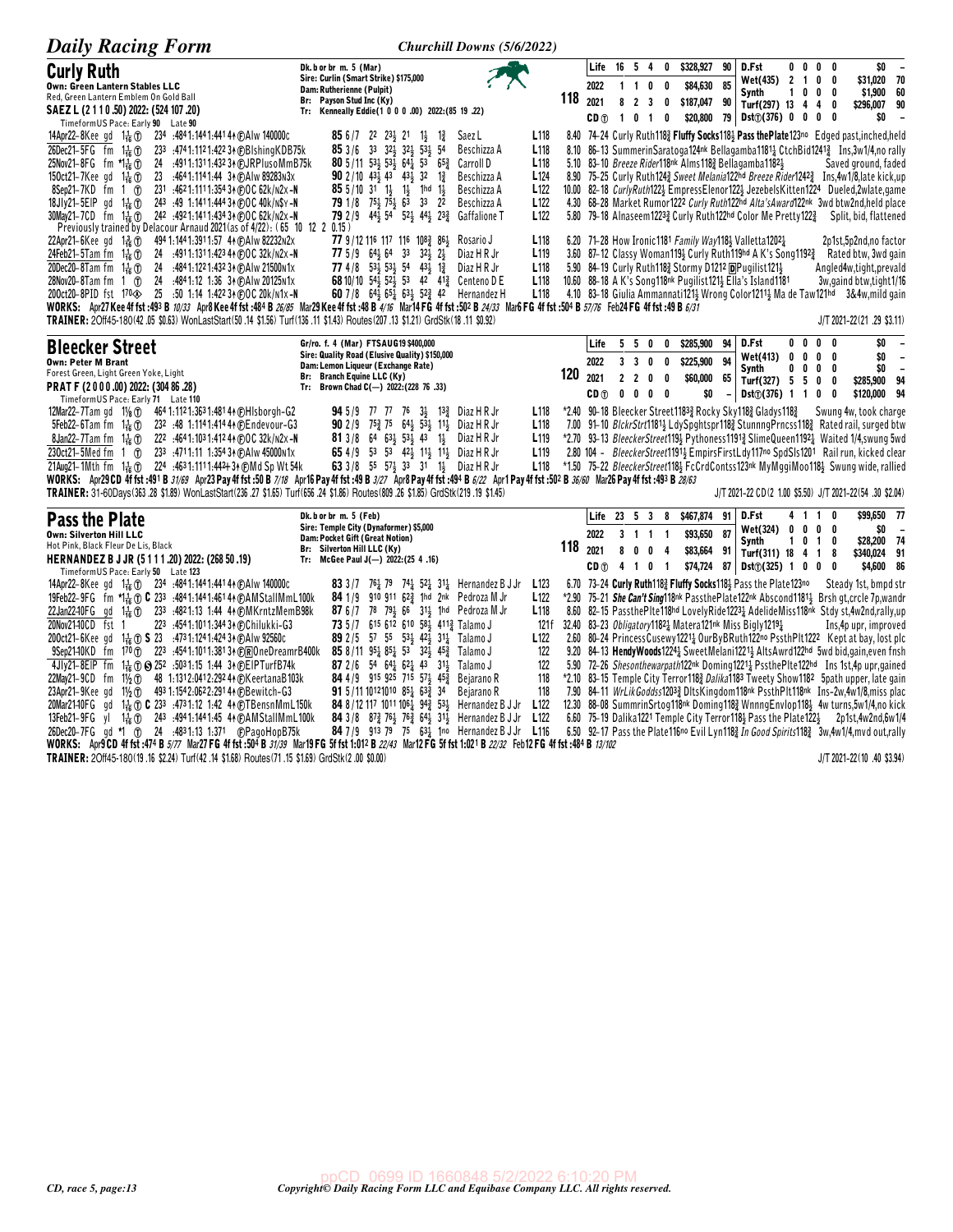**Churchill Downs** 

6

### *<u>©LaTroien-G1</u>*

 $(11)_{16}$  MILES

 $\frac{1}{16}$  MILES (1:41) THE LA TROIENNE S. PRESENTED BY SIGNIFY HEALTH. Grade I. Purse \$750,000 For Fillies And Mares Four Years Old And Upward.

| Post time: 1:26 ET                                                                                                                                                                                                                                                                                                                                                                                                                                                                                                                                                                                                                                                                                                                                                                                                                                                                                                                                                                                                                                                                                                                                                                                                                                                             | Wagers: Exacta, Trifecta, Superfecta, Double, Pick 3, Pick 6                                                                                                                                                                                                                                                                                                                                                                                                                                                                                                                                                                                                                                                                                                                                                                                                    |                                                                                                                                                                                                         |                                         |                            |                              |                                                         |                                                                           |                                                     |                                                                                                                                                                                                                                                                                                                                                                                                                                                                                                                                                                                                                                                                                                                                                                                                                                                                                                                                                                                                                                                                                                                                                                           |                                              |                                   | Beyer par: NA                                                                                                                                         |                                                                         |
|--------------------------------------------------------------------------------------------------------------------------------------------------------------------------------------------------------------------------------------------------------------------------------------------------------------------------------------------------------------------------------------------------------------------------------------------------------------------------------------------------------------------------------------------------------------------------------------------------------------------------------------------------------------------------------------------------------------------------------------------------------------------------------------------------------------------------------------------------------------------------------------------------------------------------------------------------------------------------------------------------------------------------------------------------------------------------------------------------------------------------------------------------------------------------------------------------------------------------------------------------------------------------------|-----------------------------------------------------------------------------------------------------------------------------------------------------------------------------------------------------------------------------------------------------------------------------------------------------------------------------------------------------------------------------------------------------------------------------------------------------------------------------------------------------------------------------------------------------------------------------------------------------------------------------------------------------------------------------------------------------------------------------------------------------------------------------------------------------------------------------------------------------------------|---------------------------------------------------------------------------------------------------------------------------------------------------------------------------------------------------------|-----------------------------------------|----------------------------|------------------------------|---------------------------------------------------------|---------------------------------------------------------------------------|-----------------------------------------------------|---------------------------------------------------------------------------------------------------------------------------------------------------------------------------------------------------------------------------------------------------------------------------------------------------------------------------------------------------------------------------------------------------------------------------------------------------------------------------------------------------------------------------------------------------------------------------------------------------------------------------------------------------------------------------------------------------------------------------------------------------------------------------------------------------------------------------------------------------------------------------------------------------------------------------------------------------------------------------------------------------------------------------------------------------------------------------------------------------------------------------------------------------------------------------|----------------------------------------------|-----------------------------------|-------------------------------------------------------------------------------------------------------------------------------------------------------|-------------------------------------------------------------------------|
| <b>Jilted Bride</b><br>Own: Bradley Thoroughbreds Tim and Anna Ca<br>Green, Blue Belt, Green Cap<br>SAEZ L (2 1 1 0 .50) 2022: (524 107 .20)<br>TimeformUS Pace: Early 75 Late 106                                                                                                                                                                                                                                                                                                                                                                                                                                                                                                                                                                                                                                                                                                                                                                                                                                                                                                                                                                                                                                                                                             | B. m. 5 (Mar)<br>Sire: Wicked Strong (Hard Spun) \$3,500<br>Dam: Cry At My Wedding (Street Cry*Ire)<br><b>Bobby Jones Equine LLC (Fla)</b><br>Br:<br>Asmussen Steven M(1 0 0 0 .00) 2022: (811 144 .18)<br>Tr:                                                                                                                                                                                                                                                                                                                                                                                                                                                                                                                                                                                                                                                  |                                                                                                                                                                                                         | 123                                     | Life<br>2022<br>2021<br>CD | $16 \t 4 \t 6$<br>4          | $2 \quad 1 \quad 0$<br>7 2 3 2<br>$1 \quad 2 \quad 1$   | 6<br>\$398,522<br>$\overline{\mathbf{1}}$                                 | 86<br>86<br>\$89,200<br>\$215,080 86<br>\$68,782 86 | D.Fst<br>Wet(382)<br>Synth<br>Turf(300) $0 \t 0 \t 0 \t 0$<br><b>Dst(353)</b>                                                                                                                                                                                                                                                                                                                                                                                                                                                                                                                                                                                                                                                                                                                                                                                                                                                                                                                                                                                                                                                                                             | 13 <sup>3</sup><br>3 1<br>$0\quad 0$<br>7223 | 4<br>$\overline{2}$<br>$0\quad 0$ | \$292,522<br>\$106,000<br>0                                                                                                                           | 8<br>8<br>\$0<br>\$0<br>\$189,000 80                                    |
| 18Mar22-40P gd 1<br>S 232 :48 1:1241:384 44 (F) OC 100k/N\$Y-N<br>12Feb22-80P fst $1\frac{1}{16}$<br>231 :4741:1311:444 44 (F)Bayakoa-G3<br>17Dec21-80P my <sup>S</sup> 1 <sup>1</sup> / <sub>16</sub><br>233 :4741:1241:44434 (F) OC 62k/c-N<br>6Nov21-3Bel fst 11/8<br>471 1:121 1:382 1:514 34 (F) Tnbk Alm H-G3<br>20ct21-9CD fst 7f<br>(e) $221$ : 443 1:083 1:212 34 (e) 0 C 80 k/n 3x - N<br>26Jun21-8Tdn fst 11/8<br>(e) 474 1:132 1:393 1:514 34 (F) L dy J c q I n e L 250 k<br>29Apr21-80P my <sup>s</sup> 1<br><b>C</b> 223 :4621:1131:373 44 ( $\bigcirc$ OC 100k/c -N<br>14Mar21-80P<br>232 :4641:12 1:44 44 (F) OC 40k/N2x-N<br>fst $1\frac{1}{16}$<br>31 Jan 21 - 80 P fst $1\frac{1}{16}$<br>234 :4821:1341:4614 (F) A Iw 84000 n 1x<br>27Nov20-5CD fst 6}f<br>23 :4611:10 1:162 34 (DAIw 77195N1x<br>29Mar20-30P fst $1\frac{1}{16}$<br>S 234 :4731:1241:443 (F)OC 80k/n1x-N<br><b>@ 24 :4831:1321:434 @ OC 80k/n1x-N</b><br>12Mar20-80P fst $1\frac{1}{16}$<br>WORKS: Apr30 OP 4f fst :501 B 29/57 Apr17 OP 5f my 1:014 B 10/11 Apr3 OP 4f fst :51 B 61/70 Mar14 OP 3f fst :381 B 11/14 Mar6 OP 5f fst 1:01 B 3/14<br>TRAINER: 31-60Days(1117 .19 \$1.39) WonLastStart(535 .19 \$1.21) Dirt(2581 .20 \$1.41) Routes(1330 .17 \$1.29) GrdStk(155 .17 \$1.41) | <b>86</b> $3/7$ 53 $31$ $31$ $31$ $12$ $12$ $17$ Rosario J<br>864/6<br>531, 531, 612, 31<br>$31\frac{1}{4}$<br>Rosario J<br>81 4/7 74 633 511 2hd 22<br>Vazquez R A<br>73 1/5 51 42 42 34 38<br>Silvera R<br>86 2/10 9 85 38 37 37 25 2<br>Talamo J<br>83 5 /7 65 754 634 34<br>34<br>Arrieta F<br>85 3/6 553 523 523 1hd 23<br>Cabrera D<br>84 3 /7 711 79 733 23 1nk<br>Santana R Jr<br>80 2 / 6 32 43 21 41 11<br>Santana R Jr<br>77 6/6 1 52 42 23 24 5antana R Jr<br>82 5/6 631 623 513 2hd 23<br>Talamo J<br><b>76</b> 5/8 65 63 <sup>3</sup> / <sub>2</sub> 75 35 33 <sup>3</sup> / <sub>2</sub> Baze T C                                                                                                                                                                                                                                                | L118<br>L <sub>119</sub><br>L <sub>119</sub><br>118<br>L <sub>121</sub><br>L120<br>L <sub>124</sub><br>L <sub>124</sub><br>L <sub>117</sub><br>L <sub>120</sub><br>L <sub>117</sub><br>L <sub>117</sub> | 8.50<br>10.60                           |                            |                              |                                                         |                                                                           |                                                     | *.50 85-18 Jilted Bride11873 Miss Imperial118hd Bobbin Tail1211 4w 3/8 clear riddn ou<br>84–15 Miss Bigly1191 <sub>4</sub> She's AllWolfe119hd <i>JiltedBride</i> 1191 <sub>3</sub> 3w, mild rally, missd2n<br>2.10 83-15 <i>Coach</i> 1172 Jilted Bride1192 <sup>3</sup> Wellington Wonder1241<br>6.10 64-28 Gibberish11933 So Darn Hot1175 Jilted Bride1185<br>7.30 90-10 SheCntSing12154 JiltedBride1212 <sup>3</sup> CompllingSmil1214 2pth,split upr,rallie<br>91-06 Crystal Ball1181 <sub>4</sub> Miss Bigly1202 <sub>3</sub> Jilted Bride120no<br>2.10 90-07 MissBigly124} JiltedBride12413 BestKeptSecrt12423 Angled 3w, led, outkick<br>*1.80 89-16 Jilted Bride124nk Alta's Award118} W W Fitzy1181}<br>*.70 78-24 Jilted Bride1171 Glamour Girl1202 Auction Fever1201<br>2.30 88-07 She Can't Sing12043 Jilted Bride12031 Never Forget1203 4pth turn, 2nd bes<br>*1.30 80-20 DphneMoon118} JiltedBride11761 QueenBridget11871 Split foes, outkicke<br>3.60 81-17 FireCoral11834 CharmingLady117nk JiltedBride1175 Moved out, gaining 2no<br>J/T 2021-22 CD(1 .00 \$0.00) J/T 2021-22(18 .11 \$0.82                                                             |                                              |                                   | Off slw, brief bid 4v<br>Chased 3-2w, weakene<br>Finished determinedl<br>Rate ins, split 4wd up<br>Bid, wore down fo                                  |                                                                         |
| <b>Shedaresthedevil</b><br>Own: Whisper Hill Farm LLC Qatar Racing Li<br>Fuchsia, Yellow 'P', Fuchsia Bars On<br>GEROUX F (2010.00) 2022: (204 30.15)<br>TimeformUS Pace: Early 112 Late 87                                                                                                                                                                                                                                                                                                                                                                                                                                                                                                                                                                                                                                                                                                                                                                                                                                                                                                                                                                                                                                                                                    | B. m. 5 (Mar)<br>Sire: Daredevil (More Than Ready) \$25,000<br>Dam: Starship Warpspeed (Congrats)<br>Br: WinStar Farm LLC (Ky)<br>Tr: Cox Brad H(-) 2022: (297 73 .25)                                                                                                                                                                                                                                                                                                                                                                                                                                                                                                                                                                                                                                                                                          |                                                                                                                                                                                                         | 123                                     | Life<br>2022<br>2021<br>CD | $18$ $9$ $2$<br>$\mathbf{1}$ | $\mathbf 0$<br>0<br>550                                 | 5 \$2,366,458 101<br>\$35,000<br>$\overline{1}$<br>6 4 0 1 \$1,037,940 99 | 91                                                  | D.Fst<br>Wet(353)<br>Synth<br>Turf(260) 1<br>0 \$1,402,258 101   Dst(346) 11 7 1                                                                                                                                                                                                                                                                                                                                                                                                                                                                                                                                                                                                                                                                                                                                                                                                                                                                                                                                                                                                                                                                                          | 17<br>9<br>0<br>0<br>0<br>0<br>0             | 2 5<br>0<br>0<br>0<br>0<br>0      | \$2,360,458 10<br>0<br>3 \$1,434,260 99                                                                                                               | \$0<br>\$0<br>\$6,000<br>5                                              |
| 12Mar22-90P fst $1\frac{1}{16}$<br>232 :4721:1211:432 44 (F) Azeri-G2<br>6Nov2140Dmr fst 11/8<br>(e) 444 1:093 1:351 1:473 34 (F)BCDistaf-G1<br>18Sep21-10CD fst $1\frac{1}{16}$<br>241 :4811:12 1:424 34 (F) Lcst Grv-G3<br>1Aug21-9Dmr fst $1\frac{1}{16}$<br>231 :4711:1131:45134 (F)CLHrsch-G1<br>$5$ Jun21-7Bel fst 1 $\frac{1}{16}$<br>232 :4631:1011:41144 @OPhipps-G1<br>$30$ Apr21-8CD fst 1 $\frac{1}{16}$<br><b>C</b> 234 :4741:1131:423 44 (BLaTroien-G1<br>13Mar21-50P fst $1\frac{1}{16}$<br>234 .473 1:113 1:422 44 @Azeri-G2<br>40ct20-9Kee fst 11/8<br>C 464 1:104 1:361 1:493 34 (F) Spinster-G1<br>4Sep20-12CD fst 11/8<br>$8Jly2040Ind$ fst $1\frac{1}{16}$<br>23 :4611:11 1:432<br>CIndOaks-G3<br>$5$ Jun20-7CD fst $1\frac{1}{16}$<br>S 233 :47 1:1041:424<br>(F)OC 100k/n3l-N<br>1May20-90P fst $1\frac{1}{16}$<br>221 :4521:0931:42<br><b>C</b> Fantasy-G3<br>WORKS: Apr29CD 5f fst 1:012 B 32/43 Apr22CD 6f fst 1:132 B 3/4 Apr15CD 5f fst 1:003 B 15/60 Apr9CD 4f fst :491 B 40/77 $\bullet$ Apr2CD 5f fst :592 B 1/12 Mar25 OP 4f fst :492 B 27/52<br>TRAINER: 31-60Days(528 .27 \$1.71) Dirt(900 .27 \$1.80) Routes(767 .27 \$1.74) GrdStk(162 .25 \$1.74)                                                                                         | 91 6/7 11 11 11 21 31 <sup>3</sup> Geroux F<br>$3\frac{1}{2}$<br>948/113243<br>$64\frac{3}{4}$ $66\frac{1}{2}$<br>Geroux F<br>95 6/6 11 11 11 11 1nk<br>Geroux F<br><b>96</b> $5/5$ 2 <sup>2</sup> $31\frac{1}{2}$ 2<br>$11 \t 13\frac{1}{4}$<br>Geroux F<br>23<br>$25 \t33\frac{3}{4}$<br>973/5<br>$2\frac{1}{2}$<br>$2\frac{1}{2}$<br>Geroux F<br>92 2 /7 11 11 11 1hd 11<br>Geroux F<br>$995/5$ 11 11 $\frac{11}{5}$ 1<br>$1\frac{1}{2}$<br>1hd<br>Geroux F<br><b>91</b> 3/6 11 11 $1\frac{1}{2}$<br>$2\frac{1}{2}$<br>$33\frac{1}{4}$<br>Geroux F<br>1017/9<br>21 21 23 1hd 113<br>Geroux F<br>86 4/8 223 213 2hd 12 15<br>Geroux F<br>83 4/8 11 11 11 13 16<br>Geroux F<br>78 7/14 79 77 891 510 3131 Rosario J                                                                                                                                            | L <sub>119</sub><br>124<br>125<br>125<br>122<br>123<br>L <sub>119</sub><br>L <sub>121</sub><br>L <sub>121</sub><br>L <sub>121</sub><br>L <sub>118</sub><br>L121                                         | 8.40<br>*.60<br>*1.70<br>*1.20<br>15.10 |                            |                              |                                                         |                                                                           |                                                     | *1.00 90-15 Ce Ce117 <sup>3</sup> Pauline's Pearl1241 Shedaresthedevil1192 <sup>3</sup> Relaxed, grudgingl<br>97 - MarcheLorraine124no DunbarRoad1243 Malathaat121hd Bid 4dp, led brfly 2no<br>91-12 Shedresthedevil125 <sup>nk</sup> CrystIBII1211 <sub>3</sub> Envoutnt1211 In hand 2p, held gamel<br>*1.30 88–12 Shedresthedevil12531 VenetinHrbor12131 PigeAnn12171 Bid 5/16, led 1/4, clea<br>1.65 88-07 Letruska1222 $\frac{3}{2}$ Bonny South1201 Shedaresthedevil12210 $\frac{1}{4}$ 3w in aim, kept of<br>92-09 Shedaresthedevil1231 Envoutante1182 Finite1184<br>1.80 97-02 Shedresthedevil119hd Letrusk1242 Getridofwhtilsu121hd Cleared,rated,dug in<br>89–13 Valiance1243 Ollies Cndy 12423 Shedresthedevil 12153 Instheaded 1/8, gave wa<br>96-07 Shedresthedevil12113 SwissSkydiver12113 DGmin12153 Came in after st, clri<br>*.60 92-07 Shedaresthedevil1215 Impeccable Style11613 Bayerness11911 3p,bid3/8,drv<br>*1.40 91-10 Shedresthedvil1186 MizznBu1186 Auction Fvr118nk Drew away, geared dow<br>10.00 81-13 SwissSkydivr12123 VntinHrbor121103 Shdrsthdvil1213 Traffc7/8,no mtch top<br>J/T 2021-22 CD(106 .21 \$1.48) J/T 2021-22(444 .25 \$1.78 |                                              |                                   | Dug in 1/8, repelld fo                                                                                                                                |                                                                         |
| <b>Temper Time</b><br>Own: Mark H Stanley<br>Red, White Braces, White And Blue 'S'<br>GAFFALIONE T (6 2 0 3 .33) 2022: (534 101 .19)<br>TimeformUS Pace: Early 113 Late 73                                                                                                                                                                                                                                                                                                                                                                                                                                                                                                                                                                                                                                                                                                                                                                                                                                                                                                                                                                                                                                                                                                     | Dk. b or br f. 4 (Feb) KEESEP19 \$250,000<br>Sire: Malibu Moon (A.P. Indy) \$35,000<br>Dam: Parading Lady (Storm Cat)<br>Br: Coffee Pot Stable (Ky)<br>Tr: Romans Dale(2 0 1 0 .00) 2022:(82 8 .10)                                                                                                                                                                                                                                                                                                                                                                                                                                                                                                                                                                                                                                                             |                                                                                                                                                                                                         | 123                                     | Life<br>2022<br>2021<br>CD | 15                           | 3 <sup>3</sup><br>320<br>$7 \quad 1 \quad 3$<br>3 1 1 0 | \$249,450<br>$\mathbf{1}$<br>\$109,105<br>0<br>\$124,535<br>0             | 82<br>82<br>82                                      | D.Fst<br>Wet(403)<br><b>Synth</b><br>Turf(308) 4 0 1 1<br>\$97,710 82 Dst(370) 2 1 0 0                                                                                                                                                                                                                                                                                                                                                                                                                                                                                                                                                                                                                                                                                                                                                                                                                                                                                                                                                                                                                                                                                    | 2 <sub>0</sub><br>6 <sub>2</sub><br>3 1      | 0<br>0<br>20<br>0<br>- 0          |                                                                                                                                                       | \$5,380 60<br>\$178,430 82<br>\$44,030 82<br>$$21,610$ 7<br>\$72,140 80 |
| 241 :483 1:132 1:453 44 (F) O C 62k/n2x -N<br>$9$ Apr22–10 $K$ ee gd $1\frac{1}{16}$<br>12Mar22-4TP fst 1 $\otimes$ 234 :47 1:1111:361 34 @OC 25k/n1x-N<br>29 Jan 22 - 7 TP fst 1 $\otimes$ 0 233 : 47 1:12 1:384 4 $\oplus$ Alw 59165 N1x<br>23Dec21-7TP fst 1 $\otimes$ C 23 :4631:12 1:37234 (E)Alw 62824N1x<br>21Nov21-2CD sly <sup>s</sup> 1<br>223 :4511:1021:37 34 (DMd Sp Wt 117k<br>300ct21-4Kee slys*7f<br>223 :46 1:11 1:273 34 CMd Sp Wt 83k<br>30ct2140CD sly <sup>s</sup> 1<br><b>C</b> 223 :4541:11 1:372 34 (DMd Sp Wt 120k)<br>11Sep21-2KD fm 1 (r) 23 :4641:1041:34134 (F) Md Sp Wt 127k<br>30Jly21-8EIP fm 1 ① C 243 :4811:1221:354 34 © Md Sp Wt 51k<br>1Jly21-5EIP sly <sup>s</sup> 1 $\otimes$ 232 :4631:1111:37 34 (EMd Sp Wt 49k)<br>300ct2040CD fst $1\frac{1}{16}$ $\otimes$ <b>S</b> 24 :4831:1321:443<br>(F)Md Sp Wt 83k<br>40ct2040Kee fm 1 (f) 241 :5021:1611:394 (F)Md Sp Wt 69k<br>WORKS: Apr29CD 4f fst :503 B 62/69 Apr3CD 4f fst :50 B 28/46 Mar5TP $\otimes$ 5f fst 1:011 B 8/40 Feb26TP $\otimes$ 5f fst 1:001 B 6/46 Feb20TP $\otimes$ 5f fst 1:01 B 5/15 Feb13TP $\otimes$ 4f fst :493 B 21/51                                                                                                                                          | Gaffalione T<br><b>80</b> 4/12 21 <sup>1</sup> / <sub>22</sub> 2 <sup>1</sup> / <sub>2</sub> 2 <sup>1</sup> / <sub>2</sub><br>13<br>$13\frac{3}{4}$<br>82 4/9 31 42 $\frac{5}{2}$ 32<br>$3\frac{1}{2}$<br>$12\frac{1}{4}$<br>Bejarano R<br><b>73</b> 9/12 52 42 2<br>313 43<br>Bejarano R<br><b>70</b> 6/12 2 <sup>1</sup> 2 <sup>1</sup><br>1hd $2\frac{1}{2}$ $4\frac{3}{4}$<br>Talamo J<br>82 3/6 1hd 2hd 12<br>18<br>113<br>Rosario J<br>688/8 1<br>$31\frac{1}{2}$ $3\frac{1}{2}$<br>$1\frac{1}{2}$<br>24<br>Talamo J<br>69 10/10 $42\frac{1}{2}$ 62 $\frac{3}{4}$ 2 $\frac{1}{2}$<br>$21\frac{1}{2}$ 23<br>Talamo J<br>77 7 / 10 63 641 32 441 66<br>Talamo J<br>76 6/8 32 313 3nk 1hd 23<br>Talamo J<br>$-6/6$ 41 $\frac{1}{2}$ 52 $\frac{1}{2}$ 610 -<br>Talamo J<br>$\sim$<br>66 4/7 21 2 2hd 33 47 3 Talamo J<br>6111/12 221 2hd 2hd 1hd 3nk Talamo J | L <sub>120</sub><br>L <sub>124</sub><br>L <sub>120</sub><br>L <sub>118</sub><br>L <sub>121</sub><br>L121<br>L <sub>120</sub><br>L120<br>L <sub>118</sub><br>L <sub>118</sub><br>119<br>119              | 5.20<br>2.60<br>*2.10<br>$*2.60$        |                            |                              |                                                         | 80–25 Poca Mucha1201 Dreamful1201 Aizu1201                                |                                                     | 75–18 TemperTime12033 IntoVnishing1183 FmilyTime1182 2w,took over,riddn ou<br>96-10 Temper Time12421 Dreamful1243 Princess Nina117hd<br>95-06 Alydiva118hd Poca Mucha118nk Dreamful1183<br>*1.00 84-24 TemprTim12113 SovrignAppl1242 Upndcomingstr1213 <sub>4</sub> Dueld 2wd,ridden ou<br>*2.30 82-13 Surrealist1214 Temper Time1213 Kizzy B124nk<br>7.20 79-19 Liberty Isle1203 Temper Time1203 $\frac{1}{4}$ Surrealist1205 $\frac{1}{2}$<br>8.10 84-07 Brekerof Chins 12023 Ldyd Pron 120no Fsts Flight 12023 In range 4w1/8p, wkn<br>7.30 83-22 Ice Queen118} Temper Time118} Pentagon1184}<br>*2.10 - 07 <b>DH</b> Reinecke 118 <sup>nk</sup> DH Sweet Crolen 118 <sup>nk</sup> Pntgon 1184 <sup>1</sup> Pulled up, walked of<br>8.20 74-19 PrincessTheorem11933 Sarany11923 Drmtizer1191 Prompt 2w, outpaced up<br>10.20 65-23 RunwyRocktt119nk PcssoCollcton119hd TmprTm119} Vied 2w, led 1/8, nailer                                                                                                                                                                                                                                                             |                                              |                                   | Wrong lead str, clea<br>Stlkd, 4-path, kept of<br>Antsy gate, outgame<br>4p upr, inched, no matcl<br>Stalk 4wd,bid,2nd bes<br>Stalked 3wd, led, naile |                                                                         |

TRAINER: WonLastStart(40 .17 \$1.79) Dirt(272 .14 \$1.53) Routes(252 .11 \$1.14) GrdStk(43 .00 \$0.00)

J/T 2021-22 CD(1 .00 \$0.00) J/T 2021-22(3 .33 \$4.13)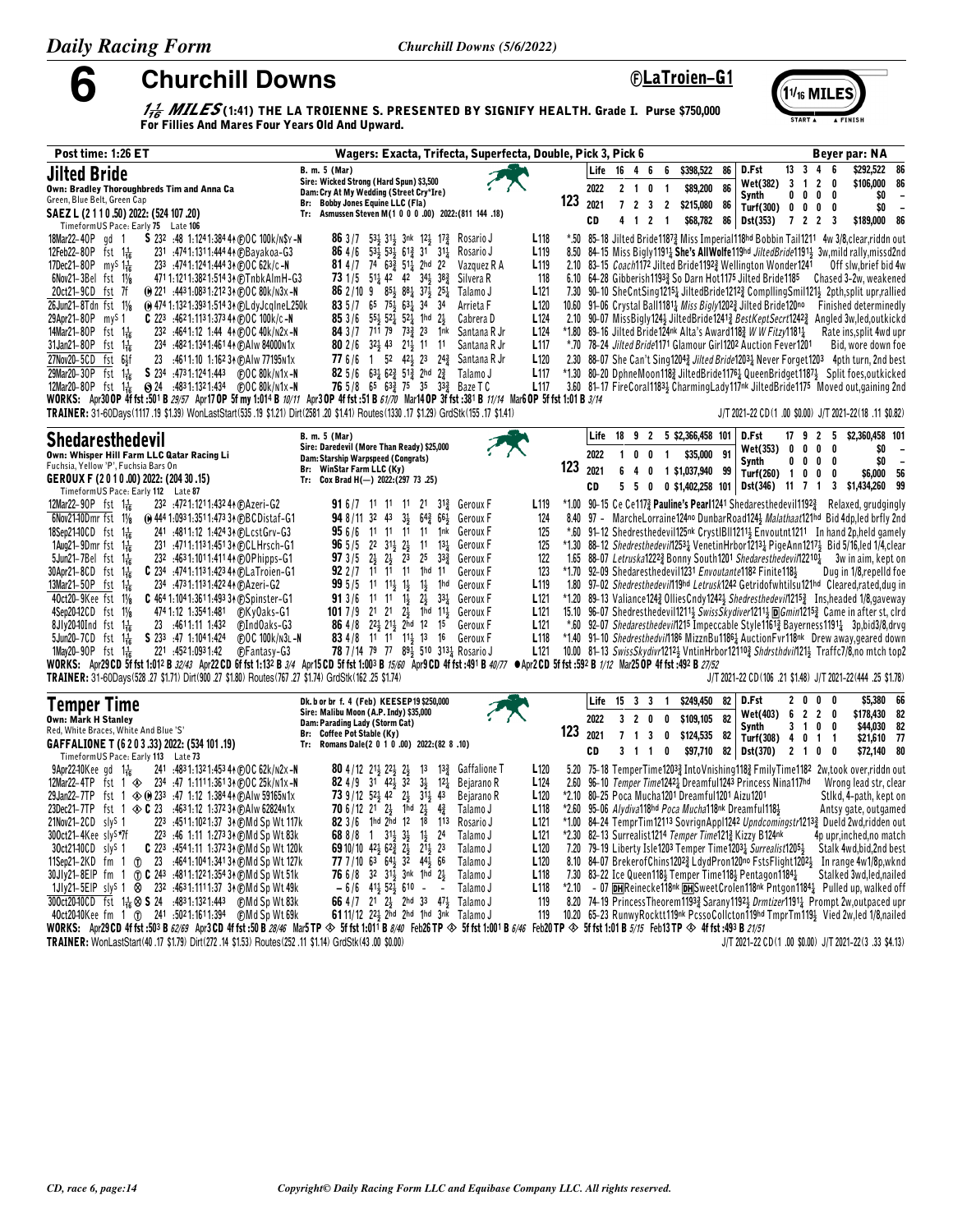| <b>Daily Racing Form</b>                                                                                                                                                                                                                                                                                                                                                                                                                                                                                                                                                                                                                                                                                                                                                                                                                                                                                                                                               | <b>Churchill Downs (5/6/2022)</b>                                                                                                                                                                                                                                                                                                                                                                                                                                                                                                                                                                                                                                                                                                                                                                                                                                                                                                                                                                                                                                                                                                                                                                                                                                                                                                                                                             |                                                                                                                                                                                                                                                                                                                                                                                                                                                                                                                                                                                                                                                                                                                                                                                                                                                                                                                                                                                                                                                                                                                                                                                                                  |
|------------------------------------------------------------------------------------------------------------------------------------------------------------------------------------------------------------------------------------------------------------------------------------------------------------------------------------------------------------------------------------------------------------------------------------------------------------------------------------------------------------------------------------------------------------------------------------------------------------------------------------------------------------------------------------------------------------------------------------------------------------------------------------------------------------------------------------------------------------------------------------------------------------------------------------------------------------------------|-----------------------------------------------------------------------------------------------------------------------------------------------------------------------------------------------------------------------------------------------------------------------------------------------------------------------------------------------------------------------------------------------------------------------------------------------------------------------------------------------------------------------------------------------------------------------------------------------------------------------------------------------------------------------------------------------------------------------------------------------------------------------------------------------------------------------------------------------------------------------------------------------------------------------------------------------------------------------------------------------------------------------------------------------------------------------------------------------------------------------------------------------------------------------------------------------------------------------------------------------------------------------------------------------------------------------------------------------------------------------------------------------|------------------------------------------------------------------------------------------------------------------------------------------------------------------------------------------------------------------------------------------------------------------------------------------------------------------------------------------------------------------------------------------------------------------------------------------------------------------------------------------------------------------------------------------------------------------------------------------------------------------------------------------------------------------------------------------------------------------------------------------------------------------------------------------------------------------------------------------------------------------------------------------------------------------------------------------------------------------------------------------------------------------------------------------------------------------------------------------------------------------------------------------------------------------------------------------------------------------|
| <b>Battle Bling</b><br>Own: Michael Dubb and Gandharvi Racing Sta<br>Crimson, Gold Braids, Gold Sleeves<br><b>ORTIZ I JR (-) 2022: (394 112 .28)</b><br>TimeformUS Pace: Early 58 Late 120                                                                                                                                                                                                                                                                                                                                                                                                                                                                                                                                                                                                                                                                                                                                                                             | Dk. b or br f. 4 (Mar) KEESEP19 \$110,000<br>Sire: Vancouver*Aus (Medaglia d'Oro) \$21,200<br>Dam: Soleil Rouge (E Dubai)<br>Br: Royal Oak Farm LLC & E Kiely (Ky)<br>Tr: Atras Rob(-) 2022: (110 28 .25)                                                                                                                                                                                                                                                                                                                                                                                                                                                                                                                                                                                                                                                                                                                                                                                                                                                                                                                                                                                                                                                                                                                                                                                     | $15 \t3 \t6$<br>\$221,200 90<br>Life<br>\$248,867<br>90<br>D.Fst<br>8 3 4 0<br>$\mathbf{1}$<br>3 0 2 0<br>\$21,748 80<br><b>Wet(410)</b><br>90<br>2022<br>3 <sub>1</sub><br>$\overline{2}$<br>\$100,000<br>0<br>2 0 0 1<br>\$4,010 60<br>Synth<br>123<br>2021<br>8 1 3 0<br>\$119,688<br>85<br>Turf(324) 2 0 0 0<br>\$1,909 74<br>\$6,348<br>76 Dst(359)<br>2 <sub>0</sub><br>$0\quad 0$<br>5 1 2 0<br>\$92,510 81<br>CD                                                                                                                                                                                                                                                                                                                                                                                                                                                                                                                                                                                                                                                                                                                                                                                         |
| 492 1:134 1:381 1:50 4 + (F) T p F It Inv L 97k<br>10Apr22-8Aqu fst 11/ <sub>8</sub><br>24 :4741:1311:392 44 @HvnlyPzIvL121k<br>6Mar22-7Aqu fst 1<br>16Jan22-8Aqu fst 11/8<br>504 1:17 1:4311:57 44 (F) Ladies B97k<br>19Dec21-6Aqu fst 1<br>234 :4811:1341:382 34 @OC c-62k/N2x<br>50ct21-7PID fst 170x2> 243 :4831:1221:40234 @DC 35k/n2x-N                                                                                                                                                                                                                                                                                                                                                                                                                                                                                                                                                                                                                          | <b>87</b> 4/5 53 544 544 314 23<br>McCarthy T<br>120<br><b>90</b> $3/5$ 53, 54, 42, 31, 2nk<br>122<br>McCarthy T<br>87 4/6 32 54 53 12 1nk McCarthy T<br>118<br>85 6/7 663 633 43 213 2nk McCarthy T<br>L120<br>Claimed from Spedale Family Racing, LLC and R. A. Hill Stable for \$62,500, Gargan Danny Trainer 2021 (as of 12/19): (176 40 35 26 0.23)<br>60 2 / 7 55 4 53 62 54 66 4 54 Allen R D Jr<br>L118                                                                                                                                                                                                                                                                                                                                                                                                                                                                                                                                                                                                                                                                                                                                                                                                                                                                                                                                                                               | *1.30 96-17 Exotic West1183 Battle Bling12031 Frost Point11831<br>2-3w pursuit, willing<br>3.10 76-30 BankSting120nk BattleBling12223 MidenBeuty12061 3w trn, mvd out ins3/16<br>3.35 62-44 Battle Bling118nk Miss Leslie122} Kiss the Girl1225}<br>4w upper, game<br>10.70 81-24 Maiden Beauty125nk Battle Bling12041 HybridEclipse1221 4w turn, bid inside1/8<br>3.20 87-12 Vip Nation1211 Midnight Bella124hd Darcy Mae1212 3<br>Position, no rally                                                                                                                                                                                                                                                                                                                                                                                                                                                                                                                                                                                                                                                                                                                                                           |
| 17 Jly 21 – 3 Sar fm 1 $\Pi$<br>231 .4711.1131.354<br>COC 80k/n1x<br>223 .4511.1011.364<br>28May21-8CD wf <sup>S</sup> 1<br>(F) 0 C c-75k/n1x                                                                                                                                                                                                                                                                                                                                                                                                                                                                                                                                                                                                                                                                                                                                                                                                                          | <b>80</b> 3/5 2 <sup>3</sup> 2 <sup>1</sup> / <sub>2</sub> 2 <sup>1</sup> / <sub>2</sub> <sup>1</sup> / <sub>2</sub> 2 <sup>3</sup> / <sub>4</sub><br><b>Gaffalione T</b><br>L <sub>120</sub><br>74 7 / 8 24 22 21 2hd 64<br>Saez L<br>L <sub>122</sub><br>L <sub>122</sub><br>60 5/9 971 981 641 651 6101 Santana R Jr<br>Claimed from Lieblong, Alex and JoAnn for \$75,000, Asmussen Steven M Trainer 2021(as of 5/28): (1050 219 147 166 0.21)<br><b>76</b> 3/5 42 32 31 22 46 <sup>3</sup> / <sub>2</sub> Gaffalione T<br>L <sub>120</sub>                                                                                                                                                                                                                                                                                                                                                                                                                                                                                                                                                                                                                                                                                                                                                                                                                                               | *1.80 77-22 VegsWeeknd1223 BttlBling12033 SuspnddCmpign1185 3w,5w1/4,led3/16-1/16<br>13.70 77–19 Third Draft122no Misspell1221 Magisterium1201<br>2p in aim, wknd late<br>5.00 74-11 MronFrncs1183 MchoMchoMomm11831 Frchld12231 Belated improvement                                                                                                                                                                                                                                                                                                                                                                                                                                                                                                                                                                                                                                                                                                                                                                                                                                                                                                                                                             |
| 14May21-3CD fst 1 <sup>1</sup> <sub>16</sub> C 241 :4821:1221:43<br>(F)OC 100k/n3l -N<br>25Apr21-80P fst 1 <sup>1</sup> / <sub>16</sub> S 234 :4731:1231:443<br>(F)OC 100k/n1x-N<br>24 :4821:1241:442<br>11Mar21-60P fst 1 <sup>1</sup> / <sub>16</sub><br>(F)OC 62k/n1x-N<br>11Dec20-4TP fst 1 $\otimes$ 3241 :4841:1311:381<br>$F$ <sub>D</sub> OC 50k/n1x-N<br>TRAINER: Dirt(360 .23 \$1.59) Routes(195 .18 \$1.57) GrdStk(20 .15 \$2.52)                                                                                                                                                                                                                                                                                                                                                                                                                                                                                                                           | 81 2/7 11 2hd 1hd 13 12} Santana R Jr<br>L <sub>118</sub><br>71 2/6 52 52 52 32 31 23 Santana R Jr<br>L <sub>120</sub><br>53 9/10 53 53 42 213 32 $\frac{3}{4}$ Bridgmohan J V<br>122<br>WORKS: Apr30Beltr.t4f fst:494B87/146 Apr23Beltr.t4f fst:483B12/118 Apr2Beltr.t4f fst:481B6/196 Mar20Beltr.t4f fst:48B16/82 Feb27Beltr.t5f fst 1:023B8/19 Feb21Beltr.t4f fst:494B30/104                                                                                                                                                                                                                                                                                                                                                                                                                                                                                                                                                                                                                                                                                                                                                                                                                                                                                                                                                                                                               | 2.50 83-10 Lovely Ride1186 <sup>1</sup> Sylvia Q118no Moon Swag118nk<br>3wd far, bid, lost place<br>2.80 86-19 BattleBling11823 MarionFrancis1224 DreamPrincess1221 Stayed clear drive<br>7.30 84-15 Sylvia Q1203 Battle Bling120} Sister Annie1201}<br>3w rally, 2nd best<br>5.50 80-11 RollUpMoMony12023 MissEudVi122no BttlBling1221 4p upr, bid, missd place<br>$J/T 2021 - 22(30.33$ \$1.61)                                                                                                                                                                                                                                                                                                                                                                                                                                                                                                                                                                                                                                                                                                                                                                                                                |
| <b>She's All Wolfe</b><br>Own: Robert H Zoellner<br>Black, White 'Z', White 'Z' On Black Cap<br>SMITH M E (-) 2022: (104 22 .21)<br>TimeformUS Pace: Early 65 Late 110                                                                                                                                                                                                                                                                                                                                                                                                                                                                                                                                                                                                                                                                                                                                                                                                 | Dk. b or br m. 5 (Mar)<br>Sire: Magna Graduate (Honor Grades) \$2,500<br>Dam: She's All In (Include)<br>Br: Robert H Zoeliner (Okla)<br>Tr: Von Hemel Donnie $K(-)$ 2022:(29 1.03)                                                                                                                                                                                                                                                                                                                                                                                                                                                                                                                                                                                                                                                                                                                                                                                                                                                                                                                                                                                                                                                                                                                                                                                                            | D.Fst<br>18 6 4 1<br>\$401,696 87<br>Life 23 7 6<br>\$464,861<br>87<br>$\overline{\mathbf{2}}$<br>\$44,816 81<br>Wet(387)<br>3 1 1<br>0<br>\$67,500<br>87<br>2022<br>2 0 1<br>0<br>Synth<br>$0\quad 0$<br>$0\quad 0$<br>\$O<br>123<br>2021<br>10<br>$\overline{2}$<br>$\overline{\mathbf{3}}$<br>\$164,476<br>$\overline{1}$<br>81<br>Turf(281) 2 0 1 1<br>\$18,349 75<br>\$46,488<br>\$243,860 87<br>CD<br>2 1 1<br>0<br>71 Dst(350)<br>9210                                                                                                                                                                                                                                                                                                                                                                                                                                                                                                                                                                                                                                                                                                                                                                    |
| 12Mar22-90P fst 1 <sup>1</sup> <sub>16</sub><br>232 :4721:1211:432 44 (DAzeri-G2<br>12Feb22-80P fst $1\frac{1}{16}$<br>231 :4741:1311:444 4 (DBayakoa-G3<br>17Dec2140RP fst 170<br>242 .4921.15 1.434 34 @ShesAllInL100k<br>27Nov21-6RP fst 7f<br>232 :4711:1321:264 34 (F)SAIw 49000NC<br>4Nov21-9RP<br>241 :48 1:1241:383 34 @OC 50k/n2y-N<br>gd 1 ⊗<br>150ct21-2RP<br>fst 170<br>233 .4811:1241:42234 OSOkCIDistfB128k<br>24Sep21-9RP<br>fm 7∯f⊕<br>24 :48 1:1141:291 34 OSBB Barry MemB 70k<br>1Sep21-8RP fm *7 <sup>3</sup> f T C 231 :4621:1121:30 34 CSAIw 49000NC<br>20May21-2CD fst<br>S 234 :47 1:11 1:354 3↑ (F) A Iw 63788 N 1x<br>-1<br>8Apr21-80P fst $1\frac{1}{16}$<br>232 :4711:1131:423 44 (DOC 50k/n2x -N<br>28Feb21-100P sly <sup>s</sup> 1<br>233 :4831:1411:404 44 (F) A Iw 88000 N 1x<br>4Feb21-80P fst 6f (a) 214 :46 :5821:1024 + @OC80k/c-N<br>TRAINER: 31-60Days(44.11 \$1.17) Dirt(175.07 \$0.61) Routes(75.07 \$0.42) GrdStk(2.00 \$0.00) | L <sub>121</sub><br><b>86</b> 1/7 7 <sup>8</sup> 7 <sup>7</sup> 7 <sup>4</sup> 4 <sup>6</sup> 4 <sup>4</sup> 4 <sup>4</sup> Arrieta F<br>L <sub>119</sub><br><b>87</b> 3/6 65 63 $\frac{3}{2}$ 51 $\frac{3}{2}$ 41 $\frac{1}{2}$ 21 $\frac{1}{4}$ Arrieta F<br>734/8<br>$52\frac{1}{2}$ 62 $\frac{1}{4}$ 63 47 $\frac{1}{2}$ 412 Eramia R E<br>L <sub>123</sub><br>70 6/6 5 52 411 1hd 2no Eramia R E<br>L123<br>81 6/6 43 <sup>1</sup> / <sub>2</sub> 32 31 <sup>1</sup> / <sub>2</sub> 1 <sup>1</sup> / <sub>2</sub> 2hd Eramia R E<br>L <sub>121</sub><br>74 2/8 413 42 412 11 113 Eramia R E<br>L <sub>120</sub><br>733/86<br>42 41 <sup>1</sup> / <sub>2</sub> 21 <sup>1</sup> / <sub>2</sub> 33 <sup>1</sup> / <sub>4</sub> Eramia R E<br>L <sub>121</sub><br>44 <sub>2</sub> 44 <sub>2</sub> 3 <sub>2</sub> 22 <sub>4</sub> Eramia R E<br>L <sub>121</sub><br>754/86<br>71 3/4 313 21 23 21 1nk Rocco J S Jr<br>L <sub>124</sub><br>64 4/7 631 63 613 712 719 Eramia R E<br>L <sub>118</sub><br>75 2/11 53 <sup>3</sup> 42 <sup>1</sup> / <sub>2</sub> 61 <sup>3</sup> 43 43 <sup>3</sup> / <sub>4</sub> Eramia R E<br>L <sub>124</sub><br>68 9/9 8 933 943 711 693 Eramia R E<br>L <sub>120</sub><br>WORKS: Apr29 OP 5f fst 1:011 B 3/13 Apr22 OP 5f gd 1:021 B 7/14 Apr11 OP 5f fst 1:02 B 13/23 Apr3 OP 4f fst :492 B 34/70 Mar7 OP 4f fst :493 B 14/25 Mar1 OP 4f fst :494 B 28/51 | 48.80 87-15 Ce Ce1172 Pauline's Pearl1241 Shedaresthedevil11922 Steered 4w 1/4, willing<br>36.80 84-15 Miss Bigly1191 <sup>1</sup> / <sub>4</sub> She's All Wolfe119hd <i>Jilted Bride</i> 1191 <sup>1</sup> / <sub>3</sub><br>Rail trip, nod 2nd<br>8.50 68-28 Casual 1195 Marion Francis 1203 My Bets 1193 https://<br>Rallied, 3w, no menace<br>*.70 77-26 Lady Orchid120no She's All Wolfe1234 Keena119nk<br>5w turn, lost head bob<br>1.70 86-21 QuckQckQck123hd ShsAllWolf12171 AltrntvSlw119hd Bid 3w, lost head bob<br>*2.10 87-06 She's All Wolfe1201 <sup>3</sup> Dipping In1181 <sup>3</sup> LadyOrchid1201 <sup>3</sup> Stalk, bid 5w, driving<br>3.30 89–05 RunSlwpyRun1183 CountryDisy121nk ShsAllWolf121 <sup>3</sup> Settled, 2w, no menace<br>2.90 98-06 CountryDisy11921 ShsAllWolf12122 AltrntivSlw11911 Settled, 4w, bid, hung<br>*.90 90-09 ShesAllWolfe124nk AprilsNoFool1245 TresureLn11821 Long drv, edged past<br>50.40 77–14 W W Fitzy11863 Singita Dreams 11823 Fire Coral 11831<br>4w 1/4, no threat<br>15.70 71-26 Josie1151 Wildwood's Beauty 1182 Auction Fever 118nk<br>3w trip, evenly<br>45.00 80-18 French Empire12433 Headland1223 Ain't No Elmers1202<br>Broke out, 4w turn |
| <b>Pauline's Pearl</b><br><b>Own: Stonestreet Stables LLC</b><br>Yellow, Burgundy Inverted Chevron<br>ROSARIO J (-) 2022: (252 56 .22)                                                                                                                                                                                                                                                                                                                                                                                                                                                                                                                                                                                                                                                                                                                                                                                                                                 | Gr/ro. f. 4 (Mar)<br>Sire: Tapit (Pulpit) \$185,000<br>Dam: Hot Dixie Chick (Dixie Union)<br>Br: Stonestreet Thoroughbred Holdings LLC (Ky)<br>Tr: Asmussen Steven M(1 0 0 0 .00) 2022: (811 144 .18)                                                                                                                                                                                                                                                                                                                                                                                                                                                                                                                                                                                                                                                                                                                                                                                                                                                                                                                                                                                                                                                                                                                                                                                         | 2 \$1,038,500<br>96<br>$11 \t3 \t4 \t2$<br>\$1,005,500 96<br>Life<br>$12 \t 4 \t 4$<br>D.Fst<br>\$33,000 74<br>0<br>0<br>Wet(423)<br>$\overline{\mathbf{1}}$<br>1.<br>\$305,200<br>93<br>2022<br>2 <sub>1</sub><br>0<br>$\overline{1}$<br>$0\ 0\ 0\ 0$<br>\$O<br>Synth<br>$\overline{\phantom{a}}$<br>123<br>2021<br>$9$ 3 3 2<br>\$730,300<br>96<br>Turf(297) 0 0 0 0<br>\$0<br>$\overline{\phantom{a}}$<br>\$946,200 96<br>0<br>9 4 3 2                                                                                                                                                                                                                                                                                                                                                                                                                                                                                                                                                                                                                                                                                                                                                                        |
| TimeformUS Pace: Early 81 Late 101<br>12Mar22-90P fst $1\frac{1}{16}$<br>232 :4721:1211:432 44 @Azeri-G2<br>30Jan22-7Hou fst $1\frac{1}{16}$<br>233 :4711:1121:442 4 (DHouLdyCl-G3<br>23Nov21-10Zia fst $1\frac{1}{16}$<br>26Sep21-8RP fst 11 (0) 233 :4711:1141:44<br><b>CRPOaks-G3</b><br>27Aug2141CT fst 7f<br>221 .4611.11 1.241<br>CCTOaks-G3<br>2Jly21-7PrM fst $1\frac{1}{16}$<br>241 .48 1.12 1.43<br>GIowaOaks-G3<br>30Apr21-11CD fst 11/8<br>$\omega$ 472 1:111 1:361 1:484<br>CKy0aks-G1<br>3Apr21-110P fst 1 <sup>1</sup> / <sub>6</sub><br>23 .464 1:114 1:433<br><b>C</b> Fantasy-G3<br>6Mar21-90P fst $1\frac{1}{16}$<br>6 241 493 1:142 1:443<br>(F)Honeybee-G3<br>12Feb21-7FG slys 1 $\frac{1}{16}$<br>234 :4821:1331:454<br><b>CMd Sp Wt 55k</b><br>15Jan21-7FG $f$ st 1 $\frac{1}{16}$<br>233 :4841:14 1:453<br><b>@MdSpWt50k</b><br>19Dec20-8FG fst 6f<br>104.104. 453. 221<br><b>CMd Sp Wt 50k</b><br>Placed 4th through disqualification         | L <sub>124</sub><br>92 2 / 7<br>64<br>53} 41} 32<br>$2\frac{3}{4}$<br>Rosario J<br>93 3/7 42 32 32 1hd 133 Rosario J<br>120<br>96 5/6 42 42 31 31 34 11 Ortiz I Jr<br>L <sub>121</sub><br>89 1/7 $41\frac{1}{4}$ 42 $41\frac{1}{4}$ 22 23 Santana R Jr<br>L <sub>120</sub><br><b>83</b> 3/10 4 6 <sup>3</sup> 5 <sup>3</sup> $\frac{1}{2}$ 2 <sup>2</sup> 2 <sup>3</sup> $\frac{1}{4}$ Hernandez B J Jr<br>123<br>81 2/6 $55\frac{1}{2}$ 5 <sup>5</sup> 5 <sup>3</sup> 5 <sup>3</sup> 5 <sup>5</sup> 3 <sup>6</sup> 5 <sup>4</sup> Santana R Jr<br>LB121<br>83 1/13 32 42 42 63 88 Santana R Jr<br>121<br>89 6/6 433 43 213 1hd 11<br>Santana R Jr<br>117<br>81 5/7 53 61 <sup>3</sup> 41 <sup>1</sup> / <sub>3</sub> 31 2 <sup>3</sup> / <sub>4</sub><br>Arrieta F<br>117<br><b>74</b> 5/9 54 42 42 1hd $13\frac{1}{2}$ Hernandez B J Jr<br>L <sub>120</sub><br>70 8/9 43 32 42 333 333 Beschizza A<br>L <sub>120</sub><br>61 5/10 9 106 87 $\frac{3}{4}$ 78 55 $\frac{1}{4}$ Santana R Jr<br>L <sub>120</sub>                                                                                                                                                                                                                                                                                                                                                                               | \$12,500<br>83 Dst(372)<br>CD<br>$1\quad 0$<br>$\mathbf{0}$<br>2.90 91-15 CeCe1172 Paulines Pearl1241 Shedresthedevil11922 Squzd brk,4w2nd,denied<br>*.60 98-02 Pauline's Pearl12033 Golden Curl1183 Audreys Time 118nk Settled, 3w, driving<br>1.20 96-09 Paulines Pearl12114 Lady Mystify 12133 Gemstone Gal1174 Gaining, edged clear<br>1.60 93-16 LdyMystify1183 PulinesPerl120hd AmendmntNintn11823 Settled, 3w, 2nd best<br>11.40 92-09 RAdiosJersey12034 PaulinesPerl12313 Allworthy11823 Inside bid 1/4p,tip2wd<br>1.70 91-04 Army Wife12133 Shesa Mystery 11723 Paulines Perl1213 Brushed st, belatedly<br>19.10 84-09 Malathaat121nk Search Results12123 Will's Secret121no Ins 1st, rail upr, wknd<br>*.80 91-12 Pauline's Pearl1171 Ava's Grace117} Coach12131 Trackd3w, wore down foe<br>18.90 85-11 Will's Secret 122 & Pauline's Pearl 17 & Sun Path 1175 &<br>Traffic 1/4, split foes<br>*2.00 82-21 Paulines Pearl12033 Empress Ctherine 12013 Suki120hd Ins, 4w1/4, 6w3/16, rally<br>3.40 79-18 SisterAnnie12033 PeceBroker120hd PulinesPerl12021 4w turns.chsd.miss2nd<br>*1.30 84-08 D Zoom Up120nk That's a Giant No120} Anoush1201} Bmp hard brk, alter 3/16                               |
| TRAINER: 31-60Days(1117 .19 \$1.39) Dirt(2581 .20 \$1.41) Routes(1330 .17 \$1.29) GrdStk(155 .17 \$1.41)                                                                                                                                                                                                                                                                                                                                                                                                                                                                                                                                                                                                                                                                                                                                                                                                                                                               | WORKS: May1CD 4f my:494 B 26/42 Apr24CD 5f fst:593 B 2/32 Apr17CD 5f fst 1:004 B 7/26 Apr10CD 4f fst:51 B 37/42 Mar270P 4f fst:514 B 77/88 Mar60P 4f fst:501 B 28/49                                                                                                                                                                                                                                                                                                                                                                                                                                                                                                                                                                                                                                                                                                                                                                                                                                                                                                                                                                                                                                                                                                                                                                                                                          | J/T 2021-22 CD(28 .29 \$1.54) J/T 2021-22(192 .24 \$1.30)                                                                                                                                                                                                                                                                                                                                                                                                                                                                                                                                                                                                                                                                                                                                                                                                                                                                                                                                                                                                                                                                                                                                                        |
| <b>Ava's Grace</b><br><b>Own: Cypress Creek Equine</b><br>Kelly Green, Midnight Blue Circled Tree<br>COHEN D (-) 2022: (193 23 .12)<br>TimeformUS Pace: Early 117 Late 68                                                                                                                                                                                                                                                                                                                                                                                                                                                                                                                                                                                                                                                                                                                                                                                              | <b>B.</b> f. 4 (May)<br>Sire: Laoban (Uncle Mo) \$25,000<br>Dam: Cover Girl Elle (Out of Place)<br>Br: Southern Equine Stables LLC (Ky)<br>Tr: Diodoro Robertino(1 0 0 0 .00) 2022:(328 64 .20)                                                                                                                                                                                                                                                                                                                                                                                                                                                                                                                                                                                                                                                                                                                                                                                                                                                                                                                                                                                                                                                                                                                                                                                               | Life<br>8 2 1<br>$\overline{2}$<br>\$236,400<br>87 D.Fst<br>\$235,500 87<br>7212<br>$0\ 0\ 0\ 0$<br>Wet(378)<br>\$0<br>$\overline{a}$<br>83<br>2022<br>3 1 0<br>0<br>\$79,100<br>\$0<br>Synth<br>$0\ 0\ 0\ 0$<br>$\overline{\phantom{a}}$<br>$123_{2021}$<br>30<br>1 1 \$129,700 87 Turf(221) 1 0 0 0<br>\$900 50<br>$0\quad 0$<br>$0\quad 0$<br>$-$ Dst(358)<br>2 0 1<br>\$130,500 87<br>CD<br>\$0<br>0                                                                                                                                                                                                                                                                                                                                                                                                                                                                                                                                                                                                                                                                                                                                                                                                         |
| S 232 :472 1:124 1:382 34 ⊕ O C 20k/n 1x -N<br>8Apr22-50P fst 1<br>12Mar22-90P fst 1 $\frac{1}{16}$<br>232 .4721:1211:432 44 (F) Azeri-G2<br>Previously trained by Courville Ricky 2021: (106 21 10 10 0.20)                                                                                                                                                                                                                                                                                                                                                                                                                                                                                                                                                                                                                                                                                                                                                           | <b>83</b> 2/6 11 11 11 <sup>1</sup> / <sub>2</sub> 13 <sup>1</sup> / <sub>2</sub> 14 <sup>2</sup> / <sub>4</sub> Cohen D<br><b>72</b> 3/7 53 64 52 510 5134 Cohen D                                                                                                                                                                                                                                                                                                                                                                                                                                                                                                                                                                                                                                                                                                                                                                                                                                                                                                                                                                                                                                                                                                                                                                                                                           | L119f *.70 87-17 Ava's Grace11944 Sunny Isle Beach122nk Too Pretty1177 Pace, kept to task<br>L118f 38.30 79-15 Ce Ce117 $\frac{3}{4}$ Pauline's Pearl1241 Shedaresthedevil1192 $\frac{3}{4}$<br>3w, evenly drive                                                                                                                                                                                                                                                                                                                                                                                                                                                                                                                                                                                                                                                                                                                                                                                                                                                                                                                                                                                                 |
| 223 :463 :5831:104 44 CAIw 101000n1x<br>12Feb22-90P fst 6f<br>Previously trained by Diodoro Robertino 2021 (as of 6/19): (436 118 79 52 0.27)<br>19Jun21-6Bel fm 7f 1 231 :46 1:0911:21                                                                                                                                                                                                                                                                                                                                                                                                                                                                                                                                                                                                                                                                                                                                                                                | <b>70</b> 9/10 2 21 3 <sup>1</sup> 3 <sup>5</sup> 4 <sup>52</sup> Cohen D<br>120 f                                                                                                                                                                                                                                                                                                                                                                                                                                                                                                                                                                                                                                                                                                                                                                                                                                                                                                                                                                                                                                                                                                                                                                                                                                                                                                            | 14.40 82-13 JoyfulCdnc120hd PhrohsHrt12041 KboomBby11511 Pressed btwn,caught3rd                                                                                                                                                                                                                                                                                                                                                                                                                                                                                                                                                                                                                                                                                                                                                                                                                                                                                                                                                                                                                                                                                                                                  |
| <b>CRNYStllnB150k</b><br>3Apr21410P fst 1 <sup>1</sup> / <sub>16</sub><br>23 :4641:1141:433<br><b>C</b> Fantasy-G3<br>4Mar21-80P fst 6f<br>101.101.5721.101. 214<br>(F) O C 62k/n1x -N<br>S 221 :46 1:1041:171<br>12Aug20-9Sar fst 6}f<br><b>CAdirondk-G2</b><br>462.462<br>(F)Md Sp Wt 20k<br>3Jly20-7EIP fst 5f<br>:591<br>TRAINER: WonLastStart(265 .28 \$1.54) Dirt(1063 .24 \$1.62) Routes(480 .23 \$1.65) GrdStk(28 .11 \$1.22)                                                                                                                                                                                                                                                                                                                                                                                                                                                                                                                                  | <b>50</b> 10/10 1 31 32 87 $\frac{1}{4}$ 911 Gohen D<br>120<br>87 2/6 11 <sup>1</sup> / <sub>2</sub> 11 <sup>1</sup> / <sub>2</sub> 2hd 21 Vazquez R A<br>117<br><b>74</b> 6 / 7 3 31 41 $\frac{3}{4}$ 22 32<br>Cohen D<br>118<br>57 1/5 2 11 1 $\frac{1}{2}$ 2hd 36 Cohen D<br>122<br>52 1/8 6 $52\frac{1}{4}$ 41 $\frac{1}{3}$ 3nk 1 $\frac{1}{5}$ Cohen D<br>119<br>WORKS: Apr29CD 4f fst:52 B 68/69 Apr22CD 4f fst:46 B 1/62 Apr2OP 4f gd:491 B 17/54 Mar26OP 4f fst:494 B 49/94 War5OP 5f fst 1:001 B 1/47 Feb25OP 4f my:483 B 2/7                                                                                                                                                                                                                                                                                                                                                                                                                                                                                                                                                                                                                                                                                                                                                                                                                                                       | *2.75 80-08 SportModel1184 Funwhileitlasted11814 ShkerShck118hd Bump 3-4w 1/4, tired<br>8.40 90-12 Pauline's Pearl1171 Ava's Grace1172 Coach12131<br>Legit splits, grudgngly<br>3.10 89-11 Southern Gryce 1181 <sup>1</sup> Exotic West 118 <sup>3</sup> Avs Gree 1182 Forward, no late punch<br>19.20 78-14 Thoughtfully 1205 Make Mischief 1201 Ava's Grace 1224 2w, vs duo 3/16-1/8pl<br>6.80 93-15 Ava's Grace 193 Sariah Sariah 1192 Zebra Cake 1192 Bid 3wd str, edged past<br>J/T 2021-22 CD(51 .20 \$1.02) J/T 2021-22(358 .18 \$1.58)                                                                                                                                                                                                                                                                                                                                                                                                                                                                                                                                                                                                                                                                   |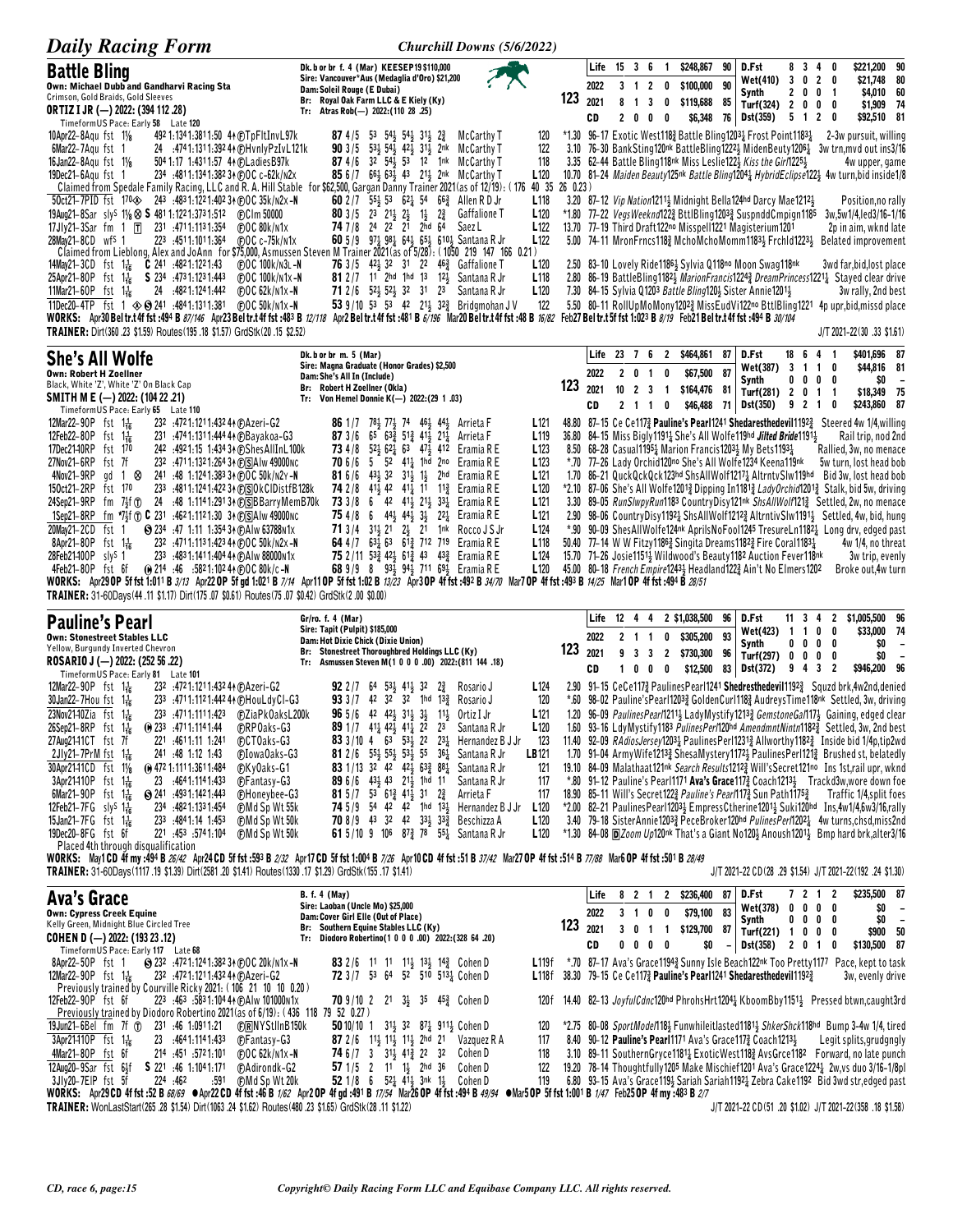Churchill Downs (5/6/2022)

| Daily Kacing Form                                                                                                                                                                                                                      | Churchill Downs $(5/0/2022)$                                                                                                                                |                          |                |                |                          |                                                                                                                                                                                                |                           |                |                                 |                                                                                                        |
|----------------------------------------------------------------------------------------------------------------------------------------------------------------------------------------------------------------------------------------|-------------------------------------------------------------------------------------------------------------------------------------------------------------|--------------------------|----------------|----------------|--------------------------|------------------------------------------------------------------------------------------------------------------------------------------------------------------------------------------------|---------------------------|----------------|---------------------------------|--------------------------------------------------------------------------------------------------------|
| 73 LEGENDARY RACING E3                                                                                                                                                                                                                 | <b>JOIN THE RIDE</b><br>OF YOUR FAVORITE<br>THOROUGHBRED STARS!<br><b>LEARN MORE @ WWW.OPENSTABLE.IO</b>                                                    |                          |                |                |                          |                                                                                                                                                                                                |                           |                |                                 | <b>Digital Collectibles</b><br>$(NFTs) + Real Life$<br>Interaction & Info +<br><b>Real Memorabilia</b> |
| <b>Churchill Downs</b>                                                                                                                                                                                                                 |                                                                                                                                                             |                          |                |                |                          | Alysheba-G2                                                                                                                                                                                    |                           |                | $11_{16}$ MILE                  |                                                                                                        |
| Four Year Olds And Upward.                                                                                                                                                                                                             | $\frac{17}{16}$ MILES(1:41) THE ALYSHEBA S. PRESENTED BY SENTIENT JET. Grade II. Purse \$500,000 For                                                        |                          |                |                |                          |                                                                                                                                                                                                |                           | START A        |                                 |                                                                                                        |
| Post time: 2:09 ET                                                                                                                                                                                                                     | Wagers: Exacta, Trifecta, Superfecta, Double, Pick 3, Pick 5                                                                                                |                          |                |                |                          |                                                                                                                                                                                                |                           |                |                                 | Beyer par: NA                                                                                          |
|                                                                                                                                                                                                                                        | Dk. b or br h. 5 (Apr)                                                                                                                                      |                          |                | Life 12 4 1    |                          | 2 \$1,312,500 102                                                                                                                                                                              | D.Fst                     | $10 \t2 \t1$   | $\mathbf{2}$                    | \$1,065,500 102                                                                                        |
| <b>Max Player</b><br>Own: George E Hall and Annestes Racing Cor                                                                                                                                                                        | Sire: Honor Code (A.P. Indy) \$20,000<br>Dam: Fools in Love (Not For Love)                                                                                  |                          | 2021           |                | 5 2 0                    | $\mathbf{0}$<br>\$817,500 102                                                                                                                                                                  | Wet(368)                  | $\overline{2}$ | 2 0 0                           | \$247,000 101                                                                                          |
| Fluorescent Pink, Orange Hoops                                                                                                                                                                                                         | Br: K & G Stables (Ky)                                                                                                                                      | 118                      | 2020           | 5 <sub>1</sub> | 0 <sub>2</sub>           | \$459,000 99                                                                                                                                                                                   | Synth<br>Turf(289) 0      | $0\quad 0$     | $0\quad 0$<br>$0\quad 0\quad 0$ | \$0<br>\$0<br>$\overline{\phantom{a}}$                                                                 |
| SANTANA R JR (-) 2022: (284 48 .17)<br>TimeformUS Pace: Early 85 Late 100                                                                                                                                                              | Tr: Asmussen Steven M(1 0 0 0 .00) 2022: (811 144 .18)                                                                                                      |                          | CD             |                | 1 0 0 0                  | \$90,000                                                                                                                                                                                       | Dst(346)<br>95            |                | $0\ 0\ 0\ 0$                    | \$0                                                                                                    |
| 6Nov2142Dmr fst 11/4<br>453 1:10 1:351 1:592 34 BCClasic-G1                                                                                                                                                                            | <b>85</b> 8/8 73 64 810 814 820 1 Santana R Jr                                                                                                              |                          |                |                |                          | 126b 13.00 89 - KnicksGo12623 MedinaSpirit1223 EssentilQulity1221 Off bit slow, 4wd turns                                                                                                      |                           |                |                                 |                                                                                                        |
| 4Sep2142Sar fst 11/4<br>S 483 1:13 1:373 2:022 34 Jky Clb GC-G1                                                                                                                                                                        | 102 2/6 2 23 23 11 14 Santana R Jr                                                                                                                          | 126 b                    |                |                |                          | 3.80 92-12 Max Player1264 Happy Saver126 <sup>1</sup> Forza Di Oro126 <sup>1</sup>                                                                                                             |                           |                |                                 | 2-3p, ask 1/4, drew away                                                                               |
| 3Jly2140Bel sly <sup>S</sup> 11/ <sub>4</sub><br>S 473 1:113 1:354 2:014 44 Suburbn-G2<br>14May21-12Pim fst 1 - 1<br>473 1:112 1:353 1:541 34 PimSpcI-G3                                                                               | 101 5/6 22 21 31 24 1nk Santana R Jr<br>88 5/10 96 873 761 610 68<br>Santana R Jr                                                                           | 122 b                    |                |                |                          | 120b 11.80 88-21 Max Player120nk Mystic Guide12423 Happy Saver124nk<br>6.80 87-08 Last Judgment 1221 $\frac{3}{4}$ Modernist 122nk Fearless 1244 $\frac{1}{4}$                                 |                           |                |                                 | 4w 1/4, up 1/16, game<br>4wd,mild mv,flttnd                                                            |
| ft $*1\frac{1}{8}$<br>LH 1:492 44 Saudi Cup-G1<br>20Feb21 K. Abdulaziz (KSA)                                                                                                                                                           | 14 1124 Barzalona M                                                                                                                                         | 126                      | $\overline{a}$ |                |                          | Mishriff1261 Charlatan12661 Great Scot1261                                                                                                                                                     |                           |                |                                 |                                                                                                        |
| Timeform Rating: 85<br>Stk 20000000                                                                                                                                                                                                    |                                                                                                                                                             |                          |                |                |                          |                                                                                                                                                                                                |                           |                |                                 | No threat                                                                                              |
| 30ct20-11Pim fst 136<br>473 1:111 1:343 1:531<br>Preaknes-G1<br>5Sep2044CD fst 11/4<br>462 1:1011:35 2:003 KyDerby-G1                                                                                                                  | 90 8/11 98 107 $\frac{3}{4}$ 105 $\frac{3}{4}$ 612 511 $\frac{1}{4}$ Lopez P<br>95 1/15 12111312 1184 1094 57 Santana R Jr                                  |                          |                |                |                          | L126b 11.50 94 - Swiss Skydiver123nk Authentic12693 Jesus' Team126hd In tight st, angl, tryng<br>L126b 19.60 104-02 Authentic1261 $\frac{1}{4}$ Tiz the Law1262 Mr. Big News1261 $\frac{3}{4}$ |                           |                |                                 | 5w between, churned                                                                                    |
| Previously trained by Rice Linda 2020 (as of 8/8): (256 43 39 45 0.17)                                                                                                                                                                 |                                                                                                                                                             |                          |                |                |                          |                                                                                                                                                                                                |                           |                |                                 |                                                                                                        |
| 8Aug2041Sar fst 11/4<br>4811:1141:3622:004 Travers-G1<br>20Jun20-10Bel fst 11/8<br>46 1:094 1:342 1:462<br>Belmont-G1                                                                                                                  | 99 3 / 7 63 2 66 53 4 58 4 37 4<br>Rosario J<br><b>92</b> 3/10 910 96 $\frac{1}{4}$ 8 <sup>7</sup> 56 $\frac{1}{2}$ 35 $\frac{1}{4}$ Rosario J              |                          |                |                |                          | L126b 11.40 93-08 Tiz the Law 1265 3 Caracaro 1262 Max Player 1262<br><b>L126b</b> 14.20 96 - Tiz the Law1263 $\frac{3}{2}$ Dr Post1261 $\frac{1}{2}$ Max Player1262 $\frac{1}{2}$             |                           |                |                                 | 4w upper, mild bid<br>2w turn, fan 7w upper                                                            |
| $1$ Feb20-8Agu fst $1\frac{1}{8}$<br>$C$ 49 1:1341:4011:534<br>Withers-G3                                                                                                                                                              | 86 3/8 634 513 63 34 134 Davis D                                                                                                                            |                          |                |                |                          | L118b 5.40 78-25 Max Player11831 Shotski1231 Portos1181                                                                                                                                        |                           |                |                                 | 5-4w pursuit, edged cl                                                                                 |
| 17Dec19-3Prx sly <sup>s</sup> 1<br>241 4841.1441.404<br>Md Sp Wt 48k                                                                                                                                                                   | 72 3/6 53 53 2hd 1 <sup>1</sup> 14 <sup>1</sup> Rodriguez A R                                                                                               |                          |                |                |                          | L119b *1.00 75-30 $MaxPlyer1194\frac{1}{4} Irish Cork1195\frac{3}{4} Violent Turbulence1195\frac{1}{4} 4w bid turn, drew chr$                                                                  |                           |                |                                 |                                                                                                        |
| 12Nov19-5Prx fst 1<br>24 :4931:1541:432 Md Sp Wt 45k<br>WORKS: May1CD 4f my :511 B 36/42 Apr24 CD 5f fst 1:012 B 17/32 Apr17 CD 5f fst 1:011 B 15/26 Apr11 CD 5f fst 1:004 B 2/6 Apr4 CD 5f fst 1:01 B 3/5 Mar25 FG 5f fst 1:01 B 5/15 | 68 7 / 7 $68\frac{1}{2}$ 611 47 $23\frac{1}{2}$ $2\frac{1}{2}$ Rodriguez A R                                                                                | L <sub>119</sub>         |                |                |                          | 5.50 61-43 Ashraq1193 Max Player11943 Violent Turbulence1196                                                                                                                                   |                           |                |                                 | <b>Finished well</b>                                                                                   |
| TRAINER: +180Days(174.19 \$1.51) Dirt(2581.20 \$1.41) Routes(1330.17 \$1.29) GrdStk(155.17 \$1.41)                                                                                                                                     |                                                                                                                                                             |                          |                |                |                          |                                                                                                                                                                                                |                           |                |                                 | J/T 2021-22 CD(125 .18 \$1.17) J/T 2021-22(544 .20 \$1.45)                                             |
| Weyburn                                                                                                                                                                                                                                | Dk. b or br c. 4 (Apr)                                                                                                                                      |                          | Life           | 9 3 2          |                          | 0 \$418,660 102                                                                                                                                                                                | D.Fst                     |                | 7 2 1 0                         | \$358,660 102                                                                                          |
| <b>Own: Chiefswood Stables</b>                                                                                                                                                                                                         | Sire: Pioneerof the Nile (Empire Maker) \$110,000<br>Dam: Sunday Affair (A.P. Indy)                                                                         |                          | 2022           | $1 \t1 \t0$    |                          | \$60,140 102<br>0                                                                                                                                                                              | Wet(383)<br>Synth         | 2 1 1 0        | $0\ 0\ 0\ 0$                    | \$60,000 81<br>\$0                                                                                     |
| White And Kelly Green Halves, Yellow<br>GAFFALIONE T (6 2 0 3 .33) 2022: (534 101 .19)                                                                                                                                                 | Br: Chiefswood Stables Limited (Ont-C)<br>Tr: Walsh Brendan P(-) 2022: (190 30 .16)                                                                         | 118                      | 2021           | 5 <sub>1</sub> |                          | 0<br>\$296,000<br>95                                                                                                                                                                           | Turf(319) 0 0 0 0         |                |                                 | \$0<br>$\overline{\phantom{a}}$                                                                        |
| TimeformUS Pace: Early 101 Late 89                                                                                                                                                                                                     |                                                                                                                                                             |                          | CD             |                | $0\quad 0\quad 0\quad 0$ | \$0                                                                                                                                                                                            | Dst(380)                  | 1010           |                                 | \$30,000 91                                                                                            |
| C 214 :4341:09 1:222 44 SirShkltnB100k<br>2Apr2240GP fst 7f<br>Hand timed Previously trained by Jerkens James A 2021 (as of 9/25): (74 9 8 14 0.12)                                                                                    | $52\frac{3}{4}$ 3nk $12\frac{1}{2}$ Gaffalione T<br>1023/88<br>73                                                                                           | 118 b                    |                |                |                          | 4.30 93-10 Weyburn1182 <sup>1</sup> / <sub>2</sub> Collaborate118 <sup>1</sup> / <sub>2</sub> Fortin Hill118 <sup>1</sup> / <sub>2</sub>                                                       |                           |                |                                 | Dug in 4w1/8, drw clear                                                                                |
| 25Sep21-12Prx fst 11/8<br>47 1:1031:3541:483<br>PaDerby-G1                                                                                                                                                                             | 65 3/8 31 32 31 4 619 830 4 Lopez P                                                                                                                         |                          |                |                |                          | 124b 15.50 80 - HotRodChrl1242 <sub>2</sub> MdnghtBrbn1244 <sub>3</sub> Amrcnrvltn1222 <sub>2</sub> Close inside, stopped                                                                      |                           |                |                                 |                                                                                                        |
| 31Jly21-9Sar fst 11/8<br>472 1:11 1:362 1:494<br>JimDandy-G2                                                                                                                                                                           | 88 3/5 313 313 2hd 433 463 Ortiz I Jr                                                                                                                       | 120 b                    |                |                |                          | 5.90 79-14 EssentilQulity124} Keepmeinmind1202} Msquprd1204 3w 1st turn, weakened                                                                                                              |                           |                |                                 |                                                                                                        |
| 13Jun2140Mth fst $1\frac{1}{16}$<br>243 .4831:1221:443<br>PegasusL147k<br>3Apr2140Aqu fst 11/8<br>50 1:144 1:403 1:542<br>WoodMem-G2                                                                                                   | <b>91</b> 4/5 21 $2\frac{1}{2}$ 11 $2\frac{1}{2}$ 2nk Davis D<br>$2\frac{1}{2}$ $2\frac{1}{2}$ 43 McCarthy T<br>$858/9$ 21 $2\frac{1}{2}$                   | 122 b<br>123 b           |                |                |                          | 4.90 89-20 Mandaloun122nk Weyburn12223 Dr Jack116153<br>6.30 72-24 Bourbonic123hd DynmicOne12311 CrowdedTrde12313 3w 1st trn, outfinished                                                      |                           |                |                                 | Pressed, led, gamely                                                                                   |
| 6Mar21-9Aqu fst 1<br>241 :48 1:1241:383<br>Gotham-G3                                                                                                                                                                                   | $958/8$ $2\frac{1}{2}$ $2\frac{1}{2}$<br>2hd 2hd 1no McCarthy T                                                                                             |                          |                |                |                          | 118b 46.75 80-30 Weyburn118no CrowdedTrde1181 <sup>3</sup> HighlyMotivtd1203                                                                                                                   |                           |                |                                 | Attended 2p, gamely                                                                                    |
| 5Dec20-1Agu sly <sup>s</sup> 7f<br>231 .47 1:1221:252<br>Md Sp Wt 80k                                                                                                                                                                  | 69 6/7 1 1hd 2hd 13 113 Lezcano J                                                                                                                           |                          |                |                |                          | 119b *1.05 77-18 Weyburn11911 Officiating 11931 Cost Average 11911                                                                                                                             |                           |                |                                 | Dueled, clr, held well                                                                                 |
| 14Nov20-5Agugd 7f<br>224 :4641:1131:242 Md Sp Wt 80k<br>100ct20-6Bel fst 6f<br>224 :461 :58 1:104 Md Sp Wt 63k                                                                                                                         | <b>81</b> 2/11 4 2hd 2hd 21 21 21 Lezcano J<br>57 7 / 8 7 62 54 46 59 Lezcano J                                                                             | 119                      |                |                |                          | 119b 14.60 80-16 Wolfie's Dynaghost 1191, Weyburn 1191, Kid Cash 1194,<br>6.00 77-14 Nova Rags1193 Newbomb11913 Kid Cash11953                                                                  |                           |                |                                 | Dueled ins, ran on<br>6w upper, weakened                                                               |
| WORKS: Apr30 CD 4f fst :482 B 50/133 Apr23 CD 5f fst 1:014 B 38/70 Apr17 CD 4f fst :49 B 26/52 Mar25 PmM 4f fst :473 B 3/51 Mar18 PmM 5f fst 1:012 B 13/21 Mar11 PmM 4f fst :464 B 2/48                                                |                                                                                                                                                             |                          |                |                |                          |                                                                                                                                                                                                |                           |                |                                 |                                                                                                        |
| TRAINER: 20ffOver180(17.24 \$2.98) Sprint/Route (61.13 \$1.20) 31-60Days(271.14 \$1.28) WonLastStart(103.17 \$1.70) Dirt(253.18 \$1.86) Routes (429.16 \$1.51)                                                                         |                                                                                                                                                             |                          |                |                |                          |                                                                                                                                                                                                |                           |                |                                 | J/T 2021-22 CD(25 .20 \$1.22) J/T 2021-22(133 .19 \$1.82)                                              |
| <b>Militarist</b>                                                                                                                                                                                                                      | Gr/ro. h. 5 (Apr)                                                                                                                                           |                          | Life           |                |                          | 10 2 0 2 \$133,855 93                                                                                                                                                                          | D.Fst                     |                | 5001                            | \$49,025 93                                                                                            |
| Own: J and J Stables and Priscilla Vaccare                                                                                                                                                                                             | Sire: Liam's Map (Unbridled's Song) \$40,000<br>Dam: Hay Jude (Wavering Monarch)                                                                            |                          | 2022           |                | 1000                     | 82<br>\$5,700                                                                                                                                                                                  | Wet(369) 1 0 0 0<br>Synth |                | $0\ 0\ 0\ 0$                    | \$6,000 86<br>SO.                                                                                      |
| Fluorescent Orange, Black Stripes, Black<br><b>ORTIZ J L (-) 2022: (415 88 .21)</b>                                                                                                                                                    | Br: Carlo E Vaccarezza (Ky)<br>Tr: Vaccarezza Carlo(-) 2022: (18 4 .22)                                                                                     |                          | 118 2021       |                | 4 1 0 1                  | \$78,925<br>93                                                                                                                                                                                 | Turf(284) 4 2 0 1         |                |                                 | \$78,830 86                                                                                            |
| TimeformUS Pace: Early 77 Late 108                                                                                                                                                                                                     |                                                                                                                                                             |                          | CD             |                | 2 0 0 0                  | \$38,895                                                                                                                                                                                       | 93 Dst(343)               | 2000           |                                 | \$8,070 82                                                                                             |
| Entered 7May22-13 CD<br>234 :4821:1311:44 41 OC 62k/N2x -N<br>13Apr22–7Kee fst $1\frac{1}{16}$                                                                                                                                         | <b>82</b> 5/9 64 63 54 58 48 to Ortiz JL                                                                                                                    | L <sub>118</sub>         |                |                |                          | 4.80 75-23 BuckMoon1181 <sup>1</sup> / <sub>2</sub> StageRaider1185 <sup>1</sup> / <sub>2</sub> LughingBoy1181 <sup>1</sup> / <sub>4</sub> 2p, drivn btw3/8, mildly                            |                           |                |                                 |                                                                                                        |
| 26Nov2141CD fst 11/8<br>48 1:1131:3611:49 34 Clark-G1                                                                                                                                                                                  | <b>93</b> 7/8 42 53 55 44 44 H <sub>2</sub> Bejarano R                                                                                                      | 121                      |                |                |                          | 86.90 86-10 Maxfield123} HappySver1213 MidnightBourbon11811 3p1st, 6p upr, flattened                                                                                                           |                           |                |                                 |                                                                                                        |
| 300ct21-9Kee sly <sup>S</sup> 11/8<br>S 481 1:122 1:37 1:501 34 Fayette-G2                                                                                                                                                             | 86 2/8 31 <sup>1</sup> / <sub>2</sub> 41 <sup>1</sup> / <sub>2</sub> 64 <sup>1</sup> / <sub>2</sub> 711 513 Garcia M                                        | 121 f                    |                |                |                          | 39.70 75-30 Independnc $\overline{H}$ II1217 $\frac{1}{4}$ CodofHonor1211 KingFury1202 $\frac{3}{4}$ Instaded 3/8 by tired                                                                     |                           |                |                                 |                                                                                                        |
| 28Aug21-3EIP gd 1 (T)<br>241 :4711:1111:35 34 Alw 52000 N1x<br>31Jly21-7EIP fm $1\frac{1}{16}$ ①<br>24 :474 1:121 1:411 34 Alw 51824 N1x                                                                                               | <b>86</b> 6/6 54 54 52 2hd 11 <sup>3</sup> Garcia M<br><b>82</b> 2/8 $75\frac{1}{4}$ 75 $\frac{1}{4}$ 84 $\frac{3}{4}$ 64 33 $\frac{1}{4}$ Hernandez B J Jr | L123<br>L <sub>123</sub> |                |                |                          | *.70 88-20 Militarist12313 Hawk of War12513 Optimus Kat118hd 2w, bid 3w upr, good kck<br>*1.90 85-19 Perjury Trap12313 News Break12313 Militarist123nk                                         |                           |                |                                 | Stdy1/4,6w upr,rallied                                                                                 |
| 9Jly20-9Kee gd 1 <sup>1</sup> <sub>16</sub> 1<br>23 :4621:1211:43 34 Md Sp Wt 69k                                                                                                                                                      | 86 9/12 88 812 87 11 131 Geroux F                                                                                                                           | L <sub>118</sub>         |                |                |                          | 3.30 88-19 Militarist11833 Mud Pie1181 Pine Knoll11833                                                                                                                                         |                           |                |                                 | Bumped st, drew away                                                                                   |
| 30May20-8CD fst 1 <sup>1</sup> <sub>16</sub><br>234 :4721:1141:433 34 Md Sp Wt 80k                                                                                                                                                     | 77 10/11 31 42 42 53 53 Geroux F                                                                                                                            | L <sub>118</sub>         |                |                |                          | 11.30 84-15 What a Country 1181 <sub>4</sub> Bear Alley 118 <sub>4</sub> Bakers Bay 1251 Chased duel, leveld off                                                                               |                           |                |                                 |                                                                                                        |
| $2Feb20-3GP$ qd 1 $(f)$<br>1:38 <sup>2</sup> Md Sp Wt 43k                                                                                                                                                                              | 67 8/12 116 1174 95 78 674 Bravo J                                                                                                                          | L <sub>120</sub>         |                |                |                          | 4.50 61-30 FncyLiquor120hd Counterstrike1202 ProvenStrtegies1204 Passed tiring foes                                                                                                            |                           |                |                                 |                                                                                                        |
| 11Jan20-6GP fst 1<br>233 :46 1:10 1:35<br>Md Sp Wt 43k<br>8Dec19-5GP fst 7f<br>Md Sp Wt 40k<br>221 .45 1.0921.23                                                                                                                       | 65 3/10 31 <sup>1</sup> / <sub>2</sub> 43 <sup>1</sup> / <sub>2</sub> 69 614 516 Landeros C<br>75 10/10 5 741 761 481 331 Landeros C                        | L <sub>120</sub><br>L120 |                |                |                          | 3.90 81-08 Caracaro1206 Spa City12011 Don Bourbon12071<br>18.20 81-10 <i>Premier Star</i> 1201 <sup>3</sup> Caracaro1201 <sup>3</sup> Militarist1205 <sup>1</sup> / <sub>4</sub>               |                           |                |                                 | Chased early, drop back<br>3-4w, lug in uppr, rally                                                    |
| WORKS: Apr29 Kee 5f fst 1:001 B 2/25 Apr23 Kee 4f fst :493 B 60/94 Apr7 Kee 4f my :484 B 2/11 Apr2 Kee 5f fst 1:02 B 13/35 Mar26 PmM 5f fst 1:01 B 6/23 Mar20 PmM 5f fst 1:013 B 6/7                                                   |                                                                                                                                                             |                          |                |                |                          |                                                                                                                                                                                                |                           |                |                                 |                                                                                                        |
| TRAINER: 20ff45-180(13.08 \$1.32) Dirt(34.21 \$5.73) Routes(52.13 \$1.52) GrdStk(5.00 \$0.00)                                                                                                                                          |                                                                                                                                                             |                          |                |                |                          |                                                                                                                                                                                                |                           |                |                                 | J/T 2021-22(2 .00 \$0.00)                                                                              |
|                                                                                                                                                                                                                                        |                                                                                                                                                             |                          |                |                |                          |                                                                                                                                                                                                |                           |                |                                 |                                                                                                        |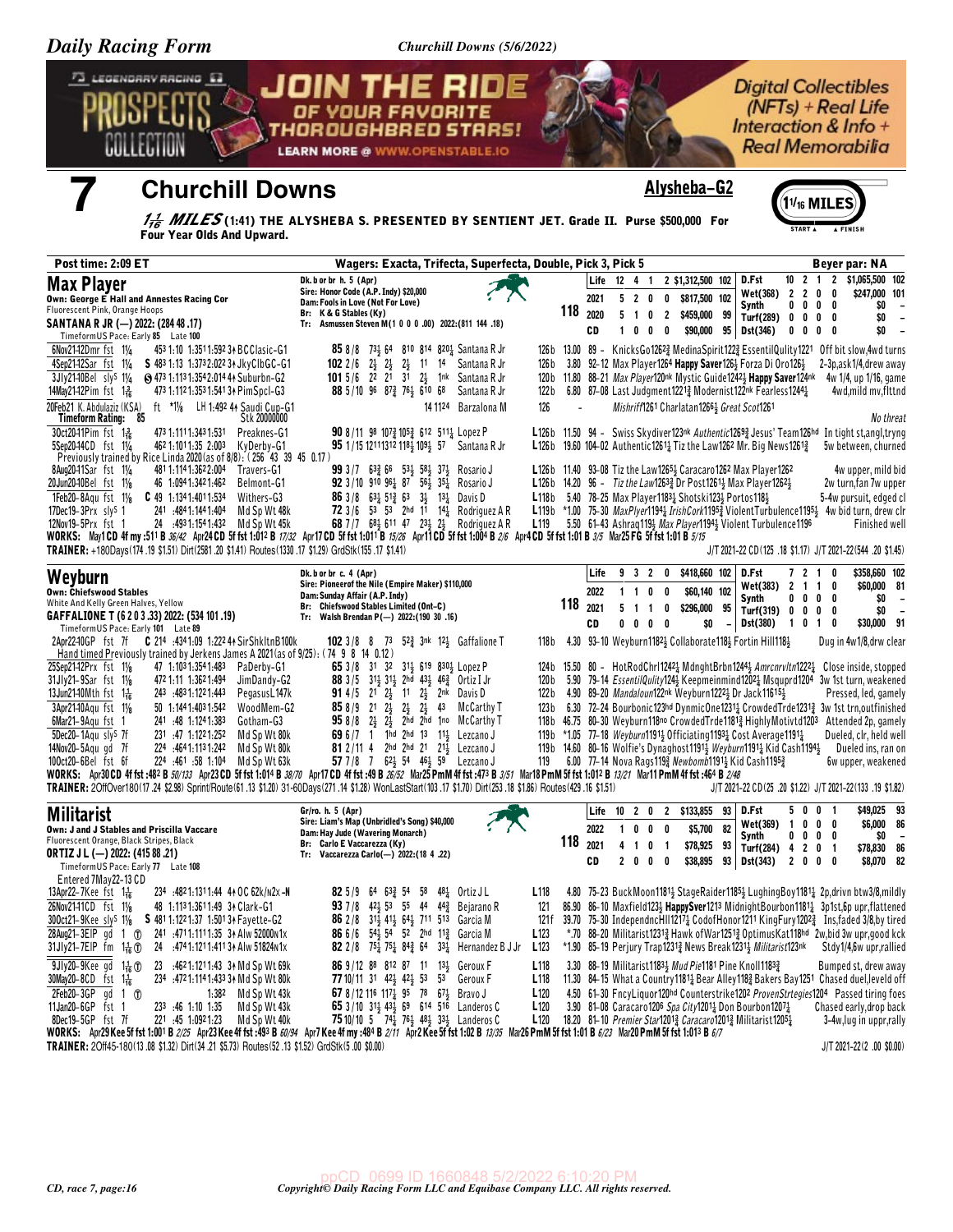| <b>Daily Racing Form</b>                                                                                                                                                                                                                                                                                                                                                                                                                                                                                                                                                                                                                                                  | Churchill Downs (5/6/2022)                                                                                                                                                                                                                                                                                                                                                                                                                                                                                                                                                                                                                                                                                                                                                                                                                                        |     |                            |                                                       |                                    |                               |                                                                                                        |    |                                                                                                                                                                                                                                                                                                                          |                            |                                      |                                                                 |                                                                                                                                                                                                                                                                                                                                                                                                                                                                                                                                                                                                                                               |
|---------------------------------------------------------------------------------------------------------------------------------------------------------------------------------------------------------------------------------------------------------------------------------------------------------------------------------------------------------------------------------------------------------------------------------------------------------------------------------------------------------------------------------------------------------------------------------------------------------------------------------------------------------------------------|-------------------------------------------------------------------------------------------------------------------------------------------------------------------------------------------------------------------------------------------------------------------------------------------------------------------------------------------------------------------------------------------------------------------------------------------------------------------------------------------------------------------------------------------------------------------------------------------------------------------------------------------------------------------------------------------------------------------------------------------------------------------------------------------------------------------------------------------------------------------|-----|----------------------------|-------------------------------------------------------|------------------------------------|-------------------------------|--------------------------------------------------------------------------------------------------------|----|--------------------------------------------------------------------------------------------------------------------------------------------------------------------------------------------------------------------------------------------------------------------------------------------------------------------------|----------------------------|--------------------------------------|-----------------------------------------------------------------|-----------------------------------------------------------------------------------------------------------------------------------------------------------------------------------------------------------------------------------------------------------------------------------------------------------------------------------------------------------------------------------------------------------------------------------------------------------------------------------------------------------------------------------------------------------------------------------------------------------------------------------------------|
| <b>Soy Tapatio</b><br><b>Own: Mercado Racing LLC</b><br>Blue And Yellow Halves, Blue And Yellow<br>PRAT F (2000.00) 2022: (304 86.28)<br>TimeformUS Pace: Early 108 Late 88                                                                                                                                                                                                                                                                                                                                                                                                                                                                                               | Dk b/br g(01.14.21) 4 (Mar) KEEJAN19 \$5,000<br>Sire: Not This Time (Giant's Causeway) \$75,000<br>Dam: Rum Punch (Street Hero)<br>Br: Miklin Stables LLC & Five Fillies LLC (Ky)<br>Tr: 0'Neill Doug(-) 2022: (215 41 .19)                                                                                                                                                                                                                                                                                                                                                                                                                                                                                                                                                                                                                                       | 118 | Life<br>2022<br>2021<br>CD | 8<br>4<br>$\overline{2}$<br>4 M<br>$0\quad 0$         | 20<br>$\pmb{0}$<br>0<br>$0\quad 0$ | -1<br>$\overline{2}$          | 3 \$110,620 94<br>\$90,740 93<br>\$19,880 94<br>\$0                                                    |    | D.Fst<br>Wet(396)<br>Synth<br>Turf(348) 0<br>Dst(395)                                                                                                                                                                                                                                                                    | 0<br>0                     | 8 <sub>2</sub><br>0<br>0<br>0<br>220 | 0<br>-3<br>$0\quad 0$<br>0<br>0<br>0<br>0<br>0                  | 94<br>\$110,620<br>\$0<br>$\overline{\phantom{a}}$<br>\$0<br>$\overline{\phantom{a}}$<br>\$0<br>$\overline{\phantom{a}}$<br>\$81,600 93                                                                                                                                                                                                                                                                                                                                                                                                                                                                                                       |
| 224 :4621:1031:37 44 OC 100k/n2x-N<br>2Apr22-6SA fst 1<br>5Mar2241SA fst 11/4<br>454 1:111 1:371 2:031 44 SAH-G1<br>18Feb22-6SA fst $1\frac{1}{16}$<br>234 :4821:1311:454 44 OC 50k/n1x -N<br>8Jan22-2SA $fst = 1\frac{1}{16}$<br>S 23 :4631:1121:4434 Md Sp Wt 67k<br>$26Dec21-4SA$ fst $6\frac{1}{2}f$<br>214 :45 1:0931:16 3 Md Sp Wt 68k<br>12Dec2140LRC fst 1<br>23 :4641:1121:36 31 Md Sp Wt 53k<br>28Nov21-2Dmr fst 1<br>223 .4711:1211:372 34 Md Sp Wt 71k<br>12Nov21-4Dmr fst 6f<br>213 :441 :5611:082 34 Md Sp Wt 71k<br>TRAINER: 31-60Days(310.12 \$0.79) Dirt(410.16 \$1.56) Routes(348.14 \$1.11) GrdStk(67.06 \$0.50)                                       | 86 4/5 55 55 53 54 55 34<br>Herrera D A5<br>68 4/7 41 <sup>1</sup> / <sub>2</sub> 74 77 <sup>1</sup> / <sub>2</sub> 717 726 <sup>1</sup> / <sub>4</sub> Herrera D A<br><b>90</b> 5/6 64 52 $\frac{1}{2}$ 43 34 11 Herrera D A <sup>5</sup><br>11 13<br><b>93</b> 1/5 11 $1\frac{1}{2}$<br>16 $\frac{1}{4}$ Herrera D A <sup>5</sup><br>L119b<br>94 3 /7 4 43 42 44<br>35<br>Ortiz J L<br>81 7/8 $85\frac{1}{4}$ 84 $41\frac{1}{4}$ 33 32<br>Herrera D A5<br>78 7 / 7 6 5 4 6 3 6 3 5 6 4 4<br>Hernandez J J<br>63 7/7 6 673 593 610 5113 Rispoli U<br>WORKS: Apr30Kee 6f fst 1:13 B 1/1 Apr23Kee 5f fst 1:004 B 7/35 Apr15Kee 4f fst :483 B 15/71 Mar27SA 4f fst :523 H 58/59 Mar20SA 4f fst :481 H 14/61 Feb12SA 5f fst 1:01 Hg 15/51                                                                                                                            |     |                            |                                                       |                                    |                               | L122b 10.50 85-12 Shaaz1221 Hopkins12241 Soy Tapatio12241                                              |    | L117b 5.30 84-17 Shaaz1222 $\frac{3}{4}$ Vittorio 1221 $\frac{1}{4}$ Soy Tapatio 1171 $\frac{1}{4}$<br>116b 23.10 66-11 Express Train124hd Warrant1219 Stilleto Boy1211}                                                                                                                                                 |                            |                                      |                                                                 | Wide trip, gained 3rd<br>Steadied btwn early<br>L117b *1.60 80-20 SoyTapatio1171 MongolinFord12214 DivineArmor12214 3-5w,4w,inhaled foe<br>2.40 86-20 SoyTaptio1196 <sub>4</sub> AmericnAdmirl1241 <sub>4</sub> Invisible Wr12419 Pace, cleared, drew off<br>Bumpd st,ins, clear 3rd<br>L115b 5.10 88-15 DiscoBall124hd AmericanAdmiral1202 SoyTptio11531 Bpd st, closd in, evenly<br>L122b 32.90 88-10 Whosthe Star122nk Todys Flvor12231 Invisible Wr1221 Hop st, stdy 3/8, wd trp<br>L122b 30.20 87-03 EssentialWager1221 TodaysFlavor12243 DiscoBall12421 Off slw,4-2wd,no rally<br>J/T 2021-22 CD(1.00 \$0.00) J/T 2021-22(47.17 \$0.77) |
| <b>Olympiad</b><br><b>Own: Grandview Equine Cheyenne Stables LLC</b><br>Royal Blue, Gold Chevron, Gold Stars On<br>ALVARADO J (-) 2022: (421 56 .13)<br>TimeformUS Pace: Early 107 Late 88                                                                                                                                                                                                                                                                                                                                                                                                                                                                                | B. c. 4 (Feb) KEESEP19 \$700,000<br>Sire: Speightstown (Gone West) \$90,000<br>Dam: Tokyo Time (Medaglia d'Oro)<br>Br: Emory A Hamilton (Ky)<br>Tr: Mott William I(1 0 0 1 .00) 2022: (171 34 .20)                                                                                                                                                                                                                                                                                                                                                                                                                                                                                                                                                                                                                                                                | 120 | Life<br>2022<br>2021<br>CD | 8 5 1<br>$3 \quad 3 \quad 0$<br>$3 \quad 1$<br>0<br>0 | -1<br>0                            | $\mathbf{1}$<br>0<br>0<br>- 0 | \$648,440 105<br>\$483,000 103<br>\$117,200 105<br>\$0                                                 |    | D.Fst<br>Wet(455)<br>Synth<br>Turf(338)<br>Dst(381)                                                                                                                                                                                                                                                                      | 85<br>0<br>0<br>$0\quad 0$ | 0<br>0<br>2 2 0                      | $\overline{1}$<br>-1<br>$0\quad 0$<br>$0\quad 0$<br>0<br>0<br>0 | \$648,440 105<br>\$0<br>$\overline{\phantom{a}}$<br>\$0<br>$\overline{\phantom{m}}$<br>\$O<br>$\overline{\phantom{a}}$<br>\$183,000 102                                                                                                                                                                                                                                                                                                                                                                                                                                                                                                       |
| 26Mar22-9FG fst 11/8<br>471 1:112 1:353 1:473 44 Nw OrlCl-G2<br>19Feb22-10FG fst $1\frac{1}{16}$<br>S 24 :48 1:1221:42 4 Mnshaft-G3<br>15Jan22-9GP $f$ st $1\frac{1}{16}$<br>243 483 1:122 1:422 44 OC 62k/c-N<br>4Dec21–10Aqu fst<br>23 :46 1:1011:363 34 Cigar MiH-G1<br>-1<br>140ct21-8Kee fst 7f<br>S 224 :46 1:10 1:214 34 Alw 85920 N1x<br>4Sep2140Sar fst 6 <sup>1</sup><br>212 :44 1:0741:141 34 Alw 103000 N1x<br>5Sep20-5Sar fst 7f<br>224 :4611:1021:223 Md Sp Wt 72k<br>1Aug20-1Sar fst 6f<br>223 :46 :5741:094 Md Sp Wt 72k<br>TRAINER: 31-60Days(311.19 \$1.69) WonLastStart(126.28 \$1.86) Dirt(407.23 \$1.72) Routes(486.18 \$1.48) GrdStk(140.19 \$1.67) | L <sub>122</sub><br><b>103</b> 2/6 $2\frac{1}{2}$ 22<br>21<br>12} 12 Alvarado J<br>21<br>$2\frac{1}{2}$<br>1hd 121 Alvarado J<br>L <sub>118</sub><br>1023/821<br>$2\frac{1}{2}$<br>$2\frac{1}{2}$<br>12 $17\frac{1}{4}$ Alvarado J<br><b>101</b> 4/6 21<br>L <sub>120</sub><br><b>97</b> 7/8 $3\frac{1}{2}$ $31\frac{1}{2}$ $64\frac{1}{4}$ $64\frac{1}{2}$ $44\frac{1}{2}$<br>115<br>Ortiz I Jr<br>$1\frac{1}{2}$ 11 $11\frac{1}{2}$ $1\frac{1}{2}$<br>L <sub>118</sub><br>984/103<br>Prat F<br>441 34 241 241 Alvarado J<br>1055/106<br>L <sub>120</sub><br><b>82</b> $5/9$ 3 31 31 11 $\frac{12}{3}$ Alvarado J<br>119f<br>68 4/9 7 64 65 58 39 Alvarado J<br>120 f<br>WORKS: Apr30 CD 4f fst :482 B 50/133 • Apr22 Pay 5f fst 1:014 B 1/5 Apr15 Pay 4f fst :492 B 5/20 Apr8 Pay 4f fst :494 B 6/22 Mar19 Pay 4f fst :493 B 16/39 Mar11 Pay 5f fst 1:022 B 1/2 |     |                            |                                                       |                                    |                               | *.90 92-15 Olympiad1181 Milliken12081 Notary1193<br>7.30 95-08 Baby Yoda11841 Olympiad1206 Ducale12031 |    | *.60 108-01 Olympiad1222 Proxy11823 Promise Keeper11811<br>*.60 93–15 $Olympd1207\frac{1}{4}$ Cowboy Dplomcy 1201 Hghst Honrs 1202 $\frac{1}{4}$                                                                                                                                                                         |                            |                                      |                                                                 | Stalkd 2wd, cleard upr<br>*1.00 103-02 Olympiad1182 5 Silver Prospector1181 Miles D122nk Prompt 2w, led1/8, edged<br>Stalk 3-2wd.mild drive<br>9.60 85-18 Amricnrvolution117 <sup>1</sup> Following S1192 <sup>1</sup> Plinsmn1191 <sup>1</sup> Clippd behind3/4,6w1/4<br>Cleared, game, tenacious<br>3-4wide turn.no match<br>*2.15 89-09 Olympiad11923 CaddoRiver1192 GretestHonour11923 3-4w pursuit, edged cl<br>*1.70e 80-12 ReinvestmentRisk12073 Windcracker1202 Olympid1202 Ins to 5/16,4w1/8,rlly<br>J/T 2021-22(304 .16 \$1.12)                                                                                                     |
| <b>Fulsome</b>                                                                                                                                                                                                                                                                                                                                                                                                                                                                                                                                                                                                                                                            | <b>B. c. 4 (Apr)</b>                                                                                                                                                                                                                                                                                                                                                                                                                                                                                                                                                                                                                                                                                                                                                                                                                                              |     | Life                       | 11<br>6                                               | - 1                                | 1                             | \$879,324                                                                                              |    | 99 D.Fst                                                                                                                                                                                                                                                                                                                 |                            | 64                                   | 0                                                               | \$776,610 99                                                                                                                                                                                                                                                                                                                                                                                                                                                                                                                                                                                                                                  |
| Own: Juddmonte<br>Green, Pink Sash, White Sleeves, Pink<br>GEROUX F (2010.00) 2022: (204 30 .15)<br>TimeformUS Pace: Early 75 Late 122                                                                                                                                                                                                                                                                                                                                                                                                                                                                                                                                    | Sire: Into Mischief (Harlan's Holiday) \$250,000<br>Dam: Flourish (Distorted Humor)<br>Juddmonte Farms Inc (Ky)<br>Br:<br>Tr: Cox Brad H(-) 2022:(297 73 .25)                                                                                                                                                                                                                                                                                                                                                                                                                                                                                                                                                                                                                                                                                                     | 118 | 2022<br>2021<br>CD         | $1\quad1$<br>8<br>5<br>$1\quad1\quad0$                | 0<br>0                             | 0<br>-1<br>0                  | \$240,000<br>\$619,324 97                                                                              | 99 | Wet(437)<br>Synth<br>Turf(341) 4 1 1<br>\$91,140 97 Dst(398)                                                                                                                                                                                                                                                             |                            | $0\quad 0$<br>4 3 0                  | 1 1 0 0<br>0<br>- 0<br>0<br>-1                                  | \$49,714 90<br>\$0<br>$\overline{\phantom{a}}$<br>\$53,000 76<br>\$349,024 97                                                                                                                                                                                                                                                                                                                                                                                                                                                                                                                                                                 |
| 2Apr22-90P fst 1<br>223 :4541:1031:36244 OklwnMle-G3<br>25Sep21-12Prx fst 11/8<br>47 1:1031:3541:483<br>PaDerby-G1<br>24Aug21–11Prx fst<br>23 :4631:1141:452<br>SmrtyJns-G3<br>$1\frac{1}{16}$<br>7Jly2142Ind fst<br>\$24 .4811:1221:424<br>IndnaDby-G3<br>$1\frac{1}{16}$<br>29May21-9CD fst 1 <sup>1</sup> <sub>16</sub><br>233 :4831:1311:424<br>MattWinn-G3<br>1May21410P fst 11/8<br>481 1:124 1:374 1:50<br>OaklawnL300k                                                                                                                                                                                                                                            | <b>99</b> 7/9 910 96 $\frac{3}{4}$ 61 $\frac{3}{4}$ 2 $\frac{1}{2}$<br>1nk<br>Geroux F<br>$77\frac{1}{2}$<br>55<br>491<br>49<br>97 1/8<br>75<br>Geroux F<br>$55\frac{1}{2}$ 42 11<br>84 4/6<br>66<br>12<br>Geroux F<br>126 b<br>83 1/6 65 65 52 43<br>$35\frac{1}{2}$<br>Geroux F<br>L124b<br><b>97</b> 5/7 78 373 61 31 13 13<br>Geroux F<br>55 54<br>874/7<br>$62\frac{1}{4}$ 1hd 11 <sup>1</sup> / <sub>4</sub> Garcia M<br>L118b                                                                                                                                                                                                                                                                                                                                                                                                                              |     |                            |                                                       |                                    |                               | 120b *1.70 91-10 Fulsome12033 0 Besos11811 Helium 1231                                                 |    | L124b 8.40 97-07 Fulsome124nk Cezanne1242 Runnin' Ray12413<br>*.60 90-13 Fulsome1262 Alonzo1213 The King Cheek1262                                                                                                                                                                                                       |                            |                                      |                                                                 | Shuffld brk, 5w rally<br>124b 21.40 102 - HotRodChrl12421 MdnghtBorbn12441 Amrcnrvltn12221 Far back, angled out<br>Reserved, wide surge<br>*.40 89-08 MrWireless12433 Srmononthmount11813 Fulsom124hd 2-3w far,4p up,shift6p<br>Drove past, geared down                                                                                                                                                                                                                                                                                                                                                                                       |
| 10Apr21-4Kee sly <sup>S</sup> 1 <sup>1</sup> 6 & 3242 :4841:13 1:44<br>Alw 80494N1x<br>27Feb21-9FG fm *1-6 ① 241 :4911:14 1:45<br>BlackGoldB75k<br>16Jan21-7FG fm 11/8 1 49 1:1411:3831:502<br>Md Sp Wt 50k<br>19Dec20-3FG fm 1 (f) C 233 :4811:1321:37<br>Md Sp Wt 50k<br>8Nov20-6CD gd 1 (f) 233 :48 1:1321:374<br>Md Sp Wt 85k                                                                                                                                                                                                                                                                                                                                         | $3\frac{1}{2}$ 1hd $13\frac{1}{2}$<br><b>90</b> 1/6 32 31<br>L118 <sub>b</sub><br><b>Gaffalione T</b><br><b>76</b> 5/8 75 74<br>$63\frac{1}{2}$ $64\frac{1}{4}$ 43<br>Hernandez C J<br>L118b<br>74 10/14 1hd 2} 2hd 1hd 1nk<br>Geroux F<br>L120 b<br>72 4/14 753 743 861 751 431<br>L120<br>Geroux F<br>66 3/10 89 971 98 64 231 Geroux F<br>119<br>WORKS: Apr29CD 5f fst 1:011 B 24/43 @Apr22CD 6f fst 1:122 B 1/4 Apr15CD 4f fst :492 B 48/71 Mar27 FG 5f fst 1:011 B 14/22 Mar20 FG 5f fst 1:021 B 20/33 Mar13 FG 5f fst 1:022 B 19/37<br>TRAINER: 20ffOver180(41.27 \$1.44) 31-60Days(528.27 \$1.71) WonLastStart(304.29 \$2.00) Dirt(900.27 \$1.80) Routes(767.27 \$1.74) GrdStk(162.25 \$1.74)                                                                                                                                                              |     |                            |                                                       |                                    |                               |                                                                                                        |    | *1.30 89–08 <i>Fulsome</i> 1181 <sup>1</sup> <i>Warrant</i> 118no Game Day Play 124nk<br>2.10 83-18 $Fulsome1183\frac{1}{2} Ethical Judgement1182 Aviano1229\frac{1}{2}$<br>7.90 78–16 Royal Prince 18no Dyn O Mite 1181 <sup>3</sup> Palazzi 1221 <sup>1</sup><br>*1.60 93 - Palazzi1201 Hidden Enemy12023 Prairie120hd |                            |                                      |                                                                 | 3-4w bid1/4,long drive<br>Bid 1/4,Ing drv, cIrd<br>Rank erly, bmp5/8, 7w1/4<br>2.50 84-10 Fulsome120nk HotStoveLeague120} HiddenEnemy1201 3-4p turns, dueled lane<br>2-3w turns, altered 1/8<br>3.30 80-17 KittnsFirstlov1193 <sub>2</sub> Fulsom119 <sub>4</sub> BourbonHighwy119hd 2-3p trns,7p upr,rally<br>J/T 2021-22 CD(106 .21 \$1.48) J/T 2021-22(444 .25 \$1.78)                                                                                                                                                                                                                                                                     |
| <b>Happy Saver</b><br><b>Own: Wertheimer and Frere</b><br>Royal Blue, White Stripes, White<br>ORTIZ I JR (—) 2022: (394 112 .28)<br>TimeformUS Pace: Early 84 Late 103                                                                                                                                                                                                                                                                                                                                                                                                                                                                                                    | Ch. h. 5 (Mar)<br>Sire: Super Saver (Maria's Mon) \$900<br>Dam: Happy Week (Distorted Humor)<br>Br: Wertheimer et Frere (Ky)<br>Tr: Pletcher Todd A(-) 2022:(291 71 .24)                                                                                                                                                                                                                                                                                                                                                                                                                                                                                                                                                                                                                                                                                          | 118 | Life<br>2021<br>2020<br>CD | 4<br>4                                                | 4 1 2 1<br>0                       | 0                             | 8 5 2 1 \$705,300 103 D.Fst<br>\$431,900 99<br>\$273,400 103                                           |    | Wet(416) 1 0 0 1<br>Synth<br>Turf(241) 0 0 0 0<br>1 0 1 0 \$146,100 99 Dst(369)                                                                                                                                                                                                                                          | $\overline{7}$             | 5                                    | $\mathbf{z}$<br>$0\,$ 0 $\,$ 0 $\,$ 0<br>$0\ 0\ 0\ 0$           | \$657,300 103<br>\$48,000 97<br>\$O<br>$\overline{\phantom{a}}$<br>\$0<br>$\overline{\phantom{a}}$<br>\$0<br>$\overline{\phantom{a}}$                                                                                                                                                                                                                                                                                                                                                                                                                                                                                                         |

TRAINER: 61-180Days(140.19 \$1.38) Dirt(726.26 \$1.81) Routes(859.23 \$1.67) GrdStk(217.21 \$2.23)

J/T 2021-22 CD (5 .20 \$0.56) J/T 2021-22 (254 .27 \$1.57)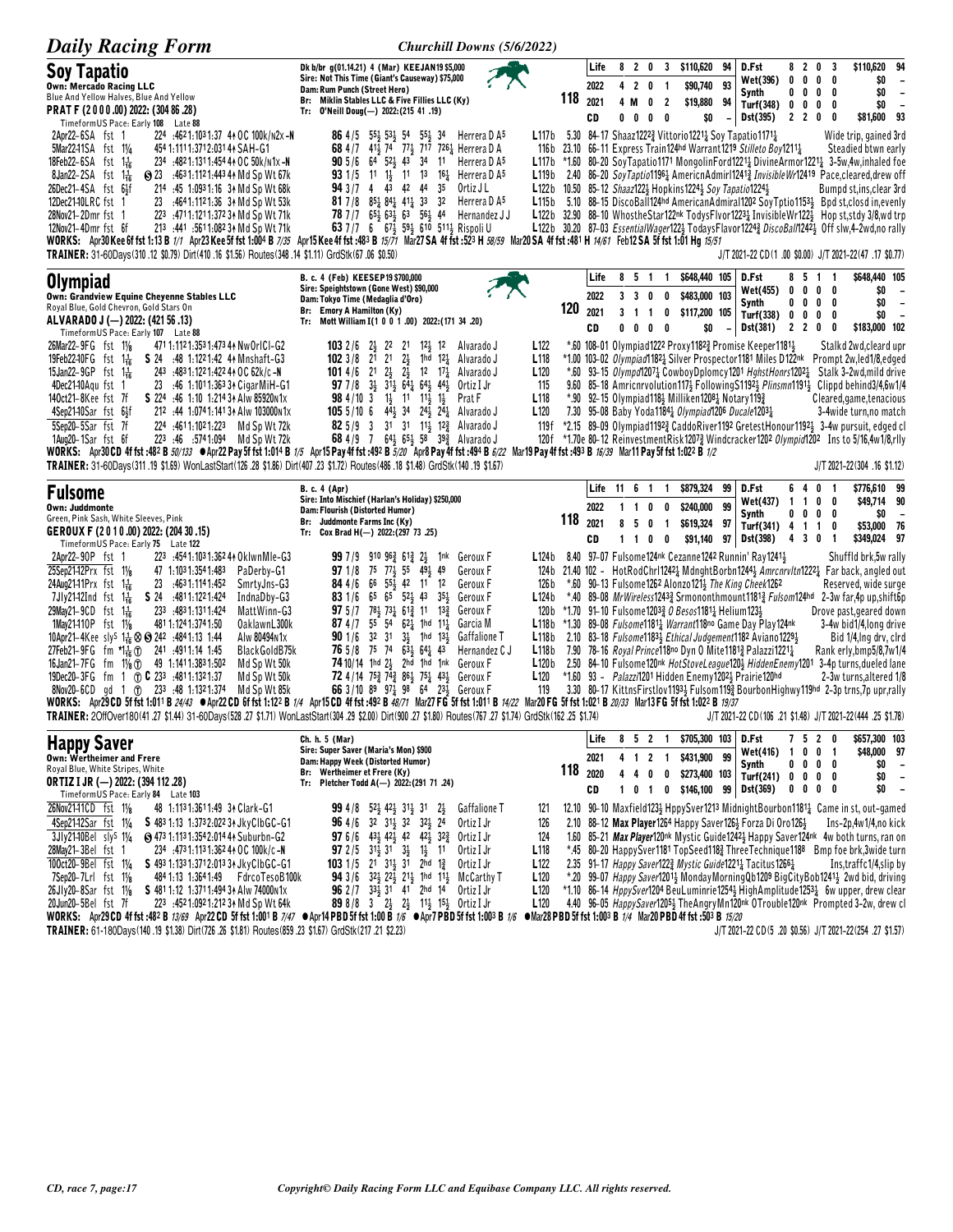| <b>Daily Racing Form</b>                                                                                                          | Churchill Downs (5/6/2022)                                                                                                     |                   |                          |             |     |      |                                                                        |      |                    |              |         |              |                                                                                                |
|-----------------------------------------------------------------------------------------------------------------------------------|--------------------------------------------------------------------------------------------------------------------------------|-------------------|--------------------------|-------------|-----|------|------------------------------------------------------------------------|------|--------------------|--------------|---------|--------------|------------------------------------------------------------------------------------------------|
| <b>Title Ready</b>                                                                                                                | Dk. b or br h. 7 (Feb)                                                                                                         |                   |                          | Life 30 5 6 |     |      | \$703,880<br>5                                                         | 97   | D.Fst              |              |         | 25 4 4 4     | \$617,830 97                                                                                   |
| <b>Own: Charles E Fipke</b>                                                                                                       | Sire: More Than Ready (Southern Halo) \$50,000<br>Dam: Title Seeker (Monarchos)                                                |                   |                          | 2022        |     | 2000 | \$30,400                                                               | - 87 | Wet(374)           |              | 4 1 1 1 |              | \$78,050 92                                                                                    |
| White, Gold 'Cf' On Blue Diamond Emblem                                                                                           | Br: Charles Fipke (Ky)                                                                                                         |                   | 118                      | 2021        |     |      | \$94,300                                                               | 94   | Synth<br>Turf(318) |              |         | $0\,0\,0\,0$ | SO.                                                                                            |
| VELAZQUEZ J R (-) 2022: (196 34 .17)                                                                                              | Tr: Stewart Dallas(1 0 0 0 .00) 2022: (102 14 .14)                                                                             |                   | CD                       |             | 500 | -2   |                                                                        |      | Dst(339)           | $11 \t3 \t2$ |         | 1010         | \$8,000 36<br>\$325,680 94                                                                     |
| TimeformUS Pace: Early 82<br>Late 97                                                                                              |                                                                                                                                |                   |                          |             |     |      | \$40,430                                                               | 94 I |                    |              |         |              |                                                                                                |
| 2Apr22-40P fst 1<br>23 :4631:11 1:364 44 OC 100k/c-N                                                                              | <b>87</b> 5/8 62 $\frac{3}{2}$ 63 $\frac{1}{4}$ 63 $\frac{1}{4}$ 42 41 $\frac{1}{2}$ Velazquez JR                              |                   |                          |             |     |      | L118b 4.00 93–07 Bckground11811 TwilightBlue124no WllsByou118nk        |      |                    |              |         |              | Shuffled11/16, improved                                                                        |
| 4611:10 1:3511:484 44 PWCInvit-G1<br>29Jan2242GP fst 11/8                                                                         | 84 7/9 981 910 811 814 8171 Gaffalione T                                                                                       | 123 b             |                          |             |     |      | 85.50 76-13 Life Is Good12331 Knicks Go1231 Stilleto Boy12343          |      |                    |              |         |              | Far back throughout                                                                            |
| 18Dec21-90P my <sup>S</sup> 11/ <sub>8</sub><br>474 1:123 1:374 1:493 34 TinselB200k                                              | <b>83</b> 4/7 54 54 54 52 64 69 Hernandez B J Jr                                                                               | L124b             |                          |             |     |      | 5.40 81-15 LoneRock1243 Thomas Shelby 121 3 Beau Luminrie 1246 1       |      |                    |              |         |              | Closer 4w 1/4, empty                                                                           |
| 13Nov21-3CD gd 1<br>233 :463 1:103 1:352 34 OC 150k/c-N                                                                           | <b>87</b> 1/5 42 42 42 41 $\frac{1}{2}$ 3<br>Hernandez B J Jr                                                                  | L123 b            |                          |             |     |      | 4.70 91-17 South Bend123} Sonneman121no Title Ready1231}               |      |                    |              |         |              | Bottled up, split foes                                                                         |
| 27Mar21 Mevdan (UAE)<br>Timeform Rating: 65<br>Stk 12000000                                                                       | ft *11/4 LH 2:013 34 Dubai World Cup Sponsored By Emirates-G1 12 1134<br>Moore R L                                             | 126 b             | $\overline{\phantom{a}}$ |             |     |      | Mystic Guide12633 Chuwa Wizard12611 Magny Cours12611                   |      |                    |              |         |              | Never a threat                                                                                 |
| 16Jan2140FG fst 1 <sup>1</sup> / <sub>16</sub><br>251 :4921:1341:441 44 Louisana-G3                                               | <b>94</b> 5/7 44 43 <sup>1</sup> / <sub>2</sub> 43 <sup>1</sup> / <sub>2</sub> 11 <sup>1</sup> / <sub>4</sub> Hernandez B J Jr |                   |                          |             |     |      | L118b 5.50 90-14 TitleRedy11814 BlckberryWine1182 WellsByou124hd       |      |                    |              |         |              | Bmp brk, 3-4 w2nd, rally                                                                       |
| (e) 474 1:123 1:37 1:49 34 Clark-G1<br>27Nov2040CD fst 11/8                                                                       | <b>90</b> 2/14 13111410 1481 1271 108 <sub>2</sub> Lanerie C J                                                                 | L121b             |                          |             |     |      | 33.50 83-15 Bodexpress1211 Code of Honor1211 Owendale121 <sup>nk</sup> |      |                    |              |         |              | Always back inside                                                                             |
| 464 1:1011:343 1:593 34 BCClasic-G1<br>7Nov20–12Kee fst 1¼                                                                        | <b>94</b> 5/10 87 $\frac{3}{4}$ 810 98 76 712 $\frac{3}{4}$ Lanerie C J                                                        | L126 b            |                          |             |     |      |                                                                        |      |                    |              |         |              | $66.40 - -$ Authentic 1222 Improbable 1261 Global Cmpign 1262 Botherd, squeezed early          |
| Hand timed                                                                                                                        |                                                                                                                                |                   |                          |             |     |      |                                                                        |      |                    |              |         |              |                                                                                                |
| 49 1:1321:3741:503 34 Fayette-G2<br>100ct20-8Kee fst 11/ <sub>8</sub>                                                             | <b>94</b> 5/9 64 563 73 43 51<br>Lanerie C J                                                                                   | L121b             |                          |             |     |      |                                                                        |      |                    |              |         |              | 5.80 86–13 MrFreeze121nk AureliusMximus121\% TitleRedy121nk 4w2nd, sustained grind             |
| S 253 :4941:1241:4214 Alysheba-G2<br>$4$ Sep20-10CD fst $1\frac{1}{16}$                                                           | <b>94</b> 6/6 62 64 56 66 64<br>$5^{43}$<br>Lanerie C J                                                                        | L118 <sub>b</sub> |                          |             |     |      |                                                                        |      |                    |              |         |              | 24.90 89-07 ByMyStandards12313 Owendle118hd SilverDust1203 4p1st.ins2nd.no impact              |
| 233 4621:1021:42334 OC 80k/n3x-N<br>10Jlv20-5Kee fst $1\frac{1}{2}$                                                               | <b>92</b> 6/8 66 510 574 31<br>1 <sup>hd</sup> Lanerie C J                                                                     | L122b             |                          |             |     |      |                                                                        |      |                    |              |         |              | 8.80 93-07 Title Ready122hd RoyalMesa1222 ScarsAreCool1221 <sup>3</sup> 3-4p2n,bid upr,duel,up |
| Previously trained by Asmussen Steven M 2019 (as of 7/13): (1143 219 208 144 0.19)                                                |                                                                                                                                |                   |                          |             |     |      |                                                                        |      |                    |              |         |              |                                                                                                |
| 233 .4631:1041:39434 Schfr Mem L100k<br>13Jlv19-4Ind fst 170                                                                      | 87 8/8 711 710 76 66 66<br>Santana R Jr                                                                                        |                   |                          |             |     |      | L124b 4.80 93-03 Pioneer Spirit124hd Silver Dust1241 Kukulkan12434     |      |                    |              |         |              | Saved ground, no avail                                                                         |
| WORKS: Apr29 CD 5f fst 1:001 B 6/43 Apr23 CD 4f fst :49 B 31/84 Apr16 CD 4f gd :484 B 21/74 $\bullet$ Mar20 FG 5f fst :592 B 1/33 |                                                                                                                                |                   |                          |             |     |      | • Mar12 FG 4f fst :474 B 1/89 Mar4 FG 4f fst :482 B 10/59              |      |                    |              |         |              |                                                                                                |
| TRAINER: 20ff45-180(52.13 \$4.38) 31-60Days(140.19 \$1.92) Dirt(307.16 \$2.17) Routes(200.14 \$2.44) GrdStk(52.10 \$2.53)         |                                                                                                                                |                   |                          |             |     |      |                                                                        |      |                    |              |         |              | J/T 2021-22 CD(2 .00 \$0.00) J/T 2021-22(10 .00 \$0.00)                                        |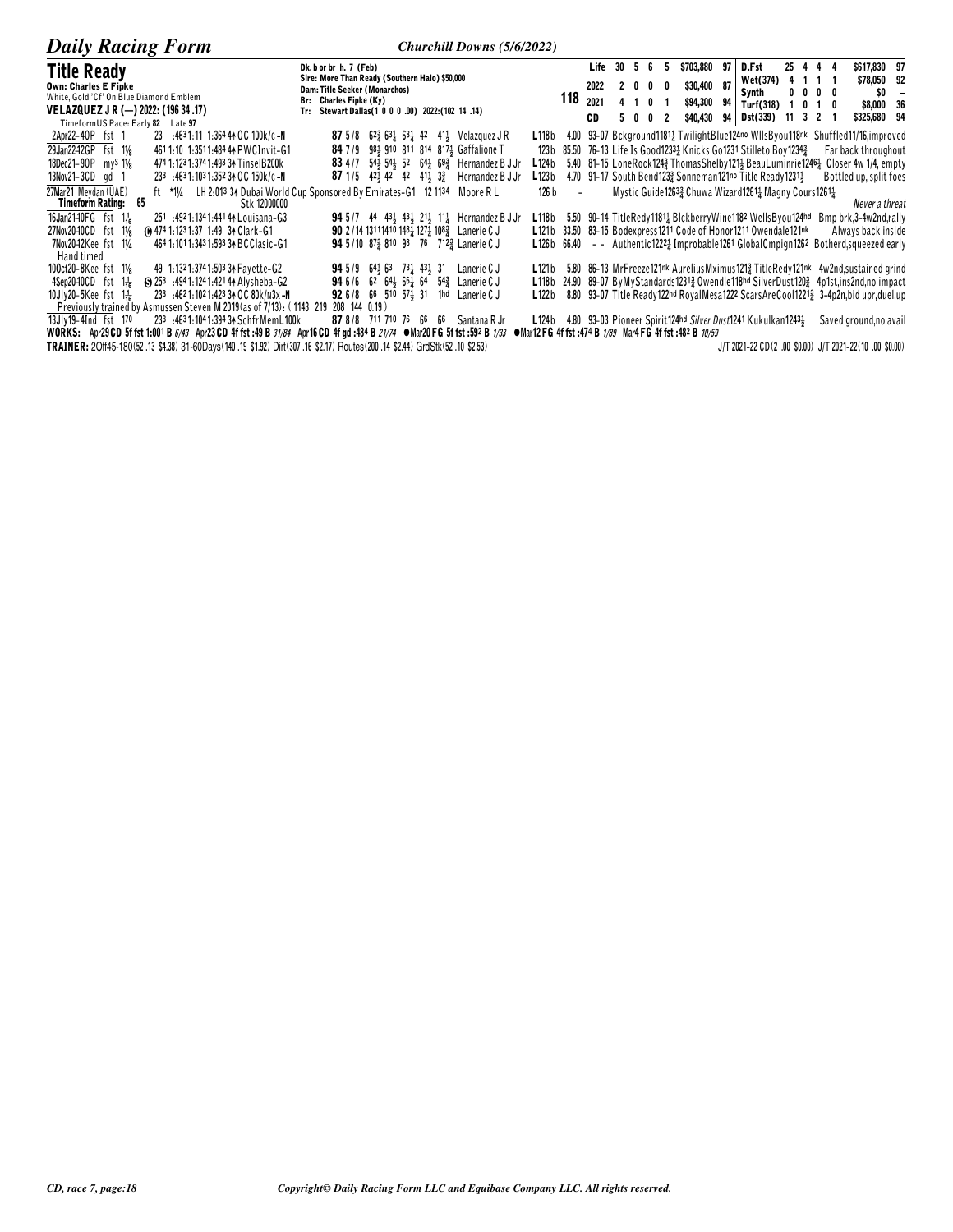8

**Churchill Downs** 

©Edgewood-G2  $M^{11/16}_{\text{LES}}$ 

**TURF COURSE** 

**START** FINISH

 $\frac{1}{16}$  MILES (Turf). (1:394) THE EDGEWOOD S. PRESENTED BY FORCHT BANK. Grade II. Purse \$500,000 For Fillies, Three Years Old.

| Post time: 3:03 ET                                                                                                                                                                                                                                                                                                         |                                                                                            | Wagers: Exacta, Trifecta, Superfecta, Double, Pick 3, Pick 4                                                                                                                           |                                      |                             |                                                  |                                                                                                                                                                          |                                                                   |                                       | Beyer par: NA                                                                                                                                                                                                                                |
|----------------------------------------------------------------------------------------------------------------------------------------------------------------------------------------------------------------------------------------------------------------------------------------------------------------------------|--------------------------------------------------------------------------------------------|----------------------------------------------------------------------------------------------------------------------------------------------------------------------------------------|--------------------------------------|-----------------------------|--------------------------------------------------|--------------------------------------------------------------------------------------------------------------------------------------------------------------------------|-------------------------------------------------------------------|---------------------------------------|----------------------------------------------------------------------------------------------------------------------------------------------------------------------------------------------------------------------------------------------|
| Tap Dancing Lady                                                                                                                                                                                                                                                                                                           | Ch. f. 3 (Mar)<br>Sire: Tapiture (Tapit) \$10,000                                          |                                                                                                                                                                                        | <b>Blinkers ON</b>                   | Life                        |                                                  | 6 2 2 2 \$105,400                                                                                                                                                        | D.Fst<br>77<br>Wet(418) 1                                         | $1\quad1$<br>0<br>$\overline{1}$      | 0 <sub>0</sub><br>\$9,720 42<br>\$3,080 33<br>0                                                                                                                                                                                              |
| <b>Own: Lou Dunn Diekemper Trust</b><br>Blue, White Angel Wings, Yellow Sleeves                                                                                                                                                                                                                                            | Dam: Biogio's Gift (Any Given Saturday)<br>Br: Lou Dunn Diekemper (Ky)                     |                                                                                                                                                                                        |                                      | 2022<br>$118$ $_{2021}$     | 4 1 1 2<br>2 1 1 0                               | 77<br>\$92,600<br>\$12,800                                                                                                                                               | Synth<br>42<br>Turf(271) 0                                        | 41<br>$0\quad 0$                      | \$92,600 77<br>$1\quad 2$<br>0<br>\$0<br>$\overline{\phantom{a}}$                                                                                                                                                                            |
| JIMENEZ A (-) 2022: (171 21 .12)<br>TimeformUS Pace: Early 84 Late 77                                                                                                                                                                                                                                                      | Tr: Kahles Ronald(-) 2022: (9 2 .22)                                                       |                                                                                                                                                                                        |                                      | CD <sub>①</sub>             | $0\quad 0$                                       | \$0<br>$0\quad 0$                                                                                                                                                        | $Dist(\hat{v})$ (316) 0 0 0 0                                     |                                       | \$0<br>$\overline{\phantom{a}}$                                                                                                                                                                                                              |
| 2Apr2241TP fst 11. 30 C 233 : 4721:1141:424<br><b>@BrbnttOkB250k</b><br>$5$ Mar22-6TP fst 1 $\otimes$ 234 :4731:1211:37<br><b>CinTrophyB125k</b>                                                                                                                                                                           | <b>71</b> 7/8 64 534 534 444 37                                                            | 76 3/12 11631061 1053 621 243 ↓ Jimenez A<br>Jimenez A                                                                                                                                 | 118<br>118                           |                             |                                                  |                                                                                                                                                                          |                                                                   |                                       | 16.90 92-04 Candy Raid 11843 DH TpDncing Ldy 118nk DH Ctiche 120nk Bmpst, btween rally<br>10.70 85–14 BubbleRock1222} MrisssLdy1224} TpDncingLdy118} Split foes 1/4p showed                                                                  |
| 24Feb22-7TP fst 1 $\otimes$ 241 :48 1:1211:37334 @OC 40k/n2x-N                                                                                                                                                                                                                                                             | 77 2/9 77 853 733 411 3hd                                                                  | Jimenez A                                                                                                                                                                              | L <sub>117</sub>                     |                             |                                                  |                                                                                                                                                                          |                                                                   |                                       | 6.40 89-16 Strtottpopcrn124hd BmblfLv124no TpDncngLdy1172 <sup>1</sup> Trouble early and late                                                                                                                                                |
| 8Jan22-4TP fst 6f $\textcircled{*}$ 0 22 :45 :5731:104<br><b>@OC50k/n1x-N</b><br>27Aug21-5BtP fst 6f<br>23 :4741:0111:141<br><b>CMd Sp Wt 16k</b>                                                                                                                                                                          | 71 5/11 5 753 653 521 1nk                                                                  | Jimenez A<br>42 3/7 6 53 633 22 123 McKee J                                                                                                                                            | L <sub>120</sub><br>120              |                             |                                                  |                                                                                                                                                                          |                                                                   |                                       | 62.10 91-08 TpDncingLdy120 <sup>nk</sup> BeutifulEmpire1221 <sup>1</sup> / <sub>2</sub> BlstLif1181 <sup>1</sup> / <sub>2</sub> Rallied along in time<br>*.90 75-19 TapDancingLady12023 DomitiLucill12023 MyAngelic1205 Widest trip, cleared |
| 13Jlv21-1BtP my 5f<br>232 .48<br>1:003<br>(F)Md Sp Wt 15k<br>WORKS: Apr26 BtP 5f fst 1:022 B 2/7 Apr16 TP $\circledast$ 5f fst 1:003 B 3/5 Mar19 TP $\circledast$ 5f fst 1:022 B 20/32 Feb18 TP $\circledast$ 5f fst 1:002 B 2/12 ● Feb2 TP $\circledast$ 5f fst 1:014 B 1/31                                              |                                                                                            | 33 3/5 3 33 224 34 23 McKee J                                                                                                                                                          | 119f                                 |                             |                                                  |                                                                                                                                                                          |                                                                   |                                       | 2.70 80-17 SouthernSky1193 TapDancingLdy1193 ActionPotentil11973 Dueled, held place,                                                                                                                                                         |
| TRAINER: 1stTurf(1.00 \$0.00) 31-60Days(20.25 \$3.04) Turf(1.00 \$0.00) Routes(20.05 \$0.21)                                                                                                                                                                                                                               |                                                                                            |                                                                                                                                                                                        |                                      |                             |                                                  |                                                                                                                                                                          |                                                                   |                                       | J/T 2021-22(7 .14 \$18.03)                                                                                                                                                                                                                   |
| <b>My Philly Twirl</b>                                                                                                                                                                                                                                                                                                     | Ch. f. 3 (May)<br>Sire: Hard Spun (Danzig) \$35,000                                        |                                                                                                                                                                                        |                                      | Life                        | $\mathbf{3}$<br>4<br>0                           | \$124,870<br>0                                                                                                                                                           | D.Fst<br>80                                                       | $0\ 0\ 0$                             | \$0<br>0<br>\$0                                                                                                                                                                                                                              |
| <b>Own: John Gallegos</b><br>Maroon, Silver Sash, Silver Sleeves                                                                                                                                                                                                                                                           | Dam: My Philly Girl (Empire Maker)<br>Br: John Gallegos (Ky)                               |                                                                                                                                                                                        |                                      | 2022<br>$118$ $_{2021}$     | 3 <sub>3</sub><br>0<br>$\mathbf{0}$<br>1 M       | \$124,340<br>80<br>0<br>\$530<br>0                                                                                                                                       | <b>Wet(412)</b><br>Synth<br>63                                    | 0<br>$\mathbf{0}$<br>0<br>0<br>0<br>0 | - 0<br>$\overline{a}$<br>\$0<br>0<br>$\overline{\phantom{a}}$                                                                                                                                                                                |
| LEPAROUX JR (3 1 0 0 .33) 2022: (194 20 .10)<br>TimeformUS Pace: Early 85 Late 70                                                                                                                                                                                                                                          | Tr: Walsh Brendan P(-) 2022: (190 30 .16)                                                  |                                                                                                                                                                                        |                                      | CD <sub>①</sub>             | 0 <sub>0</sub>                                   | \$0<br>$0\quad 0$                                                                                                                                                        | Turf(327) 4 3<br>$Dist()$ (366) 3 2 0<br>$\overline{\phantom{a}}$ | 0                                     | \$124,870 80<br>0<br>\$93,070 80<br>0                                                                                                                                                                                                        |
| 2Apr22-11GP fm $\uparrow 1/2$ (1) 243 :4931:1341:433<br><b>C</b> SnblIsIdL100k<br>16Feb22-7GP fm *1+6 1                                                                                                                                                                                                                    | <b>80</b> 8/8 2 $\frac{1}{2}$ 2 $\frac{1}{2}$                                              | 2hd 11 1hd LeparouxJR                                                                                                                                                                  | 120                                  |                             |                                                  |                                                                                                                                                                          |                                                                   |                                       | 10.40 81-10 MyPhilyTwrl120hd BgTnttons118no BchntTrophy12011 Bumpst, 2wd, dug in                                                                                                                                                             |
| 242 494 1:144 1:451<br>$CDC$ 75 $k/N1x - N$<br>19 Jan 22 - 5 GP fm *1 1<br><b>⊕Md Sp Wt 53k</b><br>1:374                                                                                                                                                                                                                   |                                                                                            | 75 6/6 $2^{11}_{2}$ $2^{11}_{2}$ $2^{1}_{2}$ $2^{1}_{2}$ 2hd $1^{3}_{4}$ Leparoux JR<br>77 3/11 1} 1} 1} 12 12 Leparoux JR                                                             | L <sub>120</sub><br>L <sub>120</sub> |                             |                                                  | 3.50 75-25 My Philly Twirl12021 Lady Puchi1201 Ultima Copa1201                                                                                                           |                                                                   |                                       | 1.70 73-27 My Philly TwirM202 Love HerLots120nk OnAlert120nk Bid 1/4p, vied, edgd awy<br>Rail, pace, driving                                                                                                                                 |
| Hand timed<br>26Dec21-1GP fm *1 $\frac{1}{16}$ (f) 232 :4811:1311:43<br>(F)Md Sp Wt 53k                                                                                                                                                                                                                                    |                                                                                            | 63 7/12 53 53 34 413 543 Jaramillo E                                                                                                                                                   | 120                                  |                             |                                                  |                                                                                                                                                                          |                                                                   |                                       | 26.80 - - Beechnut Trophy120} Al Qahira120nk BesideHerself1201} 4-3wd, even 1/4, wknd                                                                                                                                                        |
| WORKS: May1CD ①4ffm:511B(d) 8/9 Apr23CD 4ffst:493 B 44/84 Mar26PmM①4ffm:481B(d) 8/38 Mar19PmM①5ffm 1:001B 3/18 Mar11PmM①4ffm:483B 5/53 Feb8PmM①4ffm:472B(d) 9/41<br>TRAINER: 20ff45-180(117.21 \$1.37) 31-60Days(271.14 \$1.28) WonLastStart(103.17 \$1.70) Turf(333.16 \$1.62) Routes(429.16 \$1.51) GrdStk(69.13 \$1.17) |                                                                                            |                                                                                                                                                                                        |                                      |                             |                                                  |                                                                                                                                                                          |                                                                   |                                       | J/T 2021-22 CD(6 .33 \$1.77) J/T 2021-22(18 .28 \$2.66)                                                                                                                                                                                      |
| <b>McKulick (GB)</b>                                                                                                                                                                                                                                                                                                       | <b>B.</b> f. 3 (Mar)                                                                       |                                                                                                                                                                                        |                                      | Life                        | 2 1 0 1                                          | \$79,000                                                                                                                                                                 | 73<br>D.Fst                                                       | 000                                   | \$0<br>0                                                                                                                                                                                                                                     |
| Own: Klaravich Stables Inc                                                                                                                                                                                                                                                                                                 | Sire: Frankel*GB (Galileo*Ire) \$239,100<br>Dam: Astrelle*Ire (Makfi*GB)                   |                                                                                                                                                                                        |                                      | 2021                        | 2 1 0 1                                          | \$79,000                                                                                                                                                                 | $Wet(280*)$ 0<br>73<br>Synth                                      | 0<br>0<br>0<br>0<br>0                 | \$0<br>$\overline{\phantom{a}}$<br>0<br>\$0<br>0<br>$\overline{\phantom{a}}$                                                                                                                                                                 |
| White, Red 'Ks' And Braces, Red And<br>PRAT F (2000.00) 2022: (304 86.28)                                                                                                                                                                                                                                                  | Br: Essafinaat UK Ltd (GB)<br>Tr: Brown Chad C(-) 2022: (228 76 .33)                       |                                                                                                                                                                                        |                                      | 118 2020<br>CD <sub>①</sub> | 0 M<br>$0\quad 0$                                | $0\quad 0$<br>\$0<br>\$0<br>$0\quad 0$                                                                                                                                   | Turf(349) 2<br>$Dist()$ (369) 2 1 0<br>$-1$                       | $\overline{1}$<br>0                   | \$79,000 73<br>-1<br>\$79,000 73<br>$\overline{\mathbf{1}}$                                                                                                                                                                                  |
| TimeformUS Pace: Early 58 Late 97<br>20ct21-4Bel fm 1 1 5 232 :4921:1421:431<br>@MsGrillo-G2                                                                                                                                                                                                                               |                                                                                            | 67 6/6 55 55 55 43 31 Ortiz I Jr                                                                                                                                                       | 120                                  |                             |                                                  | *.45 81-13 Sail By1201 Kinchen118hd McKulick12013                                                                                                                        |                                                                   |                                       | Forced out early, 6p1/4                                                                                                                                                                                                                      |
| (F)Md Sp Wt 100k<br>8Aug21-2Sar fm 1 $\frac{1}{16}$   7 233 :4741:1211:423<br>WORKS: Apr29CD 4f fst:501B 58/69 Apr22 PmM ①5f fm 1:004 B 3/5 ●Apr15 PmM ①5f fm 1:01 B 1/5 Apr8 PmM ①4f fm :49 B 3/16 Apr1 PmM ①4f fm :483 B 10/30 Mar27 PmM ①4f fm :48 B (d) 15/44                                                          |                                                                                            | 73 6/8 56 58 531 21 111 Ortiz I Jr                                                                                                                                                     | 119                                  |                             |                                                  |                                                                                                                                                                          |                                                                   |                                       | *.95e 85-16 McKulick1191 <sub>2</sub> ConsumerSpending1192 <sub>2</sub> FrostdOts119 <sub>2</sub> 5w upper, good kick                                                                                                                        |
| TRAINER: +180Days(140.27 \$1.73) Turf(656.24 \$1.86) Routes(809.26 \$1.85) GrdStk(219.19 \$1.45)                                                                                                                                                                                                                           |                                                                                            |                                                                                                                                                                                        |                                      |                             |                                                  |                                                                                                                                                                          |                                                                   |                                       | J/T 2021-22 CD(2 1.00 \$5.50) J/T 2021-22(54 .30 \$2.04)                                                                                                                                                                                     |
| <b>Kneesnhips</b>                                                                                                                                                                                                                                                                                                          | Dk. b or br f. 3 (Apr) KEESEP20 \$30,000<br>Sire: Connect (Curlin) \$25,000                |                                                                                                                                                                                        |                                      | Life                        |                                                  | 7 2 0 2 \$124,300                                                                                                                                                        | D.Fst<br>80<br>Wet(334)<br>0                                      | 1000<br>$0\quad 0$                    | \$2,550 49<br>\$0<br>0<br>$\overline{\phantom{a}}$                                                                                                                                                                                           |
| Own: Joel Politi<br>Red, White Blocks, White Bars On                                                                                                                                                                                                                                                                       | Dam: Miss Holiday Inn (Tactical Cat)<br>Br: Lantern Hill Farm LLC (Ky)                     |                                                                                                                                                                                        |                                      | 2022<br>$118$ $_{2021}$     | 2 <sub>1</sub><br>$\mathbf{0}$<br>5 <sub>1</sub> | \$64,250<br>0<br>\$60,050<br>0 <sub>2</sub><br>- 71                                                                                                                      | 80<br>Synth<br>Turf $(261)$ 6 2 0                                 | 0<br>0<br>0                           | \$0<br>0<br>$\overline{\phantom{0}}$<br>$\overline{2}$<br>\$121,750 80                                                                                                                                                                       |
| GRAHAM J (4002.00) 2022: (323 58.18)<br>TimeformUS Pace: Early 61 Late 101                                                                                                                                                                                                                                                 | Tr: Amoss Thomas(1 0 0 0 .00) 2022: (164 34 .21)                                           |                                                                                                                                                                                        |                                      | CD <sub>1</sub>             | $0\quad 0$                                       | $0\quad 0$<br>\$0                                                                                                                                                        | $Dist()$ (319) 2 0 0                                              |                                       | \$12,500 71<br>-1                                                                                                                                                                                                                            |
| $9$ Apr22–6Kee gd 1 (7) <b>S</b> 242 :49 1:14 1:372<br><b>CApplachn-G2</b><br>12Mar22-8FG gd *1 1 243 :5031:1631:413<br>©LaCmbeMemB75k                                                                                                                                                                                     | <b>77</b> 2/9 66 75 96 72 21                                                               | <b>80</b> 8/8 63 $\frac{3}{4}$ 62 $\frac{3}{4}$ 73 $\frac{1}{4}$ 74 $\frac{1}{4}$ 44 $\frac{3}{4}$ Graham J<br>Graham J                                                                | 118<br>L <sub>118</sub>              |                             |                                                  | 19.70 72-23 Spendarella11813 Dolce Zel1183 Skims11821                                                                                                                    |                                                                   |                                       | 4p1st, 5p upr, moved up<br>7.90 74-25 Kneesnhips1181 CaliforniaAngel122no NewYersEve1183 11p upr,rally, left ld,                                                                                                                             |
| 6Nov21-7Bel fm $1\frac{1}{16}$ (f) 232 :4641:1111:424<br><b>ChiseyFiwL100k</b>                                                                                                                                                                                                                                             | 71 2 / 9 916 913 991 66 35                                                                 | Vargas J A Jr                                                                                                                                                                          | 120                                  |                             |                                                  | 23.60 74-23 Mischievous Kiss1204 Caironi12044 Kneesnhips1202                                                                                                             |                                                                   |                                       | 6w upper, mild kick                                                                                                                                                                                                                          |
| 130ct21-8Kee gd 1 $\frac{1}{16}$ (1) 232 :4731:1311:441<br><b>C</b> Jessamn-G2<br>18Sep21-8CD fst 1 <sup>1</sup> / <sub>16</sub> (0) 241 :4831:1311:433<br><b>C</b> Pocahnts-G3                                                                                                                                            | 68 1/13 10741174 1163 1064 824<br>49 7 / 10 52 45 53 99 818 824                            | Graham J<br>Graham J                                                                                                                                                                   | 118<br>118                           |                             |                                                  |                                                                                                                                                                          |                                                                   |                                       | 76.60 71-21 CliforniAng1118hd DimondWow118nk Turnrloos1201 Ins, 5p upr, stayed btwn<br>15.20 63-12 HiddnConncton11891 MmRn118 <sup>nk</sup> GoddssofFr1181 Tracked 3wd.done early                                                            |
| 18Aug21-9Sar yl 5 <sup>1</sup> <sup>1</sup> (1) 222 :462 :5911:054<br><b>@BltnLndngL120k</b><br>4Jly21-6EIP fm 5}f (r) 22 :464 :5841:05<br><b>CMd Sp Wt 48k</b>                                                                                                                                                            | 65 7 / 9 8 86 87 66 4 34 2                                                                 | Cancel E<br>46 3 / 7 6 $68\frac{1}{4}$ 76 $\frac{1}{4}$ 31 $\frac{1}{2}$ 1 $\frac{1}{2}$ Graham J                                                                                      | 122<br>119                           |                             |                                                  | *2.50 76-19 Kneesnhips1193 Vialetto1193 My Dawn11943                                                                                                                     |                                                                   |                                       | 12.20 67-28 ChiTownLdy12213 PoppyFlower1223 Knesnhips1223 Off step slw.4w.8w3/16<br>Ins, rail rally, up late                                                                                                                                 |
| WORKS: May1CD @4f fm :484 B(d) 2/9 Apr24CD @4f fm :501 B(d) 6/10 Apr2Kee @4f gd :494 B(d) 3/5 Mar23FG 4f fst :511 B 8/10 Mar4FG 5f fst 1:002 B 4/30 Feb25FG 4f fst :472 B 5/34<br>TRAINER: Turf(155.14 \$1.24) Routes(344.20 \$1.24) GrdStk(26.00 \$0.00)                                                                  |                                                                                            |                                                                                                                                                                                        |                                      |                             |                                                  |                                                                                                                                                                          |                                                                   |                                       | J/T 2021-22 CD(67 .22 \$1.91) J/T 2021-22 (243 .21 \$1.41)                                                                                                                                                                                   |
|                                                                                                                                                                                                                                                                                                                            | <b>B.</b> f. 3 (Apr)                                                                       |                                                                                                                                                                                        |                                      | Life                        | 4 2 1                                            | 0<br>\$163,405                                                                                                                                                           | 86<br>D.Fst                                                       | $0\quad 0$<br>0                       | \$0<br>0                                                                                                                                                                                                                                     |
| Dolce Zel (Fr)<br>Own: Michael Dubb Madaket Stables LLC and                                                                                                                                                                                                                                                                | Sire: Zelzal*Fr (Sea The Stars*Ire) \$7,300<br>Dam: Dolce Attesa*GB (Dr Fong)              |                                                                                                                                                                                        |                                      | 2022                        | 2 1 1                                            | \$147,750<br>86<br>0                                                                                                                                                     | Wet(280)<br>0                                                     | 0<br>0<br>$0\quad 0\quad 0$<br>0      | \$0<br>0<br>\$0<br>$\overline{\phantom{a}}$                                                                                                                                                                                                  |
| Burgundy, Gold Epaulets, Burgundy Cap<br><b>ORTIZ I JR (-) 2022: (394 112 .28)</b>                                                                                                                                                                                                                                         | Br: Scuderia Micolo Di Nicola Galli & C SNC (Fr)<br>Tr: Brown Chad C(-) 2022: (228 76 .33) |                                                                                                                                                                                        | 120                                  | 2021                        | 2 <sub>1</sub><br>0                              | \$15,655<br>0                                                                                                                                                            | Synth<br>Turf(291) 4 2 1 0                                        |                                       | \$163,405 86                                                                                                                                                                                                                                 |
| TimeformUS Pace: Early 90 Late 83<br>$9$ Apr22–6Kee gd 1 (7) <b>S</b> 242 :49 1:14 1:372<br><b>CApplachn-G2</b>                                                                                                                                                                                                            |                                                                                            | 86 4/8 52 31 51 21 21 21 3 0rtiz I Jr                                                                                                                                                  | 118                                  | CD <sub>①</sub>             | 0<br>0<br>0                                      | \$0<br>$\overline{\phantom{a}}$<br>3.20 75-23 Spendarella1181 <sup>3</sup> / <sub>4</sub> Dolce Zel118 <sup>3</sup> / <sub>2</sub> Skims1182 <sup>1</sup> / <sub>4</sub> | $Dist(7)(316)$ 1 1 0                                              |                                       | \$90,000 76<br>0<br>Brk out st, 4p upr, bid                                                                                                                                                                                                  |
| <b>C</b> Fla0aks-G3<br>12Mar22–9Tam gd 1 $\frac{1}{16}$ (1) 24 :4921:1421:44                                                                                                                                                                                                                                               |                                                                                            | <b>76</b> 3/9 32 43 41 <sub>3</sub> 21 1hd Ortiz IJr                                                                                                                                   | L <sub>118</sub>                     |                             |                                                  | 3.00 80-18 Dolce Zel118hd Spicer1181 $\frac{1}{2}$ On Alert1181 $\frac{1}{4}$                                                                                            |                                                                   |                                       | Stalked insd, tipped 3w,                                                                                                                                                                                                                     |
| Previously trained by A Botti<br>140ct21 Longchamp (Fr)<br>gs $*6\frac{1}{2}$ f <b>the RH</b> 1.162<br><b><i>CPrix de la Faisanderie</i></b>                                                                                                                                                                               |                                                                                            | 9 $1\frac{3}{4}$ Demuro C                                                                                                                                                              | 128<br>24.00                         |                             |                                                  | Dolce Zel1283 Sparkle On1281 Goodness12813                                                                                                                               |                                                                   |                                       |                                                                                                                                                                                                                                              |
| Maiden 31300<br><b>Timeform Rating: 71</b><br>26Jly21 Dieppe (Fr)<br>sf $*7f$ <sub>1:26</sub><br><b><i><u>CPrix Trevise</u></i></b>                                                                                                                                                                                        |                                                                                            | 15 1416 $\frac{3}{4}$ Cheminaud V                                                                                                                                                      | 126<br>18.00                         |                             |                                                  | Spanish Baroque1262} Roccia Nera126} Gardol Moon122nk                                                                                                                    |                                                                   |                                       | To lead 1f out, strongly                                                                                                                                                                                                                     |
| <b>Timeform Rating: 24</b><br>Maiden 31800<br>WORKS: Apr29CD 4f fst :501 B 58/69 Apr22 Kee 4f fst :49 B 29/79 Apr1 Pay 4f fst :51 B 45/60 Mar26 Pay 4f fst :501 B 44/63 Mar5 Pay①4f fm :48 B 4/16 Feb25 Pay 4f fst :51 B 9/12                                                                                              |                                                                                            |                                                                                                                                                                                        |                                      |                             |                                                  |                                                                                                                                                                          |                                                                   |                                       | Never a threat                                                                                                                                                                                                                               |
| TRAINER: Turf (656 .24 \$1.86) Routes (809 .26 \$1.85) GrdStk (219 .19 \$1.45)                                                                                                                                                                                                                                             |                                                                                            |                                                                                                                                                                                        |                                      |                             |                                                  |                                                                                                                                                                          |                                                                   |                                       | J/T 2021-22 CD(3 .00 \$0.00) J/T 2021-22(281 .25 \$1.46)                                                                                                                                                                                     |
| An Agent Mistake                                                                                                                                                                                                                                                                                                           | B. f. 3 (Apr) EASMAY21 \$100,000<br>Sire: Klimt (Quality Road) \$600                       |                                                                                                                                                                                        |                                      | Life                        | 3 1 1                                            | \$54,950<br>0                                                                                                                                                            | 82<br>D.Fst<br><b>Wet(322)</b><br>0                               | 00<br>0<br>0                          | \$0<br>0<br>$\overline{\phantom{a}}$<br>\$0<br>$0\quad 0$<br>$\overline{\phantom{a}}$                                                                                                                                                        |
| Own: Reddam Racing LLC<br>White, Purple Belt, White Band On Purple                                                                                                                                                                                                                                                         | Dam: Belle Du Sud (Corinthian)                                                             | Br: Kirt Cahill Sarah Cahill Brett Woodie & Steve Reed (Ky)                                                                                                                            | 118                                  | 2022<br>2021                | 3 1 1<br>0 M                                     | \$54,950<br>0<br>$0\quad 0$<br>\$0                                                                                                                                       | 82<br>Synth<br>Turf(211) $3 \t1 \t1 \t0$                          | $0\quad 0\quad 0$<br>0                | \$0<br>$\overline{\phantom{a}}$<br>\$54,950 82                                                                                                                                                                                               |
| GUTIERREZ MARIO (-) 2022: (115 17 .15)<br>TimeformUS Pace: Early 81 Late 89                                                                                                                                                                                                                                                | Tr: 0'Neill Doug(-) 2022: (215 41 .19)                                                     |                                                                                                                                                                                        |                                      | CD <sub>①</sub>             | 0<br>0                                           | \$0<br>$0\quad 0$                                                                                                                                                        | Dist() (246) 0 0 0                                                |                                       | \$0<br>0                                                                                                                                                                                                                                     |
| $9$ Apr22–6Kee gd 1 (7) <b>S</b> 242 :49 1:14 1:372<br><b>CApplachn-G2</b><br>6Mar22-9SA fm 1 $\circled{r}$ 232 :4741:12 1:36<br><b>ChinaDollL101k</b>                                                                                                                                                                     | <b>79</b> 2/8 42 51 <sup>3</sup> 31 42 55 <sup>1</sup> / <sub>3</sub>                      | Bejarano R<br><b>82</b> 4/8 54 <sup>1</sup> / <sub>2</sub> 53 42 <sup>1</sup> / <sub>2</sub> 42 2 <sup>3</sup> / <sub>4</sub> Gutierrez Mario                                          |                                      |                             |                                                  | 118b 14.90 71-23 Spendarella 1181 <sup>3</sup> Dolce Zel118 <sup>3</sup> Skims 1182 <sup>1</sup>                                                                         |                                                                   |                                       | Ins 1st, bid 3/16, wknd<br>120b 23.90 79-20 LuckyGirl1243 AnAgentMistke1203 SterlingCrst1203 Steady 9/16,bpd 2x 3/8                                                                                                                          |
| 4Feb22-3SA fm 6f ① 222 :452 :57 1:093<br>$\bigoplus$ Md 50000(50-45)<br><b>WORKS:</b> Apr30 Kee 5f fst 1:004 B $6/16$ Apr22 Kee tr.t $\circledast$ 4f fst :493 B $2/3$                                                                                                                                                     |                                                                                            | <b>64</b> 3/7 6 54 55 24 11 Gutierrez Mario<br>● Apr2SA tr.t 6f fst 1:14 H 1/5 Mar26 SA tr.t 5f fst 1:023 H 16/19 Mar20 SA tr.t 4f fst :492 H 14/30 Feb26 SA tr.t 5f fst 1:014 H 16/20 |                                      |                             |                                                  |                                                                                                                                                                          |                                                                   |                                       | L122b 6.40 85-15 AnAgentMistake1221 $\frac{1}{4}$ Topolin1223 $\frac{1}{2}$ PrettyRen1221 $\frac{3}{4}$ Bk in/brsh, boxd in trn                                                                                                              |
| TRAINER: Turf(427.13 \$1.19) Routes(348.14 \$1.11) GrdStk(67.06 \$0.50)                                                                                                                                                                                                                                                    |                                                                                            | 0699 ID 1660848 5/2/2022 6:10:20 PM                                                                                                                                                    |                                      |                             |                                                  |                                                                                                                                                                          |                                                                   |                                       | $J/T 2021 - 22(206 .16 $1.56)$                                                                                                                                                                                                               |

Copyright<sup>©</sup> Daily Racing Form LLC and Equibase Company LLC. All rights reserved.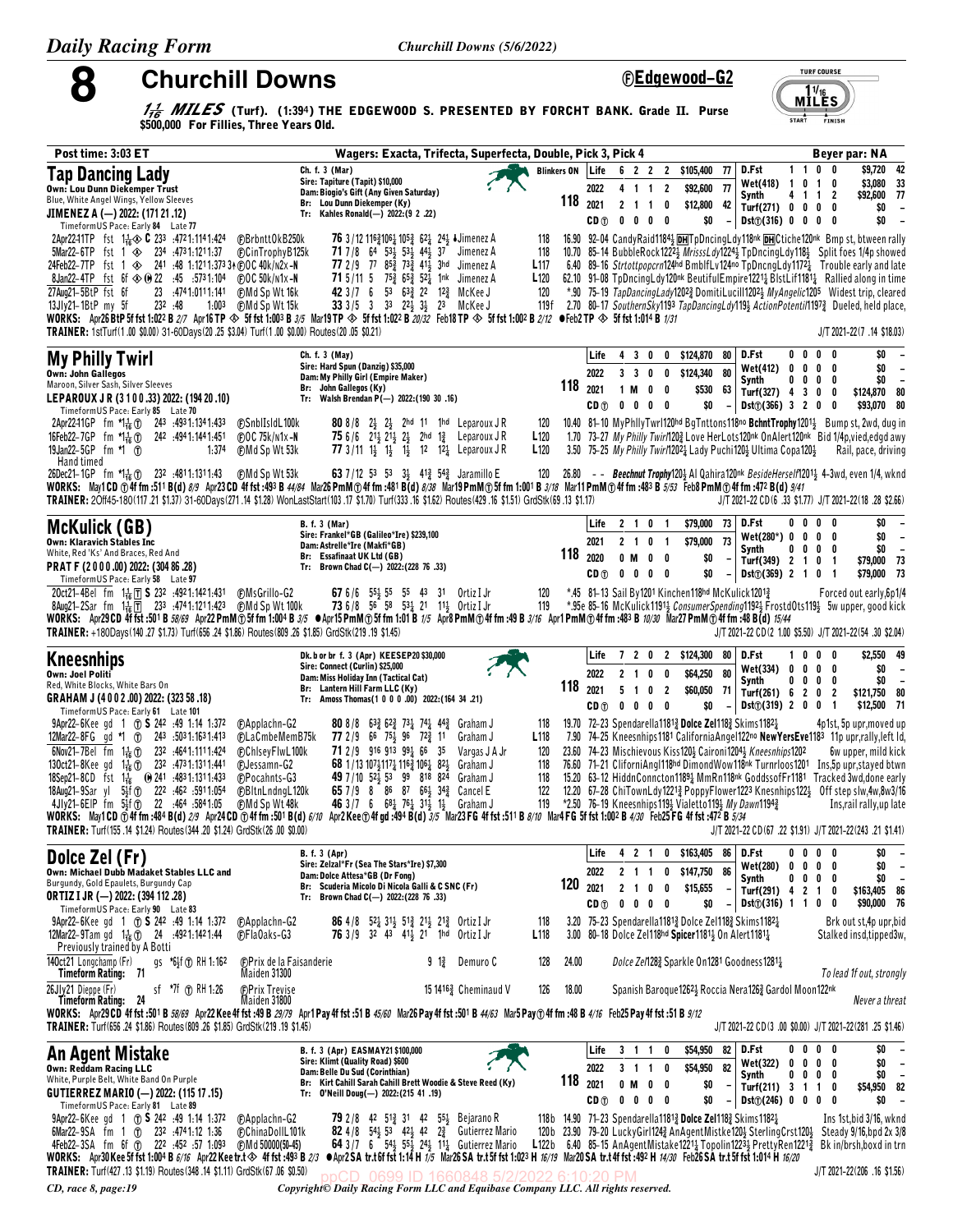| <b>Daily Racing Form</b>                                                                                                                                                                                                                                                                                                                                                                                                                                | Churchill Downs (5/6/2022)                                                                                                                                                                                                                                                                                       |                                                          |                                         |                                |                                   |                                                     |                                                                                                                             |                                |                                                                                                                                                                                                                                                                           |                          |                          |                                                                            |                                                                                                                                                                                                                                                                                                                                                                                                                                                                                                                         |
|---------------------------------------------------------------------------------------------------------------------------------------------------------------------------------------------------------------------------------------------------------------------------------------------------------------------------------------------------------------------------------------------------------------------------------------------------------|------------------------------------------------------------------------------------------------------------------------------------------------------------------------------------------------------------------------------------------------------------------------------------------------------------------|----------------------------------------------------------|-----------------------------------------|--------------------------------|-----------------------------------|-----------------------------------------------------|-----------------------------------------------------------------------------------------------------------------------------|--------------------------------|---------------------------------------------------------------------------------------------------------------------------------------------------------------------------------------------------------------------------------------------------------------------------|--------------------------|--------------------------|----------------------------------------------------------------------------|-------------------------------------------------------------------------------------------------------------------------------------------------------------------------------------------------------------------------------------------------------------------------------------------------------------------------------------------------------------------------------------------------------------------------------------------------------------------------------------------------------------------------|
| <b>Beechnut Trophy</b><br>Own: Kenneth L and Sarah K Ramsev<br>White, Red 'R', White Band On Red<br>GAFFALIONE T (6 2 0 3 .33) 2022: (534 101 .19)<br>TimeformUS Pace: Early 55 Late 92                                                                                                                                                                                                                                                                 | Gr/ro. f. 3 (Apr)<br>Sire: Real Solution (Kitten's Joy) \$5,000<br>Dam: South Sound (Stroll)<br>Br: Kenneth L Ramsey & Sarah K Ramsey (Ky)<br>Tr: Joseph S A Jr(-) $2022:(267 55 .21)$                                                                                                                           | 118                                                      | Life<br>2022<br>2021<br>CD (T)          | 5 2 1 2                        |                                   | 2 1 0 1<br>3 1 1 1<br>$0\quad 0\quad 0\quad 0$      | \$88,300 80<br>\$42,100 80<br>\$46,200<br>\$O                                                                               | 72                             | D.Fst<br>Wet(230)<br>Synth<br>Turf(356) 3 2 0 1<br>$Dist(\hat{v})$ (363) 2 1 0 1                                                                                                                                                                                          | $0\ 0\ 0\ 0$             |                          | $0\,$ 0 $\,$ 0 $\,$ 0<br>2 0 1 1                                           | \$0<br>$\overline{\phantom{a}}$<br>\$0<br>$\overline{\phantom{a}}$<br>\$14,400 65<br>\$73,900 80<br>\$41,500 80                                                                                                                                                                                                                                                                                                                                                                                                         |
| FSnblIsIdL100k<br>2Apr2241GP fm 치た①<br>243 .4931.1341.433<br>242 .4711.1111.294<br>16Mar22-7GP fm $*7\frac{1}{2}$ f (r)<br><b>@OC 75k/n1x-N</b><br>26Dec21-1GP fm $\sum_{i=0}^{n}$<br>Md Sp Wt 53k<br>232 4811.1311.43<br>4Nov21-5GP fst *170<br>0><br>24 :4831:1331:431<br>Md Sp Wt 45k<br>                                                                                                                                                            | 80 2/8 531 64 631 53 3hd Ortiz JL<br>76 1/8 8 74 3 74 43 11<br>Ortiz J L<br>72 8/12 631 64 521 2hd 11<br>Reves L<br>65 3/7 31 43 32 4 3nk Zayas E J<br>62 5/7 69 74 66 35 24 Diaz J Jr                                                                                                                           | 120<br>L <sub>120</sub><br>18.50<br>120<br>116<br>118    |                                         |                                |                                   |                                                     |                                                                                                                             |                                |                                                                                                                                                                                                                                                                           |                          |                          |                                                                            | 4.10 81-10 MyPhilyTwrl120hd BgTnttons118no BchntTrophy12014 Waited turn, 4wd 1/8<br>*1.40 82-14 BchnutTrophy1201 LovHrLots120nk AmricnHroin120} 6wd, shift in, surgd clr<br>- - Beechnut Trophy120} Al Qahira120nk Beside Herself1201} 3-4wd, up past 1/8<br>*2.00 - - CrtivKid118nk MnOnThHII118hd BchnutTrophy116no Rated back.outfinished<br>10.10 - - Palmch1184 Beechnut Trophy118 $\frac{3}{4}$ Five Prizes 1186 $\frac{1}{2}$ Swung 4wd, along place<br>J/T 2021-22 CD(2 .00 \$0.00) J/T 2021-22(170 .21 \$1.40) |
| <b>Spicer</b><br>Own: Jeff Drown and Don Rachel<br>Royal Blue, White Emblem, Royal Blue And<br><b>ORTIZ J L (-) 2022: (415 88 .21)</b><br>TimeformUS Pace: Early 82 Late 73                                                                                                                                                                                                                                                                             | B. f. 3 (Mar) KEESEP20 \$300,000<br>Sire: Quality Road (Elusive Quality) \$150,000<br>Dam: Moulin de Mougin (Curlin)<br>Br: RanJan Racing Inc (Ky)<br>Tr: Brown Chad C(-) 2022: (228 76 .33)                                                                                                                     | 118                                                      | Life<br>2022<br>2021<br>CD <sub>1</sub> | 3 1 1 1<br>2 <sub>1</sub><br>0 | 0                                 | 1 0 1 0<br>$\overline{1}$<br>$0\quad 0\quad 0$      | \$84,800<br>\$30,000 76<br>\$54,800<br>\$0                                                                                  | - 76<br>69<br>$\blacksquare$   | D.Fst<br><b>Wet(434)</b><br><b>Synth</b><br>Turf(321) 3 1<br>$Dist(7)(393)$ 3 1 1                                                                                                                                                                                         |                          |                          | $0\,$ $0\,$ $0\,$ $0\,$<br>$0 \t0 \t0 \t0$<br>$0\,$ 0 $\,$ 0 $\,$ 0<br>1 1 | \$0<br>$\overline{\phantom{a}}$<br>\$0<br>$\overline{\phantom{a}}$<br>\$0<br>$\overline{\phantom{a}}$<br>\$84,800 76<br>\$84,800 76                                                                                                                                                                                                                                                                                                                                                                                     |
| 12Mar22-9Tam gd $1\frac{1}{16}$ (f) 24 :4921:1421:44<br><b>C</b> Fla0aks-G3<br>19Nov21-1Agu fm $1\frac{1}{16}$ (1) 24 :4921:1321:443<br>(F)Md Sp Wt 80k<br>WORKS: Apr29 CD 5f fst 1:012 B 32/43 ●Apr22 Pay 4f fst :484 B 1/13 ●Apr15 Pay 4f fst :483 B 1/20 Apr8 Pay 4f fst :494 B 6/22 Apr1 Pay 4f fst :503 B 40/60 Mar26 Pay 4f fst :501 B 44/63<br>TRAINER: 31-60Days(363.28 \$1.89) Turf(656.24 \$1.86) Routes(809.26 \$1.85) GrdStk(219.19 \$1.45) | <b>76</b> 6/9 11 24 1hd 11 2hd OrtizJL<br>69 7/12 42 42 21 2hd 133 Ortiz JL<br>63 3/12 75 $\frac{3}{4}$ 65 $\frac{1}{3}$ 65 $\frac{1}{3}$ 45 $\frac{1}{3}$ 34 $\frac{3}{4}$ Rosario J                                                                                                                            | L <sub>118</sub><br>119<br>119                           |                                         |                                |                                   |                                                     | *2.20 80-18 Dolce Zel118hd Spicer11811 On Alert11811<br>11.40 82-10 Shad Nation 1191 <sup>3</sup> Gun Boat 1193 Spicer 1194 |                                | *3.05 76-11 Spicer11933 Hedy Lamarr11911 Ambitieuse1191                                                                                                                                                                                                                   |                          |                          |                                                                            | Attended, led, resisted<br>2w 1/4p, edged clear<br>Veered in st, mild bid<br>J/T 2021-22(128 .27 \$1.77)                                                                                                                                                                                                                                                                                                                                                                                                                |
| New Year's Eve<br><b>Own: Marc Detampel</b><br>Blue, Black 'Jbl' On White Diamond, Blue<br>SAEZ L (2 1 1 0 .50) 2022: (524 107 .20)<br>TimeformUS Pace: Early 68 Late 102                                                                                                                                                                                                                                                                               | Ch. f. 3 (Apr) FTKOCT20 \$105,000<br>Sire: Kitten's Joy (El Prado*Ire) \$50,000<br>Dam: Awesome Rafaela*Brz (Elusive Quality)<br>Br: Stud TNT LLC (Ky)<br>Tr: Walsh Brendan P(-) 2022: (190 30 .16)                                                                                                              | <b>Blinkers ON</b><br>118                                | Life<br>2022<br>2021<br>CD (T)          | $1\quad1$                      | 0                                 | 3 2 0 1<br>2 1 0 1<br>0<br>$0\quad 0\quad 0\quad 0$ | \$59,100 75 D.Fst<br>\$35,100 75<br>\$24,000<br>\$0                                                                         | 66<br>$\overline{\phantom{a}}$ | Wet(350)<br>Synth<br>Turf(331) 3 2 0 1<br>Dist([342) 1 1 0 0                                                                                                                                                                                                              | $0\quad 0\quad 0\quad 0$ |                          | $0\ 0\ 0\ 0$<br>$0\ 0\ 0\ 0$                                               | \$0<br>\$0<br>$\overline{\phantom{a}}$<br>\$0<br>$\overline{\phantom{a}}$<br>\$59,100 75<br>\$27,600 75                                                                                                                                                                                                                                                                                                                                                                                                                 |
| 12Mar22-8FG gd *1 (1) 243 :5031:1631:413<br>(F)LaCmbeMemB75k<br>29Jan22-6FG fm 치た①<br>231 :48 1:1341:463<br>(F) O C 50k/n1x-N<br>10Dec21-8FG fm *1 (T)<br>242 :5011:1741:413<br>(F)Md Sp Wt 40k<br>Hand timed                                                                                                                                                                                                                                           | <b>75</b> 8/9 99 87 84 31 31 Beschizza A<br>75 4/8 78 77 633 431 1nk Beschizza A<br>66 8/11 10101074 1074 44 114 Beschizza A                                                                                                                                                                                     | L <sub>118</sub><br>L <sub>119</sub><br>L <sub>120</sub> |                                         |                                |                                   |                                                     |                                                                                                                             |                                |                                                                                                                                                                                                                                                                           |                          |                          |                                                                            | *1.80 73-25 Kneesnhips1181 CliforniAngel122no NewYersEve1183 4p,9p btwupr,led,flatn<br>*1.70 73-20 New Yers Eve119nk PrlErring 119no Whnthdwnbrks 1196 3 2w, 5p upr, surged, up<br>11.20 73-28 New Year's Eve12011 Missoni120nk Trobairitz12013 Sqzd st, 7wupr, good kck                                                                                                                                                                                                                                                |
| WORKS: May1CD ①4ffm:51B(d)6/9 Apr22Kee 5f fst 1:021B 9/17 Apr15Kee 4f fst :493B 37/71 Apr8Kee 4f fst :492B 45/85 Mar5FG 4f fst :494B 43/76 Feb26FG 4f fst :492B 38/80<br>TRAINER: 1stBlink(46 .20 \$1.90) BlinkOn(53 .21 \$1.86) 31-60Days(271 .14 \$1.28) Turf(333 .16 \$1.62) Routes(429 .16 \$1.51) GrdStk(69 .13 \$1.17)                                                                                                                            |                                                                                                                                                                                                                                                                                                                  |                                                          |                                         |                                |                                   |                                                     |                                                                                                                             |                                |                                                                                                                                                                                                                                                                           |                          |                          |                                                                            | J/T 2021-22(7 .14 \$0.60)                                                                                                                                                                                                                                                                                                                                                                                                                                                                                               |
| <b>Dream Lith</b><br><b>Own: Cypress Creek Equine and Arnold Benne</b><br>Kelly Green, Midnight Blue Circled Tree<br>VAZQUEZ R A (-) 2022: (298 45 .15)<br>TimeformUS Pace: Early 80 Late 92                                                                                                                                                                                                                                                            | Dk. b or br f. 3 (Mar)<br>Sire: Medaglia d'Oro (El Prado*Ire) \$100,000<br>Dam: Elle Sueno (Street Cry*Ire)<br>Br: Southern Equine Stables LLC (Ky)<br>Tr: Diodoro Robertino(1 0 0 0 .00) 2022:(328 64 .20)                                                                                                      | 118                                                      | Life<br>2022<br>2021<br>CD (T)          | $0\quad 0\quad 0\quad$         | 620<br>200<br>$\overline{2}$<br>0 | 0<br>0<br>0                                         | $0$ \$335,122 82<br>\$21,000 77<br>\$314,122 82<br>\$0                                                                      |                                | D.Fst<br>Wet(410) 1<br>Synth<br>Turf(330) 0<br>Dist(j(376) 0 0 0 0                                                                                                                                                                                                        | 520                      | $0\quad 0$<br>$0\quad 0$ | 0<br>0<br>$0\ 0\ 0\ 0$<br>0                                                | \$323,122 82<br>\$12,000 66<br>\$0<br>$\overline{\phantom{a}}$<br>\$0<br>$\overline{\phantom{a}}$<br>\$0<br>$\overline{\phantom{a}}$                                                                                                                                                                                                                                                                                                                                                                                    |
| 2Apr22-100P fst 1 <sup>1</sup> <sub>16</sub><br>224 4631.1121.433<br><b>C</b> Fantasy-G3<br>19Feb22-12FG fst 1 <sup>1</sup> <sub>16</sub><br>234 :48 1:13 1:441<br>(F)RchlAlx-G2<br>27Nov21-10CD fst 1+<br>24 .4741:1241:443<br>FGoldnRod-G2<br>$80ct21-9$ Kee fst 1 $\frac{1}{16}$<br>$\omega$ 223 :46 1:1111:432<br><b>FAIcibiad-G1</b><br>$@22$ :4431:0921:222<br>5Sep2141Sar gd 7f<br><b>FSpinaway-G1</b><br>$1.1 - 1.1$<br>כמה<br>AE24 44 4 472    | 77 1/8 653 643 543 453 553 Vazquez R A<br>68 4/11 87 65 64 661 68<br>Vazquez R A<br>82 7/8 64 63 65 2 11 Vazquez R A<br>74 4/11 54 46 53 56 55 Beschizza A<br>66 7/9 3 76 <sup>1</sup> / <sub>2</sub> 65 <sup>1</sup> / <sub>2</sub> 510 512 <sup>1</sup> / <sub>2</sub> Cohen D<br>70 710 0 91 113 11 191 0.L.L | 122 b<br>122 <sub>b</sub><br>122<br>120<br>101           |                                         |                                |                                   |                                                     |                                                                                                                             |                                | 122fb *1.70 85-07 Yuugiri119nk Beguine1193 Bubble Rock1222<br>9.10 82-21 Dream Lith1221 Yuugiri1223 $\frac{1}{4}$ Sandstone1223 $\frac{1}{4}$<br>8.30 77-14 Echo Zulu1204 Tarabi12033 Saucy Lady T12043<br>30 E0  09.40 Donal Sti-49491 Missouri exited 440E Flods of Fax |                          |                          |                                                                            | 3w 1/4, failed to fire<br>5.60 84-02 Turnrloos122} GoddssofFir1222} AwkAtMidnyt122hd 2w,4-5w5/16,no threat<br>3w1/8, Ing drv1/16, edgd<br>14.70 80-21 JujusMap12241 Distinctlypossible122nk Sequist12211 Ins, chased, kept on btw<br>4-6w turn, 7w1/4, empty<br>$401 - 4$                                                                                                                                                                                                                                               |

8Aug21-6Sar fst 6if 223 .4531.11 1:173 ©Md Sp Wt 100k 76 7/8 2 31 413 124 Cohen D 121 36.50 82-18 DrmLith12124 Mommsgottrun1195 Fbulous Finy1191 4w upper, edged clear<br>WORKS: Apr30CD 4ffst :474 B 20/133 Apr24 CD ①4ffm :50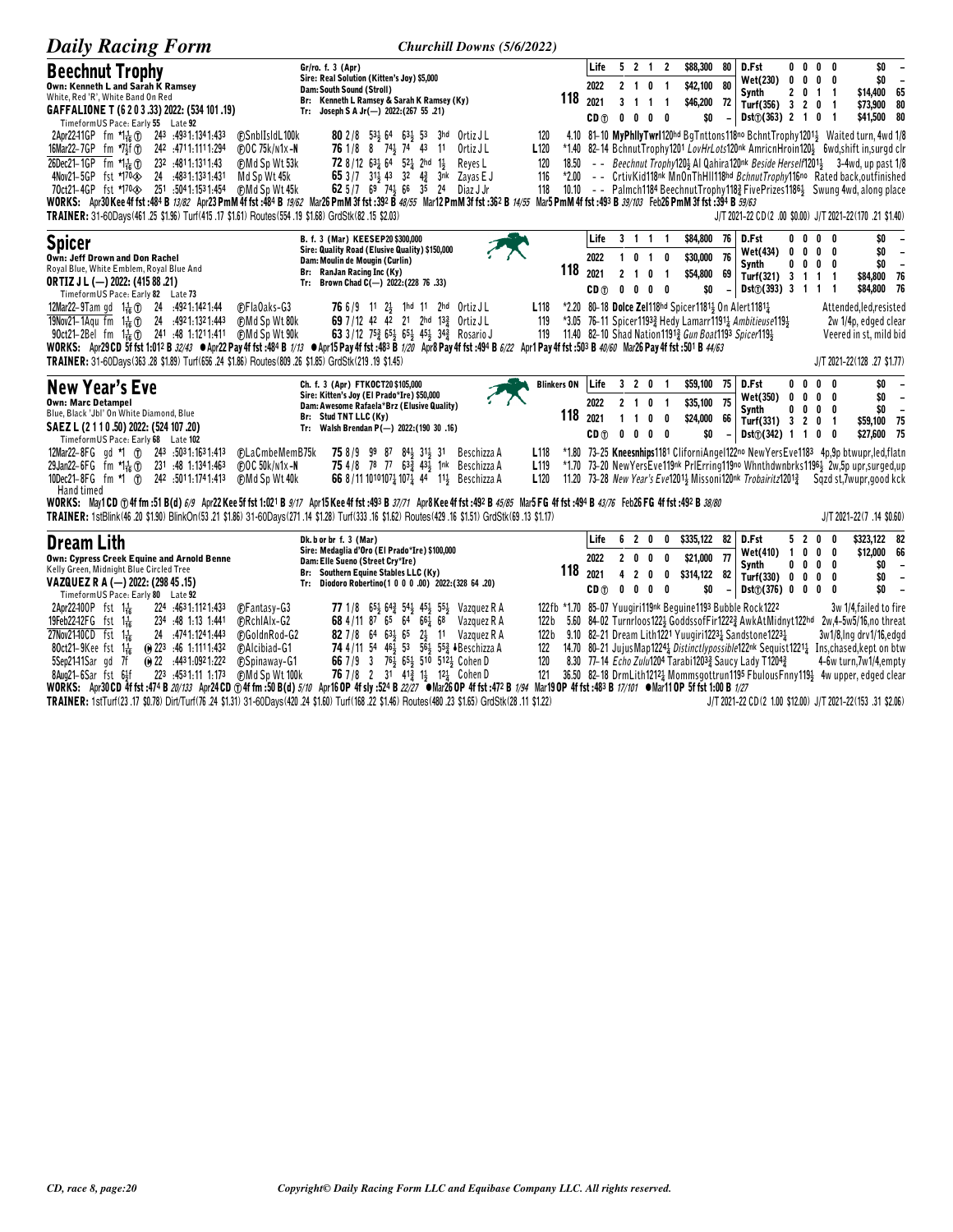#### **9 Churchill Downs <sup>ç</sup>8Belles-G2**



*7 Furlongs* **(1:20§) THE EIGHT BELLES S. PRESENTED BY TWINSPIRES. Grade II. Purse \$500,000 For Fillies, Three Years Old. By subscription of \$300 each, which should accompany the nomination or by Supplementary Nomination of \$7,500 at time of entry. \$2,500 to pass the entry box; \$2,500 additional to start, with \$500,000 guaranteed. After payment of 1% to all owners of horses finishing sixth through last, 62% of the remaining purse shall be paid to the owner of the winner, 20% to second, 10% to third, 5% to fourth and 3% fifth. Weight: 122 lbs. Non-winners of a Grade I stakes, allowed 2 lbs.; a Grade II or III stakes, 4 lbs. The maximum number of starters for the Eight Belles will be limited to fourteen (14). If more than fourteen (14) entries pass the entry box preference will be given to graded stakes winners (in order I-II-III), then highest career earnings. Any horse excluded from running because of the aforementioned preference shall be refunded the entry fee and supplementary nomination fee if applicable. Starters to be named through the entry box at the usual time of closing. All supplementary nominations will be required to pay entry and starting fees if they participate. Trophy to winning owner. Closed Saturday, April 16, 2022 with 26 nominations.**

| Post time: 4:04 ET                                                                                                                                                                                                                                                                                                                                                                                                                                                                                                                                                                                                                                                                                                 | Wagers: Exacta, Trifecta, Superfecta, Double, Pick 3                                                                                                                                                                                                                                                                                                                    |                                                                   |                            |                                                     |                                           |                                                                                         |                                                                     |                                                              |                                                                          | Beyer par: NA                                                                                                                                                                                                                                                                                                                                                                                                                                                                                                                                                                                                                                                       |
|--------------------------------------------------------------------------------------------------------------------------------------------------------------------------------------------------------------------------------------------------------------------------------------------------------------------------------------------------------------------------------------------------------------------------------------------------------------------------------------------------------------------------------------------------------------------------------------------------------------------------------------------------------------------------------------------------------------------|-------------------------------------------------------------------------------------------------------------------------------------------------------------------------------------------------------------------------------------------------------------------------------------------------------------------------------------------------------------------------|-------------------------------------------------------------------|----------------------------|-----------------------------------------------------|-------------------------------------------|-----------------------------------------------------------------------------------------|---------------------------------------------------------------------|--------------------------------------------------------------|--------------------------------------------------------------------------|---------------------------------------------------------------------------------------------------------------------------------------------------------------------------------------------------------------------------------------------------------------------------------------------------------------------------------------------------------------------------------------------------------------------------------------------------------------------------------------------------------------------------------------------------------------------------------------------------------------------------------------------------------------------|
| <b>Sweet as Pie</b><br>Own: Westerberg Limited Mrs John Magnier M<br>Maroon, Blue Belt, Blue Sleeves, Blue<br>SAEZ L (2 1 1 0 .50) 2022: (524 107 .20)<br>TimeformUS Pace: Early 64 Late 92                                                                                                                                                                                                                                                                                                                                                                                                                                                                                                                        | Gr/ro. f. 3 (Apr) FTKSEL20 \$490,000<br>Sire: Tapit (Pulpit) \$185,000<br>Dam: Treasuring (Smart Strike)<br>Br: Hill 'N' Dale Equine Holdings Inc & Stretch Run (Ky)<br>Tr: Pletcher Todd A(-) 2022:(291 71 .24)                                                                                                                                                        | 118                                                               | Life<br>2022<br>2021<br>CD | 4 2 0<br>2 <sub>1</sub><br>2 <sub>1</sub><br>0<br>0 | $\mathbf 0$<br>0<br>0<br>0<br>0<br>0<br>0 | \$122,233 77<br>\$63,733 71<br>\$58,500 77<br>\$0<br>$\overline{\phantom{m}}$           | D.Fst<br><b>Wet(427)</b><br>Synth<br>Turf(330)<br>Dst(389)          | 0<br>0<br>0<br>0<br>$\mathbf 0$<br>0<br>0                    | 4200<br>$0\quad 0$<br>0<br>0<br>0<br>$0\quad 0$<br>0<br>0                | \$122,233<br>-77<br>\$0<br>$\overline{\phantom{a}}$<br>\$0<br>$\overline{\phantom{a}}$<br>\$0<br>$\overline{\phantom{a}}$<br>\$0<br>$\sim$                                                                                                                                                                                                                                                                                                                                                                                                                                                                                                                          |
| <b>@AIw 110000N2L</b><br>10Apr22-6Kee fst 6 <sup>1</sup> 5f (0) 223 :4631:1211:184<br>22Jan2241FG fst 170 <b>S</b> 242 :4831:1321:434<br><b>FSIvbItdayL145k</b><br>5Nov21-9Bel fst 1<br>242 :4811:1221:38<br>(F)TemptedL150k<br>222 :4611:11 1:172<br>(F)Md Sp Wt 90k<br>80ct21-4Bel fst 6}f<br>WORKS: Apr29CD 4f fst :49 B 28/69 Apr22CD 4f fst :501 B 49/62 Apr2 PBD 4f fst :503 B 11/14 Mar26 PBD 4f fst :49 B 4/31 Mar19 PBD 4f fst :502 B 24/25 Mar12 PBD 4f fst :508 18/20<br>TRAINER: 20ff45-180(151 .24 \$1.55) WonLastStart(258 .27 \$1.60) Dirt(726 .26 \$1.81) Sprint(347 .23 \$1.52) GrdStk(217 .21 \$2.23)                                                                                            | 7110/12 4 953 843 523 1nk Saez L<br>61 4/6 43 34 44 44 44 68<br>Geroux F<br>75 1/7 $53\frac{1}{2}$ $63\frac{1}{4}$ $44\frac{1}{2}$ $45\frac{1}{2}$ $44\frac{3}{4}$ Lezcano J<br>77 1/7 5 42 52 42 11 Saez L                                                                                                                                                             | L <sub>118</sub><br>122<br>120<br>119                             |                            |                                                     |                                           | 2.10 67-30 Gerrymander120} Magic Circle120nk Nest1204                                   |                                                                     |                                                              |                                                                          | 7.40 80-18 SweetsPie118nk HzyCommnd1182 FeelingHppy118nk Rally, Ing drv, edgd pst<br>2.10 82-09 LaCrete1221 FanniendFreddie12223 Bernbreezy122hd 3p.driven7/16, wknd upr<br>2-3w upper, kept on<br>2.85 85-14 SweetsPi11914 MischivousDin1194 BrodwyForc11914 3w turn,4w1/4,chsd,up<br>J/T 2021-22 CD (6 .00 \$0.00) J/T 2021-22 (270 .26 \$1.66)                                                                                                                                                                                                                                                                                                                   |
| <b>Pretty Birdie</b><br><b>Own: Marylou Whitney Stables</b><br>Eton Blue, Brown Belt, Brown Cap<br>GEROUX F (2010.00) 2022: (204 30.15)                                                                                                                                                                                                                                                                                                                                                                                                                                                                                                                                                                            | Gr/ro. f. 3 (Jan)<br>Sire: Bird Song (Unbridled's Song) \$5,000<br>Dam: Bird Sense (Street Sense)<br>Br: Marylou Whitney Stables LLC (Ky)<br>Tr: Casse Norm W(1 1 0 0 1.00) 2022: (53 12 .23)                                                                                                                                                                           | 120                                                               | Life<br>2022<br>2021<br>CD | 5 3 0<br>2 1 0 0<br>320<br>$1\quad1$                | 0<br>0<br>$0\quad 0$                      | \$236,738<br>89<br>\$94,500<br>89<br>\$142,238<br>- 78<br>\$57,488 78                   | D.Fst<br>Wet(395*) 1<br>Synth<br>Turf(298*) 0<br><b>Dst(346*)</b> 1 | 0<br>$0\quad 0$<br>$\mathbf{0}$                              | 4300<br>$0\quad 0\quad$<br>0<br>0<br>$0\quad 0$<br>0<br>0<br>0           | \$234,488 89<br>\$2,250<br>$\overline{\phantom{a}}$<br>\$0<br>$\overline{\phantom{a}}$<br>\$0<br>$\overline{\phantom{a}}$<br>\$2,250<br>$\overline{\phantom{a}}$                                                                                                                                                                                                                                                                                                                                                                                                                                                                                                    |
| TimeformUS Pace: Early 127 Late 45<br>26Mar22-90P fst 6f<br>213 45 5711.09<br>(F)PurpIMrtnL150k<br><b>@DixiBell-B150k</b><br>19Feb22-90P fst 6f<br>$\omega$ 211 :444 :5731:102<br>5Sep2141Sar gd 7f<br>(a) $22 \div 4431:0921:222$<br><b><i>CSpinaway-G1</i></b><br>15Jly21-9Sar fst 6f<br>221 :454 :5821:121<br>FSchylrvl-G3<br>22 .444<br>:571<br><b>OMd Sp Wt 99k</b><br>18Jun21-2CD fst 5f<br>WORKS: Apr29CD 4f fst :494 B 49/69 CApr22CD 5f fst :584 B 1/47 Apr15CD 5f fst 1:003 B 15/60 Apr8CD 4f fst :51 B 67/76 Mar19OP 4f fst :482 B 15/101 Mar11OP 5f fst 1:002 B 3/27<br>TRAINER: 31-60Days(66 .27 \$2.21) WonLastStart(37 .30 \$3.39) Dirt(162 .25 \$2.48) Sprint(99 .22 \$2.44) GrdStk(11 .09 \$0.69) | <b>89</b> 2/6 1 1 <sup>1</sup> 1 <sup>1</sup> 1 <sup>2</sup> 1 <sup>2</sup> / <sub>4</sub> Cabrera D<br>11 1} 22} 57} Cabrera D<br>63 $5/6$ 1<br>$-5/9$ 2 31 31 922 9<br>Saez L<br><b>76</b> 1/7 1 1 <sup>1</sup> / <sub>3</sub> 11 12 12<br>Saez L<br><b>78</b> 4/8 1 1 <sup>1</sup> 1 <sup>1</sup> 1 <sup>2</sup> 1 <sup>2</sup> 1 <sup>3</sup> <sup>2</sup> Talamo J | L <sub>119</sub><br>L <sub>119</sub><br>122<br>3.95<br>120<br>119 |                            |                                                     |                                           | - 14 Echo Zulu1204 Tarabi12033 Saucy Lady T12043                                        |                                                                     |                                                              |                                                                          | 3.50 97-11 PrettyBirdie11923 Hypersport117no WickedHIo11963 Firm hold, pulled away<br>3.60 82-12 HappySoul1193 Verylittlecents1192 Hypersport115 Brk sharp, gave way 2p<br>3-4w,5w1/4,eased,wlkd<br>2.80 78-15 Pretty Birdie1202 Mainstay12051 Saucy Lady T12081 2p turn, ins lead, held<br>4.30 98-02 Pretty Birdie11933 Penny Saver1191 Speedometer11921 Pace, ins, drew away<br>J/T 2021-22 CD(10 .40 \$4.56) J/T 2021-22(27 .26 \$3.02)                                                                                                                                                                                                                         |
| <b>Marissa's Lady</b><br>Own: Boone Family Trust and Tillema Family<br>Gold, Brown Circled 'B', Brown Bars On<br>BEJARANO R (7 2 1 1 .29) 2022: (214 26 .12)<br>TimeformUS Pace: Early 107 Late 54                                                                                                                                                                                                                                                                                                                                                                                                                                                                                                                 | Gr/ro. f. 3 (Mar)<br>Sire: Violence (Medaglia d'Oro) \$25,000<br>Dam: Marissa's Joy (Cee's Tizzy)<br>Br: Harold Tillema & Pamela Tillema & Ron Boone Family (Ky)<br>Morey William E(-) 2022: (69 16 .23)<br>Tr:                                                                                                                                                         | 118                                                               | Life<br>2022<br>2021<br>CD | 6 5 1<br>3 2 1<br>3<br>$\mathbf{3}$<br>220          | $\mathbf{0}$<br>0<br>0<br>0<br>0          | \$397,216<br>88<br>88<br>\$146,504<br>\$250,712 85<br>\$190,600<br>85                   | D.Fst<br>Wet(400)<br>Synth<br>Turf(286)<br>Dst(360)                 | 2 2 0<br>0<br>4 3 1<br>0<br>0                                | 0<br>$0\quad 0$<br>0<br>0<br>$0\quad 0$<br>0<br>$0\quad 0$<br>0          | \$190,600 85<br>\$0<br>$\overline{\phantom{a}}$<br>\$206,616 88<br>\$0<br>$\overline{\phantom{a}}$<br>\$0                                                                                                                                                                                                                                                                                                                                                                                                                                                                                                                                                           |
| <b>@SerenaSngB97k</b><br>$5$ Mar22-6TP fst 1 $\otimes$ 234 :4731:1211:37<br>(F)CinTrophyB125k<br>12Feb22-7TP fst 64f $\otimes$ <b>S</b> 224 :46 1:1121:174<br>(F) Valdale B100k<br>26Dec21-6TP fst 6f $\textcircled{*}$ 8 222 :452 :5721:093<br>FGowellB99k<br>27Nov2142CD fst 64f   C 22   .4531:1011:164<br>(F)Fern Creek B193k<br>213 :454 :5741:10<br><b>@Md Sp Wt 121k</b><br>310ct2141CD fst 6f<br>WORKS: Apr30 CD 5f fst 1:02 B 38/55 Apr24 CD 5f fst 1:012 B 17/32 Apr17 CD 4f fst :48 B 4/52 Apr10 CD 4f fst :512 B 38/42 OMar19 TP $\otimes$ 3f fst :362 B 1/20<br>TRAINER: 31-60Days(103.22 \$1.39) WonLastStart(56.27 \$1.68) Dirt(117.20 \$2.09) Sprint(124.27 \$2.23) GrdStk(4.00 \$0.00)            | 1} 11} 12 12<br>Bejarano R<br>883/53<br><b>80</b> 4/8 11 11 1 <sup>1</sup> 1 <sup>1</sup> 1 <sup>1</sup> 1 <sup>1</sup> 1 <sup>1</sup> 1 <sup>2</sup> Bejarano R<br>85 $5/6$ 2 $2$ hd $11$ $12\frac{1}{2}$ 16 Bejarano R<br>$857/8$ 1<br>2hd 1} 11 12 $\frac{3}{4}$ Bejarano R<br>85 5/7 7 21 23 11 11 Bejarano R<br>85 6/11 7 641 32 2hd 1hd Bejarano R                | 124<br>122<br>124<br>122<br>122<br>119                            |                            |                                                     |                                           |                                                                                         |                                                                     |                                                              |                                                                          | *.20 96-13 MrsssLdy1242 QrobnDord12053 Howdyomkrmony12454 Dueled, clear easily<br>*.30 89-14 BubbleRock12223 MarissasLdy12243 TpDncingLdy1183 Led to str, outkicked<br>*.40 86-16 MarisssLdy1246 BubbleRock12441 BeutifulEmpire120} Cleared, geared down<br>*.90 98-06 <i>Marissa's Lady</i> 1222 <sup>3</sup> Promises to Dance118no Vantarsi1182 Impressive effort<br>3.00 91-13 <i>MarissasLady</i> 1221 <b>Matareya</b> 1222 <sup>1</sup> <b>SweetDniGirl</b> 1222 <sup>1</sup> Inched clear, held sway<br>14.10 87-15 MrisssLdy119hd PromisestoDnce11963 Liscolvin119nk Rally 4wd, duel, won nod<br>J/T 2021-22 CD (13 .31 \$9.83) J/T 2021-22 (37 .35 \$4.86) |
| Ain't Easy<br>Own: Old Bones Racing Stable LLC Michael V<br>Green, Yellow, Orange And Purple Belt<br>GAFFALIONE T (6 2 0 3 .33) 2022: (534 101 .19)<br>Timeform US Pace: Early 91 Late 85                                                                                                                                                                                                                                                                                                                                                                                                                                                                                                                          | B. f. 3 (Apr) KEESEP20 \$400,000<br>Sire: Into Mischief (Harlan's Holiday) \$250,000<br>Dam: Ameristralia*Aus (Fastnet Rock*Aus)<br>Br: Spendthrift Farm LLC (Ky)<br>Tr: D'Amato Philip(-) 2022: (194 38 .20)                                                                                                                                                           | 120                                                               | Life<br>2022<br>2021<br>CD | 4 2 0<br>2 0 0 2<br>$\mathbf{2}$<br>2<br>0<br>0     | $\overline{2}$<br>0<br>0<br>$0\quad 0$    | \$222,000<br>- 81<br>\$60,000 81<br>\$162,000<br>-81<br>\$0<br>$\overline{\phantom{a}}$ | D.Fst<br>Wet(386)<br>Synth<br><b>Turf(331)</b><br>Dst(346)          | 420<br>0<br>$\mathbf 0$<br>0<br>0<br>0                       | 2<br>$\mathbf 0$<br>0<br>$0\quad 0$<br>0<br>$0\ 0\ 0$<br>$0\quad 0$<br>0 | \$222,000 81<br>\$0<br>$\overline{\phantom{a}}$<br>\$0<br>$\overline{\phantom{a}}$<br>\$0<br>$\overline{\phantom{a}}$<br>\$0<br>$\overline{\phantom{a}}$                                                                                                                                                                                                                                                                                                                                                                                                                                                                                                            |
| 9Apr22-4SA fst 1 <sup>1</sup> / <sub>16</sub><br><b>C</b> SAOaks-G2<br>23 4621.1021.432<br>6Mar22-8SA fst $1\frac{1}{16}$<br>233 .48 1.1221.441<br><b>C</b> SntYsabl-G3<br>$\overline{10ct21-65A}$ fst $1\frac{1}{16}$<br>232 :4741:12 1:451<br>(F)Chndlr-G2<br>214 .454 .5811.043<br><b>CMd Sp Wt 71k</b><br>21Aug21-1Dmr fst 5 <sup>1</sup><br>WORKS: Apr30SA 5f fst 1:003 H 19/53 Apr24SA 4f fst :474 H 8/109 ● Apr3SA 6f fst 1:132 H 1/4 Mar27SA 5f fst 1:004 H 7/69 Mar19SA 4f fst :491 H 34/57 Feb27SA 6f fst 1:143 Hg 7/12<br>TRAINER: Route/Sprint(56 .16 \$1.21) Dirt(192 .20 \$2.11) Sprint(298 .19 \$2.08) GrdStk(109 .20 \$2.00)                                                                       | <b>74</b> 2/5 1hd 1 <sup>1</sup> / <sub>3</sub> 1hd 32 <sup>1</sup> / <sub>3</sub> 37 <sup>2</sup> / <sub>4</sub> Hernandez JJ<br><b>81</b> 2/8 31 31 31 22 34 <sup>1</sup> / <sub>2</sub> Velazquez JR<br>81 2/7 31 23 13 14 14 Rosario J<br>74 2 / 7 2 $51\frac{1}{4}$ 41 $\frac{1}{2}$ 2 $\frac{1}{2}$ 15 $\frac{1}{4}$ Rosario J                                    | 124<br>124<br>122<br>120                                          |                            |                                                     |                                           | 3.30 84-15 Eda1243 Under the Stars12033 Ain't Easy1241                                  |                                                                     |                                                              |                                                                          | 3.70 84-08 DesertDawn124nk AdareManor12471 AintEasy12431 Pace 2wd, duel ins, wknd<br>Rail bid 1/4, no match<br>3.50 79-19 Ain't Easy12243 Electric Ride12211 DesertDawn12221 Bid9/16, clear, drew off<br>8.10 92-06 AintEasy12054 InfiniteEmpire12014 BenedictCnyon120hd Ins,tipped out,clear<br>J/T 2021-22 CD(1.00 \$0.00) J/T 2021-22(1.00 \$0.00)                                                                                                                                                                                                                                                                                                               |
| Wicked Halo<br><b>Own: Winchell Thoroughbreds LLC</b><br>Maroon, White Circled 'W', White Bars On<br><b>ORTIZ I JR (-) 2022: (394 112 .28)</b><br>TimeformUS Pace: Early 110 Late 67                                                                                                                                                                                                                                                                                                                                                                                                                                                                                                                               | Gr/ro. f. 3 (Mar)<br>Sire: Gun Runner (Candy Ride*Arg) \$125,000<br>Dam: Just Wicked (Tapit)<br>Br: Winchell Thoroughbreds LLC (Ky)<br>Asmussen Steven M(1 0 0 0 .00) 2022: (811 144 .18)<br>Tr:                                                                                                                                                                        | 120                                                               | Life<br>2022<br>2021<br>CD | 2 0 0 1                                             | 3 2 0 1<br>1 0 0 1                        | 5 2 0 2 \$167,150 83 D.Fst<br>\$22,500 83<br>\$144,650 81<br>\$14,550 79 Dst(380)       | Wet(480)<br>Synth<br>Turf(304)                                      | 1 1 0<br>$0\,$ 0 $\,$ 0 $\,$<br>$0\ 0\ 0\ 0$<br>$0\ 0\ 0\ 0$ | 4 1 0 2<br>0<br>0                                                        | \$147,050 83<br>\$20,100 81<br>\$0<br>$\overline{\phantom{a}}$<br>\$0<br>$\overline{\phantom{a}}$<br>\$0<br>$\overline{\phantom{a}}$                                                                                                                                                                                                                                                                                                                                                                                                                                                                                                                                |
| 26Mar22-90P fst 6f<br>213 45 5711.09<br>(F)PurpIMrtnL150k<br>19Feb22-90P fst 6f<br>$@211$ :444 :5731:102<br>©DixiBell-B150k<br>8Aug21-8Sar fst 6}f<br>$\omega$ 212 :4441:11 1:174<br>(F)Adirondk-G2<br>26Jun21-8CD fst 6f<br>C 21 :443 :57 1:094<br>(F)DebutanteL150k<br>5Jun21-5LS my 5f<br>222 .454<br>:573<br><b>CMd Sp Wt 34k</b><br>WORKS: May1CD 4fmy:50 B 27/42 Apr24CD 5f fst 1:01 B 11/32 Apr17CD 5f fst 1:01 B 12/26 Apr9CD 4f fst :51 B 75/77 Mar22 OP 3f sly:372 B 1/2 Mar15 OP 4fmy:502 B 11/18<br>TRAINER: 31-60Days(1117 .19 \$1.39) Dirt(2581 .20 \$1.41) Sprint(1908 .20 \$1.38) GrdStk(155 .17 \$1.41)                                                                                           | 42 31 32 32 <sup>3</sup> / <sub>4</sub> Vazquez R A<br>831/63<br>533 66 57 46 Franco G<br>66 $2/6$ 6<br>727/92<br>1} 1hd 11} 13} OrtizJL<br>79 1/8 5 11 114 1hd 314 Ortiz JL<br>81 1/10 1 1 <sup>1</sup> / <sub>2</sub> 1 <sup>1</sup> / <sub>2</sub> 1 <sup>2</sup> 1 <sup>2</sup> Elliott S                                                                           | L119<br>L <sub>119</sub><br>120<br>120<br>L <sub>118</sub>        |                            |                                                     |                                           |                                                                                         |                                                                     |                                                              |                                                                          | *2.30 94-11 PrettyBirdie11923 Hypersport117no WickedHalo11964 Traffic 1/4, missed 2nd<br>3.10 84-12 Happy Soul1193 Verylittlecents 1192 Hypersport 115 Last away, 2p, improvd<br>4.70 81-18 WickedHalo12033 Interstatedydrem120 3SucyLdyT120 3Hustled st, edged clr<br>2.80 86-10 BehvVirgini1201 Onthonsndtwos1204 WickdHlo120124 Bit bobble st, vielded<br>*2.70 97-07 WickedHalo1182 SmashTicket11810} Wholelottamo11873 Pace,rail,drew clear<br>J/T 2021-22 CD(1.00 \$0.00) J/T 2021-22(24.25 \$1.15)                                                                                                                                                           |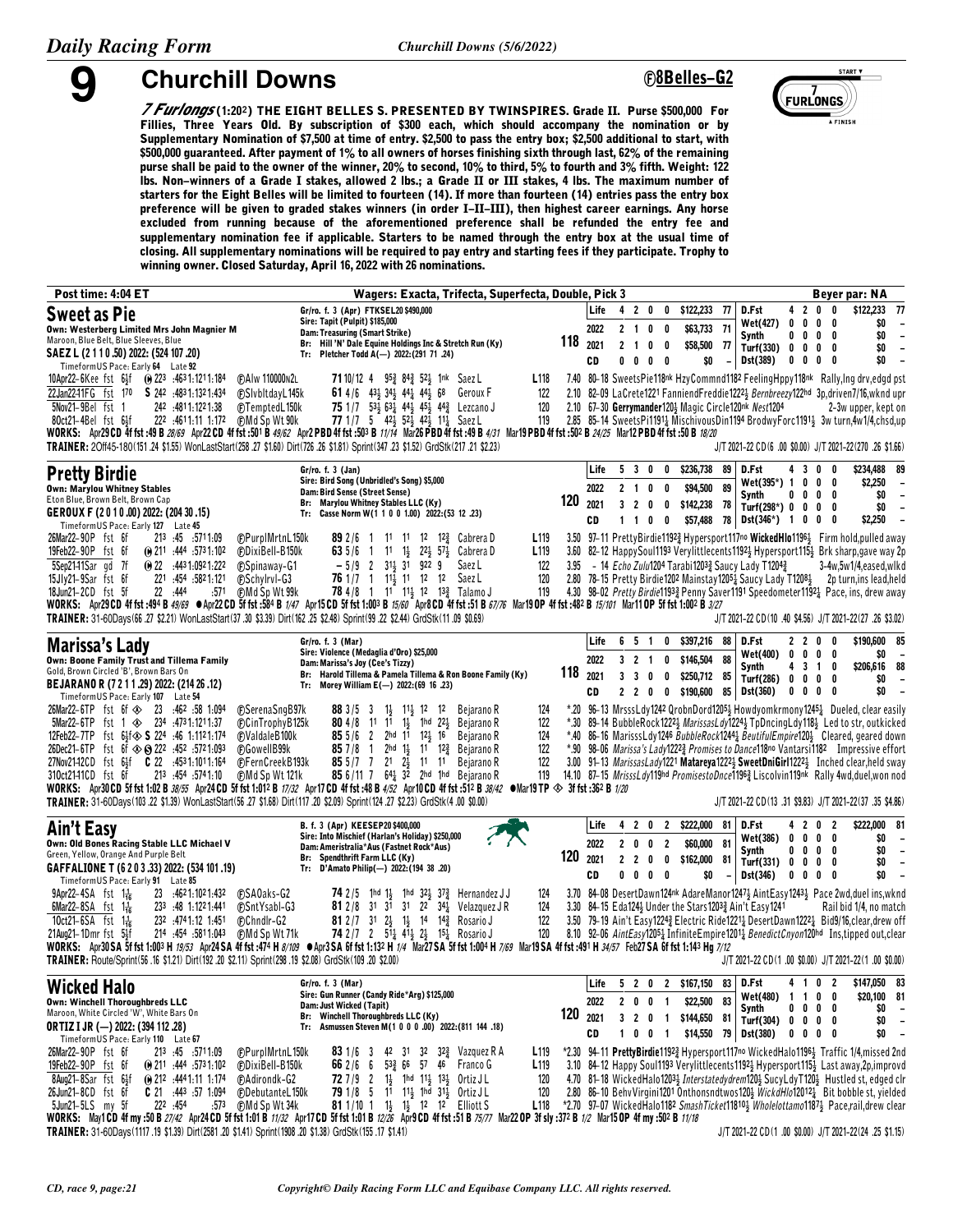| <b>Daily Racing Form</b>                                                                                                                                                                                                                                                                                                                                                                                                                                                                                                                                          | Churchill Downs (5/6/2022)                                                                                                                                                                                                                                                                                                                                                                                                                                                                                                                                                                                                                                                                                                                                                                                                                                                                                                                                                                    |                                                                  |               |                            |                                                                                               |                                                |                                                                                                       |                                |                                                                                                                                                                                    |                                                                                |        |                                                                                         |                                                                                                                                                                                                                                                                                                                                                                                                                                                                                                                                                                                              |
|-------------------------------------------------------------------------------------------------------------------------------------------------------------------------------------------------------------------------------------------------------------------------------------------------------------------------------------------------------------------------------------------------------------------------------------------------------------------------------------------------------------------------------------------------------------------|-----------------------------------------------------------------------------------------------------------------------------------------------------------------------------------------------------------------------------------------------------------------------------------------------------------------------------------------------------------------------------------------------------------------------------------------------------------------------------------------------------------------------------------------------------------------------------------------------------------------------------------------------------------------------------------------------------------------------------------------------------------------------------------------------------------------------------------------------------------------------------------------------------------------------------------------------------------------------------------------------|------------------------------------------------------------------|---------------|----------------------------|-----------------------------------------------------------------------------------------------|------------------------------------------------|-------------------------------------------------------------------------------------------------------|--------------------------------|------------------------------------------------------------------------------------------------------------------------------------------------------------------------------------|--------------------------------------------------------------------------------|--------|-----------------------------------------------------------------------------------------|----------------------------------------------------------------------------------------------------------------------------------------------------------------------------------------------------------------------------------------------------------------------------------------------------------------------------------------------------------------------------------------------------------------------------------------------------------------------------------------------------------------------------------------------------------------------------------------------|
| Gerrymander<br><b>Own: Klaravich Stables Inc</b><br>White, Red 'Ks' And Braces, Red And<br>ROSARIO J (-) 2022: (252 56 .22)<br>TimeformUS Pace: Early 97 Late 68<br>5Nov21-9Bel fst 1<br>242 :4811:1221:38<br>30ct21-9Bel fst 1<br>221 :454 1:102 1:35<br>29Aug21-5Sar fst 6f<br>11:111.581.122 .454<br>10Jun21-3Bel fst 5}f<br>223 462 5921.062                                                                                                                                                                                                                  | B. f. 3 (Apr) KEESEP20 \$375,000<br>Sire: Into Mischief (Harlan's Holiday) \$250,000<br>Dam: Ruby Lips (Hard Spun)<br>Br: Town & Country Horse Farms LLC & Pollock Farms (Ky)<br>Tr: Brown Chad C(-) 2022: (228 76 .33)<br>FTemptedL150k<br><b>83</b> 7 / 7 1 1 $\frac{1}{2}$ 1 $\frac{1}{2}$ 1 $\frac{1}{2}$<br>1hd $1\frac{1}{2}$<br>Cancel E<br>(F)Frizette-G1<br>78 8/9 21 23 21<br>$24$ $27\frac{1}{4}$<br>Rosario J<br>73 3/10 4 42 31 1hd 1 <sub>2</sub><br>⊕Md Sp Wt 100k<br>Rosario J<br>(F)Md Sp Wt 78k<br>34 3/3 2 2 3 2 2 $2\frac{1}{2}$ $2\frac{3}{2}$ $2\frac{93}{2}$ Ortiz JL<br>WORKS: Apr29CD 5f fst 1:012 B <i>32/43</i> •Apr22 Pay 4f fst :484 B <i>1/13</i> •Apr15 Pay 4f fst :483 B <i>1/20</i> Apr8 Pay 4f fst :49 B <i>3/22</i> Apr1 Pay 3f fst :37 B <i>2/8</i> Feb12 Pay 4f fst :493 B <i>17/41</i><br>TRAINER: +180Days(140 .27 \$1.73) Route/Sprint(54 .28 \$1.81) WonLastStart(236 .27 \$1.65) Dirt(389 .27 \$1.60) Sprint(258 .22 \$1.50) GrdStk(219 .19 \$1.45) | 120<br>120<br>119<br>119                                         | 118           | Life<br>2021<br>2020<br>CD | 4 2 2<br>42<br>0 M<br>0<br>0                                                                  | $\overline{2}$<br>0<br>0                       | \$235,500<br>0<br>0<br>\$235,500<br>$\overline{\phantom{a}}$<br>- 0                                   | 83<br>83<br>\$0<br>\$0         | D.Fst<br>Wet(422)<br>Synth<br>Turf(347) 0 0 0 0<br>Dst(379)<br>*1.45 72-30 Gerrymander120} Magic Circle120nk Nest1204<br>10.60 80-12 Echo Zulu12071 Gerrymander1203 A Mo Reay120nk | 0<br>$0\quad 0$                                                                | 0      | 4 2 2 0<br>$0\ 0\ 0\ 0$<br>0<br>0<br>0<br>0                                             | \$235,500<br>83<br>\$0<br>$\overline{\phantom{a}}$<br>\$0<br>$\overline{\phantom{a}}$<br>\$0<br>$\overline{\phantom{a}}$<br>\$0<br>In hand 2p, gamely<br>Prompted 4-3w, ran on<br>10.10 83-12 Gerrymander119} Distinctlypossible119hd AMoReay1192} 4w 1/4, clear, safe<br>*.50 76-16 VelvetSister1199 <sub>2</sub> Gerrymander11911 AmazingDrem119 Bobbled brk, outside<br>J/T 2021-22(48 .27 \$1.97)                                                                                                                                                                                        |
| Lac Vieux Desert<br><b>Own: Rosette Racing LLC</b><br>Grey Camouflage, Black Circled Red Bear<br><b>COHEN D (-) 2022: (193 23 .12)</b><br>20Mar22-70P fst 6f<br>213 :452 :5741:102 34 (F) Md Sp Wt 90k                                                                                                                                                                                                                                                                                                                                                            | Dk. b or br f. 3 (Feb) OBSOPN21 \$120,000<br>Sire: Candy Ride*Arg (Ride the Rails) \$75,000<br>Dam: Shysheisnot (Tribal Rule)<br>Br: Emily Bushnell & Oliver Bushnell (Ky)<br>Tr: Diodoro Robertino(1 0 0 0 .00) 2022: (328 64 .20)<br><b>74</b> 10/11 3 41 <sup>3</sup> 3 <sup>1</sup> 12 14 <sup>1</sup> / <sub>2</sub> Cohen D<br>WORKS: Apr29CD 4f fst:48 B 8/69 Apr22CD 4f fst:484 B 2/62 Apr16 OP 4f sly:53 B 23/27 Apr3 OP 4f fst:484 B 16/65 Mar13 OP 4f fst:494 B 15/28 .Mar6 OP 5f fst:594 Hg 1/14<br>TRAINER: 31-60Days(420.24 \$1.60) WonLastStart(265.28 \$1.54) Dirt(1063.24 \$1.62) Sprint(752.23 \$1.56) GrdStk(28.11 \$1.22)                                                                                                                                                                                                                                                                                                                                                 |                                                                  | 118           | Life<br>2022<br>2021<br>CD | $1\quad1$<br>$1\quad1$<br>0 M<br>0<br>0                                                       | 0<br>0<br>0<br>0<br>- 0                        | \$54,000<br>0<br>0<br>\$54,000<br>0                                                                   | 74<br>74<br>\$0<br>\$0         | D.Fst<br>Wet(442)<br>Synth<br>Turf $(342) 0 0$<br><b>Dst(381)</b>                                                                                                                  | 0                                                                              | 0      | 1 1 0 0<br>$0\quad 0\quad 0\quad 0$<br>0<br>0<br>$0\quad 0$<br>$0\ 0\ 0\ 0$             | \$54,000 74<br>\$0<br>$\overline{\phantom{a}}$<br>\$0<br>$\overline{\phantom{a}}$<br>\$0<br>$\overline{\phantom{a}}$<br>\$0<br>L120b *2.60 90-08 LcVieuxDesert1204 <sup>1</sup> / <sub>4</sub> MrtiqueMiss125 <sup>2</sup> /2 ComdyAct1204 4w bid 1/4, kicked clr<br>J/T 2021-22 CD(51 .20 \$1.02) J/T 2021-22(358 .18 \$1.58)                                                                                                                                                                                                                                                               |
| <b>Matareya</b><br>Own: Godolphin LLC<br>Royal Blue, Royal Blue Cap<br>PRAT F (2000.00) 2022: (304 86.28)<br>TimeformUS Pace: Early 107 Late 71<br>10Apr22-8Kee fst *7f<br>S 224 4631.1021.272<br>26Feb22-7FG fst 6f<br>S 22 :451 :5631:084<br>31Dec21-80P fst 1<br>224 :4621:1131:371<br>$C$ 22 :4531:1011:164<br>27Nov2142CD fst 64f<br>80ct21-9Kee fst $1\frac{1}{16}$<br>$\omega$ 223 :46 1:1111:432<br>22 :45 1:0921:154<br>20Aug21-6EIP fst 6}f<br>TRAINER: WonLastStart(304 .29 \$2.00) Dirt(900 .27 \$1.80) Sprint(555 .25 \$1.61) GrdStk(162 .25 \$1.74) | <b>B.</b> f. 3 (Mar)<br>Sire: Pioneerof the Nile (Empire Maker) \$110,000<br>Dam: Innovative Idea (Bernardini)<br>Br: Godolphin LLC (Ky)<br>Tr: Cox Brad H(-) 2022:(297 73 .25)<br>21 21 12 18 Prat F<br><b>C</b> Beaumont-G3<br>947/771<br>$1\frac{1}{2}$<br>$11\frac{1}{2}$ $12\frac{1}{2}$ $15\frac{1}{4}$<br>(F)AIw 53000N2L<br><b>91</b> 1/5 2<br>Hernandez C J<br>$3^2\frac{1}{2}$ $3^1\frac{1}{2}$ $2^1\frac{1}{2}$<br><b>FAIw 120000NC</b><br>$794/9$ 33<br>$28\frac{1}{4}$<br>Geroux F<br>83 1/7 5 32 414 314 21<br><b>C</b> FernCreekB193k<br>Rosario J<br>74 7/11 33 35 34 23 553 IRosario J<br><b>CAlcibiad-G1</b><br><b>CMd Sp Wt 51k</b><br>73 3/8 4 11 113 113 143 Geroux F<br>WORKS: Apr29 CD 5f fst 1:004 B <i>13/43</i> Apr22 CD 4f fst :494 B <i>38/62</i> Apr3 CD 5f fst 1:001 B <i>2/13</i> Mar27 FG 5f fst 1:003 B 5/22 Mar20 FG 4f fst :502 B 62/96 Feb20 OP 5f fst 1:023 B 27/43                                                                                      | 118<br>L <sub>119</sub><br>L <sub>115</sub><br>122<br>122<br>119 | 120<br>$^*80$ | Life<br>2022<br>2021<br>CD | 6 3 2<br>$\mathbf{2}$<br>$\overline{2}$<br>4<br>$\overline{1}$<br>$\mathbf 0$<br>$\mathbf{1}$ | 0<br>$\overline{2}$<br>$\mathbf{1}$            | \$374,267<br>0<br>\$273,600<br>0<br>0<br>0<br>\$39,400                                                | 94<br>94<br>\$100,667 83<br>83 | D.Fst<br>Wet(372)<br>Synth<br>Turf(291)<br>Dst(357)<br>*.60 85-08 Secret Oath12081 Matareya11521 Miss Chamita11821<br>*1.80e 96-03 Matareya11943 Dreamalot1195 Honey Run11913      | 63<br>0<br>$0\quad 0$<br>$1\quad1$                                             | 0      | $\mathbf{2}$<br>0<br>0<br>0<br>$0\,0\,0\,0$<br>0<br>0<br>0<br>0                         | \$374,267 94<br>\$0<br>\$0<br>$\overline{\phantom{a}}$<br>\$0<br>\$241,800 94<br>*1.10 87-18 Matareya11884 RadioDays11813 RegnsDecision1183 Drew off, geared down<br>98-10 <i>Matareya</i> 1195 <sub>4</sub> PipelineGirl119 <sub>3</sub> RegnsDecision1192 <sub>4</sub> Ins, drw off, ridden out<br>Bid, no match<br>*1.70 90-13 Marissa's Lady1221 Matareya1222 <sup>1</sup> SweetDaniGirl1222 <sup>1</sup> Willingly, not enough<br>2.80 80-21 Juju's Map12241 Distinctly possible 122nk Sequist 12211 3w, bid, no match, toiled<br>Brk in st, geared down<br>J/T 2021-22 (13 .38 \$2.88) |
| Awake At Midnyte<br><b>Own: Reddam Racing LLC</b><br>White, Purple Belt, White Band On Purple<br>GUTIERREZ MARIO (-) 2022: (115 17 .15)<br>TimeformUS Pace: Early 81 Late 85<br>8Apr22–9Kee wf $1\frac{1}{16}$<br>241 .4841.1311.44<br>19Feb22-12FG $f$ st 1 $\frac{1}{16}$<br>234 :48 1:13 1:441<br>8Jan22-8SA fst 7f<br>● 221 :4441:0931:222<br>27Nov21-7Dmr fm 1 (p) 232 :4821:1311:372<br>223 :452 :5731:10<br>310ct21-4SA fst 6f                                                                                                                             | Ch. f. 3 (Feb) FTFMAR21 \$320,000<br>Sire: Nyquist (Uncle Mo) \$55,000<br>Dam: Midnight Union (Union Rags)<br>Br: Forty Oaks (Ky)<br>Tr: 0'Neill Doug(-) 2022: (215 41 .19)<br><b>75</b> 3/8 32 32 4 <sup>3</sup> 34 411 Gutierrez Mario<br><b>CAshland-G1</b><br><b>FRchIAIx-G2</b><br>75 9/11 323 22 31 413 331<br>Gutierrez Mario<br><b>90</b> 5/6 2 41 <sup>1</sup> / <sub>2</sub> 41 2 <sup>1</sup> / <sub>2</sub> 2 <sup>3</sup> / <sub>4</sub><br><b>FSntaYnez-G2</b><br>Gutierrez Mario<br><b>70</b> 1/11 22 22 21 21<br><b>CJmyDrnte-G3</b><br>2 <sup>no</sup> Gutierrez Mario<br><b>FMd Sp Wt 62k</b><br><b>71</b> 4/8 1 2 23 2 24 1nk Gutierrez Mario<br>WORKS: Apr30Keetr.t� 6ffst 1:14 B 1/1 Apr22Keetr.t� 4ffst :483 B 1/3 ●Apr2SA 6ffst 1:12「H 1/12 Mar27SA 6ffst 1:143 H 4/5 Mar2OSA 6ffst 1:113 H 2/8 Mar13SA 6ffst 1:161 H 3/3<br>TRAINER: 20ff45-180(119.18 \$1.68) Route/Sprint(95.12 \$1.07) Dirt(410.16 \$1.56) Sprint(543.15 \$1.55) GrdStk(67.06 \$0.50)              | 121<br>122<br>120<br>120<br>122                                  | 118           | Life<br>2022<br>2021<br>CD | 5 1 2<br>3 <sub>0</sub><br>$\mathbf{2}$<br>$\overline{\mathbf{1}}$<br>$0\quad 0$              | $\overline{1}$<br>$\overline{1}$<br>$0\quad 0$ | \$155,475<br>$\overline{1}$<br>\$98,875<br>\$56,600<br>0                                              | 90<br>90<br>71<br>\$0          | D.Fst<br>Wet(388)<br>Synth<br>Turf(237) 1 0 1<br>Dst(392)<br>7.80 78-15 Tezzaray120no Awake At Midnyte120} Toeris120hd                                                             | $\overline{1}$<br>$0\quad 0$<br>1 0 1                                          |        | 3 1 1 1<br>$0\quad 0\quad 0$<br>$0\quad 0$<br>0<br>0                                    | \$106,600 90<br>\$28,875 75<br>\$0<br>. —<br>\$20,000 70<br>\$40,000 90<br>8.10 72-20 Nest12181 CocktilMoments121no Intrsttdydrm12123 Brk out st,3w bid,wknd<br>4.70 89-02 Trnrloos1223 GoddssofFr12223 AwkAtMdnyt122hd 2w,outmoved 3/8, chased<br>4.50 92-12 Underthe Strs1202 Awke At Midnyte 12063 Miss Mttie B1206 Bid 3 wide, denied<br>Bid, led 1/16, lost bob<br>6.50 87-15 AwkeAtMidnyte122nk AdrMnor1223 UndrthStrs1224 Bobbled, prssd, gamely<br>J/T 2021-22(206 .16 \$1.56)                                                                                                       |
| Sweet Dani Girl<br>Own: J and J Stables and Nicholas Vaccarez<br>Orange, Orange 'Jj' On Navy Ball, Navy<br><b>ORTIZ J L (-) 2022: (415 88 .21)</b><br>TimeformUS Pace: Early 89 Late 83<br>5Mar22-6GP fst 1<br>$C$ 231 :46 1:1031:361<br>$C$ 22 :4531:1011:164<br>27Nov21–12CD fst 6½<br>22 :46 :58 1:101<br>290ct21-8Kee fst 6f<br>26Sep21-8CD fst 6f<br>211 :444 :5711:093                                                                                                                                                                                      | Ch. f. 3 (Jan)<br>Sire: Jess's Dream (Curlin) \$4,000<br>Dam: My Sweet Dani Girl (Scat Daddy)<br>Br: J&J Stables LLC & Carlo Vaccarezza (Fla)<br>Vaccarezza Carlo(-) 2022: (18 4 .22)<br>Tr:<br>©DvonaDal-G2<br><b>78</b> $5/7$ 32 2hd 1 <sup>1</sup> / <sub>3</sub> 1hd 43 <sup>1</sup> / <sub>3</sub> Ortiz JL<br>42 31 21<br><b>C</b> FernCreekB193k<br>77 7/7 1<br>3 <sup>3</sup> Garcia M<br>86 9/10 7 $52\frac{1}{4}$ 31 31<br><b><i>@MyrtlwoodB150k</i></b><br>$1\frac{3}{4}$<br>Garcia M<br>84 7/8 7 43 324 1hd 11 Garcia M<br>⊕Md Sp Wt 79k<br>WORKS: Apr29 Kee 5f fst 1:002 B 4/25 Apr23 Kee 5f fst 1:004 B 7/35 Apr16 Kee 5f fst 1:01 B 6/25 Apr8 Kee 4f fst :524 B 84/85 Apr2 Kee 4f fst :521 B 71/72 Feb27 PmM 5f fst 1:014 B 12/22                                                                                                                                                                                                                                              | 120<br>122<br>118<br>119                                         | 118           | Life<br>2022<br>2021<br>CD | 4 2 0<br>$\mathbf{1}$<br>0<br>3 <sub>2</sub><br>$2 \quad 1 \quad 0$                           | 0<br>$\mathbf 0$                               | \$150,060<br>$\mathbf{1}$<br>0<br>\$140,260<br>$\overline{1}$<br>\$50,260<br>$\overline{\phantom{a}}$ | 86<br>78<br>\$9,800<br>86      | D.Fst<br>Wet(374)<br>Synth<br>Turf(222)<br>84 Dst(333)                                                                                                                             | 4 <sub>2</sub><br>$\mathbf{0}$<br>$0\quad 0$<br>$\mathbf{0}$<br>0 <sub>0</sub> | 0<br>0 | $\mathbf 0$<br>- 1<br>$0\quad 0$<br>$0\quad 0$<br>$\mathbf 0$<br>0<br>$\mathbf{0}$<br>0 | \$150,060 86<br>\$0<br>$\overline{\phantom{0}}$<br>\$0<br>$\overline{\phantom{a}}$<br>\$0<br>$\blacksquare$<br>\$0<br>4.70 86-06 Kthlen01202 ClssyEdition12014 CocktilMomnts118nk 3wd bid, gave way late<br>2.10 87-13 Marissa's Lady1221 Matareya1222 <sup>1</sup> SweetDaniGirl1222 <sup>1</sup> 5p upr, bid, weakened<br>*2.00 88-15 SweetDniGirl118} KntBlivIt118no Vrylittlcnts1203 Stalked 3wd, determined<br>45.30 89-13 SweetDaniGirl1191 Famed11974 Mommasgottarun1194 2-3w1/4,switch lds1/8                                                                                        |

TRAINER: 61-180Days(17.24 \$4.35) Route/Sprint(9.11 \$0.76) Dirt(34.21 \$5.73) Sprint(34.18 \$5.09) GrdStk(5.00 \$0.00)

J/T 2021-22(2 .00 \$0.00)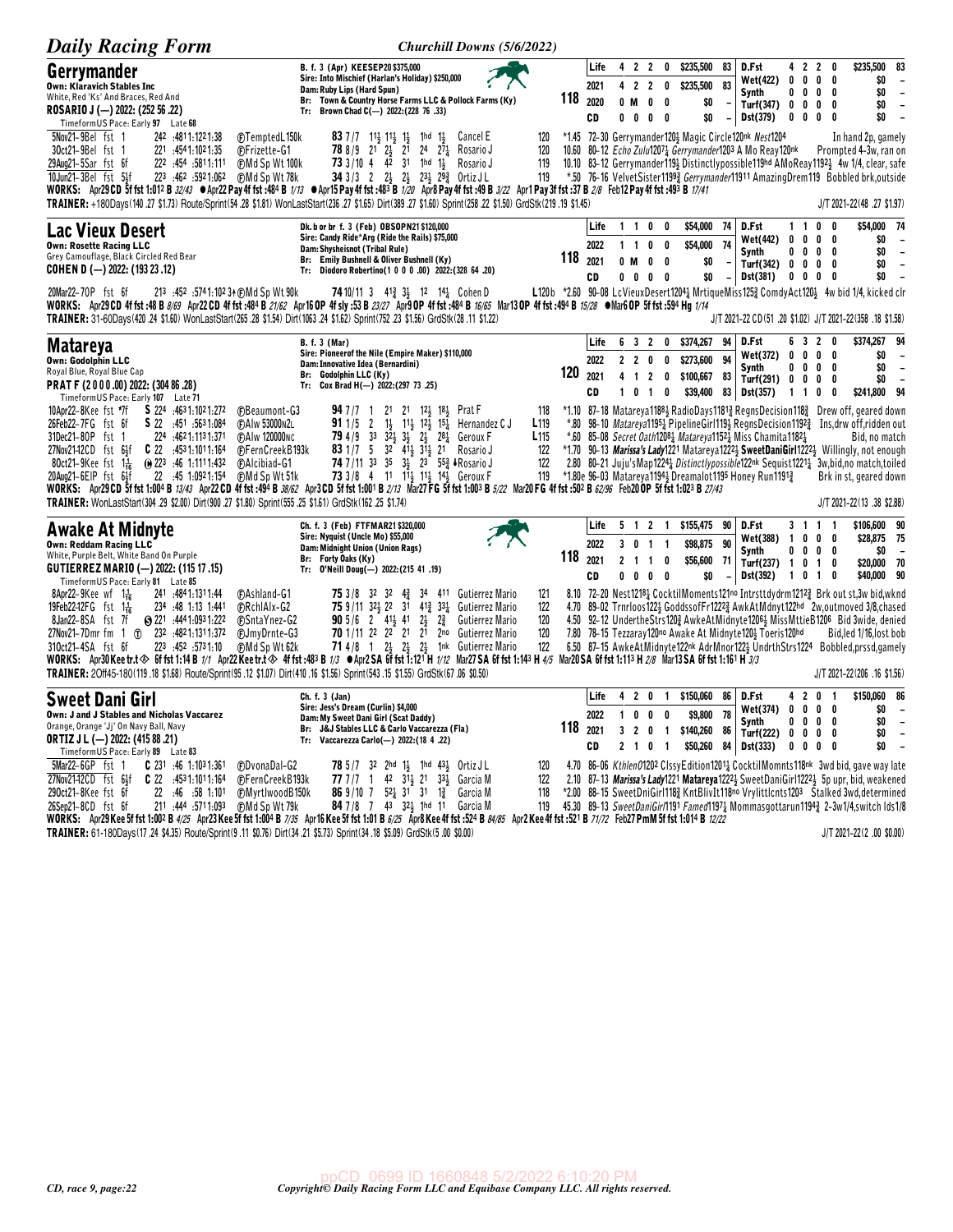10

**Churchill Downs** 

TurfSprt-G2

**START TURF COURSE** 

FINISH

 $51/2$ <br>FURLONGS

 $\frac{f_2}{f_2}$  Furlongs (Turf). (1:02) THE TWIN SPIRES TURF SPRINT S. PRESENTED BY SYSCO. Grade II.<br>Purse \$500,000 For Three Year Olds And Upward.

| Post time: 4:51 ET                                                                                                                                                                                                                                                                                                                                      |                                                                                                                                                                              | Wagers: Exacta, Trifecta, Superfecta, Double, Pick 3, Pick 4                                                                                               |                          |               |                 |                                                                             |                                                                                                                   |                          |                                                 |                     |                                          | Beyer par: NA                                                                                                                                                                      |
|---------------------------------------------------------------------------------------------------------------------------------------------------------------------------------------------------------------------------------------------------------------------------------------------------------------------------------------------------------|------------------------------------------------------------------------------------------------------------------------------------------------------------------------------|------------------------------------------------------------------------------------------------------------------------------------------------------------|--------------------------|---------------|-----------------|-----------------------------------------------------------------------------|-------------------------------------------------------------------------------------------------------------------|--------------------------|-------------------------------------------------|---------------------|------------------------------------------|------------------------------------------------------------------------------------------------------------------------------------------------------------------------------------|
| Gregorian Chant (GB)                                                                                                                                                                                                                                                                                                                                    | Gr/ro. g(05.27.20) 6 (Apr)<br>Sire: Gregorian*Ire (Clodovil*Ire) \$6,100                                                                                                     |                                                                                                                                                            |                          |               |                 | Life 19 7 0                                                                 | $\overline{\mathbf{3}}$<br>\$337,480                                                                              | 98                       | D.Fst                                           | $0\quad 0$          | 0<br>0                                   | \$0                                                                                                                                                                                |
| Own: Old Bones Racing Stable LLC Slam Dunk                                                                                                                                                                                                                                                                                                              | Dam: Tabrina*Ire (Fasliyev)                                                                                                                                                  |                                                                                                                                                            |                          |               | 2022            | $1\quad1\quad0$                                                             | \$43,800<br>0                                                                                                     | 93                       | Wet(280) 0<br><b>Synth</b>                      | 0<br>$1\quad1$      | 0<br>0<br>0<br>0                         | \$0<br>\$11,215                                                                                                                                                                    |
| Black, Black 'Sdr' On Orange And Royal<br>ROSARIO J (-) 2022: (252 56 .22)                                                                                                                                                                                                                                                                              | Br: Clarendon Farm (GB)<br>Tr: D'Amato Philip(-) 2022: (194 38 .20)                                                                                                          |                                                                                                                                                            |                          | 122           | 2021            | 6 3 0 1                                                                     | \$172,587 98                                                                                                      |                          | Turf(256) 18 6                                  |                     | 0<br>3                                   | \$326,265<br>98                                                                                                                                                                    |
| TimeformUS Pace: Early 87 Late 99                                                                                                                                                                                                                                                                                                                       |                                                                                                                                                                              |                                                                                                                                                            |                          |               | CD <sub>①</sub> | 0 <sub>0</sub><br>$0\quad 0$                                                | \$0                                                                                                               |                          | Dist() (233) 1 0 0                              |                     | - 1                                      | \$12,000<br>91                                                                                                                                                                     |
| 25Mar22-7SA fm *63f (1) 214 :4311:0531:1124 AOC 100k/c-N                                                                                                                                                                                                                                                                                                | 934/54                                                                                                                                                                       | $43\frac{1}{2}$ $42\frac{1}{2}$ $3\frac{1}{2}$ $11\frac{1}{4}$ Hernandez JJ                                                                                | L124                     |               |                 |                                                                             | *.70 97-03 Gregorian Chant12411 Bran12211 Nero12231                                                               |                          |                                                 |                     |                                          | 3-6w,rally, drew clear                                                                                                                                                             |
| 10ct21-7SA fm *6}f (T)<br>213 : 424 1:053 1:113 34 EddieD-G2<br>22Aug21-8Dmr fm $5f$ $\circled$<br>22 .442<br>:554 34 GrnFlshH-G3                                                                                                                                                                                                                       | 951/97<br>$74\frac{1}{4}$ 64 $\frac{1}{2}$ 54 $\frac{1}{2}$<br>918/8 7                                                                                                       | 74 <sub>2</sub> 64 <sub>2</sub> 43 <sub>2</sub> 41 <sub>2</sub> Hernandez JJ<br>32 <sup>1</sup> / <sub>2</sub> Hernandez J J                               | 126f<br>123              |               |                 |                                                                             |                                                                                                                   |                          |                                                 |                     |                                          | 4.90 95-04 LieutenntDn126} SnpperSinclir124nk ChosThory126} Ins, drft bt, not enough<br>4.00 94-03 LieutenntDn12021 GivMthLut120nk GrgorinChnt12311 Brushed upper, mildly          |
| $5$ Jun21-6Bel gd 6f $\overline{\mathsf{T}}$<br>22 :443 :5611:08 34 Jaipur-G1                                                                                                                                                                                                                                                                           | $2\frac{1}{2}$<br>936/95                                                                                                                                                     | $2\frac{1}{2}$ $2\frac{1}{2}$ $74\frac{1}{4}$<br>Saez L                                                                                                    | 122                      |               |                 |                                                                             |                                                                                                                   |                          |                                                 |                     |                                          | 5.30 89-07 CsCreed1202 ChewingGum1202 BoundforNowhr124hd Btwn,2-3p turn,tired                                                                                                      |
| 222 :451 :564 1:082 44 Alw 71260NC<br>$25$ Apr21-5SA fm 6f $1$                                                                                                                                                                                                                                                                                          | $53\frac{1}{2}$<br>982/55                                                                                                                                                    | $53 \t2\frac{1}{2}$<br>$1\frac{1}{2}$<br>Hernandez J J                                                                                                     | L <sub>124</sub>         |               |                 |                                                                             |                                                                                                                   |                          |                                                 |                     |                                          | *.90 100-06 Gregorian Chant124} Bombard1241 Chos Theory 1243 Angled 5wd, proved best                                                                                               |
| 13Mar21-7SA gd 6f $\overline{0}$ 223 :452 :5711:083 44 SnSimeon-G3                                                                                                                                                                                                                                                                                      | <b>95</b> 2/6 5 54 52 $\frac{1}{4}$ 3 $\frac{1}{2}$                                                                                                                          | 1 <sup>nk</sup> Hernandez J J                                                                                                                              | 122                      |               |                 |                                                                             |                                                                                                                   |                          |                                                 |                     |                                          | 3.90 99-04 Gregorian Chant122nk Sombeyy 1202 3 Jolie Olimpic 118nk 4deep 1/8, late duel, up                                                                                        |
| 24Jan21-6SA fm 6f 1 213 :443 :5631:082 44 RClockrCnrB74k<br>27Nov20-7Dmr fm 11/2 (f) 493 1:142 2:023 2:261 34 HolTrfCp-G2                                                                                                                                                                                                                               |                                                                                                                                                                              | 94 8/8 7 85 $\frac{1}{2}$ 82 $\frac{3}{4}$ 3 $\frac{1}{2}$ 12 $\frac{1}{4}$ Hernandez JJ<br>82 6/12 324 33 64 1110 11153 Gonzalez R                        | 122<br>L <sub>122</sub>  |               |                 |                                                                             | 59.30 83-09 Arklow1264 Laccario1264 Say the Word1261                                                              |                          |                                                 |                     |                                          | 10.50 100-06 GrgornChnt1222} StrkMDwn120hd ThnksMrEdsn1211} Came out into str.rlly<br>In range, faded                                                                              |
| 250ct20-5SA fm 1 (f) @ 223 :4521:0911:33134 RLureB71k                                                                                                                                                                                                                                                                                                   |                                                                                                                                                                              | 94 4/5 313 33 23 213 32 Hernandez JJ                                                                                                                       | L <sub>124</sub>         |               |                 |                                                                             |                                                                                                                   |                          |                                                 |                     |                                          | 6.70 93-09 OneBdBoy1263 MjesticEgle1261 Gregorin Chnt1242 Bid outside, flattened                                                                                                   |
| 29Aug20-9Dmr fm 1 <sup>1</sup> <sub>16</sub> TO C 243 :50 1:1331:43 34 OC 62k/n2x -N                                                                                                                                                                                                                                                                    |                                                                                                                                                                              | 88 1/11 41 <sup>1</sup> / <sub>2</sub> 5 <sup>2</sup> <sup>1</sup> / <sub>2</sub> 5 <sup>2</sup> <sup>1</sup> / <sub>31</sub> 1 <sup>nk</sup> Hernandez JJ | L <sub>120</sub>         |               |                 |                                                                             |                                                                                                                   |                          |                                                 |                     |                                          | 7.70 82-17 Gregorin Chnt120nk Brndothbrtndr120} MstroDrt120} Shftd out st,angld out                                                                                                |
| 27JIy20-8Dmr fm 1 (f) 224 :4631:1011:33234 OC 62k/n2x-N<br>22May20-5SA fm 1 (f) 232 :47 1:1021:34 34 OC 62k/n2x-N                                                                                                                                                                                                                                       | 88 6 /7 34 34 34 32 31 31<br>82 6/8 31 <sup>1</sup> / <sub>2</sub> 31 <sup>1</sup> / <sub>2</sub> 41 <sup>1</sup> / <sub>4</sub> 62 <sup>1</sup> / <sub>4</sub> 73 Cedillo A | Cedillo A                                                                                                                                                  | L121<br>L124             |               |                 |                                                                             |                                                                                                                   |                          |                                                 |                     |                                          | 4.20 97-07 OrderandLw1211 MestroDerte121no GregorinChnt121} 3wd,rallied,edged 2nd<br>17.00 88-13 Hit the Road1183 Maestro Dearte1243 Odysseus124hd Bumped start, wait 1/8          |
| WORKS: Apr30SA tr.t5f fst 1:003 H 4/14 Apr24SA tr.t5f fst 1:011 H 18/36 Apr18SA tr.t4f fst :493 H 5/10 Apr8SA tr.t4f fst :498 H 9/12 Mar19SA tr.t5f fst 1:012 H 4/15 Mar12SA tr.t5f fst 1:012 H 4/12                                                                                                                                                    |                                                                                                                                                                              |                                                                                                                                                            |                          |               |                 |                                                                             |                                                                                                                   |                          |                                                 |                     |                                          |                                                                                                                                                                                    |
| TRAINER: 20ff45-180(124 .21 \$1.99) TurfSprints(121 .26 \$2.88) 31-60Days(298 .21 \$2.04) WonLastStart(138 .24 \$1.74) Turf(494 .20 \$1.73) Sprint(298 .19 \$2.08)                                                                                                                                                                                      |                                                                                                                                                                              |                                                                                                                                                            |                          |               |                 |                                                                             |                                                                                                                   |                          |                                                 |                     |                                          | J/T 2021-22(9 .22 \$3.02)                                                                                                                                                          |
| The Lir Jet (Ire)                                                                                                                                                                                                                                                                                                                                       | B. g(08.30.21) 4 (Mar)                                                                                                                                                       |                                                                                                                                                            |                          |               |                 | Life 12 3 2 1                                                               | \$319,504                                                                                                         | 92                       | D.Fst                                           |                     | $0\,0\,0\,0$                             | \$0                                                                                                                                                                                |
| <b>Own: Qatar Racing Limited and RacehorseClu</b>                                                                                                                                                                                                                                                                                                       | Sire: Prince of Lir*Ire (Kodiac*GB) \$4,300<br>Dam: Paper Dreams*Ire (Green Desert)                                                                                          |                                                                                                                                                            |                          |               | 2022            | 1000                                                                        | \$8,438                                                                                                           | 88                       | Wet(255)<br>Synth                               | 0<br>0<br>0<br>0    | $0\quad 0$<br>0<br>0                     | \$0<br>$\overline{\phantom{a}}$<br>\$0<br>$\overline{\phantom{a}}$                                                                                                                 |
| Navy, Gold, Maroon And White Geometric<br>RISPOLI U (1001.00) 2022: (182 26 .14)                                                                                                                                                                                                                                                                        | Br: Mr Donal Boylan (Ire)<br>Tr: Walsh Brendan $P(-)$ 2022:(190 30 .16)                                                                                                      |                                                                                                                                                            |                          | 122 $_{2021}$ |                 | 5 <sub>1</sub><br>0 <sub>1</sub>                                            | \$184,152                                                                                                         | 92                       | Turf(310*) 12 3                                 |                     | $\mathbf{2}$<br>$\overline{\phantom{a}}$ | \$319,504 92                                                                                                                                                                       |
| TimeformUS Pace: Early 84 Late 101                                                                                                                                                                                                                                                                                                                      |                                                                                                                                                                              |                                                                                                                                                            |                          |               | CD <sub>1</sub> | 0 <sub>0</sub><br>$0\quad 0$                                                | \$0                                                                                                               | $\overline{\phantom{a}}$ | Dist() (269) 3 2 0                              |                     | 0                                        | \$50,403 88                                                                                                                                                                        |
| 9Apr22-8Kee gd 5 <sup>1</sup> 5f (7) 204 :432 :5531:02134 Shakrtwn-G2                                                                                                                                                                                                                                                                                   |                                                                                                                                                                              | 88 6/10 10 78 79 510 564 Gaffalione T                                                                                                                      |                          |               |                 |                                                                             |                                                                                                                   |                          |                                                 |                     |                                          | 124b 10.10 86-09 GoldenPal12643 JohnnyUnleshed1223 GerJockey124nk Step slw,4-6p,no rally                                                                                           |
| 11Sep2140KD fm 6}f TO C 22 :4521:09 1:151 FrkISmps-G2<br>Previously trained by Michael L. W. Bell                                                                                                                                                                                                                                                       |                                                                                                                                                                              | 92 2/11 8 631 31 2hd 113 Gaffalione T                                                                                                                      | 124 b                    |               |                 |                                                                             | 8.80 93-07 The Lir Jet12413 Easy Time118hd Fauci118ho                                                             |                          |                                                 |                     |                                          | Got through, cleared                                                                                                                                                               |
| 26Jun21 Newmarket (GB)<br>gf 7f T Str 1:224 34 Close Brothers Criterion Stakes-G3                                                                                                                                                                                                                                                                       |                                                                                                                                                                              | $9.6423$ Murphy 0                                                                                                                                          | 122 b                    | 6.50          |                 |                                                                             | Glorious Journey 1311 Motakhayye/131½ Duke of Hazzard 1311½                                                       |                          |                                                 |                     |                                          |                                                                                                                                                                                    |
| <b>Timeform Rating: 97</b><br>Stk 83300<br>Commonwealth Cup-G1<br>18Jun21 Ascot (GB)<br>6f $\oplus$ Str 1:163<br>hy                                                                                                                                                                                                                                     |                                                                                                                                                                              | 15 $78\frac{1}{4}$ Fallon C                                                                                                                                | 126 <sub>b</sub>         | 50.00         |                 |                                                                             | <b>DD</b> ragon Symbol126hd Campanelle1235 Measure of Magic1234                                                   |                          |                                                 |                     |                                          | Close up, weakened 2f out                                                                                                                                                          |
| <b>Timeform Rating:</b><br>89<br>Stk 487400                                                                                                                                                                                                                                                                                                             |                                                                                                                                                                              |                                                                                                                                                            |                          |               |                 |                                                                             |                                                                                                                   |                          |                                                 |                     |                                          | Off slow, never a threat                                                                                                                                                           |
| 22May21 Haydock (GB)<br>6f ① Str 1:18<br>hy<br>72<br><b>Timeform Rating:</b><br>Stk 127400                                                                                                                                                                                                                                                              | Casumo Sandy Lane Stakes-G2                                                                                                                                                  | 10 1012 Murphy 0                                                                                                                                           | 126                      | *4.50         |                 |                                                                             | Rohaan126no Dragon Symbol1261 Umm Kulthum123no                                                                    |                          |                                                 |                     |                                          | Alternated on lead, tired appr 1f out                                                                                                                                              |
| 18Apr21 Newbury (GB)<br>7f ① Str 1:234<br>gd<br>Stk 76100<br>103<br>Timeform Rating:                                                                                                                                                                                                                                                                    | Watership Down Greenham Stks-G3                                                                                                                                              | $11 \frac{31}{2}$<br>Murphy 0                                                                                                                              | 126                      | 12.00         |                 |                                                                             | Chindit126nk Mehmento126nk The Lir Jet12633                                                                       |                          |                                                 |                     |                                          | Held trckng ldrs, bid fnl fur, not enough                                                                                                                                          |
| 233 :48 1:1231:354<br>6Nov20-7Keegd 1<br>$^{\circ}$<br>BCJuvTrf-G1                                                                                                                                                                                                                                                                                      | 75 14/14 13631493 1443 953 771 Murphy 0                                                                                                                                      |                                                                                                                                                            | 122                      |               |                 |                                                                             | 63.90 78-10 Fire At Will1223 Battleground122nk Outadore1221                                                       |                          |                                                 |                     |                                          | 2wd btwn, mild rally                                                                                                                                                               |
| 26Sep20 Newmarket (GB)<br>6f ① Str 1:093<br>gd                                                                                                                                                                                                                                                                                                          | Juddmonte Middle Park Stakes-G1                                                                                                                                              | $8\,54\frac{1}{2}$<br>Murphy 0                                                                                                                             | 126                      | 16.00         |                 |                                                                             | Supremacy 126} Lucky Vega 1262} Minzaal 126}                                                                      |                          |                                                 |                     |                                          |                                                                                                                                                                                    |
| 90<br>Timeform Rating:<br>Stk 280400<br>9Aug20 Curragh (Ire)<br>6f ① Str 1:131<br>yl                                                                                                                                                                                                                                                                    | Keeneland Phoenix Stakes-G1                                                                                                                                                  | 10 $33\frac{1}{2}$ Orr 0 J                                                                                                                                 | 131                      | 5.00          |                 |                                                                             | Lucky Vega13131 [D]Aloha Star128no The Lir Jet1311                                                                |                          |                                                 |                     |                                          | Midpack, kept on w/o seriously threatening                                                                                                                                         |
| 90<br>Timeform Rating:<br>Stk 235700                                                                                                                                                                                                                                                                                                                    |                                                                                                                                                                              |                                                                                                                                                            |                          |               |                 |                                                                             |                                                                                                                   |                          |                                                 |                     |                                          | 6th halfway, gained far side 2f, bthrd 1f, kept on                                                                                                                                 |
| Placed second through disqualification<br>19Jly20 Chantilly (Fr)<br>fm *6f $\circled{r}$ Str 1:104                                                                                                                                                                                                                                                      | Darley Prix Robert Papin-G2                                                                                                                                                  | 4 2no Murphy 0                                                                                                                                             | 129                      | $*40$         |                 |                                                                             | Ventura Tormenta129no The Lir Jet129nk Tiger Tanaka12630                                                          |                          |                                                 |                     |                                          |                                                                                                                                                                                    |
| Timeform Rating:<br>87<br>Stk 99200                                                                                                                                                                                                                                                                                                                     |                                                                                                                                                                              |                                                                                                                                                            |                          |               |                 |                                                                             |                                                                                                                   |                          |                                                 |                     |                                          | 3rd outer, to narrow lead 1f out, outfinished                                                                                                                                      |
| 19Jun20 Ascot (GB)<br>5f ① Str 1:012<br>Norfolk Stakes-G2<br>gs<br>92<br><b>Timeform Rating:</b><br>Stk 62100                                                                                                                                                                                                                                           |                                                                                                                                                                              | 12 1 <sup>nk</sup> Murphy 0                                                                                                                                | 127                      | 4.50          |                 |                                                                             | The Lir Jet127nk Golden Pa/1273 Imperial Force12723                                                               |                          |                                                 |                     |                                          | In touch far side, gained to 2nd over 1f out, up late                                                                                                                              |
| 3Jun20 Yarmouth (GB)<br>5½ f ① Str :59<br>gf<br>- 80<br>Alw 8000<br>Timeform Rating:                                                                                                                                                                                                                                                                    | <b>British Stallion Stud EBF Novice Auct</b>                                                                                                                                 | 10 12 <sup>3</sup> De Sousa S A                                                                                                                            | 128                      | 4.50          |                 |                                                                             | The Lir Jet12823 Steadman12811 Nelson Gay12911                                                                    |                          |                                                 |                     |                                          | Straight to lead, drew clear final furlong                                                                                                                                         |
| WORKS: Apr26 CD ① 4f fm :492 B(d) 3/5 Apr2Kee① 4f gd :511 B(d) 5/5 Mar26 PmM① 4f fm :502 B(d) 33/38 ●Mar19 PmM① 5f fm 1:00 B 1/18 Mar6 PmM① 4f fm :492 B 14/47 Feb27 PmM① 4f fm :498 17/33                                                                                                                                                              |                                                                                                                                                                              |                                                                                                                                                            |                          |               |                 |                                                                             |                                                                                                                   |                          |                                                 |                     |                                          |                                                                                                                                                                                    |
| TRAINER: 2OffOver180(17.24 \$2.98) TurfSprints(55.18 \$1.41) Turf(333.16 \$1.62) Sprint(245.18 \$1.98) GrdStk(69.13 \$1.17)                                                                                                                                                                                                                             |                                                                                                                                                                              |                                                                                                                                                            |                          |               |                 |                                                                             |                                                                                                                   |                          |                                                 |                     |                                          | J/T 2021-22 CD(1.00 \$0.00) J/T 2021-22(3.00 \$0.00)                                                                                                                               |
| <b>Caravel</b>                                                                                                                                                                                                                                                                                                                                          | Gr/ro. m. 5 (Mar)<br>Sire: Mizzen Mast (Cozzene) \$7,500                                                                                                                     |                                                                                                                                                            |                          |               |                 |                                                                             | Life 13 8 0 3 \$448,777 99 D.Fst                                                                                  |                          |                                                 |                     | $0\ 0\ 0\ 0$                             | \$0                                                                                                                                                                                |
| Own: Qatar Racing Marc Detampel and Madake<br>Claret, Gold Frogs, Claret Cap                                                                                                                                                                                                                                                                            | Dam: Zeezee Zoomzoom (Congrats)                                                                                                                                              |                                                                                                                                                            |                          |               | 2022            | 1 1 0                                                                       | 0<br>\$48,608                                                                                                     | 96                       | Wet(349) 0 0 0 0<br>Synth                       | $3 \quad 3 \quad 0$ | 0                                        | \$0<br>\$141,008 96                                                                                                                                                                |
| GAFFALIONE T (6 2 0 3 .33) 2022: (534 101 .19)                                                                                                                                                                                                                                                                                                          | Br: Elizabeth M Merryman (Pa)<br>Tr: Cox Brad H(-) 2022: (297 73 .25)                                                                                                        |                                                                                                                                                            |                          | 117 $_{2021}$ | CD <sub>1</sub> | 7 3 0 2<br>$\begin{array}{ccccccccccccccccc} 0 & 0 & 0 & 0 & 0 \end{array}$ | \$259,297<br>\$0                                                                                                  | 99                       | Turf(299) 10 5 0<br>$-$ Dst $\odot$ (323) 7 5 0 |                     | 3                                        | \$307,769 99<br>\$258,472 99                                                                                                                                                       |
| TimeformUS Pace: Early 113 Late 62<br>19Mar22-6TP fst 6f $\otimes$ 221 :45 :57 1:092 44 (F)QueenB87k                                                                                                                                                                                                                                                    |                                                                                                                                                                              |                                                                                                                                                            | 120                      |               |                 |                                                                             | *1.00 98-15 Caravel12031 Club Car12031 Thundering Creed12011                                                      |                          |                                                 |                     | 0                                        |                                                                                                                                                                                    |
| Previously trained by Motion H Graham 2021 (as of 11/6): (353 56 57 53 0.16)                                                                                                                                                                                                                                                                            |                                                                                                                                                                              | 96 5/7 1 11 11} 11} 13} Corrales G                                                                                                                         |                          |               |                 |                                                                             |                                                                                                                   |                          |                                                 |                     |                                          | Well handled, clear                                                                                                                                                                |
| 6Nov21-5Dmr fm 5f (n) 221 :434<br>:551 34 BCTrfSpt-G1                                                                                                                                                                                                                                                                                                   | 76 7/12 7 32 <sup>1</sup> / <sub>2</sub> 54 <sup>1</sup> / <sub>2</sub> 911 129 <sup>1</sup> / <sub>2</sub> Ortiz JL                                                         |                                                                                                                                                            | 123                      |               |                 |                                                                             |                                                                                                                   |                          |                                                 |                     |                                          | 17.40 90 - $GoldenPa/1241\frac{1}{4}$ Lieutennt Dn 1263 Ehrmines Mi123 <sup>nk</sup> Close up 4w, retreated                                                                        |
| 25Sep21-9Prx gd 5f 1 223 :462<br>:592 34 Tf Mnstr-G3<br>22Aug2141W0 fm 6f (r) 221 :45 :56 1:074 34 Hilandr-G1                                                                                                                                                                                                                                           | <b>79</b> 6/9 7 65 34 561 642 Crtiz JL<br>92 7/8 6 11 13 23 31 $\frac{3}{4}$ Ortiz I Jr                                                                                      |                                                                                                                                                            | 123<br>L <sub>118</sub>  |               |                 |                                                                             | *.55 93-08 Silent Poet124} Admiralty Pier1231 <sub>4</sub> Caravel118 <sub>4</sub>                                |                          |                                                 |                     |                                          | *1.80 81–15 pHollywoodTlent12111 <i>BerCnMn</i> 119nk AdmirlAb1261 Brief bid turn, empty<br>Led, headed 1/8 pl game                                                                |
| Previously trained by Merryman Elizabeth M 2021(as of 7/24): (37 6 4 6 0.16)                                                                                                                                                                                                                                                                            |                                                                                                                                                                              |                                                                                                                                                            |                          |               |                 |                                                                             |                                                                                                                   |                          |                                                 |                     |                                          |                                                                                                                                                                                    |
| 24Jly2140Sar fm 5}f (j) 213 :442 :5611:02144 (j)Caress-G3                                                                                                                                                                                                                                                                                               | 981/63<br>33                                                                                                                                                                 | $33\frac{1}{2}$ 21<br>12} Ortiz I Jr                                                                                                                       | 122                      | *1.00         |                 |                                                                             |                                                                                                                   |                          |                                                 |                     |                                          | 90–13 Caravel1222 <i>In Good Spirits</i> 118 Robin Sparkles 120 3w upper, edged clear<br>1.90 99-01 <i>Caravel</i> 1244 Miss Auramet 124 No Mercy Percy 1181 Willingly, going away |
| 25Jun21-5Mth fm $5f$ $\circled$<br>202 432<br>:544 34 @GoldwoodB78k<br>14May21-9Pim fm 5f $0$<br>22 :443<br>:561 34 @The Vry One L100k                                                                                                                                                                                                                  | $991/8$ 5<br>87 3/12 4 42 42 52 1no Geroux F                                                                                                                                 | 54 $42\frac{1}{2}$ $3\frac{1}{2}$ $14\frac{1}{4}$ Morales P                                                                                                | L <sub>124</sub><br>L122 |               |                 |                                                                             |                                                                                                                   |                          |                                                 |                     |                                          | *2.30 97-07 <i>Caravel</i> 122no Gotta Go Mo122no Victory Kingdom1221 <sup>1</sup> Steadied 1/2 & 3/16                                                                             |
| $30$ Apr21-9Belgd 6f $\Box$<br>221 :45 :5621:08144 (F) Licens Fee L100k                                                                                                                                                                                                                                                                                 | $879//9$ 1<br>$2\frac{1}{2}$ $1\frac{1}{2}$ $2\frac{1}{2}$                                                                                                                   | 32 <sup>1</sup> Juarez N                                                                                                                                   | 122                      |               |                 |                                                                             |                                                                                                                   |                          |                                                 |                     |                                          | 13.30 89-08 She's My Type12213 Robin Sparkles1183 Caravel122nk Pressed, duel, wkn Ite                                                                                              |
| 220ct20-5PID fst 6}f $\otimes$ 231 :4541:09 1:152<br><b>C</b> SMalvrnRseB80k                                                                                                                                                                                                                                                                            | 90 5/6 2 11 1hd 12 14 <sup>3</sup> / <sub>4</sub> Morales P                                                                                                                  |                                                                                                                                                            | L <sub>124</sub>         |               |                 |                                                                             |                                                                                                                   |                          |                                                 |                     |                                          | *.70 96-07 Caravel12443 RemainAnonymous11711 MdmMeen1247 Trn back bid, drew off                                                                                                    |
| 30ct20-4Pim yl 1 $\circ$<br>234 .4821.1441.421<br>(F)HilltopB100k<br>24Aug20-5PID fst 6f $\otimes$ 213 :444 :5711:10<br><b>CLadyErieB74k</b>                                                                                                                                                                                                            | 80 $3/11$ 22 22 1hd 2hd 33<br>84 3/6 3 2hd 2hd 113 131 Morales P                                                                                                             | Lopez P                                                                                                                                                    | L <sub>120</sub><br>L117 |               |                 |                                                                             | 3.10 54-42 Evil Lyn120} Vigilantes Way1202} Carave/1201}<br>4.20 92-10 Caravel11731 Owlette1248 Bucky's Drama1171 |                          |                                                 |                     |                                          | Stdy.bid btw.duel.fade<br>Vied,drew off,mild urg                                                                                                                                   |
| 29Jly20-1Pen fm 5f (r) 212 :432<br>:543 34 (F) SA Iw 31600 n 1 x                                                                                                                                                                                                                                                                                        | <b>80</b> 2/8 7 11 11 14 15 <sup>1</sup> Beato I                                                                                                                             |                                                                                                                                                            | L122                     |               |                 |                                                                             | 2.80 100 - <i>Caravel</i> 1225 <sup>1</sup> Kew Palace 1221 <sup>3</sup> Scarfree 122hd                           |                          |                                                 |                     |                                          | Rail, driving                                                                                                                                                                      |
| WORKS: ●May1CD ①4f fm :483 B(d) 1/9 ●Apr24CD ①4f fm :492 B(d) 1/10 ●Apr16Kee①4f gd :503 B(d) 1/5 Apr10Kee①4f gd :502 B(d) 4/7 Apr2Kee①4f gd :51 B(d) 4/5 ●Mar14Keetr.t ◇ 4f fst :474 B 1/6<br>TRAINER: TurfSprints(58.24 \$1.23) Synth/Turf(9.33 \$2.33) 31-60Days(528.27 \$1.71) WonLastStart(304.29 \$2.00) Turf(322.22 \$1.36) Sprint(555.25 \$1.61) |                                                                                                                                                                              |                                                                                                                                                            |                          |               |                 |                                                                             |                                                                                                                   |                          |                                                 |                     |                                          |                                                                                                                                                                                    |
|                                                                                                                                                                                                                                                                                                                                                         |                                                                                                                                                                              |                                                                                                                                                            |                          |               |                 |                                                                             |                                                                                                                   |                          |                                                 |                     |                                          | J/T 2021-22 CD (20 .30 \$2.13) J/T 2021-22 (47 .23 \$1.52)                                                                                                                         |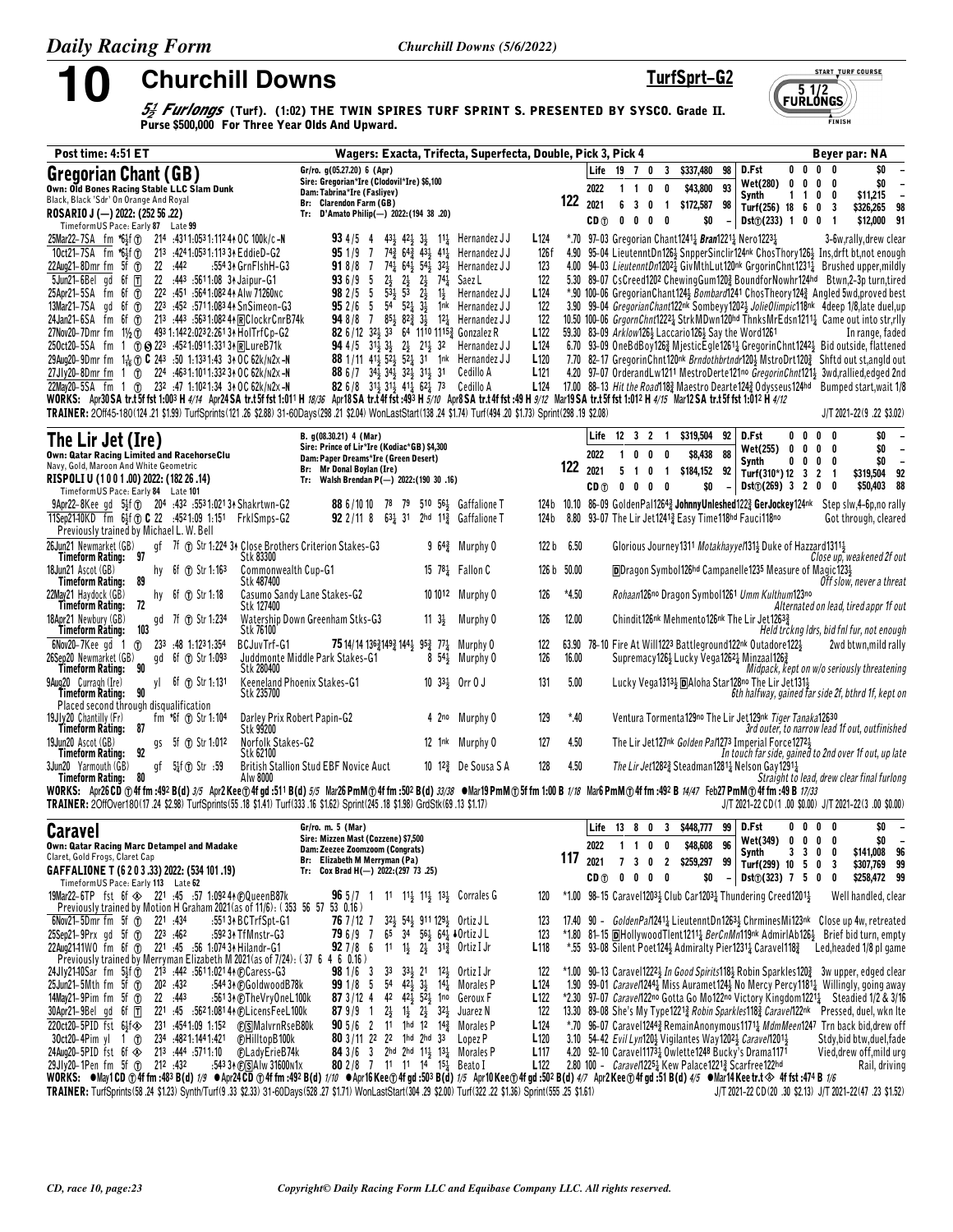| <b>Daily Racing Form</b>                                                                                                                                                                                                                                                                                               |                                                                                                      | Churchill Downs (5/6/2022)                                                                                              |                         |                          |                                                                                    |                                                                                                                                                         |                                                                          |                                                                                                                                                                                                                                                            |
|------------------------------------------------------------------------------------------------------------------------------------------------------------------------------------------------------------------------------------------------------------------------------------------------------------------------|------------------------------------------------------------------------------------------------------|-------------------------------------------------------------------------------------------------------------------------|-------------------------|--------------------------|------------------------------------------------------------------------------------|---------------------------------------------------------------------------------------------------------------------------------------------------------|--------------------------------------------------------------------------|------------------------------------------------------------------------------------------------------------------------------------------------------------------------------------------------------------------------------------------------------------|
| <b>Chasing Artie</b>                                                                                                                                                                                                                                                                                                   | Dk b/br g(04.20.20) 4 (Apr)                                                                          |                                                                                                                         |                         | Life                     |                                                                                    | 7 4 1 1 \$176,027 86                                                                                                                                    | D.Fst                                                                    | \$400<br>1000                                                                                                                                                                                                                                              |
| Own: Kenneth L and Sarah K Ramsey                                                                                                                                                                                                                                                                                      | Sire: We Miss Artie (Artie Schiller) \$1,000<br>Dam: Frisky Kitten (Kitten's Joy)                    |                                                                                                                         |                         | 2022                     | $1\quad1$<br>$0\quad 0$                                                            | \$33,000 79                                                                                                                                             | Wet(275) 0 0 0 0<br>Synth                                                | \$0<br>$\sim$<br>\$13,627 80<br>2 0 1 1                                                                                                                                                                                                                    |
| White, Red 'R', White Band On Red<br><b>ORTIZ J L (-) 2022: (415 88 .21)</b>                                                                                                                                                                                                                                           | Br: Kenneth L Ramsey & Sarah K Ramsey (Ky)<br>Tr: Joseph S A Jr(-) 2022:(267 55 .21)                 |                                                                                                                         | 122                     | 2021                     | 5<br>$\overline{\mathbf{3}}$<br>$1\quad1$                                          | \$142,627 86                                                                                                                                            | Turf(343) $4 \t 4 \t 0$                                                  | \$162,000 86<br>0                                                                                                                                                                                                                                          |
| TimeformUS Pace: Early 113 Late 70                                                                                                                                                                                                                                                                                     |                                                                                                      |                                                                                                                         |                         | CD (T)                   | $0\quad 0\quad 0\quad 0$                                                           | \$0                                                                                                                                                     | $Dist_D(330)$ 4 4 0                                                      | \$162,000 86<br>0                                                                                                                                                                                                                                          |
| 1Apr22-8GP fm *5f (T) 212 :44<br>:554 44 OC 62k/c -N<br>Previously trained by Ward Wesley A 2021(as of 7/11): (262 81 38 30 0.31)                                                                                                                                                                                      | 79 5/6 2 213 21 1hd 13                                                                               | <b>Gaffalione T</b>                                                                                                     | L <sub>120</sub>        |                          |                                                                                    |                                                                                                                                                         |                                                                          | 4.20 94-06 Chasing Artie 120 The Virginin 1201 Shekky Shebz1203 3 3wd bid, vied 1/8, firm                                                                                                                                                                  |
| 11 Jly 21-11 Mth yl *5 $\frac{1}{3}$ (1)<br>1:034<br>MyFrnchmnB76k                                                                                                                                                                                                                                                     | 82 $2/7$ 3                                                                                           | $2\frac{1}{2}$ 31 $2\frac{1}{2}$ 1 nk<br>Jimenez A                                                                      | L <sub>121</sub>        |                          |                                                                                    | *1.30 87–13 Chasing Artie121nk Momos1171 Arzak115hd                                                                                                     |                                                                          | Bit tight ins, willing                                                                                                                                                                                                                                     |
| 20Jun21-10WO fst 6f $\diamondsuit$<br>1.093. 454. 231. 231<br>WoodstockL126k<br>2Apr21-7Kee gd $5\frac{1}{2}$ f $\textcircled{1}$<br>213 :451 :5721:032<br>PIsdsTSprB100k                                                                                                                                              | <b>80</b> 1/7 7<br>863/99                                                                            | 74 731 613 331 Kimura K<br>$97\frac{1}{3}$ $98\frac{1}{3}$ $63\frac{1}{4}$ 11 <sup>3</sup> / <sub>2</sub> Rosario J     | L <sub>122</sub><br>118 |                          |                                                                                    |                                                                                                                                                         |                                                                          | 2.90 88-07 Outadore1221 <sub>4</sub> Jaxon Traveler1242 <sub>4</sub> <i>ChasingArtie</i> 122nk Hop start, closed well<br>4.10 87-13 Chasing Artie 1181 <sup>3</sup> Fauci 1182 United ndresolute 1181 <sup>1</sup> / <sub>2</sub> Hop st, 6w3/16, late kck |
| 26Feb21-3GP fm 5f (T)<br>22 :441<br>Md Sp Wt 40k<br>:552                                                                                                                                                                                                                                                               |                                                                                                      | 82 6/7 1 11} 11 12 11} Velazquez JR                                                                                     | L <sub>118</sub>        |                          |                                                                                    | 2.10 93-09 <i>Chasing Artie</i> 1181 <sub>3</sub> <i>Wora</i> 1182 <sup>3</sup> Mr Annoying 1185 <sup>1</sup> / <sub>2</sub>                            |                                                                          | Rated pace, held clear                                                                                                                                                                                                                                     |
| 222 :45 1:1031:172<br>16Jan21-2TP $fst$ 64 $f$<br>Md 15000(15-10)                                                                                                                                                                                                                                                      | $-5/7$ 4                                                                                             | 74 7/7 2 $12\frac{1}{2}$ 17 $\frac{1}{2}$ 15 $\frac{1}{2}$ 2nk Serpa A                                                  | L120                    |                          |                                                                                    |                                                                                                                                                         | 1.90 93-11 Fast Bob120nk Chasing Artie120123 Justourluck12012            | Sizable lead, caught<br>118b 3.10 79-13 JustRightMik11811 CrsonCityKid118nk RstordOrdr1183 Bumped start, tired                                                                                                                                             |
| 8May20-2GP fst 4}f<br>222 .461<br>:524<br>Md Sp Wt 63k<br>WORKS: @Apr30Kee 3f fst :344 B 1/47 Apr24Kee 4f fst :483 B 14/58 Apr17Kee 3f fst :361 B 2/12 Mar26 PmM 4f fst :492 B 51/95 Mar19 PmM 4f fst :50 B 67/104 Mar12 PmM 4f fst :48 B 4/110                                                                        | 43                                                                                                   | 57 7103 Gaffalione T                                                                                                    |                         |                          |                                                                                    |                                                                                                                                                         |                                                                          |                                                                                                                                                                                                                                                            |
| TRAINER: 2OffOver180(30 .20 \$1.93) TurfSprints(91 .19 \$1.80) 31-60Days(461 .25 \$1.96) WonLastStart(220 .22 \$1.42) Turf(415 .17 \$1.61) Sprint(588 .26 \$1.90)                                                                                                                                                      |                                                                                                      |                                                                                                                         |                         |                          |                                                                                    |                                                                                                                                                         |                                                                          | J/T 2021-22(38 .16 \$1.19)                                                                                                                                                                                                                                 |
| Cowan                                                                                                                                                                                                                                                                                                                  | Ch. c. 4 (May) KEESEP19 \$185,000<br>Sire: Kantharos (Lion Heart) \$20,000                           |                                                                                                                         |                         |                          | Life 14 3 6                                                                        | \$827,602<br>94<br>$\overline{1}$                                                                                                                       | D.Fst                                                                    | 7240<br>\$518,597 87                                                                                                                                                                                                                                       |
| Own: L William Heiligbrodt Corinne Heiligb<br>White, Burnt Orange Star, Burnt Orange                                                                                                                                                                                                                                   | Dam: Tempers Flair (Smart Strike)                                                                    |                                                                                                                         |                         | 2022                     | 2 <sub>1</sub><br>0                                                                | \$61,000<br>94<br>0                                                                                                                                     | Wet(389) 1 0 0<br>Synth<br>$0\quad 0$                                    | \$505 76<br>0<br>\$0<br>$0\quad 0$<br>$\overline{\phantom{a}}$                                                                                                                                                                                             |
| SAEZ L (2 1 1 0 .50) 2022: (524 107 .20)                                                                                                                                                                                                                                                                               | Br: Hill 'n' Dale Equine Holdings Inc (Ky)<br>Tr: Asmussen Steven M(1 0 0 0 .00) 2022: (811 144 .18) |                                                                                                                         | 122                     | 2021<br>CD <sub>1</sub>  | 6<br>$\overline{1}$<br>3 <sub>0</sub><br>$\mathbf 0$<br>$\mathbf{0}$<br>$0\quad 0$ | \$430,725 87<br>\$0                                                                                                                                     | Turf(345) 6 1 2 1<br>Dist() (408) 4 1 2                                  | \$308,500 94<br>\$261,000 94<br>0                                                                                                                                                                                                                          |
| TimeformUS Pace: Early 94 Late 88<br>19Feb22-7FG fm *5}f (r) 222 :461 :5811:043 41 ColPowerB98k                                                                                                                                                                                                                        | 861/75                                                                                               | $63\frac{1}{4}$ $64\frac{1}{2}$ $64\frac{1}{4}$ $63\frac{1}{4}$ Rosario J                                               | L122b                   |                          |                                                                                    | 4.50 87-10 Pyron1181 Just Might122nk Gray Attempt1181                                                                                                   |                                                                          | Ins, chased 3p, no factr                                                                                                                                                                                                                                   |
| 22Jan22-8FG gd 5 <sup>1</sup> <sub>2</sub> f <sup>o</sup> 222 :453 :5711:032 44 DFK enner B99k                                                                                                                                                                                                                         | 942/84                                                                                               | 32 <sup>1</sup> / <sub>2</sub> 32 22 22 <sup>3</sup> / <sub>4</sub> Rosario J                                           | L118b                   |                          |                                                                                    |                                                                                                                                                         |                                                                          | 4.30 90-07 <b>DJustMight12023</b> Cowan11823 StrikeMeDown118nk Bumpd btw9/16,ins,chsd                                                                                                                                                                      |
| Placed first through disqualification<br>$5Dec21-80P$ gd <sup>s</sup> 6f<br>211 :442 :5641:093 34 OC 50k/n2x -N                                                                                                                                                                                                        | 763/99                                                                                               | $75\frac{1}{2}$ 631 64<br>63 <sup>3</sup> Vazquez R A                                                                   | L120 b                  |                          |                                                                                    |                                                                                                                                                         |                                                                          | *1.20 90-10 TopGunnr120nk Chpofftholdblock1221} CswyJons118nk Off slow, traffic 1/4                                                                                                                                                                        |
| 4Nov21-5CD fst 6f<br>214 :451 :57 1:09 OC 100k/n2x-N                                                                                                                                                                                                                                                                   | 871/63                                                                                               | $31\frac{1}{2}$ 31 12 2hd Hernandez B J Jr                                                                              | L120 b                  |                          |                                                                                    |                                                                                                                                                         |                                                                          | *1.30 92–14 ShadowMatter118hd Cowan1203 <sub>4</sub> FlmingoHwk118no Came out st,clr,caught                                                                                                                                                                |
| 25Sep21-6CD fst 5}f<br>S 222 :45 :57 1:031 34 Alw 122698 N1x<br>27Mar21 Meydan (UAE)                                                                                                                                                                                                                                   | $812/8$ 1                                                                                            | 1hd 1hd 1hd 1nk Hernandez B J Jr                                                                                        |                         |                          |                                                                                    | L118b *1.00 98-11 Cowan118nk Edge to Edge11834 Rockstar Ro1181                                                                                          | Extravagant Kid1314 Final Song127nk Acklam Express12214                  | Dueled ins, held gamely                                                                                                                                                                                                                                    |
| gd *6f (T) Str 1:091 34 Al Quoz Sprint-G1<br>Timeform Rating:<br>Stk 1000000                                                                                                                                                                                                                                           |                                                                                                      | 13 104 <sup>3</sup> Saez L                                                                                              | 122 b                   | $\overline{\phantom{a}}$ |                                                                                    |                                                                                                                                                         |                                                                          | Never a serious threat                                                                                                                                                                                                                                     |
| 20Feb21 K. Abdulaziz (KSA)<br>ft *1<br>LH 1:382<br>Stk 1500000<br>Timeform Rating:<br>99                                                                                                                                                                                                                               | Al Rajhi Bank Saudi Derby                                                                            | $12 \t2\frac{3}{4}$<br>Rosario J                                                                                        | 126                     |                          |                                                                                    |                                                                                                                                                         | Pink Kamehameha1263 Cowan126 <sup>nk</sup> New Treasure1263 <sub>4</sub> | <b>Outfinished</b>                                                                                                                                                                                                                                         |
| 22Jan21-80P fst 1<br>23 :47 1:1221:38<br>SmrtyJnsL150k                                                                                                                                                                                                                                                                 |                                                                                                      | <b>75</b> 3/7 53 534 334 26 2104 Santana R Jr                                                                           | 115 b                   |                          |                                                                                    | 2.40 79-15 Caddo River11510 <sub>4</sub> Cowan1157 <sub>4</sub> Big Thorn117 <sup>nk</sup>                                                              |                                                                          | Bothered 7/8, no match                                                                                                                                                                                                                                     |
| 18Dec20-12RP fst 1<br><b>C</b> $23^2$ :4711:1221:374<br>SprngbdMiL200k<br>6Nov20-6Kee gd 5 <sup>1</sup> / <sub>5</sub> f (r) (e) 21 <sup>3</sup> :44 <sup>3</sup> :56 <sup>2</sup> 1:024<br>BCJvTfSp-G2                                                                                                                | 87 5/14 8 $83\frac{1}{4}$ $84\frac{3}{4}$ $34\frac{1}{2}$ $2\frac{3}{4}$                             | 84 7/10 634 63 512 2hd 252 Elliott S<br>Santana R Jr                                                                    | 121 b<br>122 b          |                          |                                                                                    | 11.10 92–07 <i>Golden Pal</i> 122 $\frac{3}{2}$ Cowan 122 <sup>1</sup> Ubettabelieveit 1221 $\frac{3}{2}$                                               | 3.70 84-19 Senor Buscador12153 Cowan12133 Red N Wild121no                | Midpack, 4-5wd bid<br>7p upper, late kick                                                                                                                                                                                                                  |
| 40ct20-6Kee fm 5}f (f) 213 :442 :5611:023<br>IndinSmmrL150k                                                                                                                                                                                                                                                            | 79 1/6 5 554 54 234 21                                                                               | Santana R Jr                                                                                                            | 118b                    |                          |                                                                                    | 2.80 93-06 Bodenheimer1201 Cowan1186 Agog1153                                                                                                           |                                                                          | Ins, 3w upr, gaining                                                                                                                                                                                                                                       |
| 12Sep20-9KD sf 6 <sup>1</sup> / <sub>2</sub> f <sup>o</sup> 21 <sup>3</sup> :46 <sup>2</sup> 1:10 <sup>4</sup> 1:171<br>JuvTSptL492k<br>WORKS: ●Apr24CD ①4f fm :492 B(d) 7/10 Apr17CD 4f fst :502 B 48/52 Apr4Kee 3f fst :38 B 6/71 Mar28 FG 4f fst :50 B 2/7 Mar21 FG 4f fst :501 B 10/22 Mar14 FG 4f fst :49 B 17/33 |                                                                                                      | <b>73</b> 8/10 2 6 <sup>9</sup> 6 <sup>5</sup> / <sub>2</sub> 6 <sup>5</sup> / <sub>2</sub> 3 <sup>5</sup> Santana R Jr |                         |                          |                                                                                    | 120b 14.70 86-03 Outadore12013 Fauci12031 Cowan120no                                                                                                    |                                                                          | Bmpd st, 5p upper                                                                                                                                                                                                                                          |
| TRAINER: 61-180Days(325 .21 \$1.46) TurfSprints(185 .18 \$1.23) Turf(593 .14 \$1.15) Sprint(1908 .20 \$1.38) GrdStk(155 .17 \$1.41)                                                                                                                                                                                    |                                                                                                      |                                                                                                                         |                         |                          |                                                                                    |                                                                                                                                                         |                                                                          | J/T 2021-22 CD(1.00 \$0.00) J/T 2021-22(18.11 \$0.82)                                                                                                                                                                                                      |
| Bran (Fr)                                                                                                                                                                                                                                                                                                              | Dk b/br g(01.27.21) 4 (Feb)                                                                          |                                                                                                                         |                         |                          | Life 17 5 3 3                                                                      | \$194,392 91                                                                                                                                            | D.Fst<br>0<br>0                                                          | \$0<br>0<br>0                                                                                                                                                                                                                                              |
| <b>Own: Hronis Racing LLC</b>                                                                                                                                                                                                                                                                                          | Sire: Muhaarar*GB (Oasis Dream*GB) \$13,700<br>Dam: Best Intent*GB (King's Best)                     |                                                                                                                         |                         | 2022                     | 4 1 1 1                                                                            | \$94,000<br>91                                                                                                                                          | Wet(280*) 0<br>0<br>Synth<br>$0\quad 0$                                  | 0<br>\$0<br>0<br>$\overline{\phantom{a}}$<br>0<br>0<br>\$0<br>$\overline{\phantom{a}}$                                                                                                                                                                     |
| Dark Green, White 'Hr', Dark Green Bars<br>CHEMINAUD V (2000.00) 2022: (17 2 .12)                                                                                                                                                                                                                                      | Br: Lordship Stud (Fr)<br>Tr: Sadler John W(-) 2022: (147 26 .18)                                    |                                                                                                                         | 122                     | 2021                     | 9 <sub>4</sub><br>-1                                                               | \$88,748<br>$\overline{1}$                                                                                                                              | Turf(350) 17 5 3                                                         | \$194,392 91<br>-3                                                                                                                                                                                                                                         |
| TimeformUS Pace: Early 97 Late 76                                                                                                                                                                                                                                                                                      |                                                                                                      |                                                                                                                         |                         | CD <sub>①</sub>          | 0 <sub>0</sub><br>$0\quad 0$                                                       | \$0                                                                                                                                                     | Dist() (223) 1 0 0                                                       | \$O<br>0                                                                                                                                                                                                                                                   |
| 10Apr22-3SA fm 6}f①<br>233 :4631:0831:14434 SirenLureB80k<br>25Mar22-7SA fm *6}f(T)<br>214 .4311:0531:112 44 OC 100k/c -N                                                                                                                                                                                              | $21\frac{1}{2}$ 21<br>$914/5$ 1<br>$902/5$ 1                                                         | $21\frac{1}{2}$ $1\frac{1}{2}$<br>Rispoli U<br>1hd 14 1hd 214 Velazquez JR                                              | 124<br>L122             |                          |                                                                                    | 2.50 95-09 Bran1244 Cotopaxi1241 $\frac{3}{4}$ Delaware12614<br>2.40 96-03 Gregorian Chant1241 <sub>4</sub> Bran1221 <sub>4</sub> Nero1223 <sub>4</sub> |                                                                          | Closest 2w, late bid, up<br>Pace 2-3w, grudgingly                                                                                                                                                                                                          |
| 20Feb22-8SA fm *6}f①<br>224 .443 1:064 1:123 44 SnSimeon-G3                                                                                                                                                                                                                                                            | <b>86</b> 6/8 3                                                                                      | $31\frac{1}{2}$ $31$ $51\frac{1}{4}$ $55$<br>Bravo J                                                                    | 120                     |                          |                                                                                    |                                                                                                                                                         | 7.70 86-09 Barraza12223 Indian Peak1223 Beer Can Man124no                | Drifted 6w, bid, flattnd                                                                                                                                                                                                                                   |
| 1Jan22-6SA gd 6 <sup>1</sup> / <sub>2</sub> f <sup>o</sup> 231 :46 1:0911:1514 + Hernandz-G2<br>Previously trained by M. Delcher-Sanchez                                                                                                                                                                               | 912/74                                                                                               | $32\frac{1}{2}$ $3\frac{1}{2}$ $41\frac{1}{2}$ $31\frac{1}{2}$ Bravo J                                                  | 120                     |                          |                                                                                    |                                                                                                                                                         | 6.60 91-12 Chewing Gum120no Beer Can Man12013 Bran120nk                  | Bid 3dp, 4w, drftd str                                                                                                                                                                                                                                     |
| sf *7f ① LH 1:271<br>10ct21 Saint-Cloud (Fr)<br>Timeform Rating: 99<br>Prix Matchem                                                                                                                                                                                                                                    |                                                                                                      | 11 $44\frac{1}{4}$ Hardouin E                                                                                           | 126<br>14.00            |                          |                                                                                    | Egot1293 Go Athletico12623 Djo Francais1291                                                                                                             |                                                                          | Toward rear, stayed on w/o threatening                                                                                                                                                                                                                     |
| Stk 63700<br>fm *7f ® RH 1:214 Prix Jean de Tauriac<br>8Sep21 Toulouse (Fr)                                                                                                                                                                                                                                            |                                                                                                      | 9 $12\frac{1}{2}$ Hardouin E                                                                                            | 130<br>$*1.00$          |                          |                                                                                    | Bran13021 Pinwheel12621 Azur as Well1221                                                                                                                |                                                                          |                                                                                                                                                                                                                                                            |
| 99<br>Timeform Rating:<br>Alw 28400<br>17Aug21 Deauville (Fr)<br>fm $*7f$ (f) Str 1.252<br>Prix Mamma Mia                                                                                                                                                                                                              |                                                                                                      | $5\frac{13}{4}$ Soumillon C                                                                                             | 4.10<br>126             |                          |                                                                                    | <i>Bran</i> 126 <sup>3</sup> Fang126 <sup>nk</sup> Sky Angel1222 <sup>1</sup> / <sub>5</sub>                                                            |                                                                          | To lead 1f out, drew clear                                                                                                                                                                                                                                 |
| Timeform Rating:<br>99<br>Alw 39200                                                                                                                                                                                                                                                                                    |                                                                                                      |                                                                                                                         |                         |                          |                                                                                    |                                                                                                                                                         | Millau129nk Light Wakeup126nk Bavaria Express126hd                       | To lead 100y out, driven                                                                                                                                                                                                                                   |
| sf *6f $\circled{r}$ Str 1:113<br>Prix de Magdeleine<br>25Jun21 Chantilly (Fr)<br>Timeform Rating:<br>89<br>Alw 33400                                                                                                                                                                                                  |                                                                                                      | 11 5 <sup>1</sup> <sup>3</sup> Berge C                                                                                  | 126<br>7.30             |                          |                                                                                    |                                                                                                                                                         |                                                                          | Kept on w/o seriously threatening                                                                                                                                                                                                                          |
| 30May21 Longchamp (Fr)<br>gs *61f T RH 1:131<br>Timeform Rating:<br>95<br>Alw 34100                                                                                                                                                                                                                                    | Prix des Beaux-Arts                                                                                  | $8^{23}$<br>Berge C                                                                                                     | 9.00<br>125             |                          |                                                                                    | Fang1202 Bran1253 Ludo12813                                                                                                                             |                                                                          | Kept on, second best                                                                                                                                                                                                                                       |
| fm *6f (r) Str 1:114<br>4May21 Chantilly (Fr)<br>85                                                                                                                                                                                                                                                                    | Prix de la Francilienne                                                                              | 8 $35\frac{3}{4}$ Hardouin E                                                                                            | 126<br>4.00             |                          |                                                                                    |                                                                                                                                                         | Chez Pierre12611 Princesse de Saba12241 Bran126nk                        | Late gain w/o threatening                                                                                                                                                                                                                                  |
| Timeform Rating:<br>Alw 42200<br>20Apr21 Chantilly (Fr)<br>gs *51f 1 Str 1:033<br>Prix Sigy-G3                                                                                                                                                                                                                         |                                                                                                      | 8 67 <sup>1</sup> Hardouin E                                                                                            | 126<br>11.00            |                          |                                                                                    | Suesa12231 Isle of May12211 Ideal Beauty1223                                                                                                            |                                                                          |                                                                                                                                                                                                                                                            |
| 78<br>Timeform Rating:<br>Stk 96300<br>30Mar21 Fontainebleau (Fr)<br>gs *6f ① Str 1:084                                                                                                                                                                                                                                | Prix Georges Dercourt                                                                                | 9 12 Boudot P                                                                                                           | $*1.30$<br>130          |                          |                                                                                    | Bran1302 Rooster1231 Noelle1263                                                                                                                         |                                                                          | One paced                                                                                                                                                                                                                                                  |
| Timeform Rating:<br>Hcp 35300                                                                                                                                                                                                                                                                                          |                                                                                                      |                                                                                                                         |                         |                          |                                                                                    |                                                                                                                                                         |                                                                          | To lead 3f out, kept on                                                                                                                                                                                                                                    |

WORKS: Apr30SA tr.t5f fst :594 H 2/14 Apr23SA 4f fst :483 H 22/62 CApr6SA tr.t4f fst :483 H 1/6 Mar18SA 5f fst 1:013 H 12/28 Mar11SA 5f fst 1:013 H 12/25 Mar4SA 4f fst :492 H 4/13<br>TRAINER: TurfSprints(92.17 \$2.04) WonLastS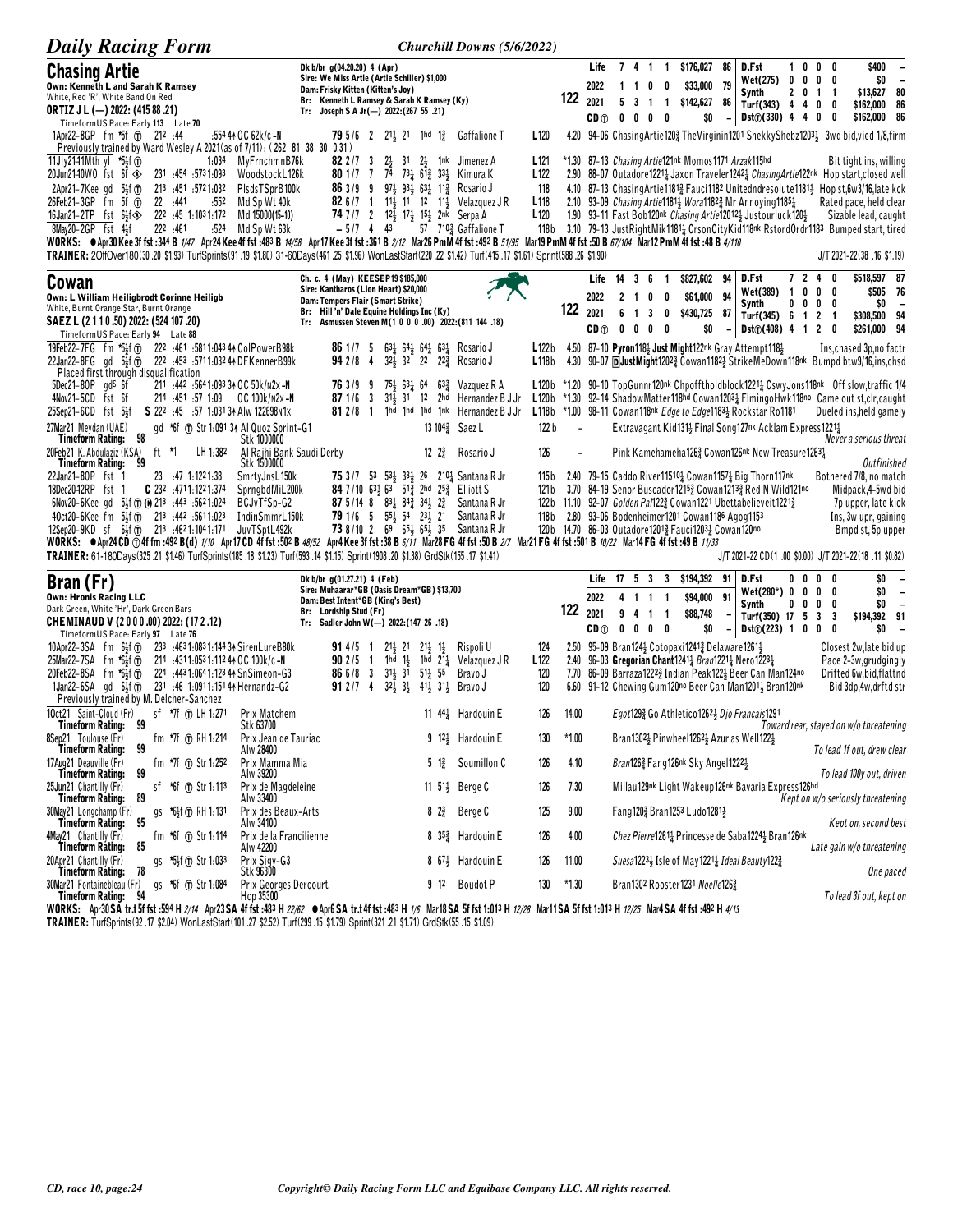| <b>Daily Racing Form</b>                                                                                                                                                                                                                                                                                                                                                                                                                                                                                                                                                                                                                                                                                                                                                                                                                                                                                                                                                                                                                                                          | Churchill Downs (5/6/2022)                                                                                                                                                                                                                                                                                                                                                                                                                                                                                                                                                                                                                                                                                                                                                                                           |                                                                                                         |                                        |                                                            |                                                             |                                               |          |                                                                                                                                                                                                                               |          |                                  |                                                                                                                                                                                                                                                                                                                                                                                                                                                                                                                                                                                                                                                                                                                                                                                                                                                                                                                                                                                                                                                                                                                                                                                                      |
|-----------------------------------------------------------------------------------------------------------------------------------------------------------------------------------------------------------------------------------------------------------------------------------------------------------------------------------------------------------------------------------------------------------------------------------------------------------------------------------------------------------------------------------------------------------------------------------------------------------------------------------------------------------------------------------------------------------------------------------------------------------------------------------------------------------------------------------------------------------------------------------------------------------------------------------------------------------------------------------------------------------------------------------------------------------------------------------|----------------------------------------------------------------------------------------------------------------------------------------------------------------------------------------------------------------------------------------------------------------------------------------------------------------------------------------------------------------------------------------------------------------------------------------------------------------------------------------------------------------------------------------------------------------------------------------------------------------------------------------------------------------------------------------------------------------------------------------------------------------------------------------------------------------------|---------------------------------------------------------------------------------------------------------|----------------------------------------|------------------------------------------------------------|-------------------------------------------------------------|-----------------------------------------------|----------|-------------------------------------------------------------------------------------------------------------------------------------------------------------------------------------------------------------------------------|----------|----------------------------------|------------------------------------------------------------------------------------------------------------------------------------------------------------------------------------------------------------------------------------------------------------------------------------------------------------------------------------------------------------------------------------------------------------------------------------------------------------------------------------------------------------------------------------------------------------------------------------------------------------------------------------------------------------------------------------------------------------------------------------------------------------------------------------------------------------------------------------------------------------------------------------------------------------------------------------------------------------------------------------------------------------------------------------------------------------------------------------------------------------------------------------------------------------------------------------------------------|
| <b>Diamond Oops</b><br>Own: Diamond 100 Racing Club Amy E Dunne D<br>Gold, Multi-colored Diamonds                                                                                                                                                                                                                                                                                                                                                                                                                                                                                                                                                                                                                                                                                                                                                                                                                                                                                                                                                                                 | B. g(02.13.19) 7 (Mar)<br>Sire: Lookin At Lucky (Smart Strike) \$15,000<br>Dam: Patriotic Viva (Whywhywhy)<br>Br: Kin Hui Racing Stables LLC (Ky)                                                                                                                                                                                                                                                                                                                                                                                                                                                                                                                                                                                                                                                                    |                                                                                                         | Life<br>2022<br>122<br>2021            | - 26<br>84<br>3 0 0<br>$5$ 1 1                             | $\overline{\mathbf{1}}$<br>$\mathbf{1}$                     | 3 \$1,405,589 105<br>\$41,106<br>\$264,893 98 | 93       | D.Fst<br>Wet(360) 2 2 0 0<br>Synth<br>Turf(309) 8 1 2 1                                                                                                                                                                       |          | $16 \t5 \t2 \t2$<br>$0\ 0\ 0\ 0$ | \$627,780 105<br>\$197.935 96<br>\$O<br>$\overline{\phantom{a}}$<br>\$579,874 99                                                                                                                                                                                                                                                                                                                                                                                                                                                                                                                                                                                                                                                                                                                                                                                                                                                                                                                                                                                                                                                                                                                     |
| GEROUX F (2010.00) 2022: (204 30.15)<br>Timeform US Pace: Early 82 Late 102                                                                                                                                                                                                                                                                                                                                                                                                                                                                                                                                                                                                                                                                                                                                                                                                                                                                                                                                                                                                       | Tr: Biancone Patrick L(-) 2022: (37 3 .08)                                                                                                                                                                                                                                                                                                                                                                                                                                                                                                                                                                                                                                                                                                                                                                           |                                                                                                         | CD (T)                                 |                                                            |                                                             | 2 1 0 0 \$155,900                             |          | $99$ Dst $\textcircled{1}(322)$ 4 1 0                                                                                                                                                                                         |          | $\mathbf{1}$                     | \$179,731 99                                                                                                                                                                                                                                                                                                                                                                                                                                                                                                                                                                                                                                                                                                                                                                                                                                                                                                                                                                                                                                                                                                                                                                                         |
| $9$ Apr22-8Kee gd $5\frac{1}{2}$ f $\sigma$<br>204 .432 .5531:021 3↑ Shakrtwn-G2<br>5Mar22-10GP fst 1<br>224 .45 1.09 1.334 44 GPMile-G2<br>19Feb2241GP fst 6f<br>214 :443 :5621:084 44 GPSprintL150k<br>90ct21-10Kee gd 1 T<br>231 .4711.1121.344 34 KeeTfM-G1<br>11Sep21-8KD fm $6f$ $\odot$<br>221.45<br>1:074 34 TrfSprnt-G3<br>3Jly2140GP fst 6f<br>222 :452 :5711:093 34 SmlSprnt-G3<br>5Jun21-6GP fst 6f<br>223 :451 :57 1:091 34 Hcp 60000<br>30Apr2140CD gd 5 <sup>1</sup> <sub>2</sub> f to (e) 22 :45 :57 1:031 34 TurfSprt-G2<br>19Dec20-10GP fst 7f<br>@ 22 :4411:09 1:213 34 MrProsp-G3<br>7Nov20-8Kee fst 6f<br>(e) 213 :443 :5621:0833 + BCSprint-G1<br>221 :443 :5621:091 34 Phoenix-G2<br>20ct20-8Kee fst 6f<br>4Sep2043CD gd 54f To 222 :454 :58 1:04 34 TurfSprt-G2<br>WORKS: Apr30Kee⊕4f fm :492 B(d) 2/10 Apr20Kee4f fst :481 Bg 10/42 ●Apr1PmM⊕5f fm :572 B 1/14 ●Mar25 PmM 4f fst :47 B 1/51 Mar18 PmM 4f fst :473 B 2/76 Feb27 PmM⊕4f fm :482 B 10/33<br>TRAINER: TurfSprints(13.15 \$1.82) Turf(79.10 \$0.90) Sprint(49.10 \$0.84) GrdStk(21.00 \$0.00) | <b>91</b> 4/10 8 810 811 610 45 $\frac{3}{4}$ Geroux F<br>89 8/8 73 62 42 46<br>410 Maragh R R<br>93 4/5 5 55 54 33 34 34<br>Maragh R R<br>95 11/12 $21\frac{1}{2}$ $21$ $2\frac{1}{2}$ $5\frac{3}{4}$<br>841<br>Geroux F<br><b>98</b> 1/12 7 41 <sup>1</sup> / <sub>3</sub> 32 <sup>1</sup> / <sub>3</sub> 33<br>$22\frac{1}{2}$<br>Geroux F<br>86 6/8 5 63 $\frac{1}{2}$ 52 $\frac{1}{2}$ 43<br>$3^{2^{3}}$<br>Geroux F<br>43 32 $2\frac{1}{2}$<br>1hd<br>Panici L<br>$964/6$ 1<br>88 9/11 1 75 3 98 3 93 3 43<br>Geroux F<br>86 7/12 5 77 89 85 96  Leparoux J R<br>95 11/14 6 65 72 $\frac{3}{4}$ 74 $\frac{1}{2}$ 64 $\frac{1}{2}$<br>Geroux F<br><b>97</b> 3/9 4 3 <sup>1</sup> / <sub>2</sub> 3 <sup>3</sup> 3 <sup>3</sup> 1 <sup>3</sup> / <sub>4</sub><br>Geroux F<br>99 1/12 11 1291 1071 42 1nk Geroux F | 122 b<br>122 b<br>120 b<br>124 b<br>L124b<br>122 b<br>L126 b<br>L126 b<br>L122b<br>L121b                |                                        |                                                            |                                                             |                                               |          | 3.80 92-05 Fast Boat $122\frac{1}{2}$ Sombeyay 1221 Classy John 1221 $\frac{1}{2}$<br>5.80 97 - Whitmore1263 $_{\frac{1}{2}}$ C Z Rocket126 <sup>nk</sup> Firenze Fire126 $_{\frac{3}{2}}$                                    |          |                                  | 14.80 87–09 GoldenPal1264 $\frac{3}{4}$ JohnnyUnleashed122 $\frac{3}{4}$ GerJockey124 <sup>nk</sup> 2–3p,rallied btwn late<br>23.80 92-06 Speaker's Corner1245 $\frac{1}{2}$ Fearless1242 $\frac{3}{4}$ Endorsed1201 $\frac{3}{4}$ Move 2-3wd btw, flatnd<br>5.40 93-13 MilesAhead120nk DraintheClock1204 <sub>2</sub> DimondOops1207 5wd bid,bested rest<br>126b 12.60 85-10 InLov1261 <sub>3</sub> TIIYourDddy126} Somlikithotbrown126hd 2wd,bid btw5/16,faded<br>121b 21.90 104-07 Gear Jockey12123 Diamond Oops121no Bombard125hd Split horses, gaining<br>$*1.70$ 91–13 Miles Ahead122 $\frac{1}{2}$ Chance It1242 $\frac{1}{4}$ Diamond Oops1241 $\frac{1}{4}$ Swung 6wd, mild rally<br>2.00 96-11 DimondOops124hd MilesAhed1192 Ourntiononprde11833 4w, left lead, up late<br>2w,stdy 5/16,rail gain<br>3.60 85-12 SlepyEysTodd126 <sup>1</sup> FirnzFir1262 <sup>2</sup> MindControl124 <sup>nk</sup> 3w, no apparent mishap<br>5w btw trn, leveled off<br>*3.30 99-06 DimondOops1223 EmpireofGold1182 EchoTown122hd Stalk ins,3w1/4,uplate<br>4.00 91-09 DiamondOops121nk ExtravgntKid1211 JustMight121nk Savd ground,rail rally<br>J/T 2021-22 CD(4 .00 \$0.00) J/T 2021-22(11 .00 \$0.00) |
| <b>Gear Jockey</b>                                                                                                                                                                                                                                                                                                                                                                                                                                                                                                                                                                                                                                                                                                                                                                                                                                                                                                                                                                                                                                                                | B. h. 5 (May)<br>Sire: Twirling Candy (Candy Ride*Arg) \$60,000                                                                                                                                                                                                                                                                                                                                                                                                                                                                                                                                                                                                                                                                                                                                                      |                                                                                                         | Life                                   | 18 4 2                                                     | 6                                                           | \$958,628 105                                 |          | D.Fst<br>Wet(413)                                                                                                                                                                                                             | 0<br>0   | 3000<br>0<br>0                   | \$5,075 67<br>\$0<br>$\overline{\phantom{a}}$                                                                                                                                                                                                                                                                                                                                                                                                                                                                                                                                                                                                                                                                                                                                                                                                                                                                                                                                                                                                                                                                                                                                                        |
| <b>Own: Calumet Farm</b><br>Black, Gold Chevrons, Gold Chevrons On<br>HERNANDEZ B J JR (5 1 1 1 .20) 2022: (268 50 .19)                                                                                                                                                                                                                                                                                                                                                                                                                                                                                                                                                                                                                                                                                                                                                                                                                                                                                                                                                           | Dam: Switching Gears (Tapit)<br>Br: Calumet Farm (Ky)<br>Tr: Arnold George R II(1 0 0 0 .00) 2022:(71 5 .07)                                                                                                                                                                                                                                                                                                                                                                                                                                                                                                                                                                                                                                                                                                         |                                                                                                         | 2022<br>122<br>2021                    | 2 0 0<br>9<br>4                                            | $\overline{\mathbf{1}}$<br>$\overline{2}$<br>$\overline{1}$ | \$35,753 91<br>\$777,800 105                  |          | Synth<br>Turf(362) 15 4                                                                                                                                                                                                       | 00       | 0<br>0<br>$\overline{2}$<br>- 6  | \$0<br>$\overline{\phantom{a}}$<br>\$953,553 105                                                                                                                                                                                                                                                                                                                                                                                                                                                                                                                                                                                                                                                                                                                                                                                                                                                                                                                                                                                                                                                                                                                                                     |
| TimeformUS Pace: Early 97 Late 84<br>9Apr22-8Kee gd 5 <sup>1</sup> 53f (1) 204 .432 .5531:0213 A Shakrtwn-G2<br>12Feb22-5GP fm *5f (T)<br>211 :434<br>:56 44 GpTrfSpt-G3<br>$6$ Nov21-5Dmr fm 5f $1$<br>221 .434<br>:551 34 BCTrfSpt-G1<br>11Sep21-8KD fm 6f 1<br>221 .45<br>1:074 34 TrfSprnt-G3<br>213 :44 :5521:0114 + Troy-G3<br>$6$ Aug21-9Sar fm $5\frac{1}{2}$ f (r)<br>221 :452 :57 1:03 34 OC 80k/n2x-N<br>17Jly21-7Sar gd $5\frac{1}{2}$ f $\textcircled{1}$                                                                                                                                                                                                                                                                                                                                                                                                                                                                                                                                                                                                            | $67\frac{1}{2}$ 57 $\frac{1}{2}$ 47 $\frac{1}{2}$ 35 $\frac{1}{2}$ Hernandez B J Jr<br>91 5/10 5<br>$42\frac{1}{2}$ $42\frac{1}{2}$ 54<br>847/72<br>$54\frac{1}{2}$ Saez L<br>$90 \frac{9}{12}$ 5<br>54 44 45<br>$65\frac{1}{4}$ Lezcano J<br>$2\frac{1}{2}$<br>$2\frac{1}{2}$<br>$12 \t12\frac{1}{2}$<br>1054/125<br>Lezcano J<br>77 <sup>1</sup> <sub>3</sub> 78 64 <sup>1</sup> <sub>2</sub> 31 <sup>1</sup> <sub>2</sub> Lezcano J<br>995/99<br>96 8/10 6 32 32 1hd 11 Lezcano J                                                                                                                                                                                                                                                                                                                                 | 124<br>124<br>126<br>121<br>120<br>L <sub>126</sub>                                                     | CD <sub>1</sub>                        | 10                                                         | 0<br>$\overline{\phantom{a}}$                               | \$6,050                                       |          | 90 Dst <sub>①</sub> (398) 5 1 0<br>*.30 88-09 Yes I Am Free12031 Richy118hd Belgrano1223<br>7.40 93-12 Fast Boat 124 Carotari 1221 Gear Jockey 1202                                                                           |          | 2                                | \$137,503 99<br>9.80 87-09 GoldenPal12643 JohnnyUnleashed1223 GerJockey124nk 3p turn,5p upr,rallied<br>4-3wd. no closing bid<br>8.90 95 - GoldenPa/1241 <sup>1</sup> LieutenantDan1263 <sup>1</sup> CharmainesMia123 <sup>nk</sup> Bid 4w, flattened<br>5.70 107-07 Gear Jockey1212} Diamond Oops121no Bombard125hd Drew even 3w, cleared<br>Off slw, swung 6w1/4<br>4.30 86–14 GerJockey1261 <sup>1</sup> / <sub>2</sub> ShekkyShebz1222 CompetitivSint122 <sup>1</sup> / <sub>2</sub> 2w 1/4p, edged away                                                                                                                                                                                                                                                                                                                                                                                                                                                                                                                                                                                                                                                                                          |
| $1$ May21-4CD fm<br>1 (f)<br>233 :4721:1041:3513+0C62k/N2x-N<br>$2$ Apr21-5Kee gd 1 $1$<br>231 :4711:12 1:352 44 Alw 79590N1x<br>27Feb21-8GP $\bar{f}$ m 1 <sup>1</sup> <sub>16</sub> <u></u><br>233 :4821:1121:4024 CanTuf-G3<br>21Jan21-5GP fm 1 1<br>233 :4741:11 1:341 44 Md Sp Wt 40k<br>251 :4931:1221:354 44 Md Sp Wt 40k<br>1Jan21-3GP fm 1 $\circled{r}$<br>90ct20-6Kee gd $1\frac{1}{16}$ (f) 222 :48 1:1321:423 34 Md Sp Wt 70k<br>WORKS: Apr30Kee @4f fm :504 B(d) 5/10 Apr23Kee @4f gd :502 B(d) 2/7 War27PmM@4f fm :46 B 1/44 War19PmM@4f fm :453 B 1/33 Mar11PmM@4f fm :502 B 27/53<br>TRAINER: 20ff45-180(55.16 \$1.75) TurfSprints (34.15 \$1.36) Turf (168.15 \$2.76) Sprint (110.12 \$1.51) GrdStk (32.09 \$2.19)                                                                                                                                                                                                                                                                                                                                              | 90 11/11 833 841 733 42 413 Leparoux JR<br>88 2/12 313 31 1hd 123 13 Leparoux JR<br>94 3/9 32 413 423 313 33<br>Lanerie C J<br>80 1/9 31 31 42 21 1<br>Leparoux J R<br>78 5/5 312 31 3nk 213 21<br>Ortiz J L<br>79 6 /7 2 3 2 3 1 3 1<br>Bejarano R                                                                                                                                                                                                                                                                                                                                                                                                                                                                                                                                                                  | L <sub>124</sub><br>L <sub>118</sub><br>118<br>L <sub>118</sub><br>L <sub>120</sub><br>L <sub>121</sub> |                                        | *1.20 87–18 Gear Jockey 118 Falkirk 118 Fortuity 118nk     |                                                             |                                               |          | *3.60 92-09 First Premio1221 Bizzee Channe/122hd Invader122}<br>*.70 81-16 King Snake1201 Gear Jockey12011 Eagerly1203                                                                                                        |          |                                  | Loomed 5w, flattened<br>Popped gate pre-start<br>26.50 90-11 VenezuelnHug122nk OlympicRunner120nk GrJocky1181 Rail,3w 3/16,rally btw<br>*2.40 90-12 Gear Jockey118} Rochambeau118 <sup>nk</sup> Voodoo Zip1182} Rail turns,up btw 1/16<br>3wd bid 1/4, willing<br>*1.40 89-10 Telephone Tiker1213 Winters Bck121nk GerJockey12113 2w, btw 2nd, led, yielded<br>J/T 2021-22 CD (19 .21 \$3.86) J/T 2021-22 (40 .23 \$4.03)                                                                                                                                                                                                                                                                                                                                                                                                                                                                                                                                                                                                                                                                                                                                                                            |
| <b>Pyron</b>                                                                                                                                                                                                                                                                                                                                                                                                                                                                                                                                                                                                                                                                                                                                                                                                                                                                                                                                                                                                                                                                      | Ch. h. 6 (Apr)                                                                                                                                                                                                                                                                                                                                                                                                                                                                                                                                                                                                                                                                                                                                                                                                       |                                                                                                         | Life                                   | 18 5 2 5                                                   |                                                             | \$355,925 97                                  |          | D.Fst                                                                                                                                                                                                                         | 8<br>- 3 | $\mathbf{1}$<br>2                | \$170,253 94                                                                                                                                                                                                                                                                                                                                                                                                                                                                                                                                                                                                                                                                                                                                                                                                                                                                                                                                                                                                                                                                                                                                                                                         |
| <b>Own: Ken Copenhaver</b><br>White, Red Circled 'Cb Racing' On Horse<br>PRAT F (2000.00) 2022: (304 86.28)                                                                                                                                                                                                                                                                                                                                                                                                                                                                                                                                                                                                                                                                                                                                                                                                                                                                                                                                                                       | Sire: Candy Ride*Arg (Ride the Rails) \$75,000<br>Dam: Tapatia (Tapit)<br>Br: Winchell Thoroughbreds LLC (Ky)<br>Tr: Stall Albert M Jr(2 0 1 0 .00) 2022:(70 12 .17)                                                                                                                                                                                                                                                                                                                                                                                                                                                                                                                                                                                                                                                 |                                                                                                         | 2022<br>122<br>2021                    | 1 1 0 0<br>50                                              | $1\quad 3$                                                  | \$60,000<br>\$77,400                          | 96<br>97 | Wet(459)<br>Synth<br>Turf(326) 5 1 0 2                                                                                                                                                                                        |          | 5 1 1 1<br>$0\ 0\ 0\ 0$          | \$101,050 92<br>\$0<br>$\overline{\phantom{a}}$<br>\$84,622 97                                                                                                                                                                                                                                                                                                                                                                                                                                                                                                                                                                                                                                                                                                                                                                                                                                                                                                                                                                                                                                                                                                                                       |
| TimeformUS Pace: Early 80 Late 103<br>19Feb22-7FG fm *54f (r) 222 :461 :5811:043 44 ColPowerB98k<br>26Dec21-7FG fm 5}f n C 222 :46 :5731:04 34 RScherMemB75k<br>25Nov21-7FG fst 6f   C 223 :454 :5731:09434 ThnksgvCIB150k                                                                                                                                                                                                                                                                                                                                                                                                                                                                                                                                                                                                                                                                                                                                                                                                                                                        | 965/77<br>$75\frac{3}{4}$ 76 $\frac{1}{2}$ 54 $\frac{1}{4}$ 1 $\frac{1}{2}$<br>Carroll D<br>975/75<br>67<br>$67$ $43\frac{1}{2}$ $31\frac{1}{4}$ Carroll D<br>76<br>76 55<br><b>94</b> 2/7 4<br>$3^{2^{3}}_{2}$<br>Carroll D                                                                                                                                                                                                                                                                                                                                                                                                                                                                                                                                                                                         | L <sub>118</sub><br>L <sub>118</sub><br>L <sub>118</sub>                                                | CD (f)                                 | 1000                                                       |                                                             | \$4,150                                       | 75       | Dist(D(411) 4 1 0 2)<br>19.70 90-10 Pyron118} Just Might122nk Gray Attempt118}<br>19.90 89-10 Just Might1241 <sub>4</sub> Manny Wah124hd Pyron1181 <sub>4</sub><br>12.80 90-13 Just Might12423 Greeley and Ben124nk Pyron1183 |          |                                  | \$83,650 97<br>7wd upr, surged late, up<br>Saved grnd, denied plac<br>5w1/4,rally, miss place                                                                                                                                                                                                                                                                                                                                                                                                                                                                                                                                                                                                                                                                                                                                                                                                                                                                                                                                                                                                                                                                                                        |
| Hand timed<br>300ct21-6Kee sly <sup>s</sup> 6}f (0 22 :443 1:093 1:161 34 OC 80k/c-N<br>$30ct21 - 9CD$ slys /t<br>224 :453 1:093 1:224 34 OC 80k/N3x -N                                                                                                                                                                                                                                                                                                                                                                                                                                                                                                                                                                                                                                                                                                                                                                                                                                                                                                                           | 831/86<br>531 531 221 521 Mena M<br><b>83</b> 6/9 2 3 <sup>11</sup> / <sub>2</sub> 3 <sup>1</sup> / <sub>2</sub> 2 <sup>hd</sup> 2 <sup>4</sup> / <sub>4</sub> Mena M                                                                                                                                                                                                                                                                                                                                                                                                                                                                                                                                                                                                                                                | L <sub>121</sub><br>L121                                                                                |                                        |                                                            |                                                             |                                               |          | 9.30 84-19 <i>Necker Island</i> 121 <sup>4</sup> Pyron 121 <sup>no</sup> Pneumatic 121 <sup>3</sup> 2                                                                                                                         |          |                                  | 3.00 91-13 NoShirtNoShoes121} TopSeed1211} BonRaison121nk 3-5p1/4,grind,flattend<br>3wd,bid btw3/8,yielded                                                                                                                                                                                                                                                                                                                                                                                                                                                                                                                                                                                                                                                                                                                                                                                                                                                                                                                                                                                                                                                                                           |
| Previously trained by Glatt Mark 2020: (309 46 60 52 0.15)<br>23Jan21-7SA fst 6f<br>22 :442 :5611:084 44 PlsVrds-G3<br>8Nov20-8Dmr gd 6}f<br>C 222 :4611:11 1:172 34 OC 100k/c-N<br>160ct20-7SA fst 6f<br>22 :443 :5621:084 34 OC 62k/n2x-N<br>15Aug2040Dmr fst 6f<br>22<br>:444 :57 1:092 34 Alw 50000s                                                                                                                                                                                                                                                                                                                                                                                                                                                                                                                                                                                                                                                                                                                                                                          | <b>91</b> 1/8 8 87 $\frac{3}{4}$ 87 $\frac{1}{2}$ 78 $\frac{1}{2}$ 36<br>Rispoli U<br>75 <sup>1</sup> / <sub>2</sub> 53 <sup>1</sup> / <sub>2</sub> 42 <sup>1</sup> / <sub>2</sub> 31 <sup>1</sup> / <sub>2</sub> Rispoli U<br>928/87<br>85 2/6 5 59 45 32 11 Prat F<br>86 6/9 7 633 313 23 1nk Prat F                                                                                                                                                                                                                                                                                                                                                                                                                                                                                                               | 120<br>L122<br>L <sub>122</sub><br>L <sub>123</sub>                                                     |                                        |                                                            |                                                             |                                               |          | *.60 94-08 Pyron123nk Emerald Magic12323 Tobacco Road1233                                                                                                                                                                     |          |                                  | 3.70 87-21 WildmanJack1224 Shashashkemeup1201 Pyron120nk Inside, angled out 3/16<br>4.00 90-13 Independence Hall11813 P R Radio Star120hd Pyron1223 4wide turn, late bid<br>2.80 93-12 Pyron1221 <sup>1</sup> Kneedeepinsnow122 <sup>3</sup> GrinningTigr1241 <sup>1</sup> Stumbled, ins, angld out<br>Bid outside, driving                                                                                                                                                                                                                                                                                                                                                                                                                                                                                                                                                                                                                                                                                                                                                                                                                                                                          |
| 9JIv20-3Kee slv <sup>S</sup> 64f<br>22 :4441:0921:16 34 Clm c-40000B<br>Claimed from Winchell Thoroughbreds LLC for \$40,000, Asmussen Steven M Trainer 2020(as of 7/9): (1069 192 157 149 0.18)<br>224 :46 1:1011:221 34 Clm 50000B<br>13Jun20-6CD fst 7f                                                                                                                                                                                                                                                                                                                                                                                                                                                                                                                                                                                                                                                                                                                                                                                                                        | <b>76</b> 7 / 7 1 43 $44\frac{1}{2}$ 3 <sup>2</sup> / <sub>2</sub> 42 <sup>3</sup> Santana R Jr<br>83 8/8 3 31 3 <sup>1</sup> 11 21 <sup>1</sup> Gaffalione T                                                                                                                                                                                                                                                                                                                                                                                                                                                                                                                                                                                                                                                        | L122<br>L <sub>123</sub>                                                                                |                                        |                                                            |                                                             |                                               |          | *1.60 95-02 Holly Blame122nk Mo's Mojo1223 Coltonator12213<br>*2.80 90-10 Ebben12311 Pyron12311 Twelfth Labour123nk                                                                                                           |          |                                  | 2-3p, no bid, outfinshd<br>Prompt 3w, led 1/4-1/16                                                                                                                                                                                                                                                                                                                                                                                                                                                                                                                                                                                                                                                                                                                                                                                                                                                                                                                                                                                                                                                                                                                                                   |
| 22May20-7CD fm 53f(1) 222 :464 :5831:0443 + 0C 62k/n2x - N<br>WORKS: Apr24CD 4f fst:49 B 29/58 Apr17CD 4f fst:48 B 4/52 Apr9CD 4f fst:483 B 18/77 Mar25 FG 4f fst:502 B 30/36 Feb13 FG 4f fst:493 B 44/93 Feb6 FG 4f fst:50 B 85/181                                                                                                                                                                                                                                                                                                                                                                                                                                                                                                                                                                                                                                                                                                                                                                                                                                              | 75 1/10 1 42 44 33 46 Santana R Jr                                                                                                                                                                                                                                                                                                                                                                                                                                                                                                                                                                                                                                                                                                                                                                                   | L121                                                                                                    |                                        |                                                            |                                                             |                                               |          | 14.00 81-13 Telekinesis121} Fig Jelly1211} Chewing Gum1214                                                                                                                                                                    |          |                                  | Inside upper, flattened                                                                                                                                                                                                                                                                                                                                                                                                                                                                                                                                                                                                                                                                                                                                                                                                                                                                                                                                                                                                                                                                                                                                                                              |
| TRAINER: 61-180Days(25.24 \$1.56) TurfSprints(39.13 \$1.89) WonLastStart(43.23 \$1.47) Turf(96.12 \$1.58) Sprint(155.20 \$2.19) GrdStk(15.27 \$3.44)<br><b>Arrest Me Red</b>                                                                                                                                                                                                                                                                                                                                                                                                                                                                                                                                                                                                                                                                                                                                                                                                                                                                                                      | <b>B. c. 4 (Jan)</b>                                                                                                                                                                                                                                                                                                                                                                                                                                                                                                                                                                                                                                                                                                                                                                                                 |                                                                                                         | Life                                   | 8<br>50                                                    | $\mathbf{1}$                                                | \$353,300 100                                 |          | D.Fst                                                                                                                                                                                                                         | 0<br>1   | 0<br>0                           | J/T 2021-22(1 1.00 \$4.80)<br>\$1,500 60                                                                                                                                                                                                                                                                                                                                                                                                                                                                                                                                                                                                                                                                                                                                                                                                                                                                                                                                                                                                                                                                                                                                                             |
| <b>Own: Lael Stables</b><br>Blue, White Cross Sashes, Lime Sleeves<br>ORTIZ I JR (-) 2022: (394 112 .28)<br>Timeform US Pace: Early 111 Late 69                                                                                                                                                                                                                                                                                                                                                                                                                                                                                                                                                                                                                                                                                                                                                                                                                                                                                                                                   | Sire: Pioneerof the Nile (Empire Maker) \$110,000<br>Dam: Maraschino Red (Medaglia d'Oro)<br>Br: Mr & Mrs M Roy Jackson (Ky)<br>Tr: Ward Wesley A(1 0 0 1 .00) 2022: (122 38 .31)                                                                                                                                                                                                                                                                                                                                                                                                                                                                                                                                                                                                                                    |                                                                                                         | 2022<br>122<br>2021<br>CD <sub>①</sub> | $\mathbf{1}$<br>3 <sup>3</sup><br>$0\quad 0\quad 0\quad 0$ | $0 \t0 \t1$<br>$0\quad 0$                                   | \$9,500 91<br>\$258,500 100<br>\$0            |          | Wet(366) 0 0 0 0<br>Synth<br>Turf(322) 7 5 0 1<br>Dist([347) 3 2 0 1                                                                                                                                                          |          | $0\quad 0\quad 0\quad 0$         | \$0<br>$\overline{\phantom{a}}$<br>\$0<br>$\overline{\phantom{a}}$<br>\$351,800 100<br>\$98,300 91                                                                                                                                                                                                                                                                                                                                                                                                                                                                                                                                                                                                                                                                                                                                                                                                                                                                                                                                                                                                                                                                                                   |
| 19Mar22-10GP fm *5f 1 21 :434<br>:561 44 SilksRunL 100k<br>27Nov2140Aqu fm 6f (r) 223 :453 :5711:092 34 TrfSptChmL150k<br>20ct21-9Bel fm 6f $\overline{r}$ S 221 :453 :5641:07434 BelTSpIv-G3<br>11Aug21-9Sar fm 5}f (1) 222 :444 :5531:012 MahonyL116k<br>Previously trained by Delacour Arnaud 2020 (as of 12/5): (214 36 36 24 0.17)                                                                                                                                                                                                                                                                                                                                                                                                                                                                                                                                                                                                                                                                                                                                           | <b>91</b> 3/10 6 $43\frac{1}{2}$ 53 53 31 Ortiz I Jr<br>$953/9$ 1 1 1 1 1 1 1 1 mk Lopez P<br>100 2/7 2 11 1 <sup>1</sup> / <sub>2</sub> 11 11 Ortiz I Jr<br>$32\frac{1}{2}$ $31\frac{1}{2}$ 1hd 1nk Velazquez JR<br>905/53                                                                                                                                                                                                                                                                                                                                                                                                                                                                                                                                                                                          | 124<br>124<br>122<br>122                                                                                |                                        |                                                            |                                                             |                                               |          | 2.25 87-13 Arrest Me Red124nk Pulsate12413 Chewing Gum1201<br>*2.30 94-06 Arrest Me Red1221 Pulsate1243 Chewing Gum12011<br>2.05 94-08 Arrest Me Red122nk Fauci1191 Into the Sunrise1222 <sub>2</sub>                         |          |                                  | *1.00 91-09 Yes I Am Free124nk Belgrano1223 Arrest Me Red1243 Split foes, w/interest<br>Ins turn,2p1/4,respond<br>In hand 2p, held well<br>2-3w pursuit, gamely                                                                                                                                                                                                                                                                                                                                                                                                                                                                                                                                                                                                                                                                                                                                                                                                                                                                                                                                                                                                                                      |
| 5Dec20-3Tam fst 6f<br>1.10 57 1.10<br>InauguralB100k<br>6Nov20-9Aqu fm 6f (7) S 221 :452 :5721:094<br>AtIntcBchB100k<br>40ct20-8Kee fm $1\frac{1}{16}$ (b) C 223 :47 1:1211:43<br>Bourbon-G2<br>27Aug20-4Lrl gd 54f (r) 222 :46 :5741:034 Md Sp Wt 48k<br>WORKS: @Apr30 Kee @ 5f fm 1:003 B(d) 1/4 Apr23 Kee @ 5f gd 1:042 B(d) 4/6 @Apr16 Kee @ 5f gd 1:033 B(d) 1/7 @Mar5 Pay@4f fm :472 B 1/16 Feb27 Pay 4f fst :502 B 17/28 @Feb19 Pay @5f fm 1:00 B 1/18<br>TRAINER: TurfSprints (200 .29 \$1.85) 31-60Days (163 .28 \$1.67) Turf (261 .26 \$1.73) Sprint (488 .31 \$1.77) GrdStk (36 .31 \$2.11)                                                                                                                                                                                                                                                                                                                                                                                                                                                                            | 60 2/6 5 44 44 56 57 Phiaz H R Jr<br>78 1/7 6 32 32 2hd 12 Diaz H R Jr<br>67 7/11 32 313 423 313 54 Graham J<br>60 7/10 5 32} 31} 13 14} Pimentel J                                                                                                                                                                                                                                                                                                                                                                                                                                                                                                                                                                                                                                                                  | 124<br>120<br>118<br>122                                                                                |                                        |                                                            |                                                             |                                               |          | 6.40 84-23 Mutasaabeg1182 $\frac{1}{4}$ Abarta118 $\frac{3}{4}$ Nathan Detroit118hd                                                                                                                                           |          |                                  | 2.20 86-13 PoppysPride12423 AlHeyby1183 Thelligtorhuntr118hd Tracked inside, faded<br>2.85 85-16 ArrestMRd1202 TownofGold1203 Whtmkssmmyrun120nk Ins,trffic1/4,alt 3/16<br>Jostled st,ins,flattnd<br>*1.40 83-16 ArrestMeRed12243 GlintGeorge122hd WhtthFish12213 Off duel, 3-4wd, drvng<br>$J/T 2021 - 22(61.30$ \$1.57)                                                                                                                                                                                                                                                                                                                                                                                                                                                                                                                                                                                                                                                                                                                                                                                                                                                                            |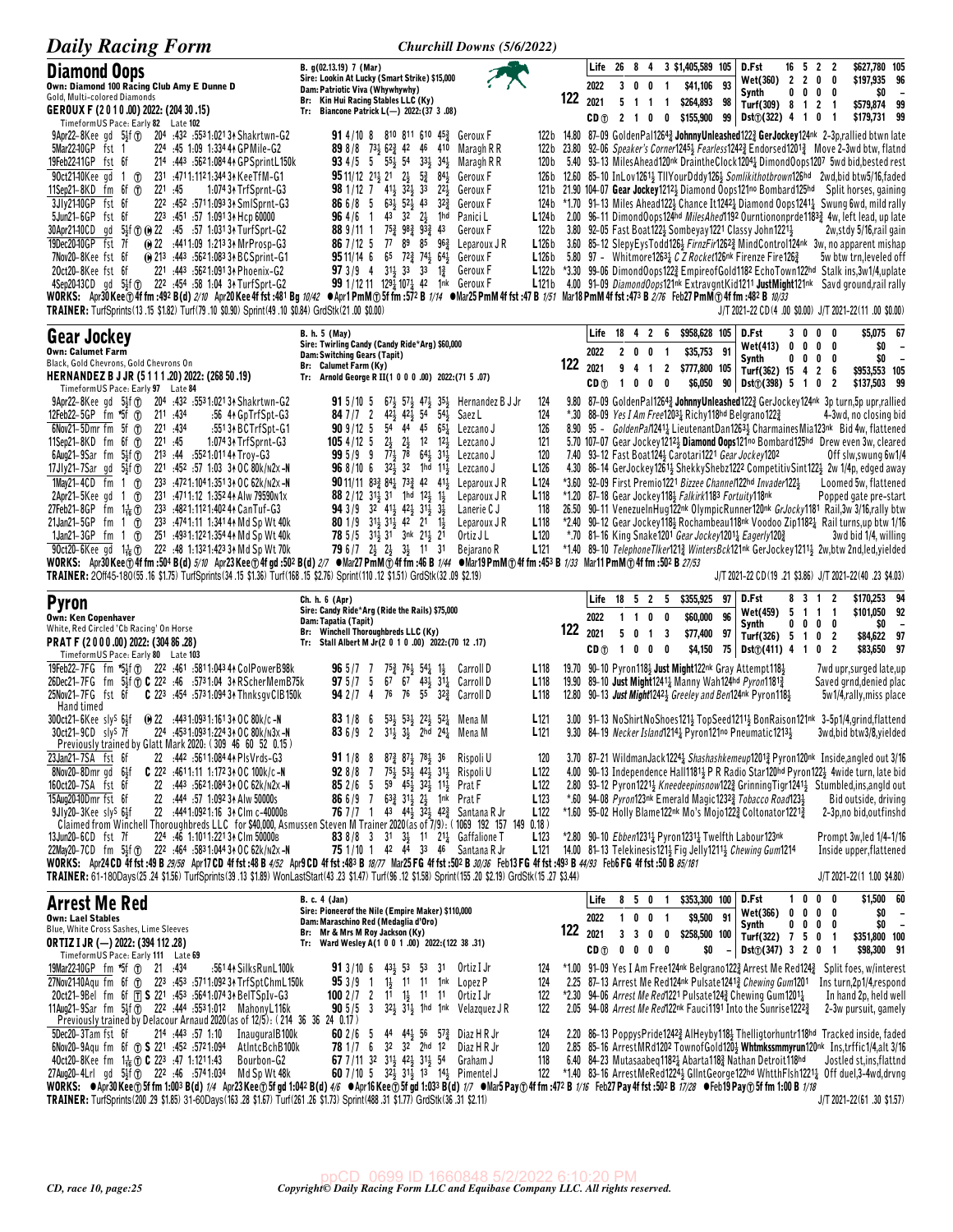| <b>Daily Racing Form</b>                                                                                                                                                                                                                                                                                                                                                                                                                                                                                                                                                                                                                                                                                                                                                                                                        |                                                                                                                                                                                                                                                                                                                                                                                                                              | Churchill Downs (5/6/2022)                                                                                                          |                                         |                                                         |                                                                                                       |                                                                                                                         |          |                                                                                                                                                                                                                                                                                                                                                                                                                                                                                                                                                                                   |                                                |                                          |                                           |                                                                                                                                                     |                                            |
|---------------------------------------------------------------------------------------------------------------------------------------------------------------------------------------------------------------------------------------------------------------------------------------------------------------------------------------------------------------------------------------------------------------------------------------------------------------------------------------------------------------------------------------------------------------------------------------------------------------------------------------------------------------------------------------------------------------------------------------------------------------------------------------------------------------------------------|------------------------------------------------------------------------------------------------------------------------------------------------------------------------------------------------------------------------------------------------------------------------------------------------------------------------------------------------------------------------------------------------------------------------------|-------------------------------------------------------------------------------------------------------------------------------------|-----------------------------------------|---------------------------------------------------------|-------------------------------------------------------------------------------------------------------|-------------------------------------------------------------------------------------------------------------------------|----------|-----------------------------------------------------------------------------------------------------------------------------------------------------------------------------------------------------------------------------------------------------------------------------------------------------------------------------------------------------------------------------------------------------------------------------------------------------------------------------------------------------------------------------------------------------------------------------------|------------------------------------------------|------------------------------------------|-------------------------------------------|-----------------------------------------------------------------------------------------------------------------------------------------------------|--------------------------------------------|
| Just Might<br>Own: Griffon Farms and Michelle R Lovell<br>Black, White Horse And Rider Emblem                                                                                                                                                                                                                                                                                                                                                                                                                                                                                                                                                                                                                                                                                                                                   | Ch. g(11.16.19) 6 (Jan)<br>Sire: Justin Phillip (First Samurai) \$3,000<br>Dam: Dynamite Babe (Dynameaux)<br>Br: Griffon Farms & Michelle Lovell (Ky)                                                                                                                                                                                                                                                                        | 122                                                                                                                                 | 2022                                    | Life 35 10 8<br>3<br>0                                  | 6<br>0<br>-1                                                                                          | \$855,789 102<br>\$25,375 102                                                                                           |          | D.Fst<br>Wet(354)<br>Synth                                                                                                                                                                                                                                                                                                                                                                                                                                                                                                                                                        | 8 4 1 1<br>2 <sub>1</sub><br>0<br>0            | $\overline{\mathbf{1}}$<br>0             | 0<br>0                                    | \$397,642 101<br>\$32,200 99<br>SO.                                                                                                                 |                                            |
| BEJARANO R (7 2 1 1 .29) 2022: (214 26 .12)<br>TimeformUS Pace: Early 126 Late 59<br>Entered 4May22-8 CD                                                                                                                                                                                                                                                                                                                                                                                                                                                                                                                                                                                                                                                                                                                        | Tr: Lovell Michelle(-) 2022: (45 8 .18)                                                                                                                                                                                                                                                                                                                                                                                      |                                                                                                                                     | 2021<br>CD <sub>①</sub>                 | 11<br>8<br>$\mathbf{1}$                                 | 7 <sub>1</sub><br>0<br>3<br>$\overline{1}$                                                            | \$582,932 102<br>\$138,106                                                                                              | 96       | Turf(307) 25 5 6<br>$Dist(\hat{U})$ (339) 25 5 6                                                                                                                                                                                                                                                                                                                                                                                                                                                                                                                                  |                                                |                                          | -5<br>5                                   | \$425,947 102<br>\$425,947 102                                                                                                                      |                                            |
| 204 :432 :5531:02134 Shakrtwn-G2<br>$9$ Apr22-8Kee gd $5\frac{1}{2}$ f $\textcircled{r}$<br>222 :461 :5811:043 44 ColPowerB98k<br>19Feb22-7FG fm *5}f(T)<br>222 :453 :5711:032 44 DFKennerB99k<br>$22$ Jan22-8FG gd $5\frac{1}{2}$ f $\textcircled{1}$<br>Disqualified and placed 8th                                                                                                                                                                                                                                                                                                                                                                                                                                                                                                                                           | 33 334 36<br>6 <sup>61</sup> <sub>2</sub> Hernandez C J<br>88 10/10 4<br>$11\frac{1}{2}$ 11 $12\frac{1}{2}$<br>$2\frac{1}{2}$<br>$952/7 \quad 1$<br><b>102</b> 5/8 2 11 1<br>12 12 <sup>3</sup> Hernandez C J                                                                                                                                                                                                                | 122f<br>Hernandez C J<br>L122f<br>*.70<br>L120f                                                                                     |                                         |                                                         |                                                                                                       |                                                                                                                         |          | 18.50 86-09 GoldenPal12643 JohnnyUnleshed1223 GerJockey124nk Stalkd 3-4p,tired btwn<br>89-10 Pyron118} Just Might122nk Gray Attempt118}<br>*1.10 93-07 DJustMight12023 Cowan11821 StrikeMeDown118nk Bumpd foes9/16, handily                                                                                                                                                                                                                                                                                                                                                       |                                                |                                          |                                           | Inchd clear, bestd late                                                                                                                             |                                            |
| 26Dec21-7FG fm 5\lf n C 222 :46 :5731:04 3ARScherMemB75k<br>C 223 :454 :573 1:094 34 ThnksgvCIB150k<br>25Nov21-7FG fst 6f<br>Hand timed                                                                                                                                                                                                                                                                                                                                                                                                                                                                                                                                                                                                                                                                                         | 1hd 11} 12} 11} Hernandez C J<br>$1024/7$ 1<br>11} 11} 13} 12} Hernandez C J<br>101 $7/7$ 1                                                                                                                                                                                                                                                                                                                                  | L <sub>124f</sub><br>L124f                                                                                                          |                                         |                                                         |                                                                                                       |                                                                                                                         |          | *1.00 90–10 Just Might1241 <sub>2</sub> Manny Wah124hd Pyron1181 <sub>2</sub><br>3.10 93-13 Just Might12423 Greeley and Ben124nk Pyron1183                                                                                                                                                                                                                                                                                                                                                                                                                                        |                                                |                                          |                                           | Dueld, cird, set down1/8<br>Drew off, geared down                                                                                                   |                                            |
| 0 214 :443 :5611:082 34 Phoenix-G2<br>80ct21-8Kee fst 6f<br>18Sep21-7CD fst 6f<br>214 :443 :5621:083 34 LvITbSctyB275k<br>23Aug21-8Cnl fst 6f<br>222 :444 :56 1:074 34 Chesapeak B100k<br>2Aug21-3Cnl fm<br>$5\frac{1}{2}$ f $\circled$<br>212 :441 :5541:013 34 DaHossB100k<br>$5f$ (f)<br>213 :441<br>5Jun2141CD fm<br>:561 34 MghtyBeauB102k<br>5}f ① 0 22 :45 :57 1:031 34 TurfSprt-G2<br>30Apr21-10CD gd<br>3Apr21-8Kee gd 5 <sup>3</sup> f 10 (0) 212 :443 :56 1:02 3 <sup>A</sup> Shakrtwn-G2<br>WORKS: Apr26CD ①4f fm :514 B(d) 5/5 Apr3CD 4f fst :483 B 74/46 Mar27 FG 5f fst 1:002 B 3/22 Mar20 FG 4f fst :483 B 74/96 Mar13 FG 4f fst :502 B 67/108 Feb15 FG 4f fst :493 B 8/16<br>TRAINER: 20ff45-180(28 .29 \$2.09) TurfSprints (50 .22 \$2.27) Turf (90 .14 \$1.46) Sprint (114 .23 \$2.54) GrdStk (8 .25 \$2.44) | $2\frac{1}{2}$<br>$32\frac{1}{2}$ 67 $\frac{3}{4}$<br>834/74<br>$32\frac{1}{2}$<br>$1\frac{1}{2}$<br>$11 \t 1\frac{3}{4}$<br>933/6<br>$\overline{2}$<br>$1\frac{1}{2}$<br>96 7 / 7<br>$2\frac{1}{2}$<br>2hd 1hd 1hd Hernandez C J<br>4<br>$\overline{c}$<br>2 <sup>3</sup><br>$2^2$ 1hd $1\frac{1}{2}$<br>973/5<br>96 1/7 3 11 11 11 11 11<br>85 5/11 2 1hd 2hd 11 84 Hernandez CJ<br>72 8/12 3 32 413 52 1010 Hernandez C J | Hernandez C J<br>120f<br>Bejarano R<br>123f<br>L <sub>124</sub><br>Hernandez C J<br>L126f<br>Hernandez C J<br>121 f<br>122f<br>122f |                                         |                                                         |                                                                                                       | 3.00 94-13 Just Might1233 Endorsed1211 Bango1236<br>*1.10 107 - <i>Just Might</i> 124hd Mucho1243 Bank1221 <sup>3</sup> |          | 8.90 89-08 Special Reserve120nk Aloha West1202 Mucho1203<br>*.70 96-08 Just Might1264 Francatelli12214 Holiday Stone124no<br>4.00 98-02 Just Might1211 Classy John1254 Carotari12513<br>10.90 91-05 Fast Boat 122} Sombeyay 1221 Classy John 1221}<br>7.40 84-06 BoundforNowhr122no Imprimis1243 ThCriticlWy124no Off rail upper, faded<br>J/T 2021-22 CD(7 .29 \$1.63) J/T 2021-22(10 .20 \$1.14)                                                                                                                                                                                |                                                |                                          |                                           | Chased 3wd, bid, wknd<br>2wd.clrd1/8.drift.held<br>Up clse, duel 2w, game<br>3pth uppr,edgd away<br>Drew clr, held safely<br>Disputed pace,faltered |                                            |
| Johnny Unleashed<br><b>Own: Foster Family Racing Lonnie Reynolds</b><br>Blue, White Chevrons, Blue 'F' On Orange                                                                                                                                                                                                                                                                                                                                                                                                                                                                                                                                                                                                                                                                                                                | Dk b/br q(04.05.19) 5 (Mar)<br>Sire: Colonel John (Tiznow) \$7,500<br>Dam: Ready to Unleash (More Than Ready)<br>St Simon Place Scott Stephens & Betsy T Wells (Ky)<br>Br:                                                                                                                                                                                                                                                   | 122                                                                                                                                 | Life<br>2022<br>2021                    | 23 4 5<br>2 <sub>0</sub><br>8                           | $\overline{2}$<br>$\overline{1}$<br>$\overline{\mathbf{1}}$                                           | \$281,406<br>\$75,465                                                                                                   | 95<br>94 | D.Fst<br>Wet(377)<br>Synth                                                                                                                                                                                                                                                                                                                                                                                                                                                                                                                                                        | 4 1 2<br>2 <sub>0</sub><br>$2 \quad 1 \quad 0$ | $\overline{1}$                           | 0<br>0<br>$\overline{1}$                  | \$53,625 78<br>\$22,224 74<br>\$32,640 90                                                                                                           |                                            |
| CORRALES G (5200.40) 2022: (255 63.25)<br>Timeform US Pace: Early 117 Late 62                                                                                                                                                                                                                                                                                                                                                                                                                                                                                                                                                                                                                                                                                                                                                   | Tr: Foster Eric(-) 2022:(47 6 .13)                                                                                                                                                                                                                                                                                                                                                                                           |                                                                                                                                     | CD <sub>1</sub>                         | $\mathbf{1}$<br>$\mathbf{0}$<br>$\overline{\mathbf{3}}$ | $\overline{1}$<br>$\overline{\mathbf{1}}$<br>0<br>0                                                   | \$70,890 95<br>\$8,942                                                                                                  | 86       | Turf(307) 15 2 2<br>$Dist()$ (354) 13 2 2                                                                                                                                                                                                                                                                                                                                                                                                                                                                                                                                         |                                                |                                          | $\overline{1}$<br>$\overline{\mathbf{1}}$ | \$172,917 95<br>\$162,917 95                                                                                                                        |                                            |
| 9Apr22-8Kee gd 5 <sup>1</sup> 53f (r) 204 :432 :5531:0213 A Shakrtwn-G2<br>12Mar22-6TP fst 6f $\textcircled{S}$ 222 :444 :5621:0814 BigDaddyB99k<br>11Dec21-50P fst 6f<br>22 :452 :58 1:103 34 Alw 40000s                                                                                                                                                                                                                                                                                                                                                                                                                                                                                                                                                                                                                       | $22\frac{1}{2}$ $22\frac{1}{2}$ $23\frac{1}{2}$ $24\frac{3}{4}$ Corrales G<br><b>94</b> $7/10$ 3<br><b>90</b> 5/7 2<br>11 2hd $21\frac{1}{2}$ $35\frac{3}{4}$<br>78 6 / 7 1<br>32 31<br>$1\frac{1}{2}$<br>2nk                                                                                                                                                                                                                | 122 b<br>Gonzalez S<br>120 b<br><b>L124b</b><br>Geroux F                                                                            |                                         |                                                         |                                                                                                       |                                                                                                                         |          | 70.20 88-09 GoldenPl12643 JohnnyUnleshed1223 GerJockey124nk Stalked ins, held place<br>8.10 98-03 Visitnt12454 HereMiSong1204 JohnnyUnleshed12024 Pace dueled missed 2d<br>3.70 89-13 Substantial119nk Johnny Unleashed124no Shotski12434 3-4w, late bid, hung                                                                                                                                                                                                                                                                                                                    |                                                |                                          |                                           |                                                                                                                                                     |                                            |
| 22 :453 :564 1:023 34 Alw 92890c<br>$220ct21 - 6$ Kee gd $5\frac{1}{2}$ f $\textcircled{r}$<br>$90ct21-6$ Kee gd $5\frac{1}{2}$ f $\circledR$<br>212 :442 :5631:03 34 Woodford-G2<br>7Aug21-8EIP fm 5}f T C 211 :432 :544 1:002 34 Prv TSprntL98k                                                                                                                                                                                                                                                                                                                                                                                                                                                                                                                                                                               | $32\frac{1}{2}$<br>798/109<br>$42\frac{1}{2}$<br>$2\frac{1}{2}$<br>$34\frac{1}{2}$<br>31<br>21<br>83 $1/7$ 6<br>31<br>$42\frac{3}{4}$<br>$2\frac{1}{2}$<br>2hd 311 1063<br>66 $5/10$ 4                                                                                                                                                                                                                                       | L121b<br>Corrales G<br>Corrales G<br>120 b<br>Pompell TL<br>122 <sub>b</sub>                                                        |                                         |                                                         |                                                                                                       |                                                                                                                         |          | 5.40 86-09 <i>Carotari</i> 121 <sup>3</sup> BadBetBrin 1213 <sup>3</sup> Johnny Unleshed 1211 <sup>1</sup> Pinchd st, 3w, bid, faded<br>34.50 86-11 Golden Pal1182 <sub>4</sub> Extravagant Kid124 <sub>2</sub> CountyFinal118hd Shied rail 5/16, wknd<br>7.30 92-01 Born Great12214 Siem Riep12214 Gray Attempt1221                                                                                                                                                                                                                                                              |                                                |                                          |                                           | 3p upper, empty                                                                                                                                     |                                            |
| 5Jun2141CD fm 5f 1 213 :441<br>:561 34 MghtyBeauB102k<br>5}f ① (0 22 :45 :57 1:031 34 TurfSprt-G2<br>30Apr21-10CD qd<br>3Apr21-8Kee gd 5 <sup>1</sup> / <sub>2</sub> f 10 (0 212 : 443 : 56 1:02 3 <sup>4</sup> Shakrtwn-G2                                                                                                                                                                                                                                                                                                                                                                                                                                                                                                                                                                                                     | 853/77<br>43 413 323 431<br>$65\frac{1}{4}$ $66\frac{1}{2}$ $62\frac{1}{4}$ $63\frac{1}{2}$<br>86 1/11 7<br>959/124<br>$1\frac{1}{2}$<br>1hd<br>11<br>43                                                                                                                                                                                                                                                                     | Corrales G<br>121 b<br>Corrales G<br>122 b<br>Corrales G<br>122 b                                                                   |                                         |                                                         |                                                                                                       |                                                                                                                         |          | 10.70 95-02 Just Might1211 Classy John1254 Carotari12513<br>18.50 91-05 Fast Boat 122 5 Sombeyay 1221 Classy John 1221 }<br>92.40 91-06 BoundforNowhr122no Imprimis1243 ThCritclWy124no Ins, off upper,falterd                                                                                                                                                                                                                                                                                                                                                                    |                                                |                                          |                                           | Inside upper, weakened<br>Saved grnd, came out 1/8                                                                                                  |                                            |
| 14Jan21-7TP fst 6f $\otimes$ 222 :45 :5711:10 44 OC 40k/n2x<br>22Nov20-8CD sly <sup>s</sup> 5f <b>C</b> 212 :443<br>:572 34 Alw 92954NC<br>16Sep20-9KD fm 6\$f (7) 212 :4431:0911:154 FrkISmps-G3                                                                                                                                                                                                                                                                                                                                                                                                                                                                                                                                                                                                                               | 834/83<br>$11 \t11\frac{1}{2} \t11 \t1n0$<br>32 68 712 723<br>395/74<br>73 2/12 3 12 11 32 86                                                                                                                                                                                                                                                                                                                                | Gonzalez S<br>L120 <sub>b</sub><br>Graham J<br>L118b<br>Lanerie C J<br>L120 <sub>b</sub>                                            |                                         |                                                         |                                                                                                       |                                                                                                                         |          | 3.50 96-07 Johnny Unleashed120no Glennwood1203 Haunt12021<br>12.10 76-18 Seven NationArmy120hd Hollis12051 MojoMan12011 Chased 3wd, done early<br>25.20 92-02 Guildsmn118 <sup>nk</sup> IslndCommish124 <sup>nk</sup> SouperDormy1183 Ins upper, gave way                                                                                                                                                                                                                                                                                                                         |                                                |                                          |                                           | All out won head bod                                                                                                                                |                                            |
| <b>WORKS:</b> $\bullet$ Apr30 WKy 5f gd 1:031 B 1/4 Apr4 WKy 5f gd 1:033 B 5/6 Mar4 WKy 5f gd 1:031 B 2/3<br>TRAINER: TurfSprints(15.00 \$0.00) Turf(36.03 \$0.13) Sprint(112.09 \$0.88) GrdStk(4.00 \$0.00)                                                                                                                                                                                                                                                                                                                                                                                                                                                                                                                                                                                                                    |                                                                                                                                                                                                                                                                                                                                                                                                                              |                                                                                                                                     |                                         |                                                         |                                                                                                       |                                                                                                                         |          | J/T 2021-22 CD (15 .07 \$0.67) J/T 2021-22 (65 .14 \$1.47)                                                                                                                                                                                                                                                                                                                                                                                                                                                                                                                        |                                                |                                          |                                           |                                                                                                                                                     |                                            |
| Whatmakessammyrun<br><b>Own: Sterling Racing</b><br>Royal Blue, Royal Blue 'Sr' On White<br>VELAZQUEZ J R (-) 2022: (196 34 .17)<br>TimeformUS Pace: Early 85 Late 94                                                                                                                                                                                                                                                                                                                                                                                                                                                                                                                                                                                                                                                           | B. c. 4 (Apr) OBSAPR20\$30,000<br>Sire: We Miss Artie (Artie Schiller) \$1,000<br>Dam: Reggae Rose (Touch Gold)<br>Br: Kenneth L Ramsey & Sarah K Ramsey (Ky)<br>Glatt Mark(-) 2022: (104 19 .18)<br>Tr:                                                                                                                                                                                                                     | 122                                                                                                                                 | Life<br>2021<br>2020<br>CD <sub>1</sub> | 9 3 1<br>520<br>4<br>$\mathbf{1}$<br>$\mathbf 0$<br>0   | $\overline{2}$<br>$\overline{\mathbf{1}}$<br>$\overline{1}$<br>$\overline{\phantom{a}}$<br>$0\quad 0$ | \$141,610 90<br>\$92,080<br>\$49,530<br>\$0                                                                             | 90<br>87 | D.Fst<br>Wet(275)<br>Synth<br>Turf(325)<br>$Dist()$ (332) 0 0                                                                                                                                                                                                                                                                                                                                                                                                                                                                                                                     | 100<br>0 <sub>0</sub><br>0<br>0<br>8<br>3      | $\mathbf{0}$<br>0<br>$\overline{1}$<br>0 | 0<br>0<br>0<br>$\overline{2}$<br>0        | \$1,080 23<br>\$0<br>\$0<br>\$140,530 90<br>\$O                                                                                                     | $\overline{\phantom{a}}$<br>$\overline{a}$ |
| 16Jly21-9Dmr fm 1 (1) C 23 :4641:1121:354<br>$\mathbb{R}$ Oceanside B103k<br>6Jun21-7SA fm 6f 1 214 :442 :5621:08<br>DesertCdeL81k<br>2May21-5SA fm 6f (r) 213 :44 :56 1:074<br>OC 100k/n1x-N<br>Previously trained by Weaver George 2020: (228 47 41 35 0.21)                                                                                                                                                                                                                                                                                                                                                                                                                                                                                                                                                                  | <b>79</b> 11/12 32 42 313 313 513 Prat F<br>901/66<br>$52\frac{1}{2}$ $53\frac{1}{2}$ $2\frac{1}{2}$<br>Prat F<br>$13\frac{3}{4}$<br>3 <sup>1</sup><br>882/55<br>44 44 }<br>$12\frac{1}{4}$<br>Prat F                                                                                                                                                                                                                        | 120<br>122<br>L <sub>124</sub>                                                                                                      |                                         |                                                         |                                                                                                       |                                                                                                                         |          | *2.00 85-16 Flshiest122hd CrewDrgon120no NoFooleryHer120nk Bid between,not enough<br>*.80 102 - Whtmkssmmyrn1223} MhkKng122} LvMyJmmy1222 Bp st, lackd rm pst 3/8<br>3.50 103-03 Whtmkssmmyrun12424 MohwkKng124hd HotBox12424 Rallied 3dp, drew clear                                                                                                                                                                                                                                                                                                                             |                                                |                                          |                                           |                                                                                                                                                     |                                            |
| 6Mar21–7Tam fm $1 \text{ T}$<br>22 :4531:0911:331<br>ColumbiaL75k<br>12Feb21-7GP fm 1 $1$<br>234 :4921:13 1:363<br>OC 75k/n1x-N<br>11Dec20-9GP fm 1 (f) <b>S</b> 232 :47 1:1121:353<br>OC 75k/N1x-N<br>6Nov20-9Agu fm 6f (r) S 221 :452 :5721:094<br>AtIntcBchB100k<br>80ct2040Bel fm 7f (f) 222 :4621:1111:231<br><b>RMd Sp Wt 51k</b><br>22Aug20-5Sar fst 7f $\otimes$ C 223 :45 1:1041:243<br>Md Sp Wt 72k                                                                                                                                                                                                                                                                                                                                                                                                                   | 54 <sup>3</sup> 710 <sup>3</sup> Gallardo A A<br>65 6/11 53 42 $\frac{1}{2}$ 43<br><b>76</b> 7/7 42 31<br>$3\frac{1}{2}$<br>1hd<br>$3\frac{1}{2}$<br>Saez L<br>73 4/7 331 35 311 32 211 Saez L<br>$42\frac{1}{2}$<br>$42\frac{1}{2}$<br>42<br>$32\frac{1}{2}$<br><b>72</b> 4/7 1<br>631 521 15 182 Lezcano J<br>87 12/12 5<br>23 2 /7 2 2 1hd 42 3 616 3 Saez L                                                              | L <sub>117</sub><br>L <sub>120</sub><br>120<br>McCarthy T<br>120<br>119<br>119                                                      |                                         |                                                         |                                                                                                       |                                                                                                                         |          | 5.10 94-04 Winfromwithin 1174 Crew Dragon 1171 Boreas 1171 Fracked btw, angld rail<br>*1.30 77-15 Hyprfocus120nk EsyTim120nk Whtmkssmmyrun120} 3wd,bid,outkicked late<br>2.10 82-15 Trntino1201 <sub>4</sub> Whtmkssmmyrun1201 HlcyonDgst118 <sub>4</sub> Bump st, boxed, willing<br>*1.50 82-16 ArrestMRd1202 TownofGold120} Whtmkssmmyrun120nk 2w,4w 1/8,held off<br>2.85 81-19 Whatmakessammyrun1198 <sub>4</sub> Panster1192 <sub>2</sub> Dressy1171 <sub>4</sub> 4w, bid in hand 1/4pl<br>10.50 63-12 Nautilus 119hd Likeable 1191 <sup>1</sup> Repo Rocks 1196 <sup>3</sup> |                                                |                                          |                                           | Bobbled brk, ins, faded                                                                                                                             |                                            |

WORKS:  $\bullet$ Apr30 SA tr.35 H 1/6 Apr24 SA tr.35 ft 1:031 H 36/36 Apr17 SA tr.35 fst :583 H 2/26 Apr10 SA tr.35 fst :1004 H 8/27 Apr3 SA tr.44 fst :491 H 13/29 Mar27 SA tr.44 fst :484 H 8/29<br>TRAINER: +180Days(48.21 \$2.10) Tu

J/T 2021-22(6 .00 \$0.00)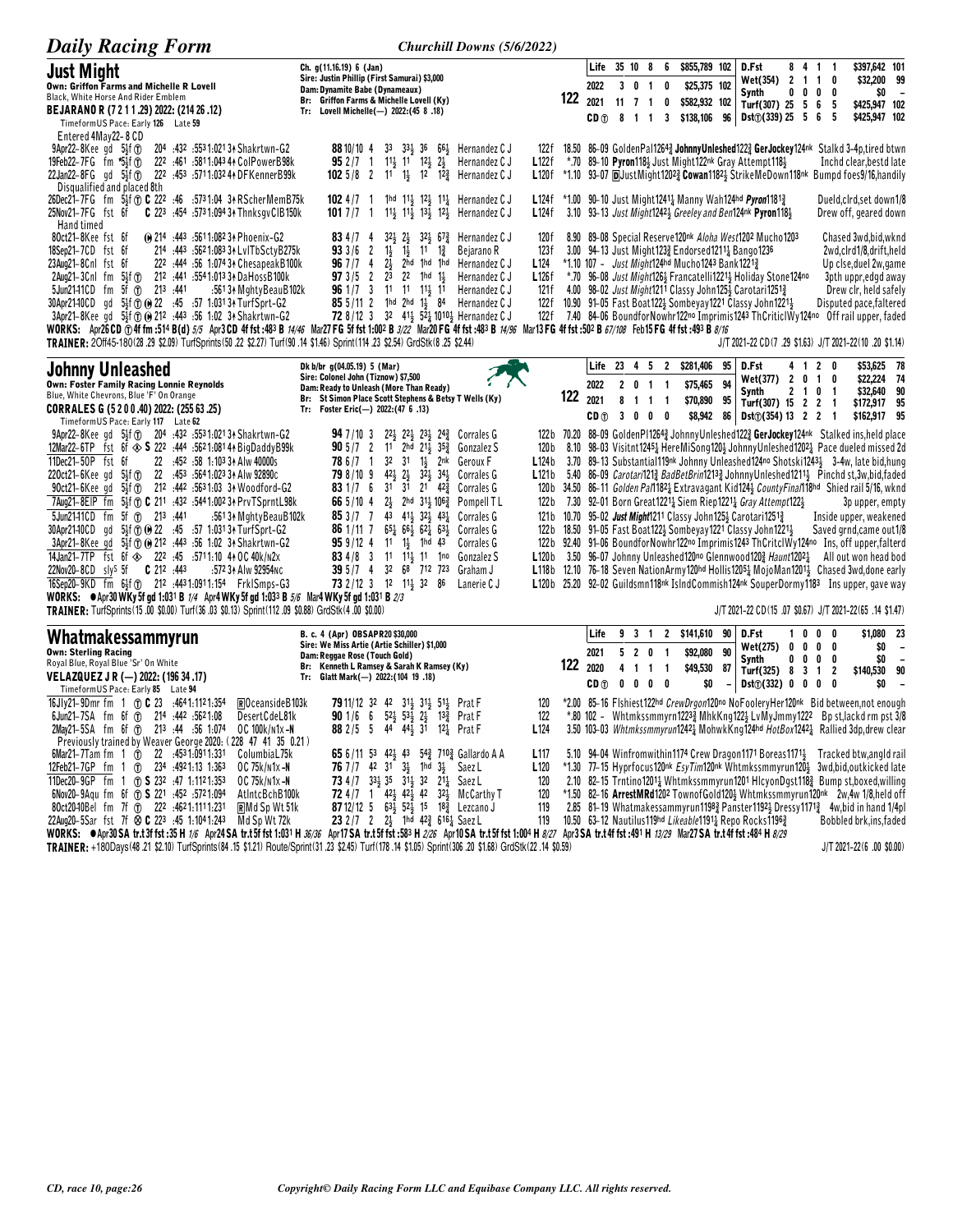# **Churchill Downs**

**EKyOaks-G1** 



 $\frac{1}{8}$  MILES(1:471) THE LONGINES KENTUCKY OAKS. Grade I. Purse \$1,250,000 For Fillies, Three Years Old.

| Post time: 5:51 ET                                                                                                                                                                                                                                                                                                                                                                                                                                                                                                                    | Wagers: Exacta, Trifecta, Superfecta, Super Hi 5, Double, Pick 3                                                                                                                                                                                                                                                                                                                                                                                                                                                                                                                                                                                                                                                                                                                                                                                                                                                             | Beyer par: NA                                                                                                                                                                                                                                                                                                                                                                                                                                                                                                                                                                                                                                                                                                                                                                                 |
|---------------------------------------------------------------------------------------------------------------------------------------------------------------------------------------------------------------------------------------------------------------------------------------------------------------------------------------------------------------------------------------------------------------------------------------------------------------------------------------------------------------------------------------|------------------------------------------------------------------------------------------------------------------------------------------------------------------------------------------------------------------------------------------------------------------------------------------------------------------------------------------------------------------------------------------------------------------------------------------------------------------------------------------------------------------------------------------------------------------------------------------------------------------------------------------------------------------------------------------------------------------------------------------------------------------------------------------------------------------------------------------------------------------------------------------------------------------------------|-----------------------------------------------------------------------------------------------------------------------------------------------------------------------------------------------------------------------------------------------------------------------------------------------------------------------------------------------------------------------------------------------------------------------------------------------------------------------------------------------------------------------------------------------------------------------------------------------------------------------------------------------------------------------------------------------------------------------------------------------------------------------------------------------|
| <b>Secret Oath</b><br><b>Own: Briland Farm</b><br>Royal Blue, Lime Sash, Lime Bars On<br>SAEZ L (2 1 1 0 .50) 2022: (524 107 .20)<br>TimeformUS Pace: Early 86 Late 106                                                                                                                                                                                                                                                                                                                                                               | Ch. f. 3 (Mar)<br>Sire: Arrogate (Unbridled's Song) \$50,000<br>Dam: Absinthe Minded (Quiet American)<br>Br: Briland Farm Robert Mitchell & Stacy Mitchell (Ky)<br>Tr: Lukas D Wayne(-) 2022: (67 4 .06)                                                                                                                                                                                                                                                                                                                                                                                                                                                                                                                                                                                                                                                                                                                     | \$578,167 93<br>640<br>D.Fst<br>Life<br>7 4 0 2 \$590,167<br>93<br>$\overline{1}$<br>\$12,000 58<br>Wet(377*) 1<br>$0 \t0 \t1$<br>92<br>2022<br>\$425,000<br>3 2 0<br>$\overline{1}$<br>0<br>\$0<br>Synth<br>0<br>00<br>121<br>2021<br>2 <sub>0</sub><br>$\overline{1}$<br>\$165,167 93<br>4<br>\$0<br>Turf(280)<br>0<br>$0\quad 0\quad 0$<br>CD<br>3 1 0 1<br>\$93,167<br>64<br>Dst(345)<br>\$125,000 87<br>$\mathbf{1}$<br>0<br>0<br>$\overline{1}$                                                                                                                                                                                                                                                                                                                                         |
| 2Apr22-120P fst 11/8<br>462 1:111 1:371 1:502<br>23 :47 1:1241:443<br>26Feb22-50P fst 1 <sup>1</sup> <sub>16</sub><br>29Jan22-40P fst 1 <sup>1</sup> / <sub>16</sub><br>24 :4821:1421:461<br>224 :4621:1131:371<br>31Dec21-80P fst 1<br>24 .4741:1241:443<br>27Nov2140CD fst 1 $\frac{1}{16}$<br>S 241 494 1:144 1:464<br>$310ct21-6CD$ fst $1\frac{1}{16}$<br><b>C</b> 224 :4621:1211:372 (F)Md Sp Wt 119k<br>$30ct21-8CD$ slys 1<br>TRAINER: 31-60Days(64.09 \$1.68) Dirt(239.10 \$1.04) Routes(139.11 \$1.13) GrdStk(13.08 \$0.20) | ArkDerby-G1<br><b>87</b> 6/9 76 93 <sup>3</sup> 42 <sup>1</sup> / <sub>2</sub> 22 <sup>1</sup> / <sub>3</sub> 33 <sup>1</sup> / <sub>2</sub> Contreras L<br><b>92</b> 3/6 53 $\frac{1}{2}$ 42 31 15 17 $\frac{1}{2}$ Contreras L<br><b>CHoneybee-G3</b><br><b>FMWashngtnL200k</b><br><b>88</b> 6/6 44 43 41 <sup>1</sup> / <sub>3</sub> 15 <sup>1</sup> / <sub>3</sub> Contreras L<br><b>93</b> 6/9 67 66 41 <sup>1</sup> / <sub>2</sub> 1 <sup>8</sup> <sup>1</sup> / <sub>2</sub> Contreras L<br>(F) A I w 120000 N C<br>64 3/8 523 32 31 543 5112 Cohen D<br><b>@GoldnRod-G2</b><br>62 7/8 42 $\frac{1}{2}$ 31 $\frac{1}{2}$ 2 $\frac{1}{2}$ 13 15 $\frac{1}{4}$ Cohen D<br><b>CMd Sp Wt 119k</b><br>58 2/8 413 41 55 47 310 3 Gutierrez R<br>WORKS: Apr25CD 6f fst 1:13 B 1/1 Apr15CD 5f fst :591 B 3/60 Mar25 OP 5f fst 1:01 B 8/17 . Mar17 OP 5f fst :592 B 1/34 Mar8 OP 4f fst :482 B 2/22 Feb18 OP 4f fst :48 B 2/14 | *1.40 83-07 Cyberknife1192} Barber Road119} Secret Oath1174} Bthr brk, 6w3/8, flattnd<br>117<br>122<br>*.30 86-18 Secret Oath1227 Ice Orchid1171 <i>Vuugiri</i> 1177 }<br>Std'd2nd,got thru rail<br>122<br>*.50 78-22 Secret Oath12271 Optionality12242 Como Square1222 3w, moved at will, drift<br>L <sub>120</sub><br>7.80 93–08 <i>Secret Oath</i> 120 <sup>8</sup> <sub>4</sub> <i>Matareya</i> 1152 <sub>4</sub> Miss Chamita1182 <sub>4</sub><br>Waited 5/16, well clr<br>122<br>16.80 71-21 Dream Lith1221 Yuugiri12231 Sandstone12231<br>3p1st, bid 3w 2nd, empty<br>119<br>2.80 71-19 ScrtOth11952 Blmthchmpgn11913 LtNghtLdy1191 Perched 3wd, wrapped up<br>119<br>31.40 72-19 Sandstone1199 Eivissa11914 Secret Oath11921<br>Ins, shuffld1/4, staydon<br>J/T 2021-22(4 .00 \$0.00) |
| <b>Nostalgic</b><br><b>Own: Godolphin LLC</b><br>Royal Blue, Royal Blue Cap<br><b>ORTIZ J L (-) 2022: (415 88 .21)</b><br>TimeformUS Pace: Early 72 Late 99                                                                                                                                                                                                                                                                                                                                                                           | <b>B.</b> f. 3 (Feb)<br>Sire: Medaglia d'Oro (El Prado*Ire) \$100,000<br>Dam: Been Here Before (Tapit)<br>Br: Godolphin (Ky)<br>Tr: Mott William I(1 0 0 1 .00) 2022: (171 34 .20)                                                                                                                                                                                                                                                                                                                                                                                                                                                                                                                                                                                                                                                                                                                                           | D.Fst<br>\$234,400 86<br>Life<br>5 3<br>$0$ \$235,400<br>86<br>4 3 0<br>0<br>0<br>\$0<br><b>Wet(416)</b><br>$\mathbf{0}$<br>$0\quad 0\quad 0$<br>86<br>2022<br>3 2 0<br>0 \$170,900<br>\$0<br>Synth<br>0<br>$0\quad 0\quad 0$<br>121<br>2021<br>\$64,500<br>2 <sub>1</sub><br>0<br>0<br>70<br>\$1,000 52<br>Turf(324)<br>$\overline{1}$<br>$0\quad 0$<br>0<br>\$0<br>Dst(380)<br>\$152,500 86<br>CD<br>0<br>$0\quad 0$<br>0<br>$2 \t1 \t0$<br>0<br>$\overline{\phantom{a}}$                                                                                                                                                                                                                                                                                                                   |
| 9Apr2240Aqu fst 11/8<br>491 1:134 1:381 1:502<br>$3$ Mar22-8GP fst 1 $\frac{1}{16}$<br>232 4741.13 1.443<br>5Feb22-10GP fm *1+6 1<br>23 :4641:1041:412<br>4Dec21-9Aqu fst 11/8<br>503 1:154 1:411 1:55<br>220ct21-7Bel fst 116<br>24 :4821:1331:471<br>TRAINER: WonLastStart(126 .28 \$1.86) Dirt(407 .23 \$1.72) Routes(486 .18 \$1.48) GrdStk(140 .19 \$1.67)                                                                                                                                                                       | <b>CGazelle-G3</b><br><b>86</b> 2/7 41 <sup>1</sup> / <sub>2</sub> 41 41 41 <sup>1</sup> / <sub>2</sub> 11 <sup>1</sup> / <sub>2</sub> Ortiz JL<br><b>@OC 75k/n1x-N</b><br><b>81</b> 3/6 43 42 41 1 $\frac{1}{2}$ 16 $\frac{3}{4}$ Ortiz JL<br>52 1/9 77 <sub>2</sub> 79 <sub>2</sub> 913 910 914 <sub>2</sub> Alvarado J<br>©SwetChnt-G3<br>70 4/8 841 841 641 551 441 Ortiz JL<br><b>@Demoisel-G2</b><br>48 4/8 761 841 56 31 173 Ortiz JL<br>(F)Md Sp Wt 90k<br>WORKS: Apr30 CD 4f fst :483 B 57/133 Apr23 CD 4f fst :484 B 26/84 Apr3 Pay 4f fst :51 B 9/10 Mar28 Pay 4f fst :50 B 7/13 Mar21 Pay 4f fst :491 B 2/15 Mar14 Pay 4f fst :493 B 3/15                                                                                                                                                                                                                                                                        | 4.30 95 - Nostalgic11814 Venti Valentine1202 Shotgun Hottie1184 2p-ins,rail rally,up<br>118<br>2.70 82-12 Nostalgic12063 LiamsKiss12023 EsyComeEsyGo1203 When ready, ridden out<br>L120<br>*4.00 77–12 Opalina118} Ambitieuse1181} Miss You Ella1181}<br>118<br>Ins, ang out, no impact<br>7.10 67-18 Nest118nk Venti Valentine1203 Magic Circle11831<br>118<br>2p1st,3-4w2nd,6w1/4<br>119<br>9.10 62-31 Nostalgic11973 IntoHappiness1193 SffronMoon119no 2-3w trn, mvd out, rally<br>J/T 2021-22 CD(2 .50 \$17.50) J/T 2021-22(80 .26 \$2.52)                                                                                                                                                                                                                                                |
| <b>Hidden Connection</b><br>Own: Hidden Brook Farm and Black Type Thor<br>Red, Blue 'Bt' On White Ball, Carolina<br>GUTIERREZ R (3000.00) 2022: (320 46.14)<br>TimeformUS Pace: Early 94 Late 86                                                                                                                                                                                                                                                                                                                                      | Dk. b or br f. 3 (Mar) OBSOPN21 \$85,000<br>Sire: Connect (Curlin) \$25,000<br>Dam: C J's Gal (Awesome Again)<br>Br: St Simon Place (Ky)<br>Tr: Calhoun William Bret(-) 2022:(205 42 .20)                                                                                                                                                                                                                                                                                                                                                                                                                                                                                                                                                                                                                                                                                                                                    | \$399,525<br>88<br>\$399,525 88<br>5 2 1<br>$\mathbf 0$<br>D.Fst<br>5 2 1 0<br>  Life<br>\$0<br>Wet(361)<br>0<br>$0\quad 0\quad 0$<br>2022<br>\$92,000<br>88<br>$2 \t0 \t1$<br>0<br>\$0<br>Synth<br>0<br>$0\quad 0\quad 0$<br>121<br>2021<br>\$307,525<br>$\mathbf{3}$<br>2 <sub>0</sub><br>0<br>87<br>\$0<br>Turf(257) $0 \t 0 \t 0 \t 0$<br>\$177,525<br>87<br>Dst(340)<br>\$0<br>CD<br>0<br>0<br>$0\ 0\ 0\ 0$<br>$1\quad1$                                                                                                                                                                                                                                                                                                                                                                 |
| $26$ Mar2241FG fst 1 $\frac{1}{16}$<br>233 4731.1131.423<br>19Feb22-12FG fst 1 <sup>1</sup> <sub>16</sub><br>234 :48 1:13 1:441<br>$5$ Nov21-7Dmr fst 1 $\frac{1}{16}$<br>232 :47 1:104 1:421<br>18Sep21-8CD fst 1 <sup>1</sup> / <sub>16</sub><br>(a) $241 : 4831 : 1311 : 433$<br>17Aug21-5Cnl fst 5½<br>5611.021 <b>44</b> 4 .561<br>TRAINER: 31-60Days(299.18 \$1.31) Dirt(669.20 \$1.45) Routes(311.22 \$1.92) GrdStk(18.22 \$1.77)                                                                                              | <b>C</b> FGOaks-G2<br>88 6/6 32} 42 21 21 2no Gutierrez R<br><b>CRchIAIx-G2</b><br>75 11/11 21 12 11 2hd 431 Gutierrez R<br><b>CBCJuvFil-G1</b><br>72 2/6 533 423 443 493 4133 Gutierrez R<br>87 9/10 21 2 <sup>1</sup> / <sub>2</sub> 1 <sup>1</sup> / <sub>2</sub> 1 <sup>5</sup> 1 <sup>9</sup> <sup>1</sup> / <sub>4</sub> Gutierrez R<br><b>C</b> Pocahnts-G3<br>86 8/8 3 32 32 11 17 Gutierrez R<br>(F)Md Sp Wt 51k<br>WORKS: Apr29CD 4f fst:501 B 58/69 Apr23CD 5f fst 1:003 B 17/70 Apr15CD 5f fst 1:00 B 8/60 Apr7 CD 4f gd:494 B 13/18 Mar19FG 4f fst:492 B 61/110 Mar11 FG 5f wf:581 H 2/9                                                                                                                                                                                                                                                                                                                        | 9.50 100-01 Echo Zulu122no Hidden Connection12224 Favor12221 Stalk 4p, late bid, miss<br>122<br>122<br>*2.10 89-02 Turnerloos1223 GoddssofFir12223 AwkAtMidnyt122hd 2w,led 5/8, gave way1/8<br>122<br>3.40 89 - Echo Zulu1225 <sup>1</sup> Juju's Map122 <sup>1</sup> Tarabi1227 <sup>2</sup><br>Bobbled start, fittened<br>118<br>*1.80 87-12 Hiddn Connction 1189 mm Rin 118 <sup>nk</sup> GoddssofFir 118 <sup>1</sup> 2w, vied 2nd, kickd clear<br>L <sub>119</sub><br>2.20 110 - HiddenConnection11974 OceanSize11974 DideSol11923 Willingly, in hand late<br>J/T 2021-22 CD(12 .25 \$2.97) J/T 2021-22(139 .27 \$2.29)                                                                                                                                                                  |
| <b>Nest</b><br>Own: Repole Stable Eclipse Thoroughbred Pa<br>Black, Light Blue Sash, Light Blue Dots<br><b>ORTIZ I JR (-) 2022: (394 112 .28)</b><br>Timeform US Pace: Early 79 Late 89                                                                                                                                                                                                                                                                                                                                               | B. f. 3 (Apr) KEESEP20 \$350,000<br>Sire: Curlin (Smart Strike) \$175,000<br>Dam: Marion Ravenwood (A.P. Indy)<br>Br: Ashview Farm & Colts Neck Stables (Ky)<br>Tr: Pletcher Todd A(-) 2022: (291 71 .24)                                                                                                                                                                                                                                                                                                                                                                                                                                                                                                                                                                                                                                                                                                                    | \$623,050 92<br>\$265,000 82<br>Life<br>5 4 0<br>$\mathbf{1}$<br>D.Fst<br>301<br>4<br>1 1 0 0<br>\$358,050 92<br>Wet(449)<br>92<br>2022<br>220<br>0 \$418,050<br>\$0<br>Synth<br>0<br>$0\quad 0\quad 0$<br>121<br>2021<br>320<br>\$205,000<br>$\mathbf{1}$<br>81<br>\$0<br>Turf(302) 0<br>$0\quad 0$<br>0<br>CD<br>\$0<br>Dst(395)<br>\$137,500 77<br>$0\ 0\ 0\ 0$<br>1 1 0<br>0<br>$\overline{\phantom{a}}$                                                                                                                                                                                                                                                                                                                                                                                  |
| 8Apr22-9Kee wf 1 <sup>1</sup> <sub>16</sub><br>241 .484 1.131 1.44<br>12Feb22-8Tam fst 140<br>● 242 :4911:1321:391<br>4Dec21-9Agu fst 11/8<br>503 1:154 1:411 1:55<br>242 :4811:1221:38<br>5Nov21-9Bel fst 1<br>25Sep21-1Bel fst $1\frac{1}{16}$<br>34 :4811:1231:434                                                                                                                                                                                                                                                                 | <b>FAshland-G1</b><br><b>92</b> 4/8 43 42 <sup>1</sup> / <sub>2</sub> 3 <sup>1</sup> / <sub>2</sub> 12 <sup>1</sup> / <sub>2</sub> 18 <sup>1</sup> / <sub>4</sub><br>Ortiz I Jr<br><b>C</b> SuncoastL100k<br>82 2 / 7 31 31 2hd 11 16<br>Ortiz I Jr<br>(F)Demoisel-G2<br>77 5/8 413 523 42 31 1nk<br>Ortiz I Jr<br>81 6/7 64 421 33 331 33<br>©TemptedL150k<br>Davis D<br><b>CMd Sp Wt 83k</b><br><b>70</b> 4/5 21 23 23 14 15<br>Ortiz I Jr<br>WORKS: Apr29CD 4f fst :483 B 16/69 Apr22CD 4f fst :494 B 38/62 Apr1PBD 4f fst :491 B 10/13 Mar24 PBD 5f fst 1:013 B 3/6 Mar17 PBD 5f fst 1:011 B 3/4 Mar10 PBD 5f fst 1:022 B 3/4<br>TRAINER: 20ff45-180(151.24 \$1.55) WonLastStart(258.27 \$1.60) Dirt(726.26 \$1.81) Routes(859.23 \$1.67) GrdStk(217.21 \$2.23)                                                                                                                                                          | $*1.70$ 83-20 Nest1218 <sub>2</sub> Cocktil Moments121 <sup>no</sup> Intersttedydrm1212 <sub>3</sub> Drew off, in hand late<br>121<br>124<br>*.30 97-04 Nest1246 Alittlelovendluck12231 Blmthchmpgn118nk Stalked 3w, ridden out<br>*1.75 72–18 Nest118nk Venti Valentine1203 Magic Circle11834<br>118<br>4-5w turns, chased, up<br>120<br>3.95 71-30 Gerrymander1201 Magic Circle120nk Nest1204<br>Chased 3-4w, belatedly<br>119<br>*.95 79-15 Nest1195 Dover Dreams11921 Anileate11991<br>3p, drift in 1/8, handily<br>J/T 2021-22 CD(5 .20 \$0.56) J/T 2021-22(254 .27 \$1.57)                                                                                                                                                                                                              |
| <b>Goddess of Fire</b><br><b>Own: Red Oak Stable</b><br>White, Red Dots, White Bars On Red<br>VELAZQUEZ J R (-) 2022: (196 34 .17)<br>Timeform US Pace: Early 76 Late 91                                                                                                                                                                                                                                                                                                                                                              | <b>B.</b> f. 3 (Apr)<br>Sire: Mineshaft (A.P. Indy) \$10,000<br>Dam: Feel That Fire (Lightnin N Thunder)<br>Br: Red Oak Stable (Ky)<br>Tr: Pletcher Todd A(-) 2022:(291 71 .24)                                                                                                                                                                                                                                                                                                                                                                                                                                                                                                                                                                                                                                                                                                                                              | 6 1 3 1 \$209,375 94<br>\$209,375 94<br>Life<br>D.Fst<br>6 1 3 1<br>Wet(363) 0<br>$0\quad 0\quad 0$<br>\$0<br>94<br>3 0 3 0 \$119,500<br>2022<br>\$0<br>$0\,0\,0\,0$<br>Synth<br>121<br>2021<br>3 1 0 1<br>\$89,875 71<br>Turf(198) 0 0 0 0<br>\$0<br>$0\quad 0\quad 0\quad 0$<br>\$0<br>CD<br>1 0 0 1<br>$$28,875$ 71 Dst(358)                                                                                                                                                                                                                                                                                                                                                                                                                                                               |
| 2Apr22-12GP fst $1\frac{1}{16}$<br>24 .4811.1221.433<br>19Feb22-12FG $f$ st $1\frac{1}{16}$<br>234 :48 1:13 1:441<br>15Jan22-6Tam fst 7f<br>22 :4431:0931:231<br>5Nov21-9Bel fst 1<br>242 4811:1221:38<br>0 241 :483 1:131 1:433<br>18Sep21-8CD fst 116<br>22Aug21-1Sar fst 64f<br>22 :46 1:1131:183<br>TRAINER: 31-60Days(511.25 \$1.82) Dirt(726.26 \$1.81) Routes(859.23 \$1.67) GrdStk(217.21 \$2.23)                                                                                                                             | <b>CGpOaks-G2</b><br><b>94</b> 4/6 54 $\frac{1}{2}$ 42 $\frac{1}{2}$ 1 $\frac{1}{2}$ 2hd 22 $\frac{3}{4}$ Saez L<br>80 8/11 $55\frac{1}{2}$ 43 <sub>2</sub> 21 1hd 2 <sub>2</sub><br><b>C</b> RchIAIx-G2<br>Saez L<br><b>CGasparllaB125k</b><br><b>76</b> 4/8 6 76 $\frac{3}{4}$ 75 $\frac{1}{2}$ 34 2 $\frac{3}{4}$<br>Diaz H R Jr<br><b>@TemptedL150k</b><br>60 2/7 74} 74} 59} 513 513} Carmouche K<br>71 2/10 85 733 53 364 394 Castellano JJ<br>(F)Pocahnts-G3<br>67 6/6 4 32 32 $22\frac{1}{2}$ 1nk Velazquez JR<br><b>CMd Sp Wt 100k</b><br>WORKS: Apr29 CD 5f fst 1:01 B 19/43 Apr22 CD 5f fst 1:004 B 14/47 Apr14 PBD 4f fst :502 B 6/9 Mar26 PBD 4f fst :49 B 4/31 Mar19 PBD 5f fst 1:003 B 3/8 Mar12 PBD 4f fst :483 B 6/20                                                                                                                                                                                       | 1.60 84-13 Kthleen01222 $\frac{3}{4}$ GoddssofFir12217 $\frac{1}{4}$ RunningLgcy1223 $\frac{1}{2}$ 4-3wd run, outdueled<br>122<br>15.80 91-02 Turnerloos1223 GoddssofFir12223 AwkAtMidnyt122hd 2-3w,bid 1/4,led,bestd<br>122<br>10.10 87-13 Outfoxed1243 GoddessofFire1183 StrtegicBird12421 Settled, swung5w, up 2d<br>L118<br>13.60 58-30 Gerrymander120} Magic Circle120nk Nest1204<br>5-6w upper, tired<br>120<br>5.00 77-12 HiddenConnction11891 MmRin118nk GoddssofFir1181 2w.coax1/2.5w5/16.stay<br>118<br>2.00 77-16 GoddssofFr119nk EvryonlovsInd1197 DovrDrms1192 3w turn, mvd out3/16,up<br>119<br>J/T 2021-22 CD(3 .67 \$5.73) J/T 2021-22(81 .26 \$1.51)                                                                                                                         |
|                                                                                                                                                                                                                                                                                                                                                                                                                                                                                                                                       |                                                                                                                                                                                                                                                                                                                                                                                                                                                                                                                                                                                                                                                                                                                                                                                                                                                                                                                              |                                                                                                                                                                                                                                                                                                                                                                                                                                                                                                                                                                                                                                                                                                                                                                                               |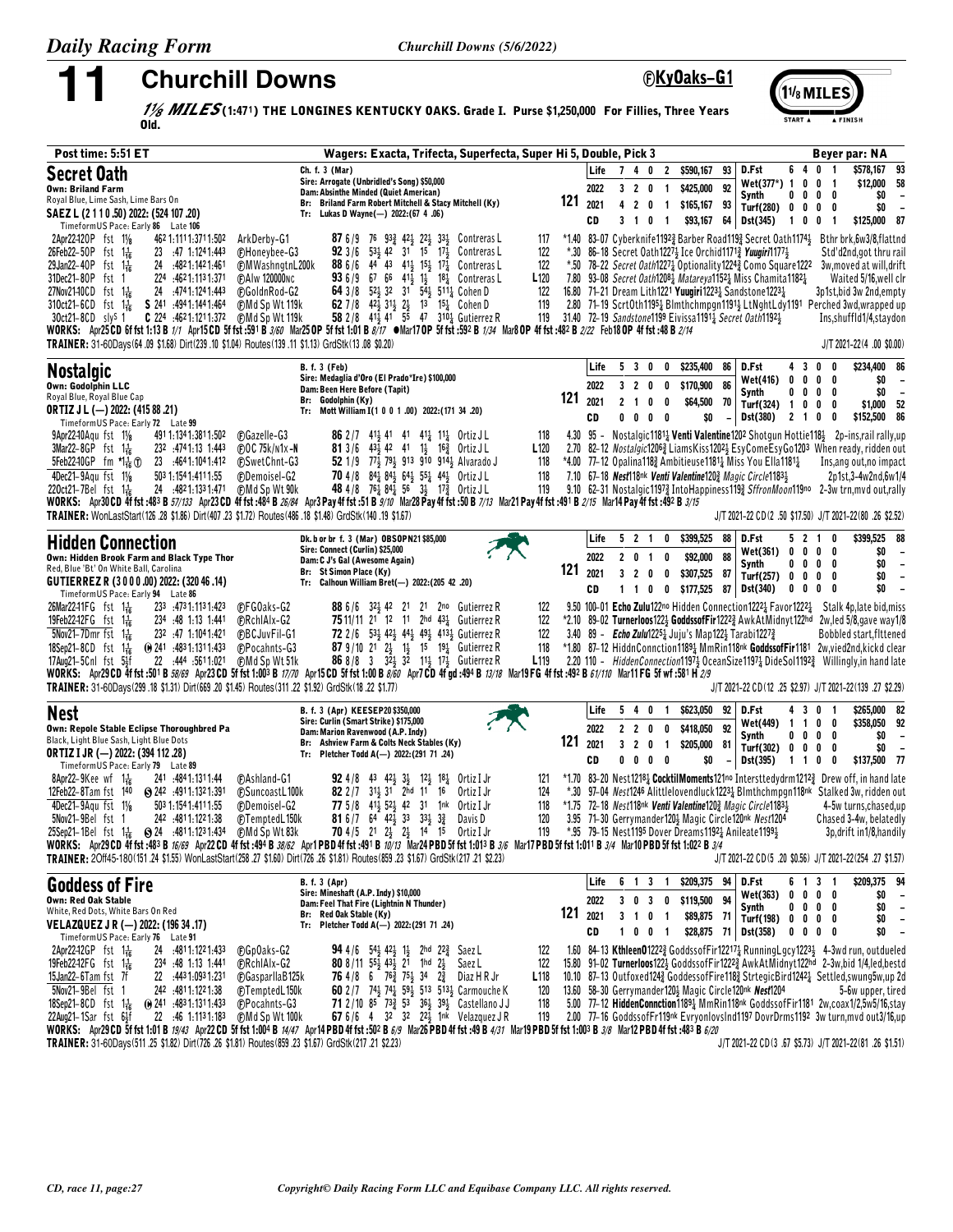| <b>Daily Racing Form</b>                                                                                                                                                                                                                                                                                        | Churchill Downs (5/6/2022)                                                                                                                                                                                                                                                                                                                                                                                                                                                                                                                                                                                                                                                                                                                                                                                                                                                                                                                                                                                                                 |                                       |                            |                                        |                                            |                                                                                          |                          |                                                                                                                                                                                                                                                                                                                                                                                     |                                             |                                                                                     |                                                                                                                                                                                                                                                                                                                                                                                                                                    |
|-----------------------------------------------------------------------------------------------------------------------------------------------------------------------------------------------------------------------------------------------------------------------------------------------------------------|--------------------------------------------------------------------------------------------------------------------------------------------------------------------------------------------------------------------------------------------------------------------------------------------------------------------------------------------------------------------------------------------------------------------------------------------------------------------------------------------------------------------------------------------------------------------------------------------------------------------------------------------------------------------------------------------------------------------------------------------------------------------------------------------------------------------------------------------------------------------------------------------------------------------------------------------------------------------------------------------------------------------------------------------|---------------------------------------|----------------------------|----------------------------------------|--------------------------------------------|------------------------------------------------------------------------------------------|--------------------------|-------------------------------------------------------------------------------------------------------------------------------------------------------------------------------------------------------------------------------------------------------------------------------------------------------------------------------------------------------------------------------------|---------------------------------------------|-------------------------------------------------------------------------------------|------------------------------------------------------------------------------------------------------------------------------------------------------------------------------------------------------------------------------------------------------------------------------------------------------------------------------------------------------------------------------------------------------------------------------------|
| Yuugiri<br>Own: Mr and Mrs Tsunebumi Yoshihara<br>Yellow, Blue 'Air' And Belt, Yellow Bars<br>GEROUX F (2010.00) 2022: (204 30.15)<br>TimeformUS Pace: Early 121 Late 67                                                                                                                                        | <b>B.</b> f. 3 (Mar)<br>Sire: Shackleford (Forestry) \$20,000<br>Dam: Yuzuru (Medaglia d'Oro)<br>Br: Sekie Yoshihara & Tsunebumi Yoshihara (Ky)<br>Tr: Brisset Rodolphe(1 0 0 0 .00) 2022: (56 10 .18)                                                                                                                                                                                                                                                                                                                                                                                                                                                                                                                                                                                                                                                                                                                                                                                                                                     | 121                                   | Life<br>2022<br>2021<br>CD | 522<br>2 1 0                           | $\overline{1}$<br>$\overline{1}$           | \$543,610<br>\$390,000<br>3 1 2 0 \$153,610 80                                           | 86<br>86                 | D.Fst<br>Wet(391)<br>Synth<br>Turf(290)<br>3 1 2 0 \$153,610 80 Dst(352)                                                                                                                                                                                                                                                                                                            | $0\quad 0$<br>$0\quad 0$                    | 5 2 2 1<br>$0\quad 0$<br>$0\quad 0$<br>$0\,0\,0\,0$<br>$0\ 0\ 0\ 0$                 | \$543,610 86<br>\$0<br>$\overline{\phantom{a}}$<br>\$0<br>$\overline{\phantom{a}}$<br>\$0<br>$\overline{\phantom{a}}$<br>\$0<br>$\overline{\phantom{a}}$                                                                                                                                                                                                                                                                           |
| 224 :4631:1121:433<br>2Apr22-100P fst 1 $\frac{1}{16}$<br>26Feb22-50P fst $1\frac{1}{16}$<br>23 .47 1:124 1:443<br>27Nov21-10CD fst 1 <sup>1</sup> / <sub>16</sub><br>24 .4741.1241.443<br>S 242 :4821:13 1:44<br>$310ct21 - 5CD$ fst $1\frac{1}{16}$<br>17Sep2140CD fst 6f<br>211 :444 :564 1:092              | <b>C</b> Fantasy-G3<br>86 6/8 11 11 11, 1hd 1nk Geroux F<br>77 2/6 $2\frac{1}{2}$ 2hd $1\frac{1}{2}$ 25 $39\frac{1}{4}$ Velazquez JR<br><b>CHoneybee-G3</b><br>FGoldnRod-G2<br>80 6/8 11 11 1hd 11 21 Gaffalione T<br>71 4/4 21 23 2hd 213 2103 Gaffalione T<br><b>CRgsTRchsB197k</b><br><b>79</b> 5/9 3 2 <sup>1</sup> / <sub>2</sub> 1 <sup>1</sup> / <sub>2</sub> 1 <sup>4</sup> 1 <sup>7</sup> / <sub>4</sub> Gaffalione T<br>(F)Md Sp Wt 86k<br>WORKS: Apr30Kee4f fst:491 B 25/82 Apr24Kee5f fst 1:013 B 10/20 Apr16Kee4f fst:50 B 69/106 Mar26 OP 4f fst :493 B 38/94 Mar19 OP 4f fst :50 B 60/101 Mar11 OP 4f fst :481 B 7/114<br>TRAINER: 31-60Days(86 .16 \$1.69) WonLastStart(36 .17 \$1.42) Dirt(124 .22 \$1.77) Routes(158 .18 \$1.93) GrdStk(22 .05 \$0.46)                                                                                                                                                                                                                                                                   | 119 b<br>117 b<br>122 b<br>122<br>119 |                            |                                        |                                            |                                                                                          |                          | 4.10 91-07 Yuugiri119nk Beguine1193 Bubble Rock1222<br>3.60 77-18 Secret Oath12274 Ice Orchid11713 Yuugiri11774<br>8.30 81-21 Dream Lith1221 Yuugiri12231 Sandstone12231<br>*.60 74-19 Sandstone122103 Yuugiri122151 Mama Rina12253<br>9.40 90-12 Yuugiri11971 Dame Joviale1193 Ocean Size11931                                                                                     |                                             |                                                                                     | Pace 2p, brush, dug in<br>Pressd2p, outkicked 2nd<br>Ins, long drv, yielded<br>Repelled 1/8, no match<br>Took over 5/16, handily<br>J/T 2021-22 (14 .36 \$2.21)                                                                                                                                                                                                                                                                    |
| <b>Echo Zulu</b><br>Own: L and N Racing LLC and Winchell Thoro<br>Maroon, White Circled 'W', White Bars On<br>ROSARIO J (--) 2022: (252 56 .22)<br>TimeformUS Pace: Early 117 Late 66                                                                                                                           | B. f. 3 (Apr) KEESEP20 \$300,000<br>Sire: Gun Runner (Candy Ride*Arg) \$125,000<br>Dam: Letgomyecho (Menifee)<br>Br: Betz/J Betz/Burns/CHNNHK/Magers/CoCo Equine/Ramsby (Ky)<br>Tr: Asmussen Steven M(1 0 0 0 .00) 2022: (811 144 .18)                                                                                                                                                                                                                                                                                                                                                                                                                                                                                                                                                                                                                                                                                                                                                                                                     | 121                                   | Life<br>2022<br>2021<br>CD | 5<br>$1\quad1$<br>4<br>4<br>$0\quad 0$ | 0<br>$\mathbf 0$<br>0<br>0<br>- 0          | 5 0 0 \$1,720,000 94<br>\$240,000 88<br>0 \$1,480,000 94<br>\$0                          |                          | D.Fst<br>Wet(480)<br>Synth<br>Turf(277) 0 0<br><b>Dst(361)</b>                                                                                                                                                                                                                                                                                                                      | 44<br>$1\quad1$<br>$0\quad 0$<br>$0\quad 0$ | 0<br>0<br>$\pmb{0}$<br>0<br>0<br>0<br>$0\quad 0$<br>$0\quad 0$                      | \$1,555,000 94<br>\$165,000 90<br>\$0<br>$\overline{\phantom{a}}$<br>\$0<br>$\overline{\phantom{a}}$<br>\$0<br>$\overline{\phantom{a}}$                                                                                                                                                                                                                                                                                            |
| 26Mar2241FG fst 1 <sup>1</sup> / <sub>16</sub><br>233 4731.1131.423<br>$\frac{1}{2}$ 5Nov21-7Dmr fst 1 <sup>1</sup> <sub>16</sub><br>232 .47 1:104 1:421<br>30ct21-9Bel fst 1<br>221 :454 1:102 1:35<br>5Sep2141Sar gd 7f<br>$\omega$ 22 $\cdot$ 4431:0921:222<br>22 :453 :58 1:043<br>$15Jly21-5Sar$ fst $5Jf$ | <b>C</b> FGOaks-G2<br>88 1/6 11 11 11 11 1 10 Rosario J<br><b>CBCJuvFil-G1</b><br><b>94</b> 6/6 11 <sup>1</sup> / <sub>3</sub> 11 <sup>1</sup> / <sub>3</sub> 1 <sup>1</sup> 1 <sup>3</sup> / <sub>3</sub> 1 <sup>5</sup> / <sub>4</sub> Rosario J<br><b>90</b> 6/9 11 1 <sup>1</sup> / <sub>2</sub> 11 14 17 <sup>1</sup> / <sub>4</sub> Santana R Jr<br>(F)Frizette-G1<br><b>90</b> 3/9 9 1 <sup>1</sup> / <sub>2</sub> 1 <sup>1</sup> / <sub>2</sub> 1 <sup>2</sup> / <sub>2</sub> 1 <sup>4</sup> Santana R Jr<br><b>C</b> Spinaway-G1<br>(F)Md Sp Wt 100k<br><b>92</b> 6/9 5 2 <sup>1</sup> / <sub>2</sub> 2 <sup>1</sup> / <sub>2</sub> 1 <sup>1</sup> / <sub>2</sub> 1 <sup>5</sup> / <sub>2</sub> Santana R Jr<br>WORKS: May1CD 4fgd:504B33/42 ●Apr24CD 6ffst1:114B1/4 Apr17CD 5ffst1:00B4/26 Apr10CD 5ffst1:004B5/22 Mar21FG 4ffst:501B10/22 Mar14FG 5ffst1:001B3/14<br>TRAINER: 20ff45-180(445.20 \$1.52) 31-60Days(1117.19 \$1.39) WonLastStart(535.19 \$1.21) Dirt(2581.20 \$1.41) Routes(1330.17 \$1.29) GrdStk(155.17 \$1.41) | 122<br>122<br>120<br>120<br>119       |                            |                                        |                                            |                                                                                          |                          | *.10 100-01 Echo Zulu122no Hidden Connection12221 Favor12221<br>*.80 103 - Echo Zulu12251 Juju's Map1221 Tarabi12271<br>*.35 87-12 Echo Zulu1207 $\frac{1}{4}$ Gerrymander1203 A Mo Reay120nk<br>*.65 90-14 <i>Echo Zulu</i> 1204 Tarabi1203 <sub>2</sub> Saucy Lady T1204 <sub>2</sub> *.65<br>4.10 91-15 $Echo Zulu1195\frac{1}{2}$ Lady Scarlet 1191 $\frac{3}{2}$ Outfoxed 1191 |                                             |                                                                                     | Ears prickd, just lastd<br>At will, drew off<br>In hand 3-2w, went clr<br>Bobbld bit brk, ins trn<br>2p turn, steady urging<br>J/T 2021-22 CD(28 .29 \$1.54) J/T 2021-22(192 .24 \$1.30)                                                                                                                                                                                                                                           |
| Venti Valentine<br>Own: NY Final Furlong Racing Stable and Pa                                                                                                                                                                                                                                                   | Ch. f. 3 (Feb)<br>Sire: Firing Line (Line of David) \$5,000<br>Dam: Glory Gold (Medaglia d'Oro)                                                                                                                                                                                                                                                                                                                                                                                                                                                                                                                                                                                                                                                                                                                                                                                                                                                                                                                                            |                                       | Life<br>2022               | $2 \t1 \t1$                            | 0                                          | 5 3 2 0 \$416,250 92<br>\$187,500 92                                                     |                          | D.Fst<br>Wet(389)<br>Synth                                                                                                                                                                                                                                                                                                                                                          | 1 1 0<br>$0\quad 0$                         | 4 2 2 0<br>0<br>$\mathbf{0}$<br>0                                                   | \$278,750 92<br>\$137,500 75<br>\$0<br>$\overline{\phantom{a}}$                                                                                                                                                                                                                                                                                                                                                                    |
| White, White 'F' In Blue Ball, Blue Bars<br>GAFFALIONE T (6 2 0 3 .33) 2022: (534 101 .19)<br>TimeformUS Pace: Early 98 Late 79                                                                                                                                                                                 | Br: Final Furlong Racing Stable & Maspeth Stable (NY)<br>Tr: Abreu Jorge R(-) 2022:(41 3 .07)                                                                                                                                                                                                                                                                                                                                                                                                                                                                                                                                                                                                                                                                                                                                                                                                                                                                                                                                              | 121                                   | 2021<br>CD                 | 3 <sub>2</sub><br>0<br>0               | $\overline{\mathbf{1}}$<br>0<br>$0\quad 0$ | \$228,750 77<br>\$0                                                                      | $\overline{\phantom{a}}$ | Turf(234) 0 0<br>Dst(323)                                                                                                                                                                                                                                                                                                                                                           | 2020                                        | $0\quad 0$                                                                          | \$0<br>$\overline{\phantom{a}}$<br>\$100,000 85                                                                                                                                                                                                                                                                                                                                                                                    |
| 9Apr22-10Agu fst 11/8<br>491 1:134 1:381 1:502<br>5Mar22-9Aqu fst 1<br>S 241 :48 1:1231:393<br>4Dec21-9Agu fst 11/8                                                                                                                                                                                             | <b>85</b> 4/7 11 1 <sup>2</sup> 1 <sup>2</sup> 1 <sup>2</sup> 1 <sup>2</sup> 1 <sup>2</sup> Franco M<br><b>CGazelle-G3</b><br>92 3/5 41 31 2hd 12 17 Franco M<br><b>@BusherInvL242k</b>                                                                                                                                                                                                                                                                                                                                                                                                                                                                                                                                                                                                                                                                                                                                                                                                                                                    | 120<br>118                            |                            |                                        |                                            |                                                                                          |                          |                                                                                                                                                                                                                                                                                                                                                                                     |                                             |                                                                                     | *1.10 94 - Nostalgic1181 } VentiVlentine1202 ShotqunHottie118 3 2p, led to 1/16, overtkn<br>5.30 75-28 VentiVlentine1187 ShotgunHotti120½ MgicCircl1203½ 3-4w uppr, drew clear                                                                                                                                                                                                                                                     |
| 503 1:154 1:411 1:55<br>$300ct21 - 7Bel$ sly <sup>s</sup> 1<br>$C$ 231 $.4631:1211:393$<br>224 471 5921.121<br>26Sep21-6Bel fst 6f                                                                                                                                                                              | (F)Demoisel-G2<br>77 3/8 31 24 31 21 2nk Velazquez JR<br>75 1/9 43 42 31 14 13 Prtiz I Jr<br><b>DSMaidOMstB250k</b><br>59 11/12 10 $10^{61}$ 64 $3^{11}$ 1no Ortiz I Jr<br>⊕∏SMd Sp Wt 75k<br>WORKS: Apr29 CD 5f fst 1:004 B 13/43 Apr23 CD 4f fst :472 B 2/84 Apr2 Beltr.t 4f fst :494 B 73/196 Mar27 Beltr.t 5f fst :59 B 2/33 Mar19 Beltr.t 4f fst :493 B 43/104 Feb27 Beltr.t 4f fst :494 B 44/155                                                                                                                                                                                                                                                                                                                                                                                                                                                                                                                                                                                                                                     | 120<br>120<br>119                     |                            |                                        |                                            |                                                                                          |                          | 6.20 72-18 Nest118nk Venti Valentine1203 Magic Circle11831                                                                                                                                                                                                                                                                                                                          |                                             |                                                                                     | 3-4p trns, chsd, bid1/16<br>3.35 64-32 VentiVlentine12033 Cptinsdughter12033 Dufresn1204 Chased ins, edged clr<br>9.90 79-14 VentiVlentine119no LetHrInspirU1192 <sub>4</sub> SilvrFist1194 <sub>4</sub> 5w uppr, closed well, up                                                                                                                                                                                                  |
|                                                                                                                                                                                                                                                                                                                 |                                                                                                                                                                                                                                                                                                                                                                                                                                                                                                                                                                                                                                                                                                                                                                                                                                                                                                                                                                                                                                            |                                       |                            |                                        |                                            |                                                                                          |                          |                                                                                                                                                                                                                                                                                                                                                                                     |                                             |                                                                                     |                                                                                                                                                                                                                                                                                                                                                                                                                                    |
| TRAINER: Dirt(106 .18 \$1.75) Routes(121 .12 \$1.33) GrdStk(12 .00 \$0.00)                                                                                                                                                                                                                                      |                                                                                                                                                                                                                                                                                                                                                                                                                                                                                                                                                                                                                                                                                                                                                                                                                                                                                                                                                                                                                                            |                                       |                            |                                        |                                            |                                                                                          |                          |                                                                                                                                                                                                                                                                                                                                                                                     |                                             |                                                                                     | $J/T 2021 - 22(6.00$ \$0.00)                                                                                                                                                                                                                                                                                                                                                                                                       |
| <b>Desert Dawn</b><br>Own: H and E Ranch Inc<br>Blue And Yellow Diagonal Quarters, Blue<br>RISPOLI U (1001.00) 2022: (182 26 .14)                                                                                                                                                                               | <b>B.</b> f. 3 (Mar)<br>Sire: Cupid (Tapit) \$5,000<br>Dam: Ashley's Glory (Honour and Glory)<br>Br: H & E Ranch (Ariz)<br>Tr: D'Amato Philip(-) 2022: (194 38 .20)                                                                                                                                                                                                                                                                                                                                                                                                                                                                                                                                                                                                                                                                                                                                                                                                                                                                        | 121                                   | Life<br>2022<br>2021<br>CD | 5 <sub>1</sub><br>$0\quad 0$           | $0\quad 0$                                 | 7 2 0 2 \$378,400 87<br>2 1 0 0 \$246,000<br>0 2 \$132,400 72<br>\$0                     | 87                       | D.Fst<br>Wet(384)<br>Synth<br>Turf(186)<br><b>Dst(315)</b>                                                                                                                                                                                                                                                                                                                          |                                             | 7 2 0 2<br>$0\,0\,0\,0$<br>$0\ 0\ 0\ 0$<br>$0\quad 0\quad 0\quad 0$<br>$0\ 0\ 0\ 0$ | \$378,400 87<br>\$0<br>$\overline{\phantom{a}}$<br>\$0<br>$\overline{\phantom{a}}$<br>\$0<br>$\overline{\phantom{a}}$<br>\$0<br>$\overline{\phantom{a}}$                                                                                                                                                                                                                                                                           |
| TimeformUS Pace: Early 82 Late 90<br>$9$ Apr22-4SA fst 1 <sup>1</sup> / <sub>16</sub><br>23 4621:1021:432<br>6Mar22-8SA fst $1\frac{1}{16}$<br>233 .48 1:1221.441<br>4Dec21-8LRC fst 1 <sup>1</sup> / <sub>16</sub><br>S 233 4841.1311.443                                                                      | <b>C</b> SAOaks-G2<br>87 1/5 32 35 31 1 1 1nk Rispoli U<br>79 1/8 52 53 42 45 45 Rispoli U<br><b>C</b> SntYsabl-G3<br><b>70</b> 5/6 54 62 <sup>3</sup> 52 <sup>1</sup> 54 43 <sup>3</sup> Smith M E<br><b><i>C</i></b> Starlet-G1                                                                                                                                                                                                                                                                                                                                                                                                                                                                                                                                                                                                                                                                                                                                                                                                          | 124<br>120<br>120                     |                            |                                        |                                            |                                                                                          |                          | 23.20 83-15 Eda1243 Under the Stars12033 Ain't Easy1241<br>8.30 78-18 Eda120} Cairo Memories120nk Tonito's1203                                                                                                                                                                                                                                                                      |                                             |                                                                                     | 14.60 92-08 Desert Dawn124nk Adare Manor12473 Ain'tEasy12433 Bid 3dp, drftd, prevaild<br>Ins-2w,3w,needed more<br>4-5wd,3-4wd,no theat                                                                                                                                                                                                                                                                                             |
| Hand timed<br>232 :47 1:1041:421<br>$5$ Nov21-7Dmr fst $1\frac{1}{16}$<br>10ct21-6SA fst 1 $\frac{1}{16}$<br>232 4741.12 1.451<br>26Aug21-1Dmr fst 1<br>17Jly21-5Dmr fst 5f 214 :453<br>TRAINER: WonLastStart(138 .24 \$1.74) Dirt(192 .20 \$2.11) Routes(390 .20 \$1.64) GrdStk(109 .20 \$2.00)                | <b>C</b> BCJuvFil-G1<br>64 1/6 43 52 56 612 618 3 Gonzalez R<br>72 5/7 63 53 551 361 36 Gonzalez R<br><b>Chndlr-G2</b><br>72 6/7 53 531 21 11 141 Gonzalez R<br>49 8/9 8 75 76 $\frac{1}{2}$ 5 <sup>8</sup> $\frac{1}{2}$ 310 $\frac{3}{4}$ Gonzalez R<br>WORKS: Apr30SA 5f fst 1:003 H 19/53 Apr24SA 4f fst :472 H 3/109 @Apr3SA 6f fst 1:132 H 1/4 Mar27 SA 5f fst 1:004 H 7/69 Mar20SA 4f fst :511 H 59/61 Feb28 SA 6f fst 1:142 H 2/3                                                                                                                                                                                                                                                                                                                                                                                                                                                                                                                                                                                                  | 122<br>122<br>120                     |                            |                                        |                                            | 42.10 84 - Echo Zulu1225 <sup>1</sup> Juju's Map122 <sup>1</sup> Tarabi1227 <sup>2</sup> |                          |                                                                                                                                                                                                                                                                                                                                                                                     |                                             |                                                                                     | Contended, caved<br>31.20 73-19 Ain't Easy12243 ElectricRide12211 DesertDawn12221 3-2wd, angld in, kept on<br>6.10 83-15 Desert Dawn1204 $\frac{1}{4}$ Censorship1204 $\frac{3}{4}$ Mitigation1206 $\frac{1}{4}$ 4dp into 1st, going awy<br>120 6.10 82-12 Smash Ticket1205 Censorship12053 Desert Dawn1203 Bp 2x st, bit green str<br>J/T 2021-22(109 .20 \$1.55)                                                                 |
| Kathleen O.                                                                                                                                                                                                                                                                                                     | Dk. b or br f. 3 (Mar) OBSAPR21 \$275,000<br>Sire: Upstart (Flatter) \$10,000                                                                                                                                                                                                                                                                                                                                                                                                                                                                                                                                                                                                                                                                                                                                                                                                                                                                                                                                                              |                                       | Life                       | 440                                    | 0                                          | \$379,730 98 D.Fst                                                                       |                          | Wet(357) 1 1 0                                                                                                                                                                                                                                                                                                                                                                      |                                             | 3 3 0 0<br>0                                                                        | \$335,730 98<br>\$44,000 67                                                                                                                                                                                                                                                                                                                                                                                                        |
| <b>Own: Winngate Stables LLC</b><br>Blue, Green Shamrock, Blue Cap<br>CASTELLANO J J (-) 2022: (367 62 .17)                                                                                                                                                                                                     | Dam: Quaver (Blame)<br>Br: Gainesway Thoroughbreds Ltd & Bridlewood Farm (Ky)<br>Tr: McGaughey III Claude R(1 0 0 1 .00) 2022: (101 21 .21)                                                                                                                                                                                                                                                                                                                                                                                                                                                                                                                                                                                                                                                                                                                                                                                                                                                                                                | 121                                   | 2022<br>2021               | 3 3 0                                  | 0<br>1 1 0 0                               | \$335,730 98<br>\$44,000 67                                                              |                          | Synth<br>Turf(269) 0 0 0 0                                                                                                                                                                                                                                                                                                                                                          |                                             | $0\quad 0\quad 0\quad 0$                                                            | \$0<br>$\sim$ $-$<br>\$0<br>$\overline{\phantom{a}}$<br>$\sim$                                                                                                                                                                                                                                                                                                                                                                     |
| TimeformUS Pace: Early 64 Late 113<br>2Apr22-12GP $fst = 1\frac{1}{16}$<br>24 :4811:1221:433<br>5Mar22-6GP fst 1<br>$C$ 231 :46 1:1031:361<br>1Jan22-4GP fst 1<br><b>C</b> 223 $:4441:10$ 1:354<br>12Nov21-1Agu mys 7f<br>231 4631.1221.262                                                                     | <b>CGpOaks-G2</b><br><b>98</b> 6/6 66 64 <sup>1</sup> / <sub>2</sub> $2\frac{1}{2}$ 1hd 12 <sup>3</sup> / <sub>4</sub> Castellano JJ<br>85 1/7 763 64 62 2hd 12 Castellano JJ<br><b><i>CDvonaDal-G2</i></b><br><b>CashRunB100k</b><br>78 2/7 673 643 43 11 181 Castellano JJ<br>67 7 /7 7 710 710 661 1hd Castellano JJ<br><b>CMd Sp Wt 80k</b><br>WORKS: Apr30 CD 4f fst:474 B 20/133 Apr23 Kee 4f fst:484 B 29/94 Apr16 Kee 4f fst:483 B 26/106 Mar26 Pay 4f fst:491 B 9/63 Mar19 Pay 3f fst:372 B 4/8 Feb26 Pay 4f fst:492 B 7/43<br>TRAINER: 31-60Days(153 .22 \$1.45) WonLastStart(81 .20 \$1.09) Dirt(194 .19 \$1.23) Routes(334 .18 \$1.43) GrdStk(64 .17 \$1.14)                                                                                                                                                                                                                                                                                                                                                                   | 122<br>120<br>118<br>119              | CD                         |                                        | $0\ 0\ 0\ 0$                               | \$0                                                                                      | $\overline{a}$           | Dst(354)                                                                                                                                                                                                                                                                                                                                                                            |                                             | $0\quad 0\quad 0\quad 0$                                                            | \$0<br>*.50 87-13 Kthleen012223 GoddessofFir122171 RunningLgcy12231 4wd turns, mild drive<br>*2.30 90-06 Kthleen01202 ClssyEdition12011 CocktilMomnts118nk Tip4pth uppr, drove clr<br>2.00 92-10 Kathleen 0.11884 Mi Negrita 1183 Fast and Flirty 118104 Hesitated, shut off st<br>3.25 72-22 Kathleen0119hd MischievousDiane119hd Gretitude1194 5-6w uppr, good finish<br>J/T 2021-22 CD(1 .00 \$0.00) J/T 2021-22(77 .19 \$1.54) |
| <b>Cocktail Moments</b>                                                                                                                                                                                                                                                                                         | Dk. b or br f. 3 (Jan) KEESEP20 \$190,000<br>Sire: Uncle Mo (Indian Charlie) \$160,000                                                                                                                                                                                                                                                                                                                                                                                                                                                                                                                                                                                                                                                                                                                                                                                                                                                                                                                                                     |                                       | Life                       |                                        |                                            | 4 1 1 2 \$214,560 79 D.Fst                                                               |                          | Wet(393) 1 0 1 0                                                                                                                                                                                                                                                                                                                                                                    |                                             | 3 1 0 2                                                                             | \$99,060 79<br>\$115,500 79                                                                                                                                                                                                                                                                                                                                                                                                        |
| Own: Dixiana Farms LLC<br>White, Emerald Diamond Braces, Emerald<br>LANERIE C J (2010.00) 2022: (222 16.07)                                                                                                                                                                                                     | Dam: River Maid (Where's the Ring)<br>Br: Mark Stansell (Ky)<br>Tr: McPeek Kenneth G(3 0 1 1 .00) 2022: (99 13 .13)                                                                                                                                                                                                                                                                                                                                                                                                                                                                                                                                                                                                                                                                                                                                                                                                                                                                                                                        | 121                                   | 2022<br>2021<br>CD         |                                        | 2 0 1 1<br>2 1 0 1                         | \$135,100 79                                                                             |                          | Synth<br>\$79,460 77 Turf(316) 0 0 0 0                                                                                                                                                                                                                                                                                                                                              |                                             | $0\,$ 0 $\,$ 0 $\,$ 0<br>$0\quad 0\quad 0\quad 0$                                   | $$0 -$<br>\$0<br>$\sim$<br>\$0<br>$\sim$                                                                                                                                                                                                                                                                                                                                                                                           |
| TimeformUS Pace: Early 61 Late 103<br>8Apr22-9Kee wf $1\frac{1}{16}$<br>241 .484 1.131 1.44<br>5Mar22-6GP fst 1<br>$C$ 231 :46 1:1031:361<br>26Dec21-10FG fst 170<br>233 :4741:13 1:43<br>27Nov21-4CD fst 7f   C 221 :4521:1041:231                                                                             | (F)Ashland-G1<br><b>79</b> 7/8 65 74 <sup>1</sup> / <sub>2</sub> 63 <sup>1</sup> / <sub>4</sub> 44 28 <sup>1</sup> / <sub>4</sub> Lanerie C J<br>79 6/7 66} 74} 52 51} 33} Lanerie C J<br><b>CDvonaDal-G2</b><br>75 3/6 54 56 55 43 32 Hernandez B J Jr<br><b><i>CUntapableB97k</i></b><br>(F)Md Sp Wt 122k<br>77 11/12 10 107 <sup>3</sup> 88 <sup>1</sup> / <sub>2</sub> 22 19 <sup>1</sup> / <sub>2</sub> Lanerie C J<br>WORKS: Apr30 CD 4f fst :48 B 28/133 Apr22 CD 5f fst 1:011 B 20/47 Apr1 GP 4f fst :49 B 15/45 Mar26 GP 5f fst 1:012 B 8/31 Mar19 GP 5f fst 1:004 B 8/28 Feb25 GP 5f fst 1:01 B 4/9                                                                                                                                                                                                                                                                                                                                                                                                                              | 121<br>118<br>122<br>119              |                            | 1 1 0                                  | $\bf{0}$                                   |                                                                                          |                          | \$69,460 77 Dst(385)                                                                                                                                                                                                                                                                                                                                                                |                                             |                                                                                     | 9.30 75-20 Nest1218 2 Cocktil Moments121no Intersttedydrm1212 3 Moved up, no match<br>11.50 87–06 KthlenO1202 ClssyEdition1201 $\frac{1}{4}$ Cocktil Momnts118 <sup>nk</sup> 4wd turn, up late show<br>*.60 90-09 NorthConty122nk FnnndFrdd12213 CcktlMmnts12213 2w, alter 3p1/8, kept on<br>26.00 86-13 CocktlMomnts11991 DightfthNI11924 RnwyWf1194 Surged past,ridden out                                                       |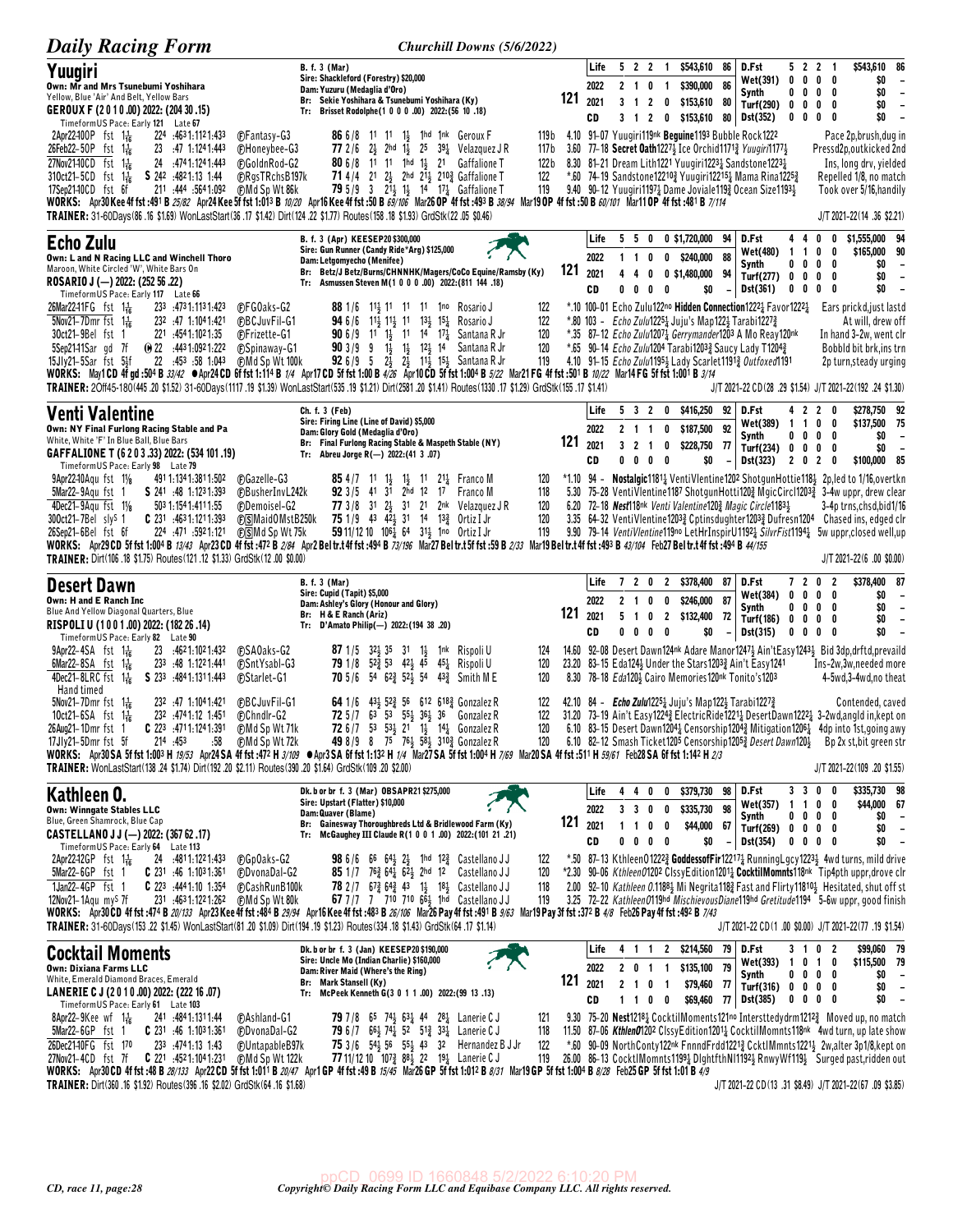| <b>Daily Racing Form</b>                                                                                                                                                                                                                                                                                                                                                                                                                                                                                                                                                                                                                                                                                                                                                                                                                                                                                                                                                                                                                                    | Churchill Downs (5/6/2022)                                                                                                                                                                                                                                                                                                                                                                                                                                                                                                                               |                                                                  |                |                                   |                                     |                                  |                                   |                                                         |                          |                                                                                                                                                                                                                                                   |                                                 |        |                                                |                                                                                                                                                                                                                                                                                                                                                                                                                                                                                                                                                                                                                                                                                                                                                                                                                                        |
|-------------------------------------------------------------------------------------------------------------------------------------------------------------------------------------------------------------------------------------------------------------------------------------------------------------------------------------------------------------------------------------------------------------------------------------------------------------------------------------------------------------------------------------------------------------------------------------------------------------------------------------------------------------------------------------------------------------------------------------------------------------------------------------------------------------------------------------------------------------------------------------------------------------------------------------------------------------------------------------------------------------------------------------------------------------|----------------------------------------------------------------------------------------------------------------------------------------------------------------------------------------------------------------------------------------------------------------------------------------------------------------------------------------------------------------------------------------------------------------------------------------------------------------------------------------------------------------------------------------------------------|------------------------------------------------------------------|----------------|-----------------------------------|-------------------------------------|----------------------------------|-----------------------------------|---------------------------------------------------------|--------------------------|---------------------------------------------------------------------------------------------------------------------------------------------------------------------------------------------------------------------------------------------------|-------------------------------------------------|--------|------------------------------------------------|----------------------------------------------------------------------------------------------------------------------------------------------------------------------------------------------------------------------------------------------------------------------------------------------------------------------------------------------------------------------------------------------------------------------------------------------------------------------------------------------------------------------------------------------------------------------------------------------------------------------------------------------------------------------------------------------------------------------------------------------------------------------------------------------------------------------------------------|
| <b>Candy Raid</b><br>Own: Dont Tell My Wife Stables and J Keith<br>Dark Green, Yellow Star, Yellow Sleeves<br>BEJARANO R (7 2 1 1 .29) 2022: (214 26 .12)<br>TimeformUS Pace: Early 62 Late 82                                                                                                                                                                                                                                                                                                                                                                                                                                                                                                                                                                                                                                                                                                                                                                                                                                                              | Dk. b or br f. 3 (Apr) KEESEP20 \$35,000<br>Sire: Candy Ride*Arg (Ride the Rails) \$75,000<br>Dam: Lady Samuri (First Samurai)<br>Br: Stonestreet Thoroughbred Holdings LLC (Ky)<br>Desormeaux J Keith(1 0 0 0 .00) 2022: (90 16 .18)<br>Tr:                                                                                                                                                                                                                                                                                                             |                                                                  | 121            | Life<br>2022<br>2021<br><b>CD</b> | $10 \t3 \t0$<br>3<br>$\overline{7}$ | $\overline{1}$<br>$\overline{2}$ | 0<br>0<br>0<br>0<br>0<br>1000     | \$191,400<br>\$154,320 83<br>\$37,080 65<br>$$1,620$ 34 | 83                       | D.Fst<br>Wet(441)<br>Synth<br>Turf(323) 2 0<br>Dst(396)                                                                                                                                                                                           | 72<br>$0\quad 0$<br>$1\quad1$<br>0 <sub>0</sub> |        | 0<br>0<br>0<br>0<br>0<br>0<br>0<br>0<br>0<br>0 | \$45.700<br>69<br>\$O<br>$\overline{\phantom{a}}$<br>\$145,320 83<br>\$380 65<br>\$0<br>$\overline{\phantom{a}}$                                                                                                                                                                                                                                                                                                                                                                                                                                                                                                                                                                                                                                                                                                                       |
| 2Apr2241TP fst 11 $\otimes$ C 233 :4721:1141:424<br>(F)Brbntt0kB250k<br>234 .48 1:13 1:441<br>19Feb2242FG fst 1 $\frac{1}{16}$<br><b>C</b> RchIAIx-G2<br>$$242 \quad 4831.1321.434$<br>(F)SlybltdayL145k<br>22Jan2241FG fst 170<br>31Dec21-2DeD fst 64f<br>24 :4831:1521:223<br><b>CAIw 36000N2L</b><br>2Dec21-6FG fm *1 (f) 241 :4831:1431:393<br>(F) O C 50k/n1x<br>270ct21-3Ind fst 5 <sup>1</sup> <sub>2</sub> f <b>C</b> 222 :461 :5921:061<br>(F)C1m 25000N2L<br>22 :46 :5811:104<br>24Sep21-2CD fst 6f<br>(F)C1m 40000<br>30Jly21-2EIP fst 6f<br>● 23 .47 1:0011:134<br>(F) M d 30000<br>16Jly21-8EIP fm 1 ① S 25 :4841:1231:372<br><b>CMd Sp Wt 51k</b><br>19Jun21-2SA fst 5f<br>222 :46<br>:584<br><b>CMd Sp Wt 67k</b><br>WORKS: Apr30CD 4f fst :484 B 70/133 Apr23 Kee 4f fst :491 B 46/94 Apr16 Kee 4f fst :502 B 78/106 Mar26 FG 4f fst :50 B 28/36 Mar19 FG 4f fst :49 B 38/110 Mar12 FG 6f fst 1:15 B 2/2<br>TRAINER: 31-60Days (99.15 \$2.91) WonLastStart (38.08 \$0.67) Dirt (217.12 \$1.36) Routes (178.10 \$2.10) GrdStk (19.05 \$3.11) | 83 4/12 12731163 943 2hd 143 Bejarano R<br>64 6/11 99 87 96 89 89 810 Riquelme J<br>69 6/6 $55\frac{1}{2}56$<br>$56\frac{1}{4}$ 56 $43\frac{1}{2}$ Riquelme J<br>61 4/7 7 763 32 1hd 11 Smith KJ<br>65 5/7 710 714 713 710 763 Riquelme J<br>75 76 610 410 <sup>1</sup> / <sub>2</sub> Riquelme J<br>247/76<br>$3\frac{1}{2}$ 3nk 54 512 $\frac{1}{4}$ Desormeaux K J<br>346/73<br>11} 1} 12 15 Murrill M<br>283/53<br>25 9/9 66 66 77 812 918 Murrill M<br>$-0$ 1/7 3 43 6 <sup>81</sup> / <sub>3</sub> 617 728 <sup>1</sup> / <sub>3</sub> Maldonado E | 118 b<br>122 b<br>122 b<br>L118b<br>L119b<br>119 b<br>119<br>122 |                |                                   |                                     |                                  |                                   |                                                         |                          | 9.70 58-21 Turnerloose1191 Cailin Diana1193 Stepper1191<br>31.20 59-12 D Ko Olina122no Eda122133 Square Fun12243                                                                                                                                  |                                                 |        |                                                | 52.30 97-04 CandyRid11843 DHTpDncingLdy118nk DHCtiche120nk Deft move, tons best<br>98.50 81-02 Turnerloose1223 Goddess of Fire12223 Awake At Midnyte122hd Never involved<br>62.60 86-09 LaCrete1221 FnniendFreddie1222} Bernbreezy122hd 4p,3-5p upr, missd show<br>13.20 82-15 Candy Raid 1181 Majestic Ways 121 $\overline{34}$ Hillstone Mrtini 118 $\overline{12}$ Dueled, prevailed<br>L119b 98.30 76-19 TripleTiar1191 MxineMchine11911 SweetNSssy119nk Step slow start, outrun<br>2.00 70-17 Royal Rosie121} Delightful Breeze1191} Mi Estrella11881 5-6 p trn,7p lane<br>120b 21.00 71-13 RngMDrIng1207 DHOfflyFst12043 DHRstIssEys12043 Bmpd st, 3w trn,4p upr<br>*.50 74-12 Candy Raid1195 Jamaican Traffic1192 Div Dixie11221 Repelld foes1/4, widend<br>Done early<br>Stalked inside, faded<br>J/T 2021-22(1 1.00 \$106.60) |
| <b>Shahama</b>                                                                                                                                                                                                                                                                                                                                                                                                                                                                                                                                                                                                                                                                                                                                                                                                                                                                                                                                                                                                                                              | B. f. 3 (May) OBSAPR21 \$425,000<br>Sire: Munnings (Speightstown) \$85,000                                                                                                                                                                                                                                                                                                                                                                                                                                                                               |                                                                  |                | Life                              | $\overline{\mathbf{4}}$             | 40                               | 0                                 | \$223,484                                               |                          | D.Fst                                                                                                                                                                                                                                             | 3 <sup>3</sup>                                  |        | 0<br>0                                         | \$193,479                                                                                                                                                                                                                                                                                                                                                                                                                                                                                                                                                                                                                                                                                                                                                                                                                              |
| <b>Own: KHK Racing LLC</b><br>Yellow, Black Stripes, Yellow And Black                                                                                                                                                                                                                                                                                                                                                                                                                                                                                                                                                                                                                                                                                                                                                                                                                                                                                                                                                                                       | Dam: Private Feeling (Belong to Me)                                                                                                                                                                                                                                                                                                                                                                                                                                                                                                                      |                                                                  | 121            | 2022                              | 3 <sup>3</sup>                      |                                  | 0<br>0                            | \$210,005                                               |                          | <b>Wet(415)</b><br><b>Synth</b>                                                                                                                                                                                                                   | $\overline{1}$<br>$0\quad 0$                    | -1     | 0<br>0<br>0<br>0                               | \$30,005<br>\$0<br>$\blacksquare$                                                                                                                                                                                                                                                                                                                                                                                                                                                                                                                                                                                                                                                                                                                                                                                                      |
| PRAT F (2000.00) 2022: (304 86.28)                                                                                                                                                                                                                                                                                                                                                                                                                                                                                                                                                                                                                                                                                                                                                                                                                                                                                                                                                                                                                          | Br: SF Bloodstock LLC (Ky)<br>Tr: Pletcher Todd A(-) 2022:(291 71 .24)                                                                                                                                                                                                                                                                                                                                                                                                                                                                                   |                                                                  |                | 2021<br><b>CD</b>                 | $1\quad1$<br>0                      | $\mathbf{0}$                     | 0<br>0<br>0<br>0                  | \$13,479<br>\$0                                         |                          | Turf(314) 0 0<br><b>Dst(365)</b>                                                                                                                                                                                                                  | 0                                               | 0      | 0<br>0<br>0<br>0                               | \$0<br>$\overline{\phantom{a}}$<br>\$0<br>$\overline{\phantom{a}}$                                                                                                                                                                                                                                                                                                                                                                                                                                                                                                                                                                                                                                                                                                                                                                     |
| Previously trained by Fawzi A. Nass<br>18Feb22 Meydan (UAE)                                                                                                                                                                                                                                                                                                                                                                                                                                                                                                                                                                                                                                                                                                                                                                                                                                                                                                                                                                                                 | 7 <sup>12</sup><br>de Vries A                                                                                                                                                                                                                                                                                                                                                                                                                                                                                                                            | 126                                                              |                |                                   |                                     |                                  |                                   |                                                         |                          |                                                                                                                                                                                                                                                   |                                                 |        |                                                |                                                                                                                                                                                                                                                                                                                                                                                                                                                                                                                                                                                                                                                                                                                                                                                                                                        |
| <b>COUAE Oaks-G3</b><br>ft $\frac{13}{16}$<br>LH 2:021<br>Stk 150000                                                                                                                                                                                                                                                                                                                                                                                                                                                                                                                                                                                                                                                                                                                                                                                                                                                                                                                                                                                        |                                                                                                                                                                                                                                                                                                                                                                                                                                                                                                                                                          |                                                                  |                |                                   |                                     |                                  |                                   |                                                         |                          | Shahama1262 Arabian Gazelles 12631 Minwah12621                                                                                                                                                                                                    |                                                 |        |                                                | Off slow, trailed, gained insd 4f out, to lead 2f, ran on well                                                                                                                                                                                                                                                                                                                                                                                                                                                                                                                                                                                                                                                                                                                                                                         |
| 28Jan22 Meydan (UAE)<br>LH 1:39<br>UAE 1000 Guineas<br>ft *1<br>Stk 150000                                                                                                                                                                                                                                                                                                                                                                                                                                                                                                                                                                                                                                                                                                                                                                                                                                                                                                                                                                                  | 6 $13\frac{3}{4}$ de Vries A                                                                                                                                                                                                                                                                                                                                                                                                                                                                                                                             | 126                                                              | $\overline{a}$ |                                   |                                     |                                  |                                   |                                                         |                          | Shahama12633 Minwah126111 Little Afrodite12633                                                                                                                                                                                                    |                                                 |        |                                                | Twrd rear, gained 6f out, to lead 2f, drew clear                                                                                                                                                                                                                                                                                                                                                                                                                                                                                                                                                                                                                                                                                                                                                                                       |
| $my *7f$<br>LH 1:254<br>UAE 1000 Guineas Trial<br>1Jan22 Meydan (UAE)                                                                                                                                                                                                                                                                                                                                                                                                                                                                                                                                                                                                                                                                                                                                                                                                                                                                                                                                                                                       | 11 $12\frac{1}{2}$ de Vries A                                                                                                                                                                                                                                                                                                                                                                                                                                                                                                                            | 128                                                              |                |                                   |                                     |                                  |                                   | Shahama12823 Shinyar12813 Shadzadi1283                  |                          |                                                                                                                                                                                                                                                   |                                                 |        |                                                |                                                                                                                                                                                                                                                                                                                                                                                                                                                                                                                                                                                                                                                                                                                                                                                                                                        |
| Alw 50000<br>9Dec21 Meydan (UAE)<br>LH 1:253 24 Mina Hamriya<br>ft *7f                                                                                                                                                                                                                                                                                                                                                                                                                                                                                                                                                                                                                                                                                                                                                                                                                                                                                                                                                                                      | $10^{19}$<br>de Vries A                                                                                                                                                                                                                                                                                                                                                                                                                                                                                                                                  | 128                                                              |                |                                   |                                     |                                  |                                   |                                                         |                          | Shahama1289 Minwah1282 Nobody's Joke12811                                                                                                                                                                                                         |                                                 |        |                                                | Midpk, gained 3 out, ran on well, easily                                                                                                                                                                                                                                                                                                                                                                                                                                                                                                                                                                                                                                                                                                                                                                                               |
| Maiden 22500<br>WORKS: Apr29CD 5f fst 1:011 B 24/43 Apr22CD 5f fst 1:004 B 14/47 Apr14 PBD 5f fst 1:012 B 3/6 Apr7 PBD 5f fst 1:003 B 3/6 Apr1 PBD 4f fst :49 B 8/13                                                                                                                                                                                                                                                                                                                                                                                                                                                                                                                                                                                                                                                                                                                                                                                                                                                                                        |                                                                                                                                                                                                                                                                                                                                                                                                                                                                                                                                                          |                                                                  |                |                                   |                                     |                                  |                                   |                                                         |                          |                                                                                                                                                                                                                                                   |                                                 |        |                                                | Trckd Idrs, gained to lead 1 1/2f out, drew off                                                                                                                                                                                                                                                                                                                                                                                                                                                                                                                                                                                                                                                                                                                                                                                        |
| TRAINER: 1stNA(6.17 \$1.42) 1stW/Trn(25.28 \$1.70) 61-180Days(140.19 \$1.38) Dirt(726.26 \$1.81) Routes(859.23 \$1.67) GrdStk(217.21 \$2.23)                                                                                                                                                                                                                                                                                                                                                                                                                                                                                                                                                                                                                                                                                                                                                                                                                                                                                                                |                                                                                                                                                                                                                                                                                                                                                                                                                                                                                                                                                          |                                                                  |                |                                   |                                     |                                  |                                   |                                                         |                          |                                                                                                                                                                                                                                                   |                                                 |        |                                                | J/T 2021-22(19 .16 \$1.64)                                                                                                                                                                                                                                                                                                                                                                                                                                                                                                                                                                                                                                                                                                                                                                                                             |
| <b>Turnerloose</b>                                                                                                                                                                                                                                                                                                                                                                                                                                                                                                                                                                                                                                                                                                                                                                                                                                                                                                                                                                                                                                          | Dk. b or br f. 3 (Mar) KEESEP20 \$50,000<br>Sire: Nyquist (Uncle Mo) \$55,000                                                                                                                                                                                                                                                                                                                                                                                                                                                                            |                                                                  |                | Life                              |                                     | 6 3 0                            | -1                                | \$547,300                                               | 82                       | D.Fst                                                                                                                                                                                                                                             | 21                                              |        | 0<br>0                                         | \$196,000 82                                                                                                                                                                                                                                                                                                                                                                                                                                                                                                                                                                                                                                                                                                                                                                                                                           |
| <b>Own: Dawn and Ike Thrash</b><br>Royal Blue, White 'It', Yellow Sunrise                                                                                                                                                                                                                                                                                                                                                                                                                                                                                                                                                                                                                                                                                                                                                                                                                                                                                                                                                                                   | Dam: Goaltending (A.P. Indy)                                                                                                                                                                                                                                                                                                                                                                                                                                                                                                                             |                                                                  | 121            | 2022                              | 2 <sub>1</sub>                      |                                  | 0<br>0                            | \$196,000                                               | 82                       | Wet(417)<br>Synth                                                                                                                                                                                                                                 | 0<br>0                                          | 0<br>0 | 0<br>0<br>0<br>0                               | \$0<br>$\overline{\phantom{a}}$<br>\$0<br>$\sim$                                                                                                                                                                                                                                                                                                                                                                                                                                                                                                                                                                                                                                                                                                                                                                                       |
| FRANCO M (-) 2022: (345 64 .19)                                                                                                                                                                                                                                                                                                                                                                                                                                                                                                                                                                                                                                                                                                                                                                                                                                                                                                                                                                                                                             | Br: William Humphries & Altair Farms LLC (Ky)<br>Tr: Cox Brad H(-) 2022: (297 73 .25)                                                                                                                                                                                                                                                                                                                                                                                                                                                                    |                                                                  |                | 2021<br><b>CD</b>                 | 4<br>$0\quad 0$                     | $\overline{2}$                   | 0<br>$\overline{1}$<br>$0\quad 0$ | \$351,300<br>\$0                                        | - 72                     | Turf(291) 4 2<br>Dst(355)                                                                                                                                                                                                                         | 0 <sub>0</sub>                                  |        | 0<br>1<br>0<br>0                               | \$351,300 72<br>\$0                                                                                                                                                                                                                                                                                                                                                                                                                                                                                                                                                                                                                                                                                                                                                                                                                    |
| TimeformUS Pace: Early 104 Late 65<br>26Mar22-11FG $f$ st $1\frac{1}{16}$<br>233 4731.1131.423<br><b>CFGOaks-G2</b><br>19Feb22-12FG $f$ st $1\frac{1}{16}$<br>234 :48 1:13 1:441<br><b>FRchIAIx-G2</b><br>$5$ Nov21-8Dmr fm 1 $1$<br>223 47 1.11 1.351<br>(F)BCJvFITf-G1<br>232 :4731:1311:441<br>130ct21-8Kee gd $1\frac{1}{16}$ ①<br><b>EJessamn-G2</b><br>6Sep21-9KD fm 1 (f) 22 :46 1:1111:36<br><b>FJuvFillisL500k</b><br>16Jly21-8EIP fm 1 ① S 25 :4841:1231:372<br>(F)Md Sp Wt 51k<br>WORKS: Apr29CD 5f fst 1:011 B 24/43 Apr22CD 5f fst 1:011 B 20/47 Apr15CD 5f fst 1:004 B 19/60 Apr8CD 4f fst :501 B 57/76 Mar19FG 5f fst 1:011 B 20/43 Mar12FG 5f fst 1:022 B 28/32<br>TRAINER: 31-60Days(528 .27 \$1.71) Dirt(900 .27 \$1.80) Routes(767 .27 \$1.74) GrdStk(162 .25 \$1.74)                                                                                                                                                                                                                                                                    | <b>82</b> 2/6 2 <sup>11</sup> / <sub>2</sub> 2 <sup>1</sup> 3 <sup>1</sup><br>441, 441<br>Geroux F<br><b>81</b> 7/11 43 $\frac{1}{2}$ 33 53 31 $\frac{1}{2}$ 1 $\frac{1}{2}$<br>Geroux F<br>60 4/14 21 21<br>21<br>951 1493<br>Geroux F<br>72 3/13 11 11 11 11 3nk<br>Geroux F<br>71 2/8 31 2hd 12 13 15<br>Geroux F<br>61 6/9 21 23 2hd 13 11 Geroux F                                                                                                                                                                                                  | 122<br>122<br>122<br>120<br>120<br>119                           |                |                                   |                                     |                                  |                                   |                                                         |                          | 12.80 79-10 Pizza Bianca1223 Malavath122nk Haughty122hd<br>*.80 74-21 CliforniAngel118hd DimondWow118nk Turnrloos1201<br>*2.00 81-15 Turnerloose1205 Yin Yang12071 Verylittlecents1181<br>2.70 76-21 Turnerloose1191 Cailin Diana1193 Stepper1191 |                                                 |        |                                                | 8.50 95-01 Echo Zulu122no Hidden Connection1222 Favor1222 Stalk 3p, btw 2nd, faded<br>17.50 92-02 Turnrloos122} GoddssofFir1222} AwkAtMidnyt122hd Ins,4w1/4,determind,up<br>Bumped upper, tired<br>Clear5/16, driftout 1/16<br>Won for fun, handily<br>Press 2w, led, held firm<br>J/T 2021-22(59 .24 \$1.47)                                                                                                                                                                                                                                                                                                                                                                                                                                                                                                                          |
| <b>Also Eligible:</b>                                                                                                                                                                                                                                                                                                                                                                                                                                                                                                                                                                                                                                                                                                                                                                                                                                                                                                                                                                                                                                       |                                                                                                                                                                                                                                                                                                                                                                                                                                                                                                                                                          |                                                                  |                |                                   |                                     |                                  |                                   |                                                         |                          |                                                                                                                                                                                                                                                   |                                                 |        |                                                |                                                                                                                                                                                                                                                                                                                                                                                                                                                                                                                                                                                                                                                                                                                                                                                                                                        |
| <b>Beguine</b>                                                                                                                                                                                                                                                                                                                                                                                                                                                                                                                                                                                                                                                                                                                                                                                                                                                                                                                                                                                                                                              | Ch. f. 3 (Feb)<br>Sire: Gun Runner (Candy Ride*Arg) \$125,000                                                                                                                                                                                                                                                                                                                                                                                                                                                                                            |                                                                  |                | Life                              | 4                                   | $1\quad1$                        | 1                                 | \$183,000                                               | 86                       | D.Fst                                                                                                                                                                                                                                             | 41                                              |        | $\overline{1}$<br>-1                           | \$183,000<br>86                                                                                                                                                                                                                                                                                                                                                                                                                                                                                                                                                                                                                                                                                                                                                                                                                        |
| <b>Own: Charles T Matses</b><br>Pink, Black Diamond Belt, Black Chevrons                                                                                                                                                                                                                                                                                                                                                                                                                                                                                                                                                                                                                                                                                                                                                                                                                                                                                                                                                                                    | Dam: Shananies Song (Eltish)                                                                                                                                                                                                                                                                                                                                                                                                                                                                                                                             |                                                                  | 121            | 2022                              | 41                                  |                                  | -1<br>-1                          | \$183,000                                               | 86                       | Wet(469)<br>Synth                                                                                                                                                                                                                                 | 0<br>$0\quad 0$                                 | 0      | 0<br>0<br>0<br>0                               | \$0<br>$\overline{\phantom{a}}$<br>\$0<br>$\overline{\phantom{a}}$                                                                                                                                                                                                                                                                                                                                                                                                                                                                                                                                                                                                                                                                                                                                                                     |
| SANTANA R JR (-) 2022: (284 48 .17)                                                                                                                                                                                                                                                                                                                                                                                                                                                                                                                                                                                                                                                                                                                                                                                                                                                                                                                                                                                                                         | Br: Charles T Matses (Ky)<br>Tr: Peitz Daniel C(-) 2022:(28 2 .07)                                                                                                                                                                                                                                                                                                                                                                                                                                                                                       |                                                                  |                | 2021<br><b>CD</b>                 | 0 M<br>0                            | 0                                | 0<br>- 0<br>0<br>$\mathbf{0}$     | \$0<br>\$O                                              | $\overline{\phantom{a}}$ | Turf $(269)$ 0 0<br><b>Dst(352)</b>                                                                                                                                                                                                               | 0                                               | 0      | 0<br>0<br>0<br>0                               | \$0<br>$\overline{\phantom{m}}$<br>\$O                                                                                                                                                                                                                                                                                                                                                                                                                                                                                                                                                                                                                                                                                                                                                                                                 |

|                                                                                              |  |                                     |  |  |  |  |                                                                                                                                                                               |  |  |  |  |  | CD 0 0 0 0 \$0 - Dst(352) 0 0 0 0                                                                   |  |                                                                                         | SO – |
|----------------------------------------------------------------------------------------------|--|-------------------------------------|--|--|--|--|-------------------------------------------------------------------------------------------------------------------------------------------------------------------------------|--|--|--|--|--|-----------------------------------------------------------------------------------------------------|--|-----------------------------------------------------------------------------------------|------|
| TimeformUS Pace: Early 111 Late 65                                                           |  |                                     |  |  |  |  |                                                                                                                                                                               |  |  |  |  |  |                                                                                                     |  |                                                                                         |      |
| 2Apr22-100P fst 1- $\frac{1}{16}$                                                            |  | 224 .4631.1121.433 (F)Fantasy-G3    |  |  |  |  | 86 2/8 31 32 31 2hd 2nk Arrieta F                                                                                                                                             |  |  |  |  |  | 119f 11.30 91-07 Yuugiri119nk Beguine1193 Bubble Rock1222                                           |  | Lurked rail, brush, drft                                                                |      |
| 5Mar22–100P fst 1-1                                                                          |  | 231 .4721.1221.443 (F)Md Sp Wt 84k  |  |  |  |  | 73 8/8 134 114 124 13 124 Arrieta F                                                                                                                                           |  |  |  |  |  | <b>L121f</b> *1.50 86-15 Bequine1212 <sup>1</sup> / <sub>3</sub> Star Table1214 Madelyn's Magic1212 |  | Breather, stayed clear                                                                  |      |
| Hand timed                                                                                   |  |                                     |  |  |  |  |                                                                                                                                                                               |  |  |  |  |  |                                                                                                     |  |                                                                                         |      |
| 23Jan22-90P fst 6f                                                                           |  | 214 .461 .5821.104 (F) Md Sp Wt 84k |  |  |  |  | <b>73</b> 9/10 3 64 34 47 47 Arrieta F                                                                                                                                        |  |  |  |  |  |                                                                                                     |  | L121f 8.00 81-15 HotndSltry12133 LttlMombo12113 Hrtyconsttton12113 Loomed 4w 1/4, hung  |      |
| 7Jan22-70P fst 6f 214 :452 :5821:111 34 @ Md Sp Wt 84k                                       |  |                                     |  |  |  |  | 65 2/12 5 414 31 22 334 Gonzalez E                                                                                                                                            |  |  |  |  |  |                                                                                                     |  | L118f 4.60 83-12 WingsofnAngel1242} ChurchService124} Beguin118} Slight drift,caught2nd |      |
|                                                                                              |  |                                     |  |  |  |  | WORKS: @Apr29CD 5f fst:592 B 1/43 Apr22CD 5f fst 1:01 B 16/47 Mar26 OP 4f fst:484 B 21/94 @Mar19 OP 5f fst 1:002 B 1/26 @Feb23 OP 5f qd 1:00 B 1/8 Feb11 OP 4f fst:482 B 8/97 |  |  |  |  |  |                                                                                                     |  |                                                                                         |      |
| TRAINER: 31-60Days(25.12 \$0.87) Dirt(80.05 \$1.05) Routes(30.10 \$0.73) GrdStk(1.00 \$0.00) |  |                                     |  |  |  |  |                                                                                                                                                                               |  |  |  |  |  |                                                                                                     |  | J/T 2021-22(7 .14 \$1.37)                                                               |      |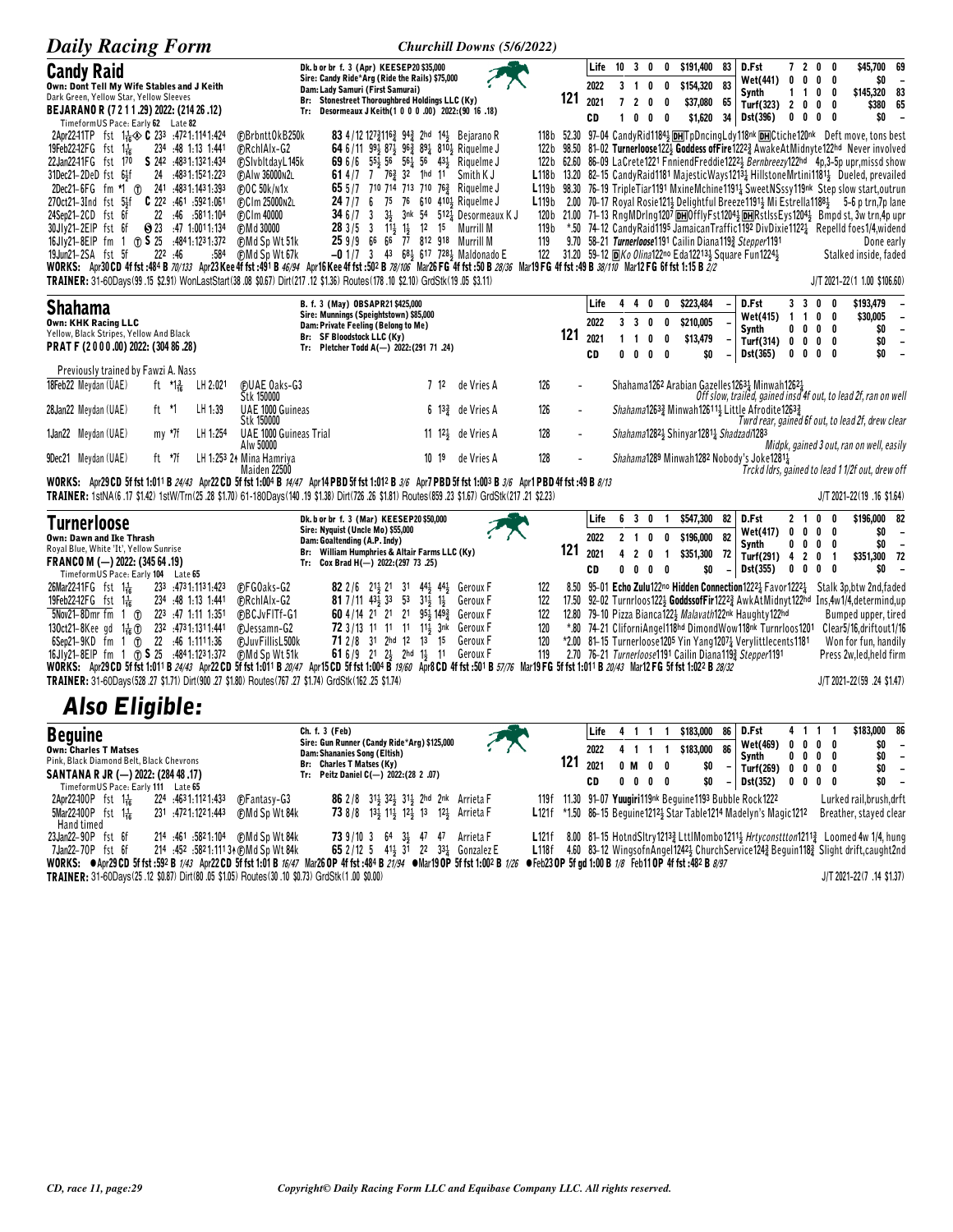12

**@OC 80k/N1X** 



 $6\frac{1}{2}$  Furlangs (1:141) ALLOWANCE OPTIONAL CLAIMING. Purse \$127,000 (includes \$57,500 KTDF – Kentucky TB Devt Fund) For Fillies Three Years Old Which Have Never Won A Race Other Than Maiden, Claiming, Starter, Or State Bred Or Which Have Never Won Two Races Or Claiming Price \$80,000. Weight, 122 lbs. Non-winners Of \$24,600 Since March 6 Allowed 2 lbs. \$21,000 Since Then Allowed 4 lbs. Claiming Price \$80,000 (Races Where Entered For \$60,000 Or Less Not Considered In Allowances).

#### **Coupled - Ontheonesandtwos and Let's Be Clear**

**Churchill Downs** 

| Post time: 6:25 ET                                                                                                                                                                                                                                                                                                                                                                                                                                                                                                                                                                                                                                                                             | Wagers: Exacta, Trifecta, Superfecta, Double                                                                                                                                                                                                                                                                                                          |                                                                                                |                            |                                    |                                                          |                                             |                                                       |    |                                                                                                                  |                                                           |                                                                          | Beyer par: NA                                                                                                                                                                                                                                                                                                                                                                                                                                                                                    |
|------------------------------------------------------------------------------------------------------------------------------------------------------------------------------------------------------------------------------------------------------------------------------------------------------------------------------------------------------------------------------------------------------------------------------------------------------------------------------------------------------------------------------------------------------------------------------------------------------------------------------------------------------------------------------------------------|-------------------------------------------------------------------------------------------------------------------------------------------------------------------------------------------------------------------------------------------------------------------------------------------------------------------------------------------------------|------------------------------------------------------------------------------------------------|----------------------------|------------------------------------|----------------------------------------------------------|---------------------------------------------|-------------------------------------------------------|----|------------------------------------------------------------------------------------------------------------------|-----------------------------------------------------------|--------------------------------------------------------------------------|--------------------------------------------------------------------------------------------------------------------------------------------------------------------------------------------------------------------------------------------------------------------------------------------------------------------------------------------------------------------------------------------------------------------------------------------------------------------------------------------------|
| <b>Reagan's Decision</b><br>Own: Lael Stables<br>Blue, White Cross Sashes, Lime Sleeves<br>SAEZ L (2 1 1 0 .50) 2022: (524 107 .20)<br>TimeformUS Pace: Early 97 Late 81                                                                                                                                                                                                                                                                                                                                                                                                                                                                                                                       | B. f. 3 (Feb) KEENOV19 \$25,000<br>Sire: Unified (Candy Ride*Arg) \$10,000<br>Dam: Twisted Decision (Old Fashioned)<br>Br: Brandywine Farm(Jim & Pam Robinson) and Parker Pla (Ky)<br>Tr: DeVaux Cherie(1 1 0 0 1.00) 2022:(59 14 .24)                                                                                                                | L 118                                                                                          | Life<br>2022<br>2021<br>CD | $1\quad1$<br>0                     | 3 1 0 2<br>2002<br>0                                     | $0\quad 0$<br>$0\quad 0$                    | \$71,830 78<br>\$44,830 78<br>\$27,000 74<br>\$0      |    | D.Fst<br>Wet(390) 0 0<br>Synth<br>Turf(278) 0 0<br>Dst(322)                                                      | $3 \quad 1$<br>$0\quad 0$                                 | 0 <sub>2</sub><br>$0\quad 0$<br>$0\quad 0$<br>$0\quad 0$<br>$0\ 0\ 0\ 0$ | \$71,830<br>78<br>\$0<br>$\overline{\phantom{a}}$<br>\$0<br>$\overline{\phantom{a}}$<br>\$0<br>$\overline{\phantom{a}}$<br>\$0<br>$\overline{\phantom{a}}$                                                                                                                                                                                                                                                                                                                                       |
| 10Apr22-8Kee fst *7f S 224 :4631:1021:272<br><b>C</b> Beaumont-G3<br>26Feb22-7FG fst 6f S 22 :451 :5631:084<br>(F)AIw 53000N2L<br>26Dec21-4FG fst 6f<br>214 .46 .5811.104 (F) Md Sp Wt 45k<br>WORKS: Apr30Kee4ffst:50B53/82 Apr24Kee4ffst:482B9/58 Apr3Kee4ffst:482B10/77 Mar19FG4ffst:48B4/110 Mar13FG4ffst:493B40/108 Feb20FG4ffst:493B3840/108<br>TRAINER: Dirt(88 .22 \$1.77) Sprint(92 .23 \$2.21) Alw(79 .25 \$2.17)                                                                                                                                                                                                                                                                     | <b>74</b> 5/7 3 32 32 34 310 $\frac{1}{4}$ Saez L<br>78 3/5 5 54 54 34 35 Beschizza A<br>74 2/8 5 21 31 32 1hd Hernandez B J Jr L120 18.40 88-12 Reagans Decision 120hd HazyCommnd1205} MkeOut1204 Ins,3w3/16,rallied,up                                                                                                                              | 118<br>L <sub>119</sub>                                                                        |                            |                                    |                                                          |                                             |                                                       |    |                                                                                                                  |                                                           |                                                                          | 16.00 77-18 Matareya11881 RadioDays11813 ReagnsDecision1183 4p trn, 5p upr, weaken<br>4.20 92-10 Matarey11951 Pipeline Girl1194 Regns Decision 1192 <sup>3</sup> Sandwiched st, angld in<br>J/T 2021-22 CD(3 .67 \$4.07) J/T 2021-22(22 .32 \$2.37)                                                                                                                                                                                                                                              |
| <b>Feeling Happy</b><br><b>Own: Miacomet Farm</b><br>Navy, Navy Cap<br>PRAT F (2000.00) 2022: (304 86.28)<br>TimeformUS Pace: Early 75 Late 87                                                                                                                                                                                                                                                                                                                                                                                                                                                                                                                                                 | <b>B.</b> f. 3 (Mar)<br>Sire: Runhappy (Super Saver) \$12,500<br>Dam: Breathtaking (Mineshaft)<br>Br: William B Harrigan (Ky)<br>Tr: Baker James E(-) 2022:(16 1.06)                                                                                                                                                                                  | <b>Blinkers ON</b><br>L 118                                                                    | Life<br>2022<br>2021<br>CD | 4                                  | 1 0 0 1<br>$1 \t1 \t1$<br>3 1 1 1                        |                                             | 5 1 1 2 \$102,857<br>\$10,037 67<br>\$92,820 66       | 67 | D.Fst<br>Wet(391)<br>Synth<br>Turf(187) $0 \t 0 \t 0 \t 0$<br>\$90,820 65 Dst(368) 2 1 0 1                       |                                                           | 5 1 1 2<br>$0\quad 0\quad 0\quad 0$<br>$0\quad 0\quad 0\quad 0$          | \$102,857 67<br>\$0<br>$\overline{\phantom{a}}$<br>\$0<br>$\overline{\phantom{a}}$<br>\$0<br>$\overline{\phantom{a}}$<br>\$62,757 67                                                                                                                                                                                                                                                                                                                                                             |
| 10Apr22-6Kee fst 6 <sup>1</sup> 5f (0) 223 :4631:1211:184<br><b>CAIw 110000N2L</b><br>26Dec21-10FG fst 170<br>233 :4741:13 1:43<br><b>FUntapableB97k</b><br>27Nov21-7CD fst $1\frac{1}{16}$<br>234 :48 1:1311:46<br><b>@OC80k/n1x-N</b><br>S 23 :4541:1041:362<br>310ct21-8CD fst 1<br>(F)OC 80k/n1x-N<br>23Sep21-4CD fst 64f<br>222 :4541:11 1:172<br>(F)RMd Sp Wt 91k<br>WORKS: Apr29CD 4f fst:484 B 23/69 Apr23CD 4f fst:483 B 19/84 Apr4CD 4f fst:491 B 10/19 Mar29CD 5f fst 1:003 Bq 1/1 Mar17 FG 4f fst:484 B 16/78 Mar9 FG 4f fst:493 B 10/19<br>TRAINER: 20ff45-180(15.07 \$1.28) 1stBlink(4.00 \$0.00) BlinkOn(4.00 \$0.00) Dirt(57.14 \$1.53) Sprint(36.17 \$2.08) Alw(17.00 \$0.00) | <b>67</b> 1/12 12 11 <sup>8</sup> <sup>1</sup> <sub>4</sub> 11 <sup>7</sup> <sup>1</sup> <sub>4</sub> 8 <sup>4</sup> <sup>1</sup> <sub>2</sub> 3 <sup>2</sup> <sup>1</sup> <sub>4</sub> Prat F<br>66 4/6 66 67 65 67 58 Graham J<br>61 4/12 963 963 763 533 343 Leparoux JR<br>65 5/7 62 43 22 26 210 Lanerie CJ<br>63 6/10 3 44} 42 3nk 1nk Graham J | L118<br>122 f<br>118f<br>118f<br>119 f                                                         |                            |                                    |                                                          |                                             |                                                       |    |                                                                                                                  |                                                           |                                                                          | 12.80 78-18 SweetasPie118nk HazyCommnd1182 FeelingHppy118nk Bit slow st, gaining<br>16.50 84-09 NorthCounty122nk FnnindFrddi1221} CocktilMomnts1221} 4w2nd,no factor<br>4.00 70-21 Bhoma1182 <sup>3</sup> Lavendar Lane1182 Feeling Happy1181 <sup>3</sup> 3p into lane, moved up<br>7.10 76-19 PennySver122103 FlingHppy11833 RingMDrling1183 Tracked 4-3wd,2nd best<br>3.80 88-10 Feeling Hppy 119nk Shotgun Hottie 119hd Implosion 1198 Track ins-2p, rail bid<br>$J/T 2021 - 22(1.00 S0.00)$ |
| <b>Society</b><br>Own: Peter E Blum Thoroughbreds LLC<br>Navy, Black Stripe On Sleeves, Navy Cap<br>ROSARIO J (-) 2022: (252 56 .22)                                                                                                                                                                                                                                                                                                                                                                                                                                                                                                                                                           | Ch. f. 3 (Apr)<br>Sire: Gun Runner (Candy Ride*Arg) \$125,000<br>Dam: Etiquette (Tapit)<br>Br: Peter E Blum Thoroughbreds LLC (Ky)<br>Tr: Asmussen Steven M(1 0 0 0 .00) 2022:(811 144 .18)                                                                                                                                                           | (1<br>118                                                                                      | Life<br>2021<br>2020<br>CD | $1\quad1$<br>$1\quad1$<br>0 M<br>0 | 0<br>0                                                   | 0<br>$0\quad 0$<br>$0\quad 0$<br>$0\quad 0$ | \$50,400 75<br>\$50,400 75<br>\$O<br>\$0              |    | D.Fst<br>Wet(480)<br>Synth<br>Turf(304) 0 0<br>Dst(380)                                                          | $0\quad 0$<br>$0\quad 0$<br>1100                          | 1 1 0 0<br>$0\quad 0$<br>$0\quad 0$<br>$0\quad 0$                        | \$50,400 75<br>\$0<br>$\overline{\phantom{a}}$<br>\$0<br>$\overline{\phantom{a}}$<br>\$0<br>$\overline{\phantom{a}}$<br>\$50,400 75                                                                                                                                                                                                                                                                                                                                                              |
| Previously trained by Mackey Wayne 2021 (as of 10/21): (16 2 2 2 0.13)<br>210ct21–2Kee fst 6샭<br>WORKS: @Apr26 CD 5f fst 1:003 B 1/5 @Apr19 CD 5f fst 1:001 Bg 1/12 Apr11 CD 5f fst 1:012 B 4/6 Apr4 CD 4f fst :492 B 11/19 Mar23 FG 3f fst :382 B 4/7<br>TRAINER: 1stW/Trn(194.18 \$1.15) +180Days(174.19 \$1.51) 1stLasix(123.28 \$1.96) Dirt(2581.20 \$1.41) Sprint(1908.20 \$1.38) Alw(784.18 \$1.37)                                                                                                                                                                                                                                                                                      | 75 6/10 5 62 $\frac{3}{4}$ 63 $\frac{1}{4}$ 42 $\frac{1}{2}$ 11 Burke J                                                                                                                                                                                                                                                                               | 119 27.80 86-14 Society1191 Hypersport1194 } Wintour1192 }                                     |                            |                                    |                                                          |                                             |                                                       |    |                                                                                                                  |                                                           |                                                                          | Came in, bmp st, cleared<br>J/T 2021-22 CD(28 .29 \$1.54) J/T 2021-22(192 .24 \$1.30)                                                                                                                                                                                                                                                                                                                                                                                                            |
| Angitude<br>Own: Novogratz Racing Stables Inc<br>Lime, Black Circled 'N', Pink And Yellow<br>GEROUX F (2010.00) 2022: (204 30 .15)                                                                                                                                                                                                                                                                                                                                                                                                                                                                                                                                                             | Dk. b or br f. 3 (Feb) KEESEP20 \$45,000<br>Sire: Violence (Medaglia d'Oro) \$25,000<br>Dam: Pattitude (City Zip)<br>Br: Gainesway Thoroughbreds Ltd (Ky)<br>Tr: Cox Brad H(-) 2022: (297 73 .25)                                                                                                                                                     | O<br>118                                                                                       | Life<br>2021<br>2020<br>CD | 0 M                                | 1100<br>1 1 0 0<br>0<br>1 1 0 0                          | 0                                           | \$52,720 71<br>\$52,720 71<br>\$0                     |    | D.Fst<br>Wet(396)<br>Synth<br>Turf(306) 0 0<br>\$52,720 71 Dst(375)                                              | $0\quad 0$<br>$0\quad 0$<br>$0\quad 0$                    | 1 1 0 0<br>$0\quad 0$<br>$0\quad 0$<br>$0\quad 0$<br>$0\quad 0$          | \$52,720 71<br>\$0<br>$\overline{\phantom{a}}$<br>\$0<br>$\overline{\phantom{a}}$<br>\$O<br>$\overline{\phantom{a}}$<br>\$0<br>$\overline{\phantom{a}}$                                                                                                                                                                                                                                                                                                                                          |
| 4Nov21-7CD fst 6f<br>222 :461 :58 1:101 (F) RMd Sp Wt 87k<br>WORKS: Whay2 Kee 4f fst :48 B 1/12 Apr26 Kee 5f fst 1:012 B 4/13 Apr19 Kee 5f fst 1:012 B 2/6 Apr11 Kee 5f fst 1:02 B 13/24 Apr3 Kee 4f fst :483 B 13/77 Mar26 Kee 3f fst :351 B 2/25<br>TRAINER: +180Days(75.24 \$1.91) 1stLasix(102.41 \$2.60) WonLastStart(304.29 \$2.00) Dirt(900.27 \$1.80) Sprint(555.25 \$1.61) Alw(337.27 \$1.92)                                                                                                                                                                                                                                                                                         | <b>71</b> 5/9 3 32 1 <sup>1</sup> / <sub>3</sub> 1 <sup>2</sup> / <sub>3</sub> 1 <sup>7</sup> / <sub>4</sub> Geroux F                                                                                                                                                                                                                                 | 119b 2.70 86-14 Angitude1197 <sub>2</sub> Fast Giselle1191 <sub>3</sub> Medley119 <sub>3</sub> |                            |                                    |                                                          |                                             |                                                       |    |                                                                                                                  |                                                           |                                                                          | Came in st, geared down<br>J/T 2021-22 CD(106 .21 \$1.48) J/T 2021-22(444 .25 \$1.78)                                                                                                                                                                                                                                                                                                                                                                                                            |
| <b>Rain Check</b><br>Own: G Watts Humphrey Jr<br>Green, White Diamonds, White Stripes On<br>GRAHAM J (4002.00) 2022: (323 58.18)<br>Timeform US Pace: Early 58 Late 72                                                                                                                                                                                                                                                                                                                                                                                                                                                                                                                         | <b>B.</b> f. 3 (Feb)<br>Sire: Bernardini (A.P. Indy) \$35,000<br>Dam: Elusive Fate (Elusive Quality)<br>Br: G Watts Humphrey Jr (Ky)<br>Tr: Arnold George R II(1 0 0 0 .00) 2022:(71 5 .07)                                                                                                                                                           | L <sub>118</sub>                                                                               | Life<br>2022<br>2021<br>CD |                                    | 4 1 0 0<br>1000<br>3 1 0 0<br>$2 \quad 1 \quad 0$        | - 0                                         | \$72,898 66<br>\$540 61<br>\$72,358 66<br>\$71,078 66 |    | D.Fst<br>Wet(402) 1 1<br>Synth<br><b>Turf(259)</b><br>Dst(345)                                                   | 3 O<br>$0\quad 0$<br>$0\,$ $0\,$ $0\,$ $0\,$<br>$0\ 0\ 0$ | $\mathbf{0}^-$<br>0<br>$\mathbf{0}$<br>0<br>$0\quad 0$<br>0              | \$3,438 61<br>\$69,460 66<br>\$0<br>$\overline{\phantom{a}}$<br>\$0<br>$\overline{\phantom{a}}$<br>\$0<br>$\overline{\phantom{a}}$                                                                                                                                                                                                                                                                                                                                                               |
| 20Feb22-10GP fst 6f<br>222 :452 :5711:093<br>$\bigoplus$ OC 75k/n1x-N<br>310ct21-8CD fst 1<br>S 23 4541:1041:362<br>$FOC$ 80 $k/N1x - N$<br>19Sep21-8CD wf 7f<br>$23 \quad 4731.1211.243$<br><b>CMd Sp Wt 121k</b><br>13Aug21-4EIP fst 6f<br>221 :451 :58 1:11<br><b>@Md Sp Wt 51k</b><br>WORKS: Apr30 CD 4f fst :431 B 46/133 Apr23 CD 4f fst :474 B 5/84 Mar24 PBD 4f fst :49 B 3/8 Mar13 PBD 4f fst :433 B 1/19 Mar6 PBD 4f fst :502 B 19/21 Feb14 PBD 4f fst :493 B 12/17<br>TRAINER: 61-180Days(51.16 \$1.79) Dirt(117.15 \$2.04) Sprint(110.12 \$1.51) Alw(75.15 \$1.68)                                                                                                                 | 88 69 610 Lanerie C J<br>61 2/8 8<br>88<br>51 1/7 412 66 611 616 6193 Graham J<br>66 6/11 4 41 <sup>3</sup> 52 <sup>1</sup> / <sub>2</sub> 3nk 14 Graham J<br>39 5/8 8 713 812 55 55 Graham J                                                                                                                                                         | L <sub>120</sub><br>118<br>119<br>119                                                          |                            |                                    |                                                          |                                             |                                                       |    | 32.10 83-16 Hot Peppers122hd Mouffy12053 Jumeirah12033<br>9.70 79-19 Rain Check1194 Gin N Sin1191 Coco Puff120nk |                                                           |                                                                          | Awkward start, inside<br>7.40 67-19 PennySaver122102 FeelingHppy11832 RingMeDrling1182 Track ins, done early<br>Stalk 2w,5p upr, cleard<br>3.90e 83-09 CodforSuccss1191 DlightofthNil11934 MrsNush1194 Slow st, inside, improvd<br>J/T 2021-22 CD (14 .29 \$3.93) J/T 2021-22 (31 .19 \$3.10)                                                                                                                                                                                                    |
| Taleofreadychianti<br><b>Own: Charles E Fipke</b><br>White, Gold 'Cf' On Blue Diamond Emblem<br><b>ORTIZ J L (-) 2022: (415 88 .21)</b><br>TimeformUS Pace: Early 77 Late 67                                                                                                                                                                                                                                                                                                                                                                                                                                                                                                                   | Dk. b or br f. 3 (Mar)<br>Sire: Tale of Ekati (Tale of the Cat) \$5,000<br>Dam: Ready for Chianti (More Than Ready)<br>Br: Charles Fipke (Ky)<br>Tr: Stewart Dallas(1 0 0 0 .00) 2022:(102 14 .14)                                                                                                                                                    | <b>Blinkers ON</b><br>L 118                                                                    | Life<br>2022<br>2021<br>CD |                                    | 3 1 0 1<br>3 1 0 1<br>$0 \t M \t 0 \t 0$<br>$0\ 0\ 0\ 0$ |                                             | \$42,047 66 D.Fst<br>\$42,047 66<br>\$0<br>\$0        |    | Wet(366)<br>Synth<br>Turf(254) $0 \t 0 \t 0 \t 0$<br><b>Dst(331)</b>                                             |                                                           | 3 1 0 1<br>$0\ 0\ 0\ 0$<br>$0\ 0\ 0\ 0$<br>$0\ 0\ 0\ 0$                  | \$42,047 66<br>\$O<br>$\overline{\phantom{a}}$<br>\$0<br>$\overline{\phantom{a}}$<br>\$0<br>$\overline{\phantom{a}}$<br>\$0<br>$\overline{\phantom{a}}$                                                                                                                                                                                                                                                                                                                                          |
| 22Apr22-6Kee fst 7f<br>224 .4621.1111.24<br><b>@OC80k/n1x-N</b><br>18Mar22-3FG $f$ st $1\frac{1}{16}$<br>S 234 4731.1141.444<br>$\bigoplus$ OC 50k/n1x-N<br>19Feb22-2FG fst 6f<br>212 :443 :5721:11<br>(F)Md Sp Wt 55k<br>WORKS: ●May2 CD 4f fst :471 B 1/21 ●Apr14 CD 4f fst :481 B 1/5 Apr4 CD 4f fst :48 B 3/19 Mar12 FG 4f fst :493 B 42/89 Mar3 FG 4f fst :481 B 4/53 Feb13 FG 5f fst 1:01 B 6/68                                                                                                                                                                                                                                                                                         | 66 1/4 33 32 32 35 36 3 Gutierrez R<br>54 8/9 6 $79\frac{1}{4}$ 710 66 1 <sup>1</sup> / <sub>3</sub> Hernandez B J Jr L120                                                                                                                                                                                                                            | L <sub>118</sub><br>L <sub>119</sub>                                                           |                            |                                    |                                                          |                                             |                                                       |    |                                                                                                                  |                                                           |                                                                          | 6.60 61-19 Mouffy11823 Olivia Darling11811 Querobin Dourada1183 3p turn, no factor<br>3.80 82-10 MlibuMrie11911 Chrdonny11951 Tleofrdychinti11971 Ins.chasd 3w2nd.no bid<br>18.20 87-09 Tlofrdychinti120\$ GorgtownRod1201 LdyArsno120nk Step slow,4-6p.up late                                                                                                                                                                                                                                  |

TRAINER: 1stBlink(14.07 \$0.29) BlinkOn(14.07 \$0.29) Dirt(307.16 \$2.17) Sprint(175.18 \$2.25) Alw(99.15 \$1.57)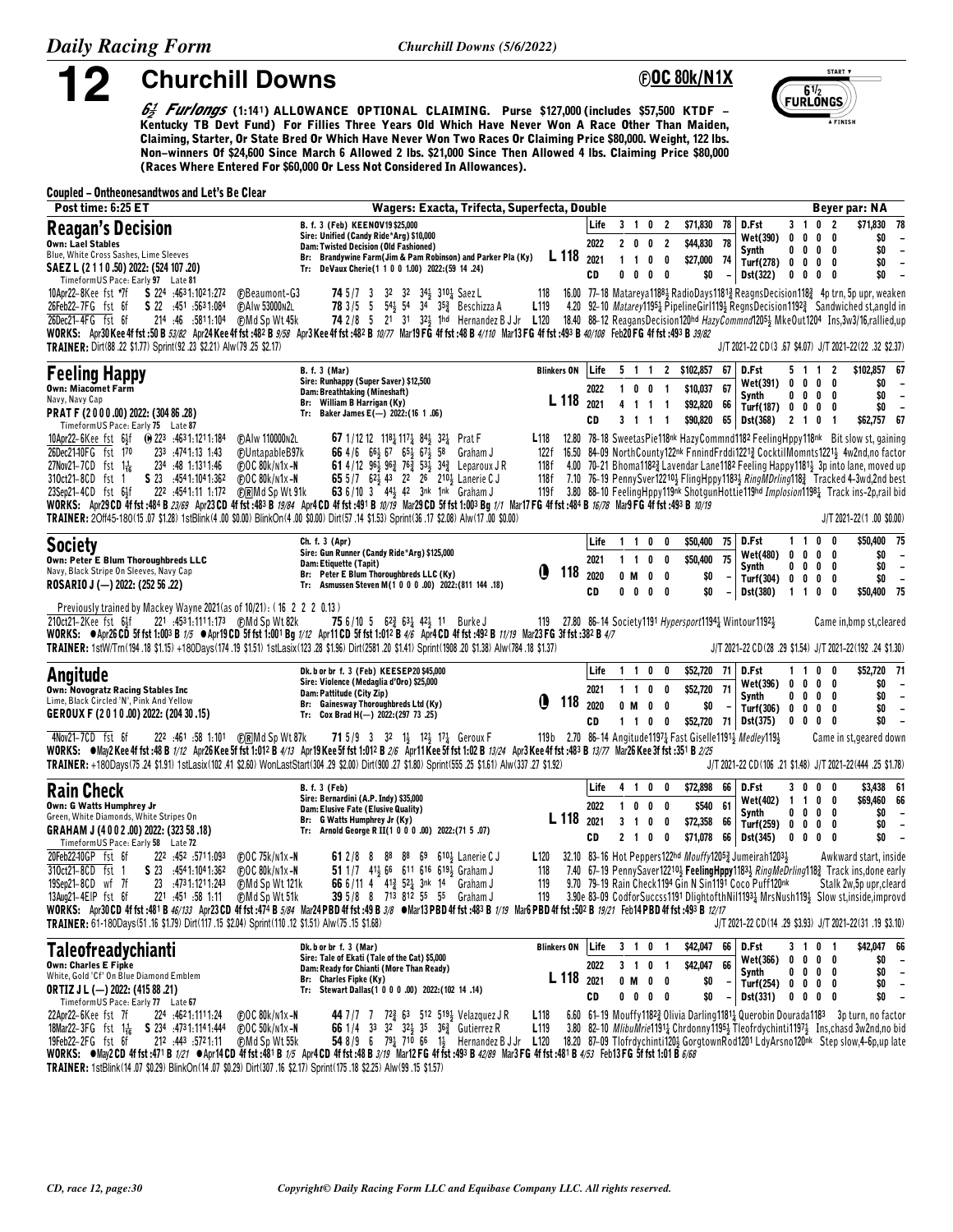| <b>Daily Racing Form</b>                                                                                                                                                                                                                                                                                                                          | Churchill Downs (5/6/2022)                                                                                                                                                     |                                                               |              |                        |                          |                                                      |                          |                                                                                                                 |                                             |                                 |                                                                                                                                                                                                                                 |
|---------------------------------------------------------------------------------------------------------------------------------------------------------------------------------------------------------------------------------------------------------------------------------------------------------------------------------------------------|--------------------------------------------------------------------------------------------------------------------------------------------------------------------------------|---------------------------------------------------------------|--------------|------------------------|--------------------------|------------------------------------------------------|--------------------------|-----------------------------------------------------------------------------------------------------------------|---------------------------------------------|---------------------------------|---------------------------------------------------------------------------------------------------------------------------------------------------------------------------------------------------------------------------------|
| <b>Cancel This</b><br><b>Own: CJ Thoroughbreds</b>                                                                                                                                                                                                                                                                                                | B. f. 3 (Mar) KEESEP20 \$180,000<br>Sire: Malibu Moon (A.P. Indy) \$35,000                                                                                                     |                                                               | Life<br>2022 | 711                    | 0<br>3 0 0 0             | \$87,248<br>\$7,900 59                               | - 61                     | D.Fst<br>Wet(382)                                                                                               | 51<br>2000                                  | 0<br>$\mathbf{1}$               | \$83,410 61<br>\$3,838 59                                                                                                                                                                                                       |
| Navy, Royal Blue Hoops, Royal Blue Bars<br>ALVARADO J (-) 2022: (421 56 .13)                                                                                                                                                                                                                                                                      | Dam: Catch My Fancy (Yes It's True)<br>Br: Castleton Lyons & Kilboy Estate (Ky)<br>Tr: Romans Dale(2 0 1 0 .00) 2022:(82 8 .10)                                                | L <sub>118</sub>                                              | 2021         |                        | 4 1 1 0                  | \$79,348 61                                          |                          | Synth<br>Turf(261)                                                                                              | 0<br>$\mathbf{0}$<br>$0\quad 0\quad 0\quad$ | 0<br>0<br>0                     | \$0<br>$\overline{\phantom{a}}$<br>\$0<br>$\overline{\phantom{a}}$                                                                                                                                                              |
| TimeformUS Pace: Early 85 Late 64<br>2Apr22-12GP fst $1\frac{1}{16}$<br>24 4811.1221.433<br><b>CGpOaks-G2</b>                                                                                                                                                                                                                                     | 29 1/6 11 11 32 613 644 Rosario J                                                                                                                                              | 122                                                           | CD           |                        | 3 1 0 0                  |                                                      |                          | \$74,348 61 Dst(353)                                                                                            | 1 1 0                                       | 0                               | \$69,460 61<br>25.90 42-13 Kthleen012223 GoddssofFir122171 RunningLgcy12234 Pace inside, faltered                                                                                                                               |
| 10Mar22-8GP sly <sup>S</sup> 7f<br>221 444 1:101 1:234<br>$\bigoplus$ OC 75k/n1x-N<br>6Feb22-7GP fst 1<br>231 .4611.1111.37                                                                                                                                                                                                                       | 59 5/7 5 43 $\frac{1}{2}$ 53 $\frac{1}{4}$ 43 47 Saez L<br>54 3/6 563 663 553 473 4123 Lanerie CJ                                                                              | L <sub>120</sub><br>6.00<br>L <sub>120</sub>                  |              |                        |                          |                                                      |                          | 79-11 Rapturous12043 Stellar Ride12013 Amani's Image12012                                                       |                                             |                                 | 3wd1/4p,5wd 3/16p                                                                                                                                                                                                               |
| $\bigoplus$ OC 75k/n1x-N<br>$27Nov2140CD$ fst $1\frac{1}{16}$<br>24 .474 1:124 1:443<br><b>@GoldnRod-G2</b>                                                                                                                                                                                                                                       | 38 2/8 31 52 52 714 727 a Rosario J                                                                                                                                            | 122                                                           |              |                        |                          |                                                      |                          | 29.80 54-21 Dream Lith1221 Yuugiri12231 Sandstone12231                                                          |                                             |                                 | 10.00 73–14 Favor1204 $\frac{1}{4}$ EasyComeEasyGo1205 $\frac{3}{4}$ MiNegrit1202 $\frac{3}{4}$ Stumbled st,no bid,2wd<br>Bobbld st, 4p upr, tired                                                                              |
| $6$ Nov21-8CD fst $6\frac{1}{2}$ f<br>$C$ 223 :46 1:1131:181<br><b>CMd Sp Wt 120k</b><br>19Sep21-8CD wf 7f<br>23 4731.1211.243<br><b>CMd Sp Wt 121k</b>                                                                                                                                                                                           | <b>61</b> 6/10 4 54 63 <sup>2</sup> / <sub>2</sub> 51 <sup>2</sup> / <sub>2</sub> 1 <sup>1</sup> / <sub>3</sub> Gutierrez R<br>41 7/11 3 1hd 2} 753 8121 Gutierrez R           | 119<br>119                                                    |              |                        |                          |                                                      |                          | 4.70 67-19 Rain Check1194 Gin N Sin1191 Coco Puff120nk                                                          |                                             |                                 | 13.10 84-11 Cancel This 1193 Hidden Wonder 1193 SavoIsland 1193 Bmp st, str, inchd clr<br>Ins trio 3/8, wknd 1/4                                                                                                                |
| 24Jly21-6EIP fst 5f<br>221 .45<br>(F)Md Sp Wt 45k<br>:57<br>WORKS: Apr30 CD 4f fst :50 B 109/133 Apr24 CD 4f fst :471 B 5/58 Mar21 GP 4f fst :472 B 2/9 Mar6 GP 4f fst :49 B 46/125 Feb23 GP 4f fst :47 B 3/23                                                                                                                                    | 55 4/11 2 1hd 1hd 22 $26\frac{3}{4}$ Talamo J                                                                                                                                  | 119                                                           |              |                        |                          |                                                      |                          | 8.10 96-06 Girl With a Dream1196 <sup>3</sup> Cancel This 1191 Eivissa 119 <sup>3</sup>                         |                                             |                                 | Overtaken, no match                                                                                                                                                                                                             |
| TRAINER: Route/Sprint(36 .08 \$1.05) 31-60Days(147 .12 \$1.42) Dirt(272 .14 \$1.53) Sprint(142 .11 \$1.29) Alw(91 .11 \$1.47)                                                                                                                                                                                                                     |                                                                                                                                                                                |                                                               |              |                        |                          |                                                      |                          | D.Fst                                                                                                           | 1 1 0                                       | 0                               | J/T 2021-22(5 .00 \$0.00)<br>\$31,800 85                                                                                                                                                                                        |
| <b>Wish You Well</b><br>Own: Black Type Thoroughbreds R A Hill Sta                                                                                                                                                                                                                                                                                | Ch. f. 3 (May) FTFMAR21 \$550,000<br>Sire: American Freedom (Pulpit) \$6,000<br>Dam: Listen to Libby (Indian Charlie)                                                          |                                                               | Life<br>2022 | $1\quad1$<br>$1\quad1$ | $0\quad 0$<br>$0\quad 0$ | \$31,800<br>\$31,800                                 | 85<br>85                 | Wet(358)                                                                                                        | 0                                           | 0 <sub>0</sub><br>0             | \$0<br>$\overline{\phantom{a}}$                                                                                                                                                                                                 |
| Salmon, Light Grey 'Rah,' Light Grey<br>GAFFALIONE T (6 2 0 3 .33) 2022: (534 101 .19)                                                                                                                                                                                                                                                            | Br: Brereton C Jones (Ky)<br>Tr: Weaver George(-) 2022: (102 19.19)                                                                                                            | Q<br>122                                                      | 2021<br>CD   | 0 M<br>$0\quad 0$      | $0\quad 0$<br>$0\quad 0$ | \$0                                                  |                          | Synth<br>Turf(292*) $0 \t 0$                                                                                    | $0\ 0\ 0$                                   | 0<br>$0\quad 0$<br>0            | \$0<br>$\overline{\phantom{a}}$<br>\$0<br>$\overline{\phantom{a}}$<br>\$0<br>$\overline{\phantom{a}}$                                                                                                                           |
| TimeformUS Pace: Early 120 Late 51<br>2Apr22-8GP fst 7f                                                                                                                                                                                                                                                                                           | <b>85</b> 3/10 3 $1\frac{1}{2}$ 11 <sup>1</sup> / <sub>2</sub> 1 <sup>1</sup> / <sub>2</sub> 1 <sup>1</sup> / <sub>2</sub> Gaffalione T                                        | 120 *1.60 86-10 Wish You Well120} Inventing1209} Frippet1201} |              |                        |                          | \$0                                                  | $\overline{\phantom{a}}$ | Dst(283)                                                                                                        | 0 <sub>0</sub><br>0                         |                                 | Pace 2p, clear, dug in                                                                                                                                                                                                          |
| WORKS: $\bullet$ Apr23 PBD 4f fst :491 B 1/9 Mar25 PBD 5f fst 1:012 B 3/7 Mar20 PBD 5f fst 1:014 B 5/7 Mar12 PBD 5f fst 1:01 B 12/18 Mar4 PBD 4f fst :494 Bg 11/20 Feb24 PBD 4f fst :493 B 3/8<br>TRAINER: 1stLasix(35.20 \$1.91) 31-60Days(151.15 \$1.18) WonLastStart(49.10 \$0.65) Dirt(194.13 \$0.96) Sprint(198.14 \$0.99) Alw(46.13 \$0.85) |                                                                                                                                                                                |                                                               |              |                        |                          |                                                      |                          |                                                                                                                 |                                             |                                 | J/T 2021-22(28 .18 \$1.12)                                                                                                                                                                                                      |
| <b>Princess Elin</b>                                                                                                                                                                                                                                                                                                                              | B. f. 3 (May) OBSAPR21 \$37,000<br>Sire: Cairo Prince (Pioneerof the Nile) \$15,000                                                                                            |                                                               | Life         | 41                     | $0\quad 0$               | \$18,875 67                                          |                          | D.Fst<br>Wet(342)                                                                                               | 3 <sub>1</sub><br>0<br>$\mathbf{0}$         | 0<br>0<br>$0\quad 0$            | \$18,875 66<br>\$0<br>$\overline{\phantom{a}}$                                                                                                                                                                                  |
| Own: Ted Jean and Chris Barlas<br>Yellow, Orange 'B', Yellow Crescent                                                                                                                                                                                                                                                                             | Dam: Sing Lady Sing (Scat Daddy)<br>Br: Brereton C Jones (Ky)                                                                                                                  | L <sub>118</sub>                                              | 2022<br>2021 | 4 1<br>$0$ M           | $0\quad 0$<br>$0\quad 0$ | \$18,875<br>\$0                                      | -67                      | Synth<br>Turf(335)                                                                                              | $0\ 0\ 0$<br>100                            | 0<br>0                          | \$0<br>$\overline{\phantom{a}}$<br>\$0 67                                                                                                                                                                                       |
| LEPAROUX JR (3100.33) 2022: (194 20.10)<br>TimeformUS Pace: Early 64 Late 88                                                                                                                                                                                                                                                                      | Tr: Ali Alnaz(-) 2022: (20 2 .10)                                                                                                                                              |                                                               | CD           |                        | $0\quad 0\quad 0\quad 0$ | \$0                                                  |                          | Dst(351)                                                                                                        | 100                                         | 0                               | \$1,375 63                                                                                                                                                                                                                      |
| 10Apr22-6Kee fst 6 <sup>1</sup> 5 (0) 223 .4631.1211.184<br>(F)AIw 110000N2L<br>12Mar22-9Tam gd $1\frac{1}{16}$ (1) 24 :4921:1421:44<br><b>C</b> Fla0aks-G3                                                                                                                                                                                       | 63 12/12 1 128 127 106 64 Leparoux JR<br>67 4/9 21 1 2hd 32 85 Castanon JL                                                                                                     | L118<br>118                                                   |              |                        |                          | 72.40 75-18 Dolce Zel118hd Spicer11813 On Alert11811 |                          |                                                                                                                 |                                             |                                 | 32.40 76-18 SweetasPie118nk HzyCommnd1182 FeelingHppy118nk 5p trn,8p upr, belated<br>Pace inside, dueled                                                                                                                        |
| 12Feb22-8Tam fst 140 6 242 :4911:1321:391<br><b>FSuncoastL100k</b><br>15Jan22-7Tam fst 6f <b>C</b> 22 :45 :58 1:11<br>®Md Sp Wt 25k                                                                                                                                                                                                               | 63 7 / 7 74 75 66 57 511 Quinonez A<br>66 1/10 8 710 651 211 111 Quinonez A                                                                                                    | 118<br>120                                                    |              |                        |                          |                                                      |                          |                                                                                                                 |                                             |                                 | 16.00 85-04 Nest1246 Alittlelovendluck12231 Blmethchmpgn118nk Reserved, inside trip<br>41.70 90-13 PrincessElin1201 <sub>4</sub> Quality1203 <sub>4</sub> BelleoftheBall1201 Insd, swung5w, took over                           |
| WORKS: May2 CDT 4f fst :494 B 5/6 Apr26 CDT 5f fst 1:003 B 2/4 Apr5 Tam 5f fst 1:033 B 12/16 Mar27 Tam 4f fst :49 B 13/100 . Mar5 Tam 5f fst 1:01 B 1/9 Feb26 Tam 5f fst 1:01 B 3/13<br>TRAINER: Dirt(43.21 \$7.90) Sprint(50.14 \$5.66) Alw(7.00 \$0.00)                                                                                         |                                                                                                                                                                                |                                                               |              |                        |                          |                                                      |                          |                                                                                                                 |                                             |                                 | J/T 2021-22 CD(3 .33 \$1.07) J/T 2021-22(6 .17 \$0.53)                                                                                                                                                                          |
| Napa Candy                                                                                                                                                                                                                                                                                                                                        | Ch. f. 3 (Mar) FTK0CT20 \$55,000<br>Sire: Candy Ride*Arg (Ride the Rails) \$75,000                                                                                             |                                                               | Life         | 2 1 1                  | 0                        | \$61,775 71                                          |                          | D.Fst<br><b>Wet(474)</b>                                                                                        | 2 1 1<br>$0\ 0\ 0\ 0$                       | 0                               | \$61,775 71<br>\$0<br>$\overline{\phantom{a}}$                                                                                                                                                                                  |
| <b>Own: Donald R Dizney LLC</b><br>White, Red Diamonds, Royal Blue Hoops                                                                                                                                                                                                                                                                          | Dam: Calistoga (Speightstown)<br>Br: Donald R Dizney LLC & W S Farish (Ky)                                                                                                     | L 122                                                         | 2022<br>2021 | 2 1 1<br>$0 \,$ M      | 0<br>$0\quad 0$          | \$61,775 71<br>\$0                                   |                          | Synth<br>Turf(334)                                                                                              | $\mathbf 0$                                 | $0\ 0\ 0\ 0$<br>$0\quad 0$<br>0 | \$0<br>$\overline{\phantom{a}}$<br>\$0<br>$\overline{\phantom{a}}$                                                                                                                                                              |
| BEJARANO R (7 2 1 1 .29) 2022: (214 26 .12)<br>TimeformUS Pace: Early 103 Late 58                                                                                                                                                                                                                                                                 | Tr: Oliver Victoria(2 0 0 0 .00) 2022: (49 7 .14)                                                                                                                              |                                                               | CD           |                        | $0\ 0\ 0\ 0$             | \$0                                                  | $\overline{\phantom{a}}$ | Dst(402)                                                                                                        | 1 0 1                                       | 0                               | \$5,200 69                                                                                                                                                                                                                      |
| 15Apr2240Kee fst 6f C 221 :462 :5911:122<br>⊕Md Sp Wt 99k<br>12Feb22-5Tam fst 6}f<br>223 .4611.1131.174 (F) Md Sp Wt 26k                                                                                                                                                                                                                          | <b>71</b> 4/12 11 53 31 13 15 Bejarano R<br>69 2/11 3 1hd 1} 1} 2nk Centeno D E                                                                                                |                                                               |              |                        |                          |                                                      |                          |                                                                                                                 |                                             |                                 | L120f 4.50 77-22 NpCndy1205 VeronicGreene12011 SuperChristie1201 Urged, bid 3w1/4, cleard<br>L120 21.10 92-05 TrusttheNumbers120nk NapaCndy12043 Blustery1201 Dueled inside, grudging                                           |
| WORKS: Apr27 Kee 4f fst :50 B 22/33 Apr11 Kee 4f fst :49 B 24/71 @Mar31 Pay 4f fst :484 B 1/17 Mar25 Pay 5f fst 1:023 B 6/10 @Mar3 Pay 4f fst :493 B 1/15 Feb5 Pay 4f fst :494 B 22/44<br>TRAINER: 20ff45-180(49.12 \$1.27) WonLastStart(27.30 \$3.70) Dirt(103.11 \$1.16) Sprint(85.12 \$1.44) Alw(66.15 \$2.49)                                 |                                                                                                                                                                                |                                                               |              |                        |                          |                                                      |                          |                                                                                                                 |                                             |                                 | J/T 2021-22 CD(43 .07 \$0.80) J/T 2021-22(150 .11 \$1.34)                                                                                                                                                                       |
| Vaccine of Hope                                                                                                                                                                                                                                                                                                                                   | B. f. 3 (Feb) KEESEP20 \$260,000<br>Sire: Pioneerof the Nile (Empire Maker) \$110,000                                                                                          |                                                               | Life         | 5                      | $1\quad 3$<br>0          | \$88,370                                             | 78                       | D.Fst<br>Wet(374)                                                                                               | 0<br>0<br>0                                 | 0<br>- 0<br>$0\quad 0\quad 0$   | \$O<br>$\overline{\phantom{a}}$<br>\$0<br>$\overline{\phantom{a}}$                                                                                                                                                              |
| <b>Own: R T Racing Stable</b><br>Royal Blue, Lime Cross Of Lorraine On                                                                                                                                                                                                                                                                            | Dam: Media Mischief (Into Mischief)<br>Br: Carhue Investments (Ky)                                                                                                             | L 122                                                         | 2022<br>2021 | 2 <sub>1</sub>         | $0\quad 0$<br>3 M 3 0    | \$39,970<br>\$48,400 76                              | 78                       | <b>Synth</b><br>Turf(331)                                                                                       | 3 1 1<br>2 <sub>0</sub>                     | 0<br>$\overline{2}$<br>0        | \$52,370 78<br>\$36,000 76                                                                                                                                                                                                      |
| VELAZQUEZ J R (-) 2022: (196 34 .17)<br>TimeformUS Pace: Early 93 Late 54                                                                                                                                                                                                                                                                         | Tr: Ward Wesley A(1 0 0 1 .00) 2022: (122 38 .31)                                                                                                                              |                                                               | CD           | $0\quad 0$             | $0\quad 0$               | \$0                                                  | $\overline{\phantom{a}}$ | Dst(370)                                                                                                        | 100                                         | 0                               | \$2,770 60                                                                                                                                                                                                                      |
| 31Mar22-8TP fst 6f $\circledast$ 8 222 :454 :58 1:103 34 @Md Sp Wt 61k<br>14Jan22-5TP fst 6}f $\otimes$ 223 :4621:1121:18<br><b>CMd Sp Wt 62k</b>                                                                                                                                                                                                 | $785/8$ 1<br>$2\frac{1}{2}$ 11 $\frac{1}{2}$ 2hd 1 $\frac{3}{4}$ Corrales G<br><b>60</b> 8/12 4 32 21 <sup>1</sup> / <sub>2</sub> 34 46 <sup>2</sup> / <sub>4</sub> Corrales G | L118<br>L <sub>120</sub>                                      |              |                        |                          |                                                      |                          |                                                                                                                 |                                             |                                 | *.60 92-12 VccineofHope1183 SpinThtTun12513 RobinsFntsy1252 Dueled str, prevailed<br>*.90 78-16 Storm Kiss1252 ConstitutionGal1204 MyLilyMae113} Tracked to str. evenly                                                         |
| 11Dec21-3TP fst 6f $\otimes$ 224 :46 :5811:104<br>Md Sp Wt 61k<br>11Nov21-6Aqu fm 6f 1 22 :444 :5611:081<br><b>CMd Sp Wt 80k</b>                                                                                                                                                                                                                  | <b>74</b> 4/11 3 $2\frac{1}{2}$ 11 1hd $2\frac{3}{4}$ Corrales G<br>76 2/11 3 32 <sup>1</sup> / <sub>2</sub> 32 2 <sup>1</sup> / <sub>2</sub> 2nk Ortiz I Jr                   | 116<br>119                                                    |              |                        |                          |                                                      |                          | *2.80 93-07 Gun Boat119nk Vaccine of Hope1191 May Say1192                                                       |                                             |                                 | *.80 91-08 PowerfulForce119} VccineofHop1161} PnckHous1191} Good speed, gamely<br>Chased 2-3w. rebuffed                                                                                                                         |
| 3Sep21-2Sar fm 5}f (f) 222 :46 :5711:024<br><b>CMd Sp Wt 100k</b><br>WORKS: Apr30Kee 5f fst 1:013 B 10/16 Apr23Kee 5f fst 1:003 B 5/35 Apr16Kee 5f fst 1:04 B 24/25 Mar25 TP $\otimes$ 5f fst 1:012 B 5/30 OMar18 TP $\otimes$ 5f fst 1:001 B 1/14 Mar11 TP $\otimes$ 5f fst 1:03 B 25/31                                                         | 74 8/8 4 42 31 31 231 Rosario J                                                                                                                                                |                                                               |              |                        |                          |                                                      |                          | 119b 10.80 84-14 <i>Bubble Rock</i> 1193 <sub>4</sub> Vaccine of Hope119 $\frac{3}{4}$ Nay Say1191 <sub>4</sub> |                                             |                                 | 5w upper, kept on                                                                                                                                                                                                               |
| TRAINER: 20ff45-180(69.30 \$1.68) 31-60Days(163.28 \$1.67) WonLastStart(122.28 \$1.70) Dirt(177.31 \$1.76) Sprint(488.31 \$1.77) Alw(125.18 \$1.34)                                                                                                                                                                                               |                                                                                                                                                                                |                                                               |              |                        |                          |                                                      |                          |                                                                                                                 |                                             |                                 | J/T 2021-22 CD (4 .50 \$3.35) J/T 2021-22 (113 .29 \$1.62)                                                                                                                                                                      |
| <b>Ontheonesandtwos</b><br>Own: Deuce Greathouse Cindy M Hutson Madak                                                                                                                                                                                                                                                                             | Ch. f. 3 (Feb) KEESEP20 \$37,000<br>Sire: Jimmy Creed (Distorted Humor) \$10,000                                                                                               |                                                               | Life<br>2021 |                        | 5 1 1 0<br>5 1 1 0       | \$91,138 81 D.Fst<br>\$91,138 81                     |                          | <b>Wet(414)</b>                                                                                                 | $0\ 0\ 0$                                   | 4 1 1 0<br>0                    | \$90,638 81<br>\$0<br>$\overline{\phantom{a}}$                                                                                                                                                                                  |
| Aqua, Pink Belt, Pink Band On Sleeves<br><b>ORTIZ I JR (-) 2022: (394 112 .28)</b>                                                                                                                                                                                                                                                                | Dam: Cue the Moon (Malibu Moon)<br>Br: Spendthrift Farm LLC (Ky)<br>Tr: Casse Norm W(1 1 0 0 1.00) 2022: (53 12 .23)                                                           | O<br>118 2020                                                 |              |                        | 0 M 0 0                  | ŞO.                                                  |                          | Synth<br>Turf(292)                                                                                              | $0\ 0\ 0$<br>1000                           | 0                               | \$0<br>$\overline{\phantom{a}}$<br>\$500 32                                                                                                                                                                                     |
| TimeformUS Pace: Early 86 Late 70<br>130ct21-8Kee gd 1 <sup>1</sup> / <sub>16</sub> (f) 232 :4731:1311:441<br><b>C</b> Jessamn-G2                                                                                                                                                                                                                 | 32 4/13 21 21 21 1310 1321 <sup>1</sup> / <sub>2</sub> Talamo J                                                                                                                | 118                                                           | CD           |                        | 3 1 1 0                  |                                                      |                          | $$89,138$ 81 Dst(352)                                                                                           | 100                                         | 0                               | \$1,500 55<br>25.00 53-21 CliforniAng1118hd DimondWow118nk Turnrloos1201 Pressed 2wd, wknd 5/16                                                                                                                                 |
| 18Sep21-8CD fst 1 $\frac{1}{16}$ (0.241 :4831:1311:433<br><b>C</b> Pocahnts-G3<br>(0 212 :4441:11 1:174<br>CAdirondk-G2<br>8Aug21-8Sar fst 6}f                                                                                                                                                                                                    | 66 4/10 32 42 42 56 $\frac{3}{4}$ 613 <sup>1</sup> / <sub>2</sub> Santana R Jr<br>55 2/9 8 65 642 45 672 Ortiz I Jr                                                            | 3.00<br>118<br>120                                            |              |                        |                          |                                                      |                          |                                                                                                                 |                                             |                                 | 74–12 HiddnConnction11891 MmRin118nk GoddssofFr1181 Stalk ins,4w5/16,empty<br>*2.00 74-18 WickedHalo12033 Intersttedydrem1203 SucyLdyT1203 Bobbled st, weakened                                                                 |
| 26Jun21-8CD fst 6f<br><b>C</b> 21 $:443 \t .57 \t 1:094$<br><b>FDebutanteL150k</b><br>23 .453<br><b>CMd Sp Wt 88k</b><br>13May21-2CD fst 5f<br>:573                                                                                                                                                                                               | 81 7/8 8 53 42 33 21 Geroux F<br><b>78</b> 4/6 4 21 $2h\bar{d}$ $1\frac{1}{2}$ 11 <sup>3</sup> Geroux F                                                                        | 120<br>119                                                    |              |                        |                          |                                                      |                          |                                                                                                                 |                                             |                                 | *1.40 87-10 BehveVirgini1201 Onthonsndtwos120} WickdHlo12012 $\frac{1}{4}$ 4p trn, 6p1/4, willingly<br>6.30 96-14 Ontheonesandtwos1191 <sup>3</sup> Green Up119 <sup>3</sup> Tizplenty1196 <sup>1</sup> 3p turn, bid, edged clr |
| WORKS: Apr29CD 4f fst :491 B 31/69 Apr22CD 5f fst :584 B 1/47 Apr15CD 5f fst 1:00 Bg 8/60 Apr10CD 5f fst 1:002 B 2/22 Apr1CD 5f fst 1:011 Bg 18/23 Mar26CD 5f fst :592 B 1/2                                                                                                                                                                      | TRAINER: +180Days(4.25 \$4.15) 1stLasix(14.21 \$1.47) Turf/Dirt(8.12 \$1.02) Route/Sprint(15.13 \$1.00) Dirt(162.25 \$2.48) Sprint(99.22 \$2.44)                               |                                                               |              |                        |                          |                                                      |                          |                                                                                                                 |                                             |                                 | $J/T 2021 - 22(3 \cdot .00 \cdot $0.00)$                                                                                                                                                                                        |

TRAINER: +180Days(4.25 \$4.15) 1stLasix(14.21 \$1.47) Turf/Dirt(8.12 \$1.02) Route/Sprint(15.13 \$1.00) Dirt(162.25 \$2.48) Sprint(99.22 \$2.44)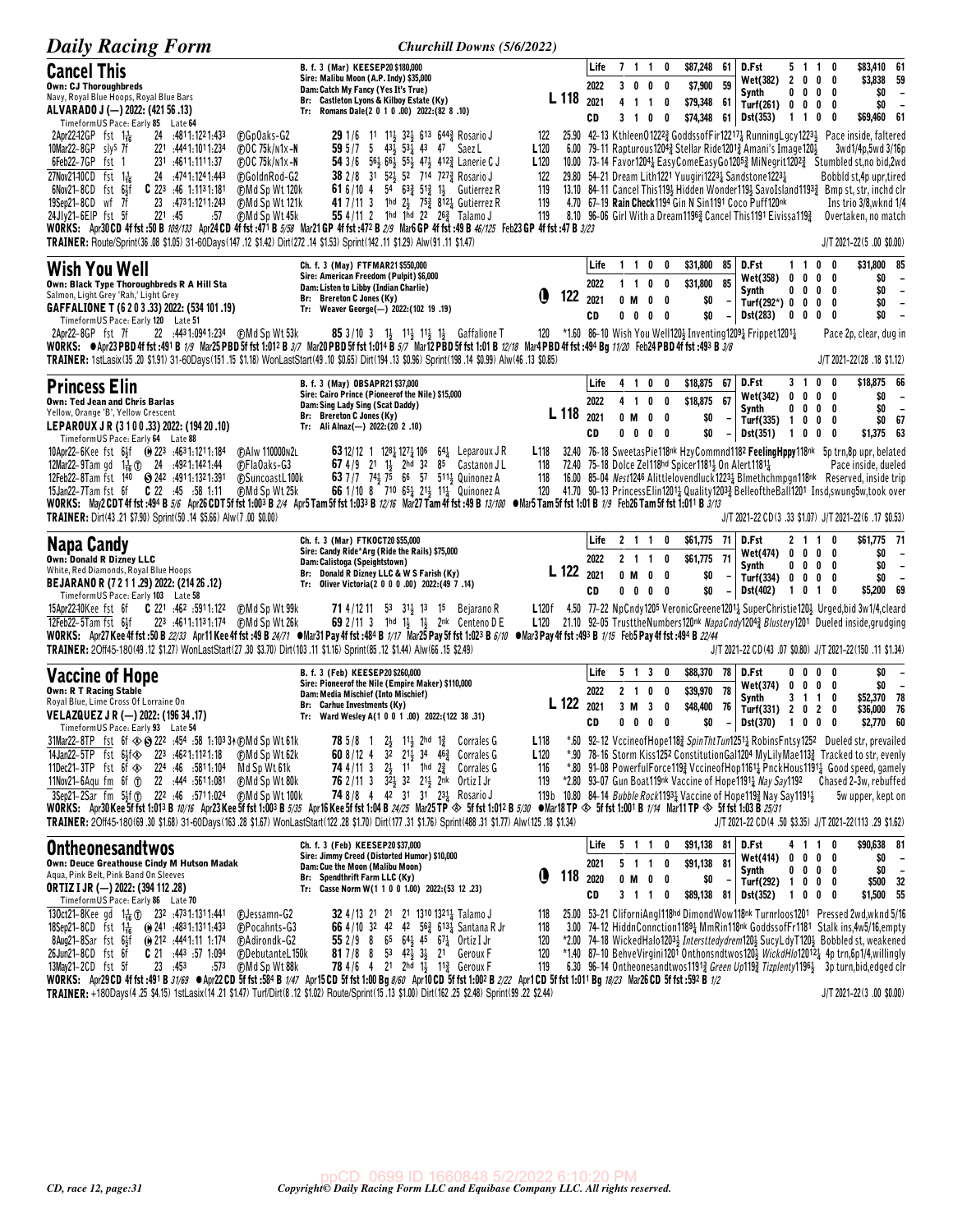| Let's Be Clear                                          | Ch. f. 3 (Mar) KEESEP20\$33,000                                                                                                                                                                                                  |                                                                                                  |      | Life 6 2 2     |            | \$119,514<br>0 |                 | 71   D.Fst                                                                                                          | 3020                          | \$34,974 62          |  |
|---------------------------------------------------------|----------------------------------------------------------------------------------------------------------------------------------------------------------------------------------------------------------------------------------|--------------------------------------------------------------------------------------------------|------|----------------|------------|----------------|-----------------|---------------------------------------------------------------------------------------------------------------------|-------------------------------|----------------------|--|
| Own: Michael Dubb Madaket Stables LLC and               | Sire: Munnings (Speightstown) \$85,000                                                                                                                                                                                           |                                                                                                  | 2022 | 2 <sub>1</sub> | $0\quad 0$ | \$40,540       | 71 <sup>1</sup> | Wet(410)                                                                                                            | 1100                          | \$44,000 61          |  |
| Yellow, Pink Circled Rose, Pink Cap                     | Dam: Come Sunday (Repent)<br>\$80,000<br>Br: The Estate of Tommy G Ligon (Ky)                                                                                                                                                    | <b>L</b> 118 $_{2021}$                                                                           |      |                |            |                |                 | Svnth                                                                                                               | 2100                          | \$40,540 71          |  |
| PRAT F (2 0 0 0 .00) 2022: (304 86 .28)                 | Tr: Cox Brad H(-) 2022: (297 73 .25)                                                                                                                                                                                             |                                                                                                  |      | 4 1 2 0        |            | \$78,974       | 62 I            | Turf(283)                                                                                                           | $0\quad 0\quad 0\quad 0\quad$ | SO –                 |  |
| TimeformUS Pace: Early 68 Late 59                       |                                                                                                                                                                                                                                  |                                                                                                  | CD.  | 1010           |            |                |                 | $$10,400$ 51 Dst(373)                                                                                               | $0\,$ 0 $\,$ 0 $\,$ 0         | SO –                 |  |
| 2Apr2241TP fst 11. 30 C 233 : 4721:1141:424             | 51 2/12 1hd 1hd 1hd 73 $\frac{3}{4}$ 1018 $\frac{1}{2}$ Franco M<br>(F)BrbnttOkB250k                                                                                                                                             | 118 b                                                                                            |      |                |            |                |                 | 4.90 78-04 CandyRid11843 DHTpDncingLdy118nk DHCtiche120nk                                                           |                               | Dueled ins, gave way |  |
| 5811.102 5Mar22-7TP fst 6f $\otimes$ 222 .454 .5811.102 | (F)OC 50k/n1x-N<br>71 7/10 8 74} 53 21} 13} Esquivel E                                                                                                                                                                           | <b>L122b</b> 5.00 93-07 Let's Be Clear12234 Rue de Bac1221 $\frac{3}{2}$ Nebuli120 $\frac{3}{2}$ |      |                |            |                |                 |                                                                                                                     |                               | 4wd run cleared off  |  |
|                                                         |                                                                                                                                                                                                                                  |                                                                                                  |      |                |            |                |                 |                                                                                                                     |                               |                      |  |
| 100ct21–7Kee fst 1<br>234 :4811:1241:38                 | 26 7/8 74 <sup>3</sup> 634 43 615 6294 Saez L<br>(F)OC 80k/n2l-N                                                                                                                                                                 | 118 b                                                                                            |      |                |            |                |                 | 2.00 50-20 AllLuck11821 ManasotaSunset11861 <i>LaurasCharm</i> 1183 Brsh into1st.4p.faltrd                          |                               |                      |  |
| 2Sep21-9Sar fst 7f $\otimes$ S 242 :4731:1141:244       | <b>@PGJohnsnB111k</b><br>62 4/4 3 21 2hd 2 $\frac{1}{2}$ 21 Franco M                                                                                                                                                             |                                                                                                  |      |                |            |                |                 | 120b 1.65 76-11 Miss Interpret1201 <sup>1</sup> Let's Be Clear120no SailBy12232 <sup>1</sup> Bobbled st, battled on |                               |                      |  |
| 223 .462 .5831.051<br>21Jlv21-6Sar gd 5¥f               | <b>61</b> 5/9 4 31 21 2 11 Gaffalione T<br>© ∩RMd Sp Wt 80k                                                                                                                                                                      | 119 b                                                                                            |      |                |            |                |                 | 2.80 88-19 LetsBeClr1191 TkthBckrods119no MorningMtch119103 2-3w uppr, inched clr                                   |                               |                      |  |
| 222 .454<br>11Jun21-2CD fst 5f<br>:582                  | 51 1/5 3 $41\frac{3}{4}$ 42 $42\frac{1}{4}$ 2hd Gaffalione T<br>(F)RMd Sp Wt 49k                                                                                                                                                 |                                                                                                  |      |                |            |                |                 | 119b *.90 92-09 Sax119hd Let's Be Clear119nk Take the Backroads119no Ins.4w3/16. late surge                         |                               |                      |  |
|                                                         | WORKS: Apr29Ind 4f fst :482 B <i>7/34</i> Apr23Ind 5f fst 1:022 B <i>19/59</i> Apr15Ind 4f fst :51 B <i>34/39</i> Mar26TP ◈ 5f fst 1:011 B <i>10/31</i> Mar19TP ◈ 4f fst :491 B <i>24/60</i> Feb26TP ◈ 4f fst :50 B <i>66/84</i> |                                                                                                  |      |                |            |                |                 |                                                                                                                     |                               |                      |  |
|                                                         |                                                                                                                                                                                                                                  |                                                                                                  |      |                |            |                |                 |                                                                                                                     |                               |                      |  |

TRAINER: Route/Sprint(77.23 \$1.63) 31-60Days(528.27 \$1.71) Dirt(900.27 \$1.80) Sprint(555.25 \$1.61) Claim(74.20 \$1.34) Alw(337.27 \$1.92)

J/T 2021-22(13 .38 \$2.88)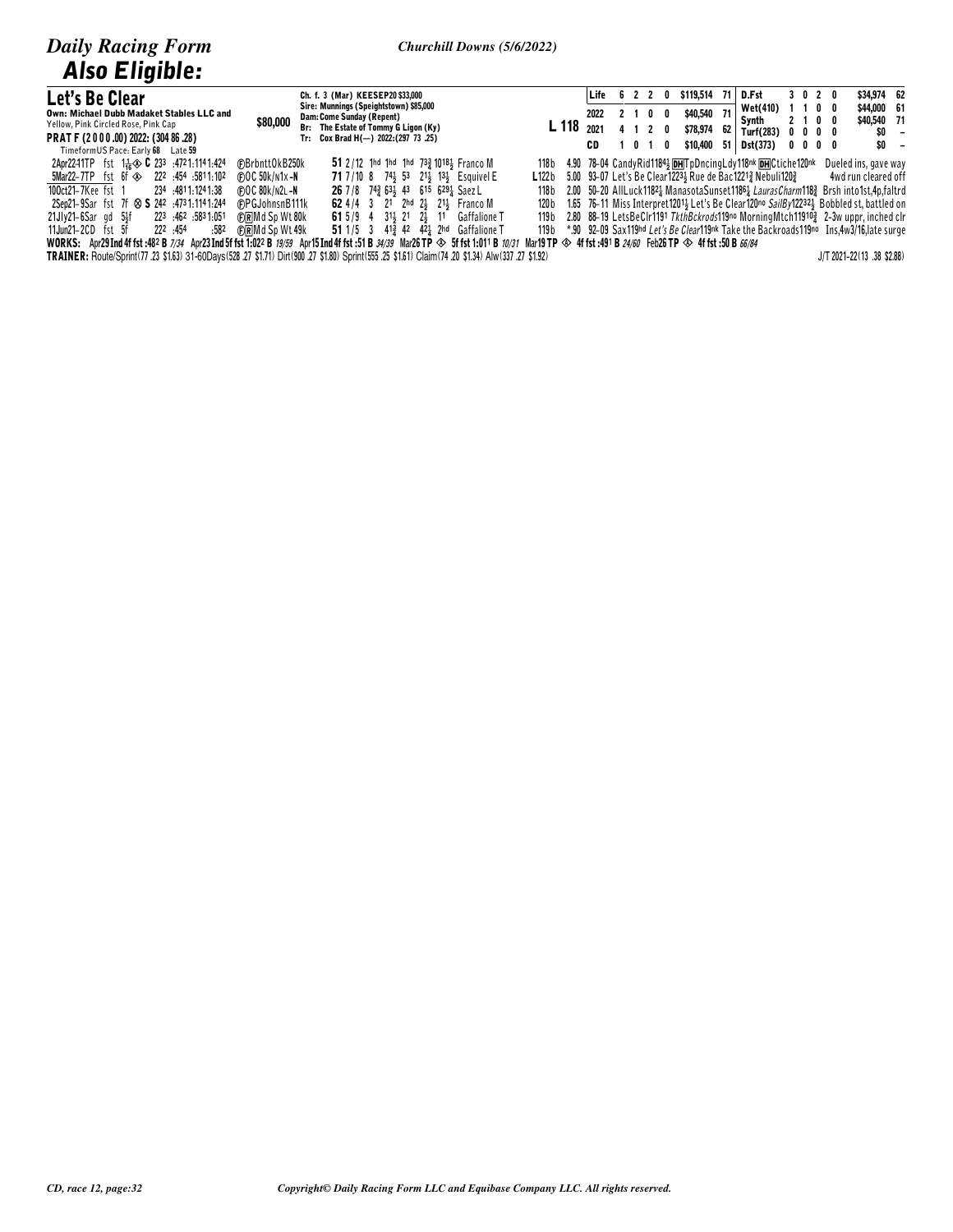13

**Churchill Downs** 

Churchill Downs (5/6/2022)



A FINISH

6 Furlongs (1:072) MAIDEN SPECIAL WEIGHT. Purse \$120,000 (includes \$56,500 KTDF – Kentucky TB Devt<br>Fund) For Maidens, Fillies And Mares Three Years Old And Upward. Three Year Olds, 118 lbs.; Older, 124 lbs. (Preference To Horses That Have Not Started For Less Than \$50,000).

| Post time: 7:00 ET                                                                                                                                                                                                                                                                                                                                          | Wagers: Exacta, Trifecta, Superfecta                                                                                                                                                               |                          |                 |                           |                                                                                                                                                                                   |                                       |                          |                          | Beyer par: 76                                                      |
|-------------------------------------------------------------------------------------------------------------------------------------------------------------------------------------------------------------------------------------------------------------------------------------------------------------------------------------------------------------|----------------------------------------------------------------------------------------------------------------------------------------------------------------------------------------------------|--------------------------|-----------------|---------------------------|-----------------------------------------------------------------------------------------------------------------------------------------------------------------------------------|---------------------------------------|--------------------------|--------------------------|--------------------------------------------------------------------|
| <b>Maggie E</b>                                                                                                                                                                                                                                                                                                                                             | <b>B.</b> f. 3 (Mar)<br>Sire: Palace Malice (Curlin) \$12,500                                                                                                                                      |                          | Life            | 0 M<br>$\mathbf 0$<br>0   | \$O                                                                                                                                                                               | D.Fst                                 | $0\quad 0$               | $0\quad 0$               | \$0                                                                |
| Own: Willowsprings Farm                                                                                                                                                                                                                                                                                                                                     | Dam: Pieces of Silver (Silver Deputy)                                                                                                                                                              |                          | 2022            | $0$ M<br>$\mathbf 0$<br>0 | \$0                                                                                                                                                                               | Wet(359) 0<br>Synth                   | 0<br>$0\quad 0$          | $0\quad 0$<br>$0\quad 0$ | \$0<br>$\overline{\phantom{a}}$<br>\$0<br>$\overline{\phantom{a}}$ |
| Grey, Coral Sash, Coral Band On Sleeves                                                                                                                                                                                                                                                                                                                     | Br: Willow Spring Farm LLC (Ky)                                                                                                                                                                    | O                        | $118$ $_{2021}$ | 0 M<br>$\mathbf 0$<br>0   | \$O                                                                                                                                                                               | Turf(280) 0                           | $\mathbf 0$              | $0\quad 0$               | \$0<br>$\overline{\phantom{a}}$                                    |
| TALAMO J (3010.00) 2022: (161 19.12)                                                                                                                                                                                                                                                                                                                        | Tr: Huffman Pat(-) 2022: (15 4 .27)                                                                                                                                                                |                          | CD              | $0\quad 0$<br>$0\quad 0$  | \$0                                                                                                                                                                               | Dst(347)                              | 0                        | $0\quad 0\quad 0$        | \$0                                                                |
| WORKS: May2 Hpt 4f fst :49 Bg 1/3 Apr25 Hpt 4f fst :492 B 1/2 $\bullet$ Apr16 Hpt 5f fst 1:02 B 1/5 Apr5 Hpt 4f fst :49 B 2/6 Mar29 Hpt 4f fst :49 B 3/6 Mar21 Hpt 4f fst :49 B 2/6 Mar21 Hpt 4f fst :49 B 3/6 Mar21 Hpt 4f fst :49<br>TRAINER: 1stStart(9.00 \$0.00) 1stLasix(1 1.00 \$8.60) Dirt(39.21 \$1.50) Sprint(34.09 \$0.64) MdnSpWt(25.08 \$0.45) | •Mar11 Hpt 3f fst :36 B 1/7 Mar4 Hpt 3f fst :36 B 1/2 Feb22 Hpt 4f fst :49 B 1/1 Feb12 Hpt 3f gd :37 B 1/2 Jan13 Hpt 4f fst :49 B 4/12 •Dec24 Hpt 4f 4f fst :49 B 1/21                             |                          |                 |                           |                                                                                                                                                                                   |                                       |                          |                          | J/T 2021-22 CD(2 .50 \$7.40) J/T 2021-22(7 .14 \$2.11)             |
|                                                                                                                                                                                                                                                                                                                                                             | Dk. b or br f. 3 (Apr)                                                                                                                                                                             |                          | Life            | 6 M 1 1                   | \$22,915<br>63                                                                                                                                                                    | D.Fst                                 | 50                       | $\mathbf{1}$<br>0        | \$17,815 63                                                        |
| An Apple a Day                                                                                                                                                                                                                                                                                                                                              | Sire: Honor Code (A.P. Indy) \$20,000                                                                                                                                                              |                          |                 |                           |                                                                                                                                                                                   | Wet(370) 0                            | $\mathbf 0$              | 0<br>0                   | \$0<br>$\overline{\phantom{a}}$                                    |
| Own: KatieRich Stables LLC<br>Sky Blue, White Emblem, White Bars On                                                                                                                                                                                                                                                                                         | Dam: Miss Red Delicious (Empire Maker)<br>Br: KatieRich Farms (Ky)                                                                                                                                 | L 118                    | 2022            | 1 M 0 0                   | 19<br>\$1,250                                                                                                                                                                     | Synth                                 | $0\,0\,0\,0$             |                          | \$0<br>$\overline{\phantom{a}}$                                    |
| CORRALES G (5 2 0 0 .40) 2022: (255 63 .25)                                                                                                                                                                                                                                                                                                                 | Tr: Leitch Daniel(1 1 0 0 1.00) 2022:(12 3 .25)                                                                                                                                                    |                          | 2021            | 5 M<br>$1\quad1$          | \$21,665<br>63                                                                                                                                                                    | Turf(293) 1 0                         |                          | 0 <sub>1</sub>           | \$5,100 48                                                         |
| TimeformUS Pace: Early 82 Late 46                                                                                                                                                                                                                                                                                                                           |                                                                                                                                                                                                    |                          | CD              | 2000                      | \$6,065                                                                                                                                                                           | 44 Dst(334)                           | 3010                     |                          | \$12,515 63                                                        |
| 15Apr2240Kee fst 6f <b>C</b> 221 :462 :5911:122<br>⊕Md Sp Wt 99k                                                                                                                                                                                                                                                                                            | <b>19</b> 8/12 8 87 99 1012 1020 Gorrales G                                                                                                                                                        |                          |                 |                           | L120b 9.50 56-22 Napa Candy1205 Veronica Greene12011 Super Christie1201                                                                                                           |                                       |                          |                          | No factor                                                          |
| Previously trained by Hubley Mark 2021 (as of 8/29): (37 7 3 3 0.19)<br>221 :45 :5731:103<br>29Aug21-8EIP fst 6f                                                                                                                                                                                                                                            |                                                                                                                                                                                                    |                          |                 |                           |                                                                                                                                                                                   |                                       |                          |                          |                                                                    |
| ⊕Md Sp Wt 51k<br>18Jly21-1EIP gd 5}f (1) 224 :47 :5841:05<br>(F)Md Sp Wt 51k                                                                                                                                                                                                                                                                                | 63 3/11 7<br>$2\frac{1}{2}$ 2 <sup>hd</sup> 2 <sup>1</sup> $\frac{1}{2}$ 2 <sup>2</sup> $\frac{3}{4}$ Beschizza A<br>48 8/10 7 64 32 33 32 Beschizza A                                             |                          |                 |                           | 119b 13.50 87-06 CrimsonRose11923 AnAppleDy11913 MlibuMri11953 Rush, vied 2wd, 2nd best<br>119b 25.40 74-24 RosyDawn1192 RoyalCounty119hd AnAppleaDy11914 Rally 5-3w, chased well |                                       |                          |                          |                                                                    |
| 213 :451 :5731:104<br>25Jun21-4CD fst 6f<br>⊕Md Sp Wt 101k                                                                                                                                                                                                                                                                                                  | 25 4/11 4 52 66 88 815 3 Garcia M                                                                                                                                                                  |                          |                 |                           | 119b 19.30 67–08 Pipeline Girl119hd Trade Secret1193 $\frac{1}{2}$ Gimmick1191 $\frac{1}{2}$                                                                                      |                                       |                          |                          | Broke out, bmpd start                                              |
| 22 :452<br>:58<br><b>CMd Sp Wt 98k</b><br>20May21-1CD fst 5f                                                                                                                                                                                                                                                                                                | 44 6 /7 6 53 55 53 45 Morales E                                                                                                                                                                    |                          |                 |                           | 119b 30.90 89-08 Cartel Queen1192 & Gata Runz1191 & Murgatroyd1191                                                                                                                |                                       |                          |                          | 5p upper, improved                                                 |
| .52<br>213 :45<br>(F)Md Sp Wt 56k<br>2Apr21-1Kee fst 4}f                                                                                                                                                                                                                                                                                                    | 814–710 – Jimenez A<br>$-9/9$ 1 813                                                                                                                                                                |                          |                 |                           | 119 19.50 85-08 BohemianFrost11934 DreamFly11914 OffalyFast1194 Broke out st, 4wd turn                                                                                            |                                       |                          |                          |                                                                    |
| WORKS: Apr8Kee4ffst:484B26/85 Apr1Kee5ffst1:02B18/28 ●Mar18Kee5ffst:59Hg1/9 Mar11Kee4ffst:483B11/26 ●Mar5Kee4ffst:47B1/10 Feb26Keetr.t ◇ 4ffst:501B21/32                                                                                                                                                                                                    |                                                                                                                                                                                                    |                          |                 |                           |                                                                                                                                                                                   |                                       |                          |                          |                                                                    |
| TRAINER: Dirt(17.29 \$1.78) Sprint(17.35 \$2.05) MdnSpWt(5.00 \$0.00)                                                                                                                                                                                                                                                                                       |                                                                                                                                                                                                    |                          |                 |                           |                                                                                                                                                                                   |                                       |                          |                          | J/T 2021-22 CD(1 1.00 \$5.40) J/T 2021-22(4 .25 \$1.35)            |
| <b>Super Christie</b>                                                                                                                                                                                                                                                                                                                                       | Ch. f. 3 (May)                                                                                                                                                                                     |                          | Life            | 2 M 0 2                   | \$14,845<br>60                                                                                                                                                                    | D.Fst                                 | 10                       | 0 <sub>1</sub>           | \$9,125 55                                                         |
| <b>Own: Charles E Fipke</b>                                                                                                                                                                                                                                                                                                                                 | Sire: Super Saver (Maria's Mon) \$900                                                                                                                                                              |                          | 2022            | 2 M<br>0 <sub>2</sub>     | \$14,845<br>60                                                                                                                                                                    | Wet(394) 1                            | $\mathbf{0}$             | 0 <sub>1</sub>           | \$5,720 60                                                         |
| White, Gold 'Cf' On Blue Diamond Emblem                                                                                                                                                                                                                                                                                                                     | Dam: Christie Village (Deputy Minister)<br>Br: Charles Fipke (Ky)                                                                                                                                  | L 118                    | 2021            | 0 M<br>$0\quad 0$         | \$0                                                                                                                                                                               | Synth                                 | $0\ 0\ 0\ 0$             |                          | \$0<br>$\overline{\phantom{a}}$<br>$\sim$                          |
| VELAZQUEZ J R (-) 2022: (196 34 .17)                                                                                                                                                                                                                                                                                                                        | Tr: Stewart Dallas(1 0 0 0 .00) 2022:(102 14 .14)                                                                                                                                                  |                          | CD              | $0\,$ 0 $\,$ 0 $\,$ 0     | \$0                                                                                                                                                                               | Turf(233) 0 0<br>Dist(354) 2 0 0      |                          | $0\quad 0$<br>- 2        | \$0<br>\$14,845 60                                                 |
| TimeformUS Pace: Early 108 Late 44                                                                                                                                                                                                                                                                                                                          |                                                                                                                                                                                                    |                          |                 |                           |                                                                                                                                                                                   |                                       |                          |                          |                                                                    |
| 15Apr2240Kee fst 6f <b>C</b> 221 :462 :5911:122<br>(F)Md Sp Wt 99k<br>$9$ Mar22-5FG $q$ d <sup>s</sup> 6f                                                                                                                                                                                                                                                   | 55 2/12 4 31 <sup>1</sup> / <sub>2</sub> 41 <sup>1</sup> / <sub>2</sub> 45 36 <sup>1</sup> / <sub>4</sub> Velazquez J R<br><b>60</b> 5/7 2 34 34 35 36 $\frac{3}{4}$ Hernandez B J Jr <b>L</b> 120 | L120                     |                 |                           | 4.00 71-22 NpCndy1205 VeronicGreene12011 SuprChristi1201 Ins.bmp 4wupr.mild btw<br>3.30 83-11 Ain't Broke1202 Catwings1156 Super Christie12011 Track 3p.5p upr.no bid             |                                       |                          |                          |                                                                    |
| WORKS: Apr28Kee4f fst:484 B 8/17 OApr4CD 4f fst:464 B 1/19 OMar24 FG 4f fst:474 B 1/23 Mar1 FG 4f fst:473 B 2/37 Feb21 FG 4f fst:48 Bg 4/63 Feb14 FG 4f fst:50 B 39/74                                                                                                                                                                                      |                                                                                                                                                                                                    |                          |                 |                           |                                                                                                                                                                                   |                                       |                          |                          |                                                                    |
| TRAINER: Dirt(307.16 \$2.17) Sprint(175.18 \$2.25) MdnSpWt(141.19 \$3.01)                                                                                                                                                                                                                                                                                   |                                                                                                                                                                                                    |                          |                 |                           |                                                                                                                                                                                   |                                       |                          |                          | J/T 2021-22 CD(2 .00 \$0.00) J/T 2021-22(10 .00 \$0.00)            |
|                                                                                                                                                                                                                                                                                                                                                             |                                                                                                                                                                                                    |                          |                 |                           |                                                                                                                                                                                   |                                       |                          |                          |                                                                    |
| <b>Sis Boom Bob</b>                                                                                                                                                                                                                                                                                                                                         | Dk. b or br f. 3 (Mar)<br>Sire: Coach Bob (Bertrando) \$1,500                                                                                                                                      | <b>Blinkers OFF</b> Life |                 | 3 M 0 1                   | \$3,720<br>59                                                                                                                                                                     | D.Fst<br>$Wet(382*) 0 0 0 0$          | 0<br>1.                  | 0<br>0                   | \$750 26<br>\$0                                                    |
| Own: Aubrey Adams Jorge E Viramontes Jeff<br>Hunter Green, Purple Cross Sashes, Black                                                                                                                                                                                                                                                                       | Dam: Pahiatua (Tribal Rule)                                                                                                                                                                        |                          | 2022            | 3 M<br>0 <sub>1</sub>     | 59<br>\$3,720                                                                                                                                                                     | Synth                                 | 2 0 0 1                  |                          | \$2,970 59                                                         |
| DIAZ R (3 0 1 0 .00) 2022: (224 20 .09)                                                                                                                                                                                                                                                                                                                     | Br: Jeff Kitchen et al (Cal)<br>Tr: Gonzalez Reina E(2 1 0 0 .50) 2022:(24 2 .08)                                                                                                                  | $L$ 111 <sup>7</sup>     | 2021            | 0 M<br>$0\quad 0$         | \$0                                                                                                                                                                               | $Turf(316*) 0 0 0 0$                  |                          |                          | \$0<br>$\overline{\phantom{a}}$                                    |
| TimeformUS Pace: Early 114 Late 51                                                                                                                                                                                                                                                                                                                          |                                                                                                                                                                                                    |                          | CD              | $0\,$ 0 $\,$ 0 $\,$ 0     | \$0                                                                                                                                                                               | $Dist(334)$ 2 0 0 0                   |                          |                          | \$1,080 59                                                         |
| 15Apr2240Kee fst 6f C 221 :462 :5911:122<br>(F)Md Sp Wt 99k                                                                                                                                                                                                                                                                                                 | 263/123<br>11 $1\frac{1}{2}$ 33 $\frac{1}{2}$ 918 Leparoux JR                                                                                                                                      |                          |                 |                           | L120fb 17.60 59-22 NapaCndy1205 Veronic Greene1201 $\frac{1}{4}$ SuperChristie120 $\frac{1}{2}$ Ins pair1/4, wknd upr                                                             |                                       |                          |                          |                                                                    |
| 10Mar22-5TP fst 6f $\diamond$ 213 :443 :5711:103<br>⊕Md Sp Wt 61k                                                                                                                                                                                                                                                                                           | 59 9/11 2 $2^{11}$ $1^{11}$ $1^{2}$ $1^{2}$ $5^{2}$ Canuto T <sup>7</sup>                                                                                                                          |                          |                 |                           | L116 10.60 89-09 Highlnd Squr12013 Quist nd Shout 1203 Min Kitty Ct120no Clear lead, faltered,                                                                                    |                                       |                          |                          |                                                                    |
| 16Feb22-5TP fst 6}f $\otimes$ C 221 :451<br>1:183 (F)Md Sp Wt 59k<br>WORKS: Apr29Kee 5f fst 1:011 B 12/25 Apr9Kee 4f gd :48 <sup>2</sup> B 2/32 Mar30Sky $\otimes$ 4f fst :461 B 1/1 Mar2Sky $\otimes$ 4f fst :471 B 1/2 Feb13Sky $\otimes$ 3f fst :381 Bg 2/2                                                                                              | 49 9/12 10 98 $\frac{1}{4}$ 87 $\frac{3}{4}$ 55 $\frac{1}{3}$ 37 Canuto T7                                                                                                                         |                          |                 |                           | L113 27.40 75-17 QuerobinDourd12042 KndlGrc12022 SisBoomBob113nk Rallied inside for 3rd                                                                                           |                                       |                          |                          |                                                                    |
| TRAINER: BlinkOff(6 .17 \$1.23) Dirt(21 .14 \$1.73) Sprint(58 .09 \$1.95) MdnSpWt(13 .08 \$0.85)                                                                                                                                                                                                                                                            |                                                                                                                                                                                                    |                          |                 |                           |                                                                                                                                                                                   |                                       |                          |                          |                                                                    |
|                                                                                                                                                                                                                                                                                                                                                             |                                                                                                                                                                                                    |                          |                 |                           |                                                                                                                                                                                   |                                       |                          |                          |                                                                    |
| Street Jam                                                                                                                                                                                                                                                                                                                                                  | Dk. b or br f. 3 (Feb)<br>Sire: Street Sense (Street Cry*Ire) \$75,000                                                                                                                             |                          | Life            | 0 M 0<br>0                | \$O                                                                                                                                                                               | D.Fst                                 | 0<br>0                   | $0\quad 0$               | \$0<br>$\overline{\phantom{a}}$                                    |
| Own: Six Column Stables LLC Randall L Bloc                                                                                                                                                                                                                                                                                                                  | Dam: Sugarandice (Dixie Union)                                                                                                                                                                     |                          | 2022            | 0 M<br>0<br>0             | \$0                                                                                                                                                                               | Wet(410) 0<br>Synth                   | 0<br>$\mathbf 0$<br>0    | $0\quad 0$<br>$0\quad 0$ | \$0<br>$\overline{\phantom{a}}$<br>\$0<br>$\overline{\phantom{a}}$ |
| Black, Yellow Diamond Belt, Black And                                                                                                                                                                                                                                                                                                                       | Br: Randy Bloch et al (Ky)                                                                                                                                                                         | Ð<br>118                 | 2021            | 0 M<br>$\mathbf 0$<br>0   | \$0                                                                                                                                                                               | Turf $(277)$ 0 0                      |                          | $0\quad 0$               | \$0<br>$\blacksquare$                                              |
| HERNANDEZ B J JR (5111.20) 2022: (268 50.19)                                                                                                                                                                                                                                                                                                                | Tr: Wilkes Ian R(1 1 0 0 1.00) 2022: (121 14 .12)                                                                                                                                                  |                          | CD              | $0\quad 0$<br>$0\quad 0$  | \$0                                                                                                                                                                               | Dst(385)                              | 0<br>0                   | 0<br>0                   | \$0                                                                |
| WORKS: Apr29CD 5f fst 1:011 Bg 24/43 Apr22CD 5f fst 1:013 B 35/47 Apr15CD 4f fst :484 B 34/71 Apr8CD 4f fst :513 B 74/76 Feb11 PmM 5f fst 1:003 Bg 2/20 • Feb3 PmM 5f fst 1:004 Bg 1/8                                                                                                                                                                      |                                                                                                                                                                                                    |                          |                 |                           |                                                                                                                                                                                   |                                       |                          |                          |                                                                    |
|                                                                                                                                                                                                                                                                                                                                                             | Jan28 PmM 4f fst :511 Bg 46/49 Jan20 PmM 4f fst :494 B 27/46 Jan14 PmM 4f fst :514 B 41/46 Jan7 PmM 4f fst :491 B 13/50 Dec30 PmM 4f fst :503 B 17/26 Dec23 PmM 4f fst :50 B 22/37                 |                          |                 |                           |                                                                                                                                                                                   |                                       |                          |                          |                                                                    |
| TRAINER: 1stStart(59.05 \$0.39) 1stLasix(46.09 \$1.10) Dirt(292.09 \$0.88) Sprint(250.08 \$0.68) MdnSpWt(217.09 \$0.88)                                                                                                                                                                                                                                     |                                                                                                                                                                                                    |                          |                 |                           |                                                                                                                                                                                   |                                       |                          |                          | J/T 2021-22 CD (31 .13 \$0.85) J/T 2021-22 (74 .09 \$0.56)         |
| Little Blaze                                                                                                                                                                                                                                                                                                                                                | Ch. f. 4 (Mar) FTKOCT19 \$15,000                                                                                                                                                                   |                          | Life            | 3 M 2 0                   | \$41,750 70                                                                                                                                                                       | D.Fst                                 | 1010                     |                          | \$17,000 65                                                        |
| Own: J and J Stables and Nicholas Vaccarez                                                                                                                                                                                                                                                                                                                  | Sire: Will Take Charge (Unbridled's Song) \$5,000<br>Dam: Tensas Harbor (Private Vow)                                                                                                              |                          | 2022            | 1 M 1 0                   | 70<br>\$18,750                                                                                                                                                                    | Wet(366) 2 0 1 0                      |                          |                          | \$24,750 70                                                        |
| Orange, Orange 'Jj' On Navy Ball, Navy                                                                                                                                                                                                                                                                                                                      | Br: Cantrell Family Partnership (Ky)                                                                                                                                                               |                          | L 124 2021      | $0\quad 0$<br>1 M         | \$6,000<br>48                                                                                                                                                                     | Synth<br>Turf(321) $0 \t 0 \t 0 \t 0$ | $0\quad 0\quad 0\quad 0$ |                          | \$0<br>$\overline{\phantom{a}}$<br>\$0<br>$\overline{\phantom{a}}$ |
| <b>ORTIZ J L (-) 2022: (415 88 .21)</b>                                                                                                                                                                                                                                                                                                                     | Tr: Vaccarezza Carlo(-) 2022: (18 4 .22)                                                                                                                                                           |                          | CD              | 2 0 1 0                   | $$23,000$ 65 Dst(357) 2 0 1 0                                                                                                                                                     |                                       |                          |                          | \$23,000 65                                                        |
| TimeformUS Pace: Early 101 Late 51                                                                                                                                                                                                                                                                                                                          | <b>70</b> 5/10 3 11 1 $\frac{1}{2}$ 1 $\frac{1}{2}$ 21 $\frac{1}{2}$ Bejarano R                                                                                                                    | L125                     |                 |                           | 5.70 82-16 Be Like Water12511 Little Blaze12511 MerciRoad12522 2p trn, Ing drv, yielded                                                                                           |                                       |                          |                          |                                                                    |
| $13$ Apr22-4Kee gd $6\frac{1}{2}f$<br>223 .4621:1121:18 34 (DMd Sp Wt 100k)<br>26Nov21-5CD gd 6f<br>212 :452 :5821:112 34 (DMd Sp Wt 118k)                                                                                                                                                                                                                  | 48 6/8 4 52 33 2 45 Bejarano R                                                                                                                                                                     | L122                     |                 |                           | 2.60 74-17 FishyChrge11523 TwentytwentyHox1223 AnnVolnt1222 Bmpd st, 3w1/4, wknd                                                                                                  |                                       |                          |                          |                                                                    |
|                                                                                                                                                                                                                                                                                                                                                             |                                                                                                                                                                                                    |                          |                 |                           |                                                                                                                                                                                   |                                       |                          |                          |                                                                    |
| 310ct20-8CD fst 6f<br>WORKS: Apr29 Kee 5f fst 1:002 B 4/25 Apr23 Kee 4f fst :493 B 60/94 Apr7 Kee 4f my :491 B 3/11 Apr2 Kee 5f fst 1:012 B 12/35 Mar26 PmM 4f fst :49 B 45/95 Mar20 PmM 4f fst :498 B 33/54                                                                                                                                                | 65 9/11 5 52 $\frac{3}{4}$ 62 $\frac{1}{4}$ 33 23 $\frac{1}{4}$ Landeros C                                                                                                                         |                          |                 |                           | 119 47.10 79-16 Minute WItz11934 Little Blze 1193 Amusing Antics 1191 Blockd 3p5/16, staydon                                                                                      |                                       |                          |                          |                                                                    |
| TRAINER: 20ff45-180(13.08 \$1.32) Dirt(34.21 \$5.73) Sprint(34.18 \$5.09) MdnSpWt(30.13 \$3.75)                                                                                                                                                                                                                                                             |                                                                                                                                                                                                    |                          |                 |                           |                                                                                                                                                                                   |                                       |                          |                          | $J/T 2021 - 22(2 .00 $0.00)$                                       |
|                                                                                                                                                                                                                                                                                                                                                             |                                                                                                                                                                                                    |                          |                 |                           |                                                                                                                                                                                   |                                       |                          |                          |                                                                    |
| <b>Fabulous Fanny</b>                                                                                                                                                                                                                                                                                                                                       | B. f. 3 (Apr) EASMAY21 \$400,000                                                                                                                                                                   |                          | Life            | 3 M 1 1                   | \$37,235 64                                                                                                                                                                       | D.Fst                                 | 3 0 1 1                  |                          | \$37,235 64                                                        |
| <b>Own: JoAnn and Alex Lieblong</b>                                                                                                                                                                                                                                                                                                                         | Sire: Union Rags (Dixie Union) \$30,000<br>Dam: Afleet Lass (Northern Afleet)                                                                                                                      |                          | 2021            | 3 M 1 1                   | \$37,235<br>64                                                                                                                                                                    | Wet(367) 0 0 0 0<br>Synth             | $0\ 0\ 0\ 0$             |                          | \$0<br>\$0<br>$\overline{\phantom{a}}$                             |
| Blue, Black Bars On White Sleeves, Blue                                                                                                                                                                                                                                                                                                                     | Br: Gainesway Thoroughbreds LTD (Ky)                                                                                                                                                               | 118<br>O                 | 2020            | 0 M 0 0                   | \$0                                                                                                                                                                               | Turf(207) 0 0 0 0                     |                          |                          | \$0<br>$\overline{\phantom{a}}$                                    |
| ROSARIO J (-) 2022: (252 56 .22)<br>TimeformUS Pace: Early 96 Late 59                                                                                                                                                                                                                                                                                       | Asmussen Steven M(1 0 0 0 .00) 2022: (811 144 .18)<br>Tr:                                                                                                                                          |                          | CD              | 2 0 1 0                   | \$25,235                                                                                                                                                                          | 64 Dst(355)                           | 1010                     |                          | \$24,000 64                                                        |
| 20Nov2141CD fst 7f<br><b>CMd Sp Wt 120k</b><br>23 :46 1:11 1:24                                                                                                                                                                                                                                                                                             | <b>49</b> 2/9 4 2 <sup>1</sup> 2 <sup>1</sup> / <sub>2</sub> 44 7 <sup>9</sup> Rosario J                                                                                                           | 119                      |                 |                           | *1.00 73-13 Dame Joviale1191 Al Qahira1194} Take a Stand1192 Press 2wbtw,chsd,faded                                                                                               |                                       |                          |                          |                                                                    |
| 17Sep21-7CD fst 6f<br>(F)Md Sp Wt 121k<br>213 452 5741.102                                                                                                                                                                                                                                                                                                  | 64 4/11 3 32 21 <sup>1</sup> / <sub>2</sub> 2 <sup>1</sup> / <sub>2</sub> 2 <sup>1</sup> / <sub>2</sub> Santana R Jr                                                                               | 119                      |                 |                           | *.60 84-12 KntBelievIt1194 FbulousFnny11964 TrickdOut119hd 3wd.determined.denied                                                                                                  |                                       |                          |                          |                                                                    |
| 8Aug21-6Sar fst 6}f                                                                                                                                                                                                                                                                                                                                         | 60 6/8 7 62 $\frac{3}{4}$ 3 <sup>1</sup> $\frac{1}{2}$ 3 <sup>7</sup> $\frac{1}{2}$ 3 <sup>7</sup> $\frac{1}{4}$ Santana R Jr                                                                      | 119                      |                 |                           | 3.70 75-18 DremLith12121 Mommsgottrun1195 FbulousFnny1191 Pinch after st, bid trn                                                                                                 |                                       |                          |                          |                                                                    |
| WORKS: Apr27 CD 4f fst :472 Bg 4/30 Apr19 CD 5f fst 1:013 B 8/12 Apr11 CD 4f fst :501 B 17/30 Apr3 CD 4f fst :51 B 35/46 Mar19 TP $\otimes$ 4f fst :513 B 57/60                                                                                                                                                                                             |                                                                                                                                                                                                    |                          |                 |                           |                                                                                                                                                                                   |                                       |                          |                          |                                                                    |
| TRAINER: 61-180Days(325.21 \$1.46) 1stLasix(123.28 \$1.96) Dirt(2581.20 \$1.41) Sprint(1908.20 \$1.38) MdnSpWt(866.19 \$1.37)                                                                                                                                                                                                                               |                                                                                                                                                                                                    |                          |                 |                           |                                                                                                                                                                                   |                                       |                          |                          | J/T 2021-22 CD(28 .29 \$1.54) J/T 2021-22(192 .24 \$1.30)          |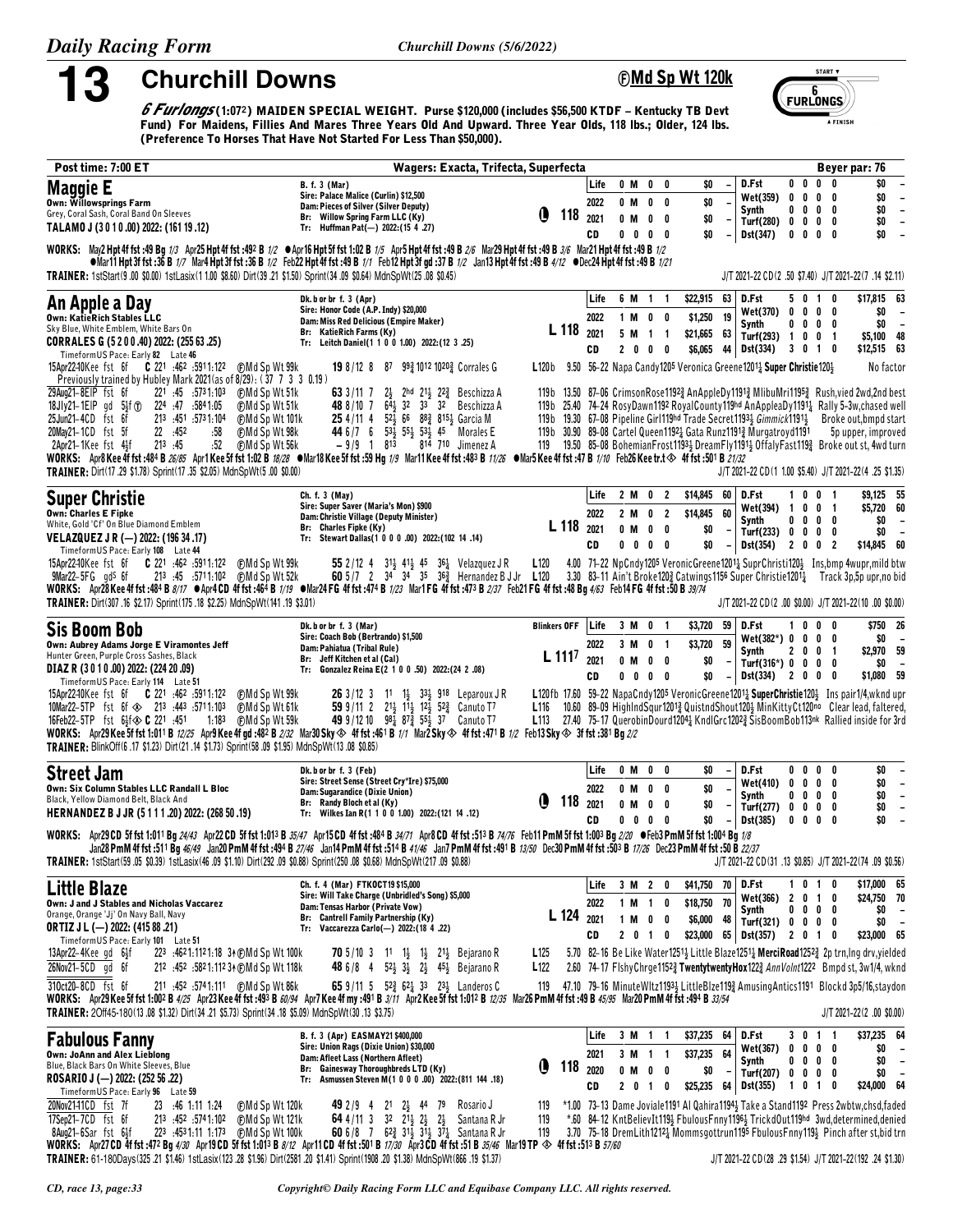| <b>Daily Racing Form</b>                                                                                                                                                                                                                                                                                                                                                                                         | Churchill Downs (5/6/2022)                                                                                                                                                                                                                                                                                                                                                                                                         |                                                          |                            |                                |                                                   |                                             |                                           |                        |                                                                        |                                                                |                  |                                                            |                                                                                                                                                                                                                                                                                                                                                                                                                         |
|------------------------------------------------------------------------------------------------------------------------------------------------------------------------------------------------------------------------------------------------------------------------------------------------------------------------------------------------------------------------------------------------------------------|------------------------------------------------------------------------------------------------------------------------------------------------------------------------------------------------------------------------------------------------------------------------------------------------------------------------------------------------------------------------------------------------------------------------------------|----------------------------------------------------------|----------------------------|--------------------------------|---------------------------------------------------|---------------------------------------------|-------------------------------------------|------------------------|------------------------------------------------------------------------|----------------------------------------------------------------|------------------|------------------------------------------------------------|-------------------------------------------------------------------------------------------------------------------------------------------------------------------------------------------------------------------------------------------------------------------------------------------------------------------------------------------------------------------------------------------------------------------------|
| <b>Colorful Mischief</b><br><b>Own: St Elias Stable</b><br>Forest Green, White 'Ste', White Bars On<br>ORTIZ I JR (-) 2022: (394 112 .28)                                                                                                                                                                                                                                                                        | B. f. 3 (Apr) FTKSEL20 \$300,000<br>Sire: Into Mischief (Harlan's Holiday) \$250,000<br>Dam: Color Me Flying (Distorted Humor)<br>Br: Clearsky Farms (Ky)<br>Tr: Pletcher Todd A(-) 2022:(291 71 .24)                                                                                                                                                                                                                              | Q<br>118                                                 | Life<br>2022<br>2021<br>CD | 0 M<br>$0$ M<br>0 M            | $\mathbf 0$<br>$0\ 0\ 0\ 0$                       | $0\quad 0$<br>0<br>$0\quad 0$               | \$O<br>\$0<br>\$0<br>\$0                  |                        | D.Fst<br><b>Wet(437)</b><br>Synth<br>Turf(341) 0 0 0 0<br>Dst(407)     | $0\quad 0$<br>$0\quad 0$<br>$0\quad 0$                         | 0<br>0           | 0<br>$0\quad 0\quad 0\quad 0$<br>0<br>$0\quad 0$           | \$0<br>$\overline{\phantom{a}}$<br>\$0<br>$\overline{\phantom{a}}$<br>\$0<br>$\overline{\phantom{a}}$<br>\$0<br>$\overline{\phantom{a}}$<br>\$0<br>$\overline{\phantom{a}}$                                                                                                                                                                                                                                             |
| WORKS: O Apr25 PBD 4f fst :49 Bg 1/4 O Apr15 PBD 5f fst 1:002 B 1/8 O Apr8 PBD 5f fst 1:012 B 1/6 O Apr2 PBD 4f fst :482 B 1/14 Mar26 PBD 4f fst :502 B 23/31 Mar20 PBD 3f fst :362 B 1/3<br>TRAINER: 1stStart(205.18 \$1.48) 1stLasix(104.24 \$1.54) Dirt(726.26 \$1.81) Sprint(347.23 \$1.52) MdnSpWt(424.22 \$1.55)                                                                                           |                                                                                                                                                                                                                                                                                                                                                                                                                                    |                                                          |                            |                                |                                                   |                                             |                                           |                        |                                                                        |                                                                |                  |                                                            | J/T 2021-22 CD(5 .20 \$0.56) J/T 2021-22(254 .27 \$1.57)                                                                                                                                                                                                                                                                                                                                                                |
| Rather Be Lucky<br>Own: Nice Guys Stables Manganaro Bloodstoc<br>Hot Pink, Black Circled 'Ngs', Black<br>HERNANDEZ C J (2010.00) 2022: (276 38 .14)<br>TimeformUS Pace: Early 110 Late 43<br>19Feb22-2FG fst 6f<br>212 :443 :5721:11<br><b>OMd Sp Wt 55k</b>                                                                                                                                                     | B. f. 3 (May) KEESEP20 \$300,000<br>Sire: Into Mischief (Harlan's Holiday) \$250,000<br>Dam: Take Charge (Hard Spun)<br>Br: Breffni Farm & Marula Park Stud (Ky)<br>Tr: Stall Albert M Jr(2 0 1 0 .00) 2022:(70 12 .17)<br><b>36</b> 9/9 2 41 <sup>1</sup> / <sub>2</sub> 31 <sup>1</sup> / <sub>3</sub> 43 <sup>1</sup> / <sub>2</sub> 97 <sup>2</sup> / <sub>2</sub> Hernandez C J                                               | <b>Blinkers ON</b><br>L 118 2021<br>L120                 | Life<br>2022<br>CD         | 2 M<br>$0$ M                   | $\overline{\mathbf{1}}$<br>2 M 1<br>$0\ 0\ 0\ 0$  | 0<br>0<br>$0\quad 0$                        | \$11,600 75<br>\$11,600<br>\$0<br>\$0     | 75<br>$-1$             | D.Fst<br><b>Wet(422)</b><br>Synth<br>Turf(347) 0 0 0 0<br>Dst(390)     | 2 0 1 0                                                        |                  | 2 0 1 0<br>$0\ 0\ 0\ 0$<br>$0\ 0\ 0\ 0$                    | \$11,600 75<br>\$0<br>$\overline{\phantom{a}}$<br>\$0<br>$\overline{\phantom{a}}$<br>\$0<br>$\overline{\phantom{a}}$<br>\$11,600 75<br>*1.40 79-09 Tlofrdychinti120} GorgtownRod1201 LdyArsno120nk Pressed 3wd, caved 1/4                                                                                                                                                                                               |
| 22 :46 :58 1:104<br>⊕Md Sp Wt 58k<br>22Jan22-7FG fst 6f<br>WORKS: Apr22 CD 4f fst :48 B 7/62 Apr15 CD 4f fst :48 B 10/71 Apr9 CD 4f fst :483 B 18/77 Mar24 FG 4f fst :484 B 10/23 Mar17 FG 4f fst :501 B 52/78 Feb12 FG 4f fst :491 B 30/102<br>TRAINER: 61-180Days(25.24 \$1.56) 1stBlink(10.20 \$2.70) BlinkOn(11.18 \$2.45) Dirt(183.22 \$1.93) Sprint(155.20 \$2.19) MdnSpWt(117.14 \$1.56)                  | <b>75</b> 1/9 2 12 11 12 <sup>1</sup> / <sub>3</sub> 2hd Hernandez CJ                                                                                                                                                                                                                                                                                                                                                              | L120                                                     |                            |                                |                                                   |                                             |                                           |                        |                                                                        |                                                                |                  |                                                            | 4.10 88-16 HzyCommnd120hd RthrBLucky1201 5 EllofthBII1203 Inched away upr, nailed<br>J/T 2021-22 CD(34 .18 \$2.20) J/T 2021-22(148 .19 \$1.46)                                                                                                                                                                                                                                                                          |
| <b>Merci Road</b><br>Own: Green Lantern Stables LLC<br>Red, Green Lantern Emblem On Gold Ball<br>SAEZ L (2 1 1 0 .50) 2022: (524 107 .20)<br>TimeformUS Pace: Early 113 Late 49                                                                                                                                                                                                                                  | <b>B.</b> f. 4 (Apr)<br>Sire: Quality Road (Elusive Quality) \$150,000<br>Dam: Gracia Directa*Ger (Kyllachy*GB)<br>Br: Green Lantern Stables (Ky)<br>Tr: Kenneally Eddie(1 0 0 0 .00) 2022:(85 19 .22)                                                                                                                                                                                                                             | L 124                                                    | Life<br>2022<br>2021<br>CD | 1 M<br>0 M<br>$0\quad 0$       | 1 M 0<br>$\mathbf 0$                              | - 1<br>0 <sub>1</sub><br>0<br>$0\quad 0$    | \$9,375 68<br>\$9,375 68<br>\$0<br>\$0    | $-1$                   | D.Fst<br>Wet(385) 1<br>Synth<br>Turf(324) 0 0<br>Dst(342)              | 00<br>$0\quad 0$<br>$\mathbf 0$                                | 0<br>0           | $0\quad 0$<br>$0 \t0 \t1$<br>0<br>$0\quad 0$<br>$0\quad 0$ | \$0<br>\$9,375 68<br>\$O<br>$\overline{\phantom{a}}$<br>\$0<br>$\overline{\phantom{a}}$<br>\$O<br>$\overline{\phantom{a}}$                                                                                                                                                                                                                                                                                              |
| 13Apr22-4Kee gd 6}f<br>223 :4621:1121:18 34 (F) Md Sp Wt 100k<br>WORKS: Apr26 CD 5f fst 1:02 B 4/5 Apr6 Kee 5f fst 1:02 B 5/9 Mar26 Kee 5f fst 1:01 Bg 3/22 Mar11 TP $\otimes$ 5f fst 1:013 B 10/31 Mar5 TP $\otimes$ 5f fst 1:012 Bg 9/40 Feb26 TP $\otimes$ 4f fst :492 B 44/84<br>TRAINER: Mdn2ndStart(41.15 \$1.40) Dirt(156.18 \$1.34) Sprint(137.16 \$1.41) MdnSpWt(84.11 \$1.10)                          | <b>68</b> 7/10 4 21 2 23 23 $32\frac{3}{4}$ Saez L                                                                                                                                                                                                                                                                                                                                                                                 | L <sub>125</sub>                                         |                            |                                |                                                   |                                             |                                           |                        |                                                                        |                                                                |                  |                                                            | 16.20 81-16 BeLikeWater12513 LittleBlaze12513 MerciRod12523 Lng drv 3wd, weakened<br>J/T 2021-22(21 .29 \$3.11)                                                                                                                                                                                                                                                                                                         |
| <b>Jag Warrior</b><br>Own: David Jacobs Robert Gauthier Tony Cri<br>Aqua, Orange And White Sash, Orange<br>ALVARADO J (-) 2022: (421 56 .13)<br>TimeformUS Pace: Early 76 Late 59                                                                                                                                                                                                                                | Ch. f. 3 (May)<br>Sire: Shackleford (Forestry) \$20,000<br>Dam: Marquee Delivery (Marquetry)<br>Br: David Jacobs Cock-A-Doodle-Doo & Given's Wings (Ky)<br>Tr: Romans Dale(2 0 1 0 .00) 2022:(82 8 .10)                                                                                                                                                                                                                            | L <sub>118</sub>                                         | Life<br>2022<br>2021<br>CD | 1 M<br>2 M<br>$1\quad 0$       | 3 M 0                                             | 0<br>$0\quad 0$<br>$0\quad 0$<br>$0\quad 0$ | \$1,996<br>\$411<br>\$1,585<br>\$1,139    | 48<br>48<br>42<br>31   | D.Fst<br>Wet(356)<br>Synth<br>Turf(278)<br>Dst(359)                    | $1\quad 0$<br>0 <sub>0</sub><br>2 <sub>0</sub><br>$\mathbf{1}$ | 0<br>0<br>0<br>0 | 0<br>0<br>$0\quad 0$<br>$0\ 0\ 0\ 0$<br>0                  | \$1,139 31<br>\$0<br>$\overline{\phantom{a}}$<br>\$857 48<br>\$0<br>$\overline{\phantom{a}}$<br>\$1,139 31                                                                                                                                                                                                                                                                                                              |
| Previously trained by Sims Phillip A 2021: (106 17 14 10 0.16)<br>14Jan22-5TP fst 6}f $\otimes$ 223 :4621:1121:18<br>⊕Md Sp Wt 62k<br>23Dec21-5TP fst 64f<br>223.4541:1111:173<br>(F)Md Sp Wt 41k<br>28Nov21-7CD fst 6f<br>                                                                                                                                                                                      | 48 7/12 5 22 31 65 1211 Franklin M<br>42 3/10 5 42 62 <sup>3</sup> 42 <sup>1</sup> / <sub>2</sub> 69 Franklin M<br>31 1/11 11 1114 1113 1012 916 Lanerie CJ                                                                                                                                                                                                                                                                        |                                                          |                            |                                |                                                   |                                             |                                           |                        |                                                                        |                                                                |                  |                                                            | L120b 91.80 73-16 StormKiss1252 ConstitutionGal1204 MyLilyMae113 <sub>2</sub> Chased to turn, empty<br>119b 37.40 83-10 Nay Say11943 Betterlookout1193 Lady Love Me1193 Up close faltered late<br>119b 21.30 68-13 PromisestoDnc11923 Wlkthon1193 HzyCommnd119nk Slow start, no factor<br>J/T 2021-22(5.00 \$0.00)                                                                                                      |
| Milan's Girl<br><b>Own: Albaugh Family Stables LLC</b><br>Blue, White Star, Blue Bars On Grey<br>GEROUX F (2010.00) 2022: (204 30.15)                                                                                                                                                                                                                                                                            | B. f. 3 (Jan) KEESEP20 \$300,000<br>Sire: Curlin (Smart Strike) \$175,000<br>Dam: Sky Gesture (Tiznow)<br>Br: Phoenix Thoroughbred III Ltd (Ky)<br>Tr: Cox Brad H(-) 2022:(297 73 .25)                                                                                                                                                                                                                                             | O<br>118                                                 | Life<br>2022<br>2021<br>CD | 0 M<br>$0$ M                   | 0 M 0<br>$0\quad 0\quad 0\quad 0$                 | 0<br>$0\quad 0$<br>$0\quad 0$               | \$0<br>\$0<br>\$0<br>\$0                  |                        | D.Fst<br>Wet(435)<br>Synth<br>Turf(290)<br>Dst(371)                    | $0\quad 0$<br>$\pmb{0}$<br>$0\quad 0$<br>0<br>$0\quad 0$       | 0<br>0<br>0      | 0<br>$0\quad 0$<br>$0\quad 0$<br>$0\quad 0$<br>$0\quad 0$  | \$0<br>$\overline{\phantom{a}}$<br>\$0<br>$\overline{\phantom{a}}$<br>\$0<br>$\overline{\phantom{a}}$<br>\$0<br>$\overline{\phantom{a}}$<br>\$0                                                                                                                                                                                                                                                                         |
| WORKS: Apr30 CD 4f fst:471 B 5/133 Apr24 CD 5f fst 1:02 B 21/32 Apr17 Kee 5f fst 1:011 B 4/28 OApr10 Kee 5f fst 1:001 Bg 1/22 Apr3 Kee 5f fst 1:013 B 7/28 Mar26 Kee 4f fst :48 B 10/65<br>TRAINER: 1stStart(217.18 \$1.19) 1stLasix(102.41 \$2.60) Dirt(900.27 \$1.80) Sprint(555.25 \$1.61) MdnSpWt(403.24 \$1.47)                                                                                             | Mar20Kee 4f fst :474 B 2/11 Mar14Kee tr.t $\otimes$ 3f fst :362 B 2/5 Feb26Kee tr.t $\otimes$ 3f fst :382 B 7/7 ODec31 TTC 4f my :48 B 1/54 Dec24 TTC 4f fst :49 B 9/64 Dec16 TTC 4f fst :50 B 14/33                                                                                                                                                                                                                               |                                                          |                            |                                |                                                   |                                             |                                           |                        |                                                                        |                                                                |                  |                                                            | J/T 2021-22 CD(106 .21 \$1.48) J/T 2021-22(444 .25 \$1.78)                                                                                                                                                                                                                                                                                                                                                              |
| <b>Also Eligible:</b>                                                                                                                                                                                                                                                                                                                                                                                            |                                                                                                                                                                                                                                                                                                                                                                                                                                    |                                                          |                            |                                |                                                   |                                             |                                           |                        |                                                                        |                                                                |                  |                                                            |                                                                                                                                                                                                                                                                                                                                                                                                                         |
| <b>Catch Magic</b><br>UWN: JOHN U UXIEY<br>Gold, Blue Blocks, White Stripes On<br>BESCHIZZA A (2001.00) 2022: (31941.13)<br>TimeformUS Pace: Early 104 Late 44                                                                                                                                                                                                                                                   | Ch. f. 3 (Feb) OBSAPR21 \$600,000<br>Sire: Curlin (Smart Strike) \$175,000<br>Dam: Catch the Flag (A.P. Indy)<br>Br: Pippa's Hurricane LLC (Ky)<br>Tr: Casse Mark(-) 2022: (344 52 .15)                                                                                                                                                                                                                                            | <b>Blinkers ON</b><br>L 118 2021                         | Life<br>2022<br>CD         | 1 M 0 0<br>1 M 0 0<br>0 M<br>0 | $\mathbf 0$<br>0                                  | 0<br>$0\quad 0$                             | \$0<br>\$0<br>\$O                         | $$0$ $\:$ $\,$ 54 $\,$ | 54 D.Fst<br>Wet(449) 0 0 0<br>Synth<br>Turf(302)<br>Dst(368)           | $\mathbf{0}$<br>$1\quad 0$                                     | 0                | 1000<br>0<br>$0\ 0\ 0\ 0$<br>$0\quad 0$<br>$0\quad 0$      | \$0 54<br>\$0<br>$\overline{\phantom{a}}$<br>\$0<br>$\overline{\phantom{a}}$<br>\$0<br>$\overline{\phantom{a}}$<br>\$0 54                                                                                                                                                                                                                                                                                               |
| Previously trained by Casse Norm W 2021: (135 31 13 19 0.23)<br>26Mar22-1FG fst 6f<br>WORKS: Apr29CD 4f fst:511 B 67/69 @Apr22CD 5f fst:584 B 1/47 Apr15CD 5f fst:594 B 5/60 Apr8CD 4f fst:511 B 71/76 Mar19FG 4f fst:491 B 47/110 Mar13FG 4f fst:50 B 55/108<br>TRAINER: 1stW/Trn(56.09 \$0.78) 1stBlink(53.23 \$1.81) BlinkOn(56.21 \$1.71) 31-60Days(526.15 \$1.19) Dirt(292.15 \$1.04) Sprint(810.15 \$1.27) | <b>54</b> 1/8 4 31 43 54 77 Beschizza A                                                                                                                                                                                                                                                                                                                                                                                            | L120 11.70 85-06 Belle Rebelle1201 Misread1203 Patna1203 |                            |                                |                                                   |                                             |                                           |                        |                                                                        |                                                                |                  |                                                            | Tracked inside, wknd<br>J/T 2021-22 CD(12 .00 \$0.00) J/T 2021-22(53 .09 \$0.53)                                                                                                                                                                                                                                                                                                                                        |
| <b>Swift Thinker</b><br><b>Own: Juddmonte</b><br>Green, Pink Sash, White Sleeves, Pink<br>RISPOLI U (1001.00) 2022: (182 26 .14)<br>WORKS: May2CD 4ffst:493 Bg 12/21 · Apr26CD 4ffst:474 B 1/20 Apr19CD 4ffst:492 B 18/44 Apr11CD 4ffst:492 B 11/30 · Mar30 GP 4ffst:472 B 1/18 Mar23 GP 5ffst 1:014 B 2/4                                                                                                       | Gr/ro. f. 3 (Apr)<br>Sire: Arrogate (Unbridled's Song) \$50,000<br>Dam: Uno Duo (Macho Uno)<br>Br: Juddmonte Farms Inc (Ky)<br>Tr: Mott William I(1 0 0 1 .00) 2022: (171 34 .20)                                                                                                                                                                                                                                                  | O<br>$118$ $_{2021}$                                     | Life<br>2022<br>CD         | 0 M                            | 0 M 0 0<br>$0 \,$ M $\,$ O $\,$ O<br>$0\ 0\ 0\ 0$ | $0\quad 0$                                  | \$O<br>\$0<br>\$0<br>\$0                  |                        | D.Fst<br>$Wet(402*) 0 0 0 0$<br>Synth<br>Turf(298) 0 0 0 0<br>Dst(378) | 00                                                             |                  | $0\quad 0$<br>$0\,$ 0 $\,$ 0 $\,$ 0<br>$0\ 0\ 0\ 0$        | \$0<br>$\overline{\phantom{a}}$<br>\$0<br>$\overline{\phantom{a}}$<br>\$0<br>$\overline{\phantom{a}}$<br>\$0<br>$\overline{\phantom{a}}$<br>\$0<br>$\overline{\phantom{a}}$                                                                                                                                                                                                                                             |
| TRAINER: 1stStart(108 .11 \$1.57) 1stLasix (68 .24 \$2.25) Dirt(407 .23 \$1.72) Sprint(301 .18 \$1.50) MdnSpWt(298 .17 \$1.71)                                                                                                                                                                                                                                                                                   | •Mar16 GP 5f fst 1:002 B 1/4 •Mar9 GP 5f fst 1:013 Bg 1/4 •Mar2 GP 4f fst :471 B 1/17 Feb22 GP 4f fst :492 B 13/17 Feb15 GP 3f fst :372 B 2/7 •Feb8 Pay 3f fst :364 B 1/4                                                                                                                                                                                                                                                          |                                                          |                            |                                |                                                   |                                             |                                           |                        |                                                                        |                                                                |                  |                                                            | J/T 2021-22 CD(1.00 \$0.00) J/T 2021-22(9.11 \$1.49)                                                                                                                                                                                                                                                                                                                                                                    |
| <b>Comedy Act</b><br><b>Own: DD Stables LLC</b><br>Pink And Purple Halves, Purple 'Dd' On<br>TALAMO J (3010.00) 2022: (161 19.12)<br>Timeform US Pace: Early 102 Late 52<br>20Mar22-70P fst 6f<br>213 :452 :5741:102 34 (DMd Sp Wt 90k)<br>23Jan22-90P fst 6f<br>214 :461 :5821:104 (DMd Sp Wt 84k)<br>28Nov21-7CD fst 6f                                                                                        | B. f. 3 (Apr) EASMAY21 \$165,000<br>Sire: Practical Joke (Into Mischief) \$35,000<br>Dam: Amazing Littlelady (Unbridled's Song)<br>Br: Machmer Hall Carrie Brogden & Craig Brogden (Ky)<br>Tr: Morse Randy L(1 0 1 0 .00) 2022: (77 8 .10)<br>63 3/11 2 2hd 1 $\frac{1}{2}$ 2 <sup>2</sup> 3 <sup>5</sup> Hiraldo J<br>45 6/10 4 42 61 <sup>3</sup> 716 819 <sup>1</sup> / <sub>2</sub> Franco G<br>53 5/11 4 11 11 31 46 Talamo J | L 118<br>L121<br>119                                     | Life<br>2022<br>2021<br>CD |                                | 3 M 0 1<br>2 M 0 1<br>1 M 0 0<br>1 0 0 0          |                                             | \$15,336<br>\$9,336<br>\$6,000<br>\$6,000 | 63  <br>63<br>53       | D.Fst<br>Wet(385)<br>Synth<br>Turf(210) 0 0 0 0<br>53 Dst(379)         | 300                                                            |                  | 3001<br>$0\ 0\ 0\ 0$<br>$0\ 0\ 0\ 0$<br>- 1                | \$15,336 63<br>\$0<br>$\overline{\phantom{a}}$<br>\$0<br>$\overline{\phantom{a}}$<br>\$0<br>$\overline{\phantom{a}}$<br>\$15,336 63<br>L120b 12.40 85-08 LacVieuxDesert1204 $1/4$ MrtiqueMiss125 $3/25$ ComedyAct120 $3/2$ Dueled, caught 2nd<br>6.20 68-15 HotndSultry12133 LittlMombo12113 Hrtyconstitution12113 3-4w turn, empty<br>13.00 78-13 PromisestoDnc11923 Wlkthon1193 HzyCommnd119nk Pace, 4p upr, faltered |
| WORKS: May1CD 3f my :371 B 2/6 Apr24CD 4f fst :472 B 6/58 Apr10 OP 4f fst :481 B 7/72 Mar1 OP 4f fst :482 B 6/51 Feb20 OP 4f fst :50 B 26/49<br>TRAINER: 31-60Days(91.13 \$1.78) Dirt(248.13 \$1.82) Sprint(192.14 \$2.00) MdnSpWt(32.22 \$2.47)                                                                                                                                                                 |                                                                                                                                                                                                                                                                                                                                                                                                                                    |                                                          |                            |                                |                                                   |                                             |                                           |                        |                                                                        |                                                                |                  |                                                            | J/T 2021-22 CD(15 .27 \$4.31) J/T 2021-22(43 .14 \$1.80)                                                                                                                                                                                                                                                                                                                                                                |